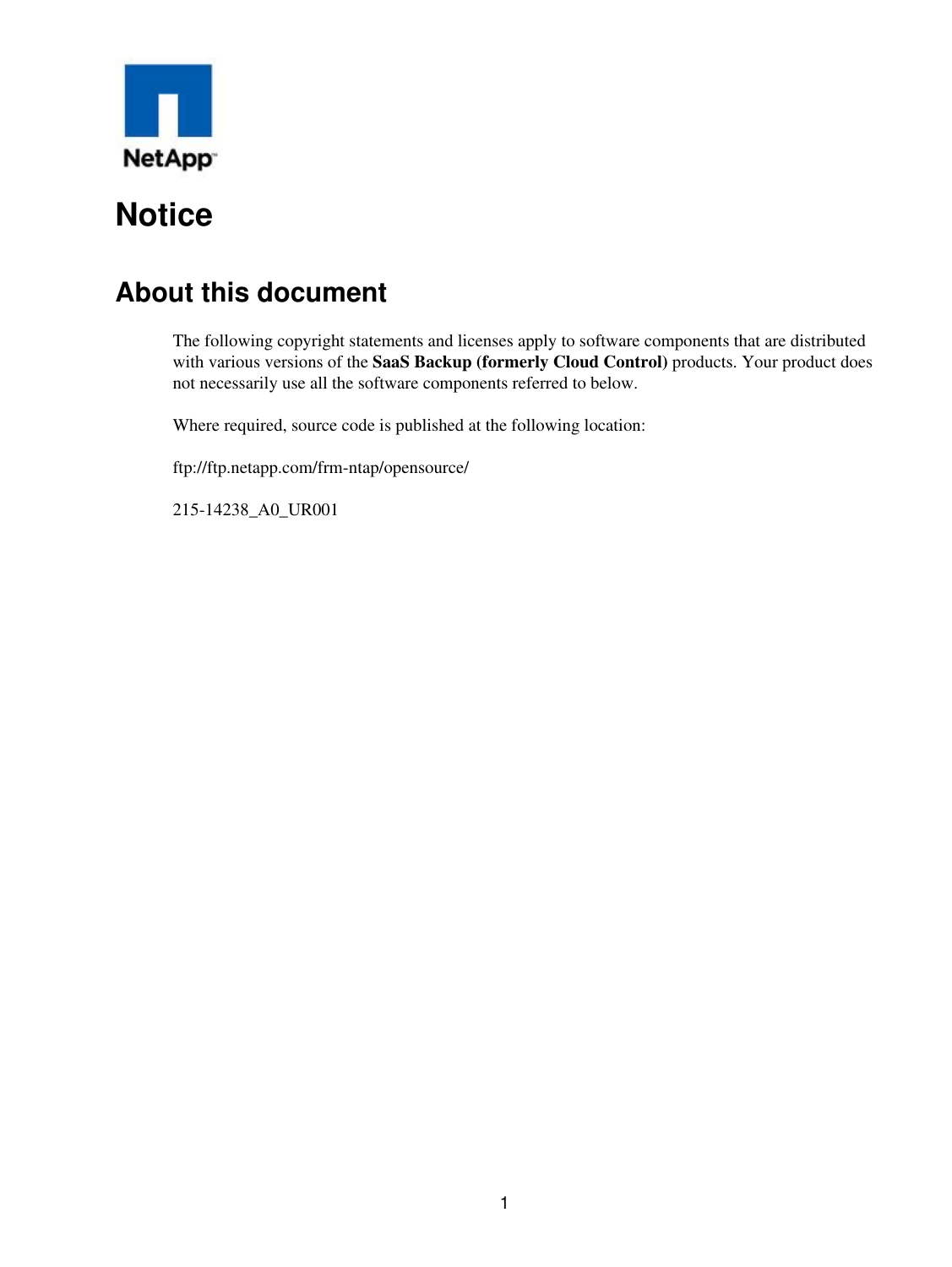## **Copyrights and licenses**

### **The following component(s) is(are) subject to the ANTLR License**

• ANTLR, ANother Tool for Language Recognition - 2.7.7

*Copyright (C) Wolfgang Haefelinger, 2004.*

## **ANTLR License**

SOFTWARE RIGHTS

ANTLR 1989-2004 Developed by Terence Parr Partially supported by University of San Francisco & jGuru.com

We reserve no legal rights to the ANTLR--it is fully in the public domain. An individual or company may do whatever they wish with source code distributed with ANTLR or the code generated by ANTLR, including the incorporation of ANTLR, or its output, into commerical software.

We encourage users to develop software with ANTLR. However, we do ask that credit is given to us for developing ANTLR. By "credit", we mean that if you use ANTLR or incorporate any source code into one of your programs (commercial product, research project, or otherwise) that you acknowledge this fact somewhere in the documentation, research report, etc... If you like ANTLR and have developed a nice tool with the output, please mention that you developed it using ANTLR. In addition, we ask that the headers remain intact in our source code. As long as these guidelines are kept, we expect to continue enhancing this system and expect to make other tools available as they are completed.

The primary ANTLR guy:

Terence Parr parrt@cs.usfca.edu parrt@antlr.org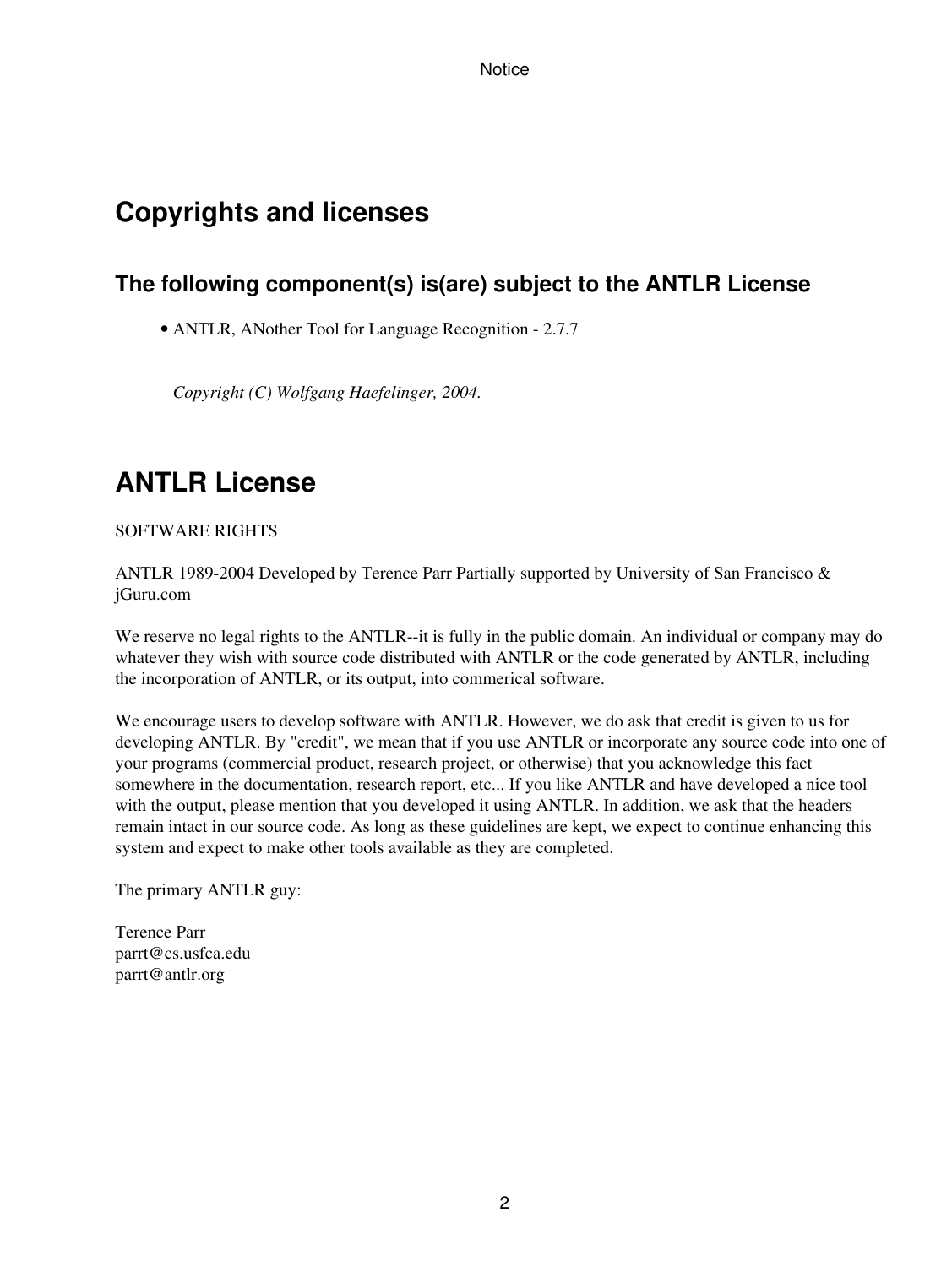### **The following component(s) is(are) subject to the Apache License Version 2.0**

- @hola.org/tunnel-agent 0.6.0
- @hola.org/tunnel-agent 0.5.0
- @hola.org/tunnel-agent 0.4.3
- Apache 2.0 contribution to Bouncy Castle Provider unspecified

*Copyright (c) 2000-2015 The Legion of the Bouncy Castle Inc.*

• Apache Axis 1.x - 1.4

*Copyright 2002-2004 The Apache Software Foundation. Copyright 2001-2004 The Apache Software Foundation.*

• Apache Commons BeanUtils - 1.9.3

*Copyright (c) The Apache Software Foundation.*

• Apache Commons Collections - 3.2.2

*Copyright 2001-2015 The Apache Software Foundation*

• Apache Commons CSV - 1.4

*Copyright 2005-2016 The Apache Software Foundation*

• Apache Commons Lang - 3.2.1

*Copyright 2001-2014 The Apache Software Foundation*

• Apache contribution to Q in javascript - Unspecified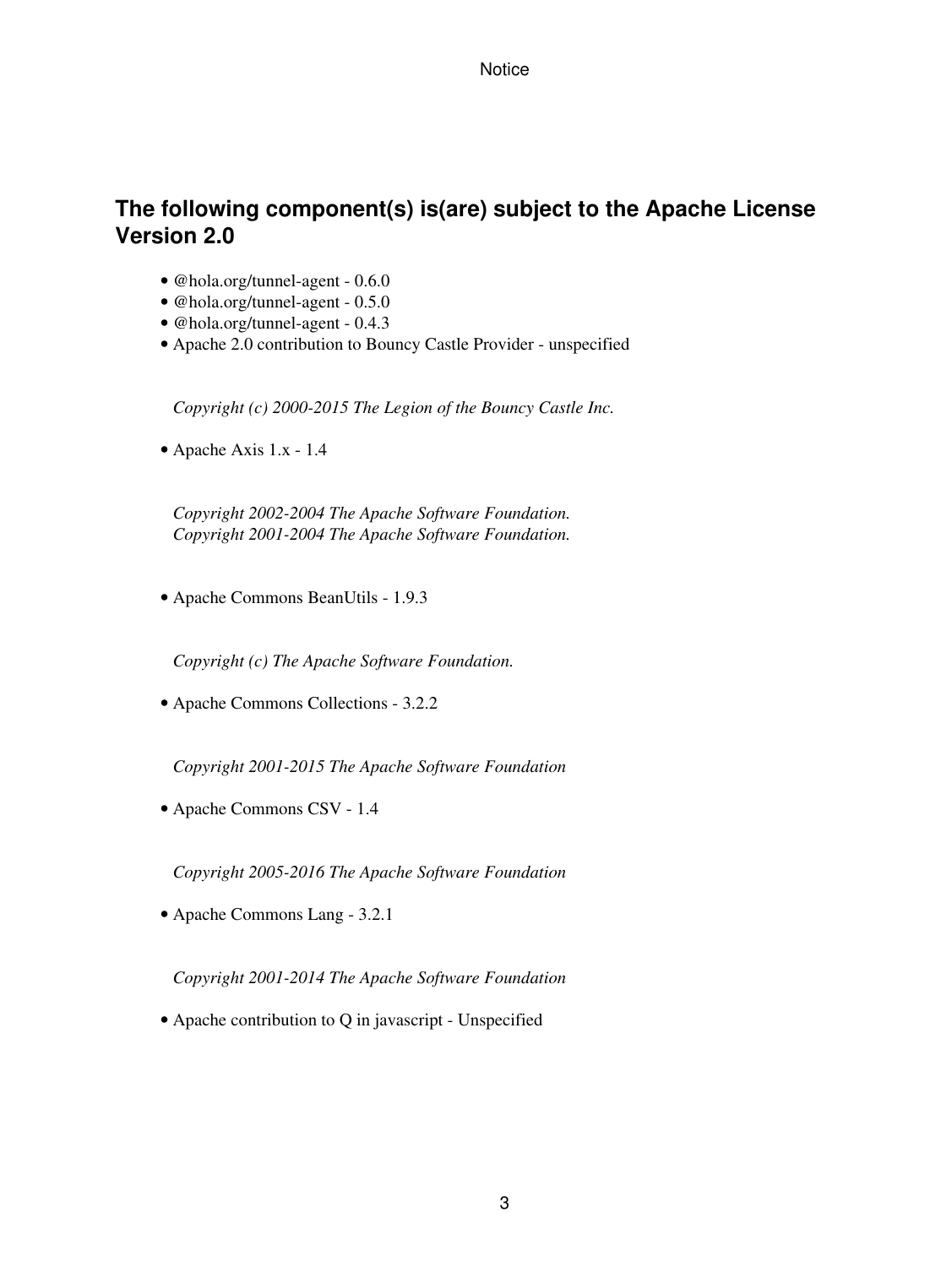*Copyright 2009â2014 Kristopher Michael Kowal.*

• Apache HttpClient - 4.5.3

*Copyright 1999-2017 The Apache Software Foundation*

• Apache HttpClient - Unspecified

*Copyright 1999,2004 The Apache Software Foundation.*

• Apache HttpClient Mime - 4.5.3

*Copyright © 1999â* 2019 The Apache Software Foundation. All rights reserved.

• Apache HttpComponents Core - 4.4.6

*Copyright 2005-2017 The Apache Software Foundation*

• Apache Log4j API - 2.7

*Copyright 1999-2016 Apache Software Foundation*

• Apache Log4j Core - 2.7

*Copyright 1999-2012 Apache Software Foundation Copyright 2005-2006 Tim Fennell*

• Apache-Jakarta Codec - 1.10

*Copyright 2002-2014 The Apache Software Foundation Copyright (c) 2008 Alexander Beider & Stephen P. Morse.*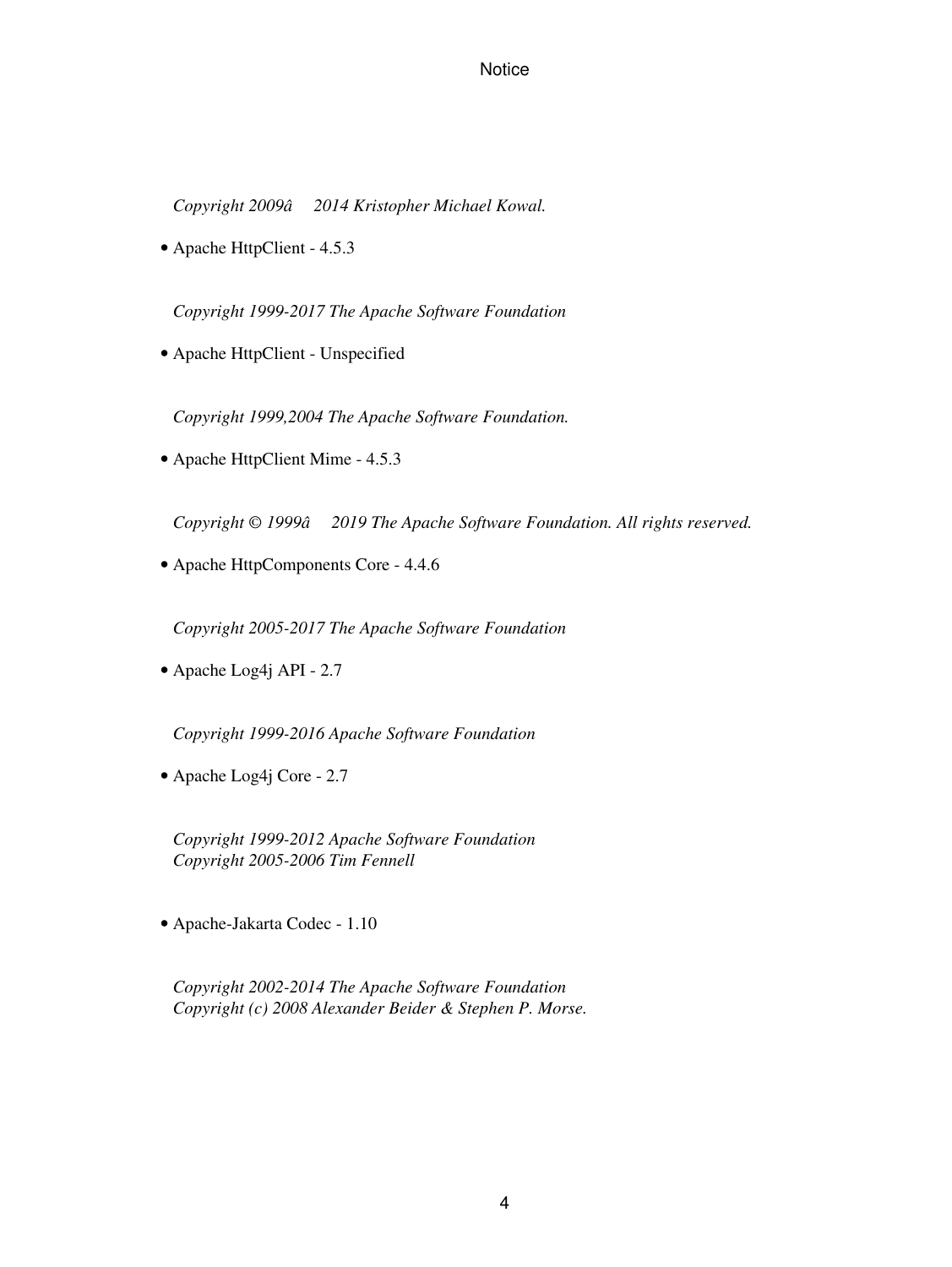#### *Copyright (C) 2002 Kevin Atkinson*

• Apache-Logging log4net - 2.0.8

*Copyright (C) The Apache Software Foundation.*

- Apache-Logging log4net 1.2.10
- Apache-Logging log4net 2.0.7

*Copyright (C) The Apache Software Foundation.*

• assertj-core - 2.6.0

*Copyright 2012-2016 the original author or authors*

 $\bullet$  atob  $-2.1.0$ 

*copyright 2012-2018 AJ ONeal*

• AWS Java SDK for Amazon S3 - 2.0.0

*Copyright 2010-2017 Amazon.com, Inc. or its affiliates. All Rights Reserved.*

• AWS Java SDK for AWS KMS - 2.0.0

*Copyright 2012-2017 Amazon.com, Inc. or its affiliates. All Rights Reserved.*

• AWS SDK Annotation - 2.0.0

*Copyright 2010-2017 Amazon.com, Inc or its affiliates. All Rights Reserved.*

• AWS SDK Apache client - 2.0.0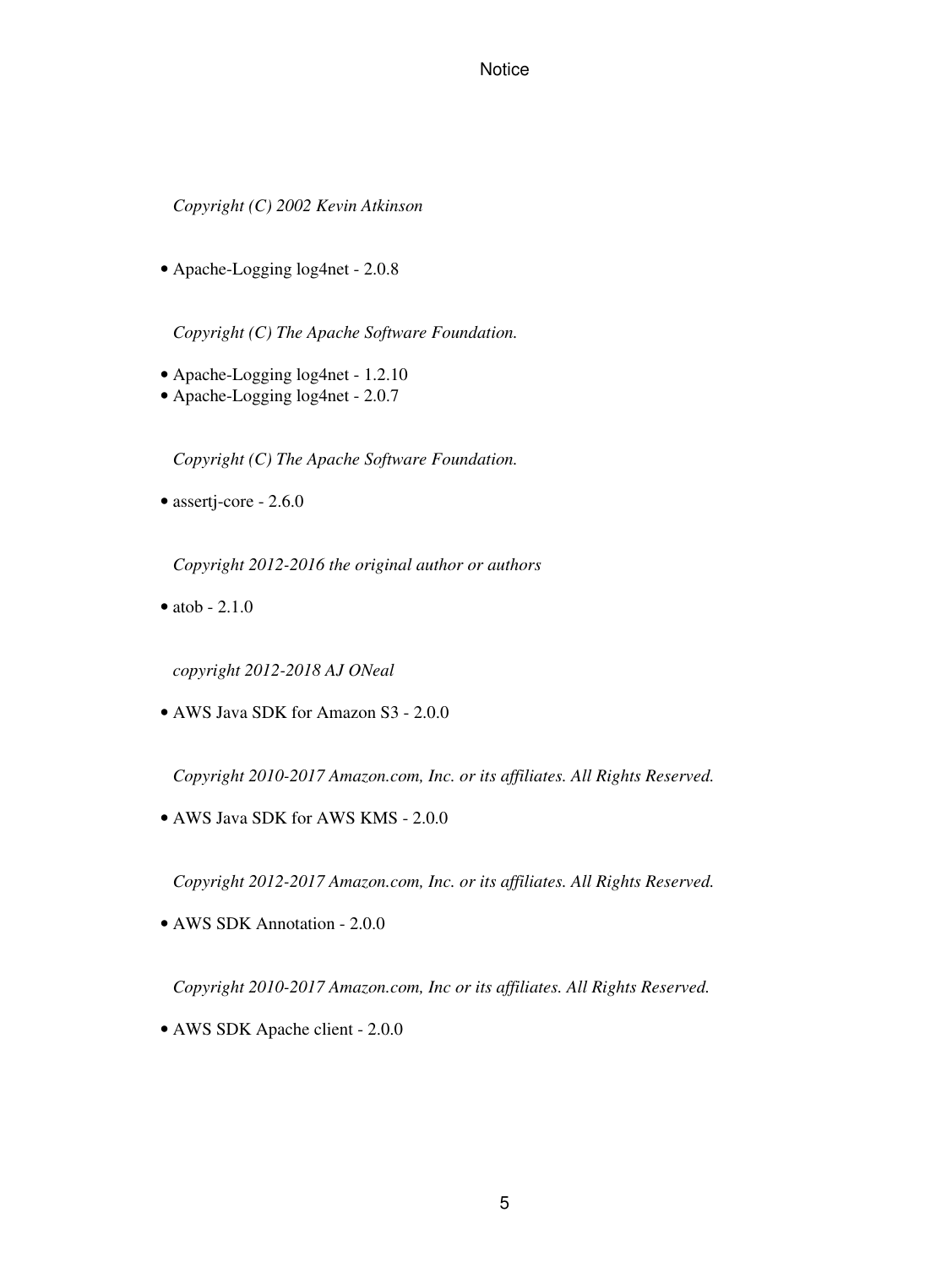*Copyright 2010-2017 Amazon.com,Inc or its affiliates. All Rights Reserved*

• AWS SDK for Java - Test Utils - 2.0.0

*Copyright 2010-2017 Amazon.com, Inc. or its affiliates. All Rights Reserved.*

• AWS SDK Http Client Spi - 2.0.0

*Copyright 2010-2017 Amazon.com,Inc or its affiliates. All Rights Reserved.*

• AWS SDK Netty Nio Client - 2.0.0

*Copyright 2010-2017 Amazon.com,Inc or its affiliates. All rights reserved.*

• aws-sdk-core - 2.0.0

*Copyright 2010-2017 Amazon.com, Inc. or its affiliates. All Rights Reserved.*

 $\bullet$  aws-sdk-js - 2.24.0

*Copyright 2012-2017 Amazon.com, Inc. or its affiliates.*

• aws-sdk-js - shyamchandranmec/aws-sdk-js - 2.4.13

*Copyright 2012-2017 Amazon.com, Inc. or its affiliates.*

 $\bullet$  aws-sign - 0.6.0

*Copyright (c) Mikeal Rogers*

 $\bullet$  aws-sign2 - 0.7.0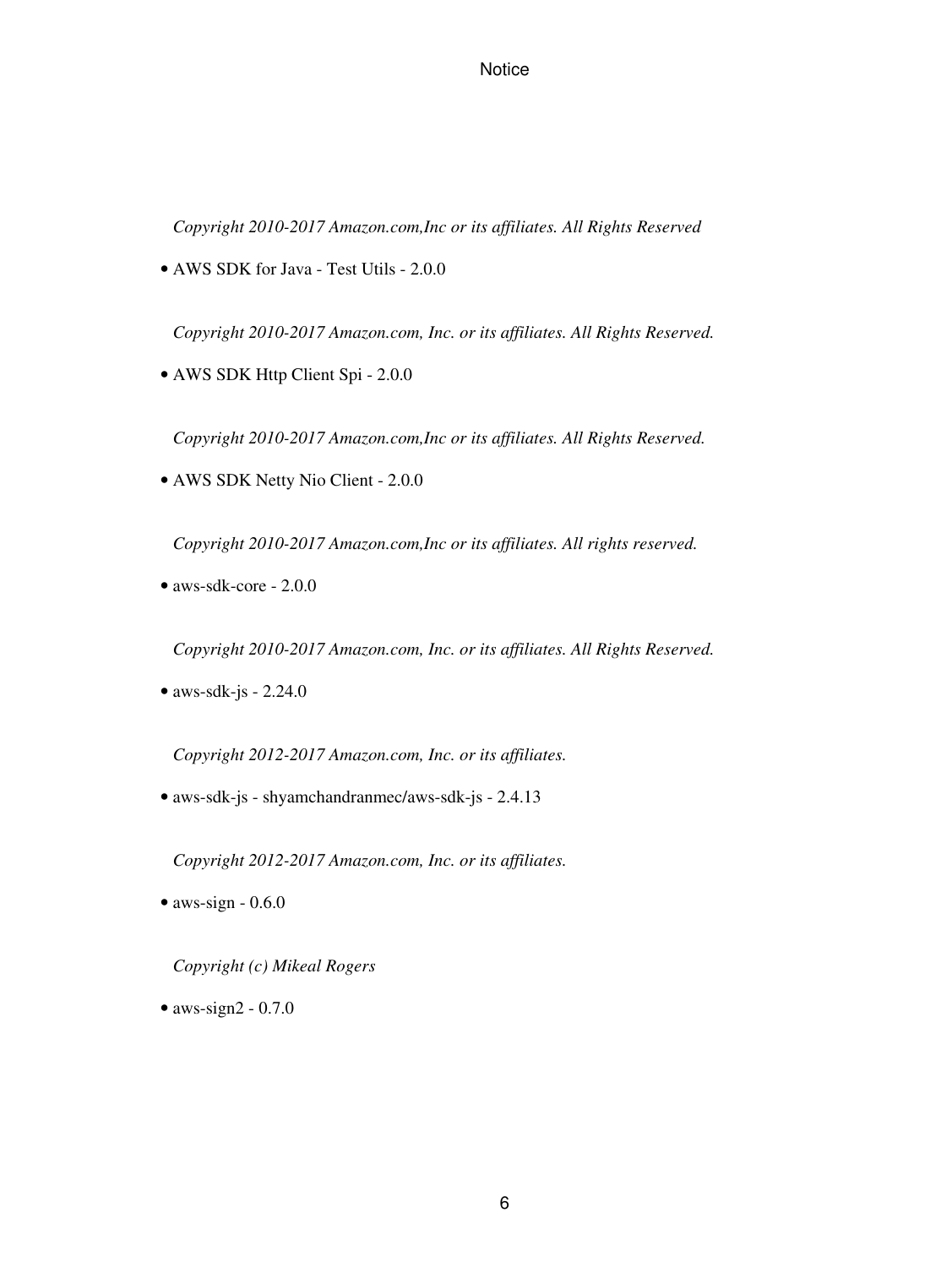*Copyright 2010 LearnBoost*

• AWSSDK - Amazon Simple Storage Service - 3.3.16.2

*Copyright © 2019, Amazon Web Services, Inc. or its affiliates. All rights reserved.*

• AWSSDK - Amazon Simple Storage Service - 3.3.5.4

*Copyright 2016 Amazon.com, Inc. or its affiliates. All Rights Reserved Copyright 2018 -2013 Amazon.com, Inc. or its affiliates. All Rights Reserved*

• AWSSDK - Core Runtime - 3.3.8

*Copyright 2008-2013 Amazon.com, Inc. or its affiliates. All Rights Reserved. Copyright 2010-2013 Amazon.com, Inc. or its affiliates. All Rights Reserved.*

*Copyright 2010-2014 Amazon.com, Inc. or its affiliates. All Rights Reserved.*

*Copyright 2010-2015 Amazon.com, Inc. or its affiliates. All Rights Reserved.*

*Copyright 2016 Amazon.com, Inc. or its affiliates. All Rights Reserved.*

• AWSSDK - Core Runtime - 3.3.29.12

*Copyright © 2019, Amazon Web Services, Inc. or its affiliates. All rights reserved.*

• azure-sdk-for-java - 0.8.0

*Copyright (C) Microsoft and Contributors. All rights reserved.*

• azure-storage - 2.2.1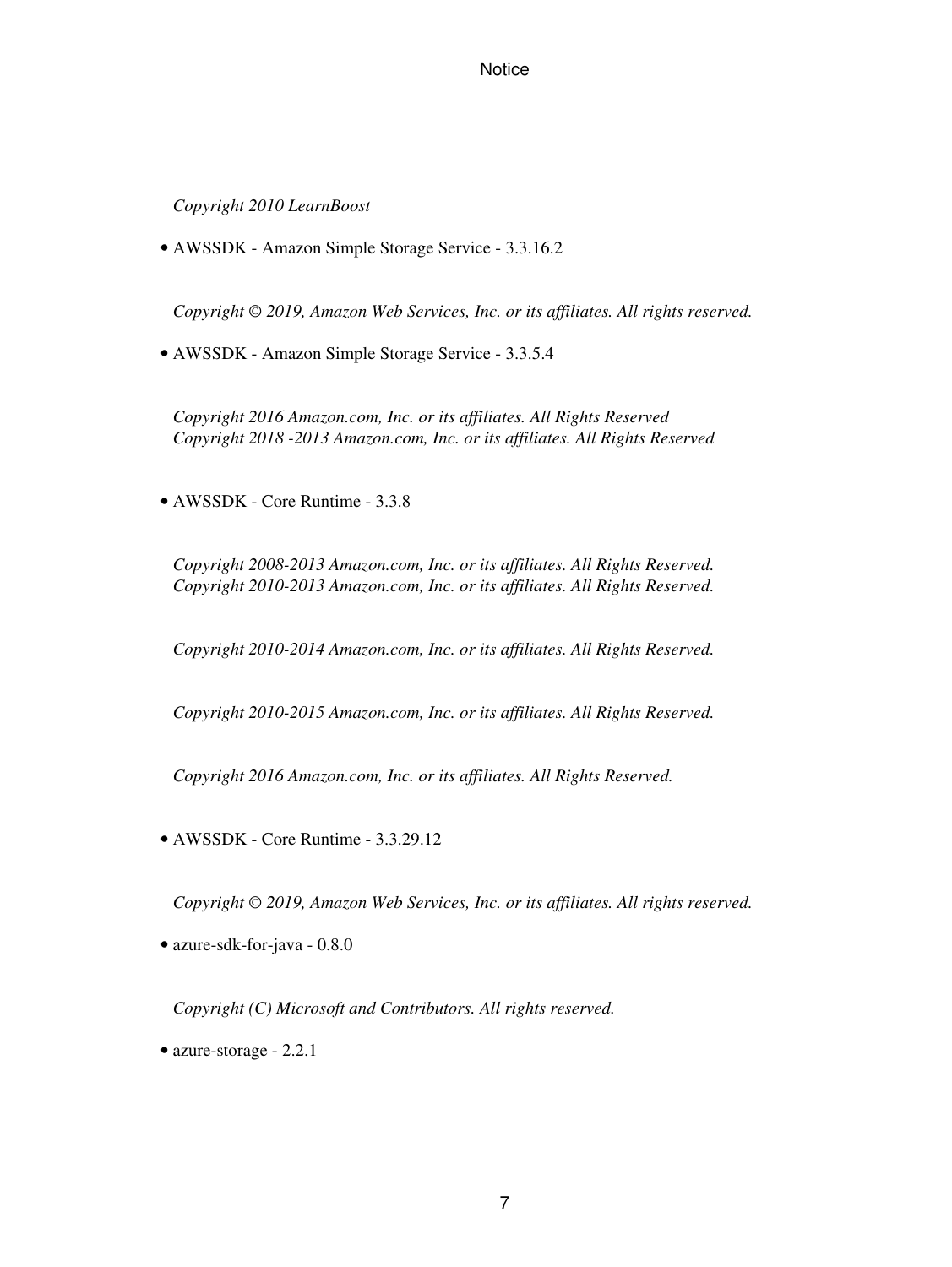*Copyright (c) Microsoft and contributors. All rights reserved.*

• beanvalidation-api - 1.1.0.Final

*Copyright 2013, Red Hat, Inc. and/or its affiliates, and individual contributors*

• caseless - 0.12.0

*No copyright found.*

 $\bullet$  caseless - 0.11.0

*Copyright (c) Mikeal Rogers*

• Core - 4.0.0

*Copyright 2004-2009 Castle Project Copyright 2004-2010 Castle Project*

*Copyright 2004-2011 Castle Project*

*Copyright 2004-2013 Castle Project*

*Copyright 2004-2014 Castle Project*

*Copyright 2004-2016 Castle Project*

• CsvHelper - 2.16.3

*Copyright 2009-2015 Josh Close and Contributors*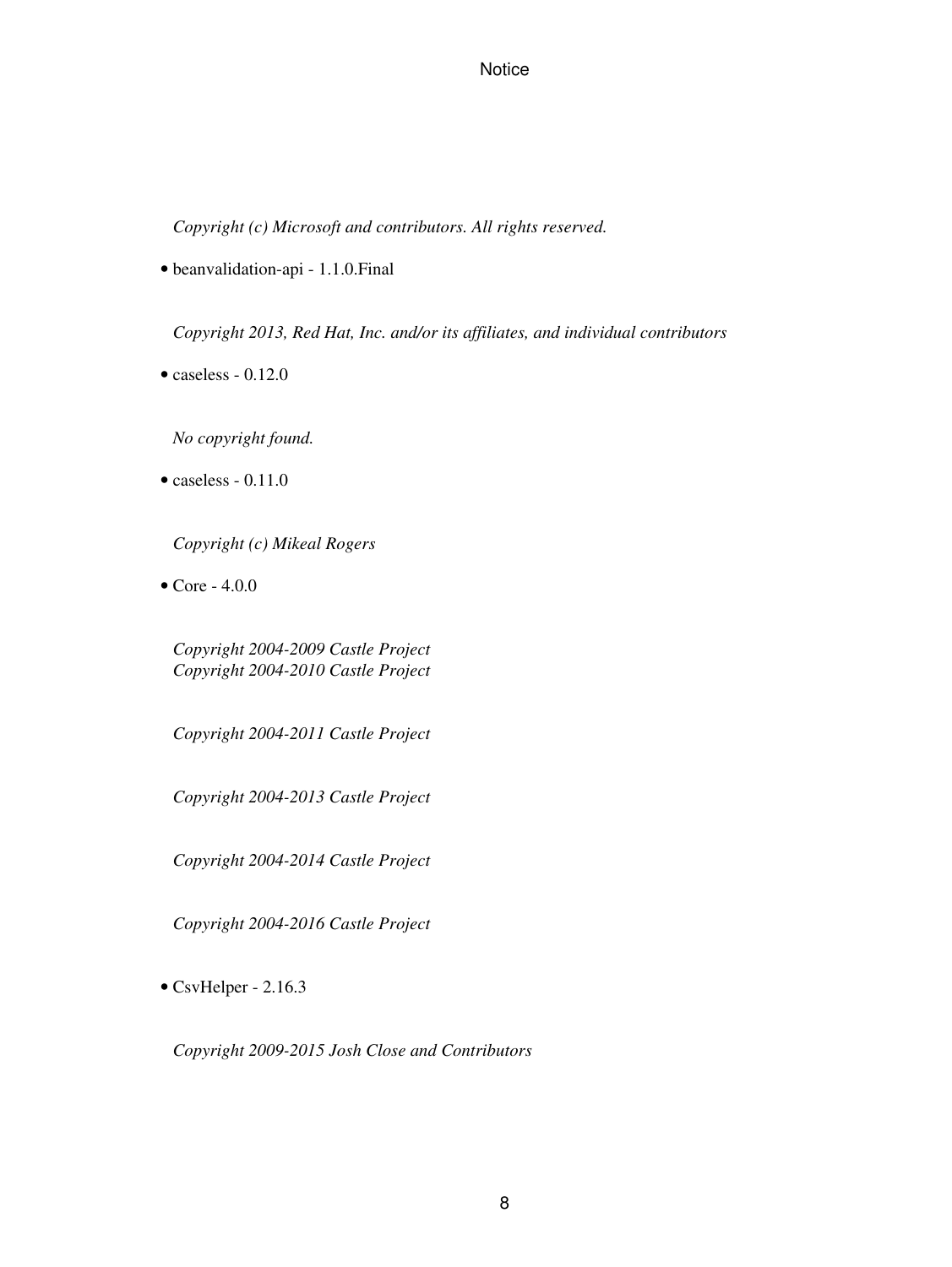• CsvHelper - 6.1.1

*Copyright © 2009-2017 Josh Close and Contributors*

- Cucumber-JVM Repackaged Dependencies 1.0.5
- Dependent Tasks Executor Core 2.0.1
- ecdsa-sig-formatter 1.0.11
- ejs-layout 2.6.1

*Copyright 2112 Matthew Eernisse (mde@fleegix.org)*

• elasticsearch - elasticsearch/elasticsearch-js - 15.4.1

*Copyright (c) 2013,2014 Elasticsearch .All rights reserved.*

- Elsa Serialization 3.0.0-M5
- forEachAsync 3.0.0
- forever-agent 0.6.1
- Google Fonts Open Sans Unspecified

*Copyright (c) Steve Matteson*

• Google Guice - com.google.inject:guice-parent - 4.0

*Copyright (C) 2006,2007,2008,2009,2010,2011,2012,2013,4,2015 Google Inc. Copyright 2006-2015 Google, Inc.*

• Guava (Google Common Libraries) - 20.0

*Copyright (C) 2008 The Guava Authors*

• Guava (Google Common Libraries) - 19.0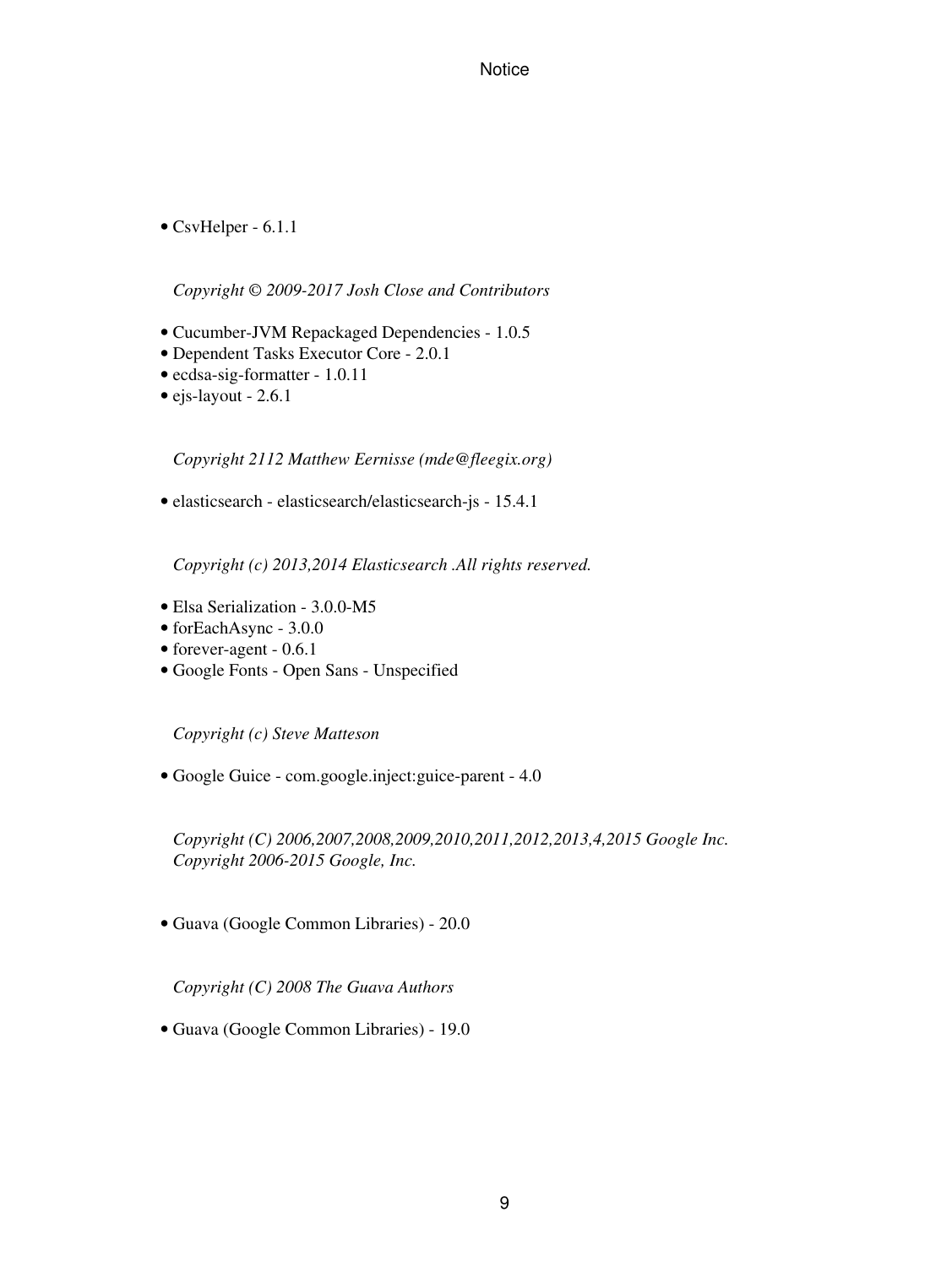*Copyright (C) 2008 The Guava Authors*

• Hibernate Validator - 5.3.5.Final

*Copyright (C) 2011 SERLI*

- iOS4Unity Unspecified
- Jackson dataformat: CBOR 2.8.9
- Jackson datatype: jdk8 2.8.9
- Jackson datatype: JSR310 2.8.9

*Copyright 2013 FasterXML.com*

- Jackson-annotations 2.8.0
- Jackson-core 2.8.9

*Copyright (c) 2007- Tatu Saloranta, tatu.saloranta@iki.fi*

- jackson-databind 2.8.9
- Jackson-dataformat-YAML 2.8.9
- jackson-jr-objects 2.8.9
- java-classmate 1.3.3
- javax.inject 1

*Copyright (C) 2009 The JSR-330 Expert Group*

• JBoss Logging 3 - 3.3.1.Final

*Copyright 2010,2011,2013 Red Hat, Inc., and individual contributors Copyright 2017 Red Hat, Inc.*

 $\bullet$  jcl-over-slf4j - 1.7.25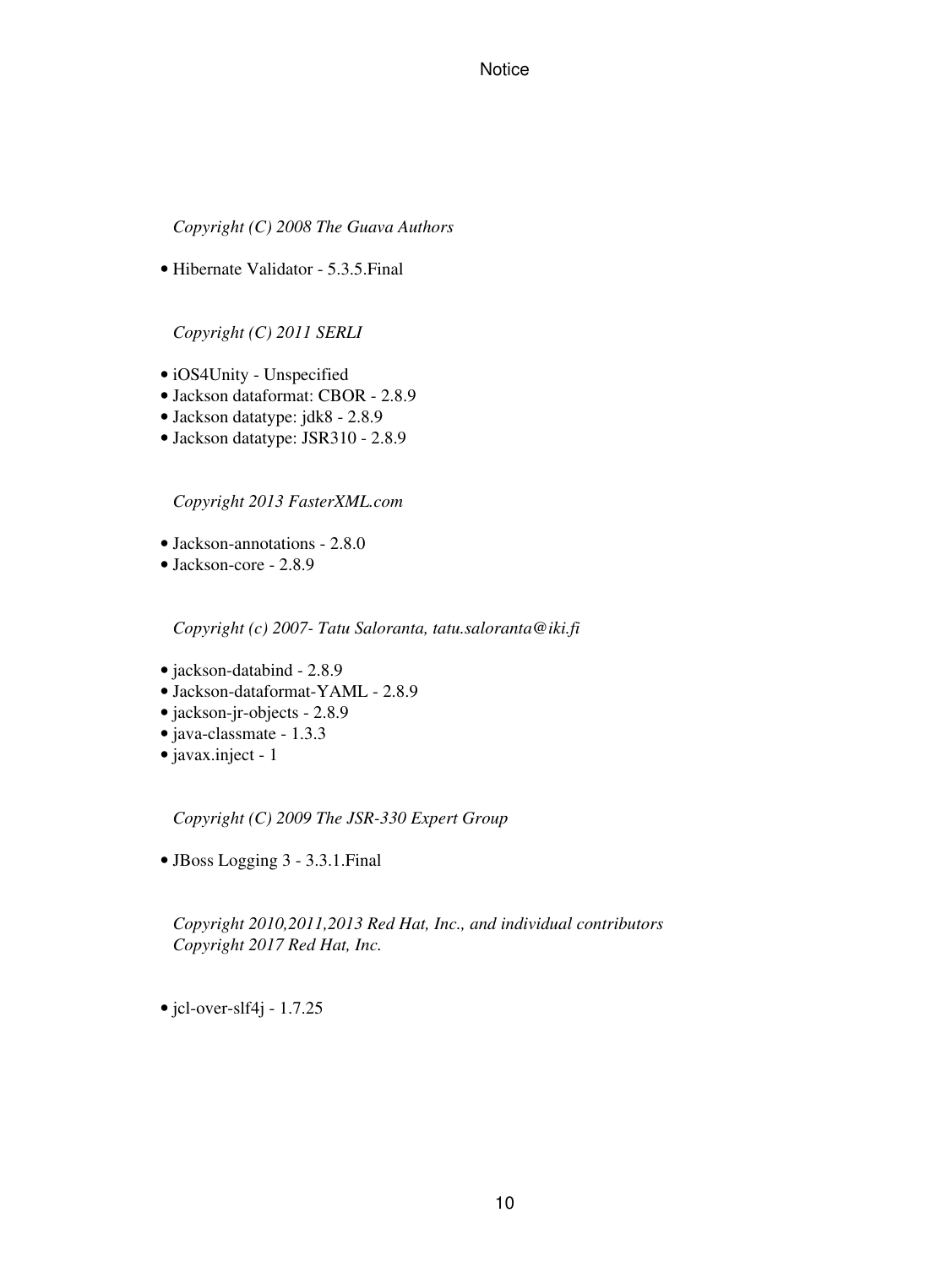*Copyright 2001-2004 The Apache Software Foundation*

• js-bson - mongodb/js-bson - 1.0.9

*Copyright (c) 2008 Fair Oaks Labs Inc. copyright © 2018 Denis Pushkarev*

*Copyright (c) 2014 Facebook Inc.*

*Copyright 2009 Google Inc. All Rights Reserved*

*Copyright Joyent Inc. and other Node contributors.*

- kareem 1.4.1
- kotlin-runtime 1.0.7
- kotlin-stdlib 1.0.7
- Log4j Implemented Over SLF4J 1.7.25

*Copyright 2001-2004 The Apache Software Foundation*

• log4js-node - 0.6.37

*Copyright (c) Seth Chisamore,Stephan Strittmatter*

• log4net.Ext.Json - 1.2.13.20140804

*Copyright (c) 2014 Robert Sevcik*

- log4net.Ext.Json 1.2.15
- lz4-java 1.3.0
- make-error-cause 1.2.2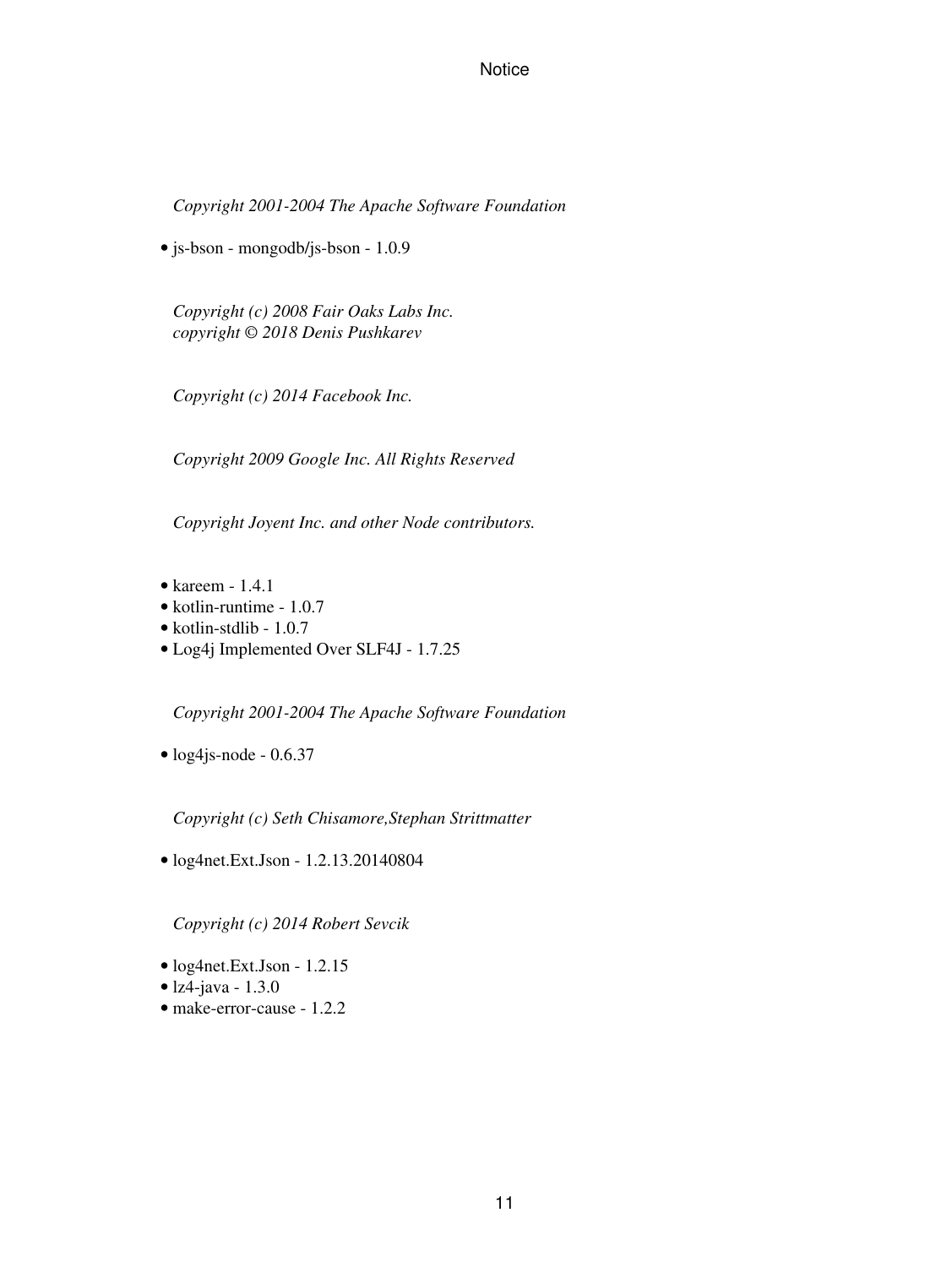#### *Copyright 2015 Blake Embrey*

- mapdb 3.0.5
- Microsoft Azure Key Vault Core Library 1.0.0

*Copyright (c) Microsoft Corporation*

• Microsoft Azure Storage Client SDK - 5.4.0

*Copyright (c) Microsoft Corporation.*

• Microsoft.Net.Compilers - 2.4.0

*Copyright © Microsoft Corporation. All rights reserved.*

- mikeal's request 2.79.0
- mikeal's request 2.74.0
- mikeal's request 2.73.0

*Copyright 2010-2012 Mikeal Rogers*

 $\bullet$  mongodb - 2.2.28

*Copyright (c) 2016 NAN contributors.*

- MongoDB Java Driver org.mongodb:mongo-java-driver 3.0.0
- mongodb-core christkv/mongodb-core 2.1.11

*Copyright (c) 2016 NAN contributors.*

- mongodb-core christkv/mongodb-core 2.1.20
- Netty io.netty:netty-parent 4.1.13.Final

*Copyright 2014,2015,2016,2017 The Netty Project*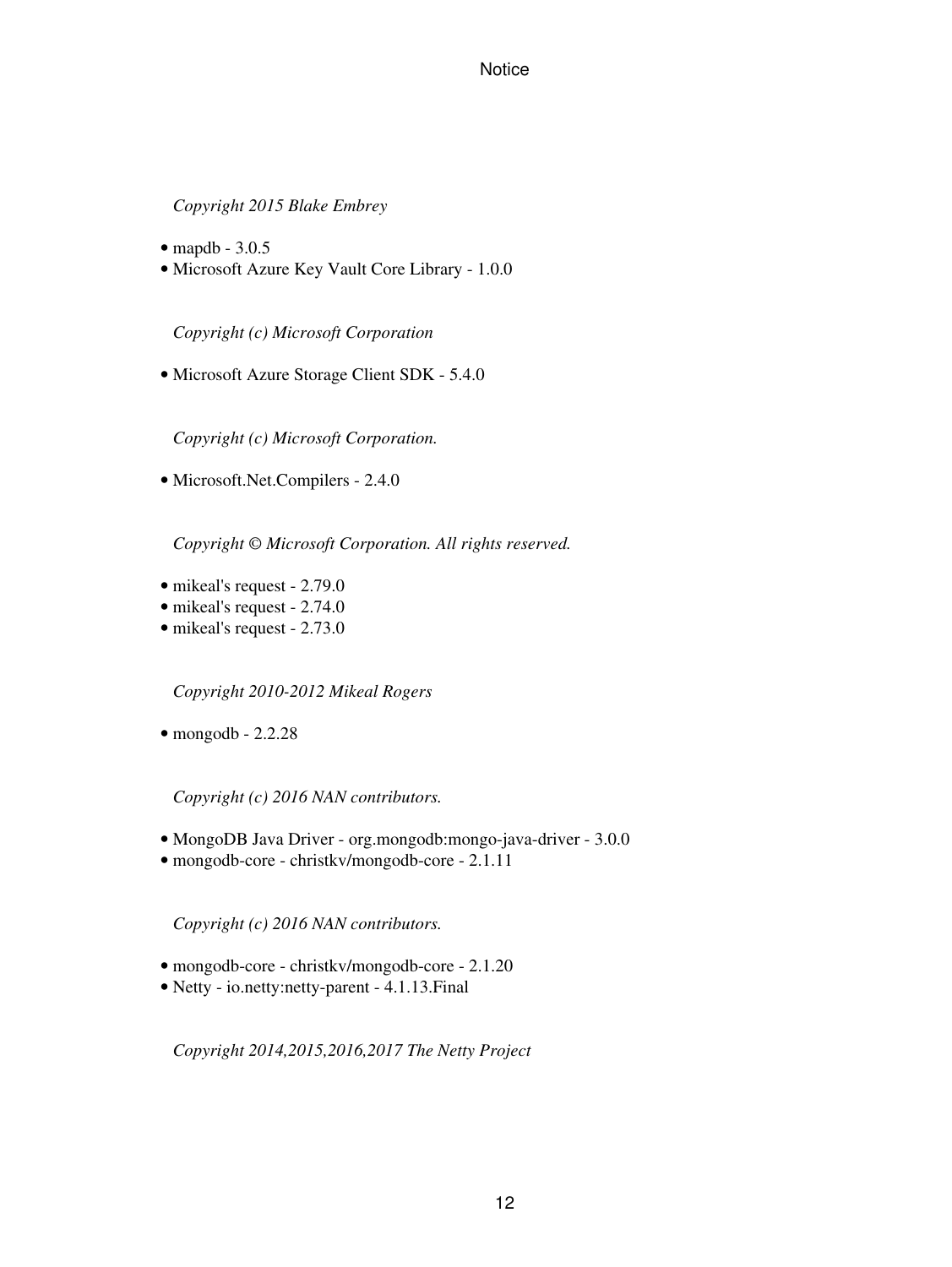• Netty Reactive Streams HTTP support - 2.0.0

*Copyright 2012,2013,2014,2015,2016,2017 The Netty Project.*

• Netty Reactive Streams Implementation - 2.0.0

*Copyright 2012,2013,2014,2015,2016,2017 The Netty Project.*

• Netty/Buffer - 4.1.13.Final

*Copyright 2012,2013,2014,2015,2016,2017 The Netty Project.*

• Netty/Codec - 4.1.13.Final

*Copyright 2012,2013,2014,2015,2016 The Netty Project*

• Netty/Codec/HTTP - 4.1.13.Final

*Copyright 2012,2013,2014,2015 The Netty Project*

• Netty/Common - 4.1.13.Final

*Copyright 2012,2013,2014,2015,2016 The Netty Project.*

• Netty/Handler - 4.1.13.Final

*Copyright 2012,2013,2014,2015,2016,2017 The Netty Project.*

• Netty/Resolver - 4.1.13.Final

*Copyright 2012,2013,2014,2015,2016 The Netty Project*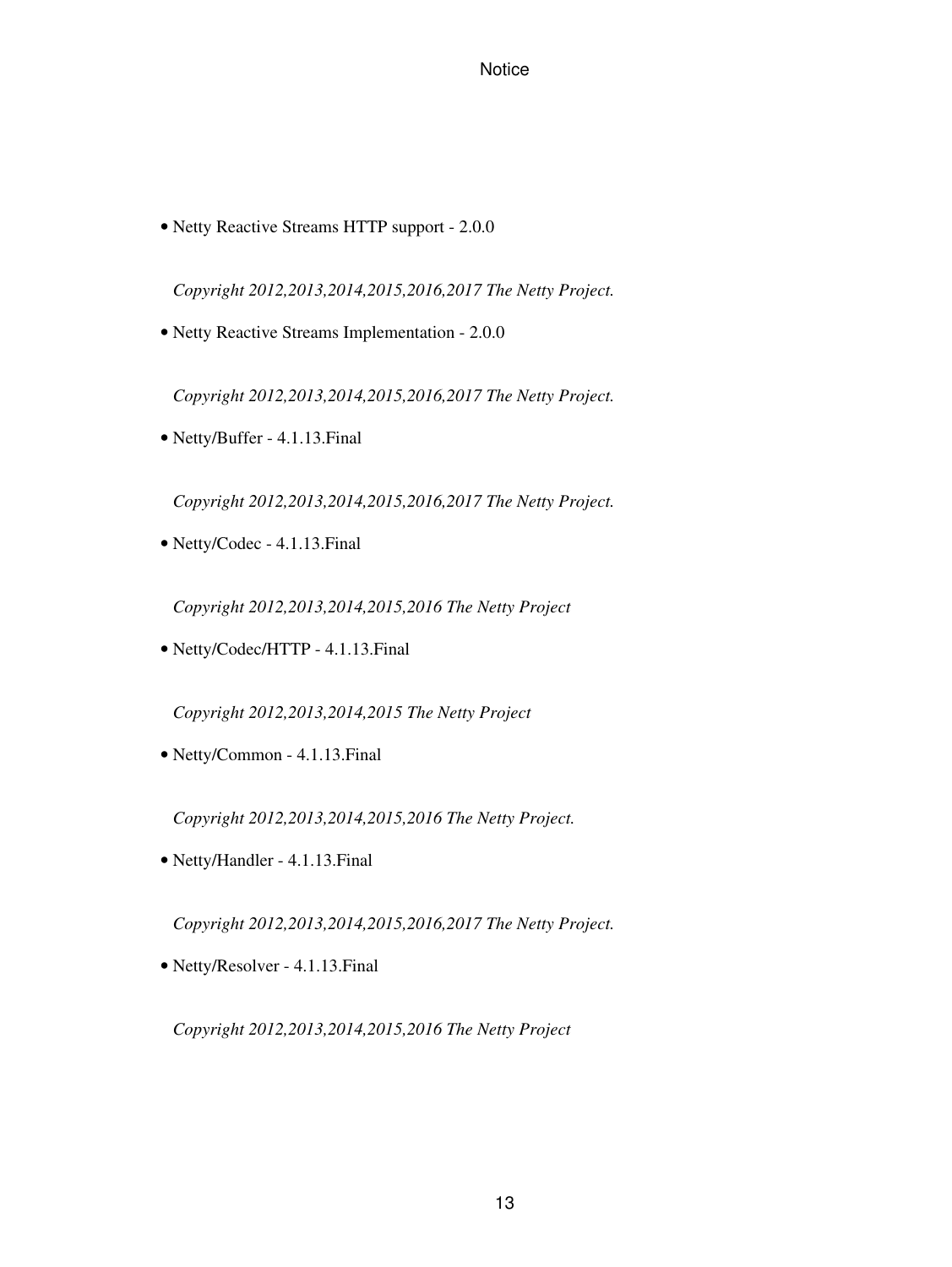• Netty/Transport - 4.1.13.Final

*Copyright 2012,2013,2014,2015,2016,2017 The Netty project.*

• Netty/Transport/Native/Epoll - 4.1.13.Final

*Copyright 2014,2015,2016 The Netty Project*

 $\bullet$  node-walk - 2.3.3

*Copyright 2011 - Present AJ ONeal*

- npm-font-open-sans 1.1.0
- oauth-sign 0.8.2
- oauth-sign  $-0.9.0$
- pause-stream 0.0.11

*Copyright (c) 2013 Dominic Tarr*

•  $rc - 1.2.8$ 

*Copyright (c) 2013, Dominic Tarr.*

• Reactive Extensions for JavaScript - Lite Library - 3.1.2

*Copyright (c) Microsoft Open Technologies, Inc.*

• request - request/request - 2.88.0

*Copyright 2010-2012 Mikeal Rogers*

• revalidator  $-0.1.2$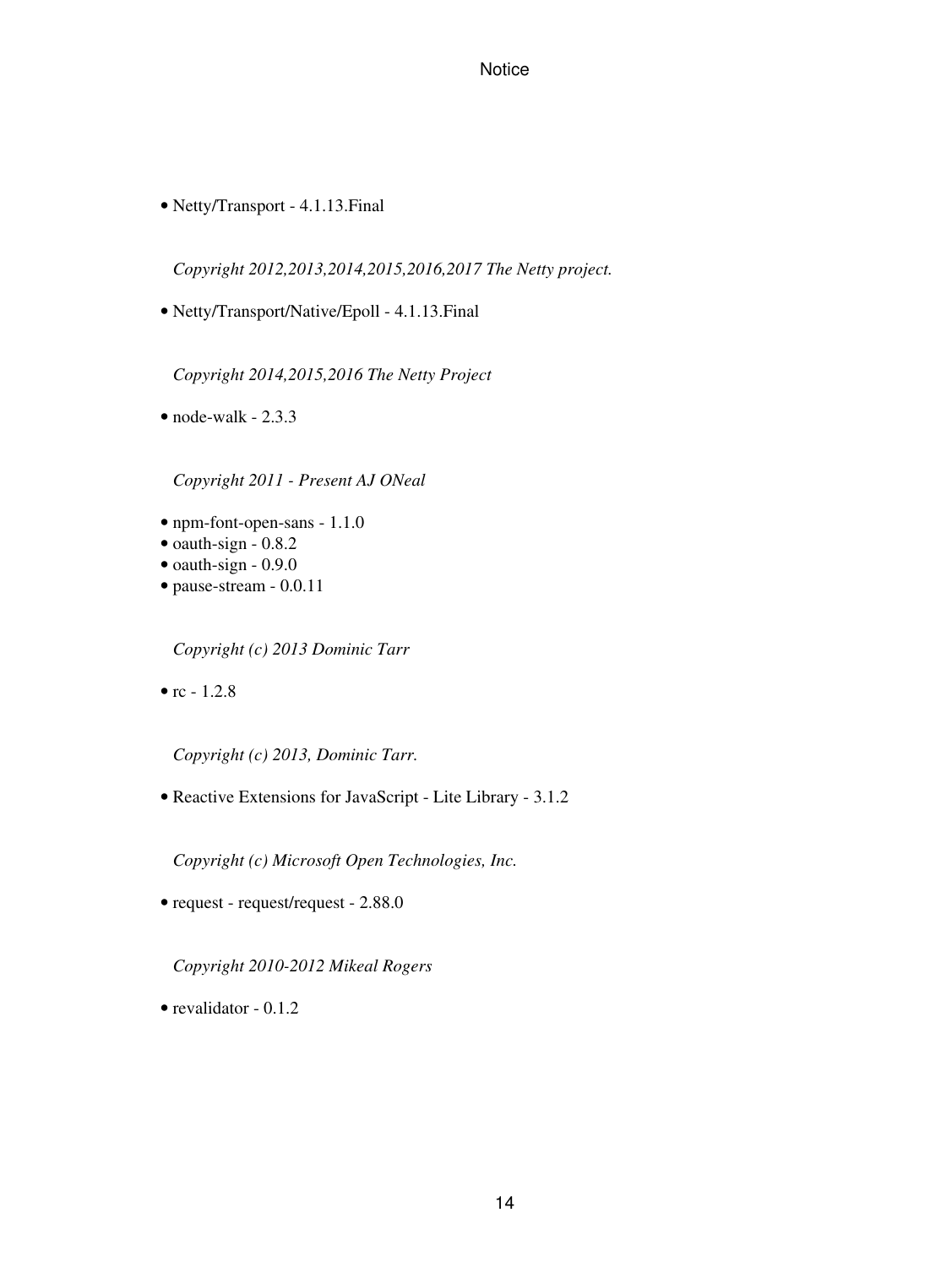*Copyright (c) Charlie Robbins, Alexis Sellier*

• revalidator - 0.1.8

*Copyright (c) Charlie Robbins, Alexis Sellier*

•  $RxJS - 3.1.2$ 

*Copyright (c) Microsoft Open Technologies, Inc. All rights reserved.*

- semver-utils 1.1.1
- serilog  $-2.0.0$
- Serilog.Sinks.TextWriter 2.0.0
- software.amazon.ion:ion-java 1.0.2

*Copyright 2008-2016 Amazon.com, Inc. or its affiliates. All Rights Reserved. Copyright 2011-2016 Amazon.com, Inc. or its affiliates. All Rights Reserved.*

*Copyright 2007-2016 Amazon.com, Inc. or its affiliates. All Rights Reserved.*

*Copyright 2015-2016 Amazon.com, Inc. or its affiliates. All Rights Reserved.*

*Copyright 2014-2016 Amazon.com, Inc. or its affiliates. All Rights Reserved.*

*Copyright 2013-2016 Amazon.com, Inc. or its affiliates. All Rights Reserved.*

*Copyright 2007 Amazon.com, Inc. or its affiliates. All Rights Reserved.*

• spdx-correct - 3.1.0

• Spring Boot - 1.5.6.RELEASE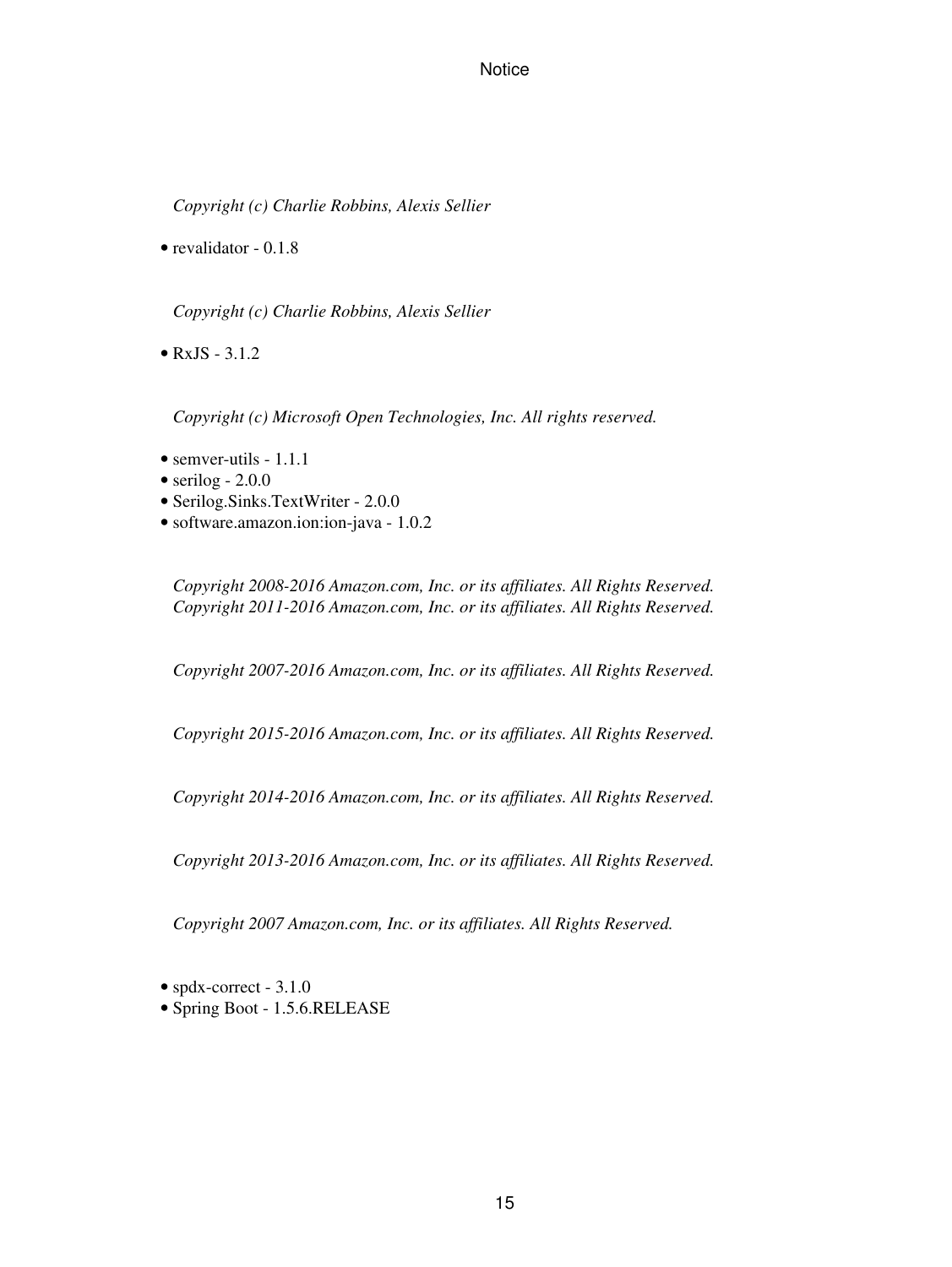*Copyright 2012-2015 the original author or authors Copyright 2012-2016 the original author or authors*

*Copyright 2012-2017 the original author or authors*

• spring-framework - 4.3.10.RELEASE

*Copyright 2002-2011 the original author or authors Copyright 2002-2014 the original author or authors*

*Copyright 2002-2015 the original author or authors*

*Copyright 2002-2016 the original author or authors*

*Copyright 2002-2017 the original author or authors*

• Squeak - 1.3.0

*Copyright (c) Kevin MÃ−«rtensson.*

- ssl-root-cas  $1.2.3$
- swagger-annotations 1.5.16

*Copyright 2016 SmartBear Software*

• swagger-core - v1.5.16

*Copyright (c) SmartBear Software. All Rights Reserved.*

- swagger-models io.swagger:swagger-models 1.5.16
- tomcat-embed-core 8.5.16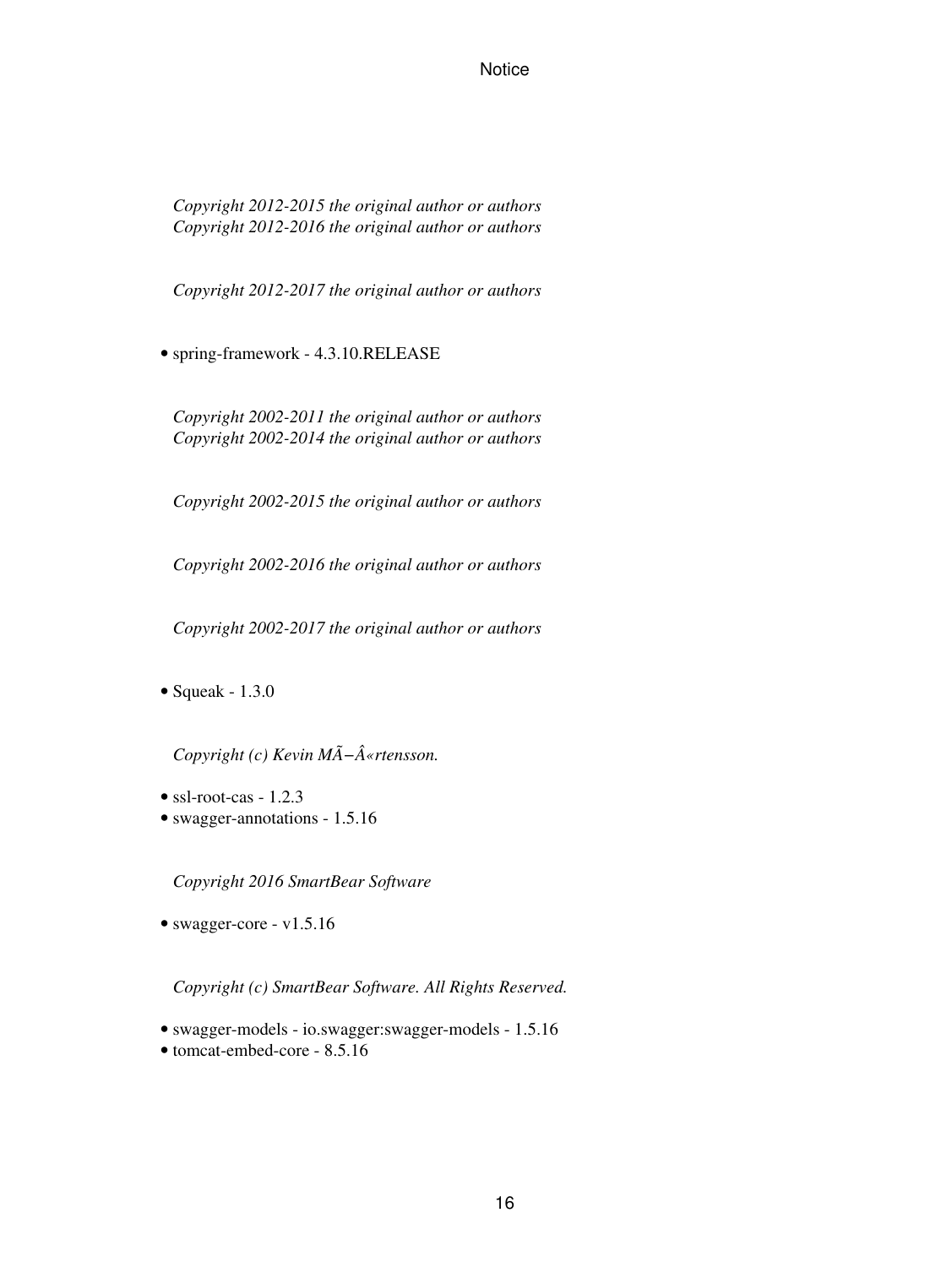• tomcat-embed-el - 8.5.16

*Copyright 1999-2017 The Apache Software Foundation*

• tomcat-embed-websocket - 8.5.16

*Copyright 1999-2017 The Apache Software Foundation*

• Topshelf - 4.0.3

*Copyright 2012 Chris Patterson, Dru Sellers, Travis Smith, All rights reserved. Copyright 2007-2011 Chris Patterson, Dru Sellers, Travis Smith, et. al*

*Copyright 2007-2012 Chris Patterson, Dru Sellers, Travis Smith, et. al*

*Copyright 2007-2013 Chris Patterson, Dru Sellers, Travis Smith, et. al*

*Copyright 2007-2014 Chris Patterson, Dru Sellers, Travis Smith, et. al*

*Copyright 2007-2015 Chris Patterson, Dru Sellers, Travis Smith, et. al*

- validate-npm-package-license 3.0.4
- Windows Azure Storage 9.0.0

*Copyright 2013 Microsoft Corporation*

• Windows Azure Storage - 8.2.1

*Copyright (c) Microsoft Corporation*

• Windows Azure Storage - 9.3.0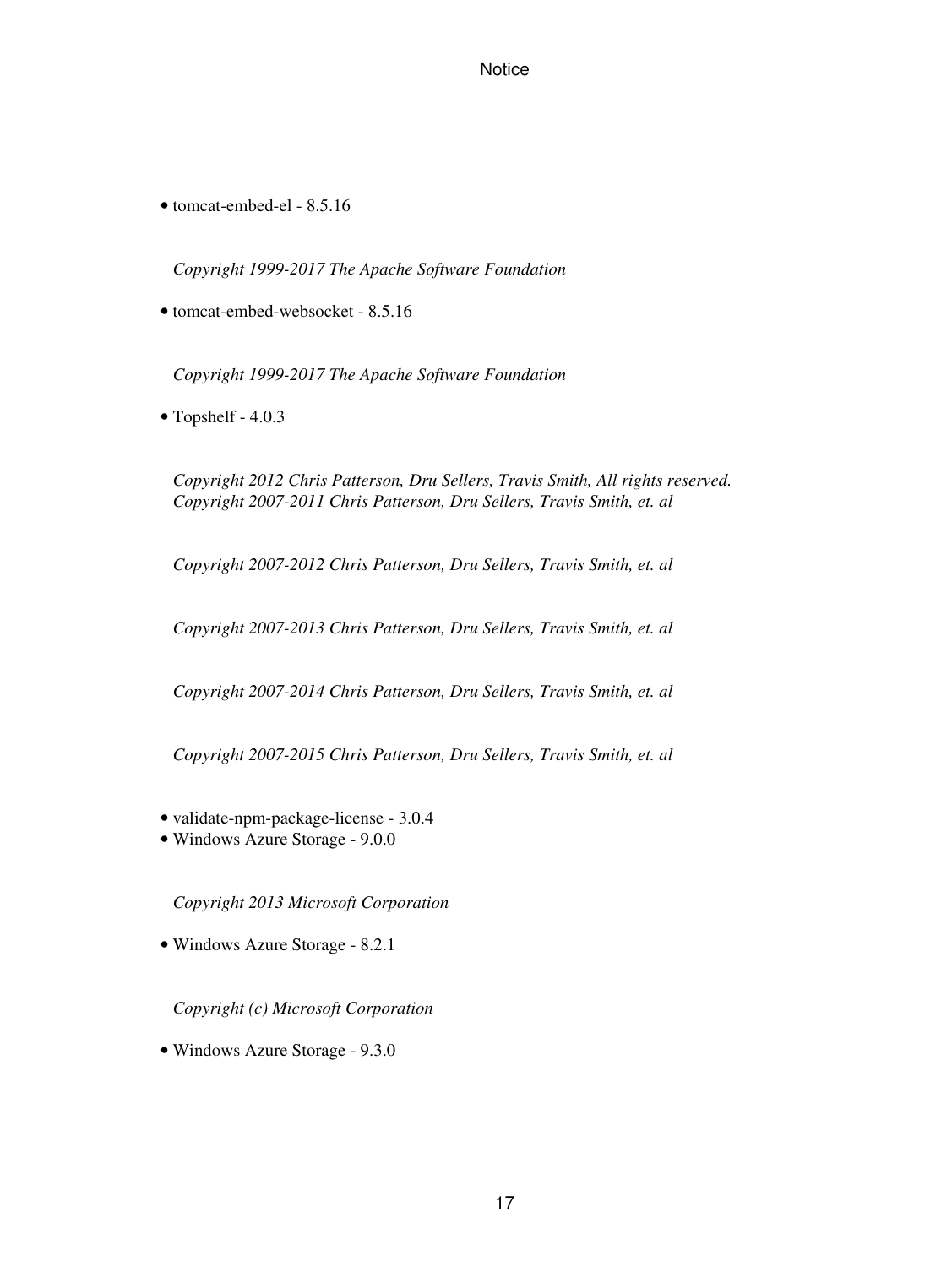*Copyright (c) Microsoft Corporation*

• Xml Compatibility extensions for Jackson - 1.9.13-ASL

*Copyright (c) 2007- Tatu Saloranta, tatu.saloranta@iki.fi*

## **Apache License Version 2.0, January 2004**

http://www.apache.org/licenses/

#### TERMS AND CONDITIONS FOR USE, REPRODUCTION, AND DISTRIBUTION

#### **1. Definitions**.

"License" shall mean the terms and conditions for use, reproduction, and distribution as defined by Sections 1 through 9 of this document.

"Licensor" shall mean the copyright owner or entity authorized by the copyright owner that is granting the License.

"Legal Entity" shall mean the union of the acting entity and all other entities that control, are controlled by, or are under common control with that entity. For the purposes of this definition, "control" means (i) the power, direct or indirect, to cause the direction or management of such entity, whether by contract or otherwise, or (ii) ownership of fifty percent (50%) or more of the outstanding shares, or (iii) beneficial ownership of such entity.

"You" (or "Your") shall mean an individual or Legal Entity exercising permissions granted by this License.

"Source" form shall mean the preferred form for making modifications, including but not limited to software source code, documentation source, and configuration files.

"Object" form shall mean any form resulting from mechanical transformation or translation of a Source form, including but not limited to compiled object code, generated documentation, and conversions to other media types.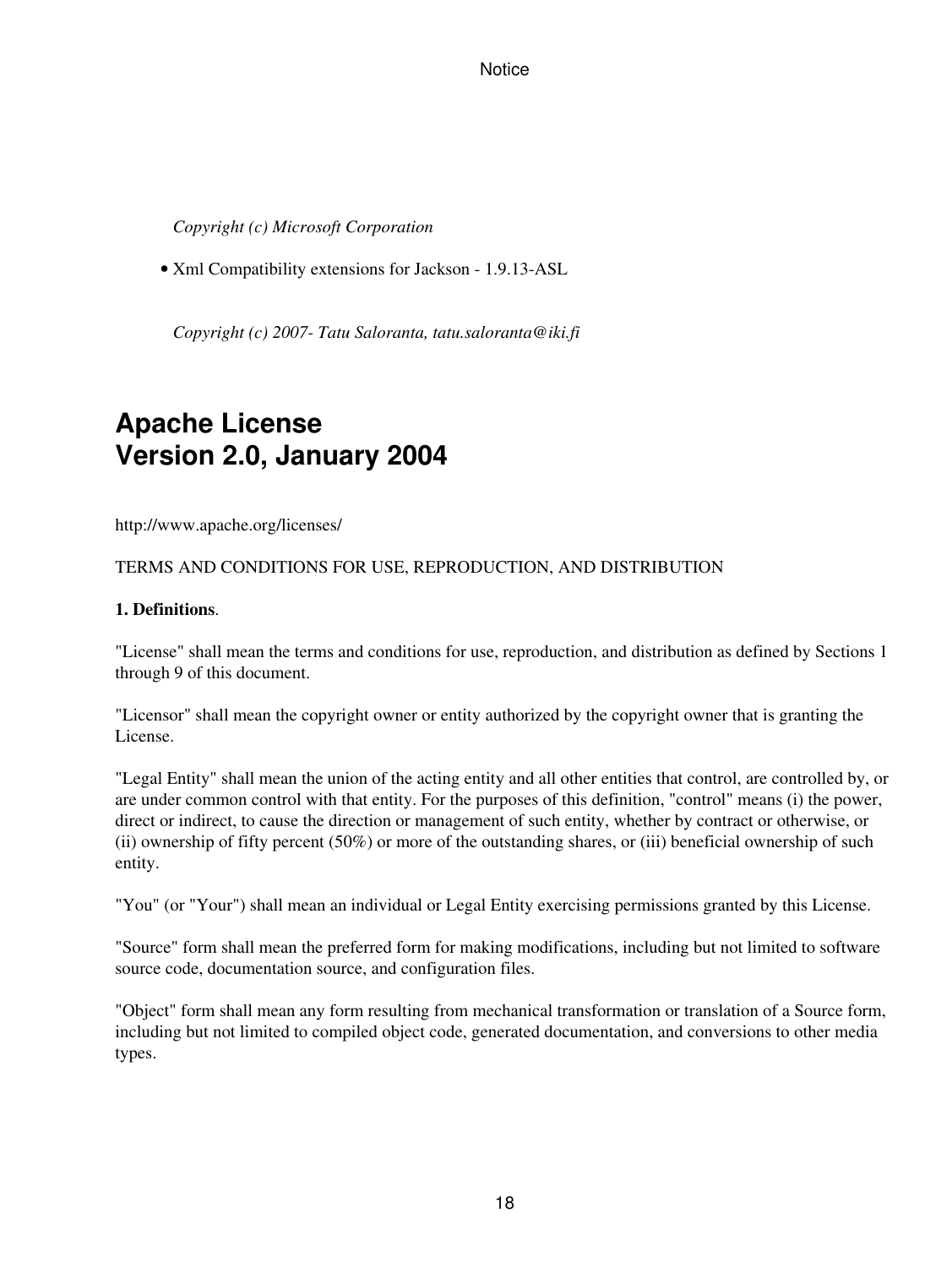"Work" shall mean the work of authorship, whether in Source or Object form, made available under the License, as indicated by a copyright notice that is included in or attached to the work (an example is provided in the Appendix below).

"Derivative Works" shall mean any work, whether in Source or Object form, that is based on (or derived from) the Work and for which the editorial revisions, annotations, elaborations, or other modifications represent, as a whole, an original work of authorship. For the purposes of this License, Derivative Works shall not include works that remain separable from, or merely link (or bind by name) to the interfaces of, the Work and Derivative Works thereof.

"Contribution" shall mean any work of authorship, including the original version of the Work and any modifications or additions to that Work or Derivative Works thereof, that is intentionally submitted to Licensor for inclusion in the Work by the copyright owner or by an individual or Legal Entity authorized to submit on behalf of the copyright owner. For the purposes of this definition, "submitted" means any form of electronic, verbal, or written communication sent to the Licensor or its representatives, including but not limited to communication on electronic mailing lists, source code control systems, and issue tracking systems that are managed by, or on behalf of, the Licensor for the purpose of discussing and improving the Work, but excluding communication that is conspicuously marked or otherwise designated in writing by the copyright owner as "Not a Contribution."

"Contributor" shall mean Licensor and any individual or Legal Entity on behalf of whom a Contribution has been received by Licensor and subsequently incorporated within the Work.

**2. Grant of Copyright License**. Subject to the terms and conditions of this License, each Contributor hereby grants to You a perpetual, worldwide, non-exclusive, no-charge, royalty-free, irrevocable copyright license to reproduce, prepare Derivative Works of, publicly display, publicly perform, sublicense, and distribute the Work and such Derivative Works in Source or Object form.

**3. Grant of Patent License**. Subject to the terms and conditions of this License, each Contributor hereby grants to You a perpetual, worldwide, non-exclusive, no-charge, royalty-free, irrevocable (except as stated in this section) patent license to make, have made, use, offer to sell, sell, import, and otherwise transfer the Work, where such license applies only to those patent claims licensable by such Contributor that are necessarily infringed by their Contribution(s) alone or by combination of their Contribution(s) with the Work to which such Contribution(s) was submitted. If You institute patent litigation against any entity (including a cross-claim or counterclaim in a lawsuit) alleging that the Work or a Contribution incorporated within the Work constitutes direct or contributory patent infringement, then any patent licenses granted to You under this License for that Work shall terminate as of the date such litigation is filed.

**4. Redistribution**. You may reproduce and distribute copies of the Work or Derivative Works thereof in any medium, with or without modifications, and in Source or Object form, provided that You meet the following conditions: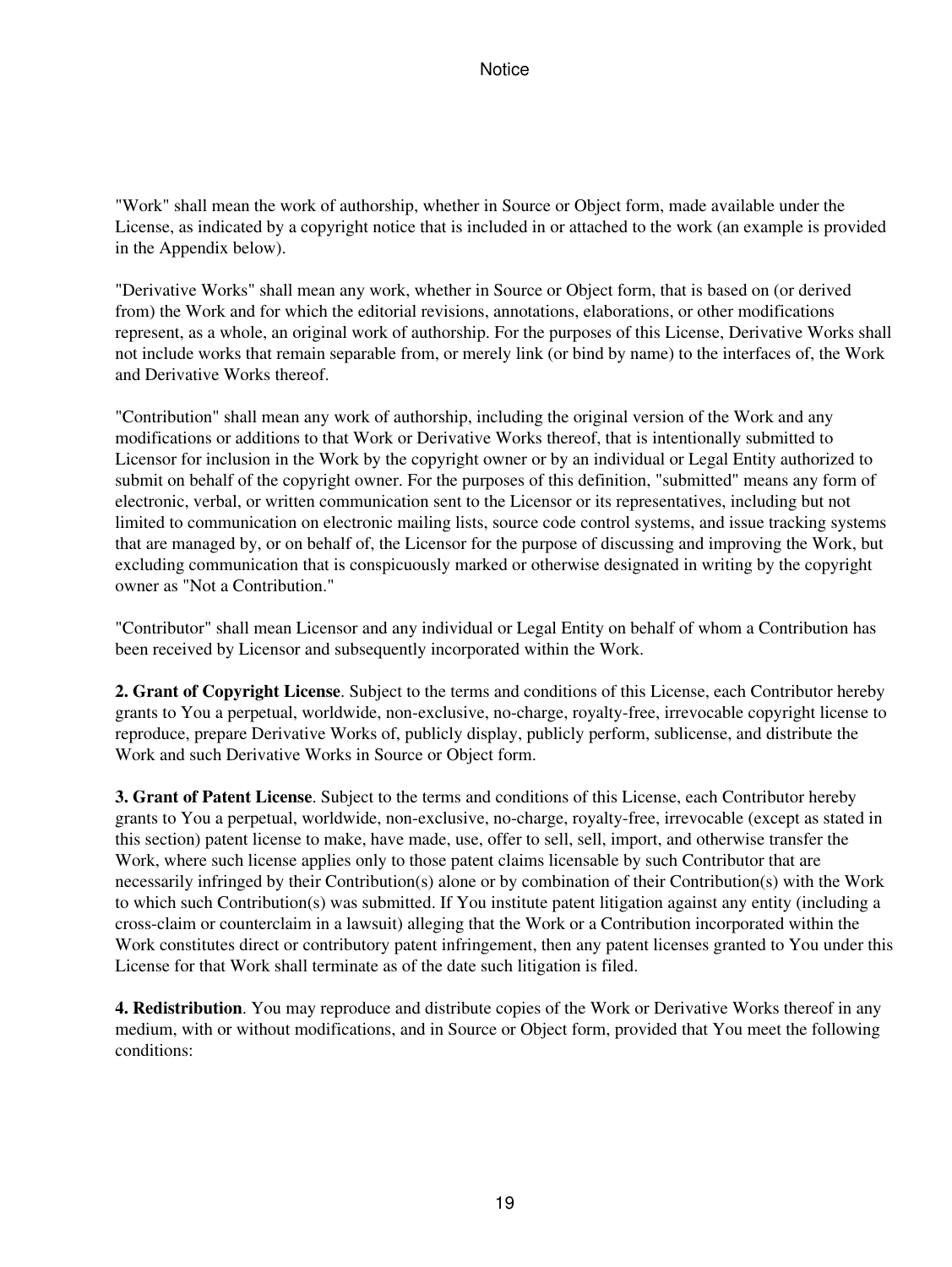- a. You must give any other recipients of the Work or Derivative Works a copy of this License; and
- b. You must cause any modified files to carry prominent notices stating that You changed the files; and
- c. You must retain, in the Source form of any Derivative Works that You distribute, all copyright, patent, trademark, and attribution notices from the Source form of the Work, excluding those notices that do not pertain to any part of the Derivative Works; and
- d. If the Work includes a "NOTICE" text file as part of its distribution, then any Derivative Works that You distribute must include a readable copy of the attribution notices contained within such NOTICE file, excluding those notices that do not pertain to any part of the Derivative Works, in at least one of the following places: within a NOTICE text file distributed as part of the Derivative Works; within the Source form or documentation, if provided along with the Derivative Works; or, within a display generated by the Derivative Works, if and wherever such third-party notices normally appear. The contents of the NOTICE file are for informational purposes only and do not modify the License. You may add Your own attribution notices within Derivative Works that You distribute, alongside or as an addendum to the NOTICE text from the Work, provided that such additional attribution notices cannot be construed as modifying the License.

You may add Your own copyright statement to Your modifications and may provide additional or different license terms and conditions for use, reproduction, or distribution of Your modifications, or for any such Derivative Works as a whole, provided Your use, reproduction, and distribution of the Work otherwise complies with the conditions stated in this License.

**5. Submission of Contributions**. Unless You explicitly state otherwise, any Contribution intentionally submitted for inclusion in the Work by You to the Licensor shall be under the terms and conditions of this License, without any additional terms or conditions. Notwithstanding the above, nothing herein shall supersede or modify the terms of any separate license agreement you may have executed with Licensor regarding such Contributions.

**6. Trademarks**. This License does not grant permission to use the trade names, trademarks, service marks, or product names of the Licensor, except as required for reasonable and customary use in describing the origin of the Work and reproducing the content of the NOTICE file.

**7. Disclaimer of Warranty**. Unless required by applicable law or agreed to in writing, Licensor provides the Work (and each Contributor provides its Contributions) on an "AS IS" BASIS, WITHOUT WARRANTIES OR CONDITIONS OF ANY KIND, either express or implied, including, without limitation, any warranties or conditions of TITLE, NON-INFRINGEMENT, MERCHANTABILITY, or FITNESS FOR A PARTICULAR PURPOSE. You are solely responsible for determining the appropriateness of using or redistributing the Work and assume any risks associated with Your exercise of permissions under this License.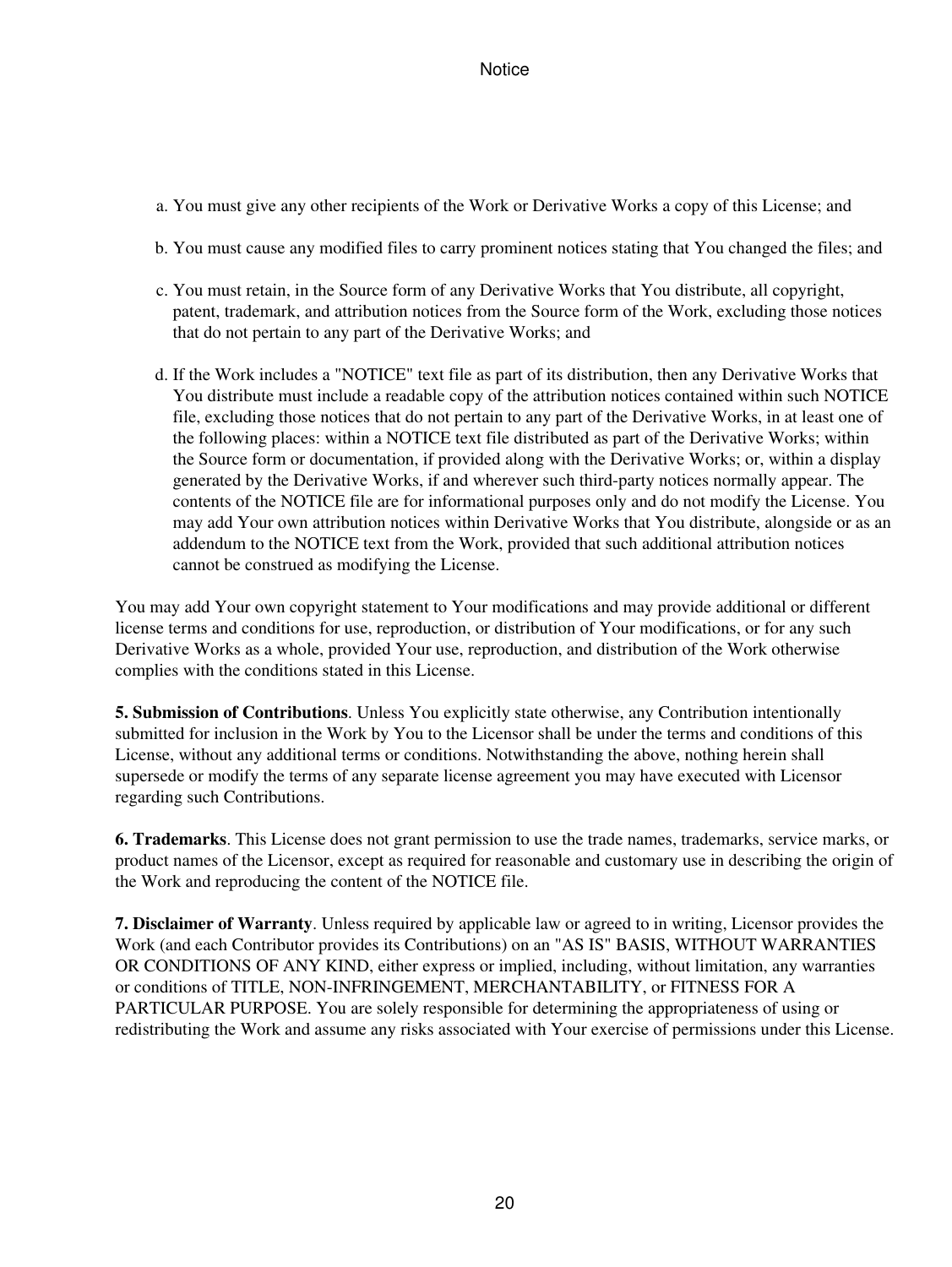**8. Limitation of Liability**. In no event and under no legal theory, whether in tort (including negligence), contract, or otherwise, unless required by applicable law (such as deliberate and grossly negligent acts) or agreed to in writing, shall any Contributor be liable to You for damages, including any direct, indirect, special, incidental, or consequential damages of any character arising as a result of this License or out of the use or inability to use the Work (including but not limited to damages for loss of goodwill, work stoppage, computer failure or malfunction, or any and all other commercial damages or losses), even if such Contributor has been advised of the possibility of such damages.

**9. Accepting Warranty or Additional Liability**. While redistributing the Work or Derivative Works thereof, You may choose to offer, and charge a fee for, acceptance of support, warranty, indemnity, or other liability obligations and/or rights consistent with this License. However, in accepting such obligations, You may act only on Your own behalf and on Your sole responsibility, not on behalf of any other Contributor, and only if You agree to indemnify, defend, and hold each Contributor harmless for any liability incurred by, or claims asserted against, such Contributor by reason of your accepting any such warranty or additional liability.

#### END OF TERMS AND CONDITIONS

#### **APPENDIX: How to apply the Apache License to your work**

To apply the Apache License to your work, attach the following boilerplate notice, with the fields enclosed by brackets "[]" replaced with your own identifying information. (Don't include the brackets!) The text should be enclosed in the appropriate comment syntax for the file format. We also recommend that a file or class name and description of purpose be included on the same "printed page" as the copyright notice for easier identification within third-party archives.

Copyright [yyyy] [name of copyright owner] Licensed under the Apache License, Version 2.0 (the "License"); you may not use this file except in compliance with the License. You may obtain a copy of the License at http://www.apache.org/licenses/LICENSE-2.0 Unless required by applicable law or agreed to in writing, software distributed under the License is distributed on an "AS IS" BASIS, WITHOUT WARRANTIES OR CONDITIONS OF ANY KIND, either express or implied. See the License for the specific language governing permissions and limitations under the License.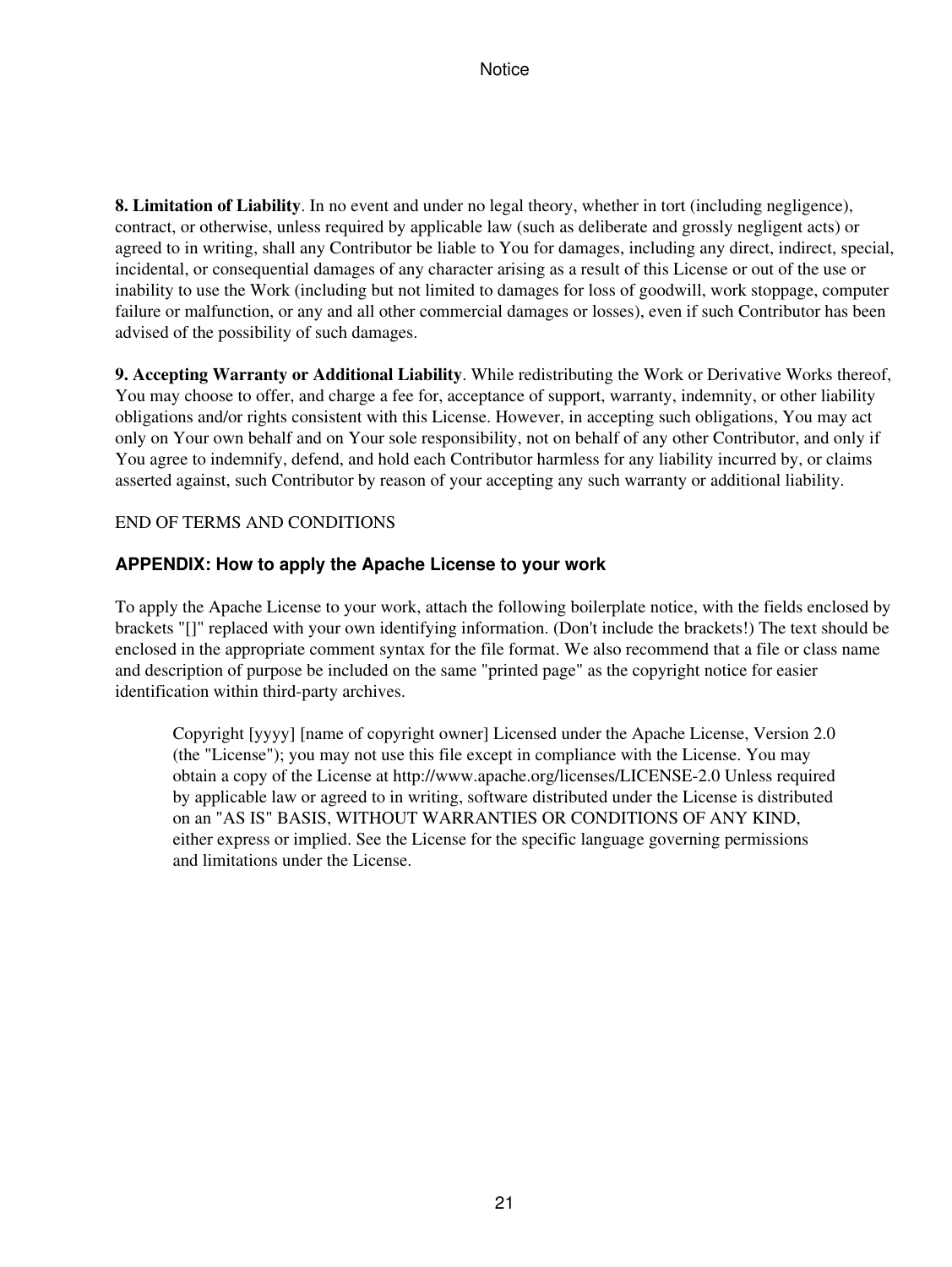## **The following component(s) is(are) subject to the BSD 2-clause License**

• BSD 2-clause contribution to CryptoJS - Unspecified

*Copyright (c) 2012 by CAOdric Mesnil. All rights reserved.* 

 $\bullet$  nth-check - 1.0.2

Copyright (c) <YEAR>, <OWNER> All rights reserved.

Redistribution and use in source and binary forms, with or without modification, are permitted provided that the following conditions are met:

- 1. Redistributions of source code must retain the above copyright notice, this list of conditions and the following disclaimer.
- 2. Redistributions in binary form must reproduce the above copyright notice, this list of conditions and the following disclaimer in the documentation and/or other materials provided with the distribution.

THIS SOFTWARE IS PROVIDED BY THE <ORGANIZATION> PROJECT ``AS IS'' AND ANY EXPRESS OR IMPLIED WARRANTIES, INCLUDING, BUT NOT LIMITED TO, THE IMPLIED WARRANTIES OF MERCHANTABILITY AND FITNESS FOR A PARTICULAR PURPOSE ARE DISCLAIMED. IN NO EVENT SHALL THE <ORGANIZATION> PROJECT OR CONTRIBUTORS BE LIABLE FOR ANY DIRECT, INDIRECT, INCIDENTAL, SPECIAL, EXEMPLARY, OR CONSEQUENTIAL DAMAGES (INCLUDING, BUT NOT LIMITED TO, PROCUREMENT OF SUBSTITUTE GOODS OR SERVICES; LOSS OF USE, DATA, OR PROFITS; OR BUSINESS INTERRUPTION) HOWEVER CAUSED AND ON ANY THEORY OF LIABILITY, WHETHER IN CONTRACT, STRICT LIABILITY, OR TORT (INCLUDING NEGLIGENCE OR OTHERWISE) ARISING IN ANY WAY OUT OF THE USE OF THIS SOFTWARE, EVEN IF ADVISED OF THE POSSIBILITY OF SUCH DAMAGE.

The views and conclusions contained in the software and documentation are those of the authors and should not be interpreted as representing official policies, either expressed or implied, of the <ORGANIZATION> Project.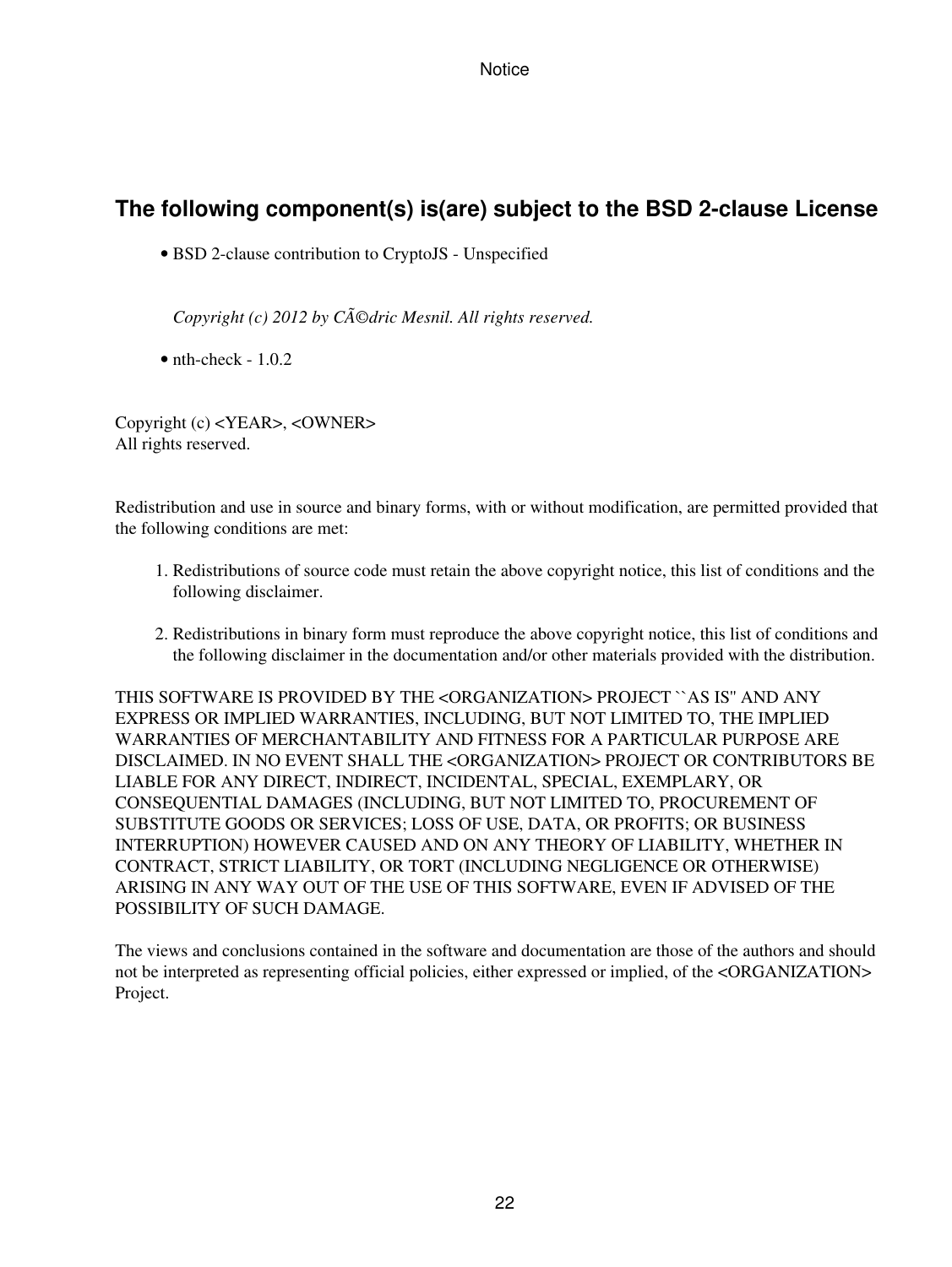### **The following component(s) is(are) subject to the BSD 2.0**

- aggregate-example 0.0.0
- ANTLR 3 Runtime 3.5

*Copyright (c) 2005-2009 Terence Parr All rights reserved.*

• ASM - Unspecified

*Copyright (C) 2000 INRIA, France Telecom Copyright (C) 2002 France Telecom*

• bcrypt-pbkdf - 1.0.2

*Copyright (c) 2013 Ted Unangst :Copyright 1997 Niels Provos :Copyright 2016 Joyent Inc.*

• cryptiles - 2.0.5

*Copyright (c) 2014, Eran Hammer and other contributors.*

• crypto-js  $-3.1.2$ 

*Copyright (c) 2009-2013, Jeff Mott.*

- crypto.js  $-0.0.3$
- CSSselect 1.2.0

*Copyright (c) Felix Böhm*

- dojo Unspecified
- duplexer2 0.0.2

*Copyright (c) 2013, Deoxxa Development*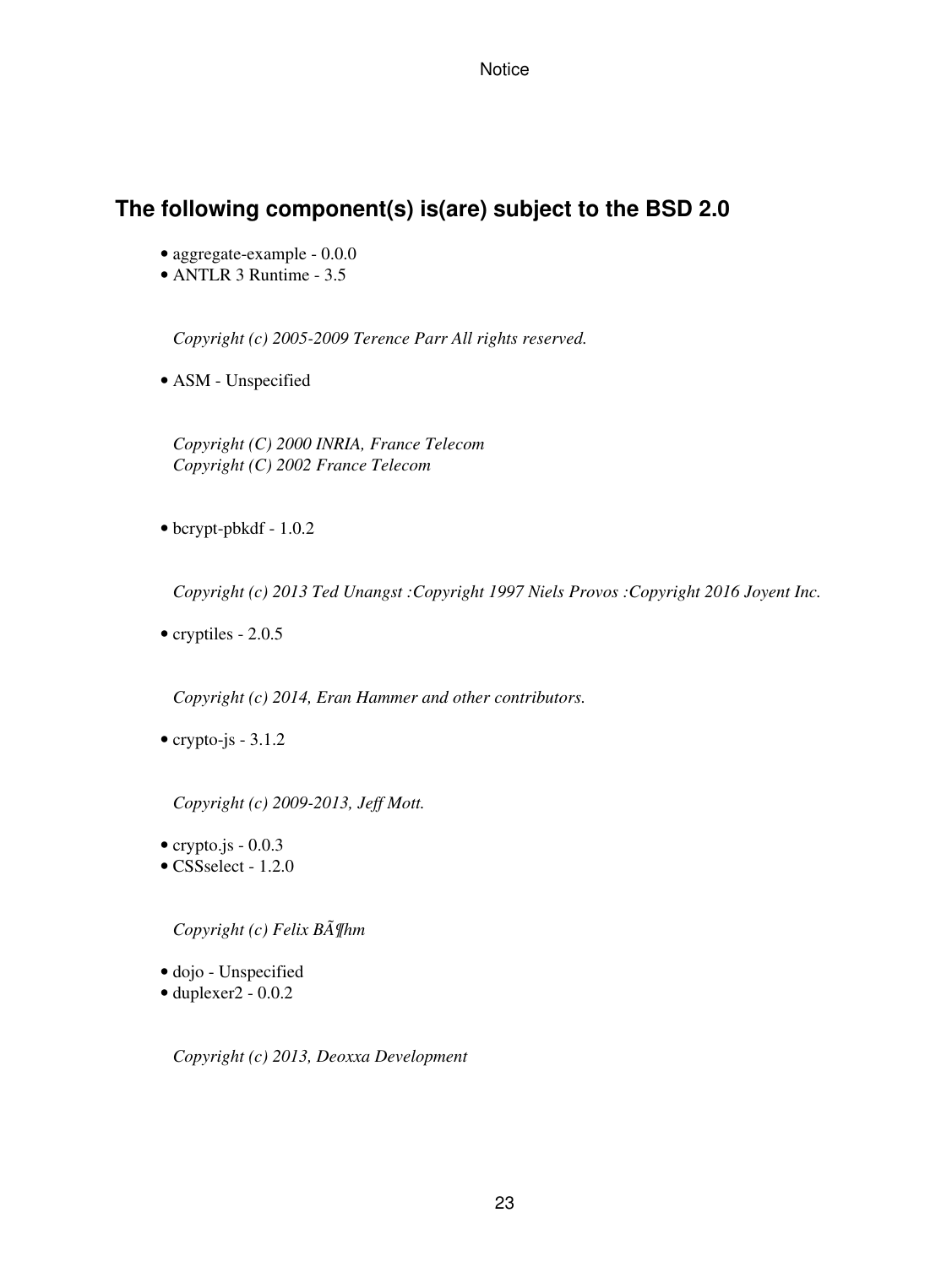• duplexer2.jbenet - 0.1.4

*Copyright (c) 2013, Deoxxa Development*

 $\bullet$  duplexer3 - 0.1.4

*Copyright (c) 2013, Deoxxa Development*

• esprima - facebookarchive/esprima - 1.2.5

*Copyright (C) 2011 Ariya Hidayat . Copyright (C) 2011 Arpad Borsos. :*

*Copyright (C) 2011 Yusuke Suzuki .*

*Copyright (C) 2012 Ariya Hidayat .*

*Copyright (C) 2012 Arpad Borsos .*

*Copyright (C) 2012 Joost-Wim Boekesteijn .*

*Copyright (C) 2012 Kris Kowal .*

*Copyright (C) 2012 Mathias Bynens .*

*Copyright (C) 2012 Yusuke Suzuki .*

*Copyright (C) 2013 Ariya Hidayat .*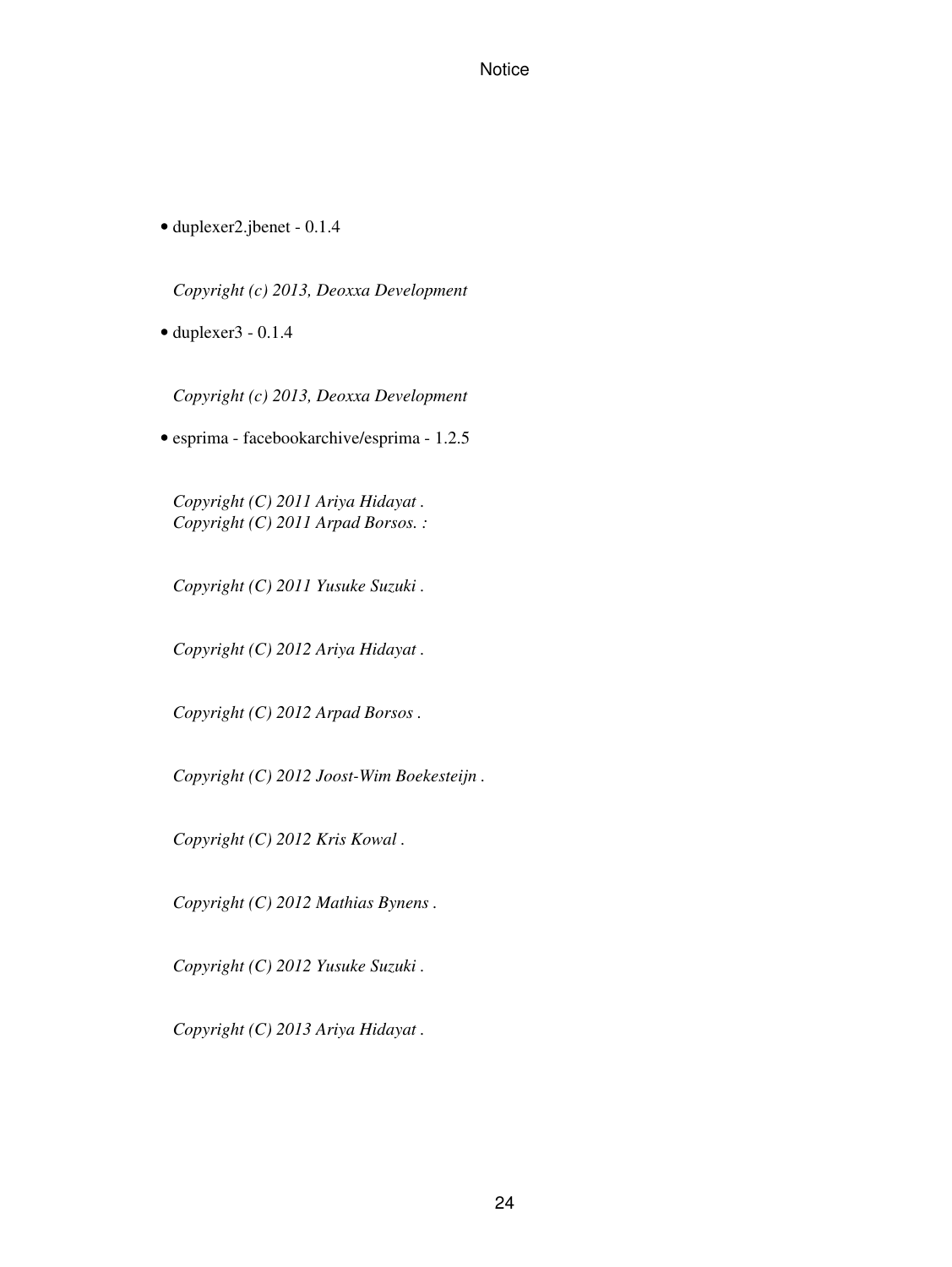*Copyright (C) 2013 Mathias Bynens .*

*Copyright (C) 2013 Thaddee Tyl .*

• estraverse - 1.9.3

*Copyright (C) 2012-2013 Yusuke Suzuki and other contributors. All rights reserved.*

• estraverse - 4.2.0

*Copyright (C) 2012-2013 Yusuke Suzuki and other contributors.*

• finboxio-qs - 6.3.2

*Copyright (c) 2014 Nathan LaFreniere and other contributors*

• finboxio-qs - 5.2.0

*Copyright (c) 2014 Nathan LaFreniere and other contributors*

• finboxio-qs - 1.2.2

*Copyright (c) 2014 Nathan LaFreniere and other contributors.*

• finboxio-qs - 6.2.1

*Copyright (c) 2014 Nathan LaFreniere*

• finboxio-qs - 5.1.0

*Copyright (c) 2014 Nathan LaFreniere and other contributors*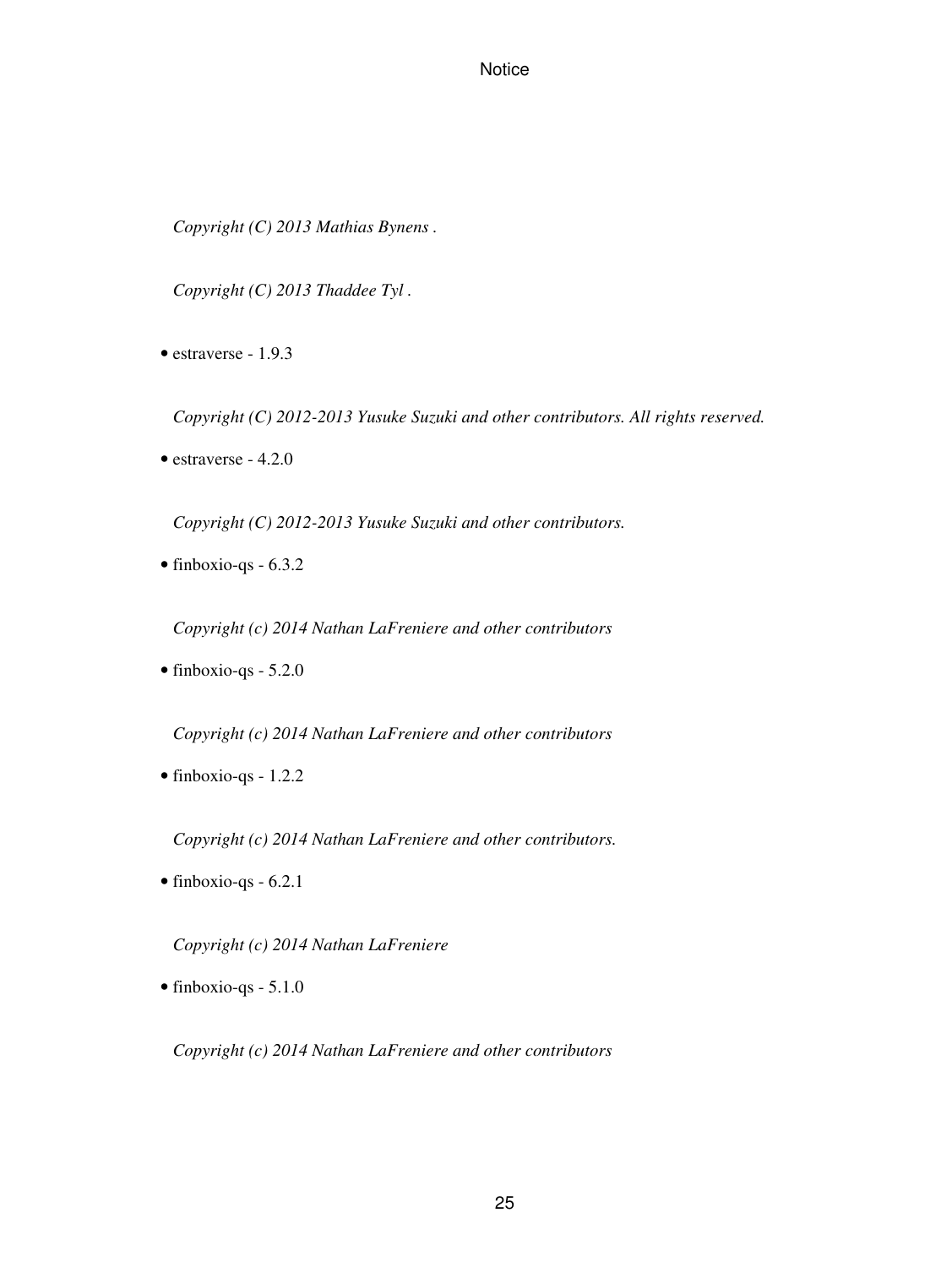• finboxio-qs - 2.2.5

*Copyright (c) 2014 Nathan LaFreniere and other contributors.:*

• flat - 2.0.1

*Copyright (c) 2014, Hugh Kennedy*

 $\bullet$  force-wsc - 41.0.0

*Copyright (c) 2005-2013, salesforce.com, inc. All rights reserved. Copyright (c) 2017, salesforce.com, inc. \* All rights reserved.*

 $\bullet$  forge - 0.7.6

*Copyright (c) 2010, Digital Bazaar, Inc. Copyright (c) 2010-2013, Digital Bazaar, Inc.*

*Copyright (c) 2009-2013, Digital Bazaar, Inc.*

*Copyright (c) 2008-2013, Digital Bazaar, Inc.*

• fork-stream - 0.0.4

*Copyright (c) 2013, Deoxxa Development*

- frisby  $-0.8.5$
- GYP Generate Your Projects 0.1

*Copyright (c) 2009 Google Inc. All rights reserved.*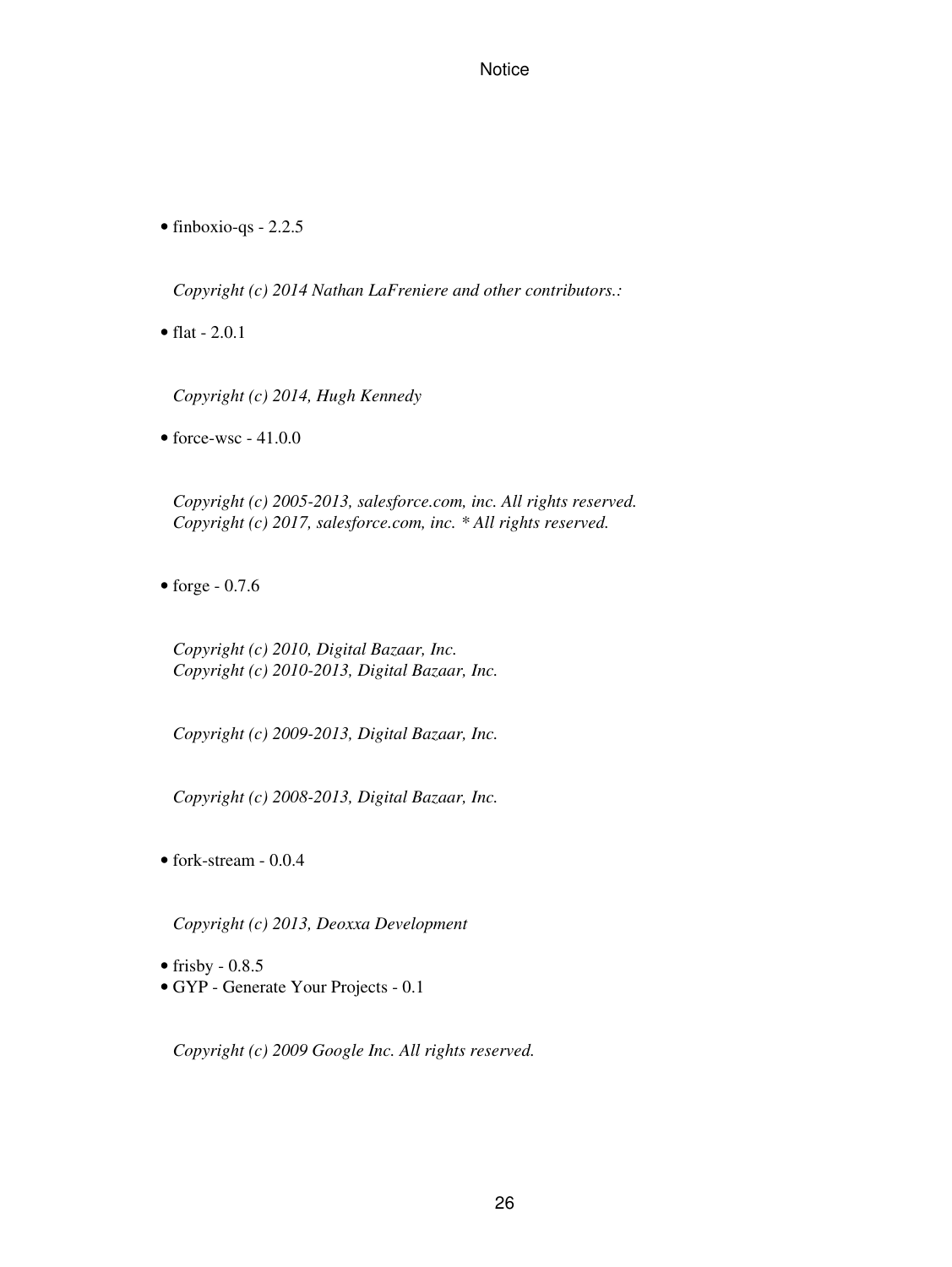• Hamcrest All - 1.3

*Copyright (c) 2000-2006 hamcrest.org Copyright (c) 2000-2009 hamcrest.org*

*Copyright (c) 2000-2010 hamcrest.org*

• hawk - 3.1.3

*Copyright (c) 2012-2014, Eran Hammer and other contributors.*

• hawk - 1.0.0

*Copyright (c) 2012-2014, Eran Hammer and other contributors.*

• hoek - 2.16.3

*Copyright (c) 2011-2014, Walmart and other contributors. Copyright (c) 2011, Yahoo Inc*

• ieee754 - 1.1.12

*Copyright (c) 2008 Fair Oaks Labs Inc.*

- istanbul-node4 0.4.5
- Java StringTemplate 3.2.1

*Copyright (c) 2003-2004 Terence Parr. All rights reserved.*

• Javascript implementation of MD5 Message Digest Algorithm - 2.2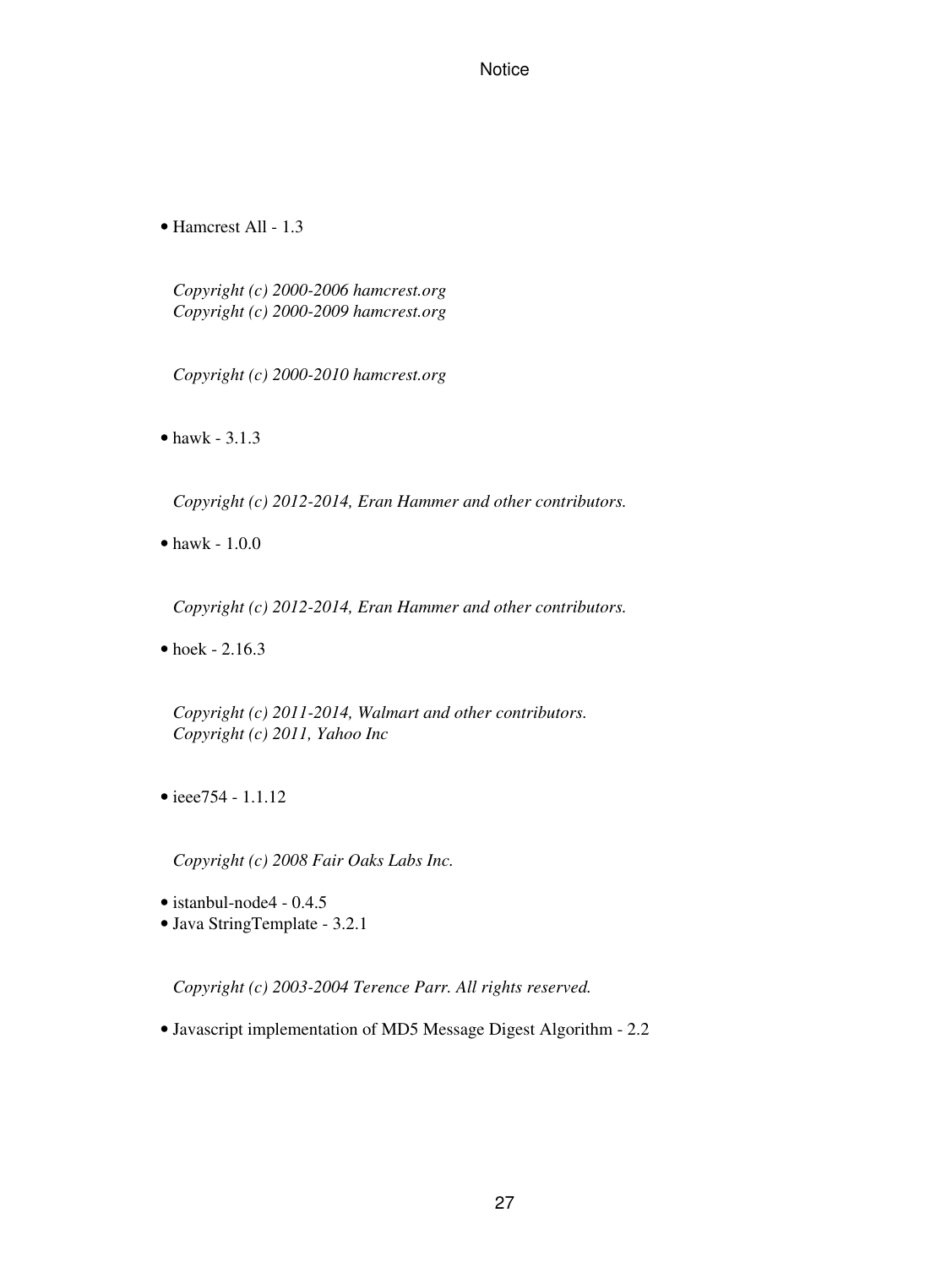*Copyright (C) Paul Johnston 1999 - 2009*

• JavaScript implementation of SHA-1 in FIPS PUB 180-1 - 2.1a

*Copyright Paul Johnston 2000 - 2002.*

• JCraft JSch - Unspecified

*Copyright (c) 2000,2001,2002,2003 ymnk, JCraft,Inc. All rights reserved.*

- JMESPath Core 0.2.0
- JMESPath Jackson 0.2.0
- joi walmartlabs/joi 6.10.1

*Copyright (c) 2012-2014, Walmart and other contributors*

• jquery - esprima - 3.1.3

*Copyright (c) jQuery Foundation Inc. and Contributors All Rights Reserved. Copyright JS Foundation and other contributors,*

• jquery - esprima - 2.7.3

*Copyright (c) jQuery Foundation Inc. and Contributors All Rights Reserved. Copyright JS Foundation and other contributors,*

• js-base64 - dankogai/js-base64 - 2.5.1

*Copyright (c) 2014, Dan Kogai. All rights reserved.*

• jsbn - andyperlitch/jsbn - 0.1.0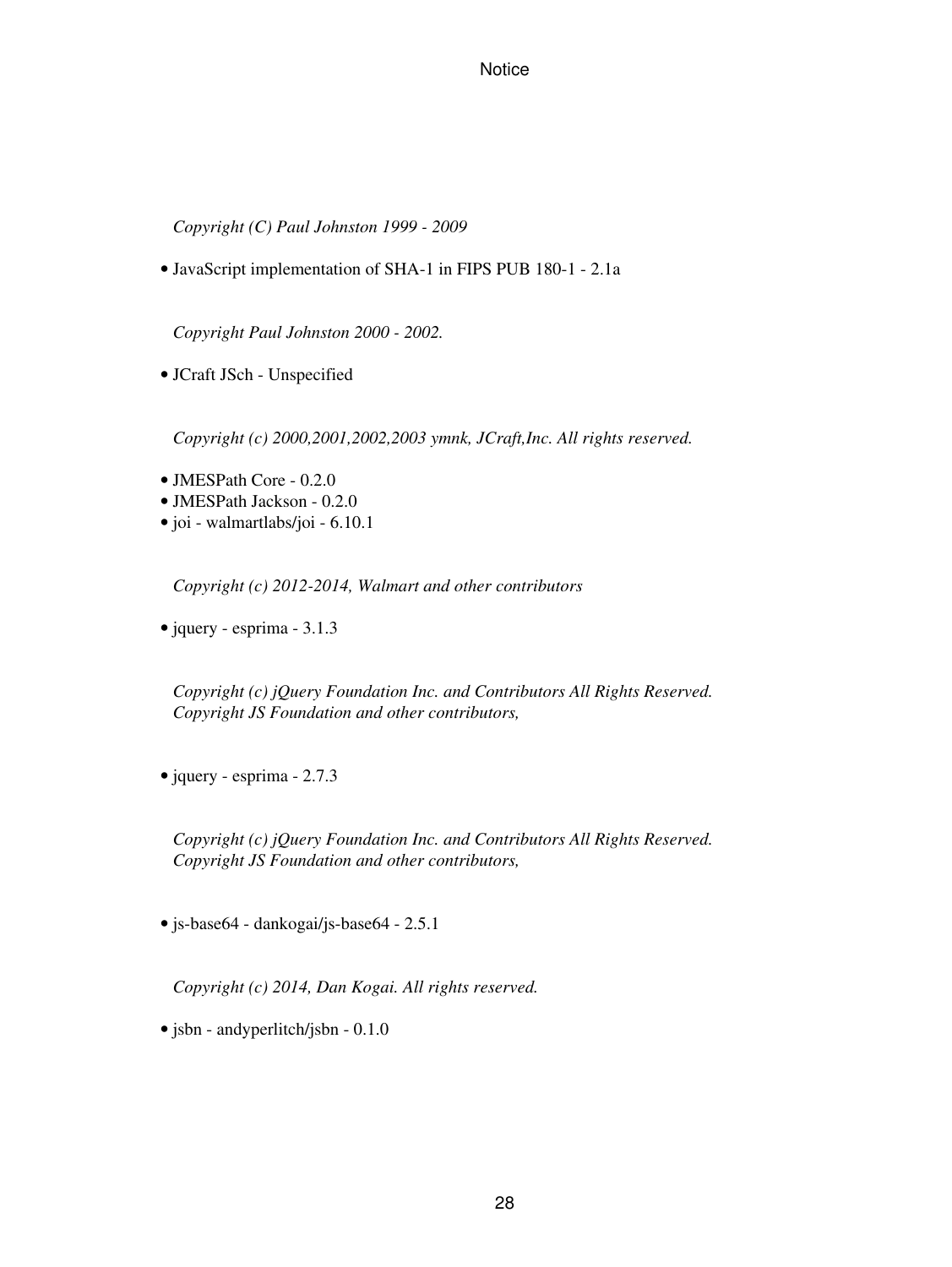*Copyright (c) 2003-2005 Tom Wu.*

 $\bullet$  ljharb-qs - 6.6.0

*Copyright (c) 2014 Nathan LaFreniere and other contributors. All rights reserved.*

• lz4net - 1.0.10.93

*Copyright (c) 2013-2017, Milosz Krajewski*

- NLog 4.4.1
- NLog Unspecified

*Copyright (c) 2004-2016 Jaroslaw Kowalski , Kim Christensen, Julian Verdurmen*

• node topo - 1.1.0

*Copyright (c) 2012-2014, Walmart and other contributors.*

• node-http-status - 0.2.3

*Copyright (c) 2008-2010, SARL Adaltas.*

• oauth-signature-js - 1.5.0

*Copyright (c) 2014, Marco Bettiolo*

- Rhino.Mocks 3.6
- Rhino.Mocks 20090920
- scmp  $-0.0.3$
- $\bullet$  shelljs 0.3.0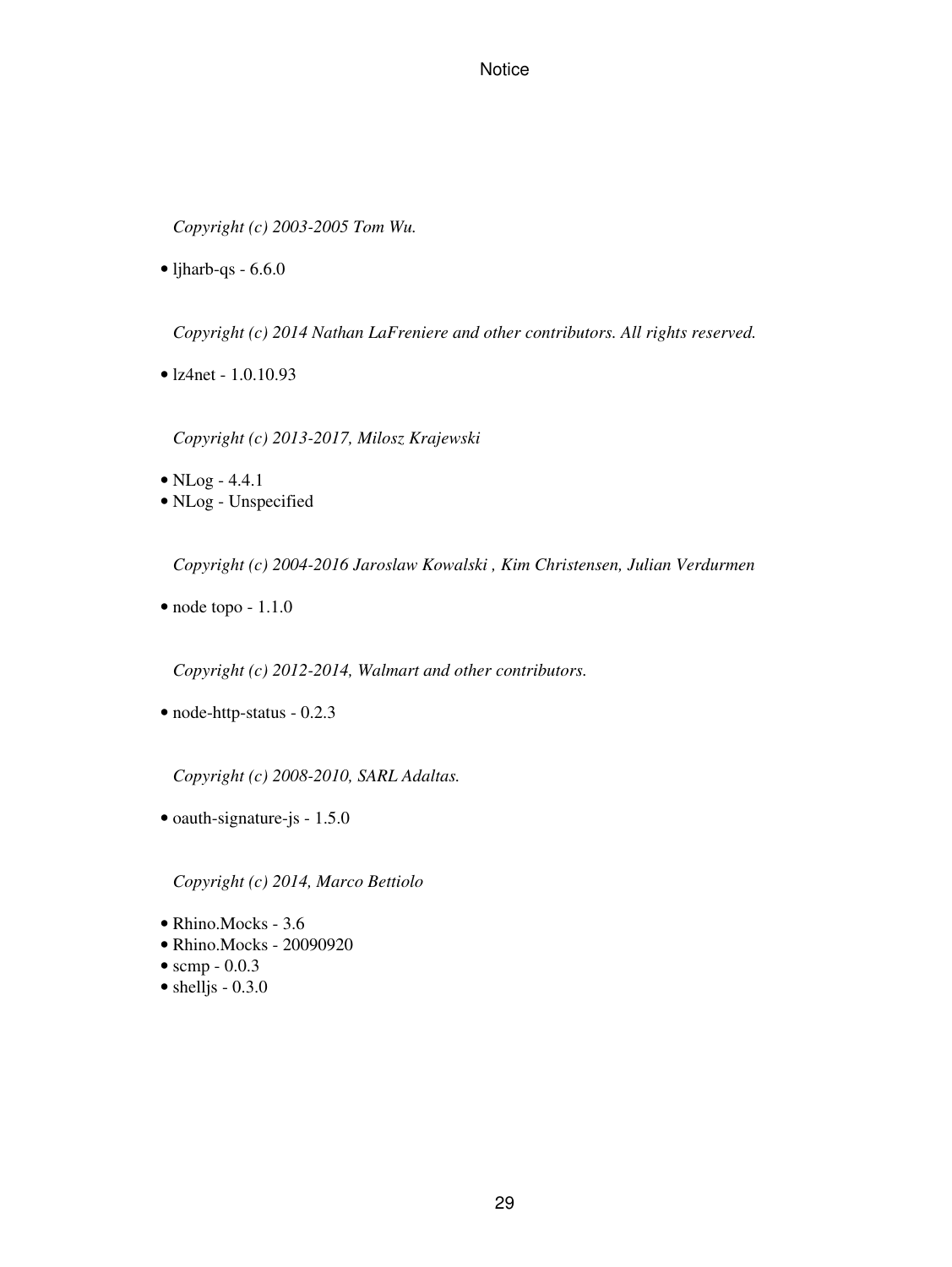*Copyright (c) 2012, Artur Adib Copyright (c) 2010 Ryan McGrath*

• sntp - 1.0.9

*Copyright (c) 2012-2014, Eran Hammer and other contributors.*

• source-map - 0.6.1

*Copyright (c) 2009-2011, Mozilla Foundation and contributors.*

• source-map - 0.2.0

*Copyright (c) 2009-2011, Mozilla Foundation and contributors*

• sprintf-js -  $1.0.3$ 

*Copyright (c) 2007-2014, Alexandru Marasteanu*

• stringify-object - 1.0.1 (2)

*Copyright (c) Sindre Sorhus*

• stringtemplate4 - 4.0.7

*Copyright (c) 2011 Terence Parr. All rights reserved.*

• tgan-entities - 1.0.0

*Copyright (c) Felix Böhm*

• tough-cookie - 2.3.4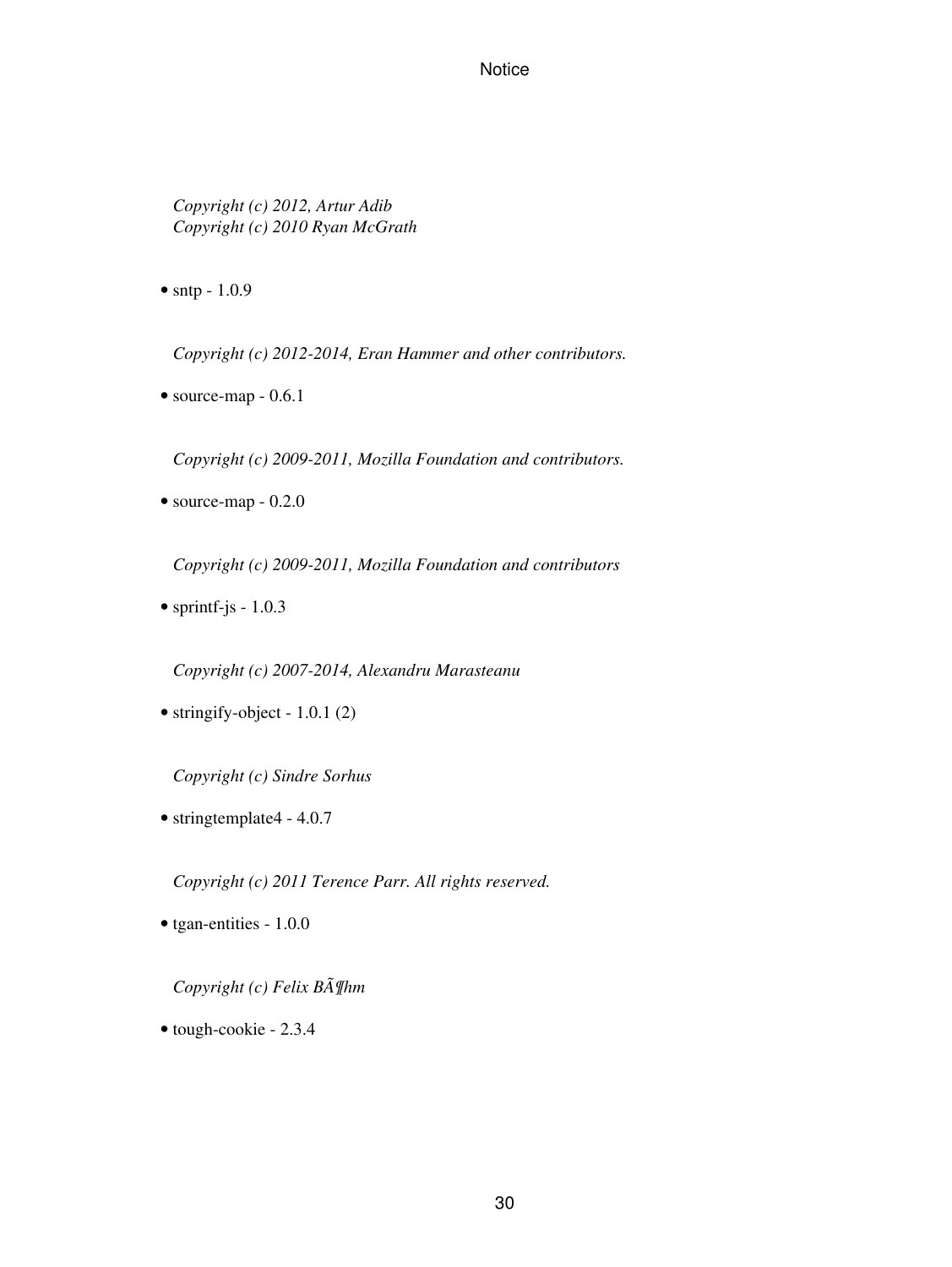*Copyright (c) 2015, Salesforce.com, Inc. Copyright (c) 2018, Salesforce.com, Inc.*

• UglifyJS - 2.6.2

*Copyright 2012-2013 (c) Mihai Bazon*

• vbaccelerator-ShellLink Code - 1.0

*Copyright (c) 2002 vbAccelerator.com*

• webbit - Unspecified

*Copyright (c) 2011, Joe Walnes and contributors. All rights reserved.*

Copyright (c) <YEAR>, <OWNER> All rights reserved.

Redistribution and use in source and binary forms, with or without modification, are permitted provided that the following conditions are met:

- Redistributions of source code must retain the above copyright notice, this list of conditions and the following disclaimer.
- Redistributions in binary form must reproduce the above copyright notice, this list of conditions and the following disclaimer in the documentation and/or other materials provided with the distribution.
- Neither the name of the <ORGANIZATION> nor the names of its contributors may be used to endorse or promote products derived from this software without specific prior written permission.

THIS SOFTWARE IS PROVIDED BY THE COPYRIGHT HOLDERS AND CONTRIBUTORS "AS IS" AND ANY EXPRESS OR IMPLIED WARRANTIES, INCLUDING, BUT NOT LIMITED TO, THE IMPLIED WARRANTIES OF MERCHANTABILITY AND FITNESS FOR A PARTICULAR PURPOSE ARE DISCLAIMED. IN NO EVENT SHALL THE COPYRIGHT OWNER OR CONTRIBUTORS BE LIABLE FOR ANY DIRECT, INDIRECT, INCIDENTAL, SPECIAL, EXEMPLARY, OR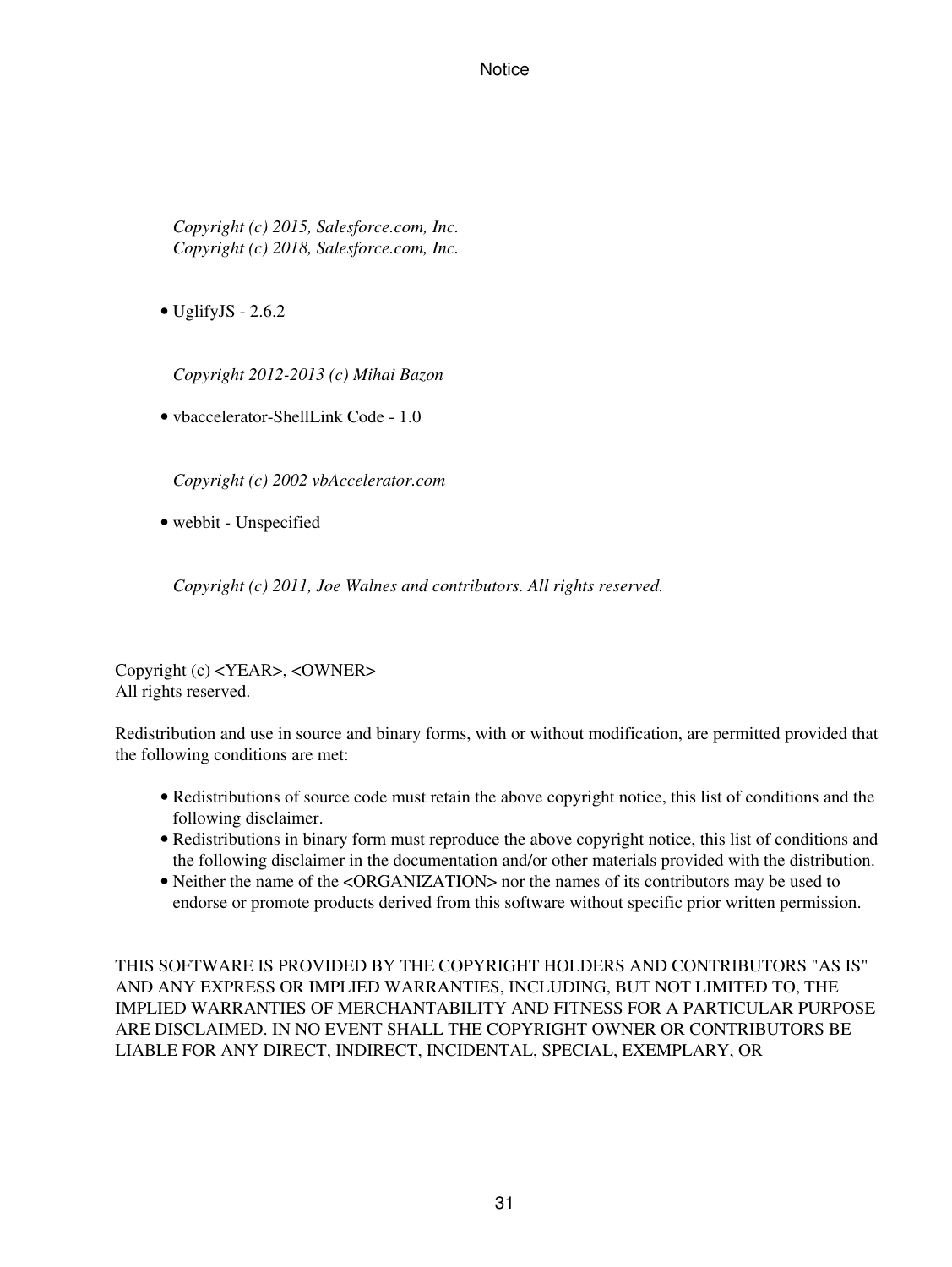CONSEQUENTIAL DAMAGES (INCLUDING, BUT NOT LIMITED TO, PROCUREMENT OF SUBSTITUTE GOODS OR SERVICES; LOSS OF USE, DATA, OR PROFITS; OR BUSINESS INTERRUPTION) HOWEVER CAUSED AND ON ANY THEORY OF LIABILITY, WHETHER IN CONTRACT, STRICT LIABILITY, OR TORT (INCLUDING NEGLIGENCE OR OTHERWISE) ARISING IN ANY WAY OUT OF THE USE OF THIS SOFTWARE, EVEN IF ADVISED OF THE POSSIBILITY OF SUCH DAMAGE.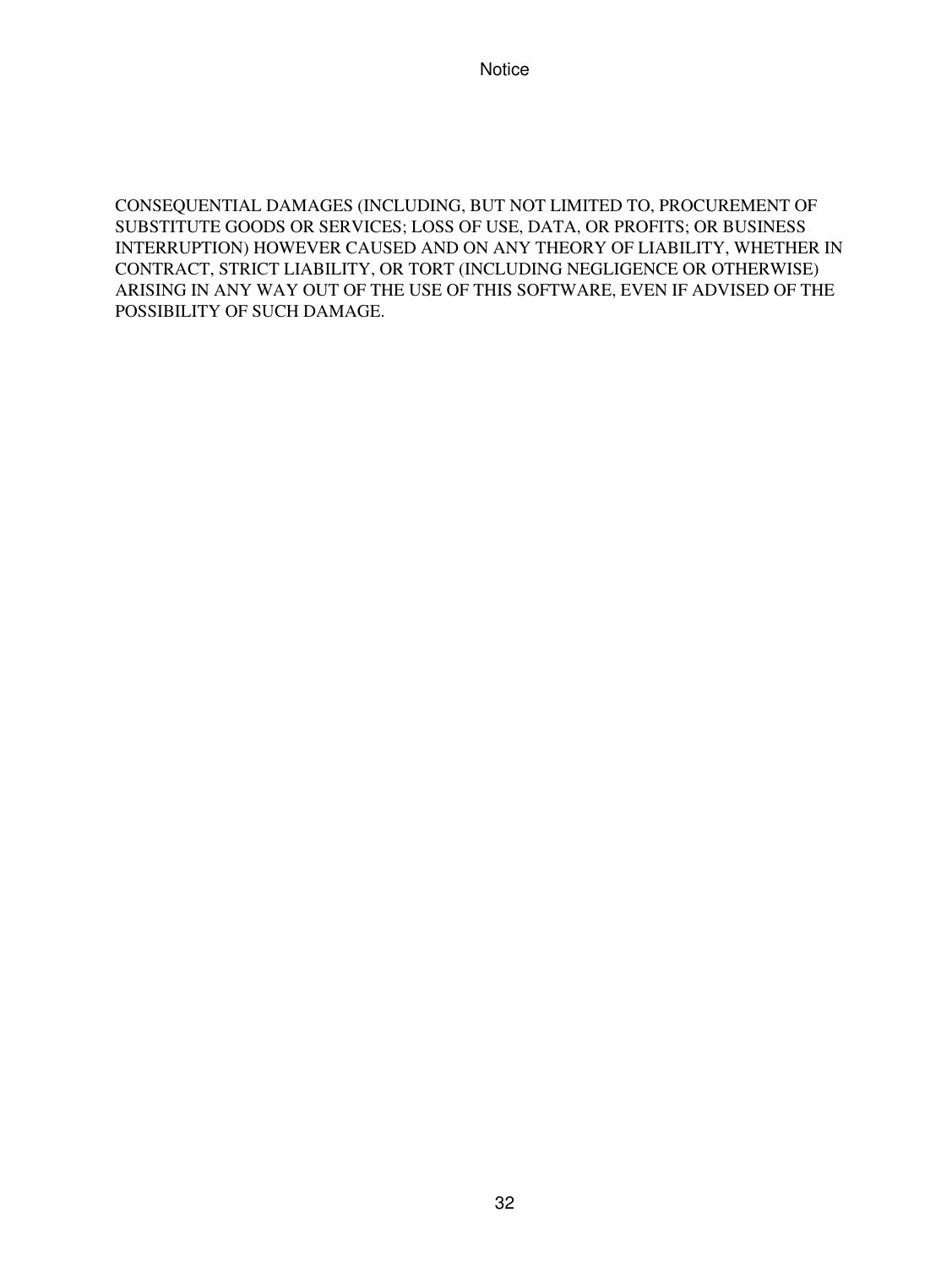### **The following component(s) is(are) subject to the BSD 3-clause Clear License**

• finboxio-qs - v6.5.2

*Copyright (c) 2014 Nathan LaFreniere and other contributors.*

• tough-cookie - 2.4.3

*Copyright (c) 2015, Salesforce.com, Inc. Copyright (c) 2018, Salesforce.com, Inc.*

## **The Clear BSD License**

This is a license template.

```
Copyright (c) [xxxx]-[xxxx] [Owner Organization]
```
All rights reserved.

Redistribution and use in source and binary forms, with or without modification, are permitted (subject to the limitations in the disclaimer below) provided that the following conditions are met:

- Redistributions of source code must retain the above copyright notice, this list of conditions and the following disclaimer.
- Redistributions in binary form must reproduce the above copyright notice, this list of conditions and the following disclaimer in the documentation and/or other materials provided with the distribution.
- Neither the name of [Owner Organization] nor the names of its contributors may be used to endorse or promote products derived from this software without specific prior written permission.

NO EXPRESS OR IMPLIED LICENSES TO ANY PARTY'S PATENT RIGHTS ARE GRANTED BY THIS LICENSE. THIS SOFTWARE IS PROVIDED BY THE COPYRIGHT HOLDERS AND CONTRIBUTORS "AS IS" AND ANY EXPRESS OR IMPLIED WARRANTIES, INCLUDING, BUT NOT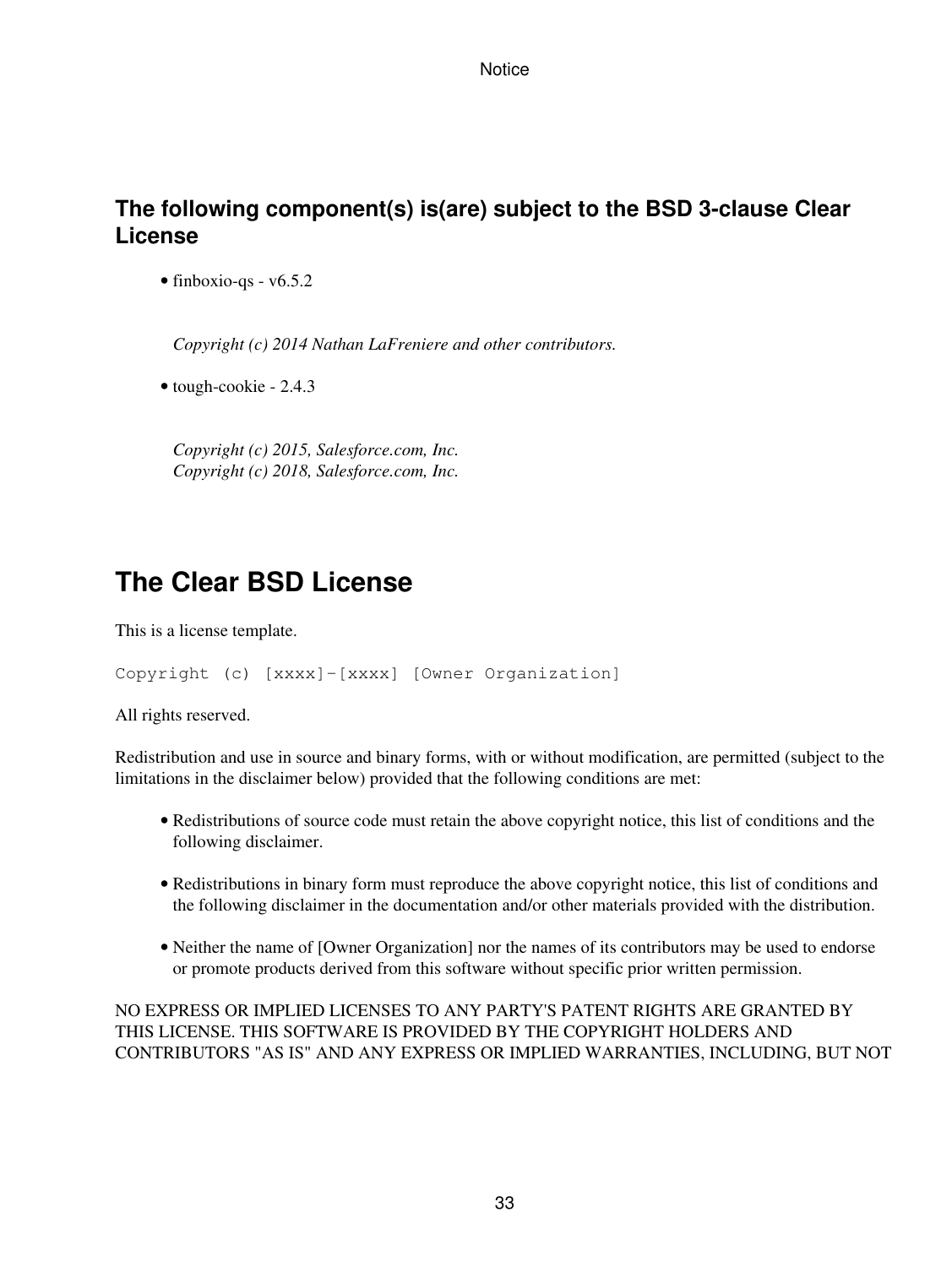LIMITED TO, THE IMPLIED WARRANTIES OF MERCHANTABILITY AND FITNESS FOR A PARTICULAR PURPOSE ARE DISCLAIMED. IN NO EVENT SHALL THE COPYRIGHT OWNER OR CONTRIBUTORS BE LIABLE FOR ANY DIRECT, INDIRECT, INCIDENTAL, SPECIAL, EXEMPLARY, OR CONSEQUENTIAL DAMAGES (INCLUDING, BUT NOT LIMITED TO, PROCUREMENT OF SUBSTITUTE GOODS OR SERVICES; LOSS OF USE, DATA, OR PROFITS; OR BUSINESS INTERRUPTION) HOWEVER CAUSED AND ON ANY THEORY OF LIABILITY, WHETHER IN CONTRACT, STRICT LIABILITY, OR TORT (INCLUDING NEGLIGENCE OR OTHERWISE) ARISING IN ANY WAY OUT OF THE USE OF THIS SOFTWARE, EVEN IF ADVISED OF THE POSSIBILITY OF SUCH DAMAGE.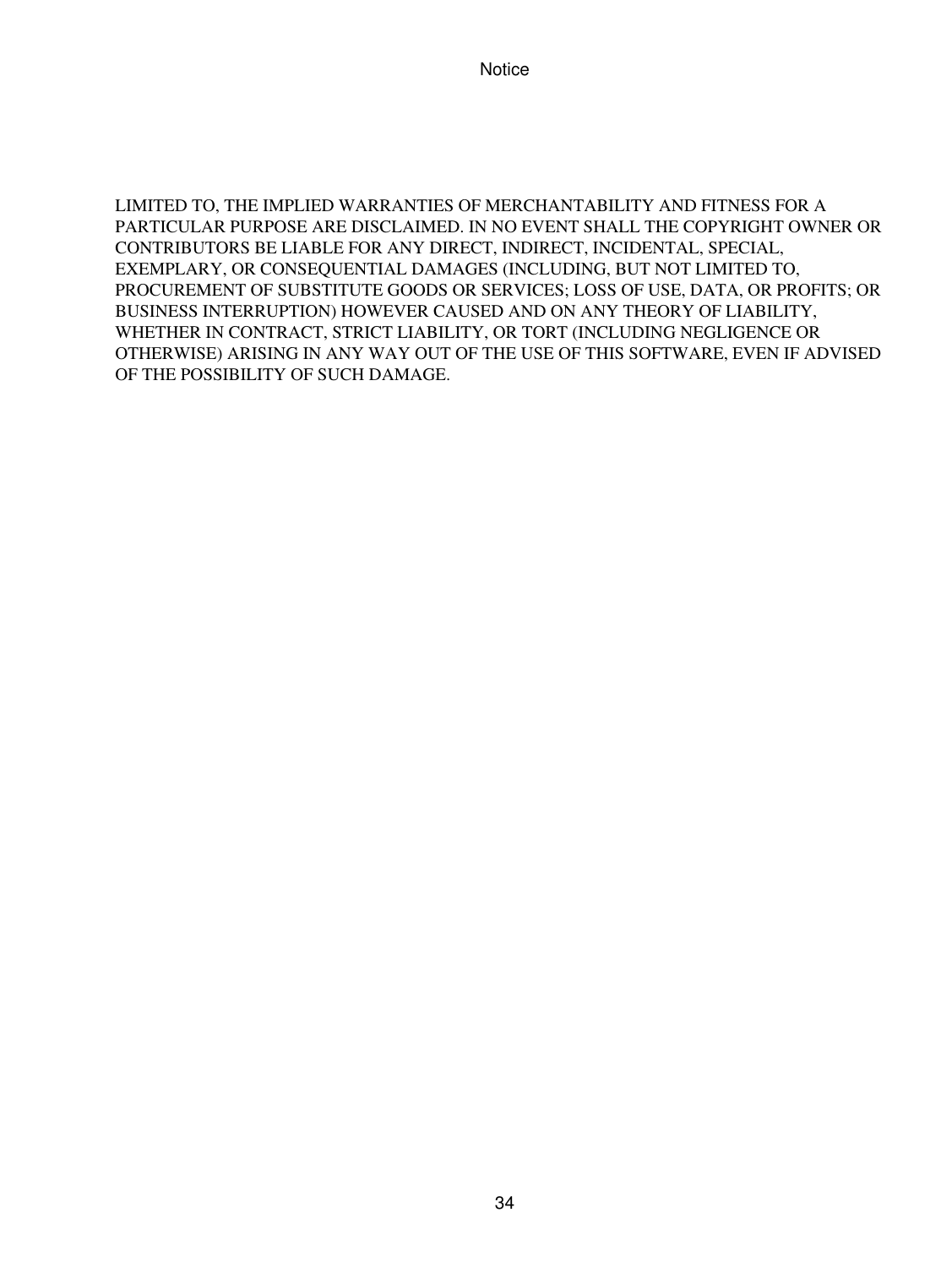### **The following component(s) is(are) subject to the BSD Two Clause License (BSD-)**

• bcrypt-pbkdf - 1.0.1

*Copyright (c) 2013 Ted Unangst :Copyright 1997 Niels Provos :Copyright 2016 Joyent Inc.*

• boom - spumko/boom - 2.10.1

*Copyright (c) 2012-2014, Walmart and other contributors.*

• buffer-equal-constant-time - 1.0.1

*Copyright (c) 2013, GoInstant Inc., a salesforce.com company*

• configstore - yeoman/configstore - 3.1.2

*Copyright (C) 1986-1993 1998 2004 2007-2010 Copyright (c) 2010-2012 Robert Kieffer:=*

*Copyright (c) Isaac Z. Schlueter Ben Noordhuis and Contributors*

*Copyright (c) Sindre Sorhus (sindresorhus.com)*

*Copyright Google.*

- configstore yeoman/configstore 2.0.0
- country-list 0.0.3

*Copyright (c) 2014, Fannar Sn*Å<sup>1</sup>r Har $\tilde{A}^\circ$ arson

 $\bullet$  CSSwhat - 2.1.3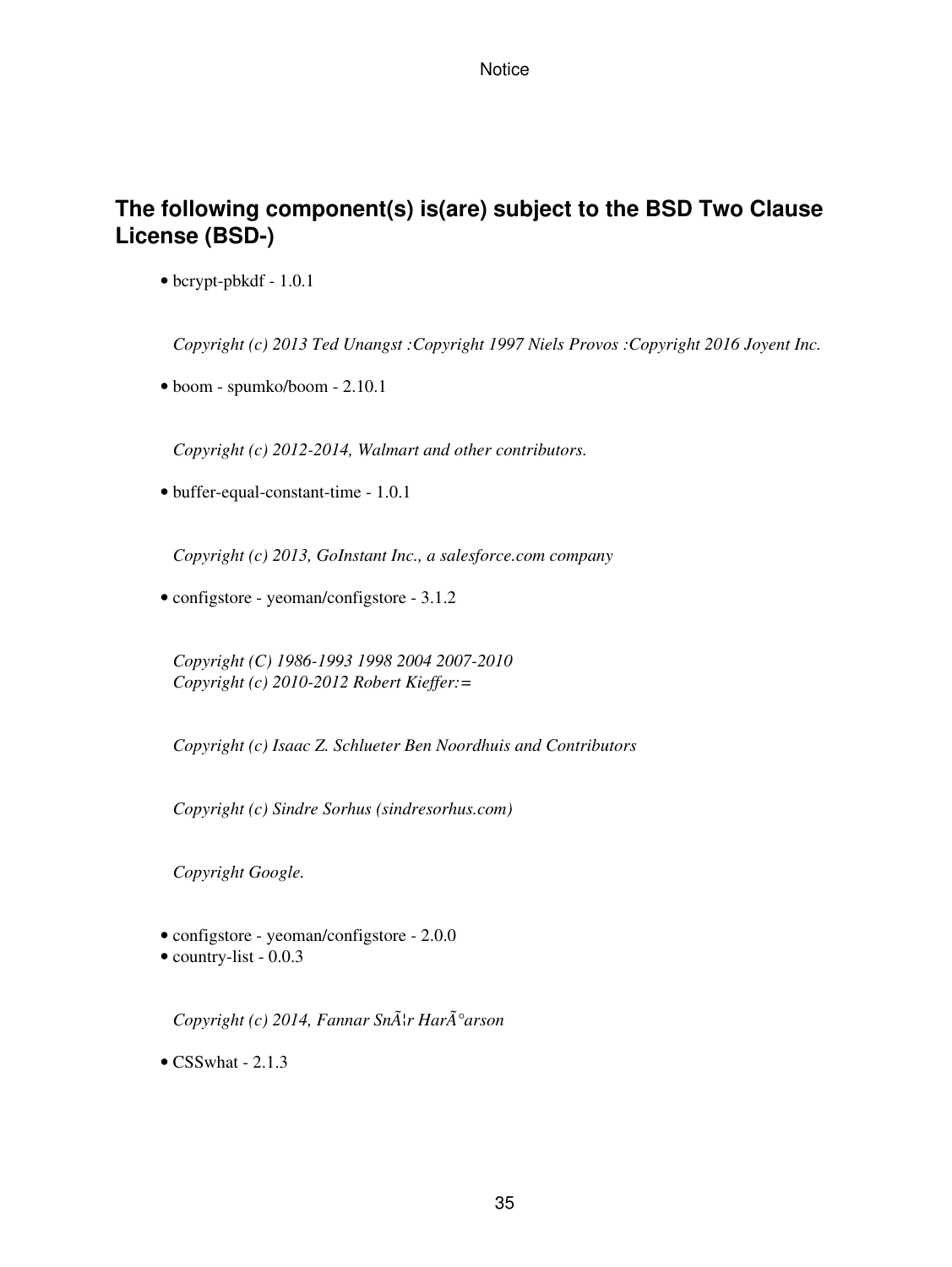*Copyright (c) Felix Böhm*

• domelementtype - 1.3.1

*Copyright (c) Felix Böhm*

• domhandler - 2.3.0

*Copyright (c) Felix Böhm*

 $\bullet$  domutils - 1.5.1

*Copyright (c) Felix Böhm*

• dtrace-provider - 0.6.0

*Copyright 2011,2012 Chris Andrews. All rights reserved.*

• dtrace-provider - 0.8.7

*Copyright 2012 Chris Andrews. All rights reserved.*

 $\bullet$  duplexer2 - 0.1.4

*Copyright (c) 2013, Deoxxa Development*

• escodegen - 1.11.1

*Copyright (C) 2012 Yusuke Suzuki and other contributors.*

• escodegen - 1.8.1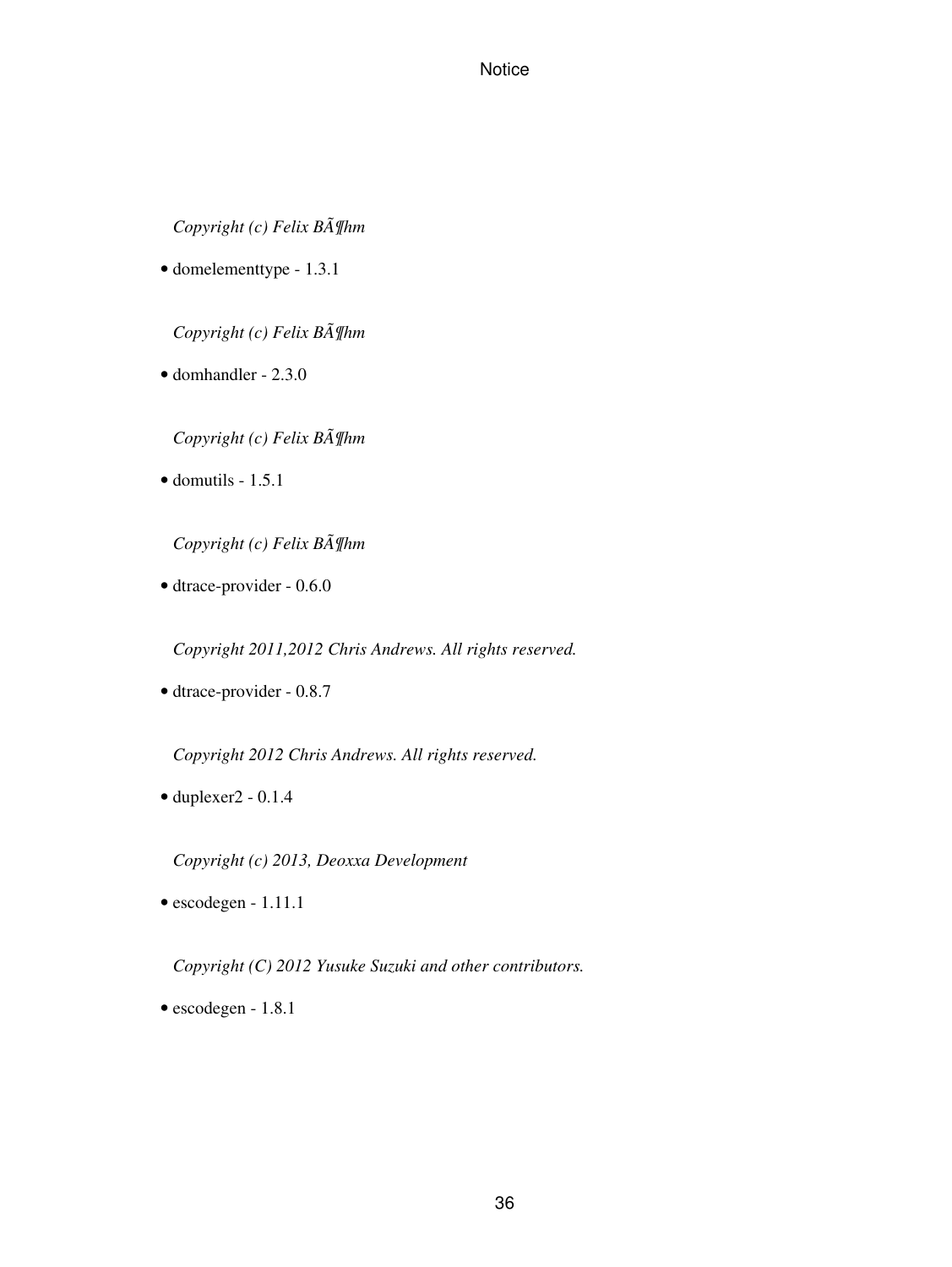*Copyright (C) 2012 Yusuke Suzuki and other contributors. Copyright (C) 2012-2014 Yusuke Suzuki*

*Copyright (C) 2015 Ingvar Stepanyan*

*Copyright (C) 2014 Ivan Nikulin*

*Copyright (C) 2012-2013 Michael Ficarra*

*Copyright (C) 2012-2013 Mathias Bynens*

*Copyright (C) 2013 Irakli Gozalishvili*

*Copyright (C) 2012 Robert Gust-Bardon*

*Copyright (C) 2012 John Freeman*

*Copyright (C) 2011-2012 Ariya Hidayat*

*Copyright (C) 2012 Joost-Wim Boekesteijn*

*Copyright (C) 2012 Kris Kowal*

*Copyright (C) 2012 Arpad Borsos*

• esutils - Constellation/esutils - 2.0.2

*Copyright (C) 2012-2013 Yusuke Suzuki and other contributors.*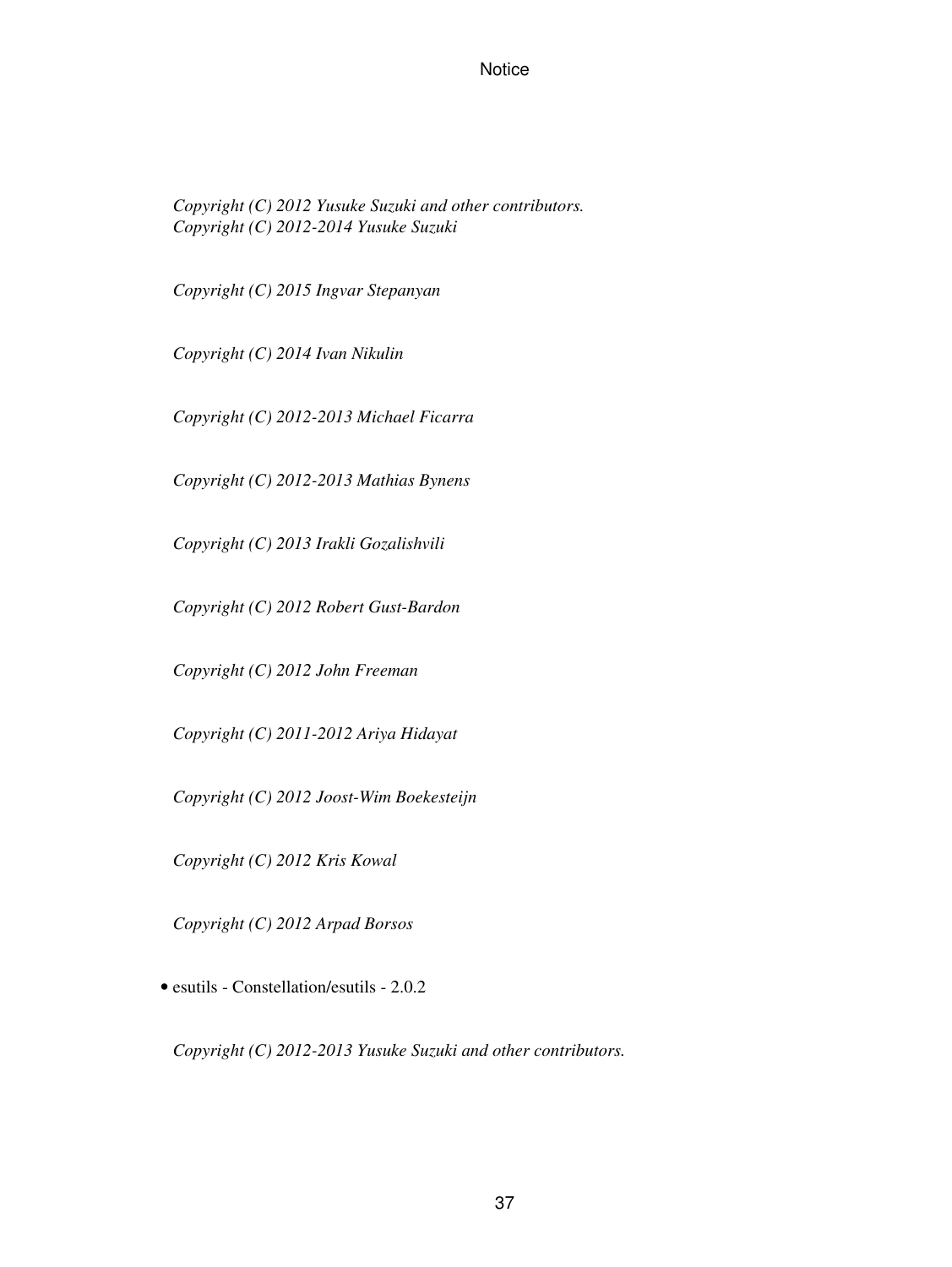• fstream - isaacs/fstream - 0.1.31

*Copyright (c) Isaac Z. Schlueter and Contributors*

• gulp-nodemon - dmm/gulp-nodemon - 2.1.0

*Copyright (c) Marak Squires*

• lz4net - MiloszKrajewski/lz4net - 1.0.10.93

*Copyright (c) 2013-2015, Milosz Krajewski All rights reserved. Copyright (C) 2011-2013, Yann Collet.*

- MSBuildTasks Unspecified
- node-entities 1.1.2

*Copyright (c) Felix Böhm.All rights reserved.*

• node-glob - isaacs/node-glob - 3.1.21

*Copyright (c) Isaac Z. Schlueter and Contributors*

• node-glob - isaacs/node-glob - 3.2.11

*Copyright (c) Isaac Z. Schlueter*

• node-graceful-fs - 1.2.3

*Copyright (c) Isaac Z. Schlueter, Ben Noordhuis, and Contributors.*

- $\bullet$  node-http  $0.0.0$
- node-isemail 1.2.0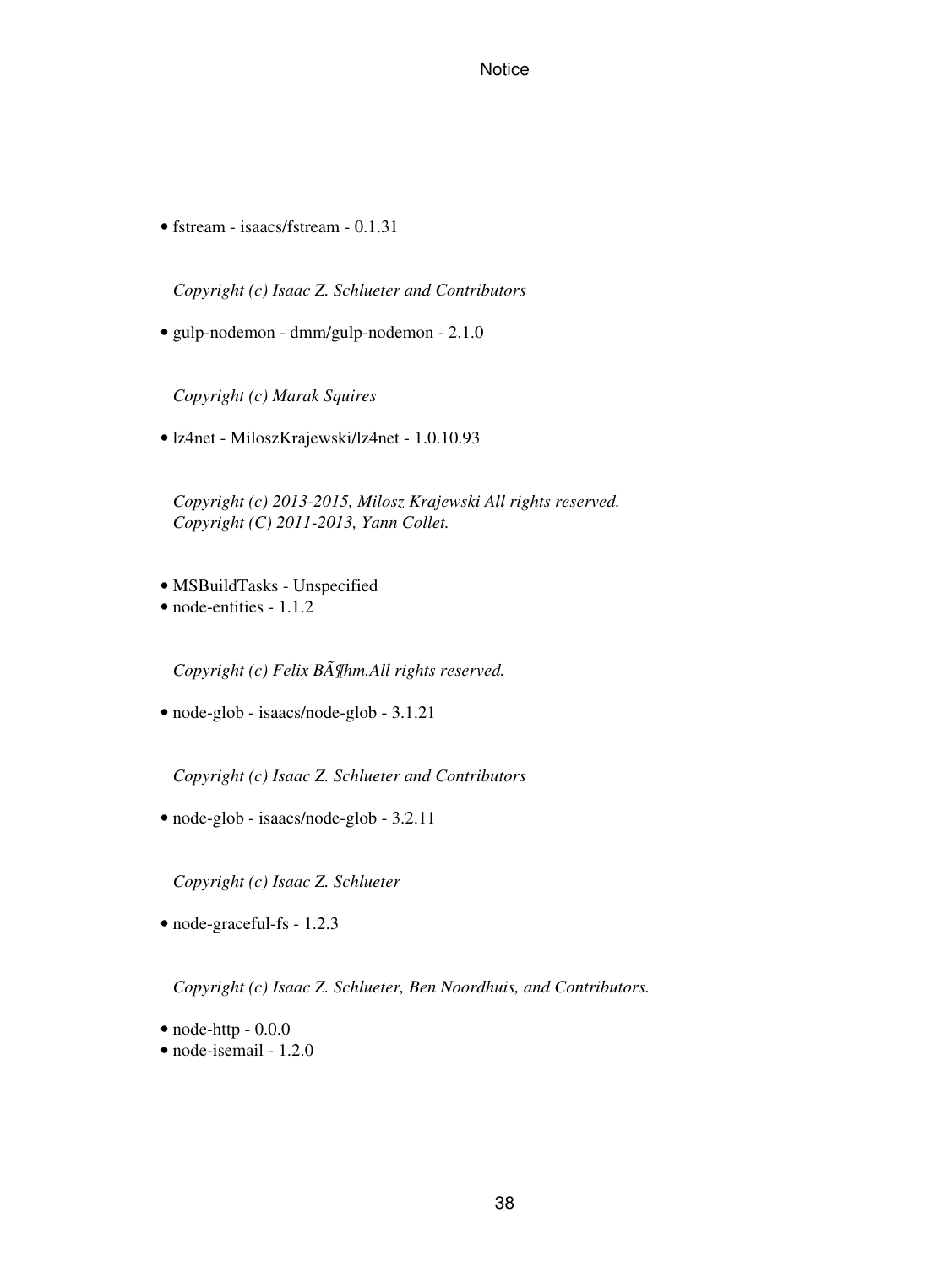*Copyright © 2008-2011, Dominic Sayers Copyright © 2013-2014, GlobeSherpa*

*Copyright © 2014-2015, Eli Skeggs*

• normalize-package-data - 2.5.0

*Copyright (C) 2013 Meryn Stol*

• normalize-package-data - 2.3.5

*Copyright (c) Meryn Stol*

 $\bullet$  osenv - 0.1.5

*Copyright (c) Isaac Z. Schlueter and Contributors*

 $\bullet$  qs-parser - 6.2.0

*Copyright (c) 2014 Nathan LaFreniere and other contributors.:*

 $\bullet$  source-map - 0.5.6

*Copyright (c) 2009-2011, Mozilla Foundation and contributors.*

• source-map - 0.4.4

*Copyright 2011 Mozilla Foundation and contributors Copyright 2011 The Closure Compiler Authors*

• uglify-js -  $2.8.29$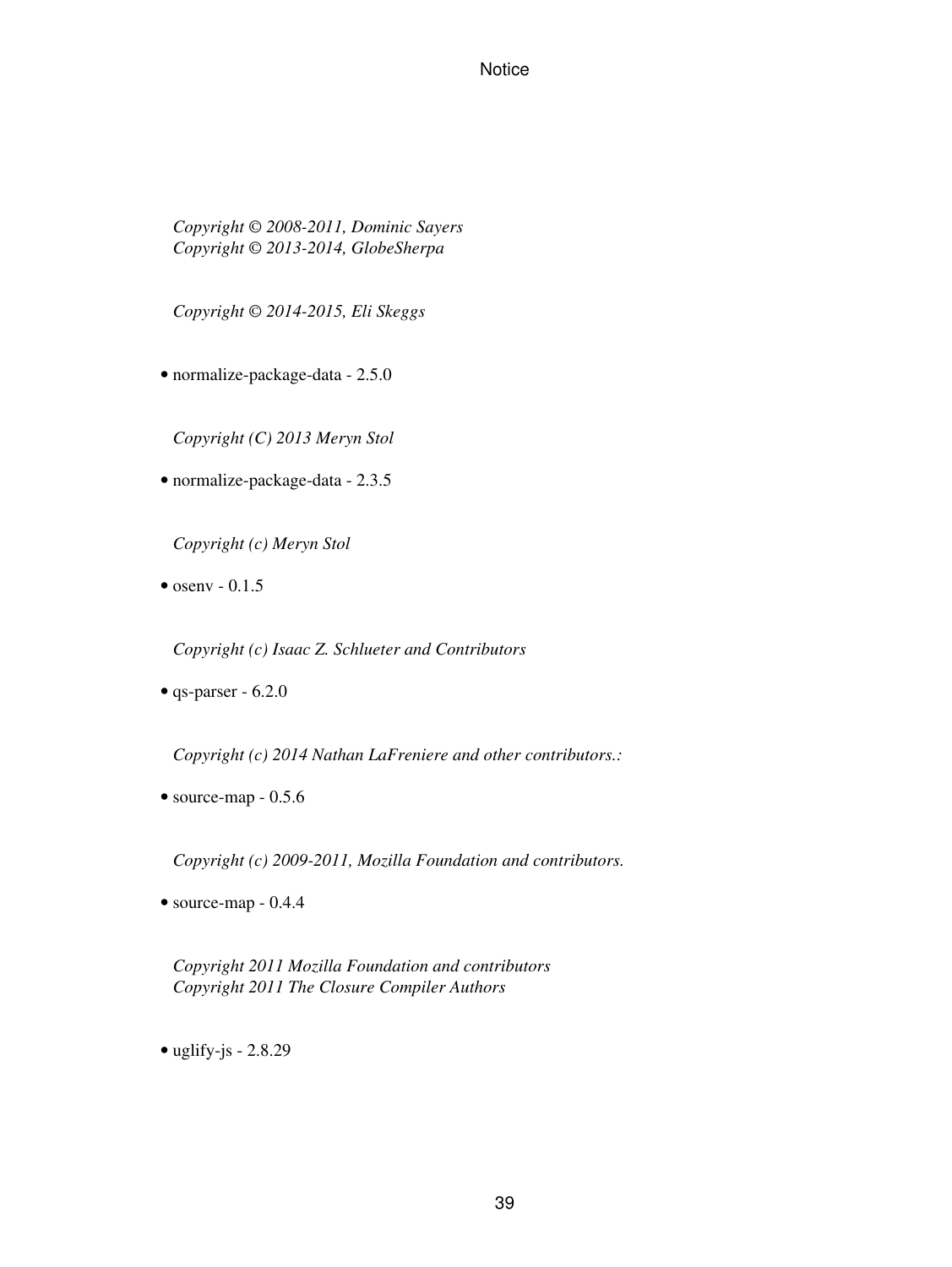*Copyright 2012-2013 (c) Mihai Bazon*

• uglify-js2 - 2.6.4

*Copyright 2012-2013 (c) Mihai Bazon*

• uglify-js2 - 2.7.0

*Copyright (c) 2009-2011 Mozilla Foundation and contributor*

• update-notifier - 0.6.3

*Copyright (c) Google*

• update-notifier - 2.5.0

*Copyright (c) Google*

 $\bullet$  uri-js - 4.2.1

*Copyright (c) 2011 Gary Court.*

 $\bullet$  uri-js - 3.0.2

*Copyright 2011 Gary Court. All rights reserved.*

 $\bullet$  uri-js - 4.2.2

*Copyright 2011 Gary Court. All rights reserved.*

• webidl-conversions - 2.0.1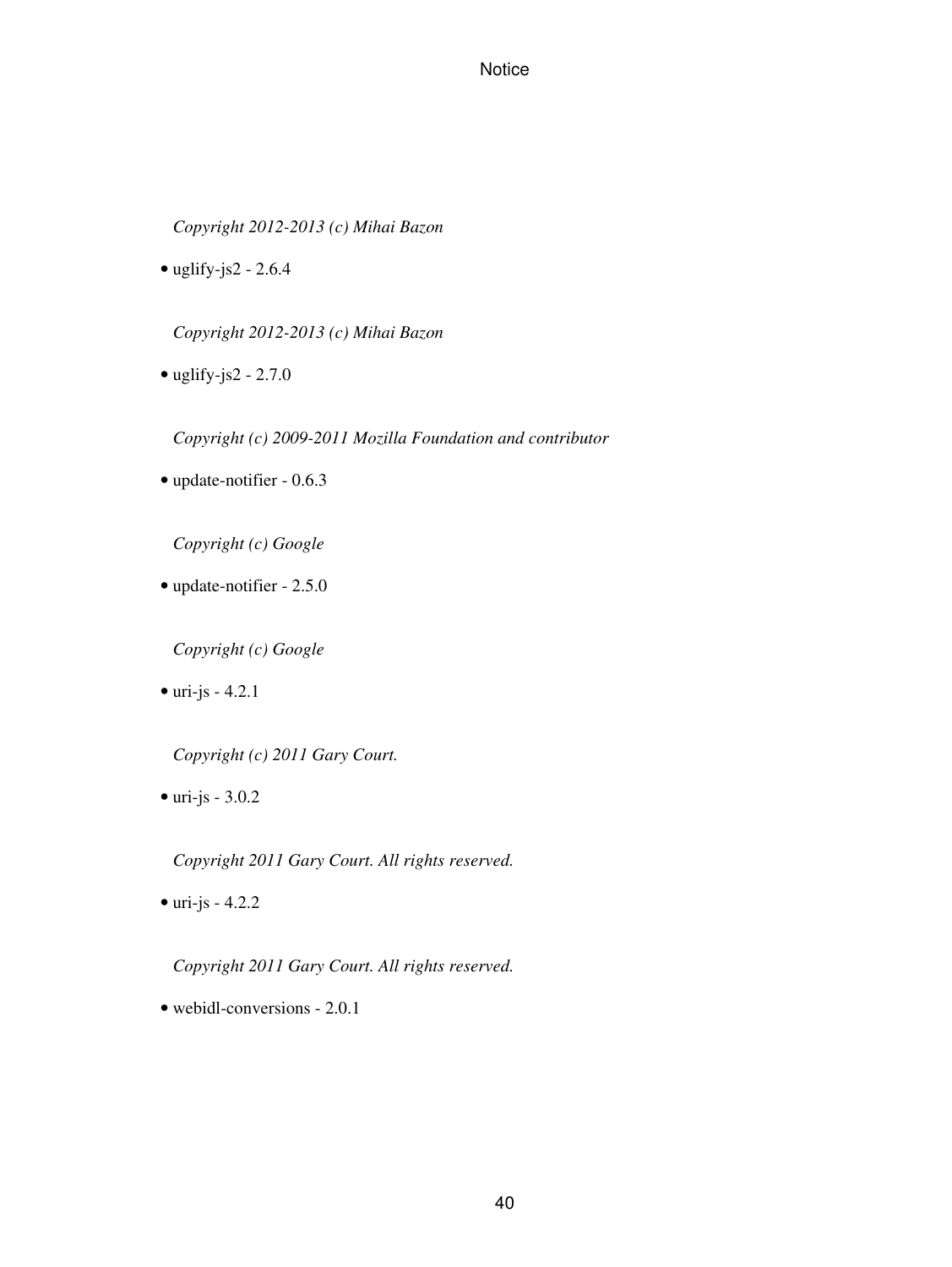*Copyright (c) 2014, Domenic Denicola*

# **BSD Two Clause License**

Redistribution and use in source and binary forms, with or without modification, are permitted provided that the following conditions are met:

- 1. Redistributions of source code must retain the above copyright notice, this list of conditions and the following disclaimer.
- 2. Redistributions in binary form must reproduce the above copyright notice, this list of conditions and the following disclaimer in the documentation and/or other materials provided with the distribution.

THIS SOFTWARE IS PROVIDED BY THE AUTHOR "AS IS" AND ANY EXPRESS OR IMPLIED WARRANTIES, INCLUDING, BUT NOT LIMITED TO, THE IMPLIED WARRANTIES OF MERCHANTABILITY AND FITNESS FOR A PARTICULAR PURPOSE ARE DISCLAIMED. IN NO EVENT SHALL THE AUTHOR BE LIABLE FOR ANY DIRECT, INDIRECT, INCIDENTAL, SPECIAL, EXEMPLARY, OR CONSEQUENTIAL DAMAGES (INCLUDING, BUT NOT LIMITED TO, PROCUREMENT OF SUBSTITUTE GOODS OR SERVICES; LOSS OF USE, DATA, OR PROFITS; OR BUSINESS INTERRUPTION) HOWEVER CAUSED AND ON ANY THEORY OF LIABILITY, WHETHER IN CONTRACT, STRICT LIABILITY, OR TORT (INCLUDING NEGLIGENCE OR OTHERWISE) ARISING IN ANY WAY OUT OF THE USE OF THIS SOFTWARE, EVEN IF ADVISED OF THE POSSIBILITY OF SUCH DAMAGE.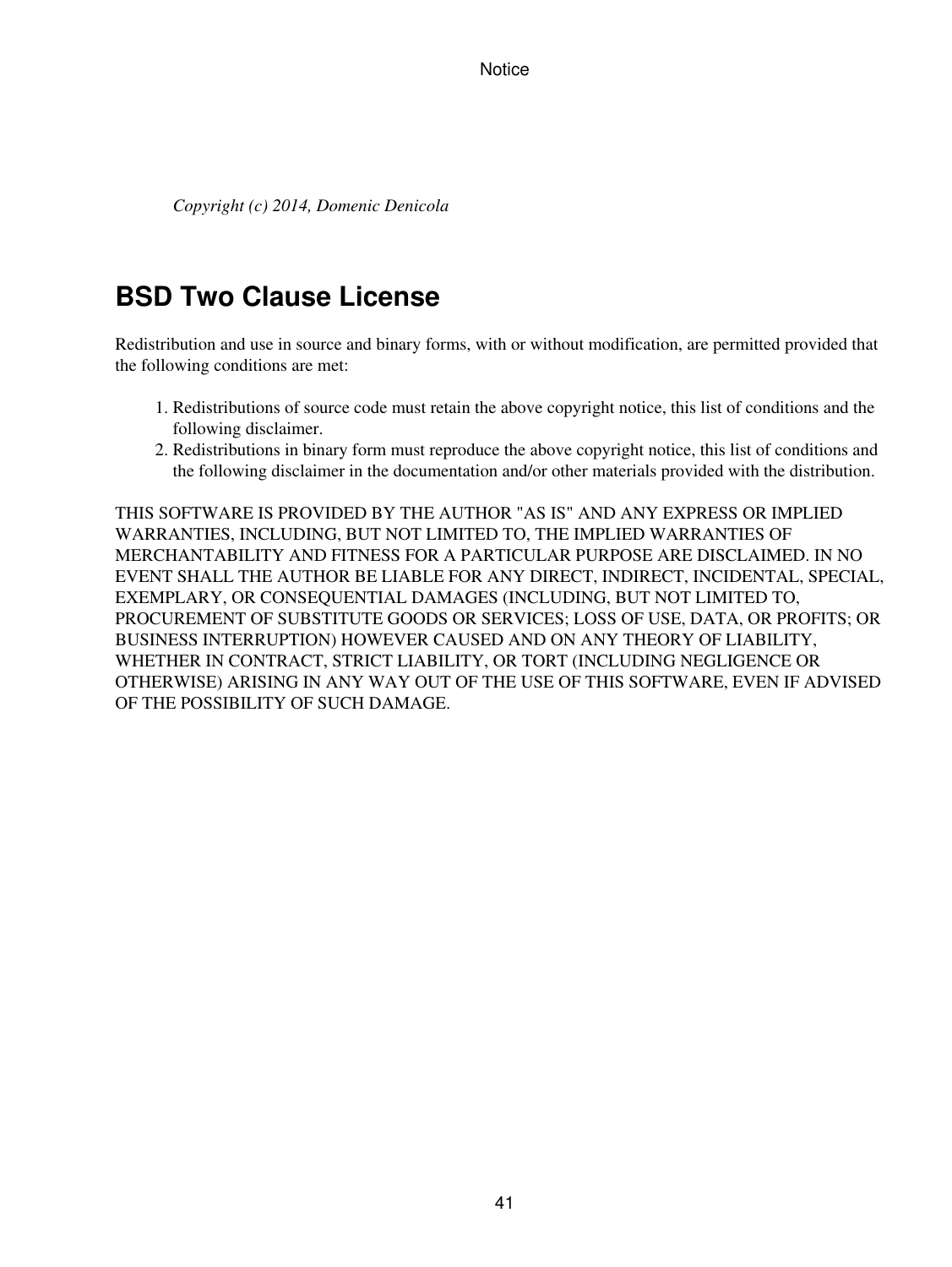# **The following component(s) is(are) subject to the BSD-4-Clause license**

• Blowfish block cipher for OpenBSD - Unspecified

*Copyright 1997 Niels Provos . All rights reserved.*

# **BSD-4-Clause license**

Copyright (c) <YEAR>, <OWNER> All rights reserved.

Redistribution and use in source and binary forms, with or without modification, are permitted provided that the following conditions are met:

1. Redistributions of source code must retain the above copyright notice, this list of conditions and the following disclaimer.

2. Redistributions in binary form must reproduce the above copyright notice, this list of conditions and the following disclaimer in the documentation and/or other materials provided with the distribution.

3. All advertising materials mentioning features or use of this software must display the following acknowledgement: This product includes software developed by the organization.

4. Neither the name of the copyright holder nor the names of its contributors may be used to endorse or promote products derived from this software without specific prior written permission.

THIS SOFTWARE IS PROVIDED BY COPYRIGHT HOLDER "AS IS & apos; & apos; AND ANY EXPRESS OR IMPLIED WARRANTIES, INCLUDING, BUT NOT LIMITED TO, THE IMPLIED WARRANTIES OF MERCHANTABILITY AND FITNESS FOR A PARTICULAR PURPOSE ARE DISCLAIMED. IN NO EVENT SHALL COPYRIGHT HOLDER BE LIABLE FOR ANY DIRECT, INDIRECT, INCIDENTAL, SPECIAL, EXEMPLARY, OR CONSEQUENTIAL DAMAGES (INCLUDING, BUT NOT LIMITED TO, PROCUREMENT OF SUBSTITUTE GOODS OR SERVICES; LOSS OF USE, DATA, OR PROFITS; OR BUSINESS INTERRUPTION) HOWEVER CAUSED AND ON ANY THEORY OF LIABILITY, WHETHER IN CONTRACT, STRICT LIABILITY, OR TORT (INCLUDING NEGLIGENCE OR OTHERWISE) ARISING IN ANY WAY OUT OF THE USE OF THIS SOFTWARE, EVEN IF ADVISED OF THE POSSIBILITY OF SUCH DAMAGE.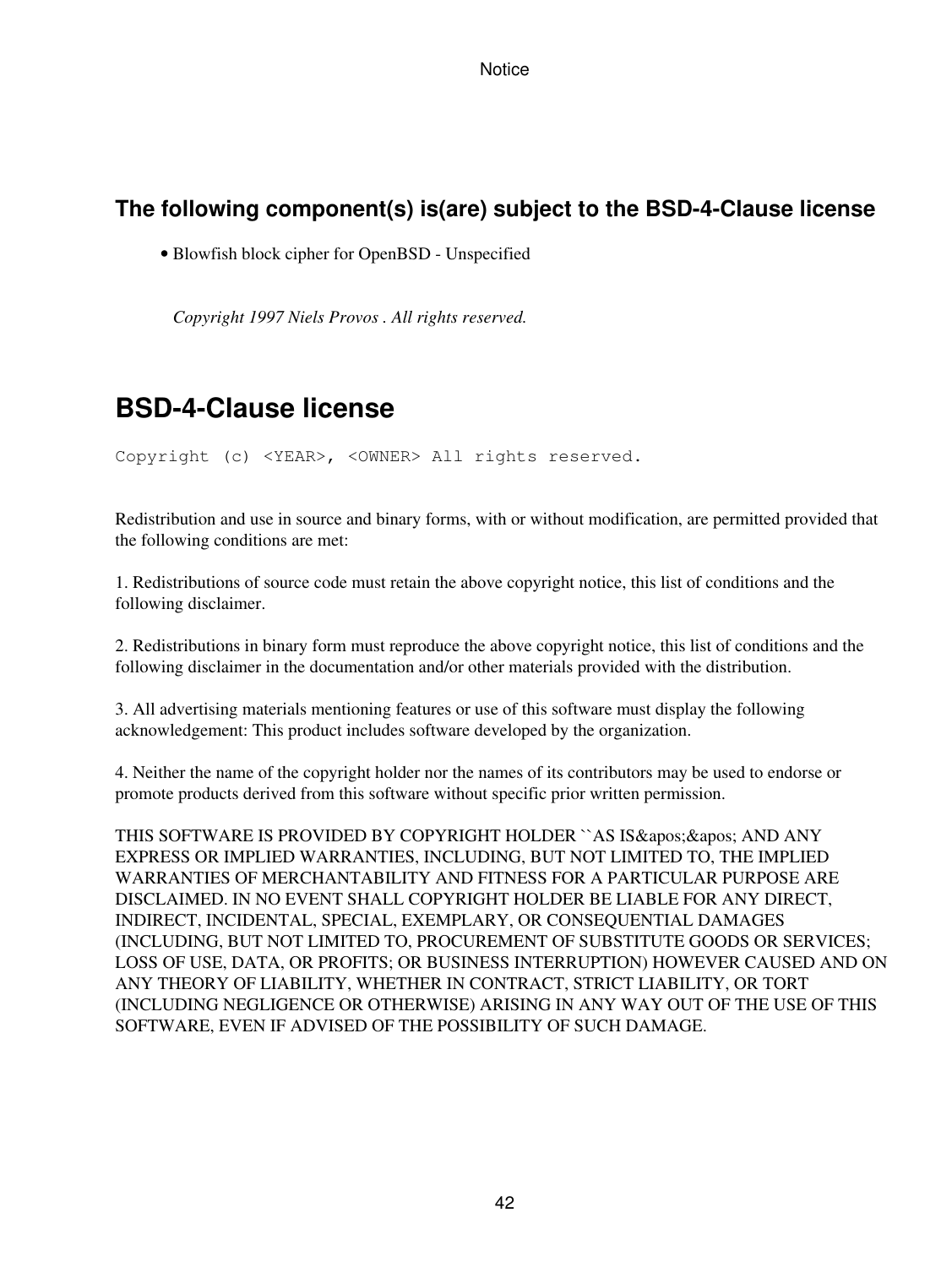# **The following component(s) is(are) subject to the Creative Commons Attribution 2.5**

• jcip-annotations - 1.0

*Copyright 2013 Stephen Connolly.*

• Silk Icons - 1.3

# **Creative Commons Attribution 2.5**

CREATIVE COMMONS CORPORATION IS NOT A LAW FIRM AND DOES NOT PROVIDE LEGAL SERVICES. DISTRIBUTION OF THIS LICENSE DOES NOT CREATE AN ATTORNEY-CLIENT RELATIONSHIP. CREATIVE COMMONS PROVIDES THIS INFORMATION ON AN "AS-IS" BASIS. CREATIVE COMMONS MAKES NO WARRANTIES REGARDING THE INFORMATION PROVIDED, AND DISCLAIMS LIABILITY FOR DAMAGES RESULTING FROM ITS USE.

### *License*

THE WORK (AS DEFINED BELOW) IS PROVIDED UNDER THE TERMS OF THIS CREATIVE COMMONS PUBLIC LICENSE ("CCPL" OR "LICENSE"). THE WORK IS PROTECTED BY COPYRIGHT AND/OR OTHER APPLICABLE LAW. ANY USE OF THE WORK OTHER THAN AS AUTHORIZED UNDER THIS LICENSE OR COPYRIGHT LAW IS PROHIBITED.

BY EXERCISING ANY RIGHTS TO THE WORK PROVIDED HERE, YOU ACCEPT AND AGREE TO BE BOUND BY THE TERMS OF THIS LICENSE. THE LICENSOR GRANTS YOU THE RIGHTS CONTAINED HERE IN CONSIDERATION OF YOUR ACCEPTANCE OF SUCH TERMS AND **CONDITIONS** 

## **1. Definitions**

- **"Collective Work"** means a work, such as a periodical issue, anthology or encyclopedia, in which a. the Work in its entirety in unmodified form, along with a number of other contributions, constituting separate and independent works in themselves, are assembled into a collective whole. A work that constitutes a Collective Work will not be considered a Derivative Work (as defined below) for the purposes of this License.
- **"Derivative Work"** means a work based upon the Work or upon the Work and other pre-existing b. works, such as a translation, musical arrangement, dramatization, fictionalization, motion picture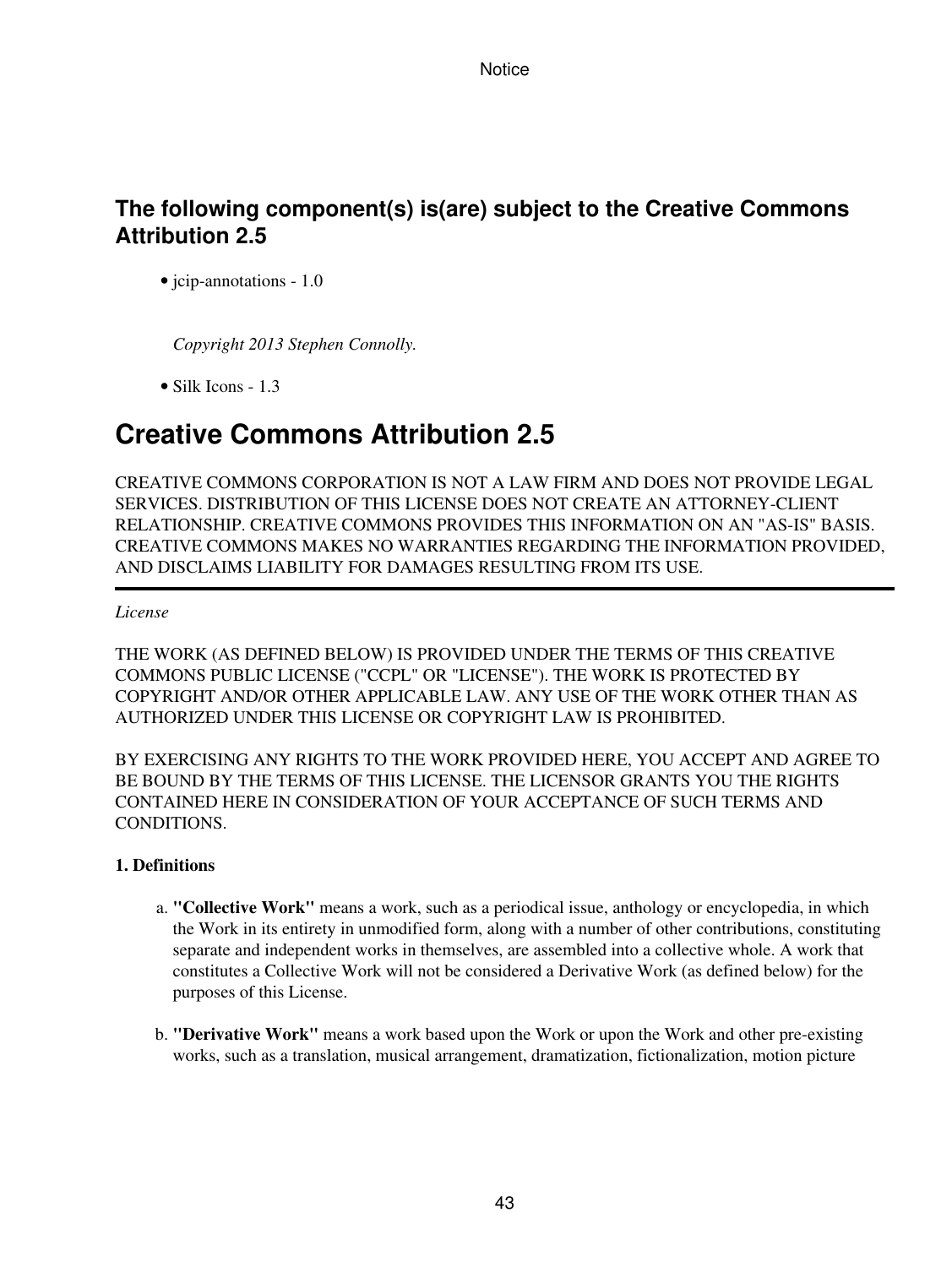version, sound recording, art reproduction, abridgment, condensation, or any other form in which the Work may be recast, transformed, or adapted, except that a work that constitutes a Collective Work will not be considered a Derivative Work for the purpose of this License. For the avoidance of doubt, where the Work is a musical composition or sound recording, the synchronization of the Work in timed-relation with a moving image ("synching") will be considered a Derivative Work for the purpose of this License.

- c. **"Licensor"** means the individual or entity that offers the Work under the terms of this License.
- d. **"Original Author"** means the individual or entity who created the Work.
- e. **"Work"** means the copyrightable work of authorship offered under the terms of this License.
- **"You"** means an individual or entity exercising rights under this License who has not previously f. violated the terms of this License with respect to the Work, or who has received express permission from the Licensor to exercise rights under this License despite a previous violation.

**2. Fair Use Rights.** Nothing in this license is intended to reduce, limit, or restrict any rights arising from fair use, first sale or other limitations on the exclusive rights of the copyright owner under copyright law or other applicable laws.

**3. License Grant.** Subject to the terms and conditions of this License, Licensor hereby grants You a worldwide, royalty-free, non-exclusive, perpetual (for the duration of the applicable copyright) license to exercise the rights in the Work as stated below:

- a. to reproduce the Work, to incorporate the Work into one or more Collective Works, and to reproduce the Work as incorporated in the Collective Works;
- b. to create and reproduce Derivative Works;
- c. to distribute copies or phonorecords of, display publicly, perform publicly, and perform publicly by means of a digital audio transmission the Work including as incorporated in Collective Works;
- d. to distribute copies or phonorecords of, display publicly, perform publicly, and perform publicly by means of a digital audio transmission Derivative Works.
- e. For the avoidance of doubt, where the work is a musical composition:
	- **Performance Royalties Under Blanket Licenses.** Licensor waives the exclusive right to i. collect, whether individually or via a performance rights society (e.g. ASCAP, BMI, SESAC), royalties for the public performance or public digital performance (e.g. webcast) of the Work.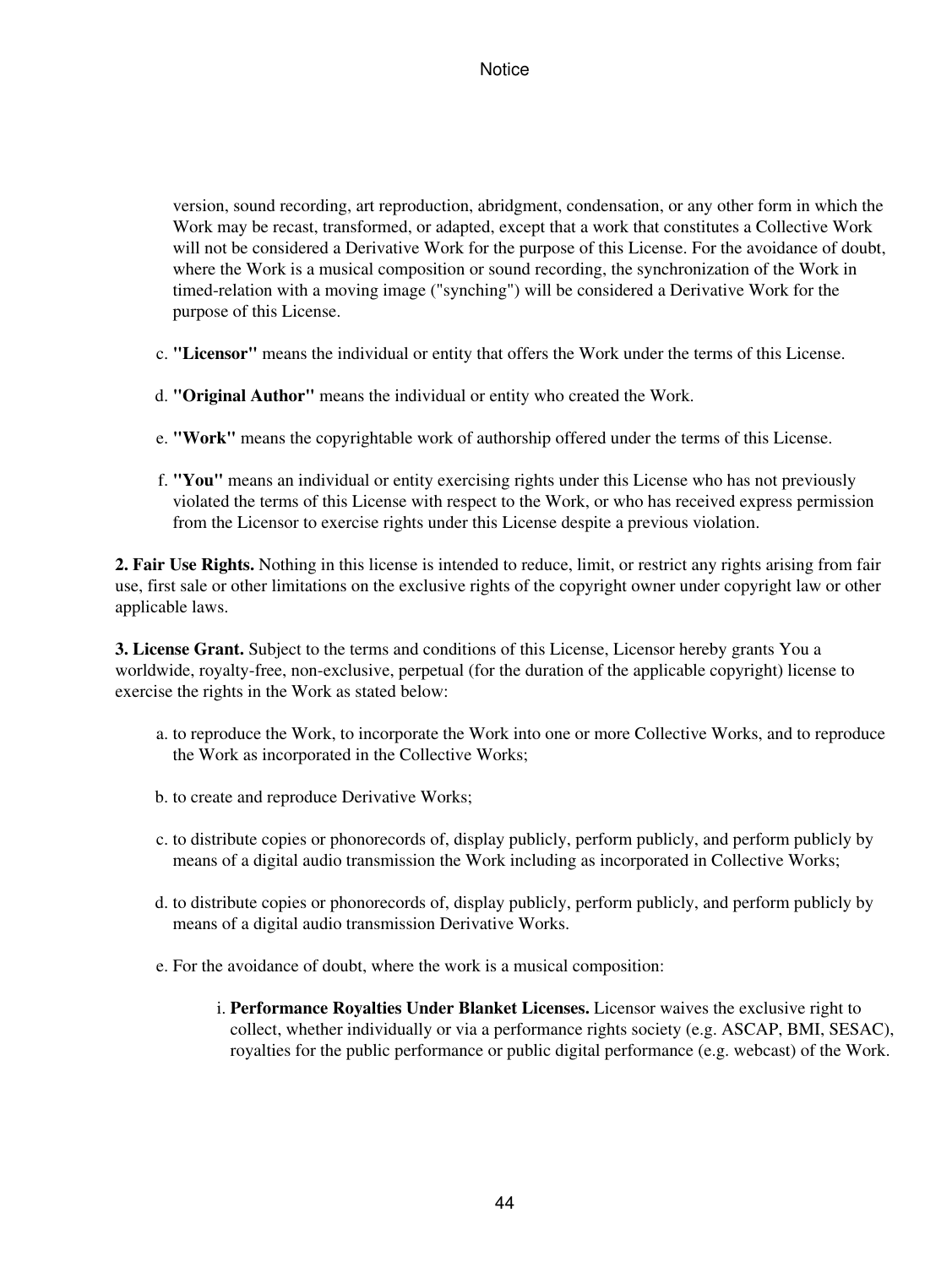- ii. Mechanical Rights and Statutory Royalties. Licensor waives the exclusive right to collect, whether individually or via a music rights agency or designated agent (e.g. Harry Fox Agency), royalties for any phonorecord You create from the Work ("cover version") and distribute, subject to the compulsory license created by 17 USC Section 115 of the US Copyright Act (or the equivalent in other jurisdictions).
- **Webcasting Rights and Statutory Royalties.** For the avoidance of doubt, where the Work is a sound f. recording, Licensor waives the exclusive right to collect, whether individually or via a performance-rights society (e.g. SoundExchange), royalties for the public digital performance (e.g. webcast) of the Work, subject to the compulsory license created by 17 USC Section 114 of the US Copyright Act (or the equivalent in other jurisdictions).

The above rights may be exercised in all media and formats whether now known or hereafter devised. The above rights include the right to make such modifications as are technically necessary to exercise the rights in other media and formats. All rights not expressly granted by Licensor are hereby reserved.

**4. Restrictions.** The license granted in Section 3 above is expressly made subject to and limited by the following restrictions:

- a. You may distribute, publicly display, publicly perform, or publicly digitally perform the Work only under the terms of this License, and You must include a copy of, or the Uniform Resource Identifier for, this License with every copy or phonorecord of the Work You distribute, publicly display, publicly perform, or publicly digitally perform. You may not offer or impose any terms on the Work that alter or restrict the terms of this License or the recipients' exercise of the rights granted hereunder. You may not sublicense the Work. You must keep intact all notices that refer to this License and to the disclaimer of warranties. You may not distribute, publicly display, publicly perform, or publicly digitally perform the Work with any technological measures that control access or use of the Work in a manner inconsistent with the terms of this License Agreement. The above applies to the Work as incorporated in a Collective Work, but this does not require the Collective Work apart from the Work itself to be made subject to the terms of this License. If You create a Collective Work, upon notice from any Licensor You must, to the extent practicable, remove from the Collective Work any credit as required by clause 4(b), as requested. If You create a Derivative Work, upon notice from any Licensor You must, to the extent practicable, remove from the Derivative Work any credit as required by clause 4(b), as requested.
- b. If you distribute, publicly display, publicly perform, or publicly digitally perform the Work or any Derivative Works or Collective Works, You must keep intact all copyright notices for the Work and provide, reasonable to the medium or means You are utilizing: (i) the name of the Original Author (or pseudonym, if applicable) if supplied, and/or (ii) if the Original Author and/or Licensor designate another party or parties (e.g. a sponsor institute, publishing entity, journal) for attribution in Licensor's copyright notice, terms of service or by other reasonable means, the name of such party or parties; the title of the Work if supplied; to the extent reasonably practicable, the Uniform Resource Identifier, if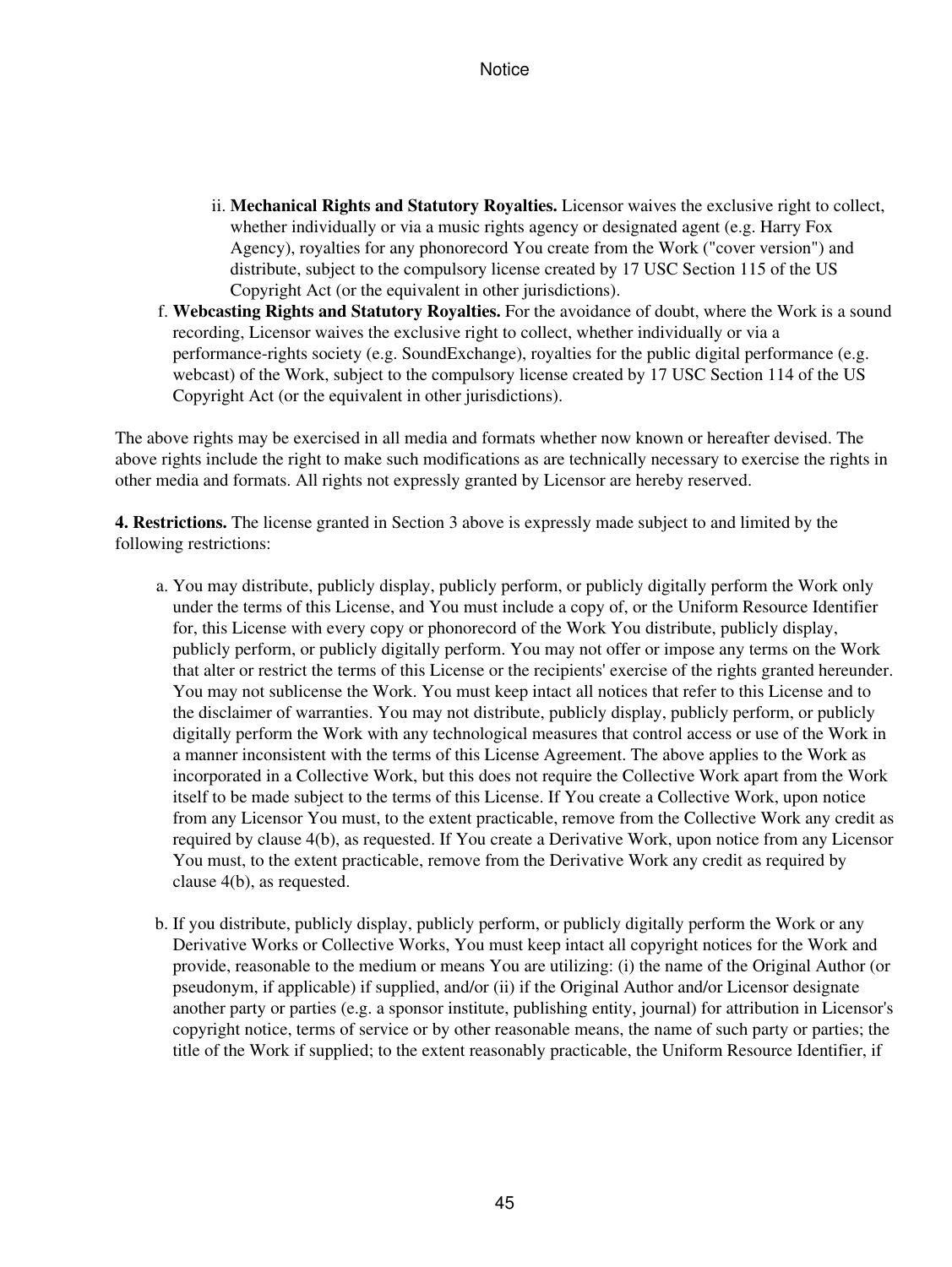any, that Licensor specifies to be associated with the Work, unless such URI does not refer to the copyright notice or licensing information for the Work; and in the case of a Derivative Work, a credit identifying the use of the Work in the Derivative Work (e.g., "French translation of the Work by Original Author," or "Screenplay based on original Work by Original Author"). Such credit may be implemented in any reasonable manner; provided, however, that in the case of a Derivative Work or Collective Work, at a minimum such credit will appear where any other comparable authorship credit appears and in a manner at least as prominent as such other comparable authorship credit.

## **5. Representations, Warranties and Disclaimer**

UNLESS OTHERWISE MUTUALLY AGREED TO BY THE PARTIES IN WRITING, LICENSOR OFFERS THE WORK AS-IS AND MAKES NO REPRESENTATIONS OR WARRANTIES OF ANY KIND CONCERNING THE WORK, EXPRESS, IMPLIED, STATUTORY OR OTHERWISE, INCLUDING, WITHOUT LIMITATION, WARRANTIES OF TITLE, MERCHANTIBILITY, FITNESS FOR A PARTICULAR PURPOSE, NONINFRINGEMENT, OR THE ABSENCE OF LATENT OR OTHER DEFECTS, ACCURACY, OR THE PRESENCE OF ABSENCE OF ERRORS, WHETHER OR NOT DISCOVERABLE. SOME JURISDICTIONS DO NOT ALLOW THE EXCLUSION OF IMPLIED WARRANTIES, SO SUCH EXCLUSION MAY NOT APPLY TO YOU.

**6. Limitation on Liability.** EXCEPT TO THE EXTENT REQUIRED BY APPLICABLE LAW, IN NO EVENT WILL LICENSOR BE LIABLE TO YOU ON ANY LEGAL THEORY FOR ANY SPECIAL, INCIDENTAL, CONSEQUENTIAL, PUNITIVE OR EXEMPLARY DAMAGES ARISING OUT OF THIS LICENSE OR THE USE OF THE WORK, EVEN IF LICENSOR HAS BEEN ADVISED OF THE POSSIBILITY OF SUCH DAMAGES.

### **7. Termination**

- This License and the rights granted hereunder will terminate automatically upon any breach by You a. of the terms of this License. Individuals or entities who have received Derivative Works or Collective Works from You under this License, however, will not have their licenses terminated provided such individuals or entities remain in full compliance with those licenses. Sections 1, 2, 5, 6, 7, and 8 will survive any termination of this License.
- b. Subject to the above terms and conditions, the license granted here is perpetual (for the duration of the applicable copyright in the Work). Notwithstanding the above, Licensor reserves the right to release the Work under different license terms or to stop distributing the Work at any time; provided, however that any such election will not serve to withdraw this License (or any other license that has been, or is required to be, granted under the terms of this License), and this License will continue in full force and effect unless terminated as stated above.

### **8. Miscellaneous**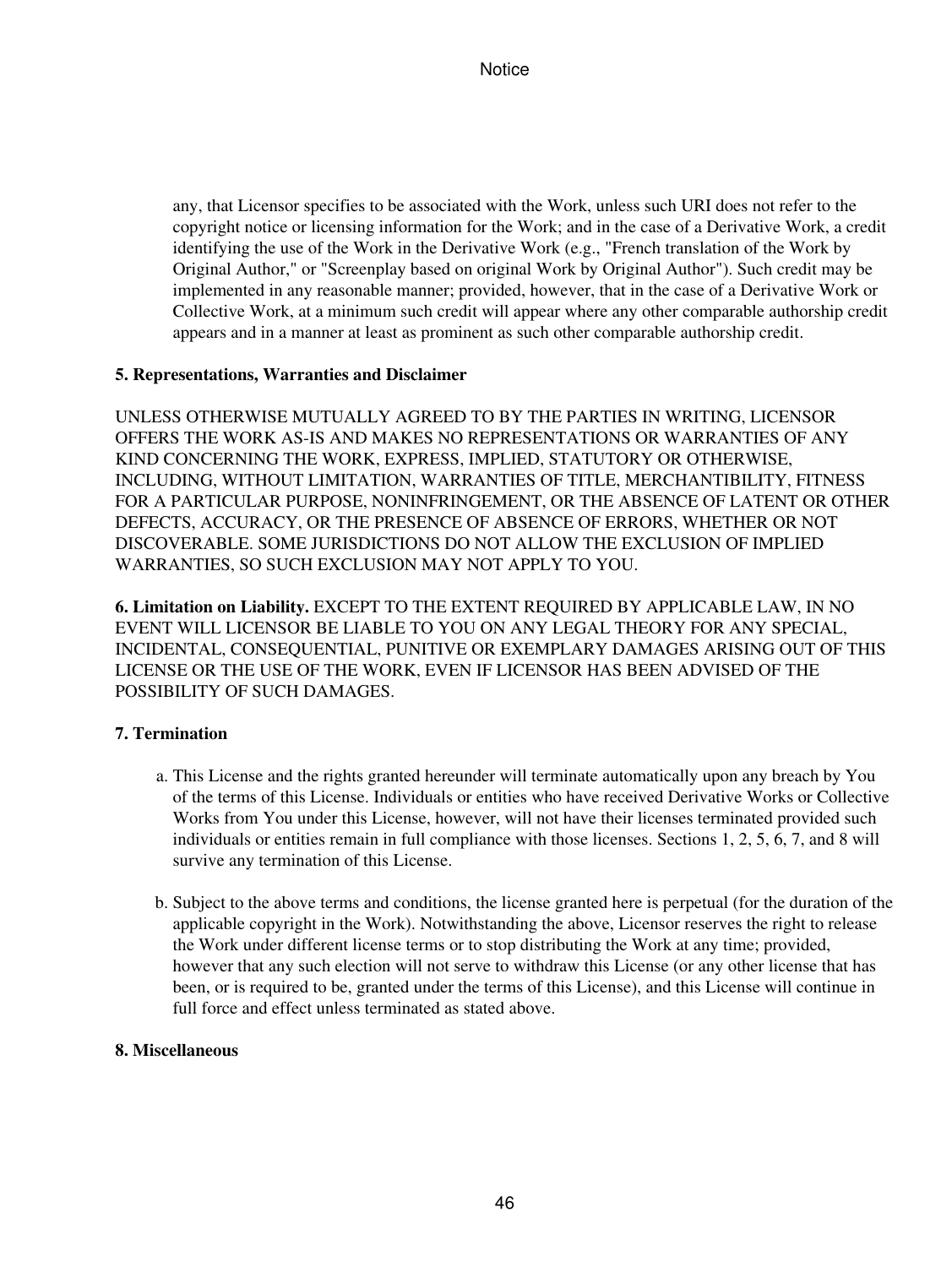- Each time You distribute or publicly digitally perform the Work or a Collective Work, the Licensor a. offers to the recipient a license to the Work on the same terms and conditions as the license granted to You under this License.
- b. Each time You distribute or publicly digitally perform a Derivative Work, Licensor offers to the recipient a license to the original Work on the same terms and conditions as the license granted to You under this License.
- c. If any provision of this License is invalid or unenforceable under applicable law, it shall not affect the validity or enforceability of the remainder of the terms of this License, and without further action by the parties to this agreement, such provision shall be reformed to the minimum extent necessary to make such provision valid and enforceable.
- d. No term or provision of this License shall be deemed waived and no breach consented to unless such waiver or consent shall be in writing and signed by the party to be charged with such waiver or consent.
- e. This License constitutes the entire agreement between the parties with respect to the Work licensed here. There are no understandings, agreements or representations with respect to the Work not specified here. Licensor shall not be bound by any additional provisions that may appear in any communication from You. This License may not be modified without the mutual written agreement of the Licensor and You.

Creative Commons is not a party to this License, and makes no warranty whatsoever in connection with the Work. Creative Commons will not be liable to You or any party on any legal theory for any damages whatsoever, including without limitation any general, special, incidental or consequential damages arising in connection to this license. Notwithstanding the foregoing two (2) sentences, if Creative Commons has expressly identified itself as the Licensor hereunder, it shall have all rights and obligations of Licensor.

Except for the limited purpose of indicating to the public that the Work is licensed under the CCPL, neither party will use the trademark "Creative Commons" or any related trademark or logo of Creative Commons without the prior written consent of Creative Commons. Any permitted use will be in compliance with Creative Commons' then-current trademark usage guidelines, as may be published on its website or otherwise made available upon request from time to time.

Creative Commons may be contacted at http://creativecommons.org/.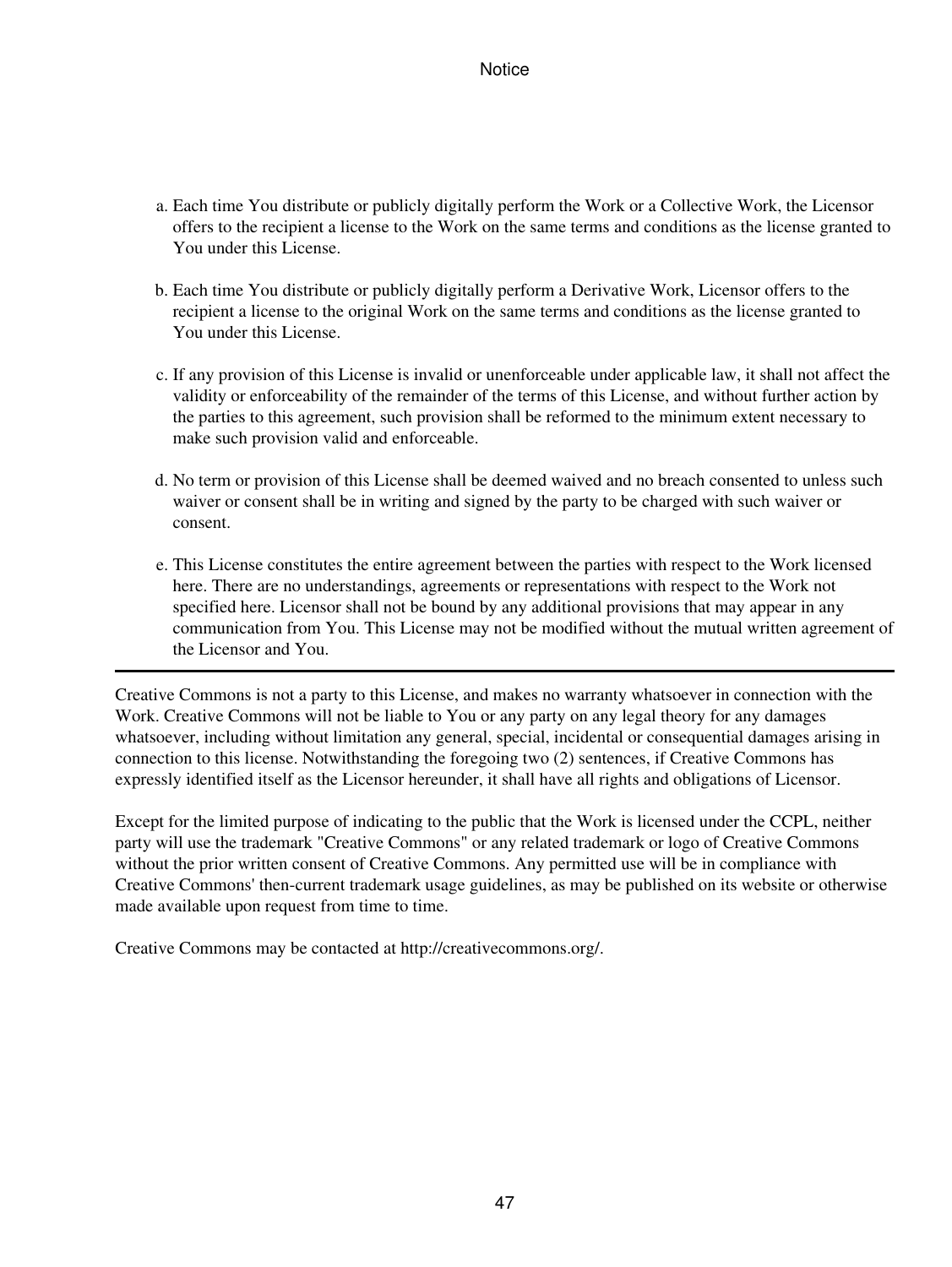# **The following component(s) is(are) subject to the Creative Commons Attribution 3.0**

• spdx-exceptions - 2.2.0

*Copyright © 2010-2015 Linux Foundation and its Contributors.*

• spdx-exceptions - 1.0.4

# **Creative Commons Attribution 3.0 Unported**

CREATIVE COMMONS CORPORATION IS NOT A LAW FIRM AND DOES NOT PROVIDE LEGAL SERVICES. DISTRIBUTION OF THIS LICENSE DOES NOT CREATE AN ATTORNEY-CLIENT RELATIONSHIP. CREATIVE COMMONS PROVIDES THIS INFORMATION ON AN "AS-IS" BASIS. CREATIVE COMMONS MAKES NO WARRANTIES REGARDING THE INFORMATION PROVIDED, AND DISCLAIMS LIABILITY FOR DAMAGES RESULTING FROM ITS USE.

## *License*

THE WORK (AS DEFINED BELOW) IS PROVIDED UNDER THE TERMS OF THIS CREATIVE COMMONS PUBLIC LICENSE ("CCPL" OR "LICENSE"). THE WORK IS PROTECTED BY COPYRIGHT AND/OR OTHER APPLICABLE LAW. ANY USE OF THE WORK OTHER THAN AS AUTHORIZED UNDER THIS LICENSE OR COPYRIGHT LAW IS PROHIBITED.

BY EXERCISING ANY RIGHTS TO THE WORK PROVIDED HERE, YOU ACCEPT AND AGREE TO BE BOUND BY THE TERMS OF THIS LICENSE. TO THE EXTENT THIS LICENSE MAY BE CONSIDERED TO BE A CONTRACT, THE LICENSOR GRANTS YOU THE RIGHTS CONTAINED HERE IN CONSIDERATION OF YOUR ACCEPTANCE OF SUCH TERMS AND CONDITIONS.

## **1. Definitions**

a. "Adaptation" means a work based upon the Work, or upon the Work and other pre-existing works, such as a translation, adaptation, derivative work, arrangement of music or other alterations of a literary or artistic work, or phonogram or performance and includes cinematographic adaptations or any other form in which the Work may be recast, transformed, or adapted including in any form recognizably derived from the original, except that a work that constitutes a Collection will not be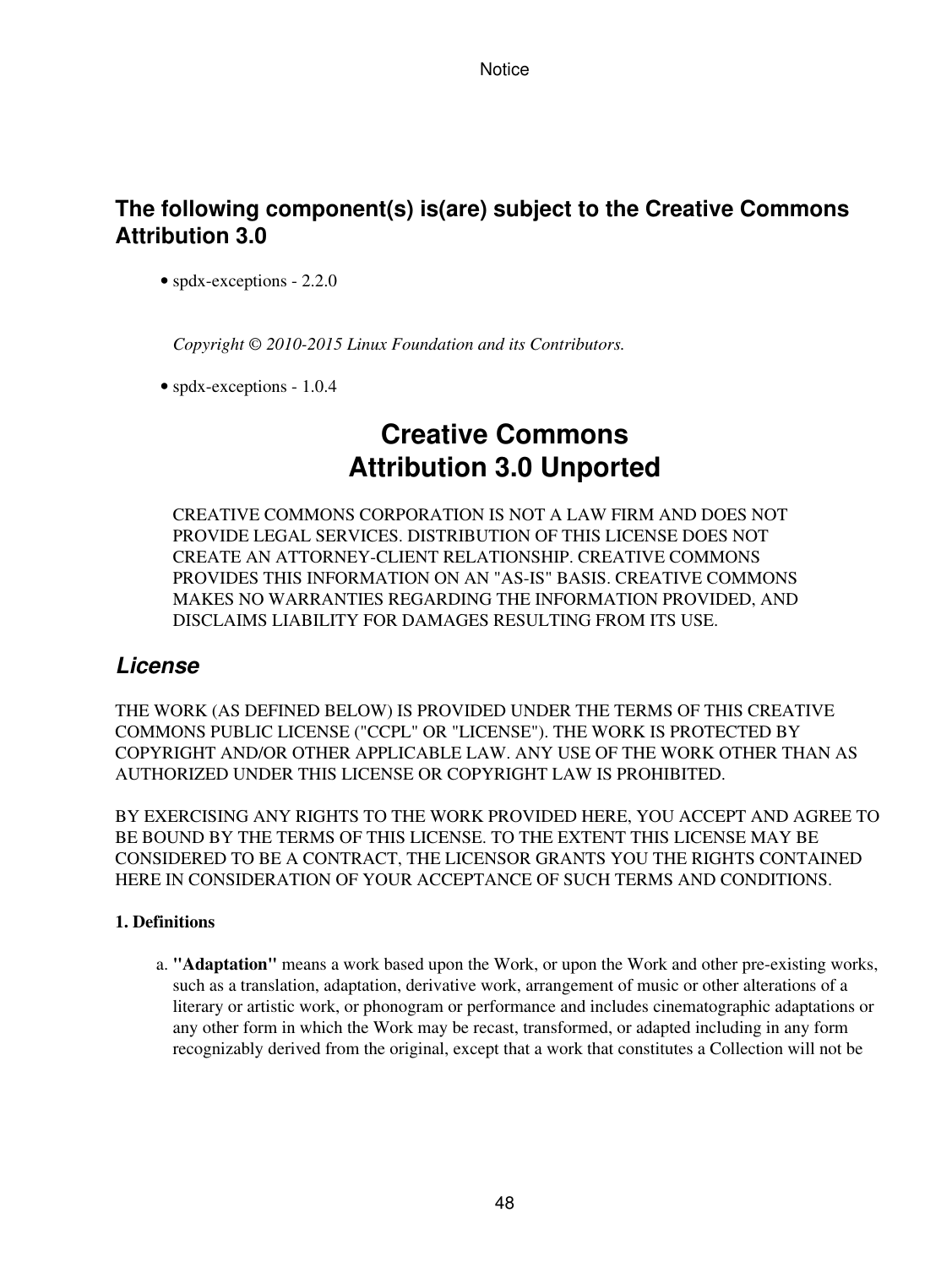considered an Adaptation for the purpose of this License. For the avoidance of doubt, where the Work is a musical work, performance or phonogram, the synchronization of the Work in timed-relation with a moving image ("synching") will be considered an Adaptation for the purpose of this License.

- b. "Collection" means a collection of literary or artistic works, such as encyclopedias and anthologies, or performances, phonograms or broadcasts, or other works or subject matter other than works listed in Section 1(f) below, which, by reason of the selection and arrangement of their contents, constitute intellectual creations, in which the Work is included in its entirety in unmodified form along with one or more other contributions, each constituting separate and independent works in themselves, which together are assembled into a collective whole. A work that constitutes a Collection will not be considered an Adaptation (as defined above) for the purposes of this License.
- **"Distribute"** means to make available to the public the original and copies of the Work or c. Adaptation, as appropriate, through sale or other transfer of ownership.
- **"Licensor"** means the individual, individuals, entity or entities that offer(s) the Work under the terms d. of this License.
- e. "Original Author" means, in the case of a literary or artistic work, the individual, individuals, entity or entities who created the Work or if no individual or entity can be identified, the publisher; and in addition (i) in the case of a performance the actors, singers, musicians, dancers, and other persons who act, sing, deliver, declaim, play in, interpret or otherwise perform literary or artistic works or expressions of folklore; (ii) in the case of a phonogram the producer being the person or legal entity who first fixes the sounds of a performance or other sounds; and, (iii) in the case of broadcasts, the organization that transmits the broadcast.
- **"Work"** means the literary and/or artistic work offered under the terms of this License including f. without limitation any production in the literary, scientific and artistic domain, whatever may be the mode or form of its expression including digital form, such as a book, pamphlet and other writing; a lecture, address, sermon or other work of the same nature; a dramatic or dramatico-musical work; a choreographic work or entertainment in dumb show; a musical composition with or without words; a cinematographic work to which are assimilated works expressed by a process analogous to cinematography; a work of drawing, painting, architecture, sculpture, engraving or lithography; a photographic work to which are assimilated works expressed by a process analogous to photography; a work of applied art; an illustration, map, plan, sketch or three-dimensional work relative to geography, topography, architecture or science; a performance; a broadcast; a phonogram; a compilation of data to the extent it is protected as a copyrightable work; or a work performed by a variety or circus performer to the extent it is not otherwise considered a literary or artistic work.
- **"You"** means an individual or entity exercising rights under this License who has not previously g. violated the terms of this License with respect to the Work, or who has received express permission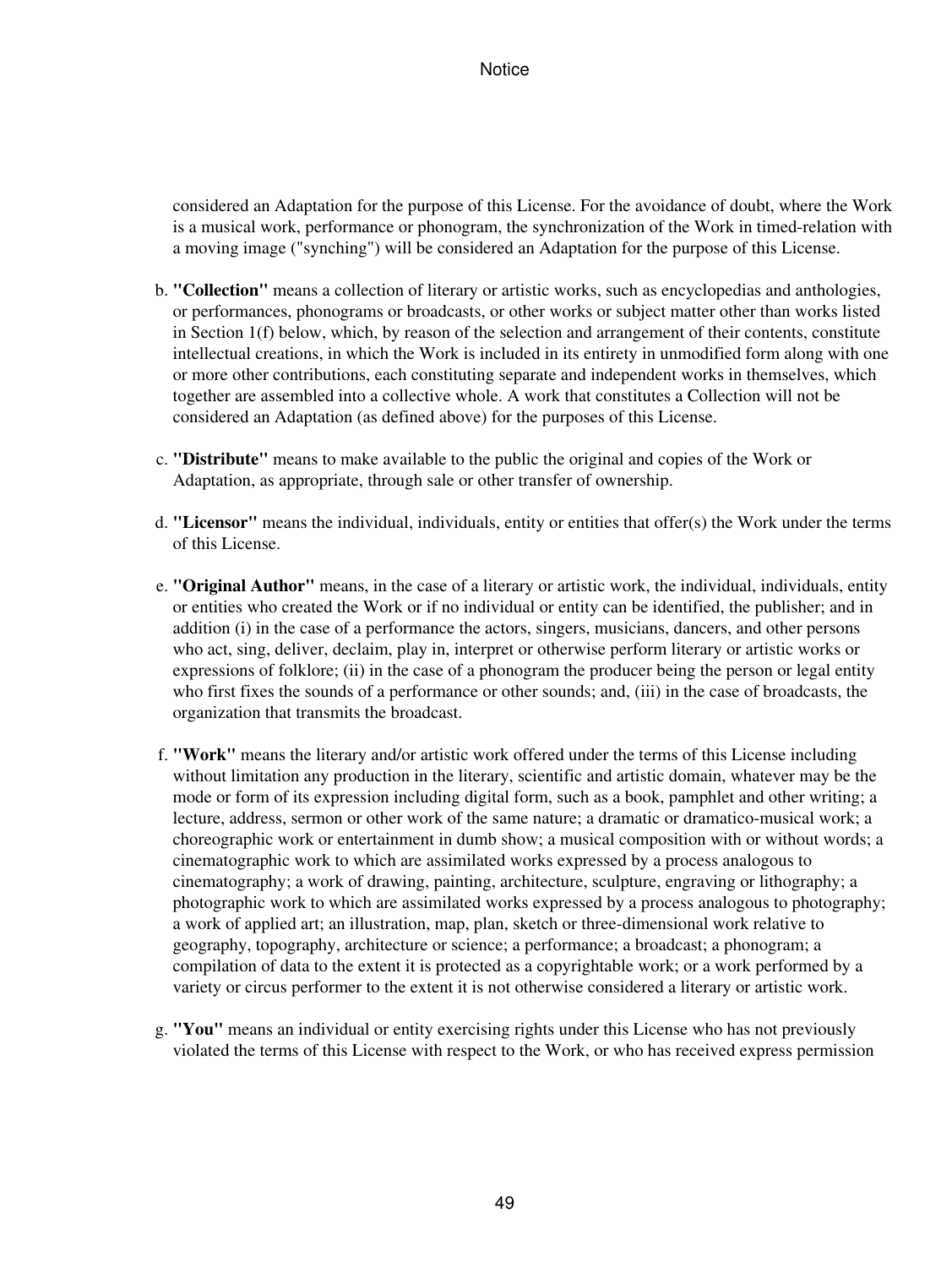from the Licensor to exercise rights under this License despite a previous violation.

- **"Publicly Perform"** means to perform public recitations of the Work and to communicate to the h. public those public recitations, by any means or process, including by wire or wireless means or public digital performances; to make available to the public Works in such a way that members of the public may access these Works from a place and at a place individually chosen by them; to perform the Work to the public by any means or process and the communication to the public of the performances of the Work, including by public digital performance; to broadcast and rebroadcast the Work by any means including signs, sounds or images.
- **"Reproduce"** means to make copies of the Work by any means including without limitation by i. sound or visual recordings and the right of fixation and reproducing fixations of the Work, including storage of a protected performance or phonogram in digital form or other electronic medium.

**2. Fair Dealing Rights.** Nothing in this License is intended to reduce, limit, or restrict any uses free from copyright or rights arising from limitations or exceptions that are provided for in connection with the copyright protection under copyright law or other applicable laws.

**3. License Grant.** Subject to the terms and conditions of this License, Licensor hereby grants You a worldwide, royalty-free, non-exclusive, perpetual (for the duration of the applicable copyright) license to exercise the rights in the Work as stated below:

- a. to Reproduce the Work, to incorporate the Work into one or more Collections, and to Reproduce the Work as incorporated in the Collections;
- b. to create and Reproduce Adaptations provided that any such Adaptation, including any translation in any medium, takes reasonable steps to clearly label, demarcate or otherwise identify that changes were made to the original Work. For example, a translation could be marked "The original work was translated from English to Spanish," or a modification could indicate "The original work has been modified.";
- c. to Distribute and Publicly Perform the Work including as incorporated in Collections; and,
- d. to Distribute and Publicly Perform Adaptations.
- e. For the avoidance of doubt:
	- **Non-waivable Compulsory License Schemes**. In those jurisdictions in which the right to i. collect royalties through any statutory or compulsory licensing scheme cannot be waived, the Licensor reserves the exclusive right to collect such royalties for any exercise by You of the rights granted under this License;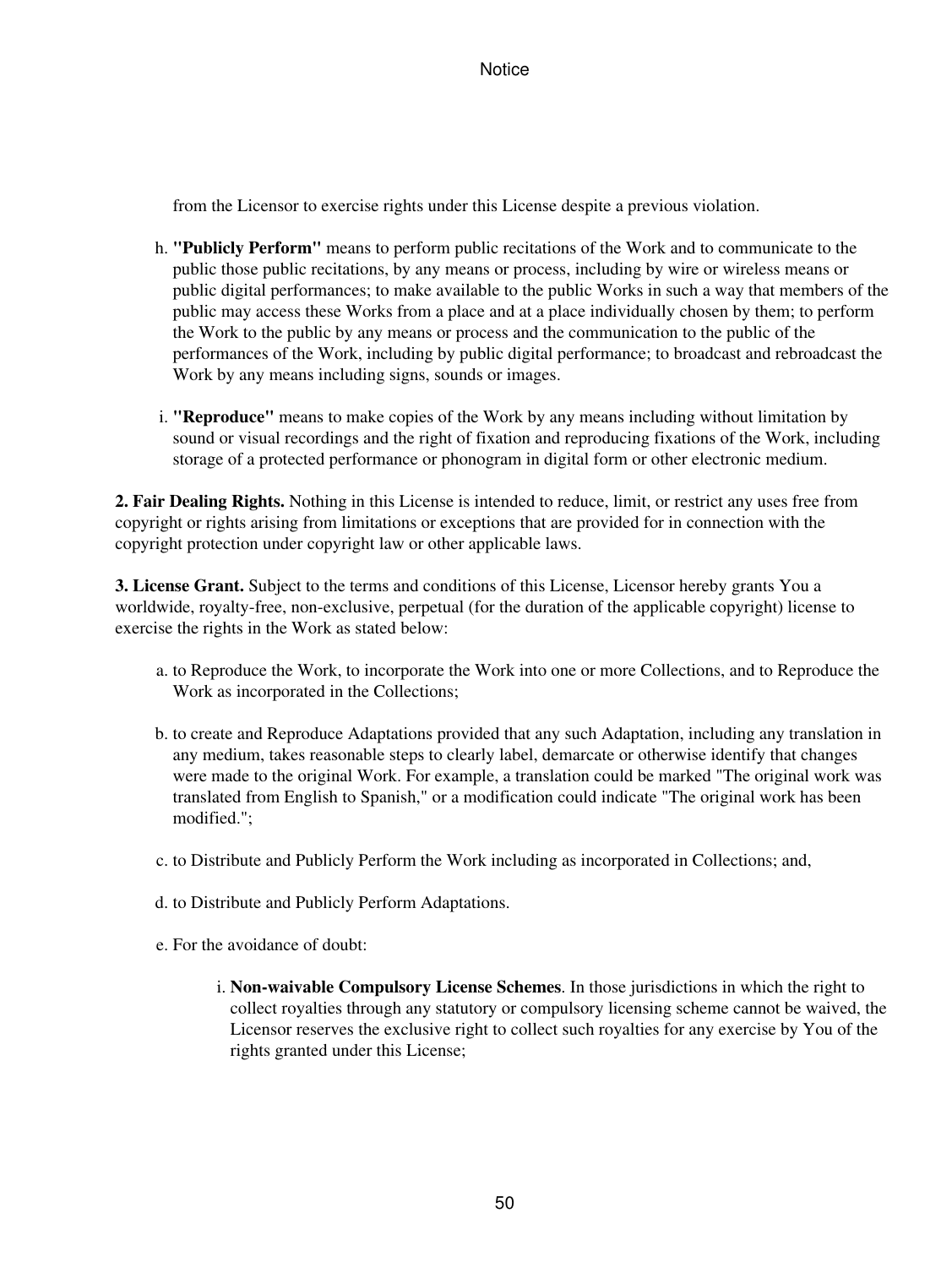- ii. Waivable Compulsory License Schemes. In those jurisdictions in which the right to collect royalties through any statutory or compulsory licensing scheme can be waived, the Licensor waives the exclusive right to collect such royalties for any exercise by You of the rights granted under this License; and,
- iii. Voluntary License Schemes. The Licensor waives the right to collect royalties, whether individually or, in the event that the Licensor is a member of a collecting society that administers voluntary licensing schemes, via that society, from any exercise by You of the rights granted under this License.

The above rights may be exercised in all media and formats whether now known or hereafter devised. The above rights include the right to make such modifications as are technically necessary to exercise the rights in other media and formats. Subject to Section 8(f), all rights not expressly granted by Licensor are hereby reserved.

**4. Restrictions.** The license granted in Section 3 above is expressly made subject to and limited by the following restrictions:

- a. You may Distribute or Publicly Perform the Work only under the terms of this License. You must include a copy of, or the Uniform Resource Identifier (URI) for, this License with every copy of the Work You Distribute or Publicly Perform. You may not offer or impose any terms on the Work that restrict the terms of this License or the ability of the recipient of the Work to exercise the rights granted to that recipient under the terms of the License. You may not sublicense the Work. You must keep intact all notices that refer to this License and to the disclaimer of warranties with every copy of the Work You Distribute or Publicly Perform. When You Distribute or Publicly Perform the Work, You may not impose any effective technological measures on the Work that restrict the ability of a recipient of the Work from You to exercise the rights granted to that recipient under the terms of the License. This Section 4(a) applies to the Work as incorporated in a Collection, but this does not require the Collection apart from the Work itself to be made subject to the terms of this License. If You create a Collection, upon notice from any Licensor You must, to the extent practicable, remove from the Collection any credit as required by Section 4(b), as requested. If You create an Adaptation, upon notice from any Licensor You must, to the extent practicable, remove from the Adaptation any credit as required by Section 4(b), as requested.
- b. If You Distribute, or Publicly Perform the Work or any Adaptations or Collections, You must, unless a request has been made pursuant to Section 4(a), keep intact all copyright notices for the Work and provide, reasonable to the medium or means You are utilizing: (i) the name of the Original Author (or pseudonym, if applicable) if supplied, and/or if the Original Author and/or Licensor designate another party or parties (e.g., a sponsor institute, publishing entity, journal) for attribution ("Attribution Parties") in Licensor's copyright notice, terms of service or by other reasonable means, the name of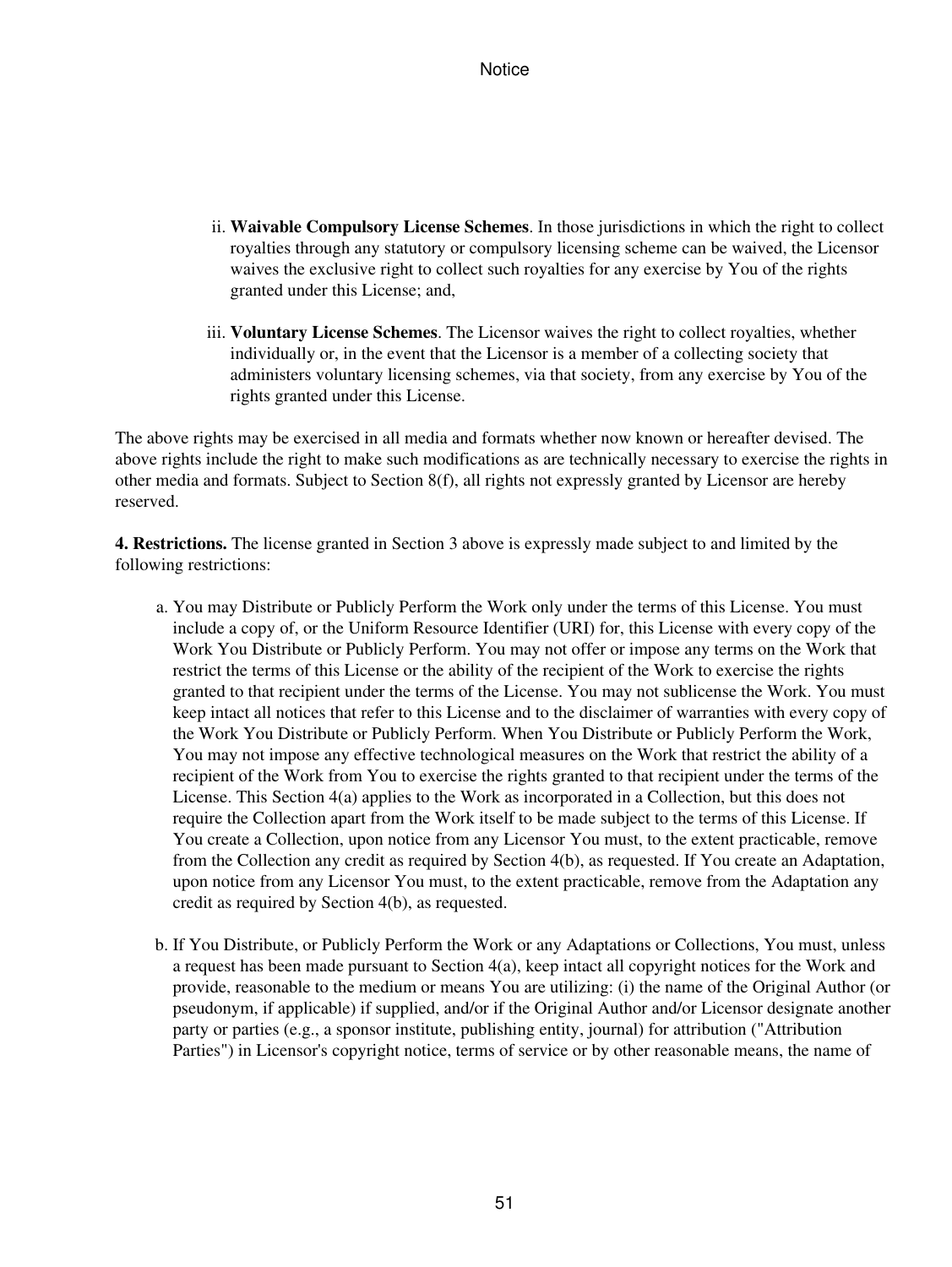such party or parties; (ii) the title of the Work if supplied; (iii) to the extent reasonably practicable, the URI, if any, that Licensor specifies to be associated with the Work, unless such URI does not refer to the copyright notice or licensing information for the Work; and (iv) , consistent with Section 3(b), in the case of an Adaptation, a credit identifying the use of the Work in the Adaptation (e.g., "French translation of the Work by Original Author," or "Screenplay based on original Work by Original Author"). The credit required by this Section 4 (b) may be implemented in any reasonable manner; provided, however, that in the case of a Adaptation or Collection, at a minimum such credit will appear, if a credit for all contributing authors of the Adaptation or Collection appears, then as part of these credits and in a manner at least as prominent as the credits for the other contributing authors. For the avoidance of doubt, You may only use the credit required by this Section for the purpose of attribution in the manner set out above and, by exercising Your rights under this License, You may not implicitly or explicitly assert or imply any connection with, sponsorship or endorsement by the Original Author, Licensor and/or Attribution Parties, as appropriate, of You or Your use of the Work, without the separate, express prior written permission of the Original Author, Licensor and/or Attribution Parties.

Except as otherwise agreed in writing by the Licensor or as may be otherwise permitted by applicable c. law, if You Reproduce, Distribute or Publicly Perform the Work either by itself or as part of any Adaptations or Collections, You must not distort, mutilate, modify or take other derogatory action in relation to the Work which would be prejudicial to the Original Author's honor or reputation. Licensor agrees that in those jurisdictions (e.g. Japan), in which any exercise of the right granted in Section 3(b) of this License (the right to make Adaptations) would be deemed to be a distortion, mutilation, modification or other derogatory action prejudicial to the Original Author's honor and reputation, the Licensor will waive or not assert, as appropriate, this Section, to the fullest extent permitted by the applicable national law, to enable You to reasonably exercise Your right under Section 3(b) of this License (right to make Adaptations) but not otherwise.

## **5. Representations, Warranties and Disclaimer**

UNLESS OTHERWISE MUTUALLY AGREED TO BY THE PARTIES IN WRITING, LICENSOR OFFERS THE WORK AS-IS AND MAKES NO REPRESENTATIONS OR WARRANTIES OF ANY KIND CONCERNING THE WORK, EXPRESS, IMPLIED, STATUTORY OR OTHERWISE, INCLUDING, WITHOUT LIMITATION, WARRANTIES OF TITLE, MERCHANTIBILITY, FITNESS FOR A PARTICULAR PURPOSE, NONINFRINGEMENT, OR THE ABSENCE OF LATENT OR OTHER DEFECTS, ACCURACY, OR THE PRESENCE OF ABSENCE OF ERRORS, WHETHER OR NOT DISCOVERABLE. SOME JURISDICTIONS DO NOT ALLOW THE EXCLUSION OF IMPLIED WARRANTIES, SO SUCH EXCLUSION MAY NOT APPLY TO YOU.

**6. Limitation on Liability.** EXCEPT TO THE EXTENT REQUIRED BY APPLICABLE LAW, IN NO EVENT WILL LICENSOR BE LIABLE TO YOU ON ANY LEGAL THEORY FOR ANY SPECIAL, INCIDENTAL, CONSEQUENTIAL, PUNITIVE OR EXEMPLARY DAMAGES ARISING OUT OF THIS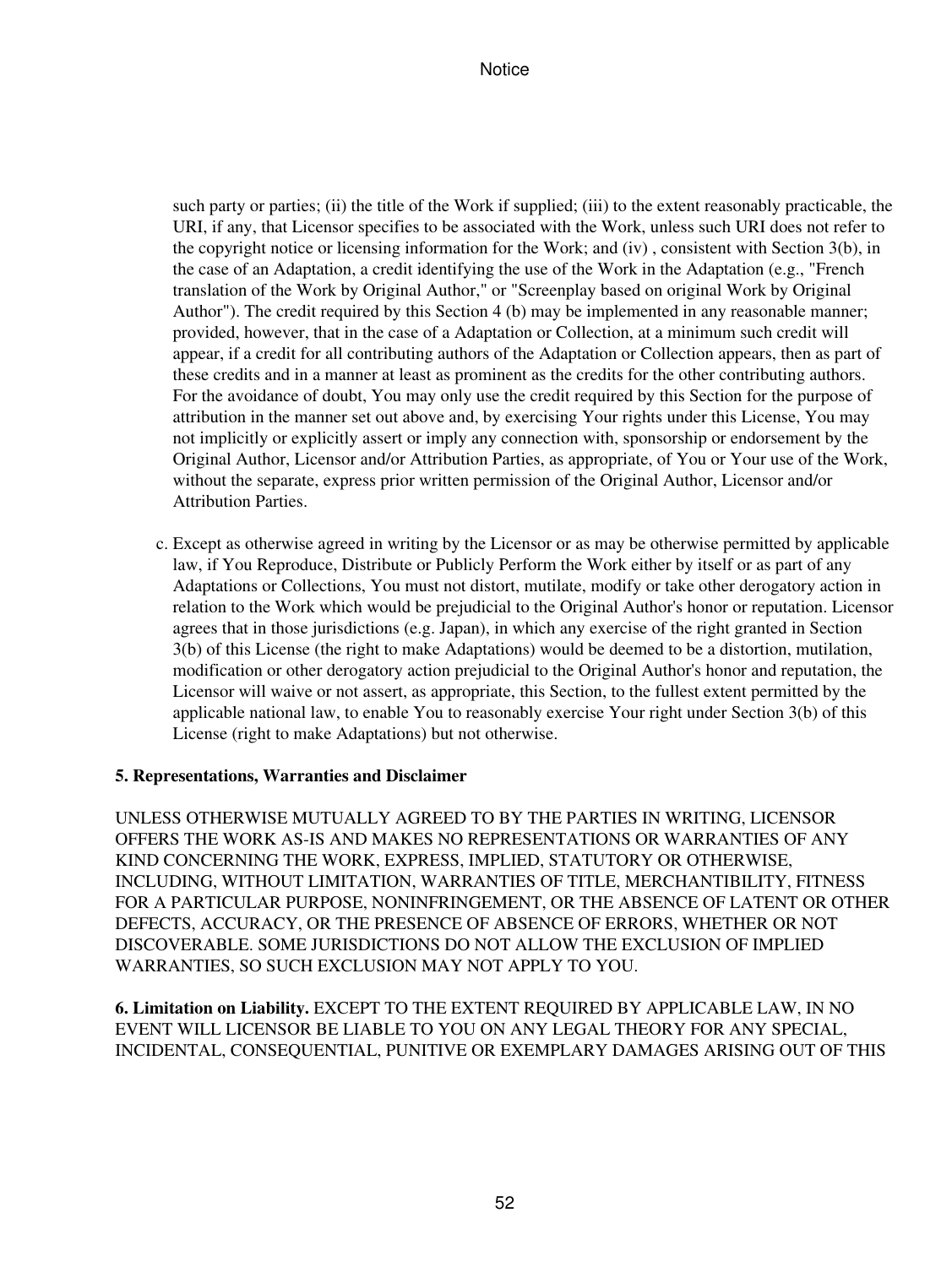### LICENSE OR THE USE OF THE WORK, EVEN IF LICENSOR HAS BEEN ADVISED OF THE POSSIBILITY OF SUCH DAMAGES.

## **7. Termination**

- This License and the rights granted hereunder will terminate automatically upon any breach by You a. of the terms of this License. Individuals or entities who have received Adaptations or Collections from You under this License, however, will not have their licenses terminated provided such individuals or entities remain in full compliance with those licenses. Sections 1, 2, 5, 6, 7, and 8 will survive any termination of this License.
- b. Subject to the above terms and conditions, the license granted here is perpetual (for the duration of the applicable copyright in the Work). Notwithstanding the above, Licensor reserves the right to release the Work under different license terms or to stop distributing the Work at any time; provided, however that any such election will not serve to withdraw this License (or any other license that has been, or is required to be, granted under the terms of this License), and this License will continue in full force and effect unless terminated as stated above.

### **8. Miscellaneous**

- Each time You Distribute or Publicly Perform the Work or a Collection, the Licensor offers to the a. recipient a license to the Work on the same terms and conditions as the license granted to You under this License.
- b. Each time You Distribute or Publicly Perform an Adaptation, Licensor offers to the recipient a license to the original Work on the same terms and conditions as the license granted to You under this License.
- c. If any provision of this License is invalid or unenforceable under applicable law, it shall not affect the validity or enforceability of the remainder of the terms of this License, and without further action by the parties to this agreement, such provision shall be reformed to the minimum extent necessary to make such provision valid and enforceable.
- d. No term or provision of this License shall be deemed waived and no breach consented to unless such waiver or consent shall be in writing and signed by the party to be charged with such waiver or consent.
- e. This License constitutes the entire agreement between the parties with respect to the Work licensed here. There are no understandings, agreements or representations with respect to the Work not specified here. Licensor shall not be bound by any additional provisions that may appear in any communication from You. This License may not be modified without the mutual written agreement of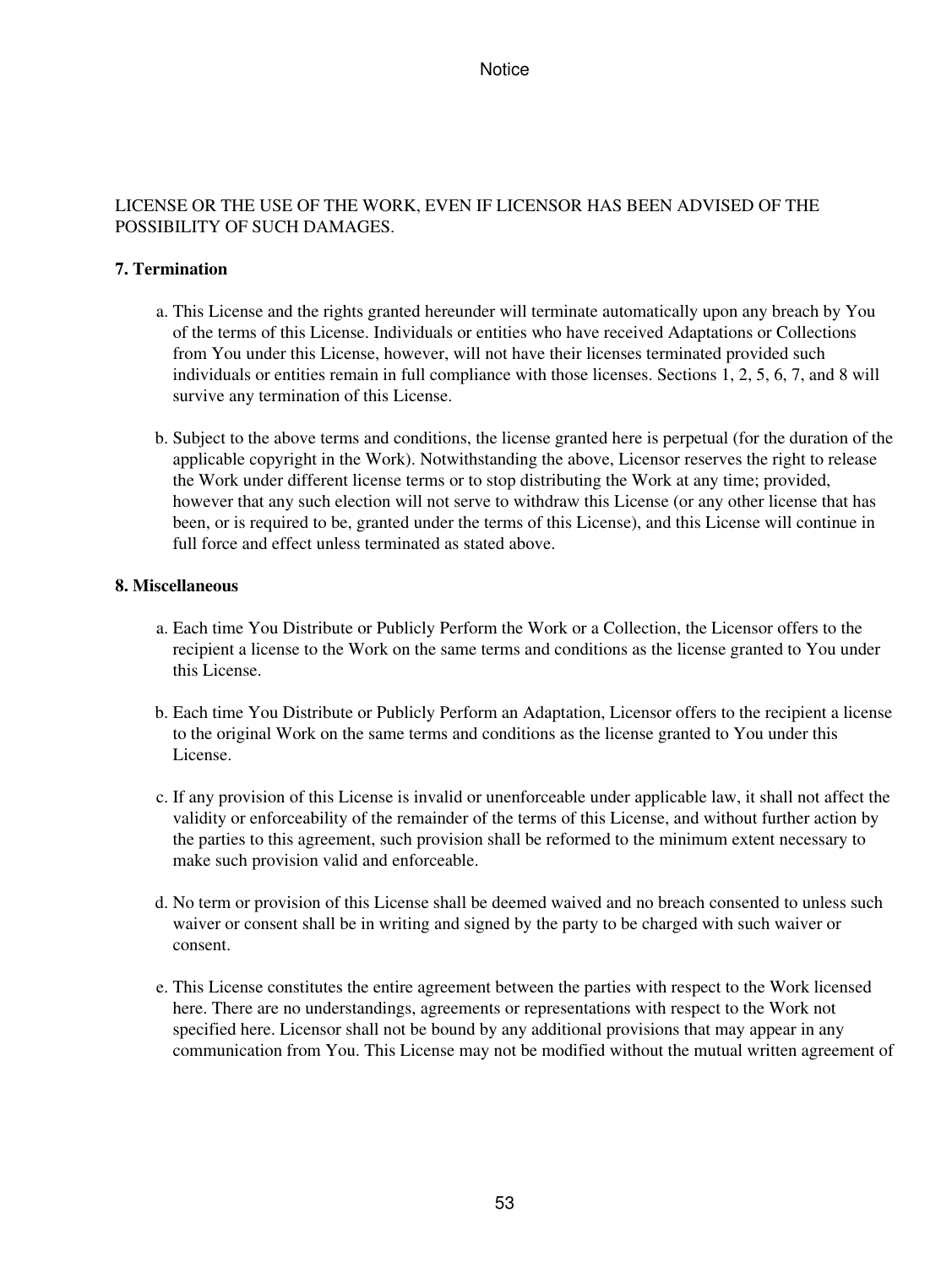the Licensor and You.

f. The rights granted under, and the subject matter referenced, in this License were drafted utilizing the terminology of the Berne Convention for the Protection of Literary and Artistic Works (as amended on September 28, 1979), the Rome Convention of 1961, the WIPO Copyright Treaty of 1996, the WIPO Performances and Phonograms Treaty of 1996 and the Universal Copyright Convention (as revised on July 24, 1971). These rights and subject matter take effect in the relevant jurisdiction in which the License terms are sought to be enforced according to the corresponding provisions of the implementation of those treaty provisions in the applicable national law. If the standard suite of rights granted under applicable copyright law includes additional rights not granted under this License, such additional rights are deemed to be included in the License; this License is not intended to restrict the license of any rights under applicable law.

# **Creative Commons Notice**

Creative Commons is not a party to this License, and makes no warranty whatsoever in connection with the Work. Creative Commons will not be liable to You or any party on any legal theory for any damages whatsoever, including without limitation any general, special, incidental or consequential damages arising in connection to this license. Notwithstanding the foregoing two (2) sentences, if Creative Commons has expressly identified itself as the Licensor hereunder, it shall have all rights and obligations of Licensor.

Except for the limited purpose of indicating to the public that the Work is licensed under the CCPL, Creative Commons does not authorize the use by either party of the trademark "Creative Commons" or any related trademark or logo of Creative Commons without the prior written consent of Creative Commons. Any permitted use will be in compliance with Creative Commons' then-current trademark usage guidelines, as may be published on its website or otherwise made available upon request from time to time. For the avoidance of doubt, this trademark restriction does not form part of this License.

Creative Commons may be contacted at http://creativecommons.org/.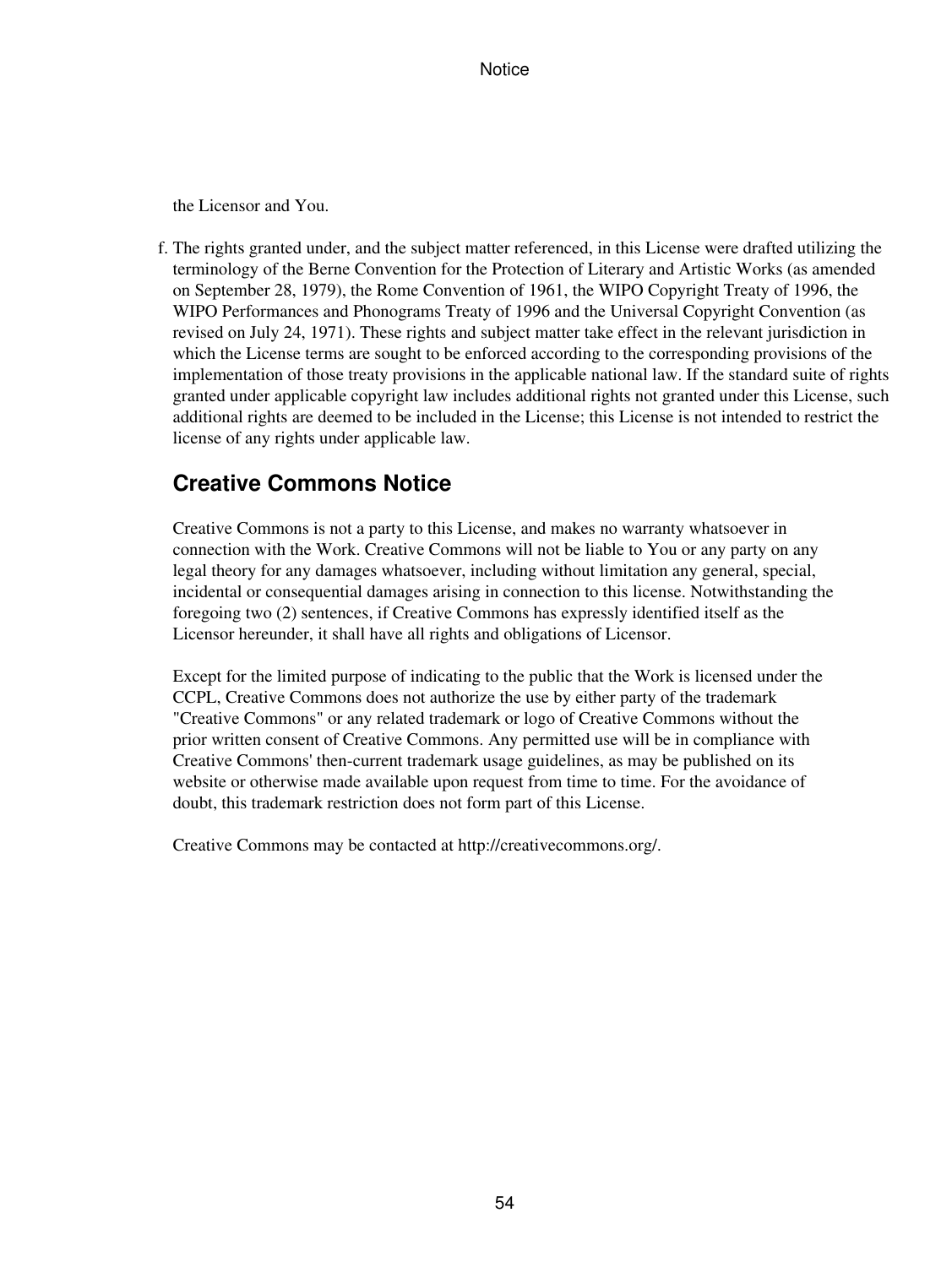# **The following component(s) is(are) subject to the Creative Commons Attribution Share Alike 2.0**

• node xpath - 0.0.24

*Copyright (c) Cameron McCormack.*

• xpath.js  $-1.0.7$ 

*Copyright (c) Cameron McCormack*

# **Attribution-ShareAlike 2.0**

CREATIVE COMMONS CORPORATION IS NOT A LAW FIRM AND DOES NOT PROVIDE LEGAL SERVICES. DISTRIBUTION OF THIS LICENSE DOES NOT CREATE AN ATTORNEY-CLIENT RELATIONSHIP. CREATIVE COMMONS PROVIDES THIS INFORMATION ON AN "AS-IS" BASIS. CREATIVE COMMONS MAKES NO WARRANTIES REGARDING THE INFORMATION PROVIDED, AND DISCLAIMS LIABILITY FOR DAMAGES RESULTING FROM ITS USE.

License

THE WORK (AS DEFINED BELOW) IS PROVIDED UNDER THE TERMS OF THIS CREATIVE COMMONS PUBLIC LICENSE ("CCPL" OR "LICENSE"). THE WORK IS PROTECTED BY COPYRIGHT AND/OR OTHER APPLICABLE LAW. ANY USE OF THE WORK OTHER THAN AS AUTHORIZED UNDER THIS LICENSE OR COPYRIGHT LAW IS PROHIBITED.

BY EXERCISING ANY RIGHTS TO THE WORK PROVIDED HERE, YOU ACCEPT AND AGREE TO BE BOUND BY THE TERMS OF THIS LICENSE. THE LICENSOR GRANTS YOU THE RIGHTS CONTAINED HERE IN CONSIDERATION OF YOUR ACCEPTANCE OF SUCH TERMS AND CONDITIONS.

- 1. Definitions
	- 1. "Collective Work" means a work, such as a periodical issue, anthology or encyclopedia, in which the Work in its entirety in unmodified form, along with a number of other contributions, constituting separate and independent works in themselves, are assembled into a collective whole. A work that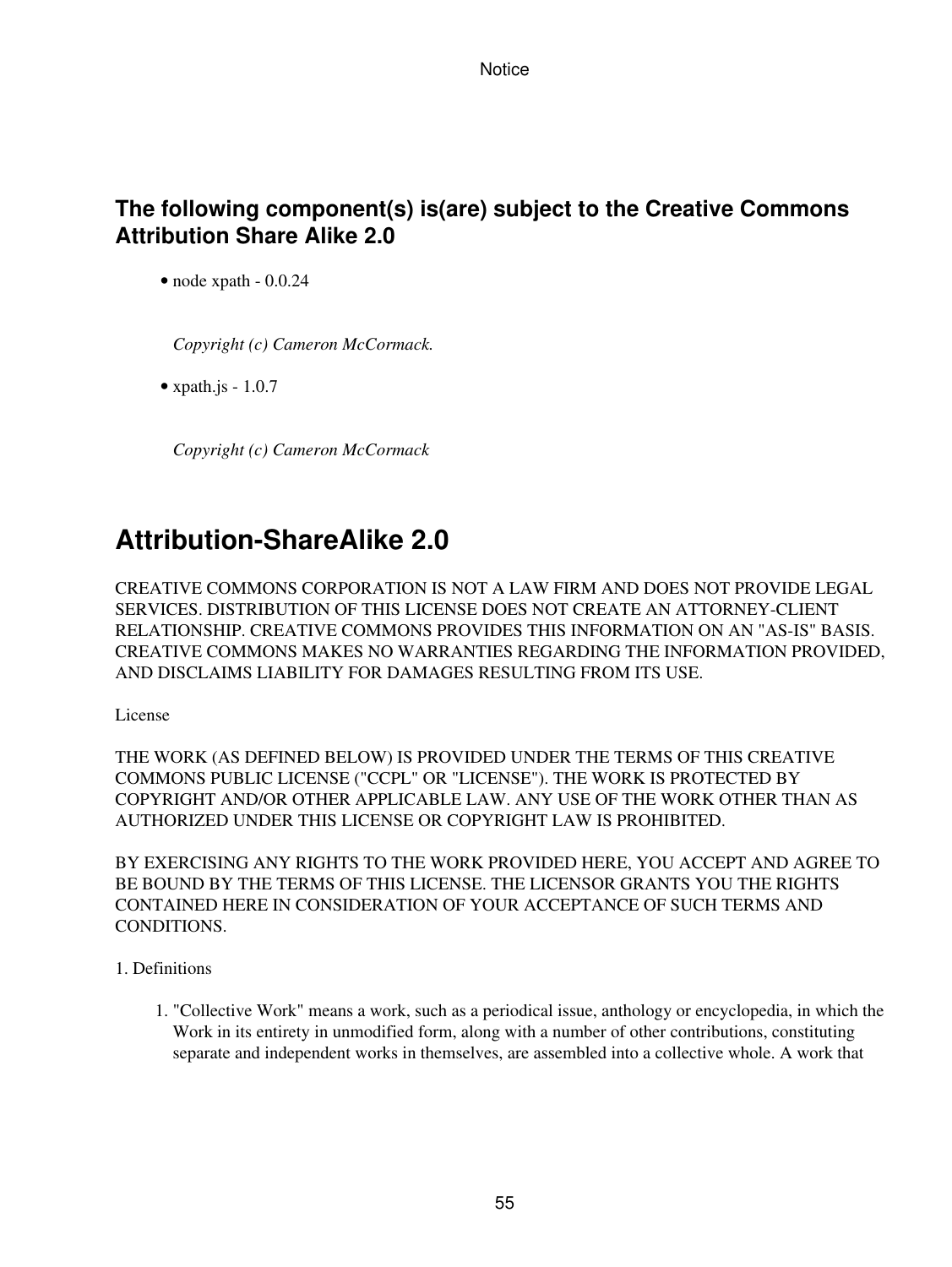constitutes a Collective Work will not be considered a Derivative Work (as defined below) for the purposes of this License.

- 2. "Derivative Work" means a work based upon the Work or upon the Work and other pre-existing works, such as a translation, musical arrangement, dramatization, fictionalization, motion picture version, sound recording, art reproduction, abridgment, condensation, or any other form in which the Work may be recast, transformed, or adapted, except that a work that constitutes a Collective Work will not be considered a Derivative Work for the purpose of this License. For the avoidance of doubt, where the Work is a musical composition or sound recording, the synchronization of the Work in timed-relation with a moving image ("synching") will be considered a Derivative Work for the purpose of this License.
- 3. "Licensor" means the individual or entity that offers the Work under the terms of this License.
- 4. "Original Author" means the individual or entity who created the Work.
- 5. "Work" means the copyrightable work of authorship offered under the terms of this License.
- "You" means an individual or entity exercising rights under this License who has not previously 6. violated the terms of this License with respect to the Work, or who has received express permission from the Licensor to exercise rights under this License despite a previous violation.
- 7. "License Elements" means the following high-level license attributes as selected by Licensor and indicated in the title of this License: Attribution, ShareAlike.

2. Fair Use Rights. Nothing in this license is intended to reduce, limit, or restrict any rights arising from fair use, first sale or other limitations on the exclusive rights of the copyright owner under copyright law or other applicable laws.

3. License Grant. Subject to the terms and conditions of this License, Licensor hereby grants You a worldwide, royalty-free, non-exclusive, perpetual (for the duration of the applicable copyright) license to exercise the rights in the Work as stated below:

- 1. to reproduce the Work, to incorporate the Work into one or more Collective Works, and to reproduce the Work as incorporated in the Collective Works;
- 2. to create and reproduce Derivative Works;
- 3. to distribute copies or phonorecords of, display publicly, perform publicly, and perform publicly by means of a digital audio transmission the Work including as incorporated in Collective Works;
- 4. to distribute copies or phonorecords of, display publicly, perform publicly, and perform publicly by means of a digital audio transmission Derivative Works.
- 5. For the avoidance of doubt, where the work is a musical composition:
	- 1. Performance Royalties Under Blanket Licenses. Licensor waives the exclusive right to collect, whether individually or via a performance rights society (e.g. ASCAP, BMI, SESAC), royalties for the public performance or public digital performance (e.g. webcast) of the Work.
	- 2. Mechanical Rights and Statutory Royalties. Licensor waives the exclusive right to collect, whether individually or via a music rights society or designated agent (e.g. Harry Fox Agency), royalties for any phonorecord You create from the Work ("cover version") and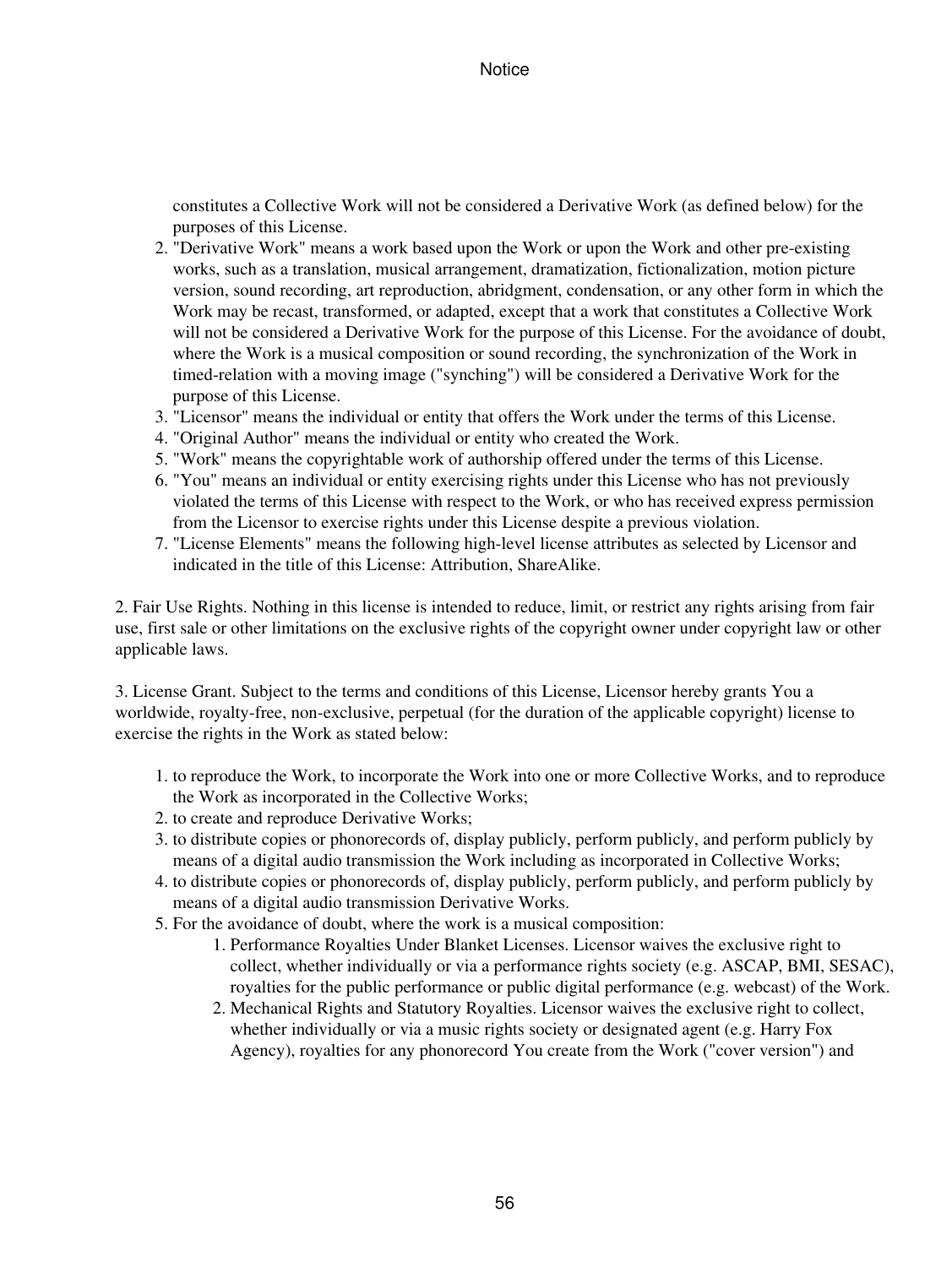distribute, subject to the compulsory license created by 17 USC Section 115 of the US Copyright Act (or the equivalent in other jurisdictions).

Webcasting Rights and Statutory Royalties. For the avoidance of doubt, where the Work is a sound 6. recording, Licensor waives the exclusive right to collect, whether individually or via a performance-rights society (e.g. SoundExchange), royalties for the public digital performance (e.g. webcast) of the Work, subject to the compulsory license created by 17 USC Section 114 of the US Copyright Act (or the equivalent in other jurisdictions).

The above rights may be exercised in all media and formats whether now known or hereafter devised. The above rights include the right to make such modifications as are technically necessary to exercise the rights in other media and formats. All rights not expressly granted by Licensor are hereby reserved.

4. Restrictions. The license granted in Section 3 above is expressly made subject to and limited by the following restrictions:

- 1. You may distribute, publicly display, publicly perform, or publicly digitally perform the Work only under the terms of this License, and You must include a copy of, or the Uniform Resource Identifier for, this License with every copy or phonorecord of the Work You distribute, publicly display, publicly perform, or publicly digitally perform. You may not offer or impose any terms on the Work that alter or restrict the terms of this License or the recipients' exercise of the rights granted hereunder. You may not sublicense the Work. You must keep intact all notices that refer to this License and to the disclaimer of warranties. You may not distribute, publicly display, publicly perform, or publicly digitally perform the Work with any technological measures that control access or use of the Work in a manner inconsistent with the terms of this License Agreement. The above applies to the Work as incorporated in a Collective Work, but this does not require the Collective Work apart from the Work itself to be made subject to the terms of this License. If You create a Collective Work, upon notice from any Licensor You must, to the extent practicable, remove from the Collective Work any reference to such Licensor or the Original Author, as requested. If You create a Derivative Work, upon notice from any Licensor You must, to the extent practicable, remove from the Derivative Work any reference to such Licensor or the Original Author, as requested.
- 2. You may distribute, publicly display, publicly perform, or publicly digitally perform a Derivative Work only under the terms of this License, a later version of this License with the same License Elements as this License, or a Creative Commons iCommons license that contains the same License Elements as this License (e.g. Attribution-ShareAlike 2.0 Japan). You must include a copy of, or the Uniform Resource Identifier for, this License or other license specified in the previous sentence with every copy or phonorecord of each Derivative Work You distribute, publicly display, publicly perform, or publicly digitally perform. You may not offer or impose any terms on the Derivative Works that alter or restrict the terms of this License or the recipients' exercise of the rights granted hereunder, and You must keep intact all notices that refer to this License and to the disclaimer of warranties. You may not distribute, publicly display, publicly perform, or publicly digitally perform the Derivative Work with any technological measures that control access or use of the Work in a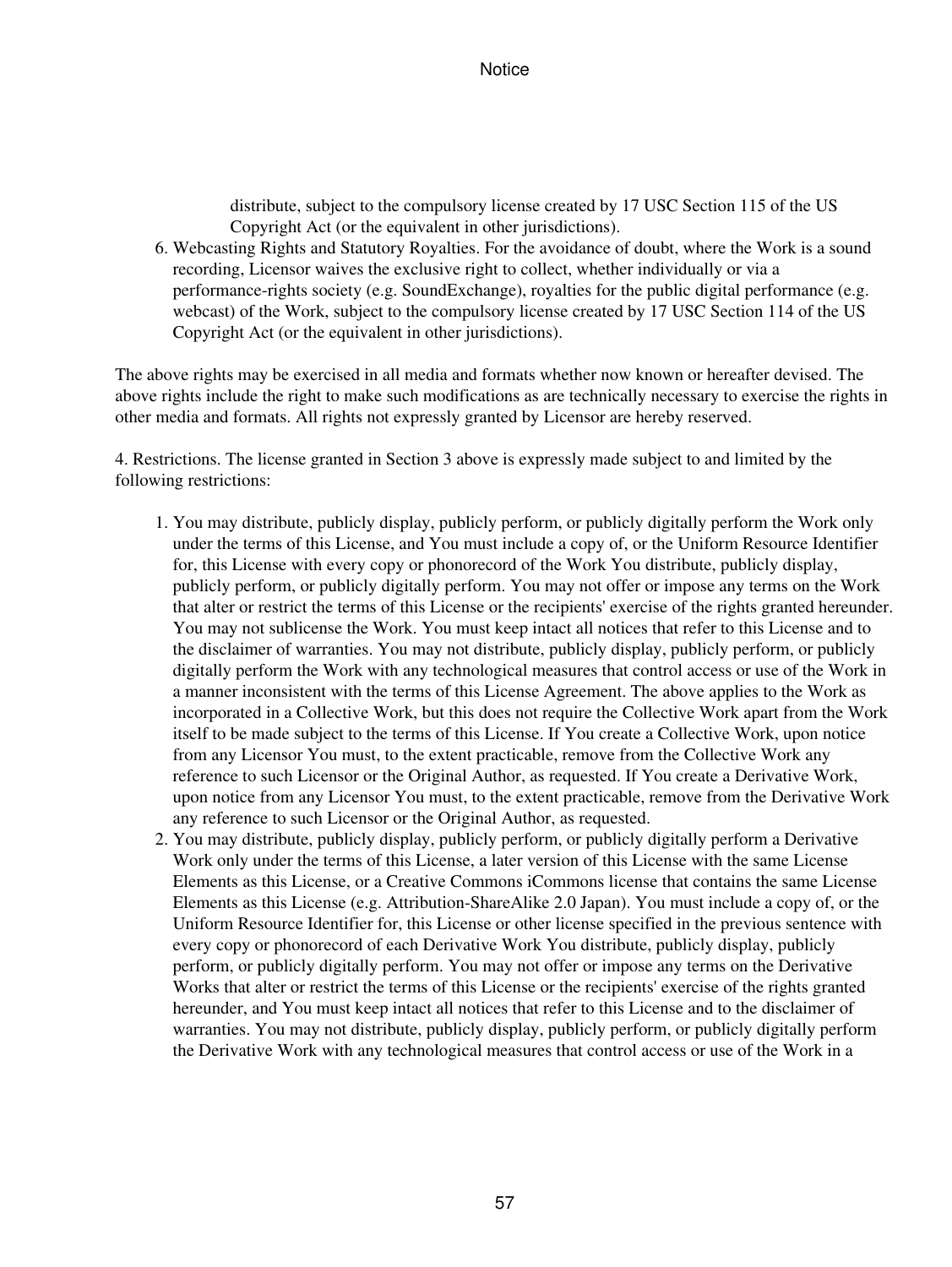manner inconsistent with the terms of this License Agreement. The above applies to the Derivative Work as incorporated in a Collective Work, but this does not require the Collective Work apart from the Derivative Work itself to be made subject to the terms of this License.

- 3. If you distribute, publicly display, publicly perform, or publicly digitally perform the Work or any Derivative Works or Collective Works, You must keep intact all copyright notices for the Work and give the Original Author credit reasonable to the medium or means You are utilizing by conveying the name (or pseudonym if applicable) of the Original Author if supplied; the title of the Work if supplied; to the extent reasonably practicable, the Uniform Resource Identifier, if any, that Licensor specifies to be associated with the Work, unless such URI does not refer to the copyright notice or licensing information for the Work; and in the case of a Derivative Work, a credit identifying the use of the Work in the Derivative Work (e.g., "French translation of the Work by Original Author," or "Screenplay based on original Work by Original Author"). Such credit may be implemented in any reasonable manner; provided, however, that in the case of a Derivative Work or Collective Work, at a minimum such credit will appear where any other comparable authorship credit appears and in a manner at least as prominent as such other comparable authorship credit.
- 5. Representations, Warranties and Disclaimer

UNLESS OTHERWISE AGREED TO BY THE PARTIES IN WRITING, LICENSOR OFFERS THE WORK AS-IS AND MAKES NO REPRESENTATIONS OR WARRANTIES OF ANY KIND CONCERNING THE MATERIALS, EXPRESS, IMPLIED, STATUTORY OR OTHERWISE, INCLUDING, WITHOUT LIMITATION, WARRANTIES OF TITLE, MERCHANTIBILITY, FITNESS FOR A PARTICULAR PURPOSE, NONINFRINGEMENT, OR THE ABSENCE OF LATENT OR OTHER DEFECTS, ACCURACY, OR THE PRESENCE OF ABSENCE OF ERRORS, WHETHER OR NOT DISCOVERABLE. SOME JURISDICTIONS DO NOT ALLOW THE EXCLUSION OF IMPLIED WARRANTIES, SO SUCH EXCLUSION MAY NOT APPLY TO YOU.

6. Limitation on Liability. EXCEPT TO THE EXTENT REQUIRED BY APPLICABLE LAW, IN NO EVENT WILL LICENSOR BE LIABLE TO YOU ON ANY LEGAL THEORY FOR ANY SPECIAL, INCIDENTAL, CONSEQUENTIAL, PUNITIVE OR EXEMPLARY DAMAGES ARISING OUT OF THIS LICENSE OR THE USE OF THE WORK, EVEN IF LICENSOR HAS BEEN ADVISED OF THE POSSIBILITY OF SUCH DAMAGES.

### 7. Termination

1. This License and the rights granted hereunder will terminate automatically upon any breach by You of the terms of this License. Individuals or entities who have received Derivative Works or Collective Works from You under this License, however, will not have their licenses terminated provided such individuals or entities remain in full compliance with those licenses. Sections 1, 2, 5, 6, 7, and 8 will survive any termination of this License.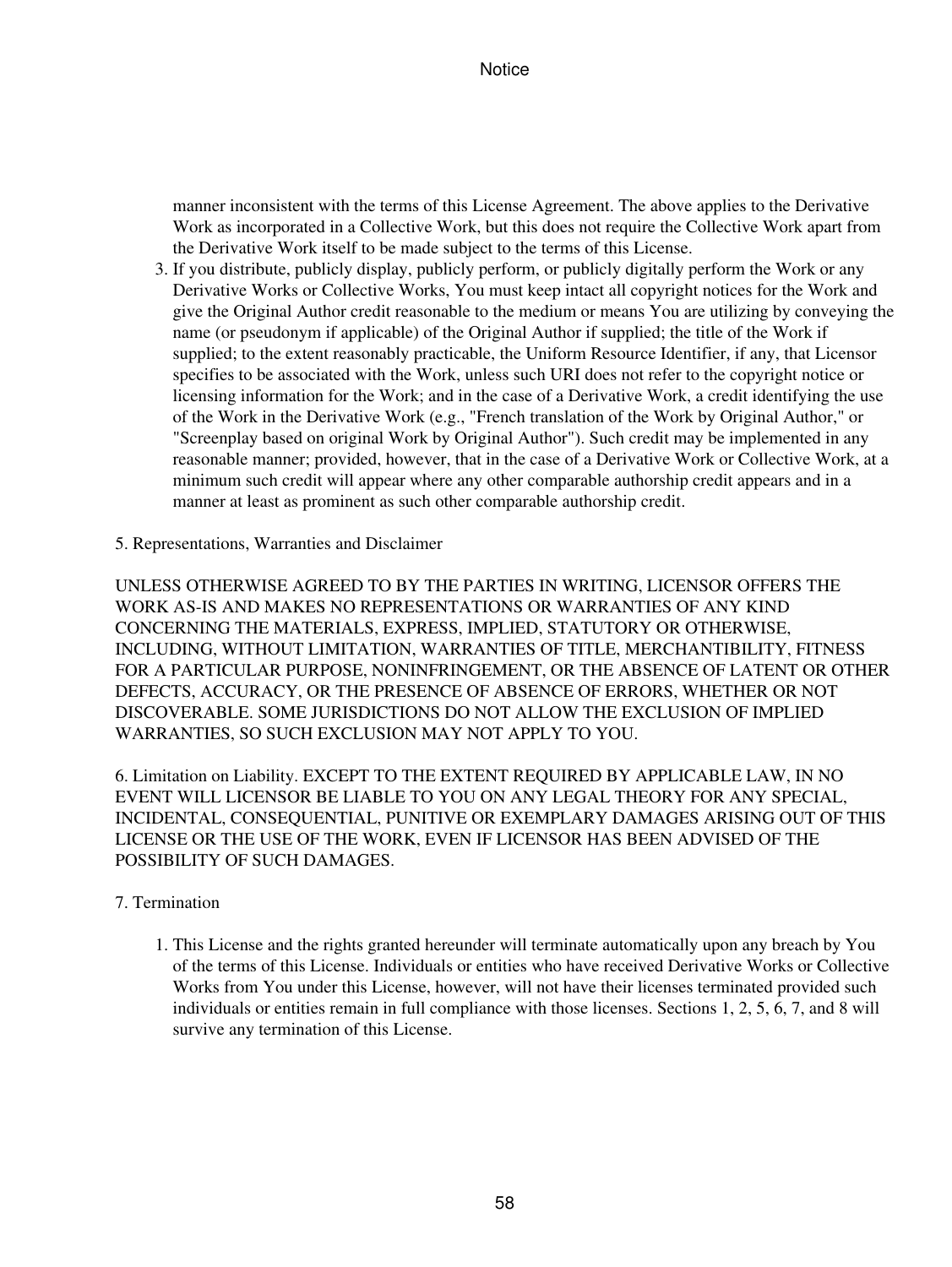2. Subject to the above terms and conditions, the license granted here is perpetual (for the duration of the applicable copyright in the Work). Notwithstanding the above, Licensor reserves the right to release the Work under different license terms or to stop distributing the Work at any time; provided, however that any such election will not serve to withdraw this License (or any other license that has been, or is required to be, granted under the terms of this License), and this License will continue in full force and effect unless terminated as stated above.

### 8. Miscellaneous

- Each time You distribute or publicly digitally perform the Work or a Collective Work, the Licensor 1. offers to the recipient a license to the Work on the same terms and conditions as the license granted to You under this License.
- Each time You distribute or publicly digitally perform a Derivative Work, Licensor offers to the 2. recipient a license to the original Work on the same terms and conditions as the license granted to You under this License.
- If any provision of this License is invalid or unenforceable under applicable law, it shall not affect the 3. validity or enforceability of the remainder of the terms of this License, and without further action by the parties to this agreement, such provision shall be reformed to the minimum extent necessary to make such provision valid and enforceable.
- 4. No term or provision of this License shall be deemed waived and no breach consented to unless such waiver or consent shall be in writing and signed by the party to be charged with such waiver or consent.
- 5. This License constitutes the entire agreement between the parties with respect to the Work licensed here. There are no understandings, agreements or representations with respect to the Work not specified here. Licensor shall not be bound by any additional provisions that may appear in any communication from You. This License may not be modified without the mutual written agreement of the Licensor and You.

Creative Commons is not a party to this License, and makes no warranty whatsoever in connection with the Work. Creative Commons will not be liable to You or any party on any legal theory for any damages whatsoever, including without limitation any general, special, incidental or consequential damages arising in connection to this license. Notwithstanding the foregoing two (2) sentences, if Creative Commons has expressly identified itself as the Licensor hereunder, it shall have all rights and obligations of Licensor.

Except for the limited purpose of indicating to the public that the Work is licensed under the CCPL, neither party will use the trademark "Creative Commons" or any related trademark or logo of Creative Commons without the prior written consent of Creative Commons. Any permitted use will be in compliance with Creative Commons' then-current trademark usage guidelines, as may be published on its website or otherwise made available upon request from time to time.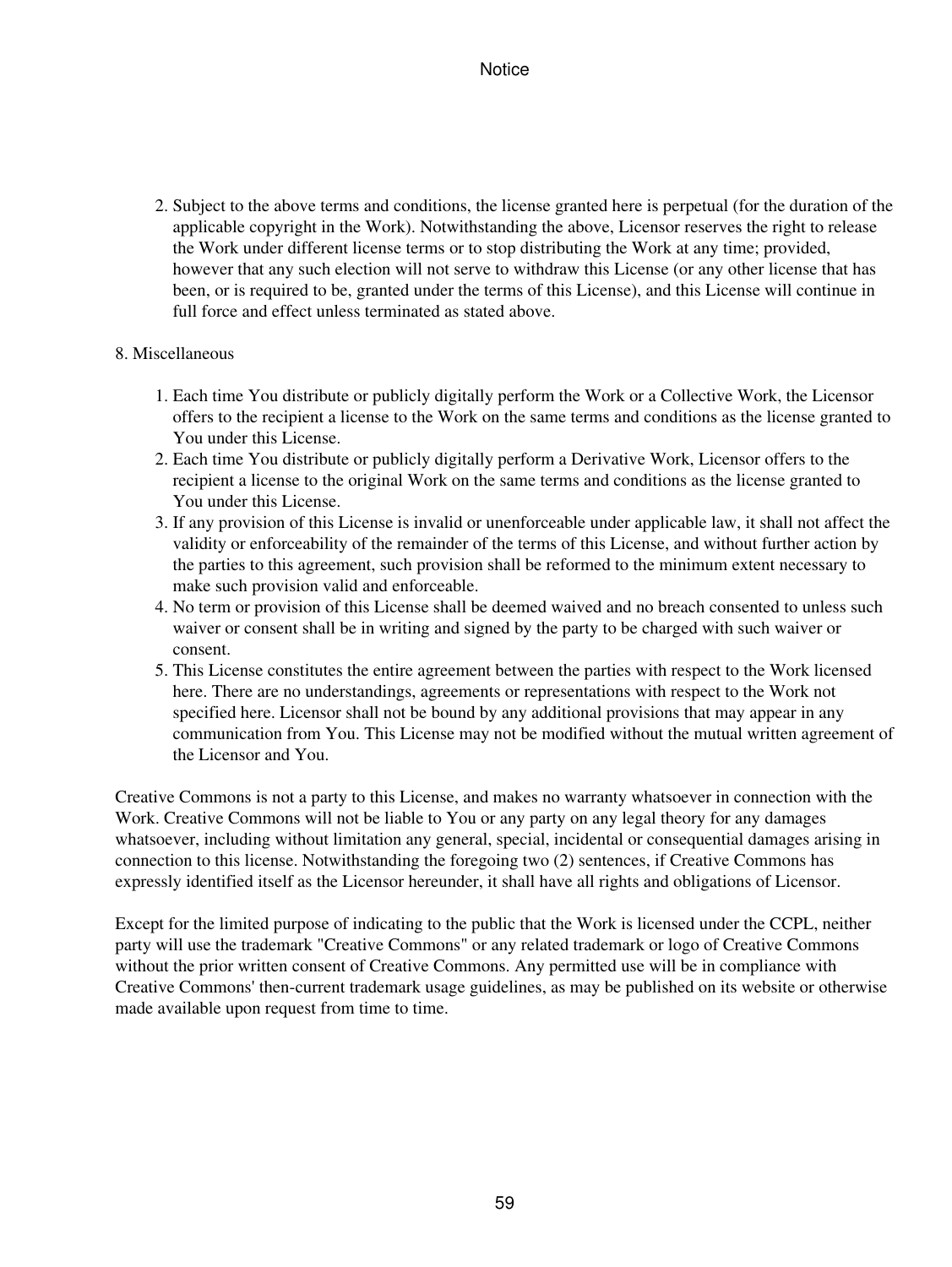Creative Commons may be contacted at http://creativecommons.org/. >> Back to Commons Deed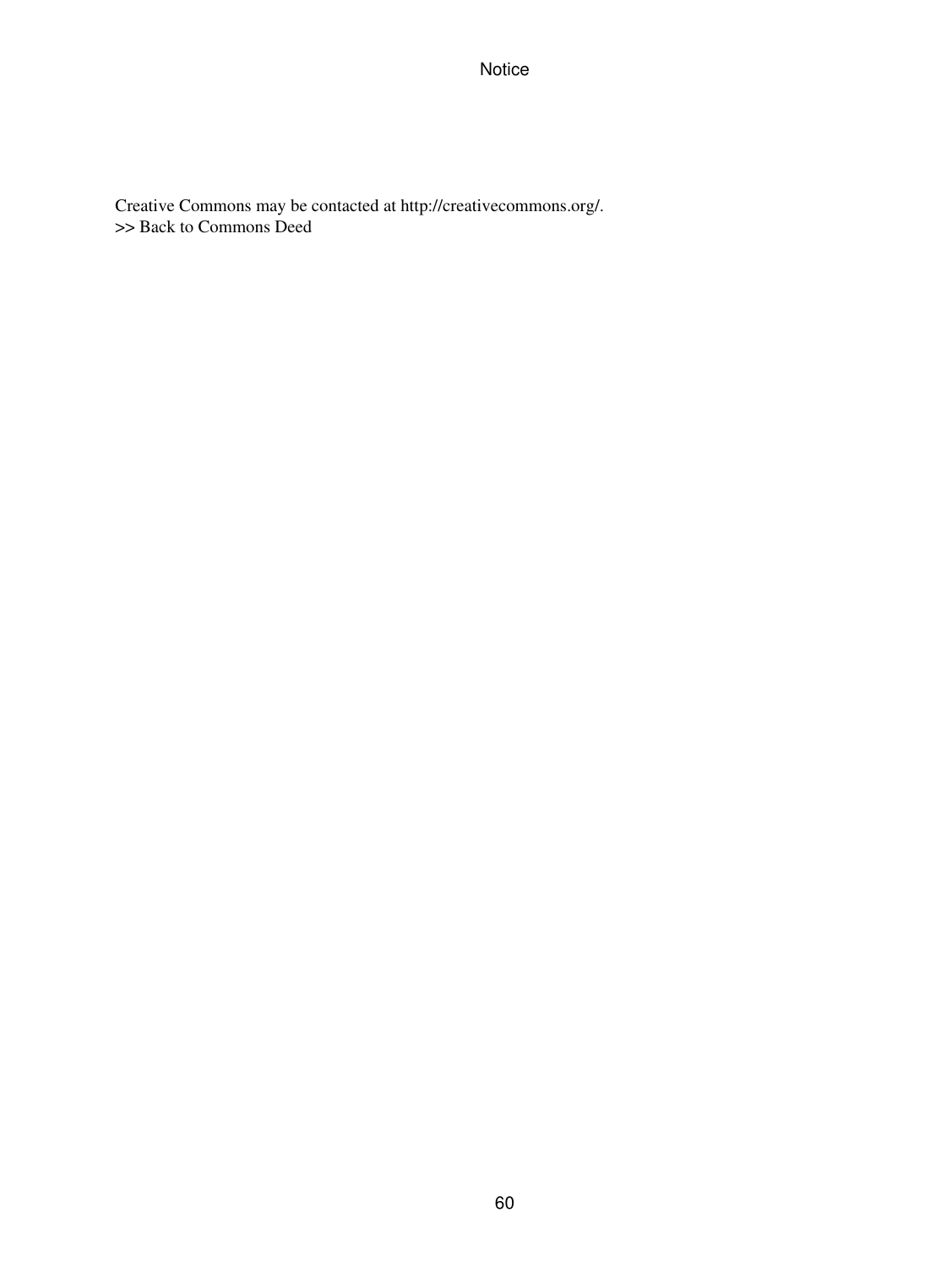# **The following component(s) is(are) subject to the Creative Commons Attribution Share Alike 3.0**

• Runnung async task synchronously - Unspecified

# **Creative Commons Legal Code**

# **Attribution-ShareAlike 3.0 Unported**

CREATIVE COMMONS CORPORATION IS NOT A LAW FIRM AND DOES NOT PROVIDE LEGAL SERVICES. DISTRIBUTION OF THIS LICENSE DOES NOT CREATE AN ATTORNEY-CLIENT RELATIONSHIP. CREATIVE COMMONS PROVIDES THIS INFORMATION ON AN "AS-IS" BASIS. CREATIVE COMMONS MAKES NO WARRANTIES REGARDING THE INFORMATION PROVIDED, AND DISCLAIMS LIABILITY FOR DAMAGES RESULTING FROM ITS USE.

# *License*

THE WORK (AS DEFINED BELOW) IS PROVIDED UNDER THE TERMS OF THIS CREATIVE COMMONS PUBLIC LICENSE ("CCPL" OR "LICENSE"). THE WORK IS PROTECTED BY COPYRIGHT AND/OR OTHER APPLICABLE LAW. ANY USE OF THE WORK OTHER THAN AS AUTHORIZED UNDER THIS LICENSE OR COPYRIGHT LAW IS PROHIBITED.

BY EXERCISING ANY RIGHTS TO THE WORK PROVIDED HERE, YOU ACCEPT AND AGREE TO BE BOUND BY THE TERMS OF THIS LICENSE. TO THE EXTENT THIS LICENSE MAY BE CONSIDERED TO BE A CONTRACT, THE LICENSOR GRANTS YOU THE RIGHTS CONTAINED HERE IN CONSIDERATION OF YOUR ACCEPTANCE OF SUCH TERMS AND CONDITIONS.

## **1. Definitions**

a. "Adaptation" means a work based upon the Work, or upon the Work and other pre-existing works, such as a translation, adaptation, derivative work, arrangement of music or other alterations of a literary or artistic work, or phonogram or performance and includes cinematographic adaptations or any other form in which the Work may be recast, transformed, or adapted including in any form recognizably derived from the original, except that a work that constitutes a Collection will not be considered an Adaptation for the purpose of this License. For the avoidance of doubt, where the Work is a musical work, performance or phonogram, the synchronization of the Work in timed-relation with a moving image ("synching") will be considered an Adaptation for the purpose of this License.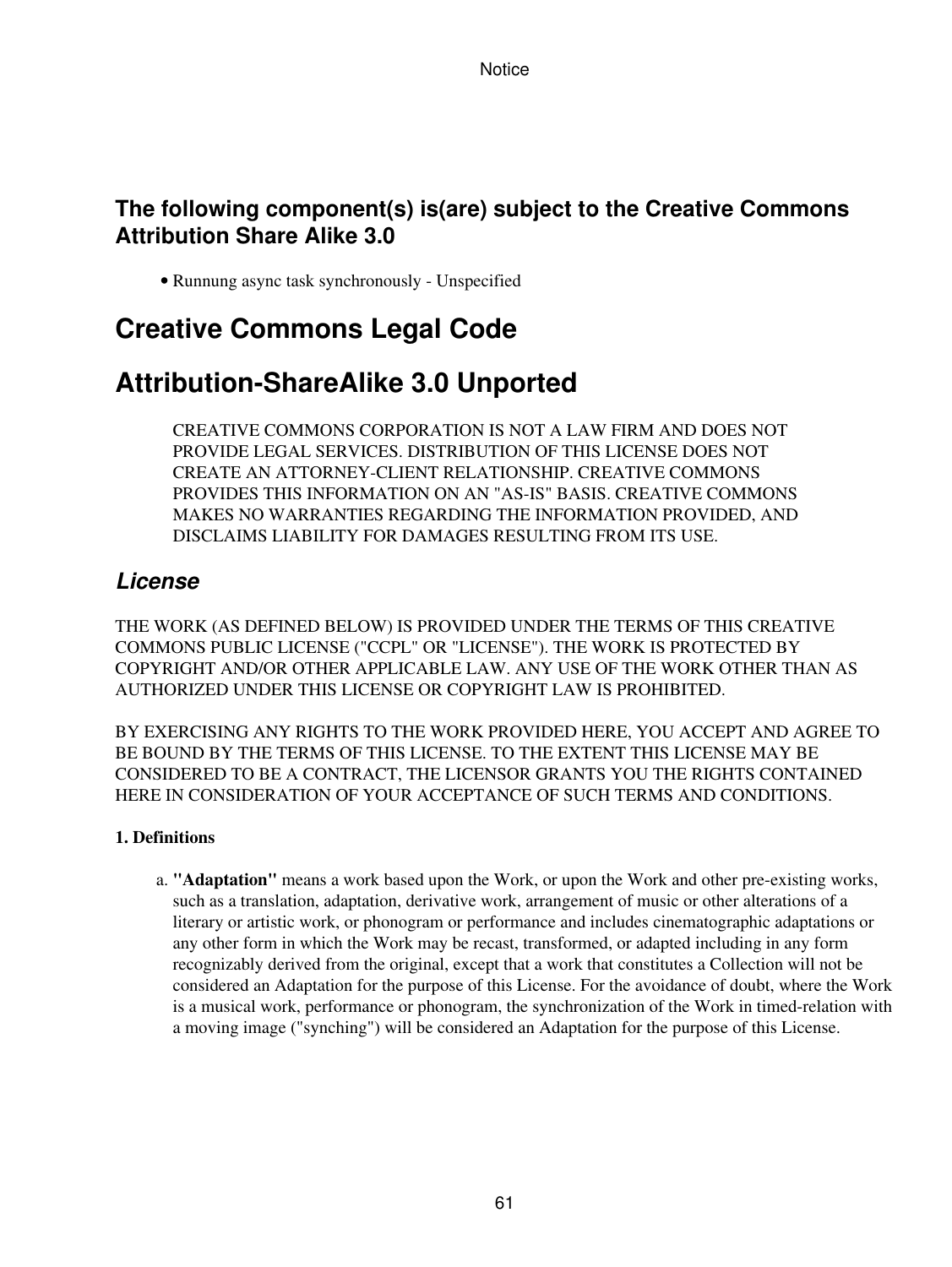- b. "Collection" means a collection of literary or artistic works, such as encyclopedias and anthologies, or performances, phonograms or broadcasts, or other works or subject matter other than works listed in Section 1(f) below, which, by reason of the selection and arrangement of their contents, constitute intellectual creations, in which the Work is included in its entirety in unmodified form along with one or more other contributions, each constituting separate and independent works in themselves, which together are assembled into a collective whole. A work that constitutes a Collection will not be considered an Adaptation (as defined below) for the purposes of this License.
- **"Creative Commons Compatible License"** means a license that is listed at c. http://creativecommons.org/compatiblelicenses that has been approved by Creative Commons as being essentially equivalent to this License, including, at a minimum, because that license: (i) contains terms that have the same purpose, meaning and effect as the License Elements of this License; and, (ii) explicitly permits the relicensing of adaptations of works made available under that license under this License or a Creative Commons jurisdiction license with the same License Elements as this License.
- **"Distribute"** means to make available to the public the original and copies of the Work or d. Adaptation, as appropriate, through sale or other transfer of ownership.
- **"License Elements"** means the following high-level license attributes as selected by Licensor and e. indicated in the title of this License: Attribution, ShareAlike.
- **"Licensor"** means the individual, individuals, entity or entities that offer(s) the Work under the terms f. of this License.
- **"Original Author"** means, in the case of a literary or artistic work, the individual, individuals, entity g. or entities who created the Work or if no individual or entity can be identified, the publisher; and in addition (i) in the case of a performance the actors, singers, musicians, dancers, and other persons who act, sing, deliver, declaim, play in, interpret or otherwise perform literary or artistic works or expressions of folklore; (ii) in the case of a phonogram the producer being the person or legal entity who first fixes the sounds of a performance or other sounds; and, (iii) in the case of broadcasts, the organization that transmits the broadcast.
- **"Work"** means the literary and/or artistic work offered under the terms of this License including h. without limitation any production in the literary, scientific and artistic domain, whatever may be the mode or form of its expression including digital form, such as a book, pamphlet and other writing; a lecture, address, sermon or other work of the same nature; a dramatic or dramatico-musical work; a choreographic work or entertainment in dumb show; a musical composition with or without words; a cinematographic work to which are assimilated works expressed by a process analogous to cinematography; a work of drawing, painting, architecture, sculpture, engraving or lithography; a photographic work to which are assimilated works expressed by a process analogous to photography; a work of applied art; an illustration, map, plan, sketch or three-dimensional work relative to geography, topography, architecture or science; a performance; a broadcast; a phonogram; a compilation of data to the extent it is protected as a copyrightable work; or a work performed by a variety or circus performer to the extent it is not otherwise considered a literary or artistic work.
- **"You"** means an individual or entity exercising rights under this License who has not previously i. violated the terms of this License with respect to the Work, or who has received express permission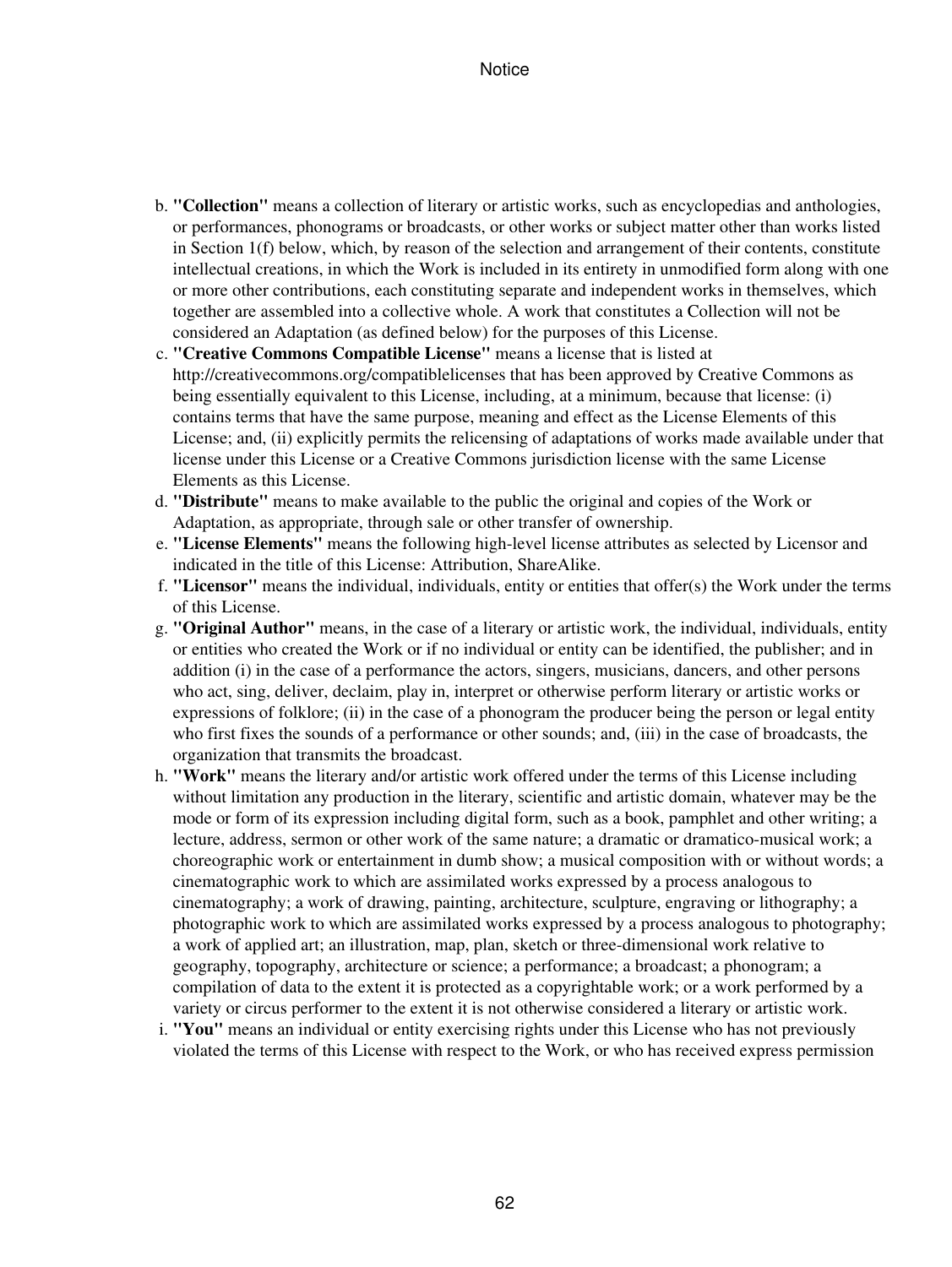from the Licensor to exercise rights under this License despite a previous violation.

- **"Publicly Perform"** means to perform public recitations of the Work and to communicate to the j. public those public recitations, by any means or process, including by wire or wireless means or public digital performances; to make available to the public Works in such a way that members of the public may access these Works from a place and at a place individually chosen by them; to perform the Work to the public by any means or process and the communication to the public of the performances of the Work, including by public digital performance; to broadcast and rebroadcast the Work by any means including signs, sounds or images.
- **"Reproduce"** means to make copies of the Work by any means including without limitation by k. sound or visual recordings and the right of fixation and reproducing fixations of the Work, including storage of a protected performance or phonogram in digital form or other electronic medium.

**2. Fair Dealing Rights.** Nothing in this License is intended to reduce, limit, or restrict any uses free from copyright or rights arising from limitations or exceptions that are provided for in connection with the copyright protection under copyright law or other applicable laws.

**3. License Grant.** Subject to the terms and conditions of this License, Licensor hereby grants You a worldwide, royalty-free, non-exclusive, perpetual (for the duration of the applicable copyright) license to exercise the rights in the Work as stated below:

- a. to Reproduce the Work, to incorporate the Work into one or more Collections, and to Reproduce the Work as incorporated in the Collections;
- b. to create and Reproduce Adaptations provided that any such Adaptation, including any translation in any medium

, takes reasonable steps to clearly label, demarcate or otherwise identify that changes were made to the original Work. For example, a translation could be marked "The original work was translated from English to Spanish," or a modification could indicate "The original work has been modified.";

- to Distribute and Publicly Perform the Work including as incorporated in Collections; and,
- to Distribute and Publicly Perform Adaptations.
- For the avoidance of doubt:
	- **Non-waivable Compulsory License Schemes**. In those jurisdictions in which the right to collect i. royalties through any statutory or compulsory licensing scheme cannot be waived, the Licensor reserves the exclusive right to collect such royalties for any exercise by You of the rights granted under this License;
	- ii. Waivable Compulsory License Schemes. In those jurisdictions in which the right to collect royalties through any statutory or compulsory licensing scheme can be waived, the Licensor waives the exclusive right to collect such royalties for any exercise by You of the rights granted under this License; and,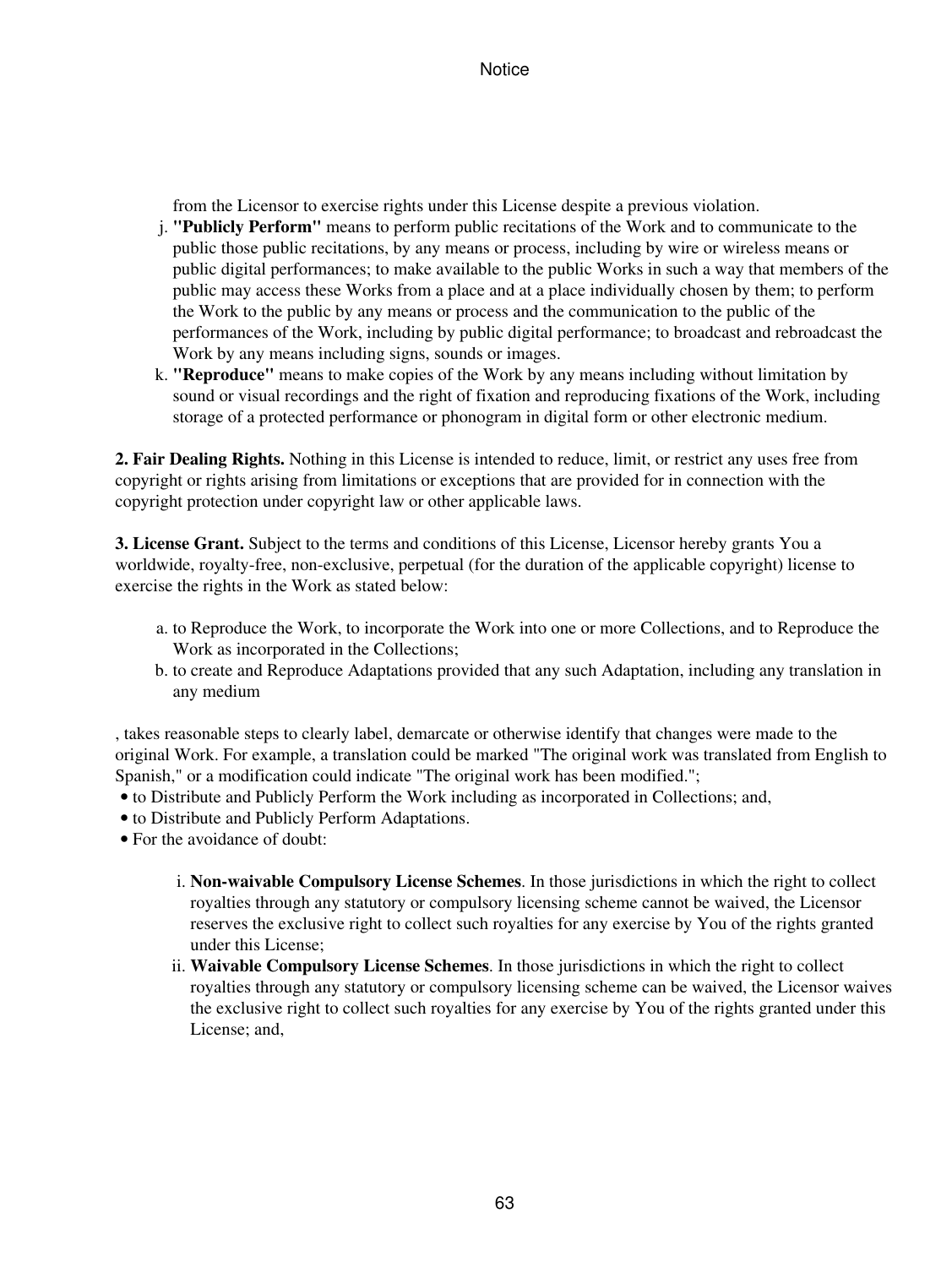iii. Voluntary License Schemes. The Licensor waives the right to collect royalties, whether individually or, in the event that the Licensor is a member of a collecting society that administers voluntary licensing schemes, via that society, from any exercise by You of the rights granted under this License.

The above rights may be exercised in all media and formats whether now known or hereafter devised. The above rights include the right to make such modifications as are technically necessary to exercise the rights in other media and formats. Subject to Section 8(f), all rights not expressly granted by Licensor are hereby reserved.

**4. Restrictions.** The license granted in Section 3 above is expressly made subject to and limited by the following restrictions:

- a. You may Distribute or Publicly Perform the Work only under the terms of this License. You must include a copy of, or the Uniform Resource Identifier (URI) for, this License with every copy of the Work You Distribute or Publicly Perform. You may not offer or impose any terms on the Work that restrict the terms of this License or the ability of the recipient of the Work to exercise the rights granted to that recipient under the terms of the License. You may not sublicense the Work. You must keep intact all notices that refer to this License and to the disclaimer of warranties with every copy of the Work You Distribute or Publicly Perform. When You Distribute or Publicly Perform the Work, You may not impose any effective technological measures on the Work that restrict the ability of a recipient of the Work from You to exercise the rights granted to that recipient under the terms of the License. This Section 4(a) applies to the Work as incorporated in a Collection, but this does not require the Collection apart from the Work itself to be made subject to the terms of this License. If You create a Collection, upon notice from any Licensor You must, to the extent practicable, remove from the Collection any credit as required by Section 4(c), as requested. If You create an Adaptation, upon notice from any Licensor You must, to the extent practicable, remove from the Adaptation any credit as required by Section 4(c), as requested.
- b. You may Distribute or Publicly Perform an Adaptation only under the terms of: (i) this License; (ii) a later version of this License with the same License Elements as this License; (iii) a Creative Commons jurisdiction license (either this or a later license version) that contains the same License Elements as this License (e.g., Attribution-ShareAlike 3.0 US)); (iv) a Creative Commons Compatible License. If you license the Adaptation under one of the licenses mentioned in (iv), you must comply with the terms of that license. If you license the Adaptation under the terms of any of the licenses mentioned in (i), (ii) or (iii) (the "Applicable License"), you must comply with the terms of the Applicable License generally and the following provisions: (I) You must include a copy of, or the URI for, the Applicable License with every copy of each Adaptation You Distribute or Publicly Perform; (II) You may not offer or impose any terms on the Adaptation that restrict the terms of the Applicable License or the ability of the recipient of the Adaptation to exercise the rights granted to that recipient under the terms of the Applicable License; (III) You must keep intact all notices that refer to the Applicable License and to the disclaimer of warranties with every copy of the Work as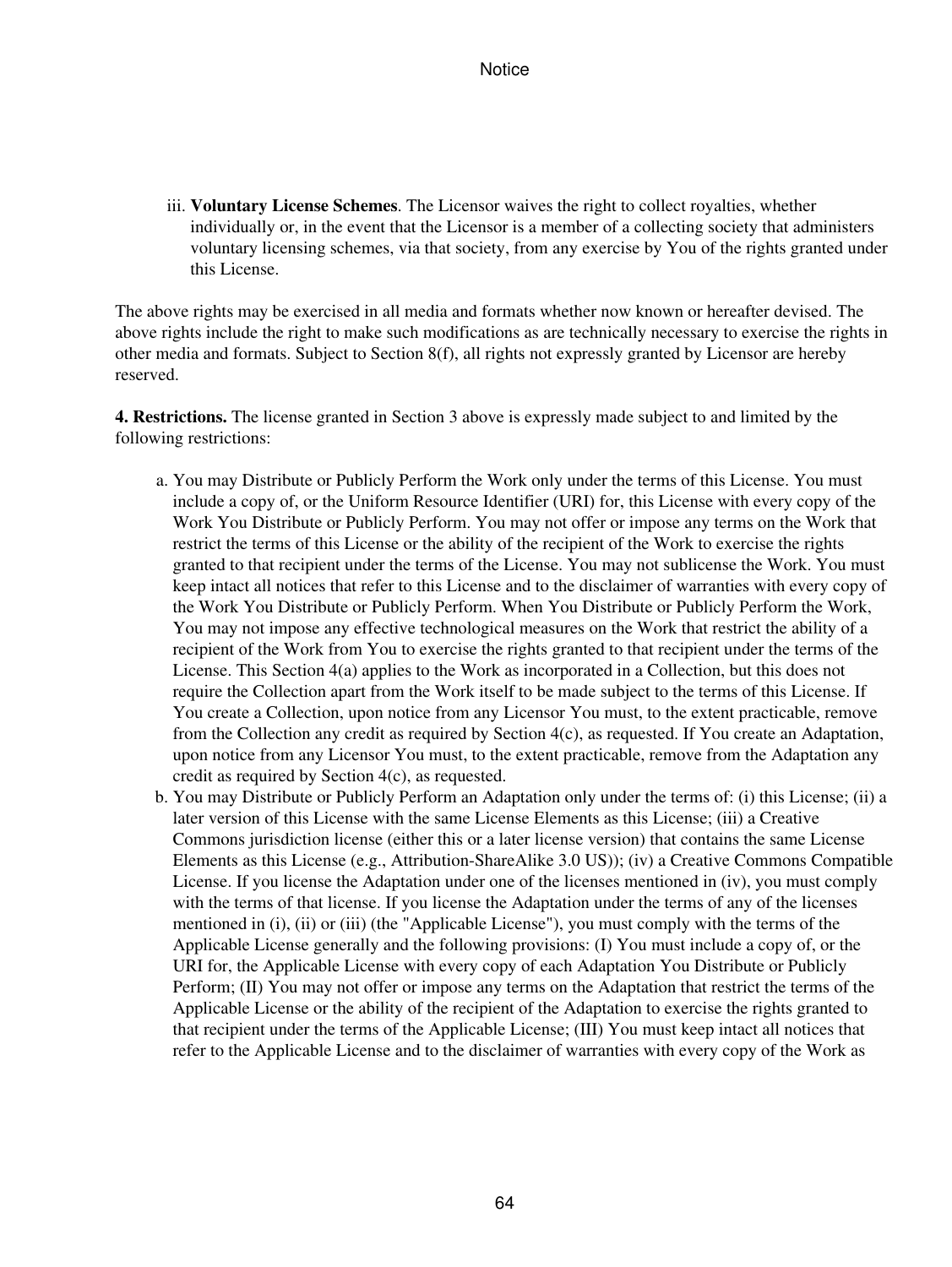included in the Adaptation You Distribute or Publicly Perform; (IV) when You Distribute or Publicly Perform the Adaptation, You may not impose any effective technological measures on the Adaptation that restrict the ability of a recipient of the Adaptation from You to exercise the rights granted to that recipient under the terms of the Applicable License. This Section 4(b) applies to the Adaptation as incorporated in a Collection, but this does not require the Collection apart from the Adaptation itself to be made subject to the terms of the Applicable License.

- c. If You Distribute, or Publicly Perform the Work or any Adaptations or Collections, You must, unless a request has been made pursuant to Section 4(a), keep intact all copyright notices for the Work and provide, reasonable to the medium or means You are utilizing: (i) the name of the Original Author (or pseudonym, if applicable) if supplied, and/or if the Original Author and/or Licensor designate another party or parties (e.g., a sponsor institute, publishing entity, journal) for attribution ("Attribution Parties") in Licensor's copyright notice, terms of service or by other reasonable means, the name of such party or parties; (ii) the title of the Work if supplied; (iii) to the extent reasonably practicable, the URI, if any, that Licensor specifies to be associated with the Work, unless such URI does not refer to the copyright notice or licensing information for the Work; and (iv) , consistent with Ssection 3(b), in the case of an Adaptation, a credit identifying the use of the Work in the Adaptation (e.g., "French translation of the Work by Original Author," or "Screenplay based on original Work by Original Author"). The credit required by this Section 4(c) may be implemented in any reasonable manner; provided, however, that in the case of a Adaptation or Collection, at a minimum such credit will appear, if a credit for all contributing authors of the Adaptation or Collection appears, then as part of these credits and in a manner at least as prominent as the credits for the other contributing authors. For the avoidance of doubt, You may only use the credit required by this Section for the purpose of attribution in the manner set out above and, by exercising Your rights under this License, You may not implicitly or explicitly assert or imply any connection with, sponsorship or endorsement by the Original Author, Licensor and/or Attribution Parties, as appropriate, of You or Your use of the Work, without the separate, express prior written permission of the Original Author, Licensor and/or Attribution Parties.
- d. Except as otherwise agreed in writing by the Licensor or as may be otherwise permitted by applicable law, if You Reproduce, Distribute or Publicly Perform the Work either by itself or as part of any Adaptations or Collections, You must not distort, mutilate, modify or take other derogatory action in relation to the Work which would be prejudicial to the Original Author's honor or reputation. Licensor agrees that in those jurisdictions (e.g. Japan), in which any exercise of the right granted in Section 3(b) of this License (the right to make Adaptations) would be deemed to be a distortion, mutilation, modification or other derogatory action prejudicial to the Original Author's honor and reputation, the Licensor will waive or not assert, as appropriate, this Section, to the fullest extent permitted by the applicable national law, to enable You to reasonably exercise Your right under Section 3(b) of this License (right to make Adaptations) but not otherwise.

#### **5. Representations, Warranties and Disclaimer**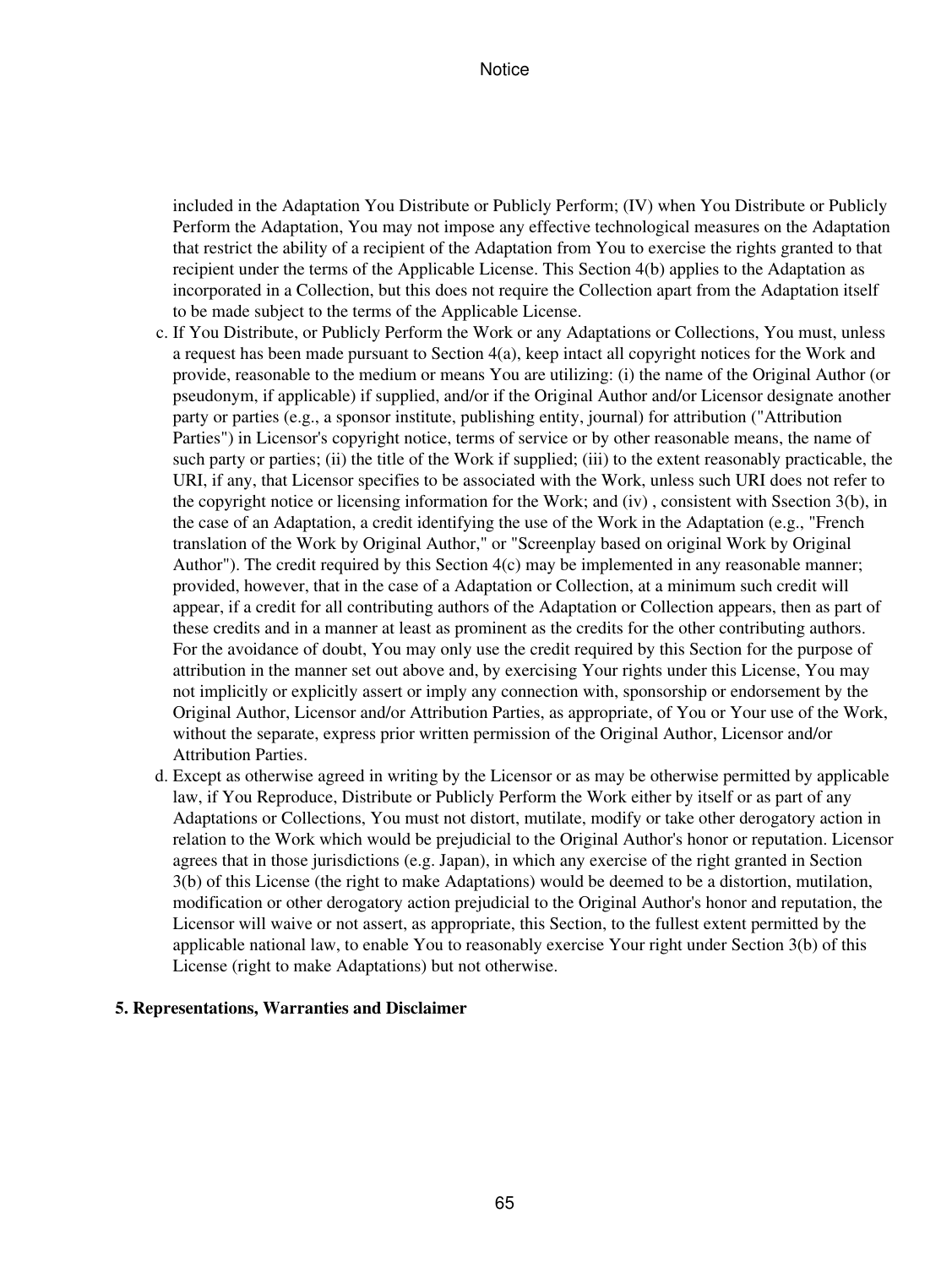UNLESS OTHERWISE MUTUALLY AGREED TO BY THE PARTIES IN WRITING, LICENSOR OFFERS THE WORK AS-IS AND MAKES NO REPRESENTATIONS OR WARRANTIES OF ANY KIND CONCERNING THE WORK, EXPRESS, IMPLIED, STATUTORY OR OTHERWISE, INCLUDING, WITHOUT LIMITATION, WARRANTIES OF TITLE, MERCHANTIBILITY, FITNESS FOR A PARTICULAR PURPOSE, NONINFRINGEMENT, OR THE ABSENCE OF LATENT OR OTHER DEFECTS, ACCURACY, OR THE PRESENCE OF ABSENCE OF ERRORS, WHETHER OR NOT DISCOVERABLE. SOME JURISDICTIONS DO NOT ALLOW THE EXCLUSION OF IMPLIED WARRANTIES, SO SUCH EXCLUSION MAY NOT APPLY TO YOU.

**6. Limitation on Liability.** EXCEPT TO THE EXTENT REQUIRED BY APPLICABLE LAW, IN NO EVENT WILL LICENSOR BE LIABLE TO YOU ON ANY LEGAL THEORY FOR ANY SPECIAL, INCIDENTAL, CONSEQUENTIAL, PUNITIVE OR EXEMPLARY DAMAGES ARISING OUT OF THIS LICENSE OR THE USE OF THE WORK, EVEN IF LICENSOR HAS BEEN ADVISED OF THE POSSIBILITY OF SUCH DAMAGES.

## **7. Termination**

- This License and the rights granted hereunder will terminate automatically upon any breach by You a. of the terms of this License. Individuals or entities who have received Adaptations or Collections from You under this License, however, will not have their licenses terminated provided such individuals or entities remain in full compliance with those licenses. Sections 1, 2, 5, 6, 7, and 8 will survive any termination of this License.
- b. Subject to the above terms and conditions, the license granted here is perpetual (for the duration of the applicable copyright in the Work). Notwithstanding the above, Licensor reserves the right to release the Work under different license terms or to stop distributing the Work at any time; provided, however that any such election will not serve to withdraw this License (or any other license that has been, or is required to be, granted under the terms of this License), and this License will continue in full force and effect unless terminated as stated above.

## **8. Miscellaneous**

- Each time You Distribute or Publicly Perform the Work or a Collection, the Licensor offers to the a. recipient a license to the Work on the same terms and conditions as the license granted to You under this License.
- b. Each time You Distribute or Publicly Perform an Adaptation, Licensor offers to the recipient a license to the original Work on the same terms and conditions as the license granted to You under this License.
- c. If any provision of this License is invalid or unenforceable under applicable law, it shall not affect the validity or enforceability of the remainder of the terms of this License, and without further action by the parties to this agreement, such provision shall be reformed to the minimum extent necessary to make such provision valid and enforceable.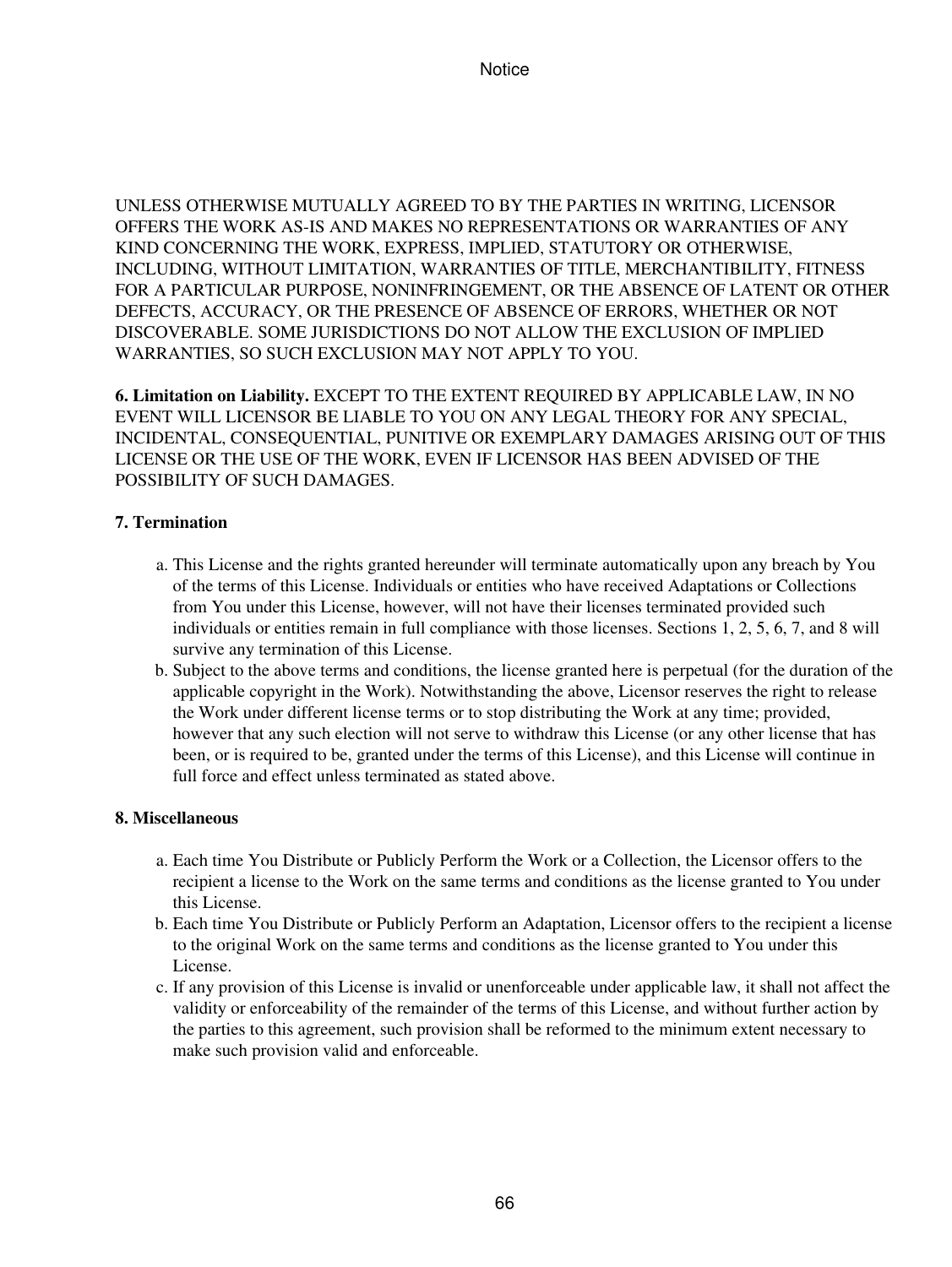- d. No term or provision of this License shall be deemed waived and no breach consented to unless such waiver or consent shall be in writing and signed by the party to be charged with such waiver or consent.
- e. This License constitutes the entire agreement between the parties with respect to the Work licensed here. There are no understandings, agreements or representations with respect to the Work not specified here. Licensor shall not be bound by any additional provisions that may appear in any communication from You. This License may not be modified without the mutual written agreement of the Licensor and You.
- f. The rights granted under, and the subject matter referenced, in this License were drafted utilizing the terminology of the Berne Convention for the Protection of Literary and Artistic Works (as amended on September 28, 1979), the Rome Convention of 1961, the WIPO Copyright Treaty of 1996, the WIPO Performances and Phonograms Treaty of 1996 and the Universal Copyright Convention (as revised on July 24, 1971). These rights and subject matter take effect in the relevant jurisdiction in which the License terms are sought to be enforced according to the corresponding provisions of the implementation of those treaty provisions in the applicable national law. If the standard suite of rights granted under applicable copyright law includes additional rights not granted under this License, such additional rights are deemed to be included in the License; this License is not intended to restrict the license of any rights under applicable law.

## **Creative Commons Notice**

.

Creative Commons is not a party to this License, and makes no warranty whatsoever in connection with the Work. Creative Commons will not be liable to You or any party on any legal theory for any damages whatsoever, including without limitation any general, special, incidental or consequential damages arising in connection to this license. Notwithstanding the foregoing two (2) sentences, if Creative Commons has expressly identified itself as the Licensor hereunder, it shall have all rights and obligations of Licensor.

Except for the limited purpose of indicating to the public that the Work is licensed under the CCPL, Creative Commons does not authorize the use by either party of the trademark "Creative Commons" or any related trademark or logo of Creative Commons without the prior written consent of Creative Commons. Any permitted use will be in compliance with Creative Commons' then-current trademark usage guidelines, as may be published on its website or otherwise made available upon request from time to time. For the avoidance of doubt, this trademark restriction does not form part of the License.

Creative Commons may be contacted at http://creativecommons.org/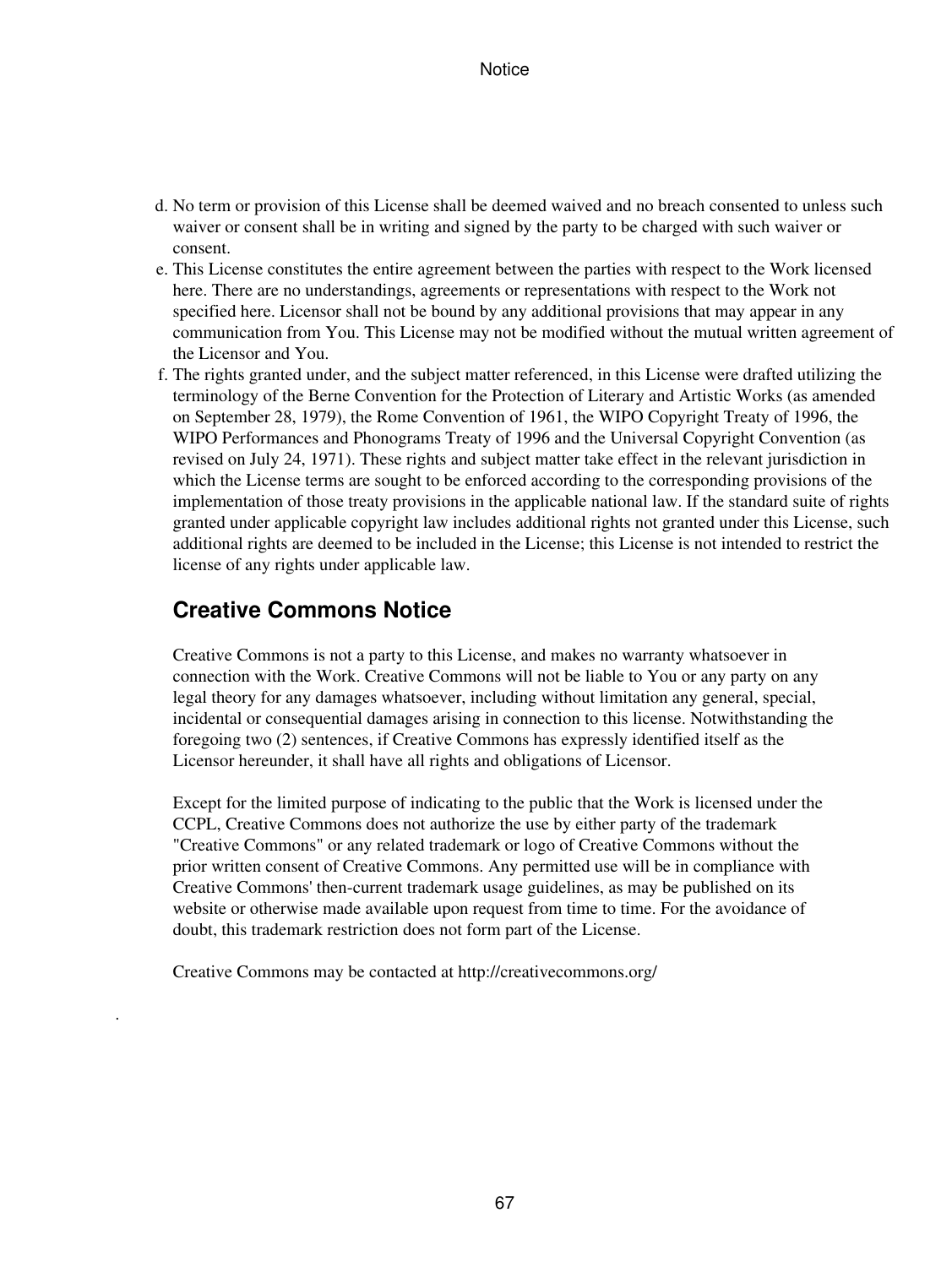# **The following component(s) is(are) subject to the Do What You Want License**

• chartist-js - 0.6.0

*Copyright © 2015 Gion Kunz*

• path-is-inside - 1.0.2

*Copyright © 2013â2016 Domenic Denicola . Copyright (C) 2004 Sam Hocevar .*

• xml-name-validator - 2.0.1

*Copyright © 2014â2015 Domenic Denicola Copyright (C) 2004 Sam Hocevar*

# **Do What You Want License**

DO WHAT THE FUCK YOU WANT TO PUBLIC LICENSE Version 2, December 2004

Copyright (C) 2004 Sam Hocevar

22 rue de Plaisance, 75014 Paris, France

Everyone is permitted to copy and distribute verbatim or modified copies of this license document, and changing it is allowed as long as the name is changed.

### DO WHAT THE FUCK YOU WANT TO PUBLIC LICENSE TERMS AND CONDITIONS FOR COPYING, DISTRIBUTION AND MODIFICATION

## 0. You just DO WHAT THE FUCK YOU WANT TO.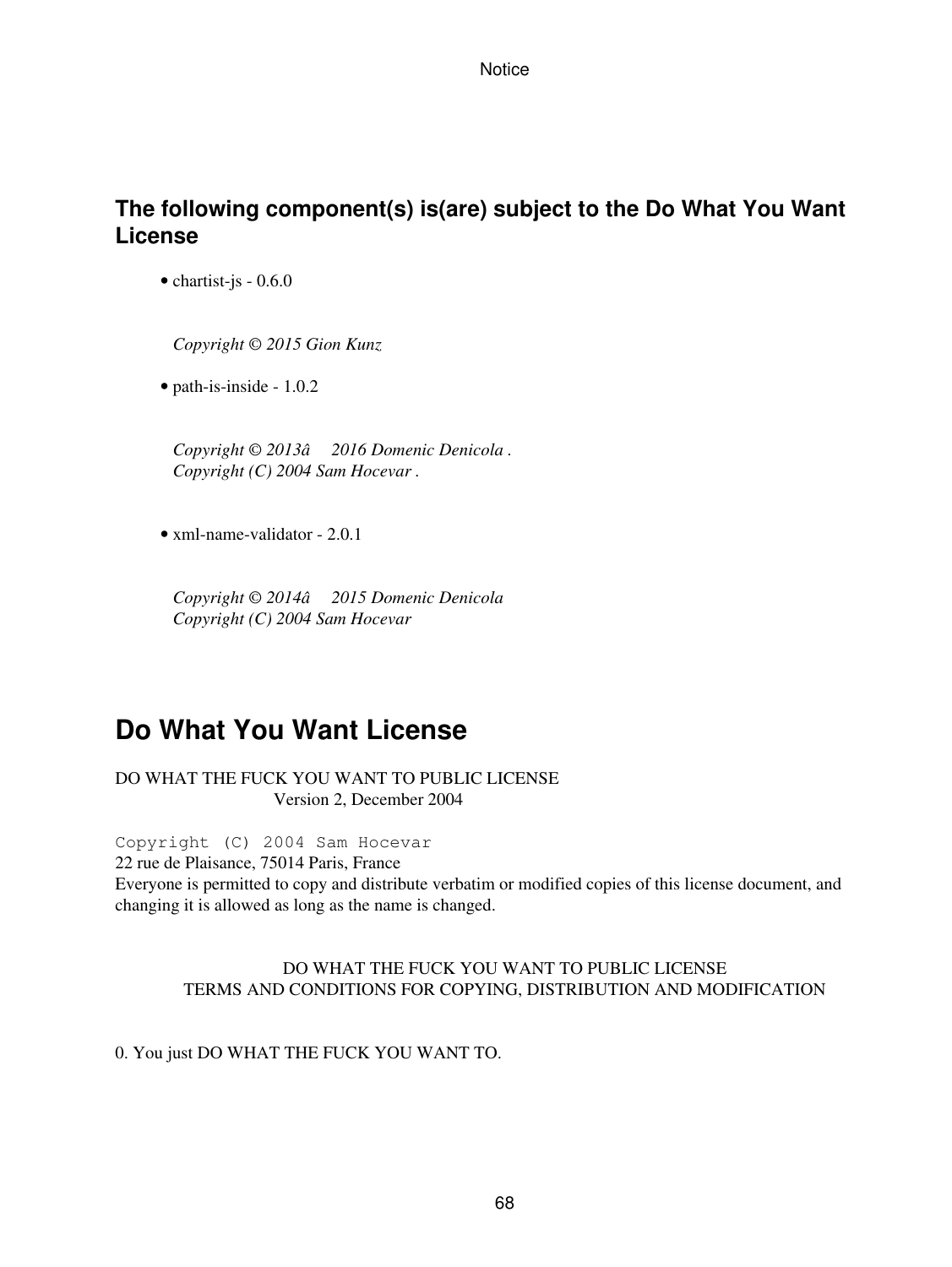# **The following component(s) is(are) subject to the Eclipse Public License 1.0**

• Eclipse Collections API - 7.1.2

*Copyright © 2018 The Eclipse Foundation. All Rights Reserved.*

• Eclipse Collections Fork Join Utilities - 7.1.2

*Copyright © 2018 The Eclipse Foundation. All Rights Reserved.*

• Eclipse Collections Main Library - 7.1.2

*Copyright © 2018 The Eclipse Foundation. All Rights Reserved.*

# **Eclipse Public License - v 1.0**

THE ACCOMPANYING PROGRAM IS PROVIDED UNDER THE TERMS OF THIS ECLIPSE PUBLIC LICENSE ("AGREEMENT"). ANY USE, REPRODUCTION OR DISTRIBUTION OF THE PROGRAM CONSTITUTES RECIPIENT'S ACCEPTANCE OF THIS AGREEMENT.

### 1. DEFINITIONS

"Contribution" means:

a) in the case of the initial Contributor, the initial code and documentation distributed under this Agreement, and

b) in the case of each subsequent Contributor:

i) changes to the Program, and

ii) additions to the Program;

where such changes and/or additions to the Program originate from and are distributed by that particular Contributor. A Contribution 'originates' from a Contributor if it was added to the Program by such Contributor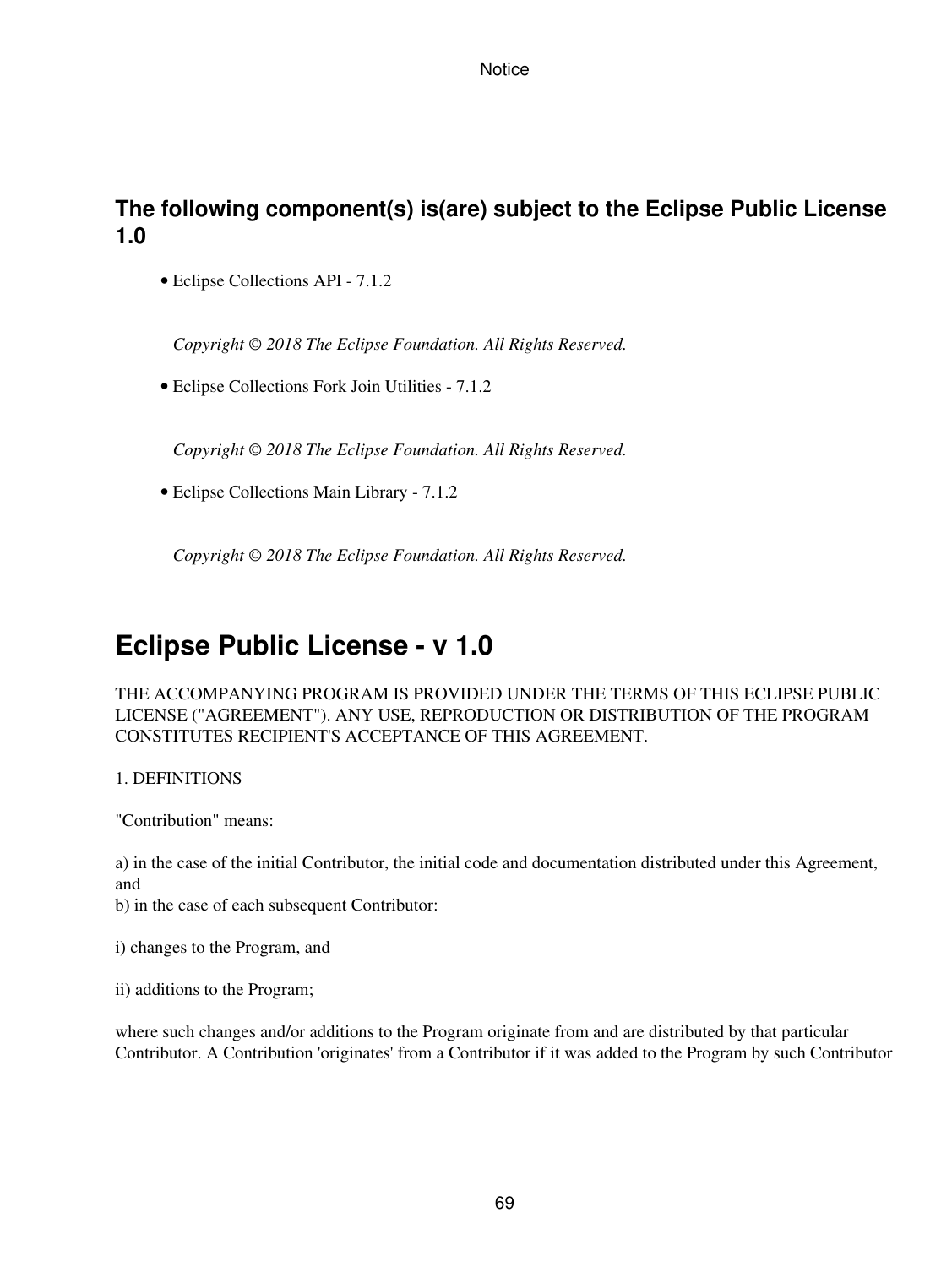itself or anyone acting on such Contributor's behalf. Contributions do not include additions to the Program which: (i) are separate modules of software distributed in conjunction with the Program under their own license agreement, and (ii) are not derivative works of the Program.

"Contributor" means any person or entity that distributes the Program.

"Licensed Patents " mean patent claims licensable by a Contributor which are necessarily infringed by the use or sale of its Contribution alone or when combined with the Program.

"Program" means the Contributions distributed in accordance with this Agreement.

"Recipient" means anyone who receives the Program under this Agreement, including all Contributors.

## 2. GRANT OF RIGHTS

a) Subject to the terms of this Agreement, each Contributor hereby grants Recipient a non-exclusive, worldwide, royalty-free copyright license to reproduce, prepare derivative works of, publicly display, publicly perform, distribute and sublicense the Contribution of such Contributor, if any, and such derivative works, in source code and object code form.

b) Subject to the terms of this Agreement, each Contributor hereby grants Recipient a non-exclusive, worldwide, royalty-free patent license under Licensed Patents to make, use, sell, offer to sell, import and otherwise transfer the Contribution of such Contributor, if any, in source code and object code form. This patent license shall apply to the combination of the Contribution and the Program if, at the time the Contribution is added by the Contributor, such addition of the Contribution causes such combination to be covered by the Licensed Patents. The patent license shall not apply to any other combinations which include the Contribution. No hardware per se is licensed hereunder.

c) Recipient understands that although each Contributor grants the licenses to its Contributions set forth herein, no assurances are provided by any Contributor that the Program does not infringe the patent or other intellectual property rights of any other entity. Each Contributor disclaims any liability to Recipient for claims brought by any other entity based on infringement of intellectual property rights or otherwise. As a condition to exercising the rights and licenses granted hereunder, each Recipient hereby assumes sole responsibility to secure any other intellectual property rights needed, if any. For example, if a third party patent license is required to allow Recipient to distribute the Program, it is Recipient's responsibility to acquire that license before distributing the Program.

d) Each Contributor represents that to its knowledge it has sufficient copyright rights in its Contribution, if any, to grant the copyright license set forth in this Agreement.

### 3. REQUIREMENTS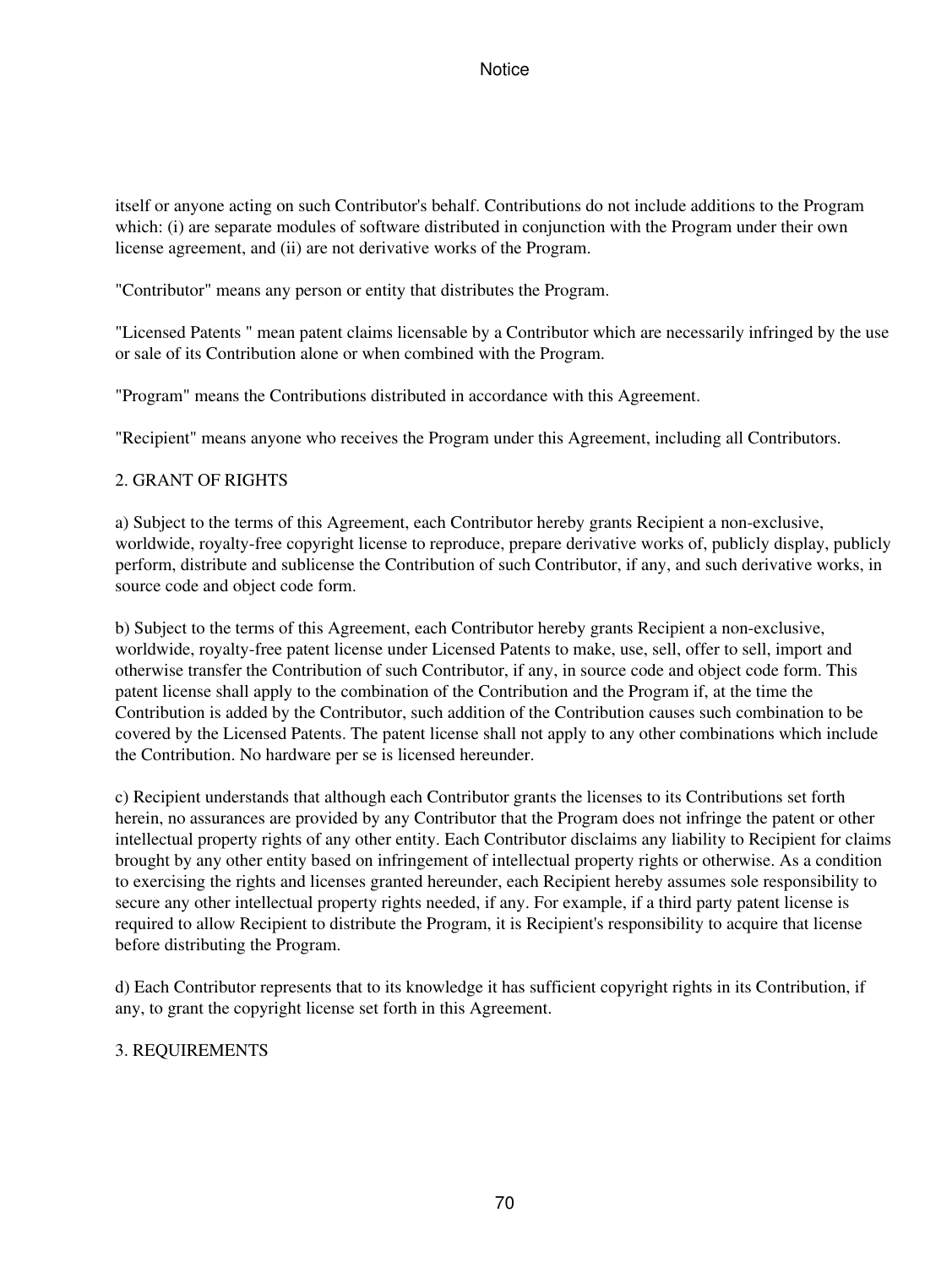A Contributor may choose to distribute the Program in object code form under its own license agreement, provided that:

a) it complies with the terms and conditions of this Agreement; and

b) its license agreement:

i) effectively disclaims on behalf of all Contributors all warranties and conditions, express and implied, including warranties or conditions of title and non-infringement, and implied warranties or conditions of merchantability and fitness for a particular purpose;

ii) effectively excludes on behalf of all Contributors all liability for damages, including direct, indirect, special, incidental and consequential damages, such as lost profits;

iii) states that any provisions which differ from this Agreement are offered by that Contributor alone and not by any other party; and

iv) states that source code for the Program is available from such Contributor, and informs licensees how to obtain it in a reasonable manner on or through a medium customarily used for software exchange.

When the Program is made available in source code form:

a) it must be made available under this Agreement; and

b) a copy of this Agreement must be included with each copy of the Program.

Contributors may not remove or alter any copyright notices contained within the Program.

Each Contributor must identify itself as the originator of its Contribution, if any, in a manner that reasonably allows subsequent Recipients to identify the originator of the Contribution.

## 4. COMMERCIAL DISTRIBUTION

Commercial distributors of software may accept certain responsibilities with respect to end users, business partners and the like. While this license is intended to facilitate the commercial use of the Program, the Contributor who includes the Program in a commercial product offering should do so in a manner which does not create potential liability for other Contributors. Therefore, if a Contributor includes the Program in a commercial product offering, such Contributor ("Commercial Contributor") hereby agrees to defend and indemnify every other Contributor ("Indemnified Contributor") against any losses, damages and costs (collectively "Losses") arising from claims, lawsuits and other legal actions brought by a third party against the Indemnified Contributor to the extent caused by the acts or omissions of such Commercial Contributor in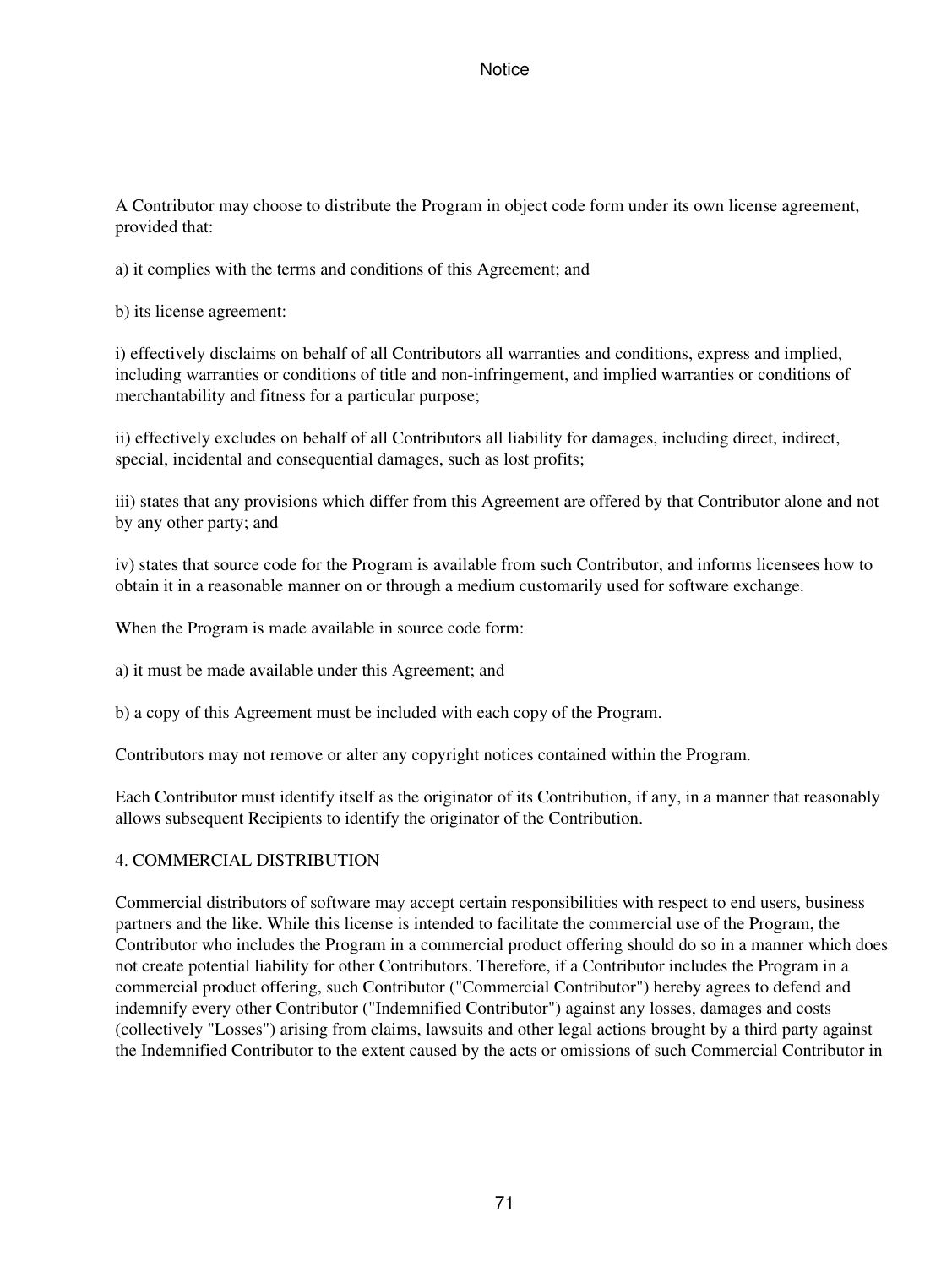connection with its distribution of the Program in a commercial product offering. The obligations in this section do not apply to any claims or Losses relating to any actual or alleged intellectual property infringement. In order to qualify, an Indemnified Contributor must: a) promptly notify the Commercial Contributor in writing of such claim, and b) allow the Commercial Contributor to control, and cooperate with the Commercial Contributor in, the defense and any related settlement negotiations. The Indemnified Contributor may participate in any such claim at its own expense.

For example, a Contributor might include the Program in a commercial product offering, Product X. That Contributor is then a Commercial Contributor. If that Commercial Contributor then makes performance claims, or offers warranties related to Product X, those performance claims and warranties are such Commercial Contributor's responsibility alone. Under this section, the Commercial Contributor would have to defend claims against the other Contributors related to those performance claims and warranties, and if a court requires any other Contributor to pay any damages as a result, the Commercial Contributor must pay those damages.

## 5. NO WARRANTY

EXCEPT AS EXPRESSLY SET FORTH IN THIS AGREEMENT, THE PROGRAM IS PROVIDED ON AN "AS IS" BASIS, WITHOUT WARRANTIES OR CONDITIONS OF ANY KIND, EITHER EXPRESS OR IMPLIED INCLUDING, WITHOUT LIMITATION, ANY WARRANTIES OR CONDITIONS OF TITLE, NON-INFRINGEMENT, MERCHANTABILITY OR FITNESS FOR A PARTICULAR PURPOSE. Each Recipient is solely responsible for determining the appropriateness of using and distributing the Program and assumes all risks associated with its exercise of rights under this Agreement , including but not limited to the risks and costs of program errors, compliance with applicable laws, damage to or loss of data, programs or equipment, and unavailability or interruption of operations.

### 6. DISCLAIMER OF LIABILITY

EXCEPT AS EXPRESSLY SET FORTH IN THIS AGREEMENT, NEITHER RECIPIENT NOR ANY CONTRIBUTORS SHALL HAVE ANY LIABILITY FOR ANY DIRECT, INDIRECT, INCIDENTAL, SPECIAL, EXEMPLARY, OR CONSEQUENTIAL DAMAGES (INCLUDING WITHOUT LIMITATION LOST PROFITS), HOWEVER CAUSED AND ON ANY THEORY OF LIABILITY, WHETHER IN CONTRACT, STRICT LIABILITY, OR TORT (INCLUDING NEGLIGENCE OR OTHERWISE) ARISING IN ANY WAY OUT OF THE USE OR DISTRIBUTION OF THE PROGRAM OR THE EXERCISE OF ANY RIGHTS GRANTED HEREUNDER, EVEN IF ADVISED OF THE POSSIBILITY OF SUCH DAMAGES.

### 7. GENERAL

If any provision of this Agreement is invalid or unenforceable under applicable law, it shall not affect the validity or enforceability of the remainder of the terms of this Agreement, and without further action by the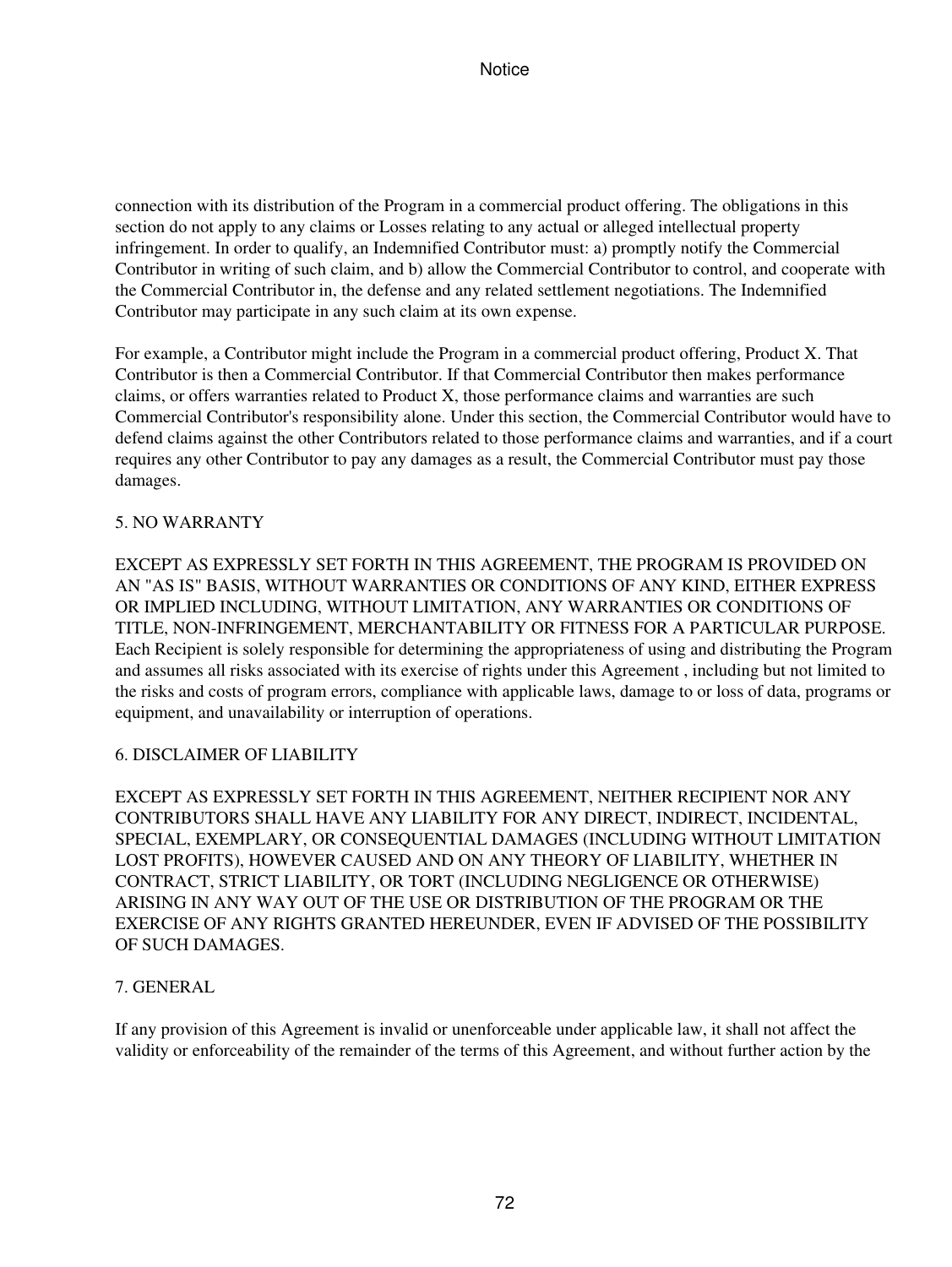parties hereto, such provision shall be reformed to the minimum extent necessary to make such provision valid and enforceable.

If Recipient institutes patent litigation against any entity (including a cross-claim or counterclaim in a lawsuit) alleging that the Program itself (excluding combinations of the Program with other software or hardware) infringes such Recipient's patent(s), then such Recipient's rights granted under Section 2(b) shall terminate as of the date such litigation is filed.

All Recipient's rights under this Agreement shall terminate if it fails to comply with any of the material terms or conditions of this Agreement and does not cure such failure in a reasonable period of time after becoming aware of such noncompliance. If all Recipient's rights under this Agreement terminate, Recipient agrees to cease use and distribution of the Program as soon as reasonably practicable. However, Recipient's obligations under this Agreement and any licenses granted by Recipient relating to the Program shall continue and survive.

Everyone is permitted to copy and distribute copies of this Agreement, but in order to avoid inconsistency the Agreement is copyrighted and may only be modified in the following manner. The Agreement Steward reserves the right to publish new versions (including revisions) of this Agreement from time to time. No one other than the Agreement Steward has the right to modify this Agreement. The Eclipse Foundation is the initial Agreement Steward. The Eclipse Foundation may assign the responsibility to serve as the Agreement Steward to a suitable separate entity. Each new version of the Agreement will be given a distinguishing version number. The Program (including Contributions) may always be distributed subject to the version of the Agreement under which it was received. In addition, after a new version of the Agreement is published, Contributor may elect to distribute the Program (including its Contributions) under the new version. Except as expressly stated in Sections 2(a) and 2(b) above, Recipient receives no rights or licenses to the intellectual property of any Contributor under this Agreement, whether expressly, by implication, estoppel or otherwise. All rights in the Program not expressly granted under this Agreement are reserved.

This Agreement is governed by the laws of the State of New York and the intellectual property laws of the United States of America. No party to this Agreement will bring a legal action under this Agreement more than one year after the cause of action arose. Each party waives its rights to a jury trial in any resulting litigation.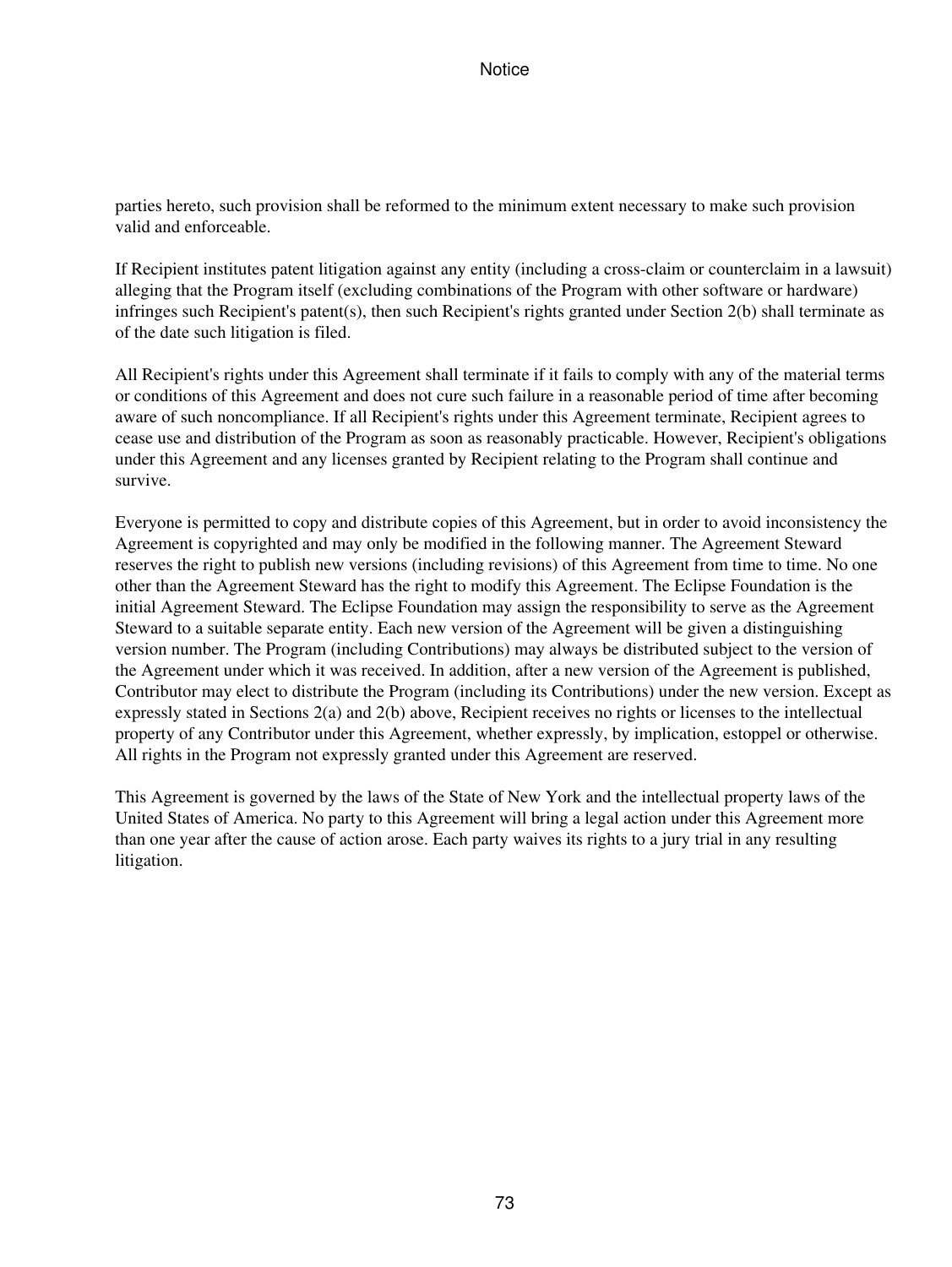## **The following component(s) is(are) subject to the Facebook BSD License with Patent Provision**

• facebook - react -  $v0.11.1$ 

*Copyright 2013-2014 Facebook, Inc.*

## **Facebook BSD License with Patent Provision**

```
Copyright (c) 2013-present, Facebook, Inc.
All rights reserved.
```
Redistribution and use in source and binary forms, with or without modification, are permitted provided that the following conditions are met:

- Redistributions of source code must retain the above copyright notice, this list of conditions and the following disclaimer.
- Redistributions in binary form must reproduce the above copyright notice, this list of conditions and the following disclaimer in the documentation and/or other materials provided with the distribution.
- Neither the name Facebook nor the names of its contributors may be used to endorse or promote products derived from this software without specific prior written permission.

THIS SOFTWARE IS PROVIDED BY THE COPYRIGHT HOLDERS AND CONTRIBUTORS "AS IS" AND ANY EXPRESS OR IMPLIED WARRANTIES, INCLUDING, BUT NOT LIMITED TO, THE IMPLIED WARRANTIES OF MERCHANTABILITY AND FITNESS FOR A PARTICULAR PURPOSE ARE DISCLAIMED. IN NO EVENT SHALL THE COPYRIGHT HOLDER OR CONTRIBUTORS BE LIABLE FOR ANY DIRECT, INDIRECT, INCIDENTAL, SPECIAL, EXEMPLARY, OR CONSEQUENTIAL DAMAGES (INCLUDING, BUT NOT LIMITED TO, PROCUREMENT OF SUBSTITUTE GOODS OR SERVICES; LOSS OF USE, DATA, OR PROFITS; OR BUSINESS INTERRUPTION) HOWEVER CAUSED AND ON ANY THEORY OF LIABILITY, WHETHER IN CONTRACT, STRICT LIABILITY, OR TORT (INCLUDING NEGLIGENCE OR OTHERWISE) ARISING IN ANY WAY OUT OF THE USE OF THIS SOFTWARE, EVEN IF ADVISED OF THE POSSIBILITY OF SUCH DAMAGE.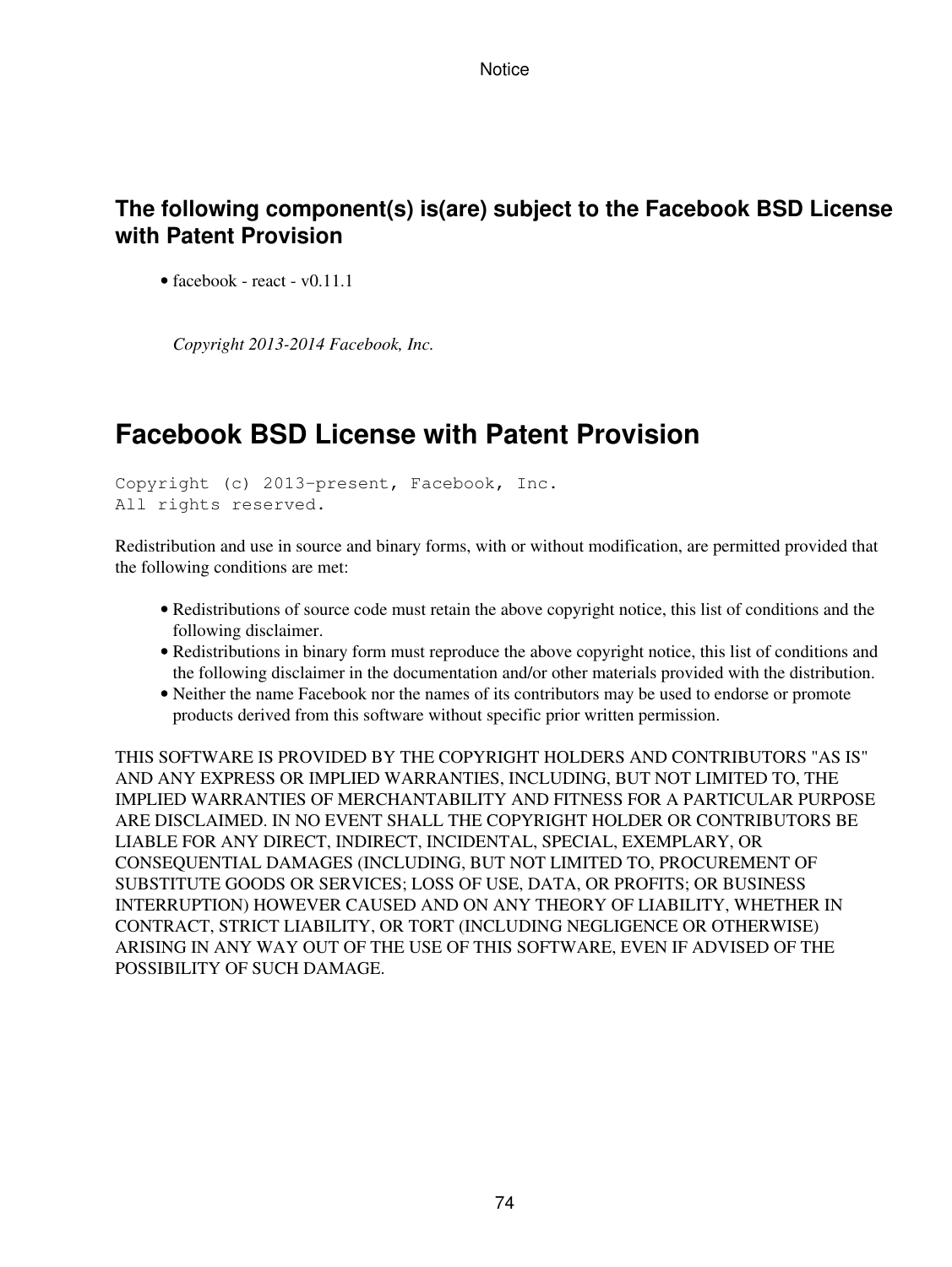# **Additional Grant of Patent Rights Version 2**

"Software" means the software distributed by Facebook, Inc.

Facebook, Inc. ("Facebook") hereby grants to each recipient of the Software ("you") a perpetual, worldwide, royalty-free, non-exclusive, irrevocable (subject to the termination provision below) license under any Necessary Claims, to make, have made, use, sell, offer to sell, import, and otherwise transfer the Software. For avoidance of doubt, no license is granted under Facebook's rights in any patent claims that are infringed by (i) modifications to the Software made by you or any third party or (ii) the Software in combination with any software or other technology.

The license granted hereunder will terminate, automatically and without notice, if you (or any of your subsidiaries, corporate affiliates or agents) initiate directly or indirectly, or take a direct financial interest in, any Patent Assertion: (i) against Facebook or any of its subsidiaries or corporate affiliates, (ii) against any party if such Patent Assertion arises in whole or in part from any software, technology, product or service of Facebook or any of its subsidiaries or corporate affiliates, or (iii) against any party relating to the Software. Notwithstanding the foregoing, if Facebook or any of its subsidiaries or corporate affiliates files a lawsuit alleging patent infringement against you in the first instance, and you respond by filing a patent infringement counterclaim in that lawsuit against that party that is unrelated to the Software, the license granted hereunder will not terminate under section (i) of this paragraph due to such counterclaim.

A "Necessary Claim" is a claim of a patent owned by Facebook that is necessarily infringed by the Software standing alone.

A "Patent Assertion" is any lawsuit or other action alleging direct, indirect, or contributory infringement or inducement to infringe any patent, including a cross-claim or counterclaim.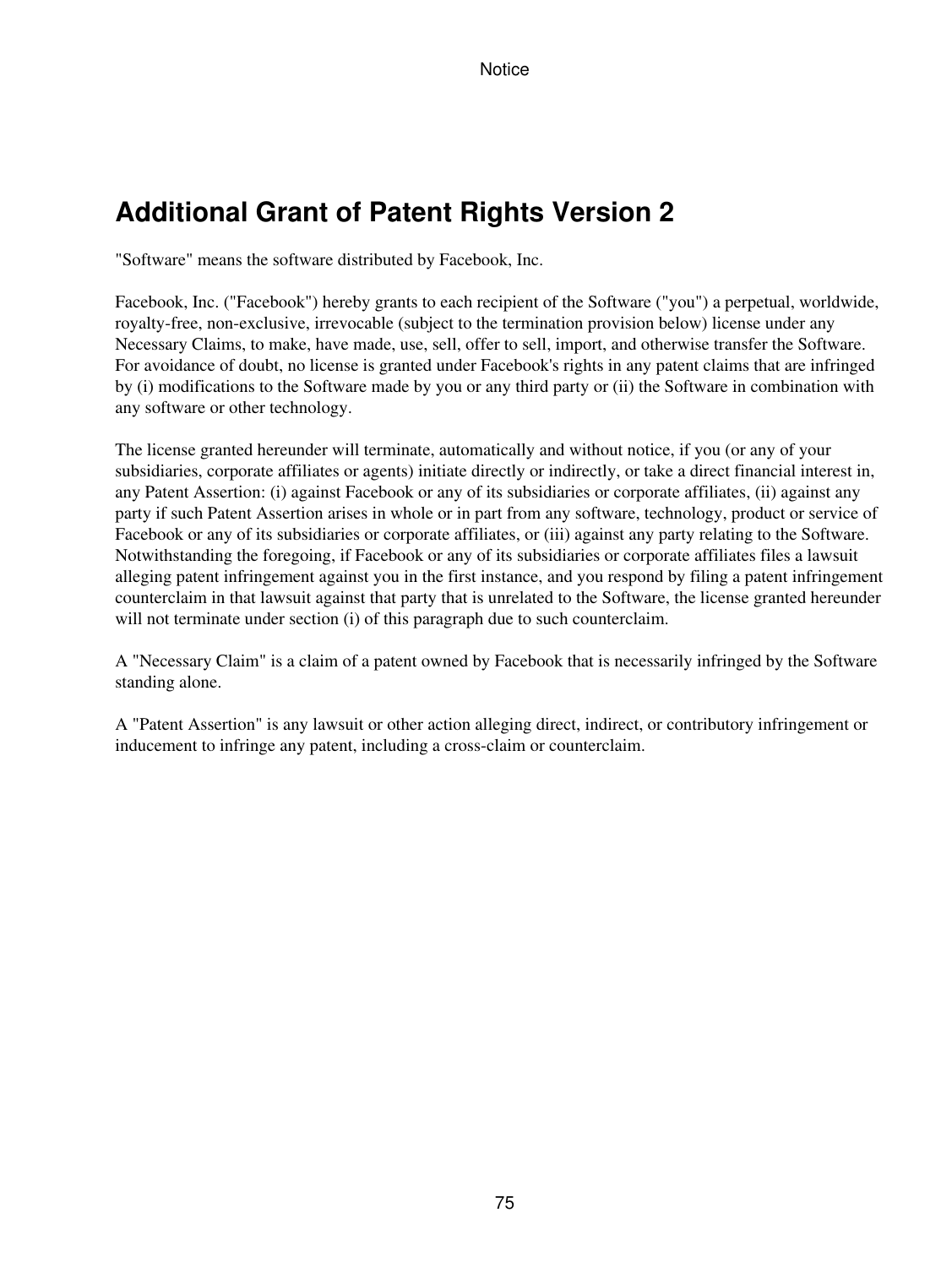## **The following component(s) is(are) subject to the ISC License**

- abab 1.0.4
- $\bullet$  abbrev-js 1.0.9

*Copyright (c) Isaac Z. Schlueter and Contributors.*

• abbrev-js - 1.0.7

*Copyright (c) Isaac Z. Schlueter and Contributors.*

• abbrev-js - 1.1.1

*Copyright (c) Isaac Z. Schlueter and Contributors*

- ansi-align 2.0.0
- anymatch 2.0.0

*Copyright (c) 2014 Elan Shanker*

• anymatch - 1.3.2

*Copyright (c) 2014 Elan Shanker*

• aproba - whmountains/aproba - 1.2.0

*Copyright (c) 2015 Rebecca Turner .*

• are-we-there-yet - 1.1.5

*Copyright (c) 2015, Rebecca Turner*

• block-stream - 0.0.9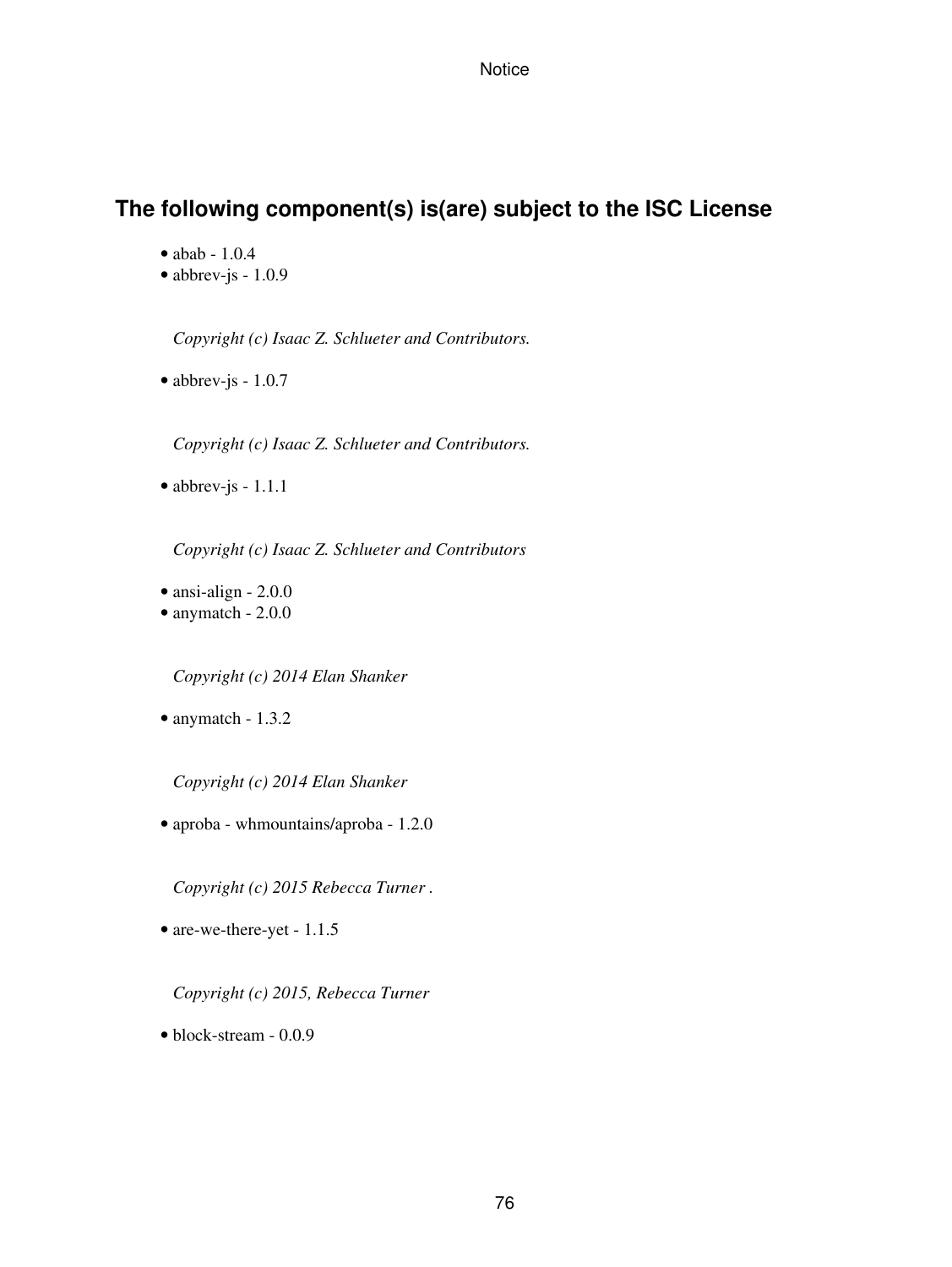*Copyright (c) Isaac Z. Schlueter and Contributors*

• boolbase - 1.0.0

 $\bullet$  chmodr - 1.0.2

*Copyright (c) Isaac Z. Schlueter and Contributors*

 $\bullet$  cli-width - 1.1.1

*Copyright (c) 2015, Ilya Radchenko*

• cliui - 3.2.0

*Copyright (c) 2015 Contributors.*

 $\bullet$  cliui - 2.1.0

*Copyright (c) Ben Coe*

• color-support - 1.1.3

*Copyright (c) Isaac Z. Schlueter and Contributors*

• concat-with-sourcemaps - 1.1.0

*Copyright (c) 2014, Florian Reiterer*

• console-control-strings - 1.1.0

*Copyright (c) 2014, Rebecca Turner*

• fs-write-stream-atomic - 1.0.8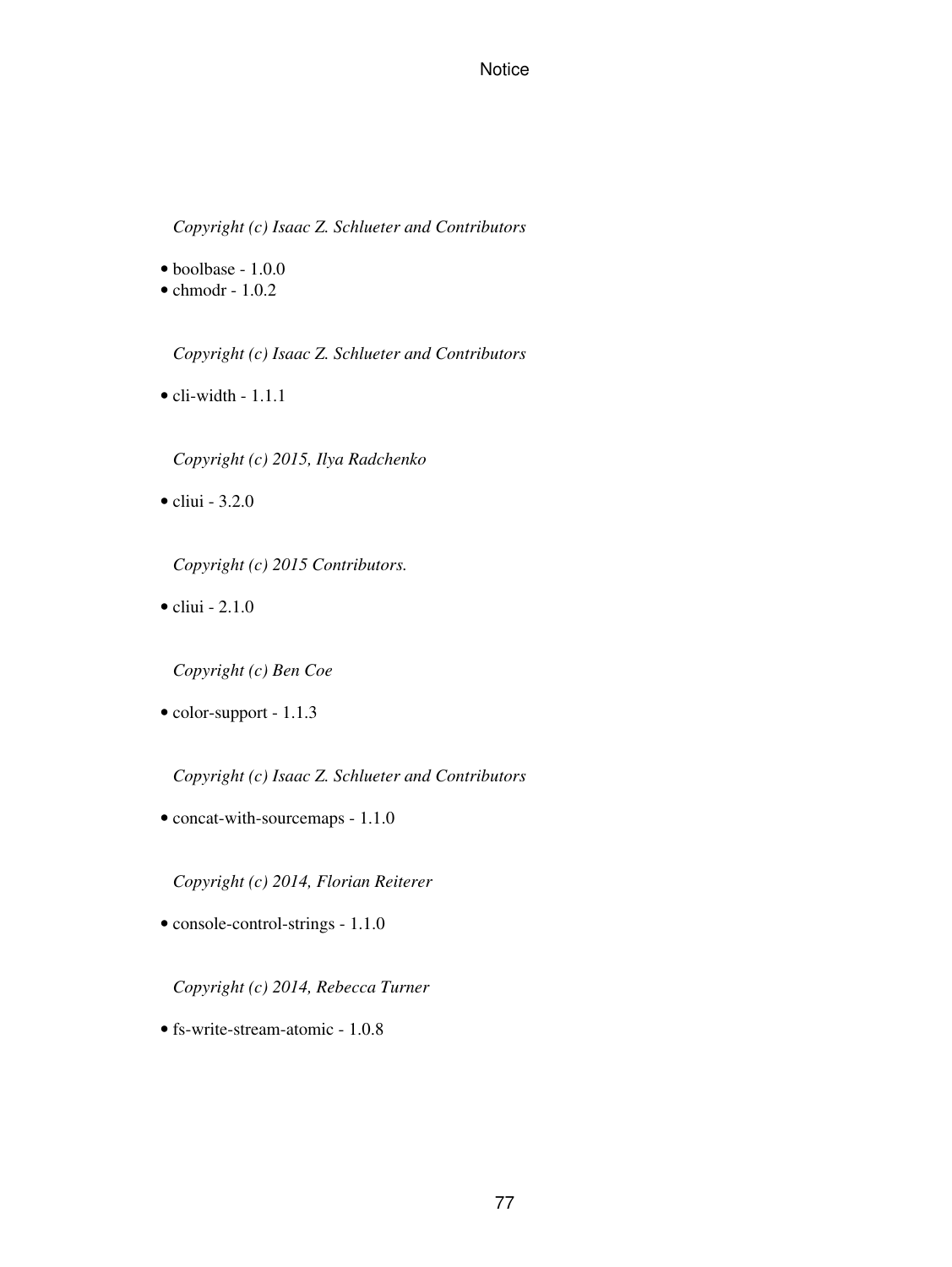*Copyright (c) Isaac Z. Schlueter and Contributors*

• fs.realpath - 1.0.0

*Copyright (c) Isaac Z. Schlueter and Contributors Copyright Joyent, Inc. and other Node contributors.*

• fstream - isaacs/fstream - 1.0.8

*Copyright (c) Isaac Z. Schlueter and Contributors*

• fstream - isaacs/fstream - 1.0.11

*Copyright (c) Isaac Z. Schlueter and Contributors*

• fstream-ignore - 1.0.3

*Copyright (c) Isaac Z. Schlueter and Contributors*

• gauge -  $v2.7.4$ 

*Copyright (c) 2014, Rebecca Turner*

• get-caller-file - 1.0.3

*Copyright 2018 Stefan Penner*

• glob-parent - 3.1.0

*Copyright (c) 2015 Elan Shanker.*

• glob-parent - 2.0.0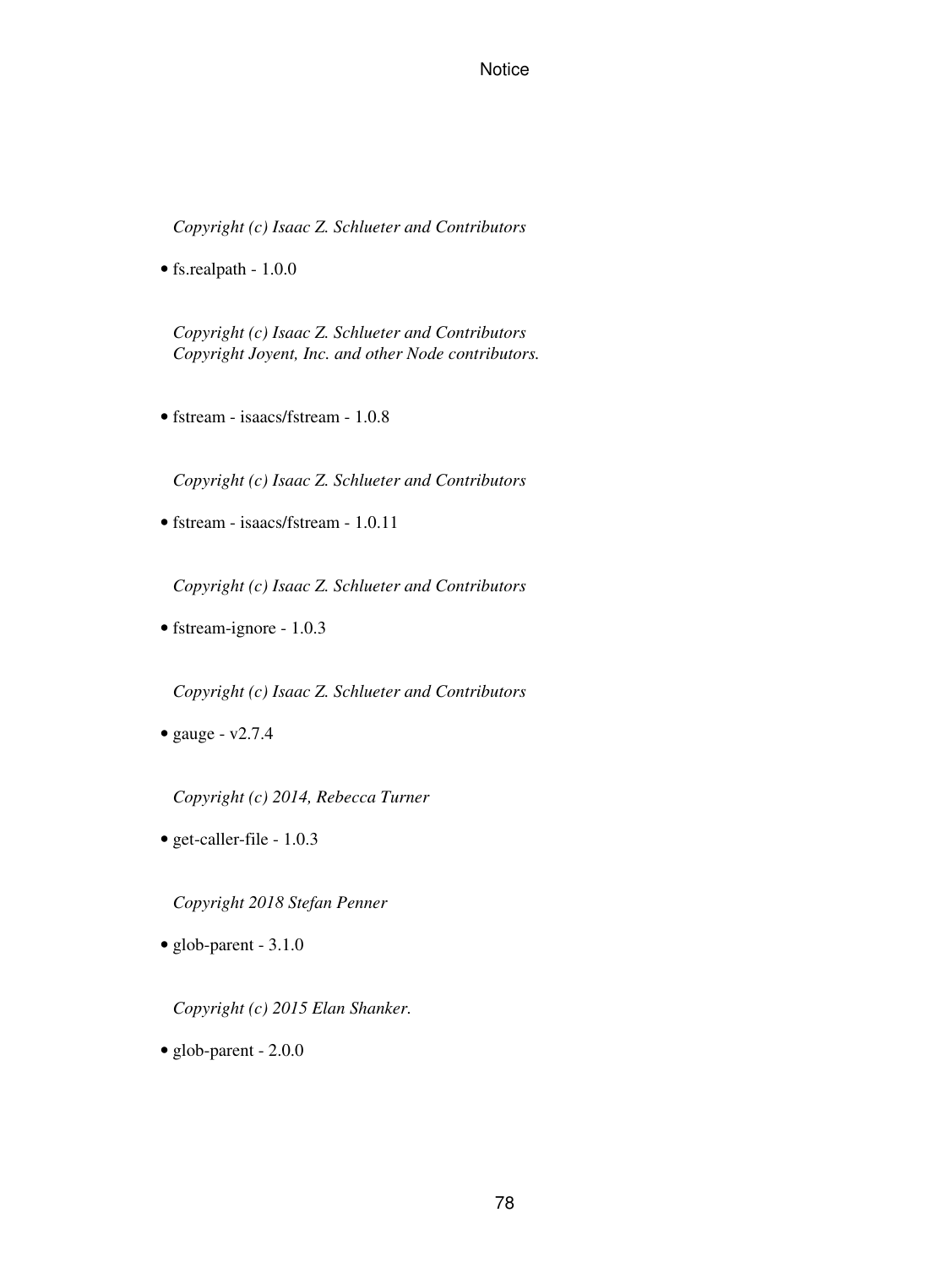*Copyright (c) 2015 Elan Shanker*

• graceful-fs - 3.0.11

*Copyright (c) Isaac Z. Schlueter and Contributors*

• gulp-sourcemaps - 1.6.0

*Copyright (c) 2013 Fractal Copyright (c) 2014 Florian Reiterer:*

• har-schema - 2.0.0

*Copyright (c) 2015, Ahmad Nassri*

• har-validator - 2.0.6

*Copyright (c) 2015, Ahmad Nassri*

• has-unicode - 2.0.1

*Copyright (c) Sindre Sorhus*

• hosted-git-info - 2.1.4

*Copyright (c) 2015, Rebecca Turner*

• hosted-git-info - 2.7.1

*Copyright (c) 2015 Rebecca Turner:*

• ignore-by-default - 1.0.1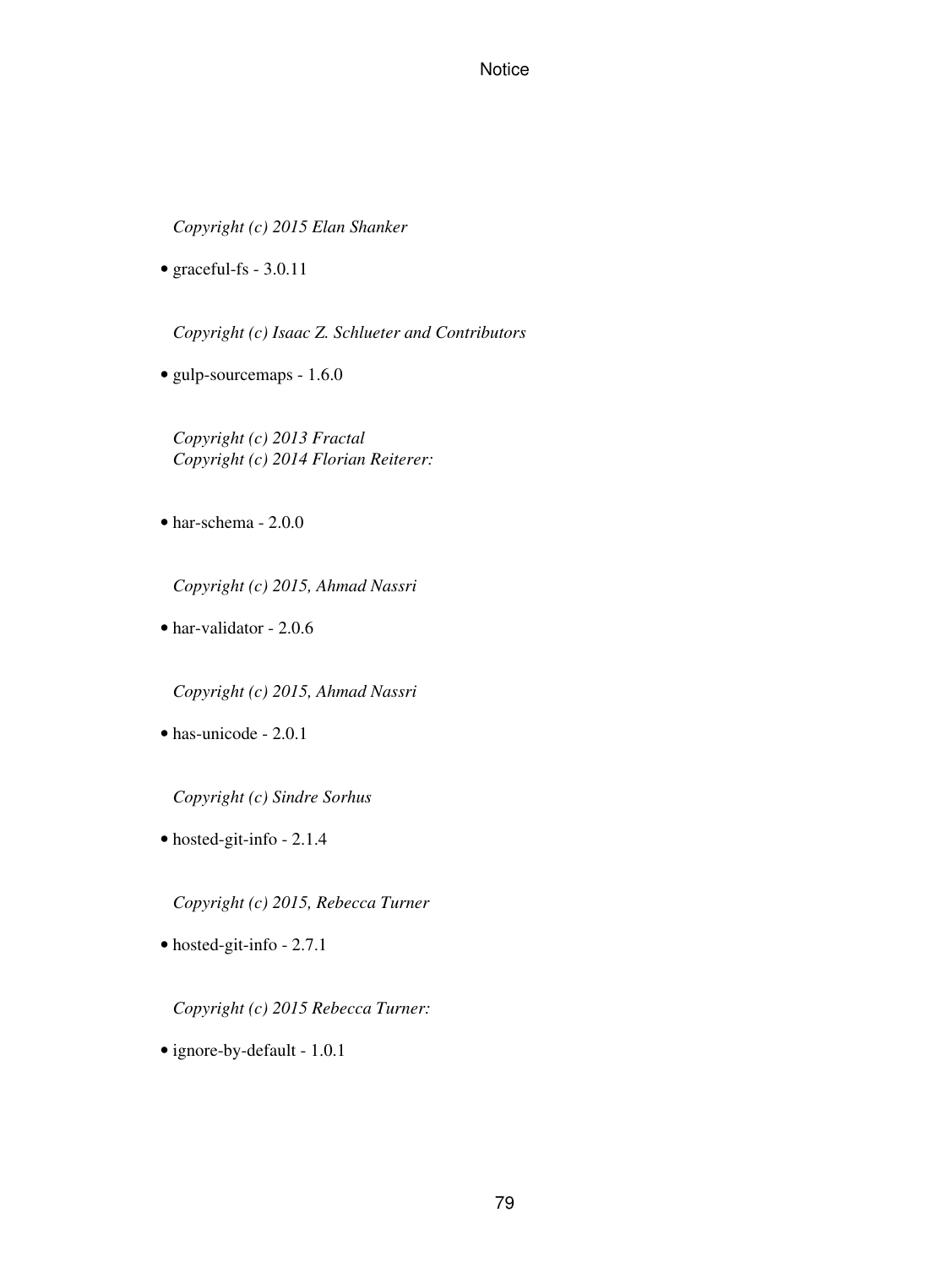*Copyright (c) 2016 Mark Wubben*

• in-publish - 2.0.0

*Copyright (c) 2015, Rebecca Turner*

• inflight - 1.0.6

*Copyright (c) Isaac Z. Schlueter*

 $\bullet$  inherits - 2.0.3

*Copyright (c) Isaac Z. Schlueter*

 $\bullet$  inherits  $-2.0.1$ 

*Copyright (c) Isaac Z. Schlueter*

 $\bullet$  inherits - 1.0.2

*Copyright (c) Isaac Z. Schlueter:*

• ini - isaacs/ini - 1.3.4

*Copyright (c) Isaac Z. Schlueter and Contributors*

• ini - isaacs/ini - 1.3.5

*Copyright (c) Isaac Z. Schlueter and Contributors*

 $\bullet$  isexe - 1.1.2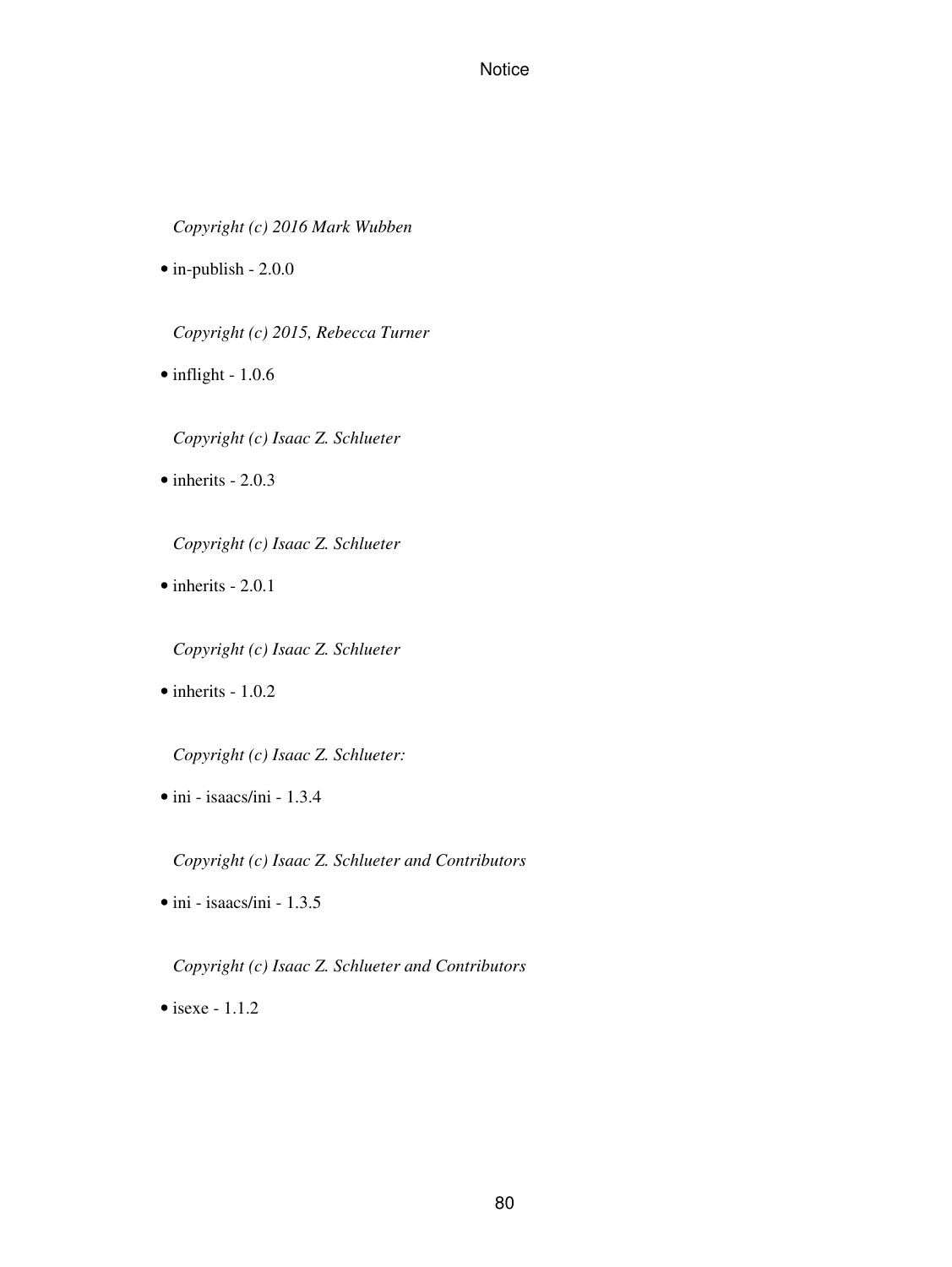*Copyright (c) Isaac Z. Schlueter and Contributors*

• isexe -  $2.0.0$ 

*Copyright (c) Isaac Z. Schlueter and Contributors*

• json-stringify-safe - 5.0.1

*Copyright (c) Isaac Z. Schlueter and Contributors*

 $\bullet$  lockfile - 1.0.1

*Copyright (c) Isaac Z. Schlueter and Contributors*

• make-error - 1.3.0

• minimatch - 2.0.10

*Copyright (c) Isaac Z. Schlueter and Contributors*

• minimatch - 3.0.3

*Copyright (c) Isaac Z. Schlueter and Contributors*

• minimatch - 3.0.4

*Copyright 2009 2010 2011 Isaac Z. Schlueter.:*

• mute-stream - 0.0.5

*Copyright (c) Isaac Z. Schlueter and Contributors*

• mute-stream - 0.0.8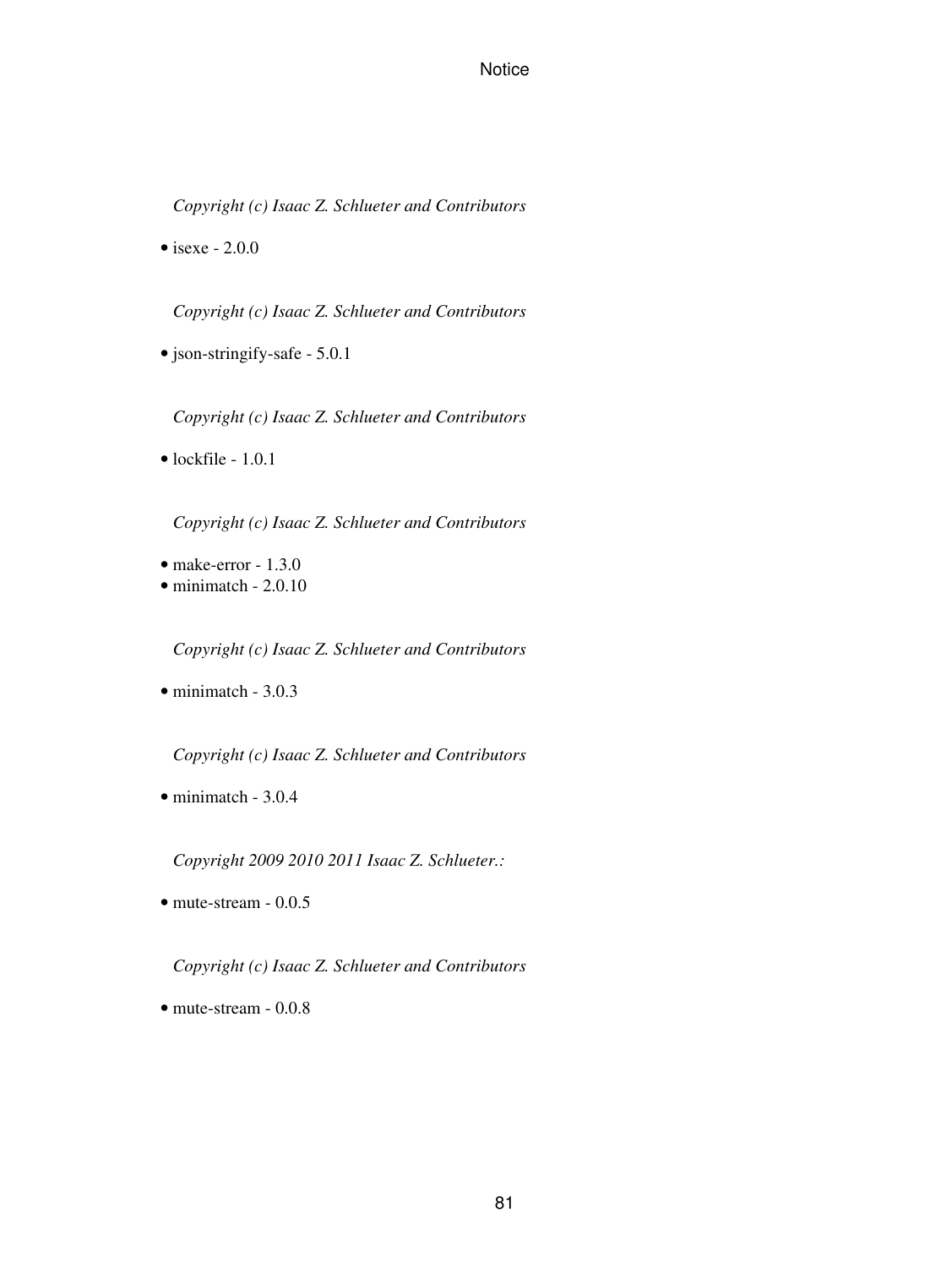*Copyright (c) Isaac Z. Schlueter and Contributors*

• node-glob - isaacs/node-glob - v7.1.3

*Copyright (c) Isaac Z. Schlueter and Contributors*

• node-glob - isaacs/node-glob - 6.0.4

*Copyright (c) Isaac Z. Schlueter and Contributors*

• node-glob - isaacs/node-glob - 7.0.3

*Copyright (c) Isaac Z. Schlueter and Contributors*

• node-glob - isaacs/node-glob - 7.1.2

*Copyright (c) Isaac Z. Schlueter and Contributors*

• node-glob - isaacs/node-glob - 5.0.15

*Copyright (c) Isaac Z. Schlueter and Contributors*

• node-glob - isaacs/node-glob - v4.5.3

*Copyright (c) Isaac Z. Schlueter and Contributors*

• node-graceful-fs - 4.1.11

*Copyright (c) Isaac Z. Schlueter, Ben Noordhuis, and Contributors*

• node-graceful-fs - 4.1.3

*Copyright (c) Isaac Z. Schlueter, Ben Noordhuis, and Contributors*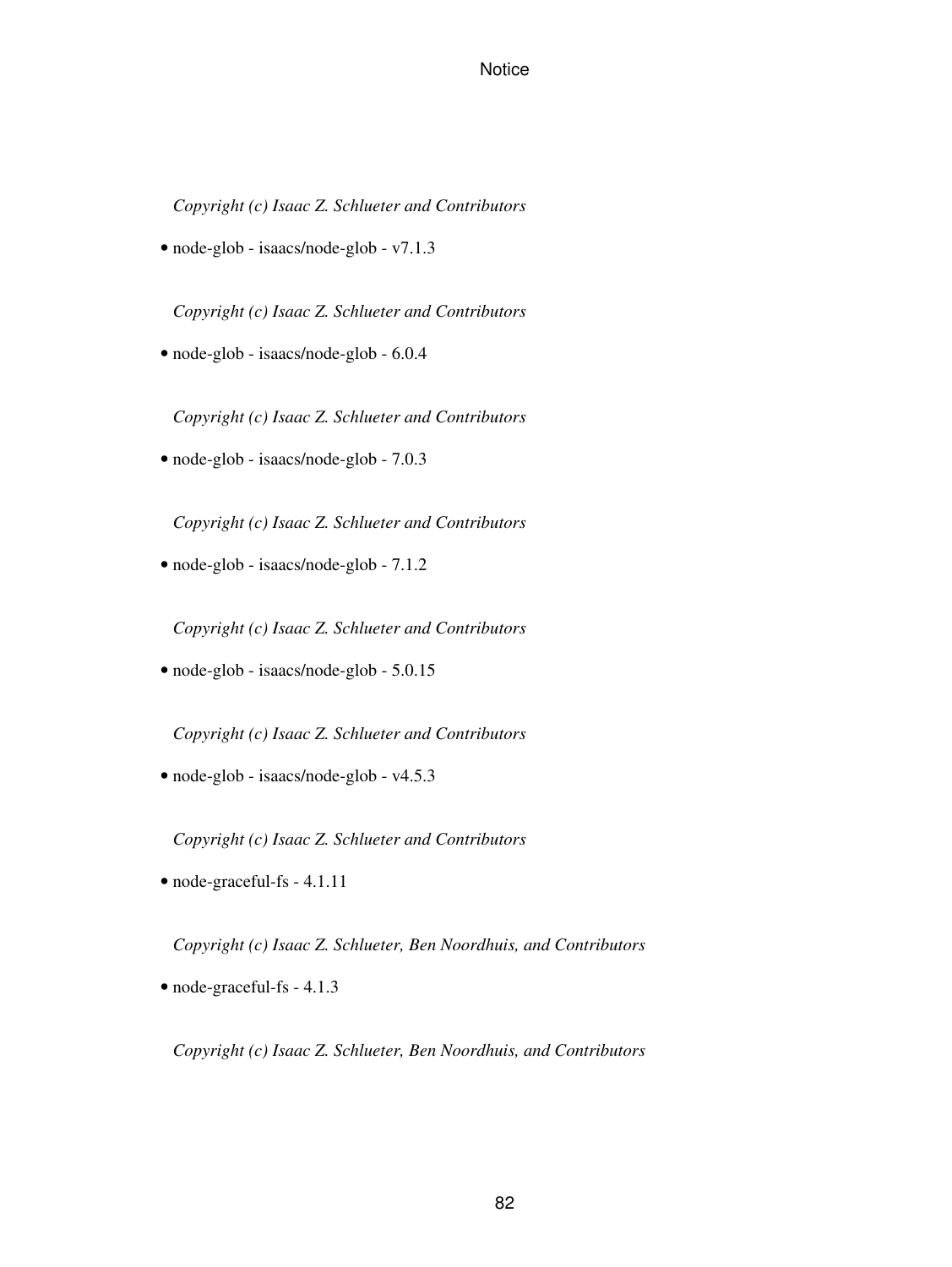• node-lru-cache - 2.7.3

*Copyright (c) Isaac Z. Schlueter and Contributors*

• node-lru-cache - 4.1.0

*Copyright (c) Isaac Z. Schlueter and Contributors.*

• node-natives - 1.1.6

*Copyright 2018 Isaac Z. Schlueter*

• node-semver - isaacs/node-semver - 5.1.0

*Copyright (c) Isaac Z. Schlueter and Contributors*

• node-semver - isaacs/node-semver - 5.6.0

*Copyright (c) Isaac Z. Schlueter and Contributors.*

• node-semver - isaacs/node-semver - 5.3.0

*Copyright (c) Isaac Z. Schlueter and Contributors*

• node-semver - isaacs/node-semver - 5.0.1

*Copyright (c) Isaac Z. Schlueter and Contributors*

• node-tar - isaacs/node-tar - 2.2.1

*Copyright (c) Isaac Z. Schlueter and Contributors*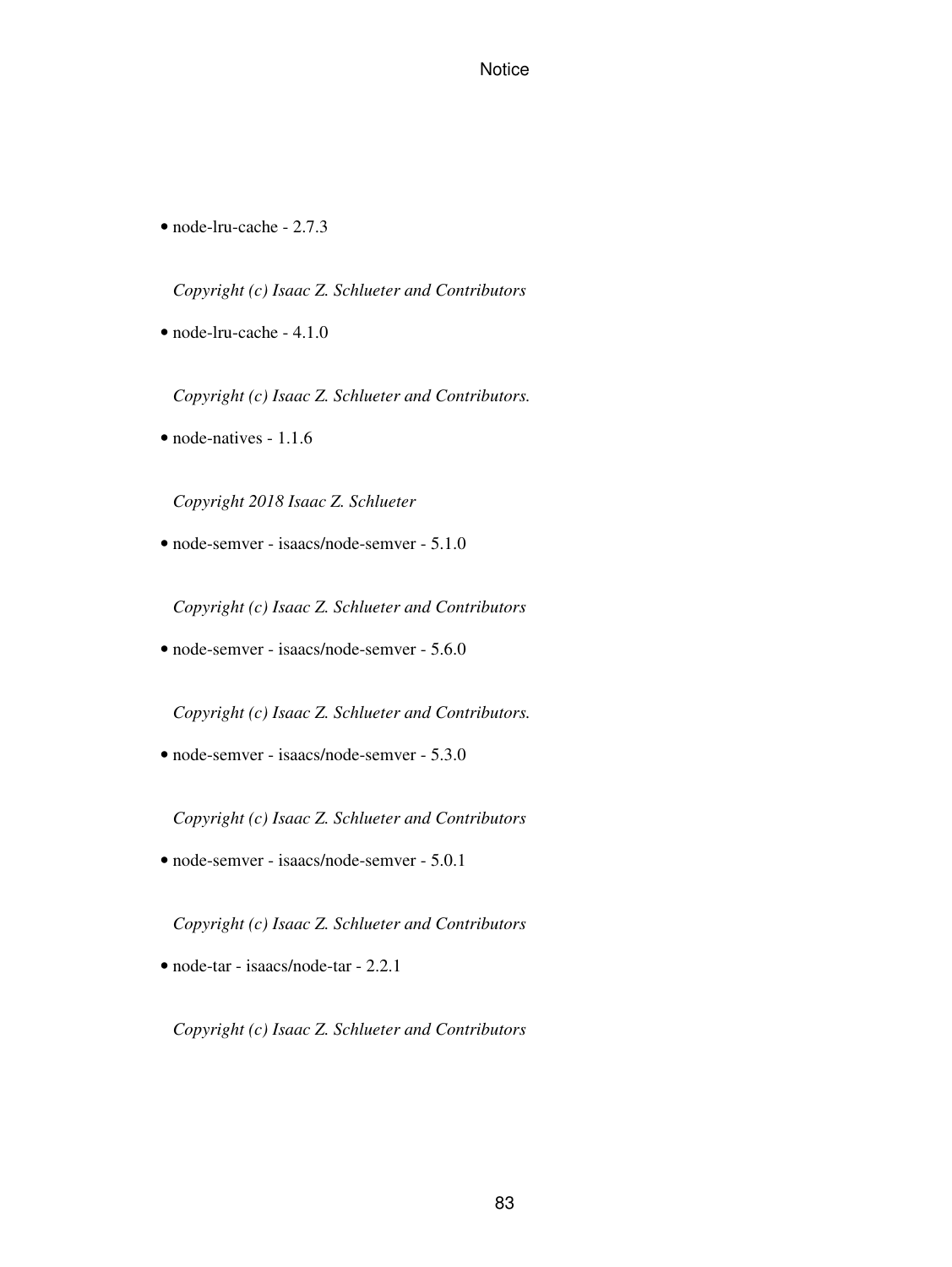• node-touch - 0.0.3

*Copyright (c) Isaac Z. Schlueter*

• node-which - 1.3.1

*Copyright (c) Isaac Z. Schlueter and Contributors*

• nopt - 3.0.6

*Copyright (c) Isaac Z. Schlueter and Contributors*

• npmlog - 4.1.2

*Copyright (c) Isaac Z. Schlueter and Contributors*

• once - 1.4.0

*Copyright (c) Isaac Z. Schlueter and Contributors*

• once - 1.3.3

*Copyright (c) Isaac Z. Schlueter and Contributors*

 $\bullet$  osenv - 0.1.3

*Copyright (c) Isaac Z. Schlueter and Contributors*

- passport-client-certificate 0.1.1
- pseudomap 1.0.2

*Copyright (c) Isaac Z. Schlueter and Contributors.*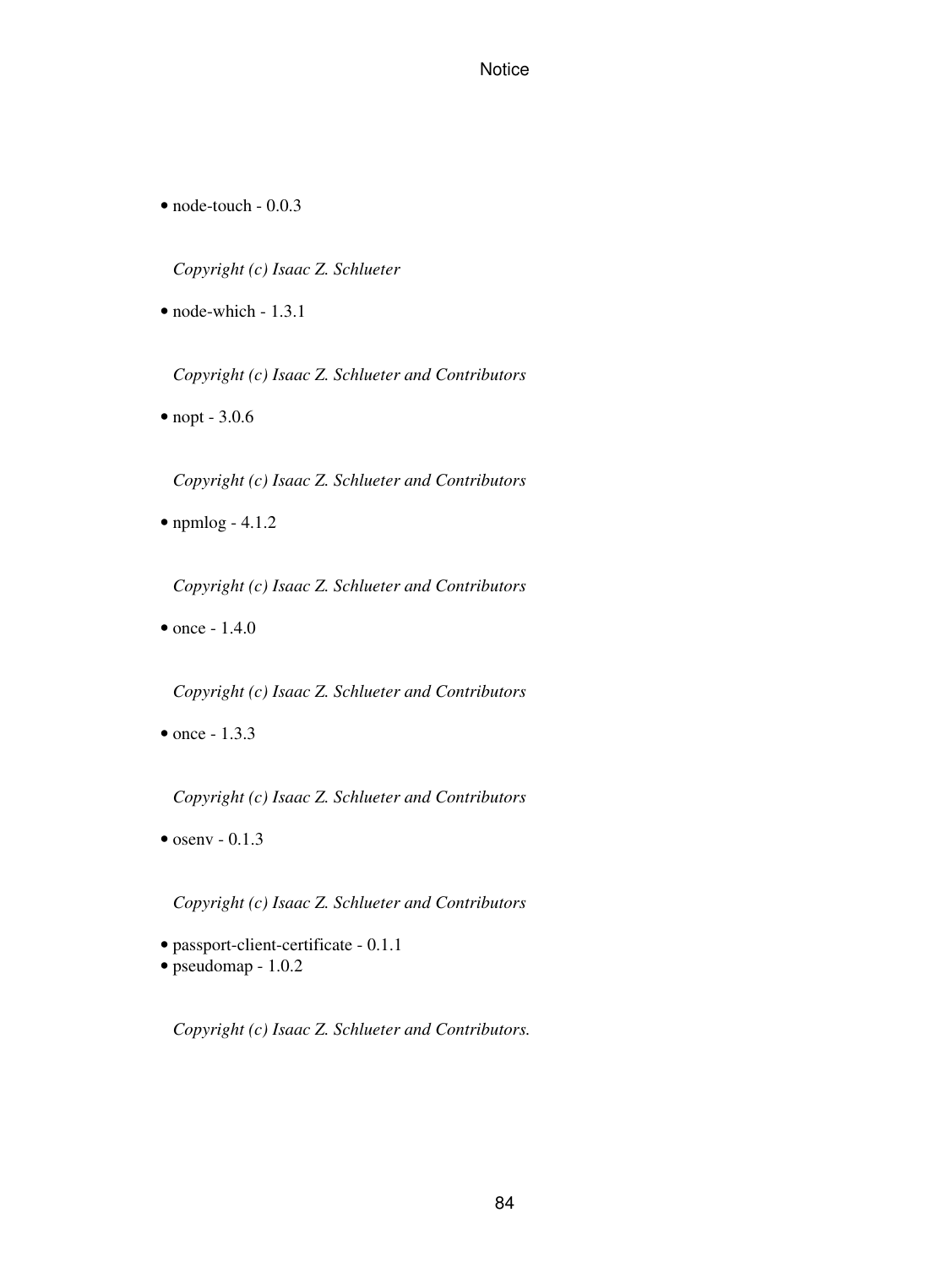• read - 1.0.7

*Copyright (c) Isaac Z. Schlueter and Contributors*

• remove-trailing-separator - 1.1.0

• require-main-filename - 1.0.1

*Copyright (c) 2016, Contributors*

 $\bullet$  rimraf - 2.4.5

*Copyright (c) Isaac Z. Schlueter and Contributors*

 $\bullet$  rimraf - 2.6.3

*Copyright (c) Isaac Z. Schlueter and Contributors*

• sax-js -  $1.1.5$ 

*Copyright (c) Isaac Z. Schlueter. Copyright Mathias Bynens.*

• sax-js - 0.5.2

*Copyright (c) Isaac Z. Schlueter. Copyright Mathias Bynens.*

• sax-js -  $1.2.4$ 

*Copyright (c) Isaac Z. Schlueter and Contributors*

• set-blocking - 2.0.0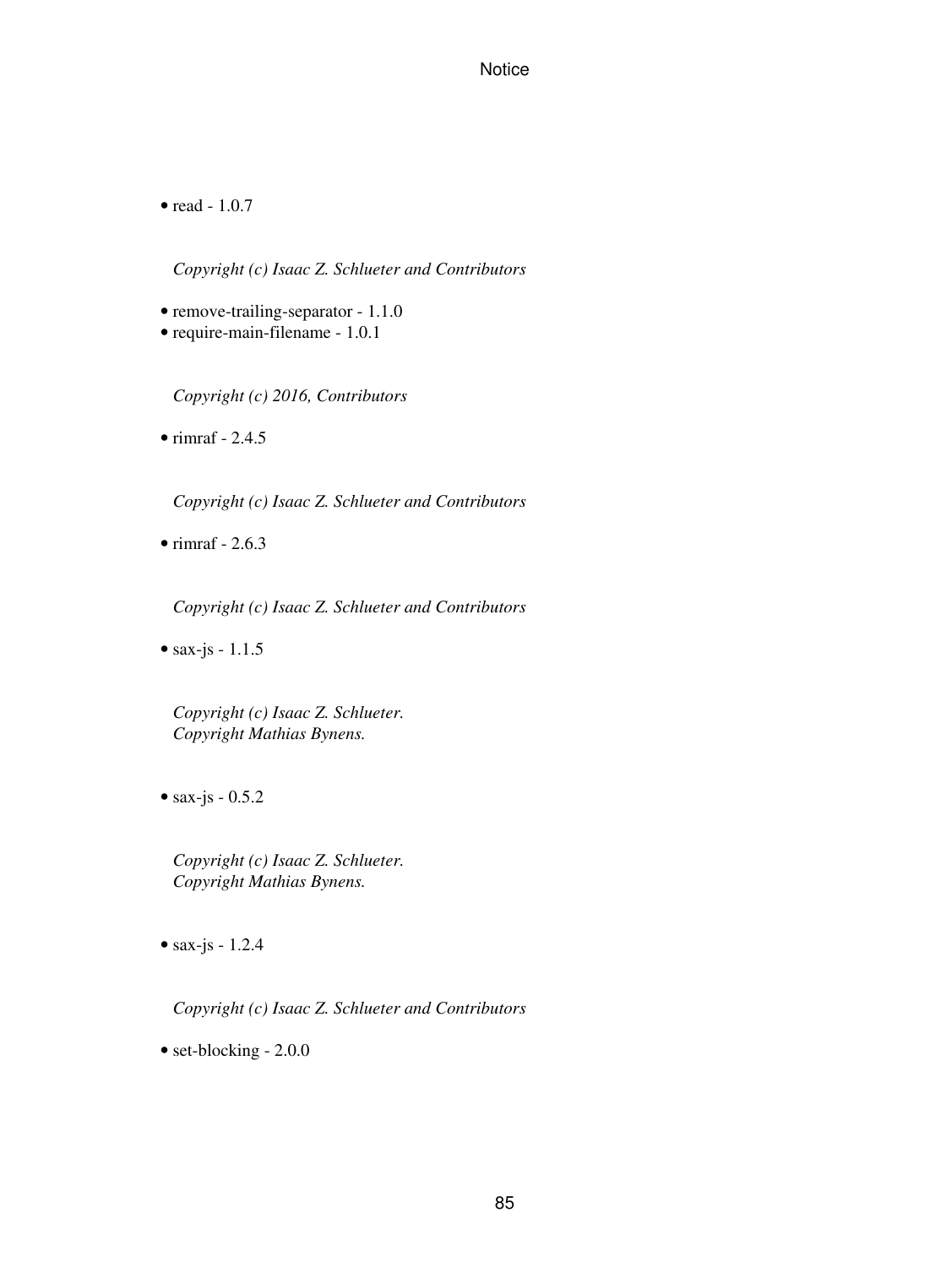*Copyright (c) 2016, Contributors*

• setprototypeof - 1.0.2

*Copyright (c) 2015, Wes Todd.*

 $\bullet$  sigmund - 1.0.1

*Copyright (c) Isaac Z. Schlueter and Contributors*

• signal-exit - 3.0.2

*Copyright (c) 2015, Contributors.*

• signal-exit - 2.1.2

*Copyright (c) 2015, Contributors*

• uid-number - 0.0.6

*Copyright (c) Isaac Z. Schlueter*

- vinyl-sourcemaps-apply 0.2.1
- which-module 1.0.0

*Copyright (c) 2016, Contributors*

• wide-align - 1.1.3

*Copyright (c) 2015, Rebecca Turner*

• wrappy - 1.0.2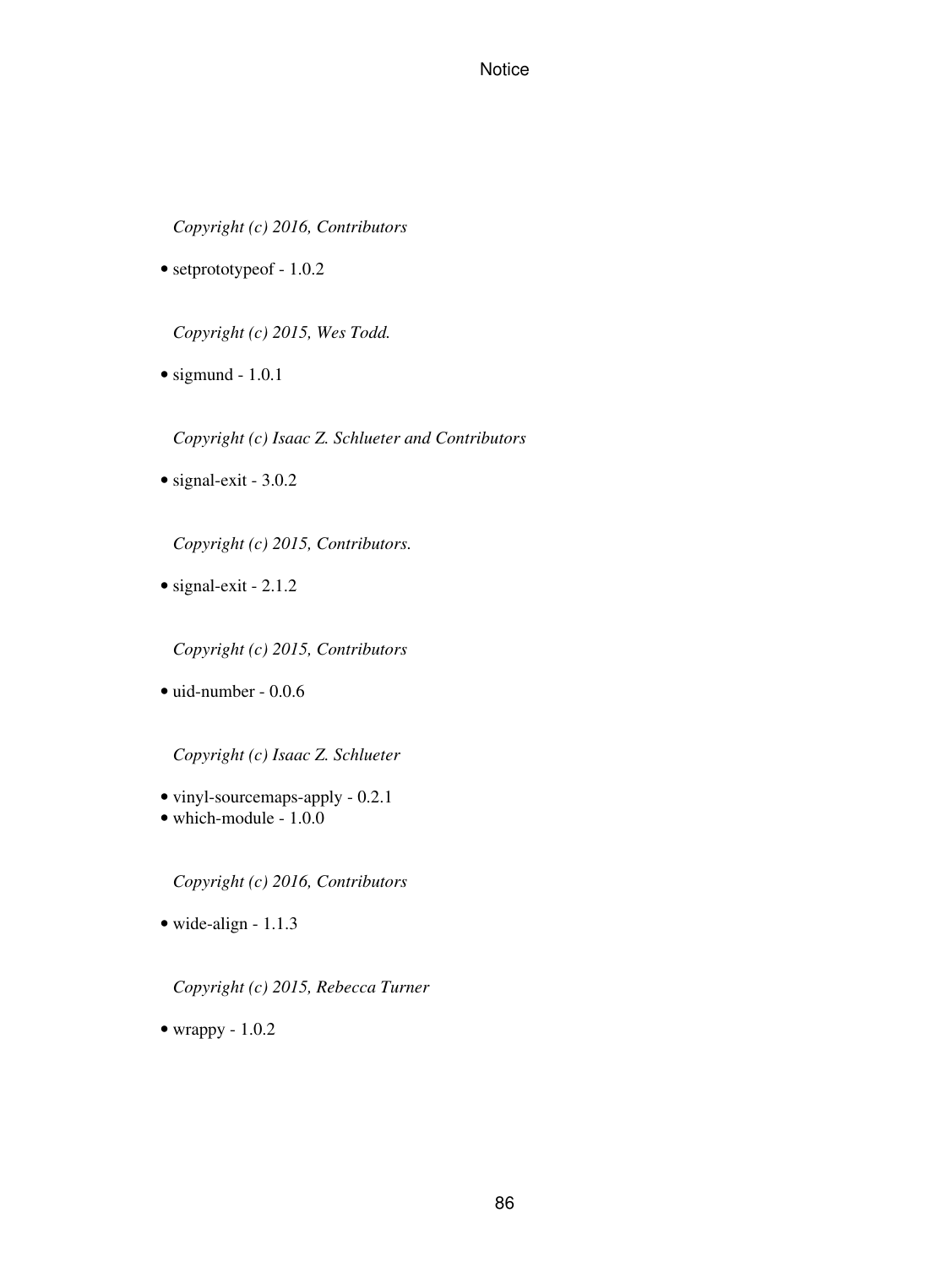*Copyright (c) Isaac Z. Schlueter and Contributors*

• write-file-atomic - 1.1.4

*Copyright (c) 2015, Rebecca Turner*

• write-file-atomic - 2.4.2

*Copyright (c) 2015, Rebecca Turner*

• y18n - 3.2.1

*Copyright (c) 2015, Contributors*

• yallist -  $2.1.2$ 

*Copyright (c) Isaac Z. Schlueter and Contributors*

• yargs-parser - 3.2.0

*Copyright (c) 2016, Contributors*

• yargs-parser - 5.0.0

*Copyright (c) 2016, Contributors*

# **ISC License (ISCL)**

Copyright (c) 4-digit year, Company or Person's Name

Permission to use, copy, modify, and/or distribute this software for any purpose with or without fee is hereby granted, provided that the above copyright notice and this permission notice appear in all copies.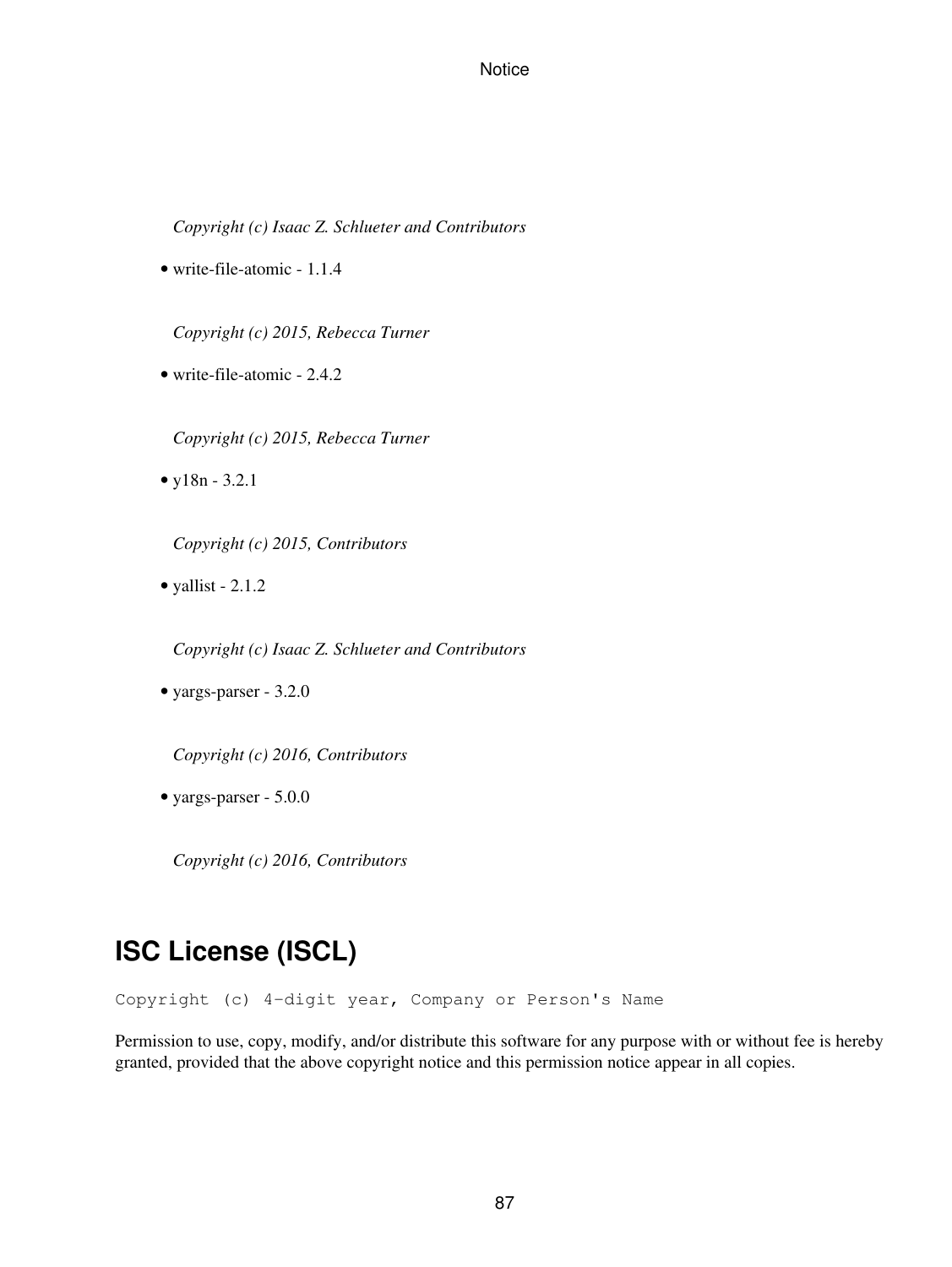THE SOFTWARE IS PROVIDED "AS IS" AND THE AUTHOR DISCLAIMS ALL WARRANTIES WITH REGARD TO THIS SOFTWARE INCLUDING ALL IMPLIED WARRANTIES OF MERCHANTABILITY AND FITNESS. IN NO EVENT SHALL THE AUTHOR BE LIABLE FOR ANY SPECIAL, DIRECT, INDIRECT, OR CONSEQUENTIAL DAMAGES OR ANY DAMAGES WHATSOEVER RESULTING FROM LOSS OF USE, DATA OR PROFITS, WHETHER IN AN ACTION OF CONTRACT, NEGLIGENCE OR OTHER TORTIOUS ACTION, ARISING OUT OF OR IN CONNECTION WITH THE USE OR PERFORMANCE OF THIS SOFTWARE.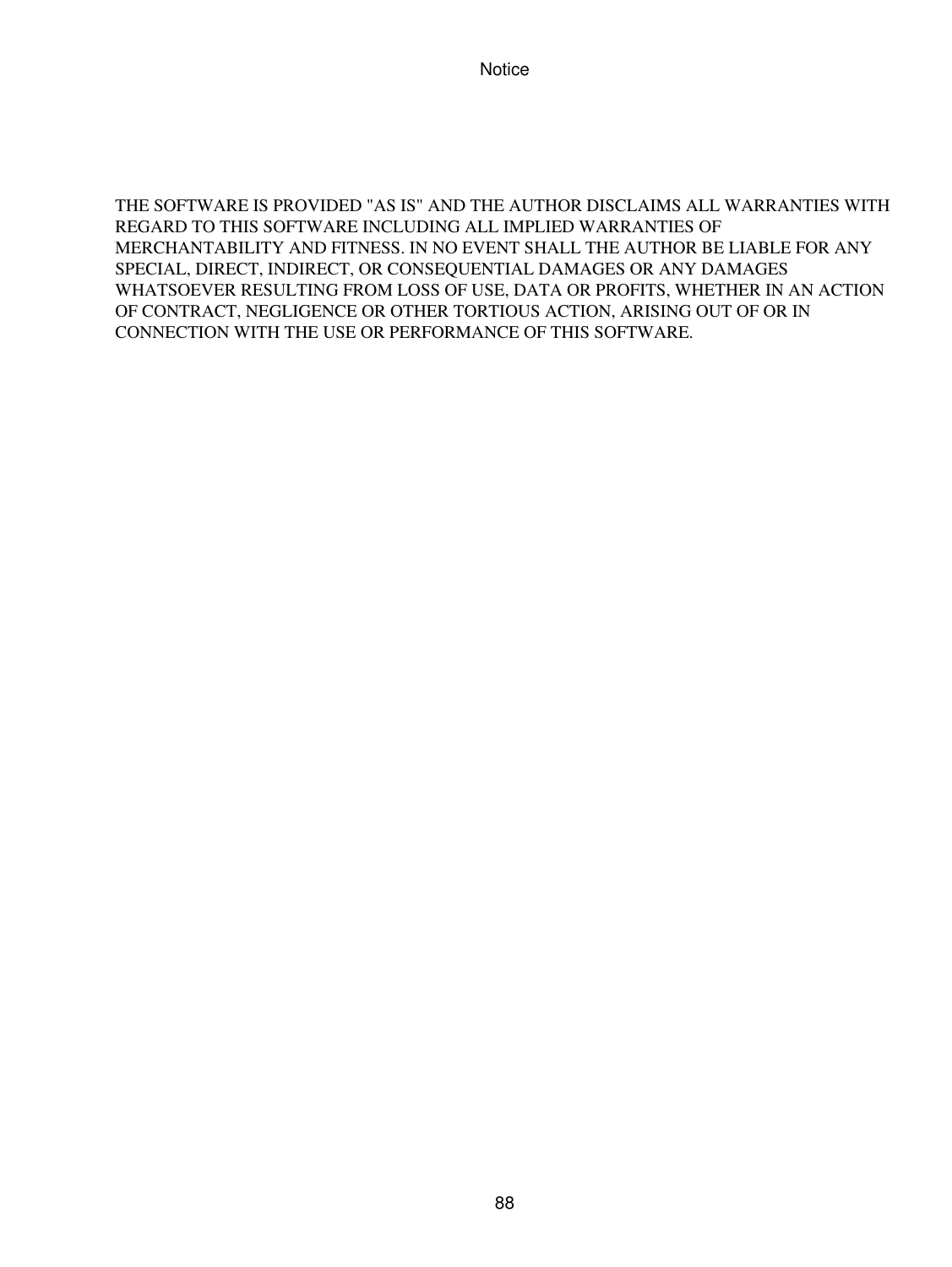## **The following component(s) is(are) subject to the Indiana University Extreme! Lab Software License**

• XPP - XML Pull Parser - Unspecified

*Copyright (C) 2003 The Trustees of Indiana University. All rights reserved. Copyright (c) 2003 Extreme! Lab, Indiana University. All rights reserved.*

# **Indiana University Extreme! Lab Software License**

Version 1.1.1

Copyright (c) 2002 Extreme! Lab, Indiana University. All rights reserved.

Redistribution and use in source and binary forms, with or without modification, are permitted provided that the following conditions are met:

- 1. Redistributions of source code must retain the above copyright notice, this list of conditions and the following disclaimer.
- 2. Redistributions in binary form must reproduce the above copyright notice, this list of conditions and the following disclaimer in the documentation and/or other materials provided with the distribution.
- 3. The end-user documentation included with the redistribution, if any, must include the following acknowledgment:

"This product includes software developed by the Indiana University Extreme! Lab (http://www.extreme.indiana.edu/)." Alternately, this acknowledgment may appear in the software itself, if and wherever such third-party acknowledgments normally appear.

- The names "Indiana Univeristy" and "Indiana Univeristy Extreme! Lab" must not be used to endorse 4. or promote products derived from this software without prior written permission. For written permission, please contact http://www.extreme.indiana.edu/.
- 5. Products derived from this software may not use "Indiana Univeristy" name nor may "Indiana Univeristy" appear in their name, without prior written permission of the Indiana University.

THIS SOFTWARE IS PROVIDED "AS IS" AND ANY EXPRESSED OR IMPLIED WARRANTIES, INCLUDING, BUT NOT LIMITED TO, THE IMPLIED WARRANTIES OF MERCHANTABILITY AND FITNESS FOR A PARTICULAR PURPOSE ARE DISCLAIMED. IN NO EVENT SHALL THE AUTHORS, COPYRIGHT HOLDERS OR ITS CONTRIBUTORS BE LIABLE FOR ANY DIRECT,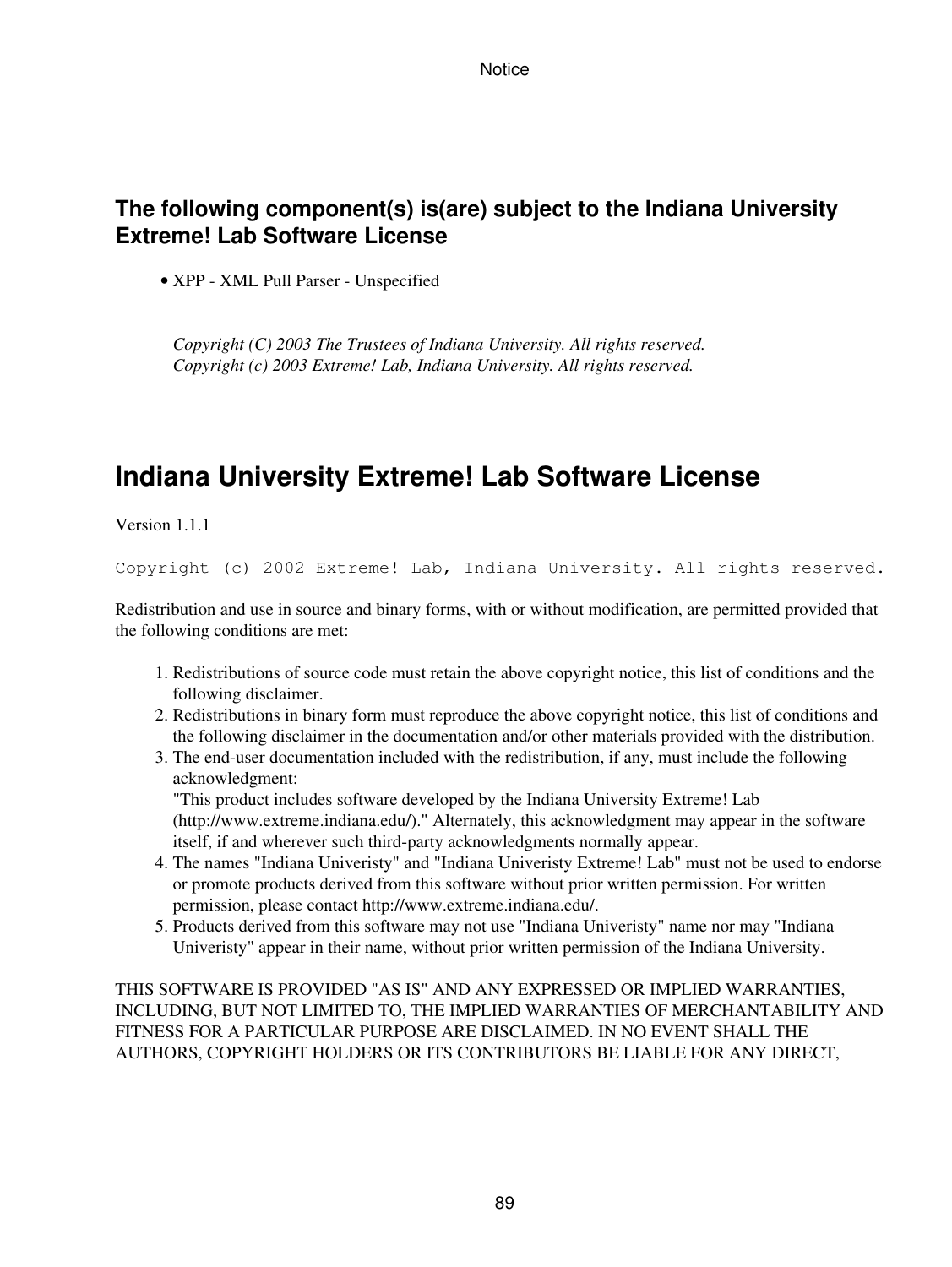INDIRECT, INCIDENTAL, SPECIAL, EXEMPLARY, OR CONSEQUENTIAL DAMAGES (INCLUDING, BUT NOT LIMITED TO, PROCUREMENT OF SUBSTITUTE GOODS OR SERVICES; LOSS OF USE, DATA, OR PROFITS; OR BUSINESS INTERRUPTION) HOWEVER CAUSED AND ON ANY THEORY OF LIABILITY, WHETHER IN CONTRACT, STRICT LIABILITY, OR TORT (INCLUDING NEGLIGENCE OR OTHERWISE) ARISING IN ANY WAY OUT OF THE USE OF THIS SOFTWARE, EVEN IF ADVISED OF THE POSSIBILITY OF SUCH DAMAGE.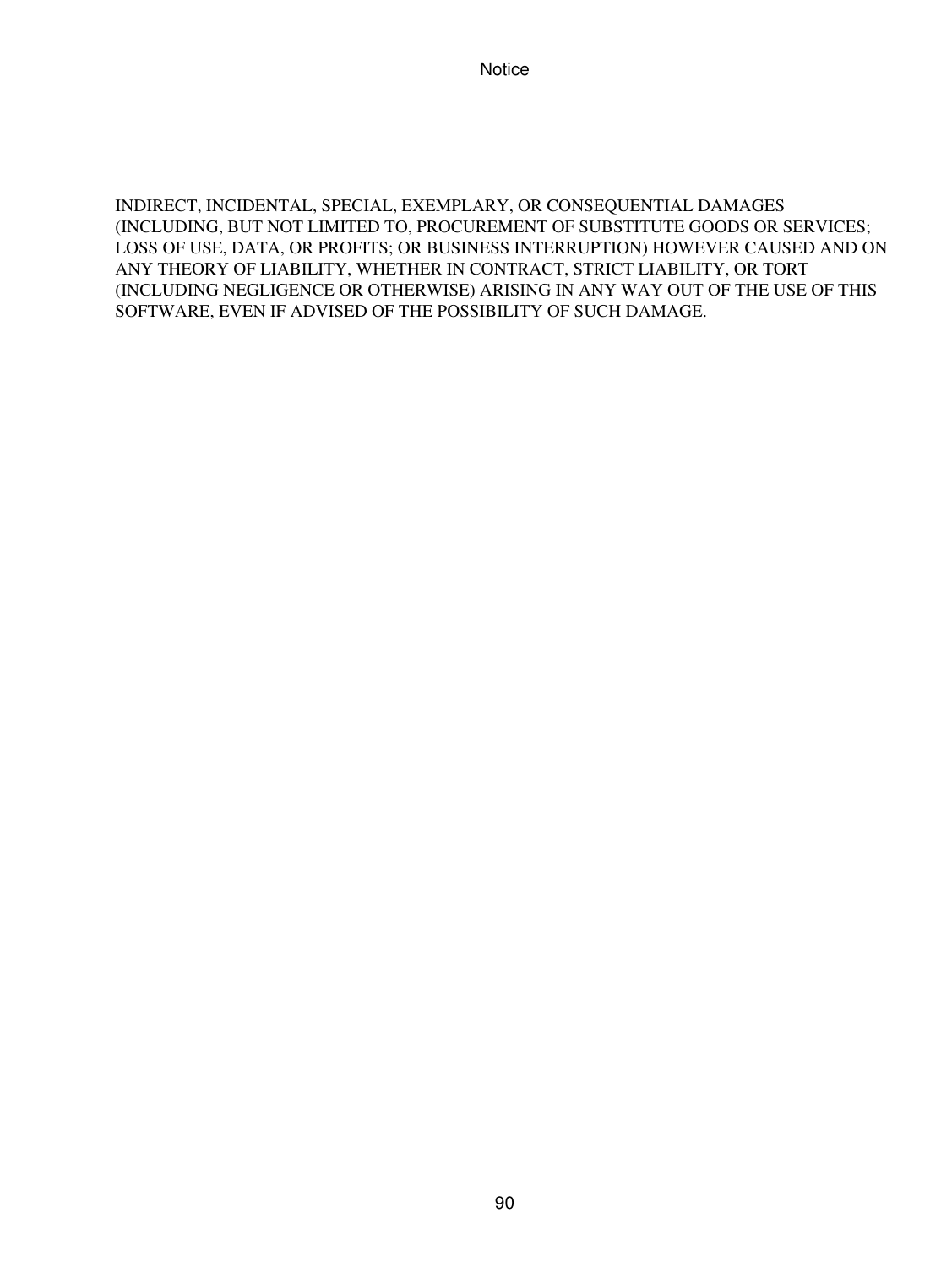## **The following component(s) is(are) subject to the Internet Society - RFC License**

• rfc4134 - Unspecified

*Copyright (C) The Internet Society (2005)*

## **Internet Society RFC License**

Copyright (C) The Internet Society (2002). All Rights Reserved.

This document and translations of it may be copied and furnished to others, and derivative works that comment on or otherwise explain it or assist in its implementation may be prepared, copied, published and distributed, in whole or in part, without restriction of any kind, provided that the above copyright notice and this paragraph are included on all such copies and derivative works. However, this document itself may not be modified in any way, such as by removing the copyright notice or references to the Internet Society or other Internet organizations, except as needed for the purpose of developing Internet standards in which case the procedures for copyrights defined in the Internet Standards process must be followed, or as required to translate it into languages other than English.

The limited permissions granted above are perpetual and will not be revoked by the Internet Society or its successors or assigns.

This document and the information contained herein is provided on an "AS IS" basis and THE INTERNET SOCIETY AND THE INTERNET ENGINEERING TASK FORCE DISCLAIMS ALL WARRANTIES, EXPRESS OR IMPLIED, INCLUDING BUT NOT LIMITED TO ANY WARRANTY THAT THE USE OF THE INFORMATION HEREIN WILL NOT INFRINGE ANY RIGHTS OR ANY IMPLIED WARRANTIES OF MERCHANTABILITY OR FITNESS FOR A PARTICULAR PURPOSE.

Acknowledgement

Funding for the RFC Editor function is currently provided by the Internet Society.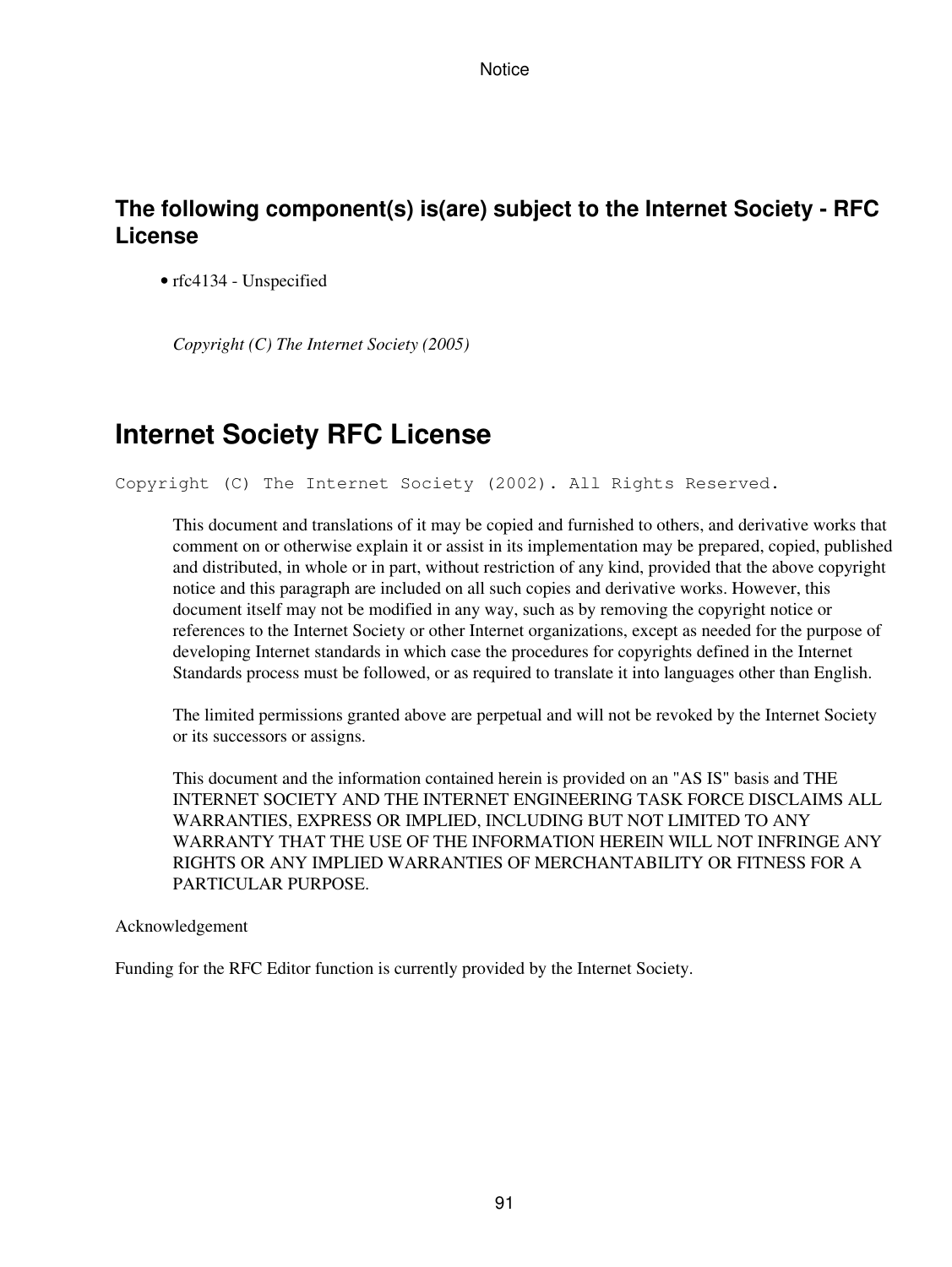### **The following component(s) is(are) subject to the LGPL 2.0**

• Chromium Blink - Unspecified

*Copyright (C) 2000 Lars Knoll (knoll@kde.org) Copyright (C) 2003, 2004, 2005, 2006, 2007, 2008, 2009, 2010, 2011 Apple Inc. All rights reserved.*

## **GNU Library General Public License**

Version 2, June 1991

Copyright (C) 1991 Free Software Foundation, Inc. 59 Temple Place, Suite 330, Boston, MA 02111-1307 USA Everyone is permitted to copy and distribute verbatim copies of this license document, but changing it is not allowed.

[This is the first released version of the Library GPL. It is numbered 2 because it goes with version 2 of the ordinary GPL.]

## **Preamble**

The licenses for most software are designed to take away your freedom to share and change it. By contrast, the GNU General Public Licenses are intended to guarantee your freedom to share and change free software--to make sure the software is free for all its users.

This license, the Library General Public License, applies to some specially designated Free Software Foundation software, and to other libraries whose authors who decide to use it. You can use it for your libraries too.

When we speak of free software, we are referring to freedom, not price. Our General Public Licenses are designed to make sure that you have the freedom to distribute copies of free software (and charge for this service if you wish), that you receive source code or can get it if you want it, that you can change the software or use pieces of it in new free programs; and that you know you can do these things.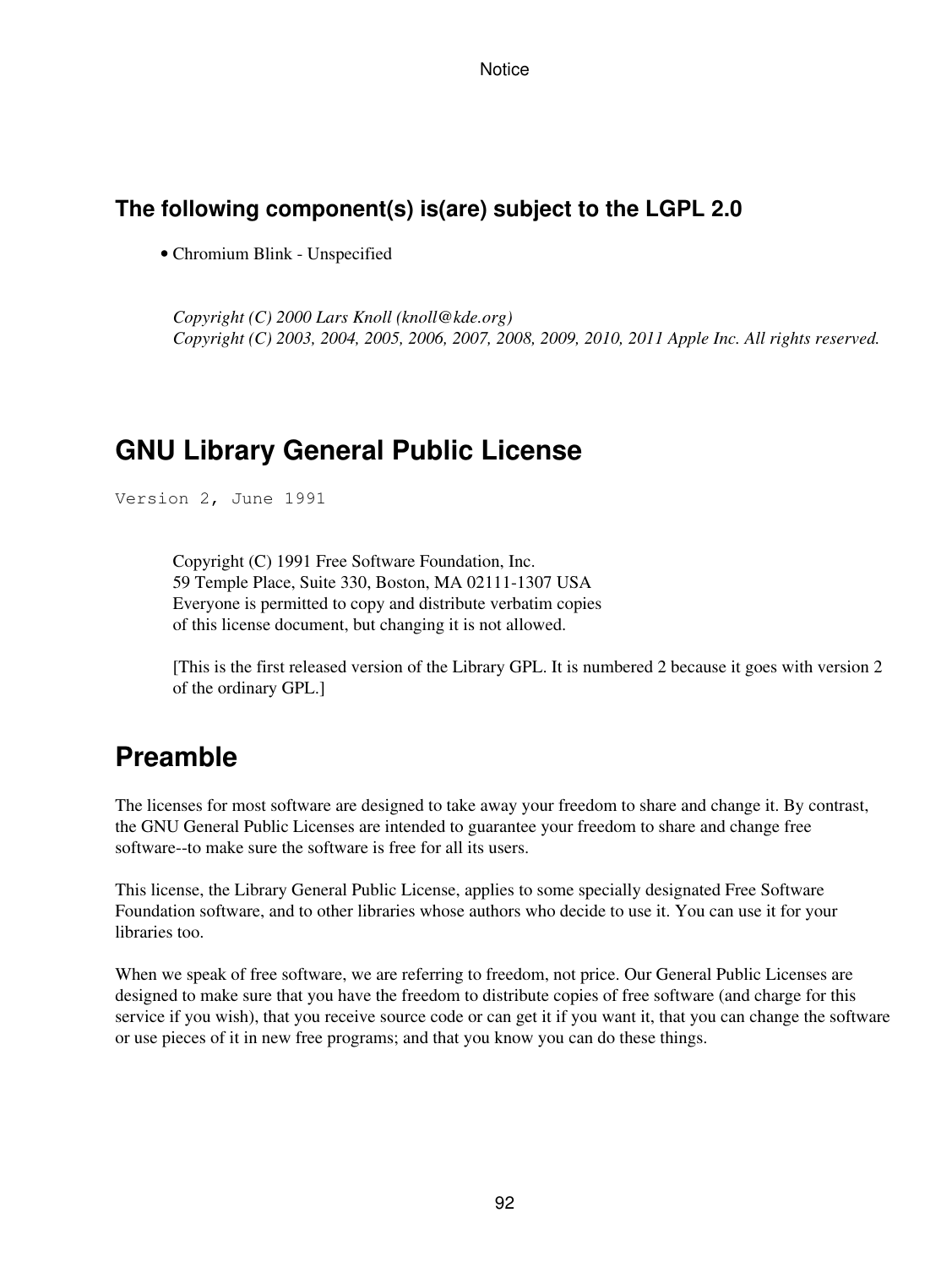To protect your rights, we need to make restrictions that forbid anyone to deny you these rights or to ask you to surrender the rights. These restrictions translate to certain responsibilities for you if you distribute copies of the library, or if you modify it.

For example, if you distribute copies of the library, whether gratis or for a fee, you must give the recipients all the rights that we gave you. You must make sure that they, too, receive or can get the source code. If you link a program with the library, you must provide complete object files to the recipients so that they can relink them with the library after making changes to the library and recompiling it. And you must show them these terms so they know their rights.

Our method of protecting your rights has two steps: (1) copyright the library, and (2) offer you this license, which gives you legal permission to copy, distribute and/or modify the library.

Also, for each distributor's protection, we want to make certain that everyone understands that there is no warranty for this free library. If the library is modified by someone else and passed on, we want its recipients to know that what they have is not the original version, so that any problems introduced by others will not reflect on the original authors' reputations.

Finally, any free program is threatened constantly by software patents. We wish to avoid the danger that companies distributing free software will individually obtain patent licenses, thus in effect transforming the program into proprietary software. To prevent this, we have made it clear that any patent must be licensed for everyone's free use or not licensed at all.

Most GNU software, including some libraries, is covered by the ordinary GNU General Public License, which was designed for utility programs. This license, the GNU Library General Public License, applies to certain designated libraries. This license is quite different from the ordinary one; be sure to read it in full, and don't assume that anything in it is the same as in the ordinary license.

The reason we have a separate public license for some libraries is that they blur the distinction we usually make between modifying or adding to a program and simply using it. Linking a program with a library, without changing the library, is in some sense simply using the library, and is analogous to running a utility program or application program. However, in a textual and legal sense, the linked executable is a combined work, a derivative of the original library, and the ordinary General Public License treats it as such.

Because of this blurred distinction, using the ordinary General Public License for libraries did not effectively promote software sharing, because most developers did not use the libraries. We concluded that weaker conditions might promote sharing better.

However, unrestricted linking of non-free programs would deprive the users of those programs of all benefit from the free status of the libraries themselves. This Library General Public License is intended to permit developers of non-free programs to use free libraries, while preserving your freedom as a user of such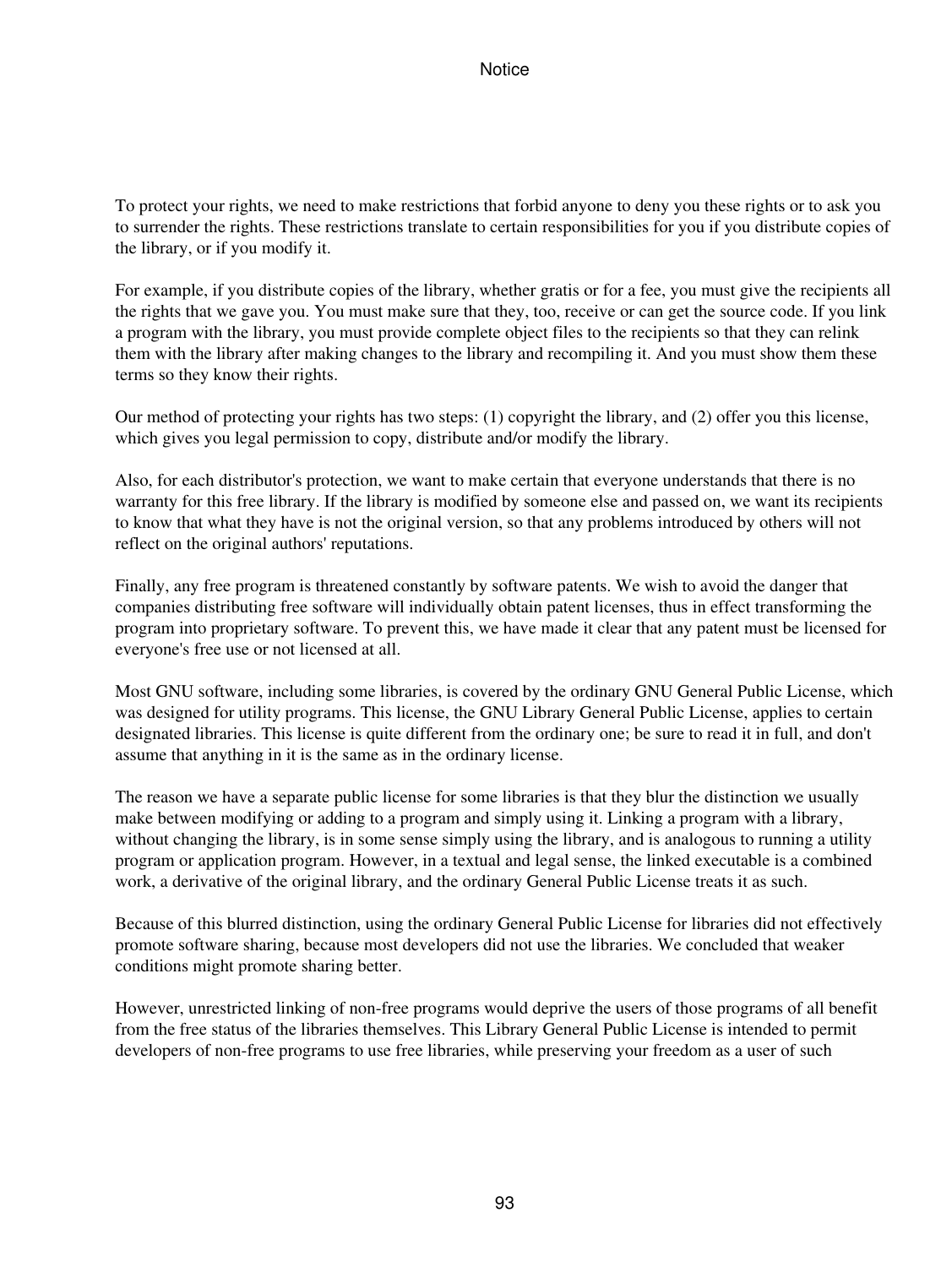programs to change the free libraries that are incorporated in them. (We have not seen how to achieve this as regards changes in header files, but we have achieved it as regards changes in the actual functions of the Library.) The hope is that this will lead to faster development of free libraries.

The precise terms and conditions for copying, distribution and modification follow. Pay close attention to the difference between a "work based on the library" and a "work that uses the library". The former contains code derived from the library, while the latter only works together with the library.

Note that it is possible for a library to be covered by the ordinary General Public License rather than by this special one.

# **TERMS AND CONDITIONS FOR COPYING, DISTRIBUTION AND MODIFICATION**

**0.** This License Agreement applies to any software library which contains a notice placed by the copyright holder or other authorized party saying it may be distributed under the terms of this Library General Public License (also called "this License"). Each licensee is addressed as "you".

A "library" means a collection of software functions and/or data prepared so as to be conveniently linked with application programs (which use some of those functions and data) to form executables.

The "Library", below, refers to any such software library or work which has been distributed under these terms. A "work based on the Library" means either the Library or any derivative work under copyright law: that is to say, a work containing the Library or a portion of it, either verbatim or with modifications and/or translated straightforwardly into another language. (Hereinafter, translation is included without limitation in the term "modification".)

"Source code" for a work means the preferred form of the work for making modifications to it. For a library, complete source code means all the source code for all modules it contains, plus any associated interface definition files, plus the scripts used to control compilation and installation of the library.

Activities other than copying, distribution and modification are not covered by this License; they are outside its scope. The act of running a program using the Library is not restricted, and output from such a program is covered only if its contents constitute a work based on the Library (independent of the use of the Library in a tool for writing it). Whether that is true depends on what the Library does and what the program that uses the Library does.

**1.** You may copy and distribute verbatim copies of the Library's complete source code as you receive it, in any medium, provided that you conspicuously and appropriately publish on each copy an appropriate copyright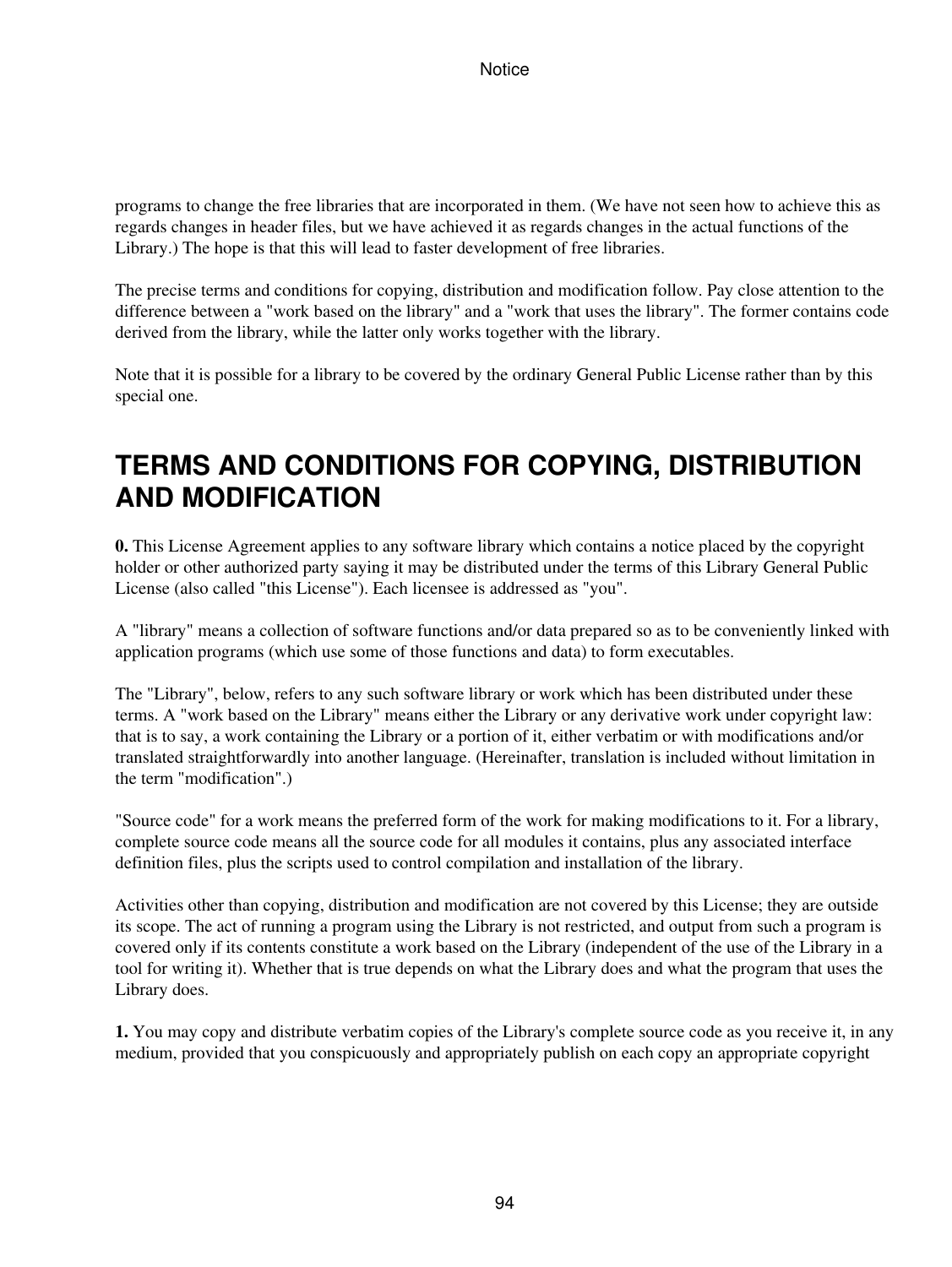notice and disclaimer of warranty; keep intact all the notices that refer to this License and to the absence of any warranty; and distribute a copy of this License along with the Library.

You may charge a fee for the physical act of transferring a copy, and you may at your option offer warranty protection in exchange for a fee.

**2.** You may modify your copy or copies of the Library or any portion of it, thus forming a work based on the Library, and copy and distribute such modifications or work under the terms of Section 1 above, provided that you also meet all of these conditions:

a) The modified work must itself be a software library.

b) You must cause the files modified to carry prominent notices stating that you changed the files and the date of any change.

c) You must cause the whole of the work to be licensed at no charge to all third parties under the terms of this License.

d) If a facility in the modified Library refers to a function or a table of data to be supplied by an application program that uses the facility, other than as an argument passed when the facility is invoked, then you must make a good faith effort to ensure that, in the event an application does not supply such function or table, the facility still operates, and performs whatever part of its purpose remains meaningful.

(For example, a function in a library to compute square roots has a purpose that is entirely well-defined independent of the application. Therefore, Subsection 2d requires that any application-supplied function or table used by this function must be optional: if the application does not supply it, the square root function must still compute square roots.)

These requirements apply to the modified work as a whole. If identifiable sections of that work are not derived from the Library, and can be reasonably considered independent and separate works in themselves, then this License, and its terms, do not apply to those sections when you distribute them as separate works. But when you distribute the same sections as part of a whole which is a work based on the Library, the distribution of the whole must be on the terms of this License, whose permissions for other licensees extend to the entire whole, and thus to each and every part regardless of who wrote it.

Thus, it is not the intent of this section to claim rights or contest your rights to work written entirely by you; rather, the intent is to exercise the right to control the distribution of derivative or collective works based on the Library.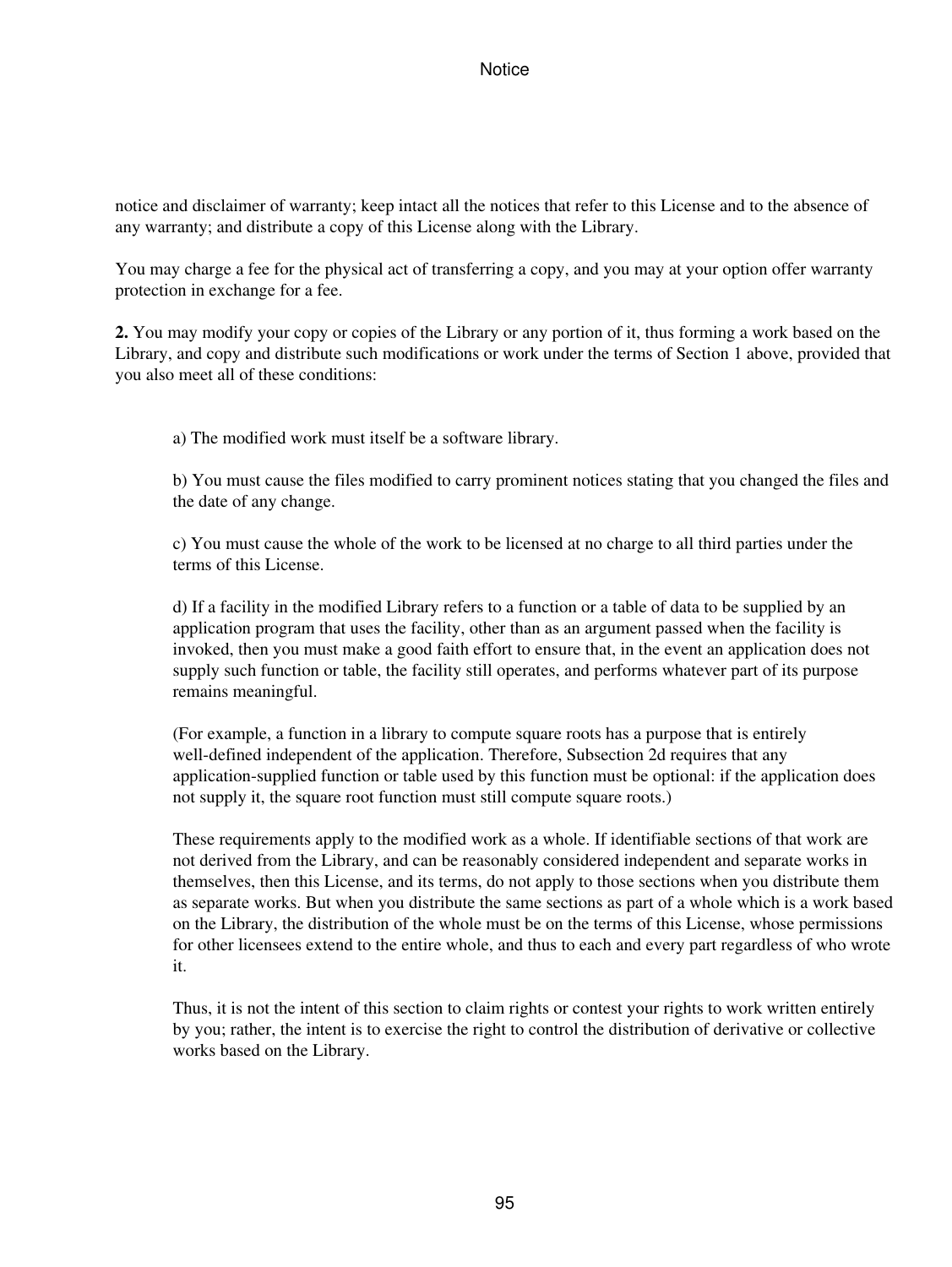In addition, mere aggregation of another work not based on the Library with the Library (or with a work based on the Library) on a volume of a storage or distribution medium does not bring the other work under the scope of this License.

3. You may opt to apply the terms of the ordinary GNU General Public License instead of this License to a given copy of the Library. To do this, you must alter all the notices that refer to this License, so that they refer to the ordinary GNU General Public License, version 2, instead of to this License. (If a newer version than version 2 of the ordinary GNU General Public License has appeared, then you can specify that version instead if you wish.) Do not make any other change in these notices.

Once this change is made in a given copy, it is irreversible for that copy, so the ordinary GNU General Public License applies to all subsequent copies and derivative works made from that copy.

This option is useful when you wish to copy part of the code of the Library into a program that is not a library.

4. You may copy and distribute the Library (or a portion or derivative of it, under Section 2) in object code or executable form under the terms of Sections 1 and 2 above provided that you accompany it with the complete corresponding machine-readable source code, which must be distributed under the terms of Sections 1 and 2 above on a medium customarily used for software interchange.

If distribution of object code is made by offering access to copy from a designated place, then offering equivalent access to copy the source code from the same place satisfies the requirement to distribute the source code, even though third parties are not compelled to copy the source along with the object code.

5. A program that contains no derivative of any portion of the Library, but is designed to work with the Library by being compiled or linked with it, is called a "work that uses the Library". Such a work, in isolation, is not a derivative work of the Library, and therefore falls outside the scope of this License.

However, linking a "work that uses the Library" with the Library creates an executable that is a derivative of the Library (because it contains portions of the Library), rather than a "work that uses the library". The executable is therefore covered by this License. Section 6 states terms for distribution of such executables.

When a "work that uses the Library" uses material from a header file that is part of the Library, the object code for the work may be a derivative work of the Library even though the source code is not. Whether this is true is especially significant if the work can be linked without the Library, or if the work is itself a library. The threshold for this to be true is not precisely defined by law.

If such an object file uses only numerical parameters, data structure layouts and accessors, and small macros and small inline functions (ten lines or less in length), then the use of the object file is unrestricted, regardless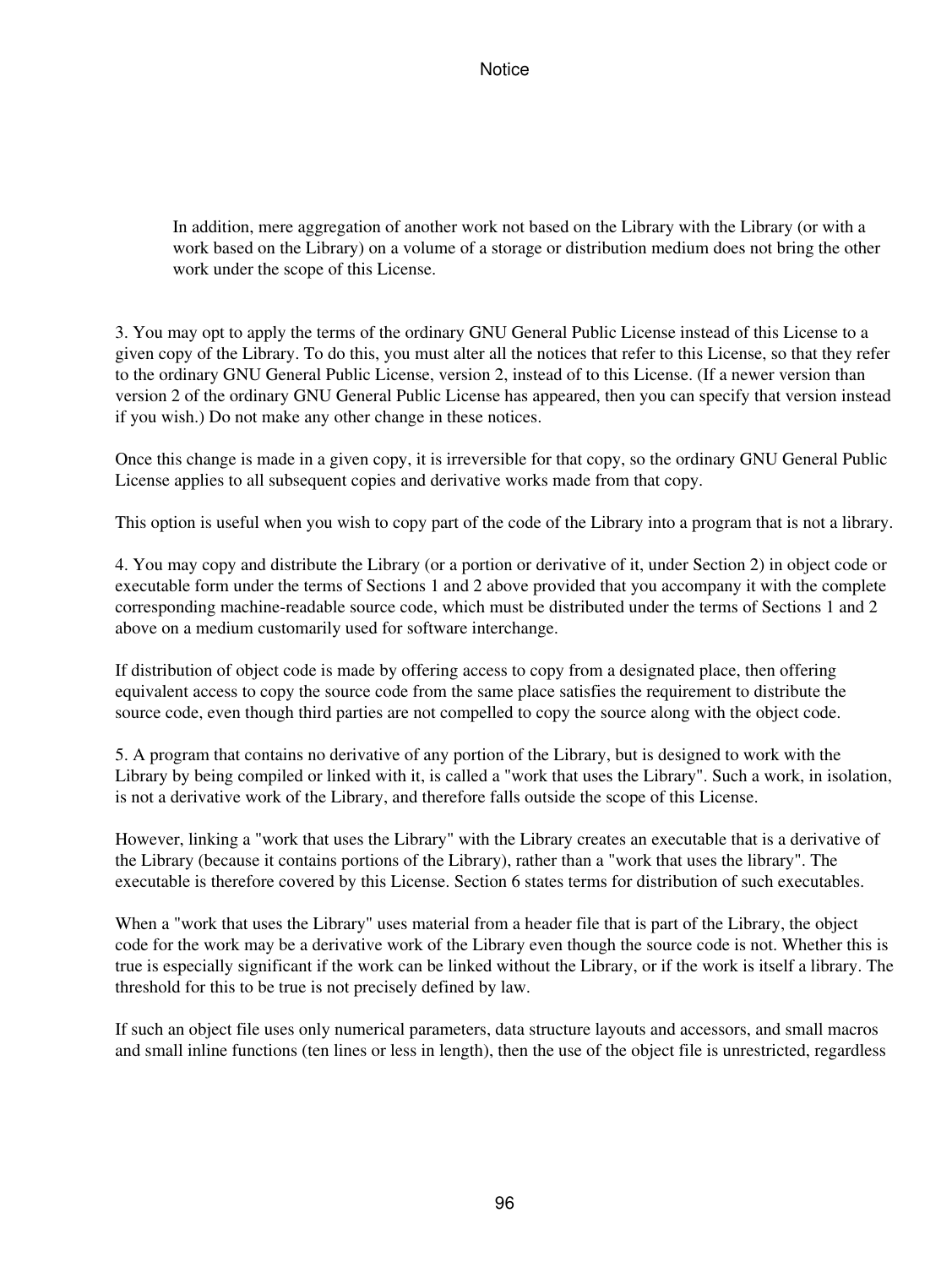of whether it is legally a derivative work. (Executables containing this object code plus portions of the Library will still fall under Section 6.)

Otherwise, if the work is a derivative of the Library, you may distribute the object code for the work under the terms of Section 6. Any executables containing that work also fall under Section 6, whether or not they are linked directly with the Library itself.

6. As an exception to the Sections above, you may also compile or link a "work that uses the Library" with the Library to produce a work containing portions of the Library, and distribute that work under terms of your choice, provided that the terms permit modification of the work for the customer's own use and reverse engineering for debugging such modifications.

You must give prominent notice with each copy of the work that the Library is used in it and that the Library and its use are covered by this License. You must supply a copy of this License. If the work during execution displays copyright notices, you must include the copyright notice for the Library among them, as well as a reference directing the user to the copy of this License. Also, you must do one of these things:

a) Accompany the work with the complete corresponding machine-readable source code for the Library including whatever changes were used in the work (which must be distributed under Sections 1 and 2 above); and, if the work is an executable linked with the Library, with the complete machine-readable "work that uses the Library", as object code and/or source code, so that the user can modify the Library and then relink to produce a modified executable containing the modified Library. (It is understood that the user who changes the contents of definitions files in the Library will not necessarily be able to recompile the application to use the modified definitions.)

b) Accompany the work with a written offer, valid for at least three years, to give the same user the materials specified in Subsection 6a, above, for a charge no more than the cost of performing this distribution.

c) If distribution of the work is made by offering access to copy from a designated place, offer equivalent access to copy the above specified materials from the same place.

d) Verify that the user has already received a copy of these materials or that you have already sent this user a copy.

For an executable, the required form of the "work that uses the Library" must include any data and utility programs needed for reproducing the executable from it. However, as a special exception, the source code distributed need not include anything that is normally distributed (in either source or binary form) with the major components (compiler, kernel, and so on) of the operating system on which the executable runs, unless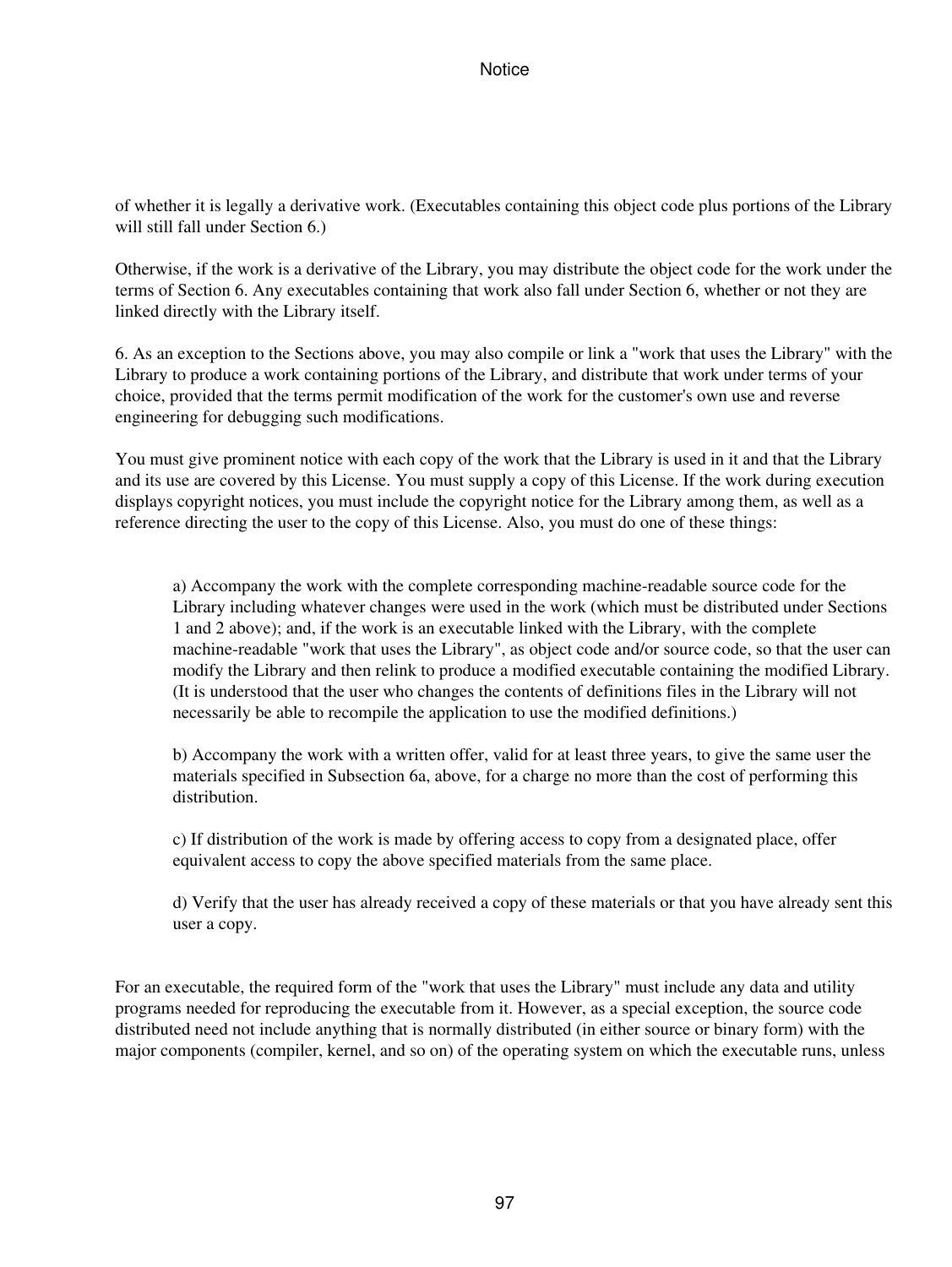that component itself accompanies the executable.

It may happen that this requirement contradicts the license restrictions of other proprietary libraries that do not normally accompany the operating system. Such a contradiction means you cannot use both them and the Library together in an executable that you distribute.

7. You may place library facilities that are a work based on the Library side-by-side in a single library together with other library facilities not covered by this License, and distribute such a combined library, provided that the separate distribution of the work based on the Library and of the other library facilities is otherwise permitted, and provided that you do these two things:

a) Accompany the combined library with a copy of the same work based on the Library, uncombined with any other library facilities. This must be distributed under the terms of the Sections above.

b) Give prominent notice with the combined library of the fact that part of it is a work based on the Library, and explaining where to find the accompanying uncombined form of the same work.

8. You may not copy, modify, sublicense, link with, or distribute the Library except as expressly provided under this License. Any attempt otherwise to copy, modify, sublicense, link with, or distribute the Library is void, and will automatically terminate your rights under this License. However, parties who have received copies, or rights, from you under this License will not have their licenses terminated so long as such parties remain in full compliance.

9. You are not required to accept this License, since you have not signed it. However, nothing else grants you permission to modify or distribute the Library or its derivative works. These actions are prohibited by law if you do not accept this License. Therefore, by modifying or distributing the Library (or any work based on the Library), you indicate your acceptance of this License to do so, and all its terms and conditions for copying, distributing or modifying the Library or works based on it.

10. Each time you redistribute the Library (or any work based on the Library), the recipient automatically receives a license from the original licensor to copy, distribute, link with or modify the Library subject to these terms and conditions. You may not impose any further restrictions on the recipients' exercise of the rights granted herein. You are not responsible for enforcing compliance by third parties to this License.

11. If, as a consequence of a court judgment or allegation of patent infringement or for any other reason (not limited to patent issues), conditions are imposed on you (whether by court order, agreement or otherwise) that contradict the conditions of this License, they do not excuse you from the conditions of this License. If you cannot distribute so as to satisfy simultaneously your obligations under this License and any other pertinent obligations, then as a consequence you may not distribute the Library at all. For example, if a patent license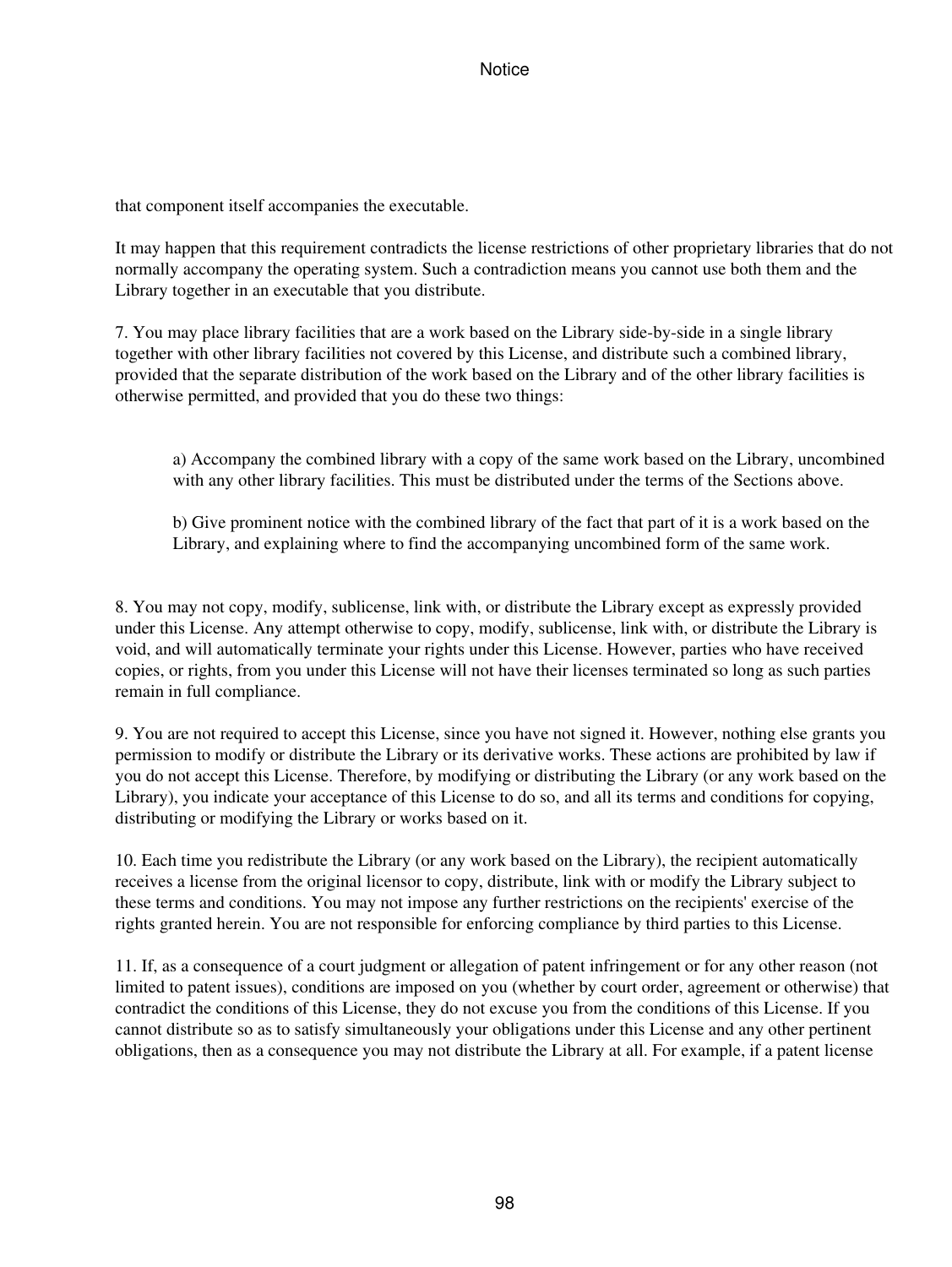would not permit royalty-free redistribution of the Library by all those who receive copies directly or indirectly through you, then the only way you could satisfy both it and this License would be to refrain entirely from distribution of the Library.

If any portion of this section is held invalid or unenforceable under any particular circumstance, the balance of the section is intended to apply, and the section as a whole is intended to apply in other circumstances.

It is not the purpose of this section to induce you to infringe any patents or other property right claims or to contest validity of any such claims; this section has the sole purpose of protecting the integrity of the free software distribution system which is implemented by public license practices. Many people have made generous contributions to the wide range of software distributed through that system in reliance on consistent application of that system; it is up to the author/donor to decide if he or she is willing to distribute software through any other system and a licensee cannot impose that choice.

This section is intended to make thoroughly clear what is believed to be a consequence of the rest of this License.

12. If the distribution and/or use of the Library is restricted in certain countries either by patents or by copyrighted interfaces, the original copyright holder who places the Library under this License may add an explicit geographical distribution limitation excluding those countries, so that distribution is permitted only in or among countries not thus excluded. In such case, this License incorporates the limitation as if written in the body of this License.

13. The Free Software Foundation may publish revised and/or new versions of the Library General Public License from time to time. Such new versions will be similar in spirit to the present version, but may differ in detail to address new problems or concerns.

Each version is given a distinguishing version number. If the Library specifies a version number of this License which applies to it and "any later version", you have the option of following the terms and conditions either of that version or of any later version published by the Free Software Foundation. If the Library does not specify a license version number, you may choose any version ever published by the Free Software Foundation.

14. If you wish to incorporate parts of the Library into other free programs whose distribution conditions are incompatible with these, write to the author to ask for permission. For software which is copyrighted by the Free Software Foundation, write to the Free Software Foundation; we sometimes make exceptions for this. Our decision will be guided by the two goals of preserving the free status of all derivatives of our free software and of promoting the sharing and reuse of software generally.

NO WARRANTY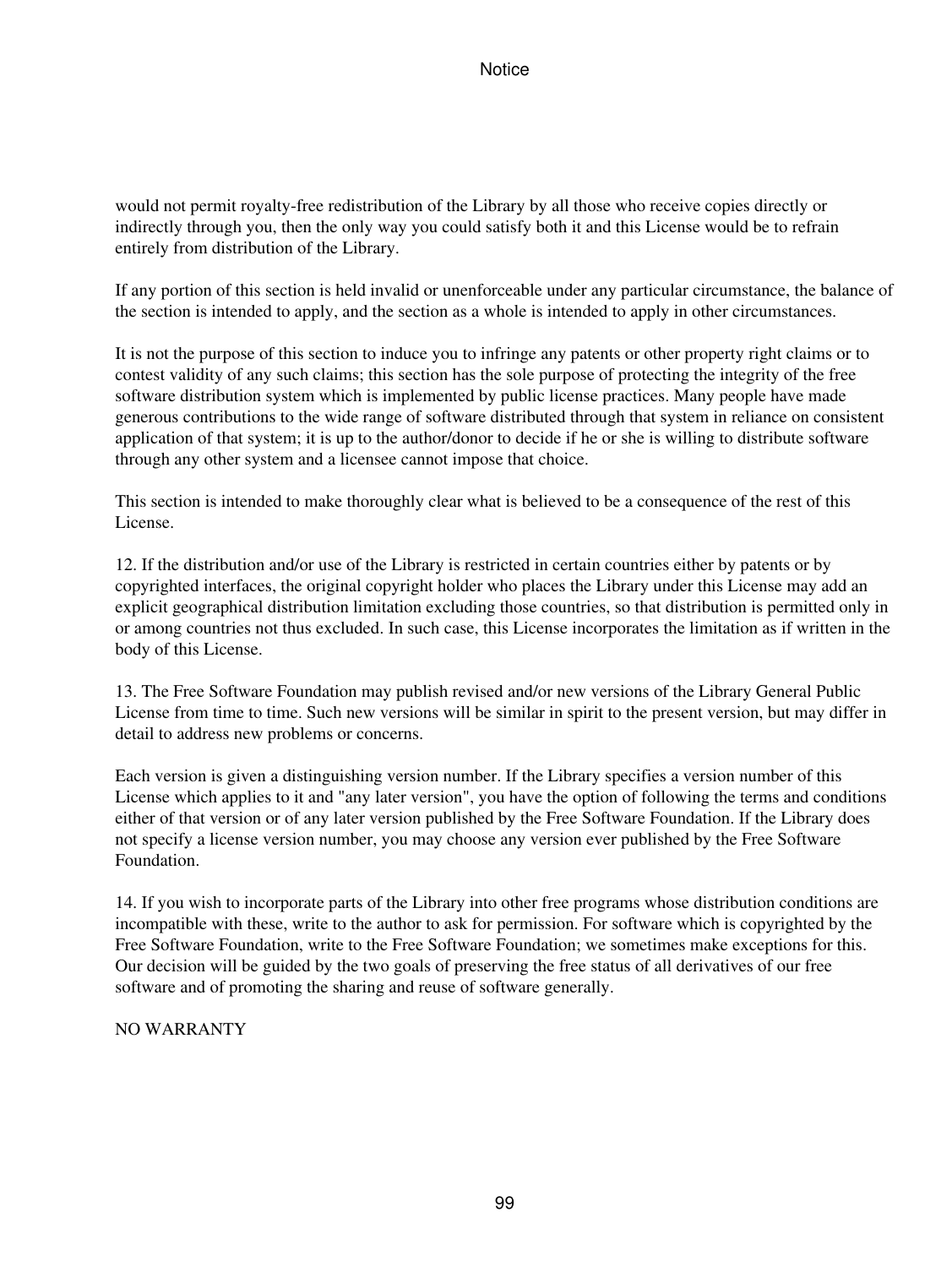15. BECAUSE THE LIBRARY IS LICENSED FREE OF CHARGE, THERE IS NO WARRANTY FOR THE LIBRARY, TO THE EXTENT PERMITTED BY APPLICABLE LAW. EXCEPT WHEN OTHERWISE STATED IN WRITING THE COPYRIGHT HOLDERS AND/OR OTHER PARTIES PROVIDE THE LIBRARY "AS IS" WITHOUT WARRANTY OF ANY KIND, EITHER EXPRESSED OR IMPLIED, INCLUDING, BUT NOT LIMITED TO, THE IMPLIED WARRANTIES OF MERCHANTABILITY AND FITNESS FOR A PARTICULAR PURPOSE. THE ENTIRE RISK AS TO THE QUALITY AND PERFORMANCE OF THE LIBRARY IS WITH YOU. SHOULD THE LIBRARY PROVE DEFECTIVE, YOU ASSUME THE COST OF ALL NECESSARY SERVICING, REPAIR OR CORRECTION.

16. IN NO EVENT UNLESS REQUIRED BY APPLICABLE LAW OR AGREED TO IN WRITING WILL ANY COPYRIGHT HOLDER, OR ANY OTHER PARTY WHO MAY MODIFY AND/OR REDISTRIBUTE THE LIBRARY AS PERMITTED ABOVE, BE LIABLE TO YOU FOR DAMAGES, INCLUDING ANY GENERAL, SPECIAL, INCIDENTAL OR CONSEQUENTIAL DAMAGES ARISING OUT OF THE USE OR INABILITY TO USE THE LIBRARY (INCLUDING BUT NOT LIMITED TO LOSS OF DATA OR DATA BEING RENDERED INACCURATE OR LOSSES SUSTAINED BY YOU OR THIRD PARTIES OR A FAILURE OF THE LIBRARY TO OPERATE WITH ANY OTHER SOFTWARE), EVEN IF SUCH HOLDER OR OTHER PARTY HAS BEEN ADVISED OF THE POSSIBILITY OF SUCH **DAMAGES** 

# **END OF TERMS AND CONDITIONS**

# **How to Apply These Terms to Your New Libraries**

If you develop a new library, and you want it to be of the greatest possible use to the public, we recommend making it free software that everyone can redistribute and change. You can do so by permitting redistribution under these terms (or, alternatively, under the terms of the ordinary General Public License).

To apply these terms, attach the following notices to the library. It is safest to attach them to the start of each source file to most effectively convey the exclusion of warranty; and each file should have at least the "copyright" line and a pointer to where the full notice is found.

one line to give the library's name and an idea of what it does. Copyright (C) year name of author

This library is free software; you can redistribute it and/or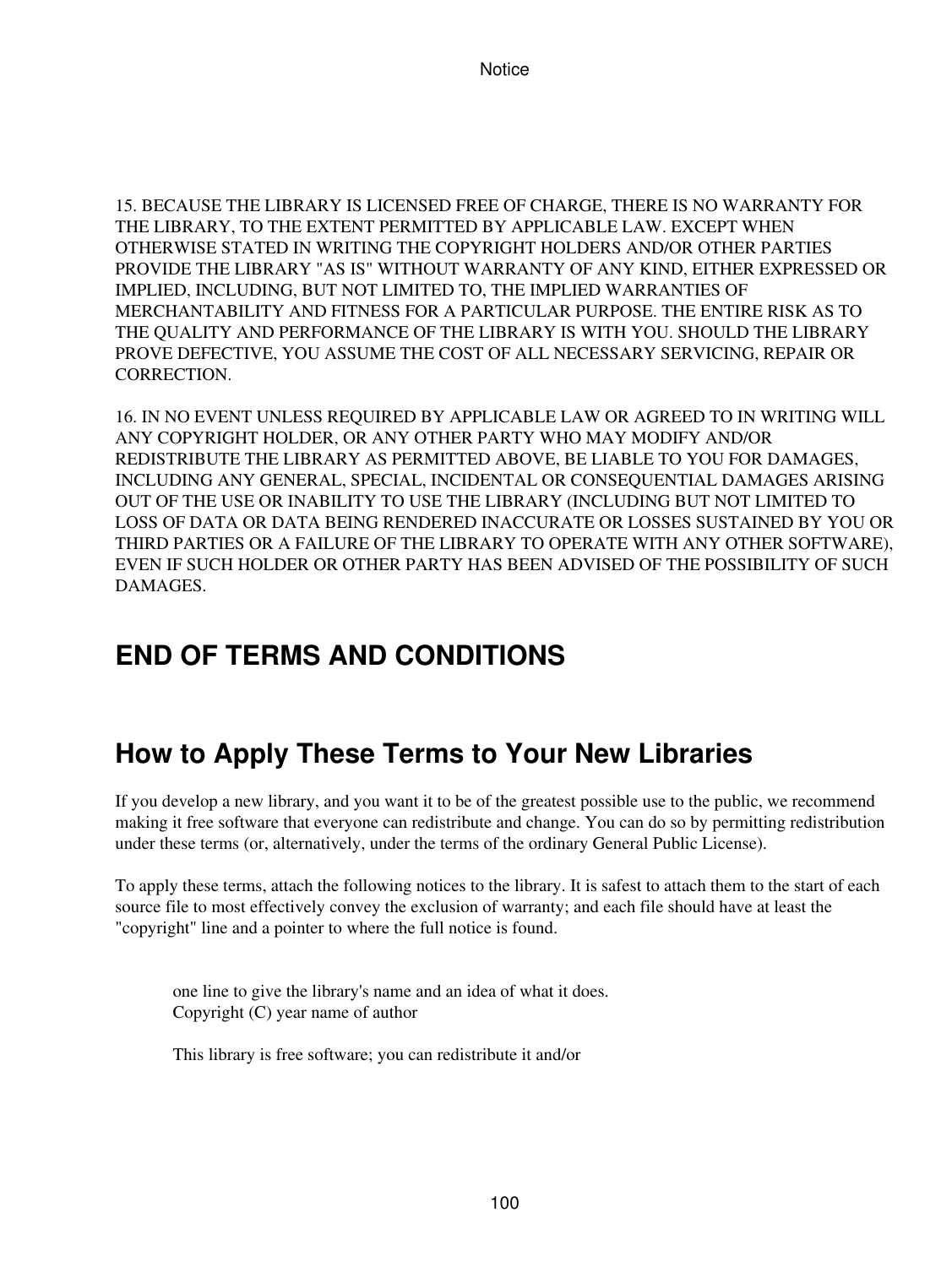modify it under the terms of the GNU Library General Public License as published by the Free Software Foundation; either version 2 of the License, or (at your option) any later version.

This library is distributed in the hope that it will be useful, but WITHOUT ANY WARRANTY; without even the implied warranty of MERCHANTABILITY or FITNESS FOR A PARTICULAR PURPOSE. See the GNU Library General Public License for more details.

You should have received a copy of the GNU Library General Public License along with this library; if not, write to the Free Software Foundation, Inc., 51 Franklin St, Fifth Floor, Boston, MA 02110-1301, USA

Also add information on how to contact you by electronic and paper mail.

You should also get your employer (if you work as a programmer) or your school, if any, to sign a "copyright disclaimer" for the library, if necessary. Here is a sample; alter the names:

Yoyodyne, Inc., hereby disclaims all copyright interest in the library `Frob' (a library for tweaking knobs) written by James Random Hacker.

signature of Ty Coon, 1 April 1990 Ty Coon, President of Vice

That's all there is to it!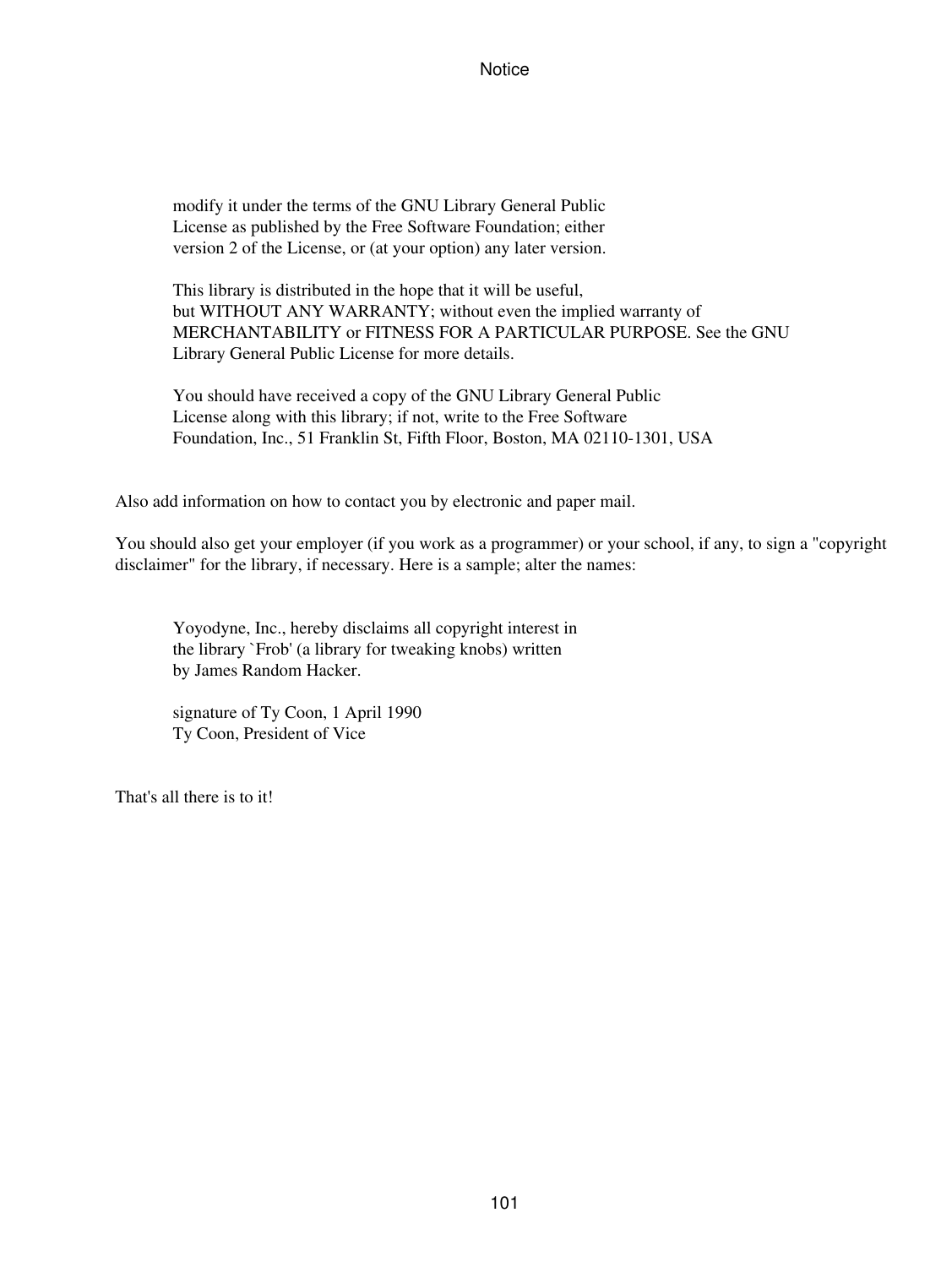### **The following component(s) is(are) subject to the LGPL 2.1**

• Logback Classic Module - 1.1.11

*Copyright (C) 1999-2015, QOS.ch.All rights reserved.*

• Logback Core Module - 1.1.11

*Copyright (C) 1999-2015, QOS.ch.All rights reserved.*

## **GNU Lesser General Public License**

Version 2.1, February 1999

Copyright (C) 1991, 1999 Free Software Foundation, Inc. 59 Temple Place, Suite 330, Boston, MA 02111-1307 USA Everyone is permitted to copy and distribute verbatim copies of this license document, but changing it is not allowed.

[This is the first released version of the Lesser GPL. It also counts as the successor of the GNU Library Public License, version 2, hence the version number 2.1.]

## **Preamble**

The licenses for most software are designed to take away your freedom to share and change it. By contrast, the GNU General Public Licenses are intended to guarantee your freedom to share and change free software--to make sure the software is free for all its users.

This license, the Lesser General Public License, applies to some specially designated software packages--typically libraries--of the Free Software Foundation and other authors who decide to use it. You can use it too, but we suggest you first think carefully about whether this license or the ordinary General Public License is the better strategy to use in any particular case, based on the explanations below.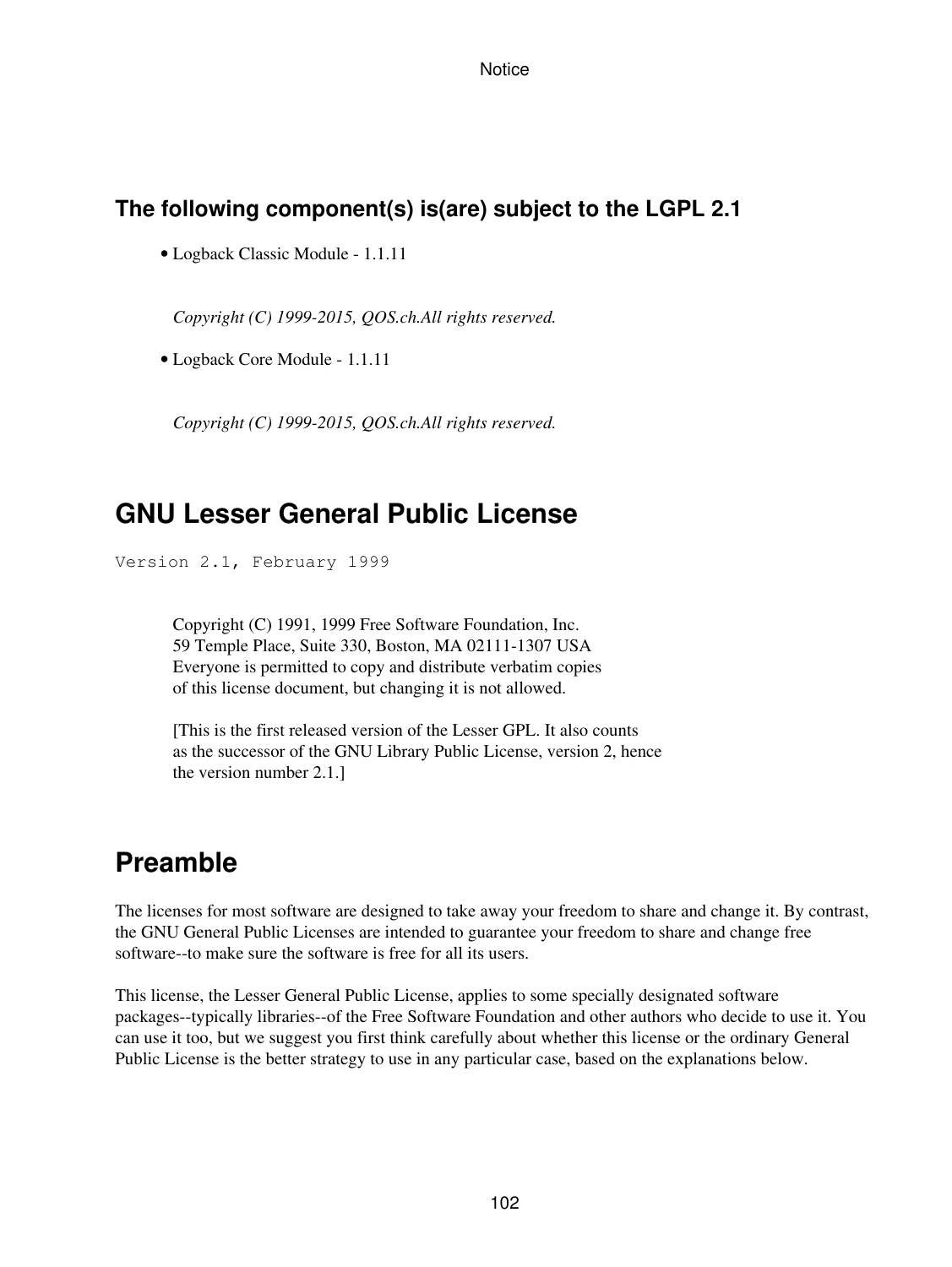When we speak of free software, we are referring to freedom of use, not price. Our General Public Licenses are designed to make sure that you have the freedom to distribute copies of free software (and charge for this service if you wish); that you receive source code or can get it if you want it; that you can change the software and use pieces of it in new free programs; and that you are informed that you can do these things.

To protect your rights, we need to make restrictions that forbid distributors to deny you these rights or to ask you to surrender these rights. These restrictions translate to certain responsibilities for you if you distribute copies of the library or if you modify it.

For example, if you distribute copies of the library, whether gratis or for a fee, you must give the recipients all the rights that we gave you. You must make sure that they, too, receive or can get the source code. If you link other code with the library, you must provide complete object files to the recipients, so that they can relink them with the library after making changes to the library and recompiling it. And you must show them these terms so they know their rights.

We protect your rights with a two-step method: (1) we copyright the library, and (2) we offer you this license, which gives you legal permission to copy, distribute and/or modify the library.

To protect each distributor, we want to make it very clear that there is no warranty for the free library. Also, if the library is modified by someone else and passed on, the recipients should know that what they have is not the original version, so that the original author's reputation will not be affected by problems that might be introduced by others.

Finally, software patents pose a constant threat to the existence of any free program. We wish to make sure that a company cannot effectively restrict the users of a free program by obtaining a restrictive license from a patent holder. Therefore, we insist that any patent license obtained for a version of the library must be consistent with the full freedom of use specified in this license.

Most GNU software, including some libraries, is covered by the ordinary GNU General Public License. This license, the GNU Lesser General Public License, applies to certain designated libraries, and is quite different from the ordinary General Public License. We use this license for certain libraries in order to permit linking those libraries into non-free programs.

When a program is linked with a library, whether statically or using a shared library, the combination of the two is legally speaking a combined work, a derivative of the original library. The ordinary General Public License therefore permits such linking only if the entire combination fits its criteria of freedom. The Lesser General Public License permits more lax criteria for linking other code with the library.

We call this license the "Lesser" General Public License because it does Less to protect the user's freedom than the ordinary General Public License. It also provides other free software developers Less of an advantage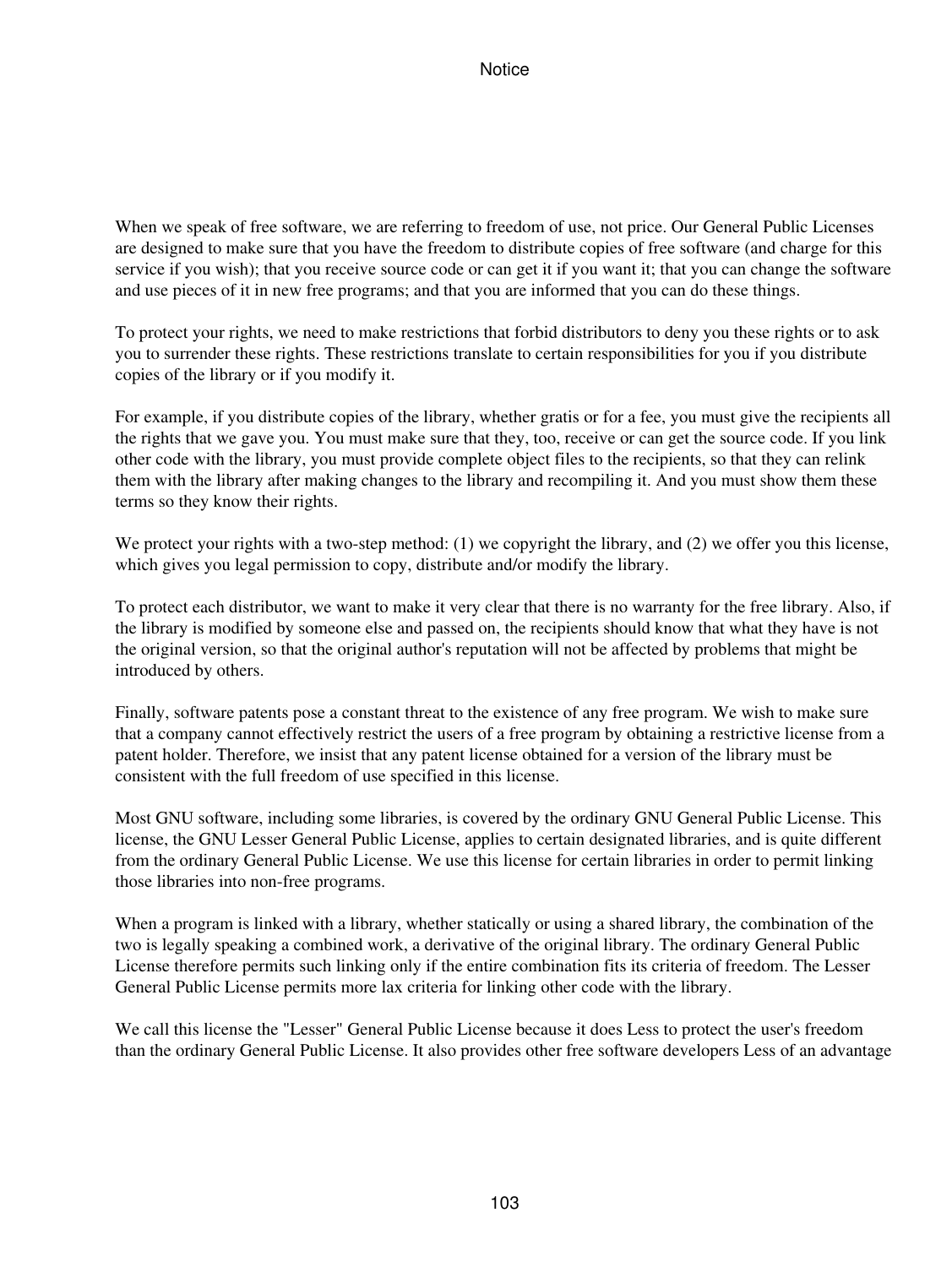over competing non-free programs. These disadvantages are the reason we use the ordinary General Public License for many libraries. However, the Lesser license provides advantages in certain special circumstances.

For example, on rare occasions, there may be a special need to encourage the widest possible use of a certain library, so that it becomes a de-facto standard. To achieve this, non-free programs must be allowed to use the library. A more frequent case is that a free library does the same job as widely used non-free libraries. In this case, there is little to gain by limiting the free library to free software only, so we use the Lesser General Public License.

In other cases, permission to use a particular library in non-free programs enables a greater number of people to use a large body of free software. For example, permission to use the GNU C Library in non-free programs enables many more people to use the whole GNU operating system, as well as its variant, the GNU/Linux operating system.

Although the Lesser General Public License is Less protective of the users' freedom, it does ensure that the user of a program that is linked with the Library has the freedom and the wherewithal to run that program using a modified version of the Library.

The precise terms and conditions for copying, distribution and modification follow. Pay close attention to the difference between a "work based on the library" and a "work that uses the library". The former contains code derived from the library, whereas the latter must be combined with the library in order to run.

# **TERMS AND CONDITIONS FOR COPYING, DISTRIBUTION AND MODIFICATION**

**0.** This License Agreement applies to any software library or other program which contains a notice placed by the copyright holder or other authorized party saying it may be distributed under the terms of this Lesser General Public License (also called "this License"). Each licensee is addressed as "you".

A "library" means a collection of software functions and/or data prepared so as to be conveniently linked with application programs (which use some of those functions and data) to form executables.

The "Library", below, refers to any such software library or work which has been distributed under these terms. A "work based on the Library" means either the Library or any derivative work under copyright law: that is to say, a work containing the Library or a portion of it, either verbatim or with modifications and/or translated straightforwardly into another language. (Hereinafter, translation is included without limitation in the term "modification".)

"Source code" for a work means the preferred form of the work for making modifications to it. For a library,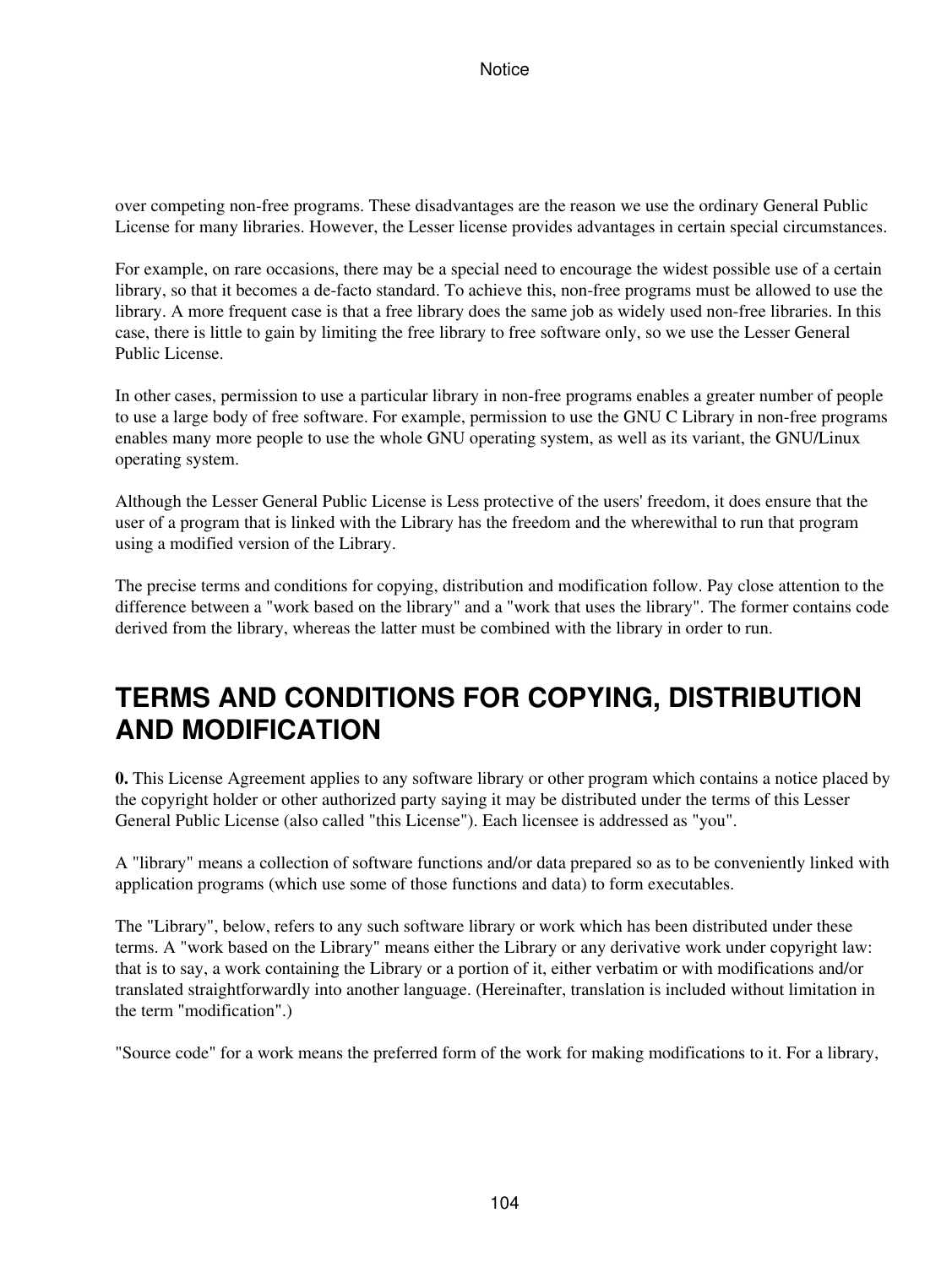complete source code means all the source code for all modules it contains, plus any associated interface definition files, plus the scripts used to control compilation and installation of the library.

Activities other than copying, distribution and modification are not covered by this License; they are outside its scope. The act of running a program using the Library is not restricted, and output from such a program is covered only if its contents constitute a work based on the Library (independent of the use of the Library in a tool for writing it). Whether that is true depends on what the Library does and what the program that uses the Library does.

**1.** You may copy and distribute verbatim copies of the Library's complete source code as you receive it, in any medium, provided that you conspicuously and appropriately publish on each copy an appropriate copyright notice and disclaimer of warranty; keep intact all the notices that refer to this License and to the absence of any warranty; and distribute a copy of this License along with the Library.

You may charge a fee for the physical act of transferring a copy, and you may at your option offer warranty protection in exchange for a fee.

**2.** You may modify your copy or copies of the Library or any portion of it, thus forming a work based on the Library, and copy and distribute such modifications or work under the terms of Section 1 above, provided that you also meet all of these conditions:

a) The modified work must itself be a software library.

b) You must cause the files modified to carry prominent notices stating that you changed the files and the date of any change.

c) You must cause the whole of the work to be licensed at no charge to all third parties under the terms of this License.

d) If a facility in the modified Library refers to a function or a table of data to be supplied by an application program that uses the facility, other than as an argument passed when the facility is invoked, then you must make a good faith effort to ensure that, in the event an application does not supply such function or table, the facility still operates, and performs whatever part of its purpose remains meaningful.

(For example, a function in a library to compute square roots has a purpose that is entirely well-defined independent of the application. Therefore, Subsection 2d requires that any application-supplied function or table used by this function must be optional: if the application does not supply it, the square root function must still compute square roots.)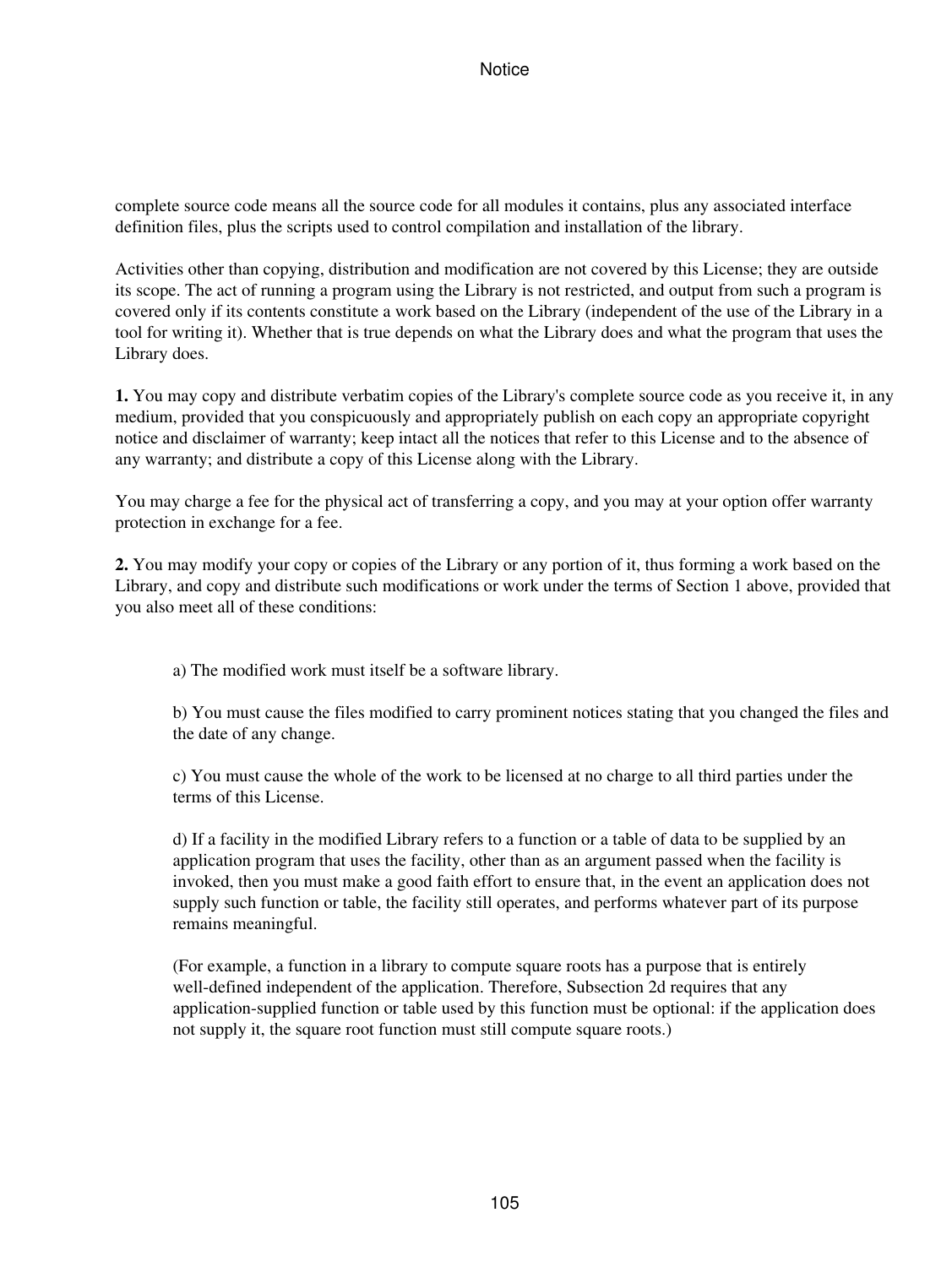These requirements apply to the modified work as a whole. If identifiable sections of that work are not derived from the Library, and can be reasonably considered independent and separate works in themselves, then this License, and its terms, do not apply to those sections when you distribute them as separate works. But when you distribute the same sections as part of a whole which is a work based on the Library, the distribution of the whole must be on the terms of this License, whose permissions for other licensees extend to the entire whole, and thus to each and every part regardless of who wrote it.

Thus, it is not the intent of this section to claim rights or contest your rights to work written entirely by you; rather, the intent is to exercise the right to control the distribution of derivative or collective works based on the Library.

In addition, mere aggregation of another work not based on the Library with the Library (or with a work based on the Library) on a volume of a storage or distribution medium does not bring the other work under the scope of this License.

3. You may opt to apply the terms of the ordinary GNU General Public License instead of this License to a given copy of the Library. To do this, you must alter all the notices that refer to this License, so that they refer to the ordinary GNU General Public License, version 2, instead of to this License. (If a newer version than version 2 of the ordinary GNU General Public License has appeared, then you can specify that version instead if you wish.) Do not make any other change in these notices.

Once this change is made in a given copy, it is irreversible for that copy, so the ordinary GNU General Public License applies to all subsequent copies and derivative works made from that copy.

This option is useful when you wish to copy part of the code of the Library into a program that is not a library.

4. You may copy and distribute the Library (or a portion or derivative of it, under Section 2) in object code or executable form under the terms of Sections 1 and 2 above provided that you accompany it with the complete corresponding machine-readable source code, which must be distributed under the terms of Sections 1 and 2 above on a medium customarily used for software interchange.

If distribution of object code is made by offering access to copy from a designated place, then offering equivalent access to copy the source code from the same place satisfies the requirement to distribute the source code, even though third parties are not compelled to copy the source along with the object code.

5. A program that contains no derivative of any portion of the Library, but is designed to work with the Library by being compiled or linked with it, is called a "work that uses the Library". Such a work, in isolation, is not a derivative work of the Library, and therefore falls outside the scope of this License.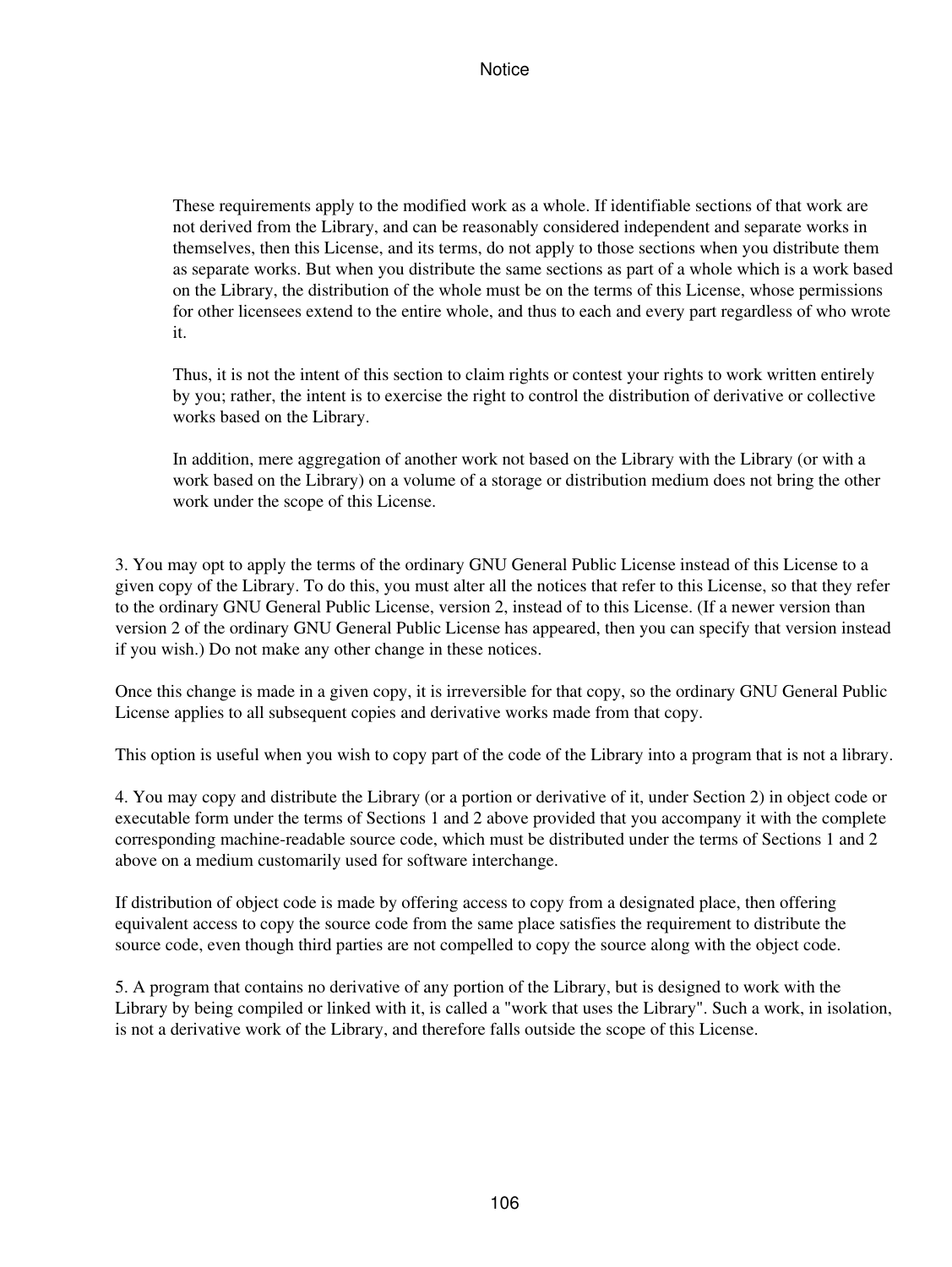However, linking a "work that uses the Library" with the Library creates an executable that is a derivative of the Library (because it contains portions of the Library), rather than a "work that uses the library". The executable is therefore covered by this License. Section 6 states terms for distribution of such executables.

When a "work that uses the Library" uses material from a header file that is part of the Library, the object code for the work may be a derivative work of the Library even though the source code is not. Whether this is true is especially significant if the work can be linked without the Library, or if the work is itself a library. The threshold for this to be true is not precisely defined by law.

If such an object file uses only numerical parameters, data structure layouts and accessors, and small macros and small inline functions (ten lines or less in length), then the use of the object file is unrestricted, regardless of whether it is legally a derivative work. (Executables containing this object code plus portions of the Library will still fall under Section 6.)

Otherwise, if the work is a derivative of the Library, you may distribute the object code for the work under the terms of Section 6. Any executables containing that work also fall under Section 6, whether or not they are linked directly with the Library itself.

6. As an exception to the Sections above, you may also combine or link a "work that uses the Library" with the Library to produce a work containing portions of the Library, and distribute that work under terms of your choice, provided that the terms permit modification of the work for the customer's own use and reverse engineering for debugging such modifications.

You must give prominent notice with each copy of the work that the Library is used in it and that the Library and its use are covered by this License. You must supply a copy of this License. If the work during execution displays copyright notices, you must include the copyright notice for the Library among them, as well as a reference directing the user to the copy of this License. Also, you must do one of these things:

a) Accompany the work with the complete corresponding machine-readable source code for the Library including whatever changes were used in the work (which must be distributed under Sections 1 and 2 above); and, if the work is an executable linked with the Library, with the complete machine-readable "work that uses the Library", as object code and/or source code, so that the user can modify the Library and then relink to produce a modified executable containing the modified Library. (It is understood that the user who changes the contents of definitions files in the Library will not necessarily be able to recompile the application to use the modified definitions.)

b) Use a suitable shared library mechanism for linking with the Library. A suitable mechanism is one that (1) uses at run time a copy of the library already present on the user's computer system, rather than copying library functions into the executable, and (2) will operate properly with a modified version of the library, if the user installs one, as long as the modified version is interface-compatible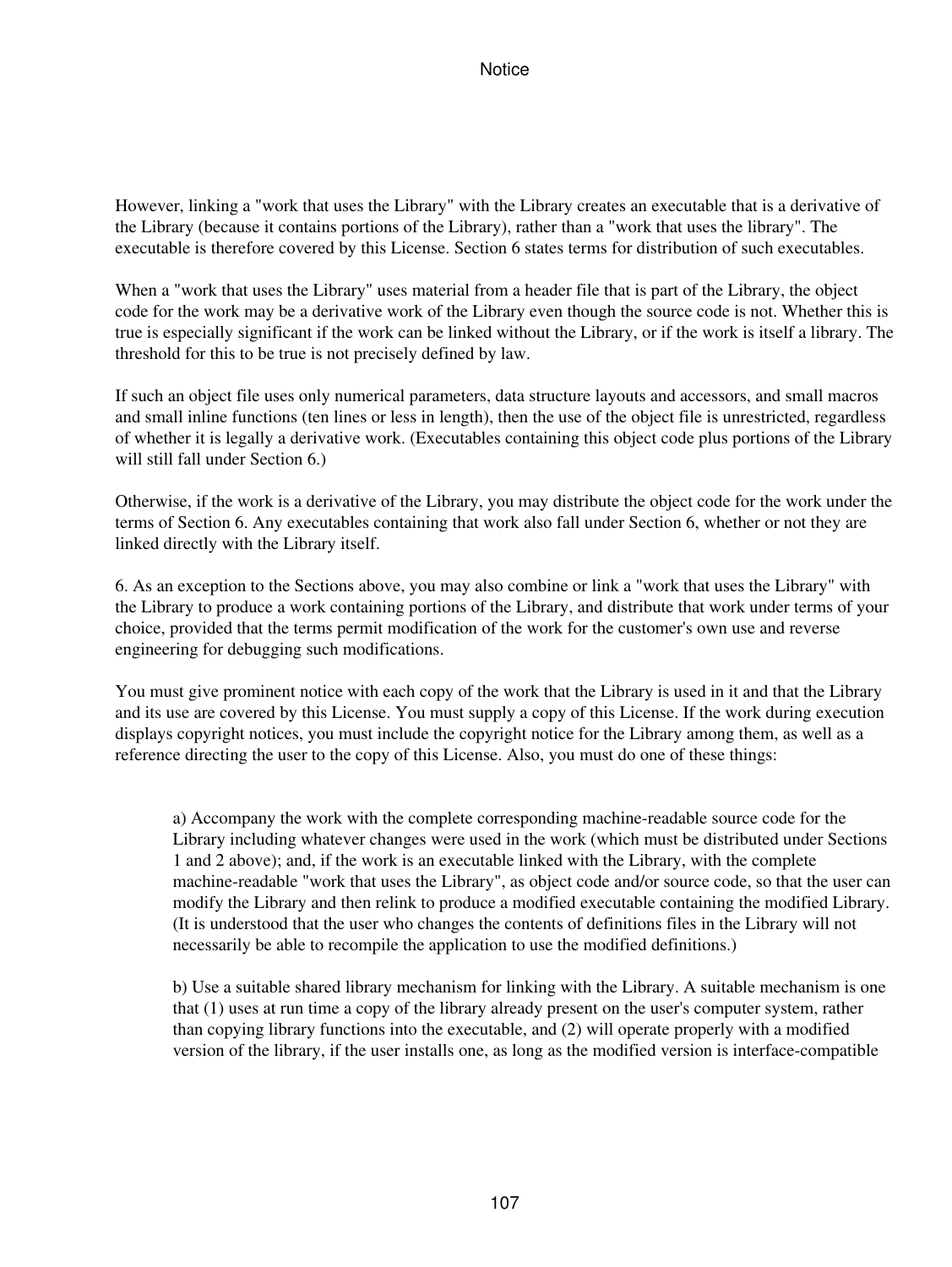with the version that the work was made with.

c) Accompany the work with a written offer, valid for at least three years, to give the same user the materials specified in Subsection 6a, above, for a charge no more than the cost of performing this distribution.

d) If distribution of the work is made by offering access to copy from a designated place, offer equivalent access to copy the above specified materials from the same place.

e) Verify that the user has already received a copy of these materials or that you have already sent this user a copy.

For an executable, the required form of the "work that uses the Library" must include any data and utility programs needed for reproducing the executable from it. However, as a special exception, the materials to be distributed need not include anything that is normally distributed (in either source or binary form) with the major components (compiler, kernel, and so on) of the operating system on which the executable runs, unless that component itself accompanies the executable.

It may happen that this requirement contradicts the license restrictions of other proprietary libraries that do not normally accompany the operating system. Such a contradiction means you cannot use both them and the Library together in an executable that you distribute.

7. You may place library facilities that are a work based on the Library side-by-side in a single library together with other library facilities not covered by this License, and distribute such a combined library, provided that the separate distribution of the work based on the Library and of the other library facilities is otherwise permitted, and provided that you do these two things:

a) Accompany the combined library with a copy of the same work based on the Library, uncombined with any other library facilities. This must be distributed under the terms of the Sections above.

b) Give prominent notice with the combined library of the fact that part of it is a work based on the Library, and explaining where to find the accompanying uncombined form of the same work.

8. You may not copy, modify, sublicense, link with, or distribute the Library except as expressly provided under this License. Any attempt otherwise to copy, modify, sublicense, link with, or distribute the Library is void, and will automatically terminate your rights under this License. However, parties who have received copies, or rights, from you under this License will not have their licenses terminated so long as such parties remain in full compliance.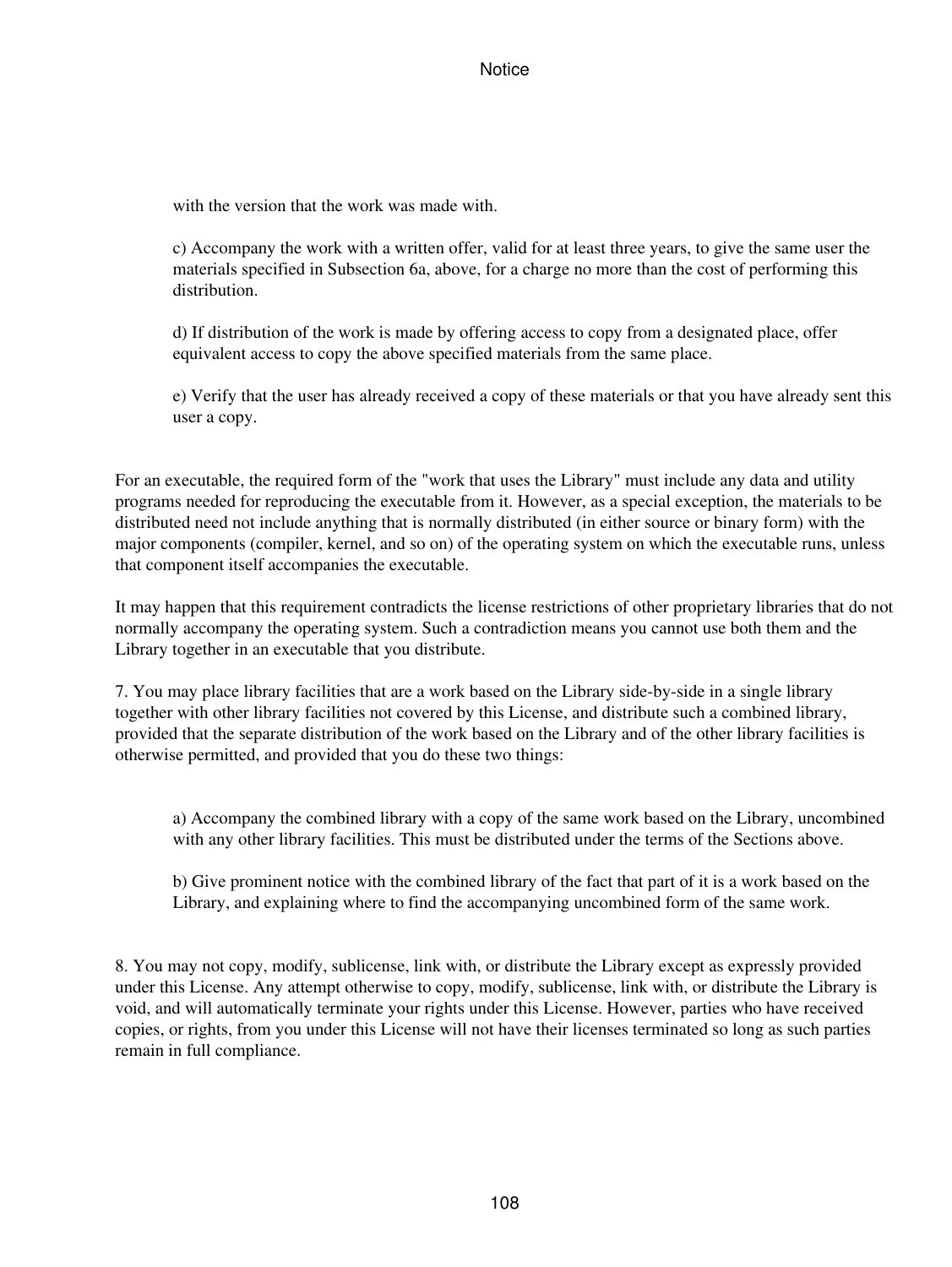9. You are not required to accept this License, since you have not signed it. However, nothing else grants you permission to modify or distribute the Library or its derivative works. These actions are prohibited by law if you do not accept this License. Therefore, by modifying or distributing the Library (or any work based on the Library), you indicate your acceptance of this License to do so, and all its terms and conditions for copying, distributing or modifying the Library or works based on it.

10. Each time you redistribute the Library (or any work based on the Library), the recipient automatically receives a license from the original licensor to copy, distribute, link with or modify the Library subject to these terms and conditions. You may not impose any further restrictions on the recipients' exercise of the rights granted herein. You are not responsible for enforcing compliance by third parties with this License.

11. If, as a consequence of a court judgment or allegation of patent infringement or for any other reason (not limited to patent issues), conditions are imposed on you (whether by court order, agreement or otherwise) that contradict the conditions of this License, they do not excuse you from the conditions of this License. If you cannot distribute so as to satisfy simultaneously your obligations under this License and any other pertinent obligations, then as a consequence you may not distribute the Library at all. For example, if a patent license would not permit royalty-free redistribution of the Library by all those who receive copies directly or indirectly through you, then the only way you could satisfy both it and this License would be to refrain entirely from distribution of the Library.

If any portion of this section is held invalid or unenforceable under any particular circumstance, the balance of the section is intended to apply, and the section as a whole is intended to apply in other circumstances.

It is not the purpose of this section to induce you to infringe any patents or other property right claims or to contest validity of any such claims; this section has the sole purpose of protecting the integrity of the free software distribution system which is implemented by public license practices. Many people have made generous contributions to the wide range of software distributed through that system in reliance on consistent application of that system; it is up to the author/donor to decide if he or she is willing to distribute software through any other system and a licensee cannot impose that choice.

This section is intended to make thoroughly clear what is believed to be a consequence of the rest of this License.

12. If the distribution and/or use of the Library is restricted in certain countries either by patents or by copyrighted interfaces, the original copyright holder who places the Library under this License may add an explicit geographical distribution limitation excluding those countries, so that distribution is permitted only in or among countries not thus excluded. In such case, this License incorporates the limitation as if written in the body of this License.

13. The Free Software Foundation may publish revised and/or new versions of the Lesser General Public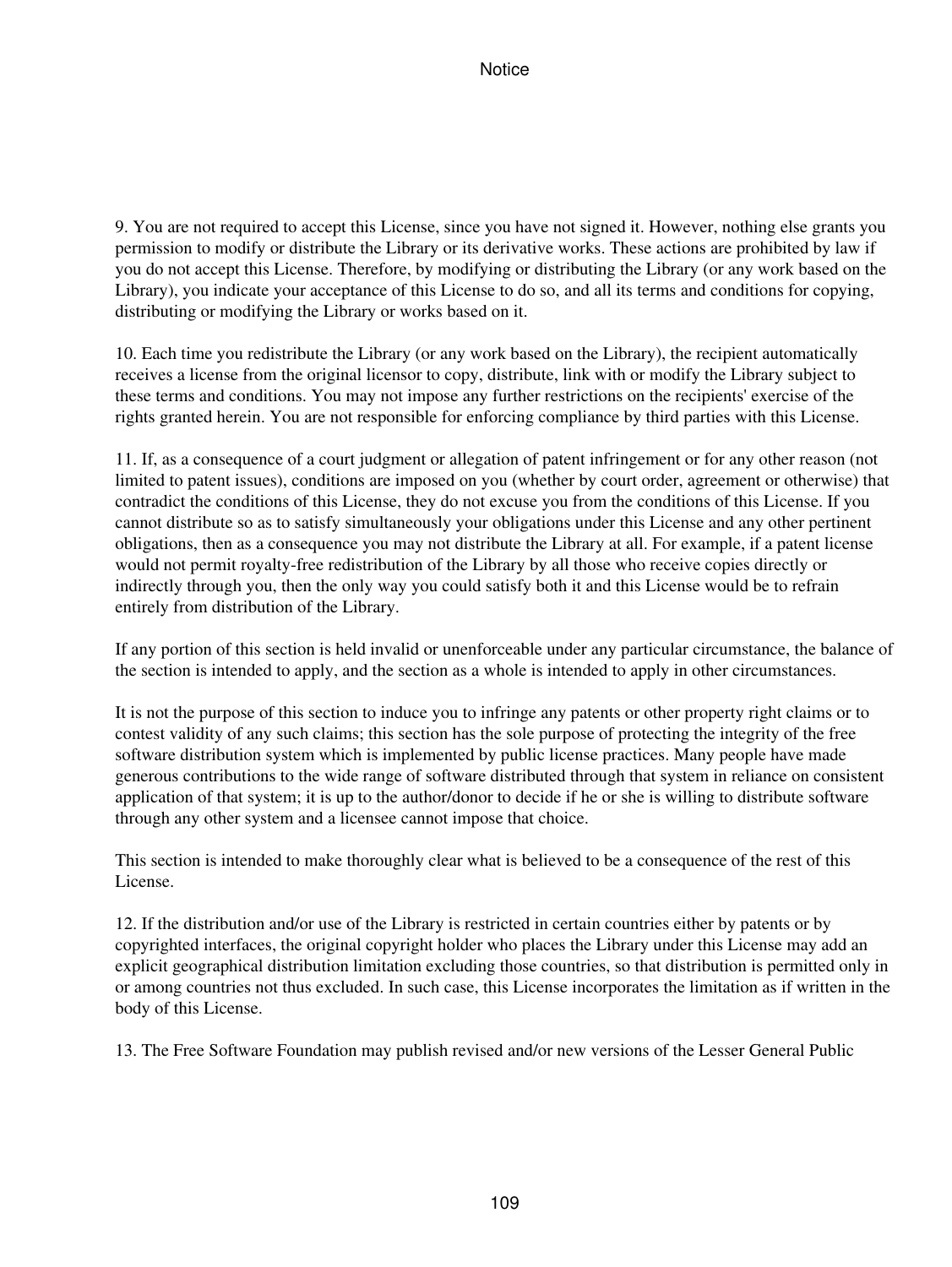License from time to time. Such new versions will be similar in spirit to the present version, but may differ in detail to address new problems or concerns.

Each version is given a distinguishing version number. If the Library specifies a version number of this License which applies to it and "any later version", you have the option of following the terms and conditions either of that version or of any later version published by the Free Software Foundation. If the Library does not specify a license version number, you may choose any version ever published by the Free Software Foundation.

14. If you wish to incorporate parts of the Library into other free programs whose distribution conditions are incompatible with these, write to the author to ask for permission. For software which is copyrighted by the Free Software Foundation, write to the Free Software Foundation; we sometimes make exceptions for this. Our decision will be guided by the two goals of preserving the free status of all derivatives of our free software and of promoting the sharing and reuse of software generally.

# NO WARRANTY

15. BECAUSE THE LIBRARY IS LICENSED FREE OF CHARGE, THERE IS NO WARRANTY FOR THE LIBRARY, TO THE EXTENT PERMITTED BY APPLICABLE LAW. EXCEPT WHEN OTHERWISE STATED IN WRITING THE COPYRIGHT HOLDERS AND/OR OTHER PARTIES PROVIDE THE LIBRARY "AS IS" WITHOUT WARRANTY OF ANY KIND, EITHER EXPRESSED OR IMPLIED, INCLUDING, BUT NOT LIMITED TO, THE IMPLIED WARRANTIES OF MERCHANTABILITY AND FITNESS FOR A PARTICULAR PURPOSE. THE ENTIRE RISK AS TO THE QUALITY AND PERFORMANCE OF THE LIBRARY IS WITH YOU. SHOULD THE LIBRARY PROVE DEFECTIVE, YOU ASSUME THE COST OF ALL NECESSARY SERVICING, REPAIR OR CORRECTION.

16. IN NO EVENT UNLESS REQUIRED BY APPLICABLE LAW OR AGREED TO IN WRITING WILL ANY COPYRIGHT HOLDER, OR ANY OTHER PARTY WHO MAY MODIFY AND/OR REDISTRIBUTE THE LIBRARY AS PERMITTED ABOVE, BE LIABLE TO YOU FOR DAMAGES, INCLUDING ANY GENERAL, SPECIAL, INCIDENTAL OR CONSEQUENTIAL DAMAGES ARISING OUT OF THE USE OR INABILITY TO USE THE LIBRARY (INCLUDING BUT NOT LIMITED TO LOSS OF DATA OR DATA BEING RENDERED INACCURATE OR LOSSES SUSTAINED BY YOU OR THIRD PARTIES OR A FAILURE OF THE LIBRARY TO OPERATE WITH ANY OTHER SOFTWARE), EVEN IF SUCH HOLDER OR OTHER PARTY HAS BEEN ADVISED OF THE POSSIBILITY OF SUCH DAMAGES.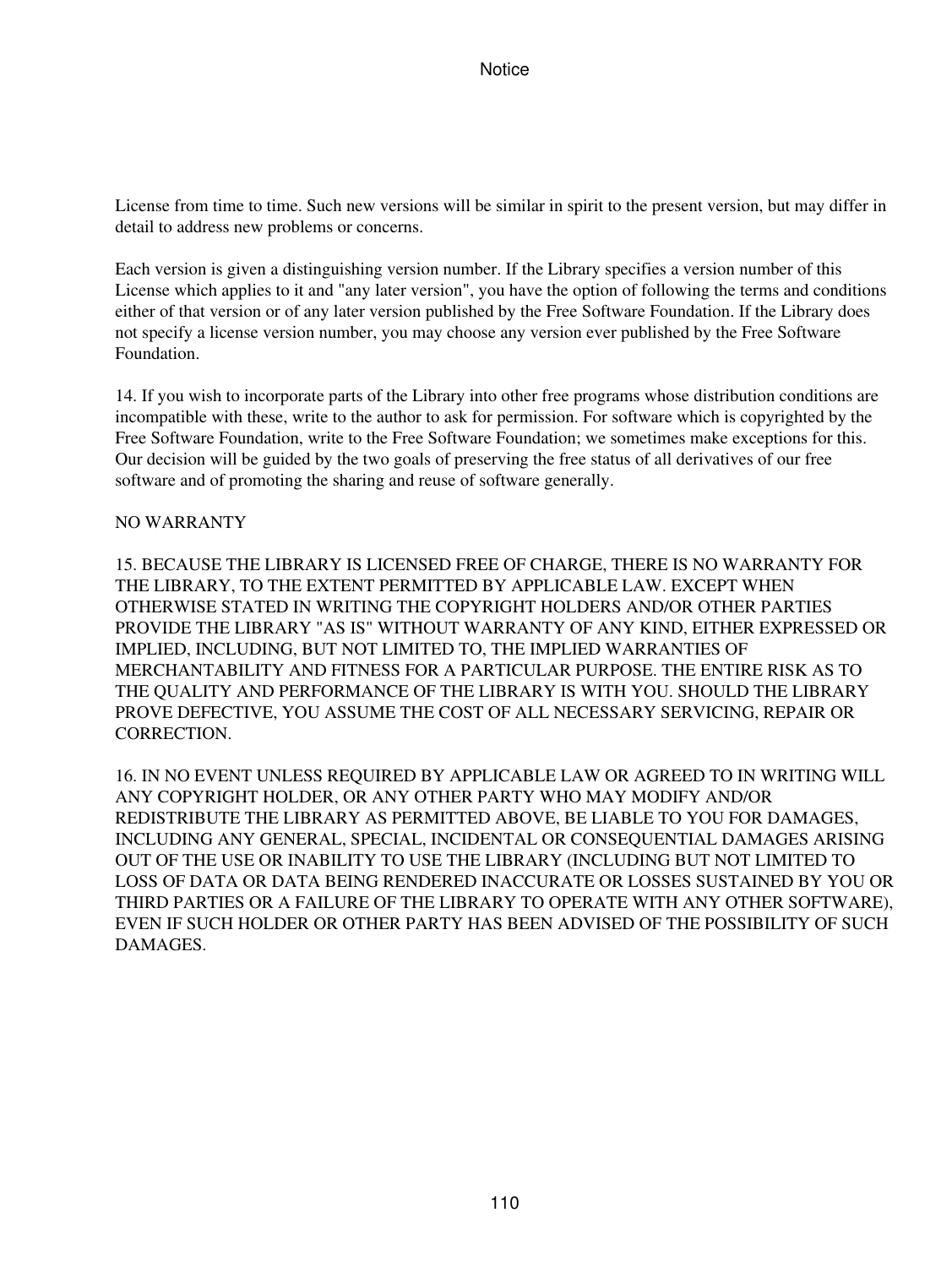# **END OF TERMS AND CONDITIONS**

# **How to Apply These Terms to Your New Libraries**

If you develop a new library, and you want it to be of the greatest possible use to the public, we recommend making it free software that everyone can redistribute and change. You can do so by permitting redistribution under these terms (or, alternatively, under the terms of the ordinary General Public License).

To apply these terms, attach the following notices to the library. It is safest to attach them to the start of each source file to most effectively convey the exclusion of warranty; and each file should have at least the "copyright" line and a pointer to where the full notice is found.

one line to give the library's name and an idea of what it does. Copyright (C) year name of author

This library is free software; you can redistribute it and/or modify it under the terms of the GNU Lesser General Public License as published by the Free Software Foundation; either version 2.1 of the License, or (at your option) any later version.

This library is distributed in the hope that it will be useful, but WITHOUT ANY WARRANTY; without even the implied warranty of MERCHANTABILITY or FITNESS FOR A PARTICULAR PURPOSE. See the GNU Lesser General Public License for more details.

You should have received a copy of the GNU Lesser General Public License along with this library; if not, write to the Free Software Foundation, Inc., 59 Temple Place, Suite 330, Boston, MA 02111-1307 USA

Also add information on how to contact you by electronic and paper mail.

You should also get your employer (if you work as a programmer) or your school, if any, to sign a "copyright disclaimer" for the library, if necessary. Here is a sample; alter the names:

Yoyodyne, Inc., hereby disclaims all copyright interest in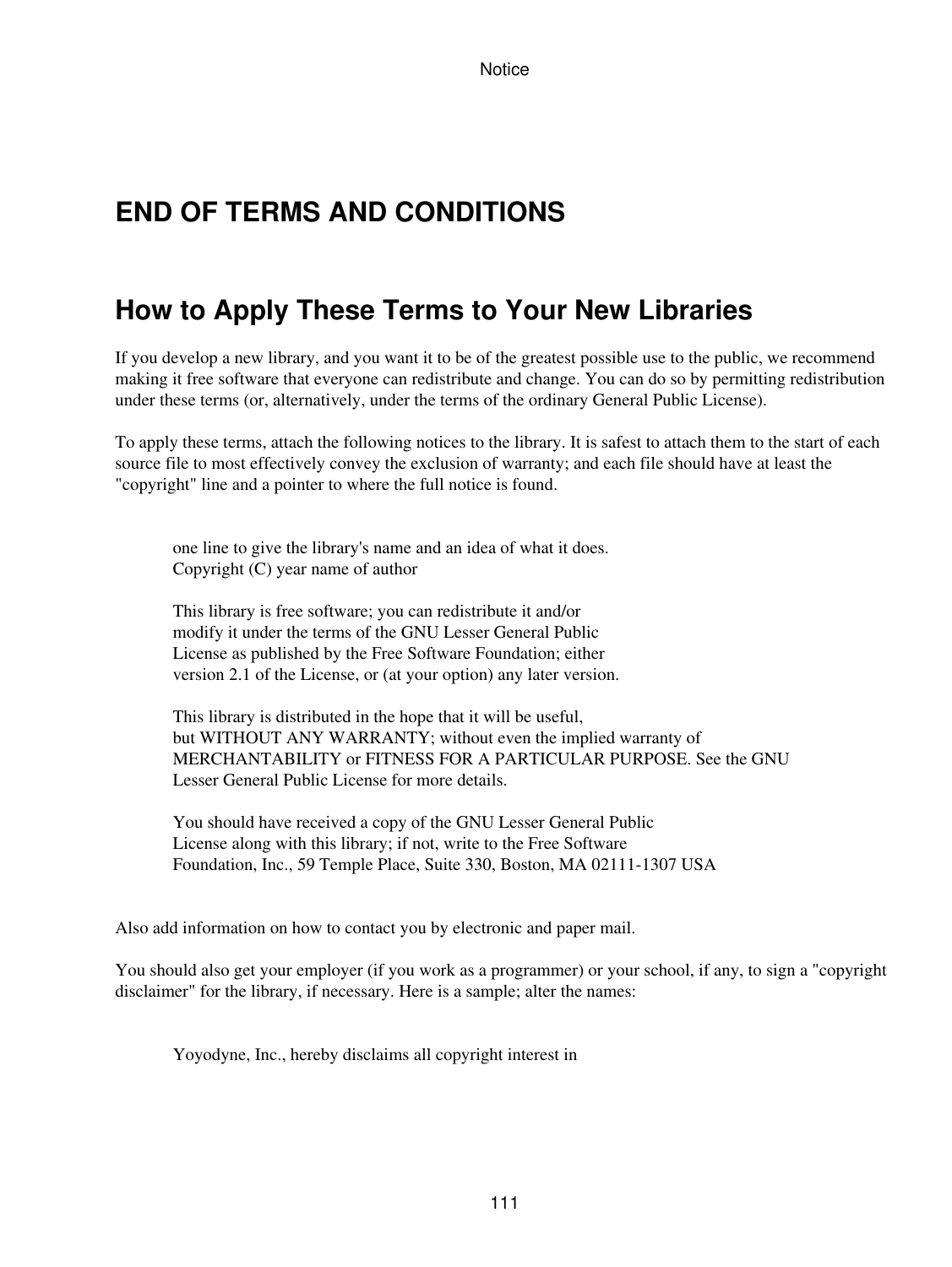the library `Frob' (a library for tweaking knobs) written by James Random Hacker.

signature of Ty Coon, 1 April 1990 Ty Coon, President of Vice

That's all there is to it!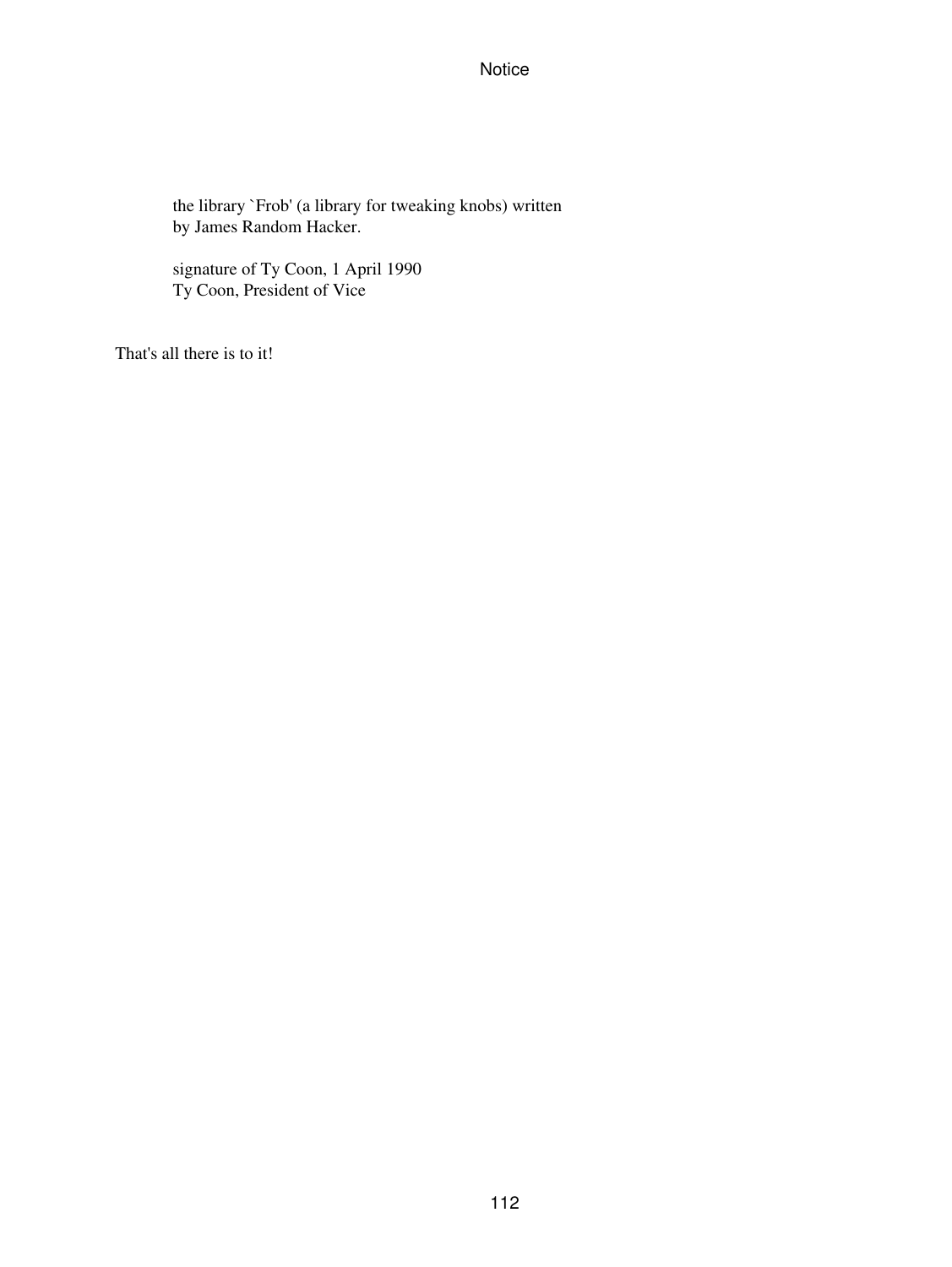# **The following component(s) is(are) subject to the MIT License V2**

•  $1$ to $2 - 1.0.0$ 

*Copyright (c) 2018 NAN contributors.*

• @gradee/smart-buffer - 1.1.15

*Copyright (c) 2013 Josh Glazebrook*

• @mallzee/archiver - 1.3.0

*copyright (c) 2012-2014 Chris Talkington, contributors.*

• @mattisg/object.map - 1.0.1

*Copyright (c) 2014-2017, Jon Schlinkert.*

• @xtuc/buffer - 5.2.1

*Copyright (c) Feross Aboukhadijeh, and other contributors.*

• accepts - expressjs/accepts - 1.3.5

*Copyright (c) 2014 Jonathan Ong Copyright (c) 2015 Douglas Christopher Wilson*

• acorn - marijnh/acorn - 2.6.4

*Copyright (C) 2012-2014 by various contributors (see AUTHORS)*

• acorn - marijnh/acorn - 2.7.0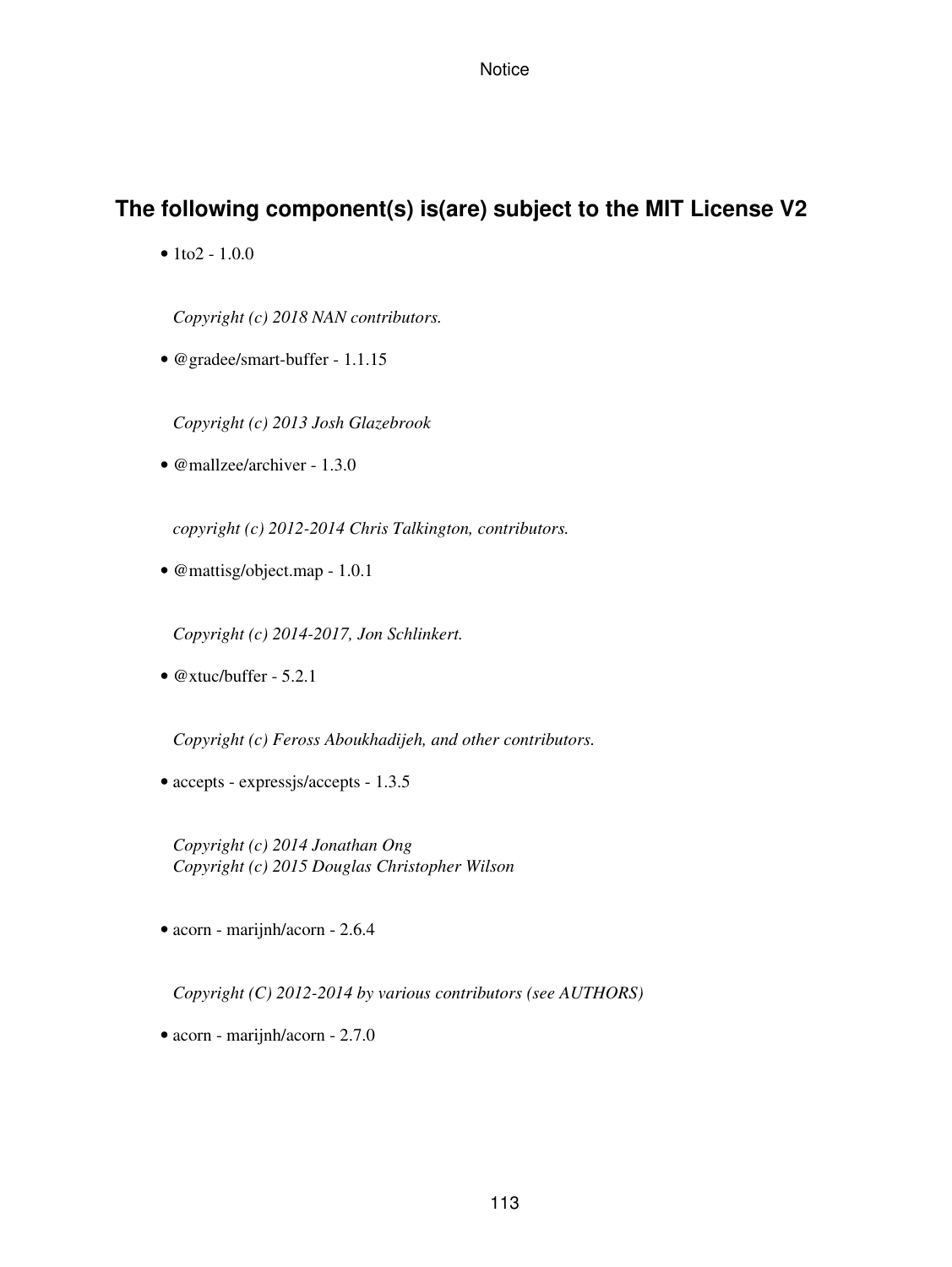*Copyright (C) 2012-2014 by various contributors*

• acorn - marijnh/acorn - 1.2.2

*Copyright (C) 2012-2014 by various contributors*

• acorn-globals - 1.0.9

*Copyright (c) 2014 Forbes Lindesay*

• addressparser - whiteout-io/addressparser - 1.0.1

*Copyright (c) 2014-2016 Andris Reinman.*

• agenda - elmurci/agenda - 0.9.1

*Copyright (c) 2013 Ryan Schmukler .*

• agentkeepalive - 3.5.2

*Copyright(c) 2012 - 2015 fengmk2 Copyright Joyent, Inc. and other Node contributors.*

• ajv - 6.10.0

*Copyright (c) 2015-2017 Evgeny Poberezkin*

• align-text - 0.1.4

*Copyright (c) 2015 Jon Schlinkert.*

• alter.js  $-0.2.0$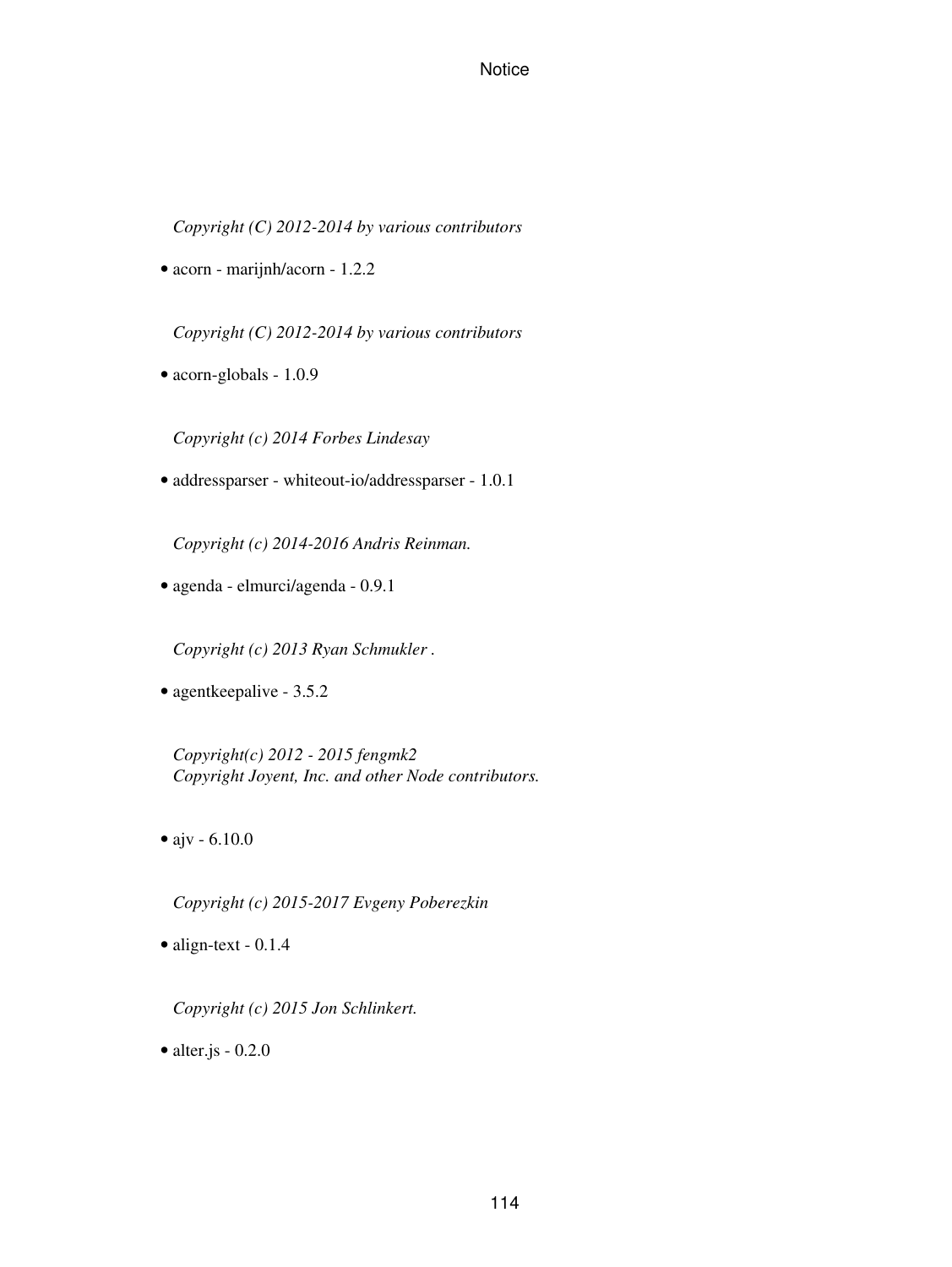*Copyright (c) 2013 Olov Lassus*

• amdefine - 1.0.1

*Copyright (c) 2011-2016 The Dojo Foundation:Copyright (c) 2011-2016 The Dojo Foundation All Rights Reserved.*

• amdefine - 1.0.0

*Copyright (c) 2011-2015, The Dojo Foundation*

• angular - 1.3.0

*Copyright (c) 2010-2014 Google,*

• AngularUI Bootstrap - 2.5.0

*Copyright 2011-2016 Twitter, Inc*

• ansi-escapes - 1.3.0

*Copyright (c) Sindre Sorhus*

• ansi-escapes - 1.4.0

*Copyright (c) Sindre Sorhus (sindresorhus.com).*

• ansi-gray - 0.1.1

*Copyright (c) 2015, Jon Schlinkert*

• ansi-regex - 0.2.1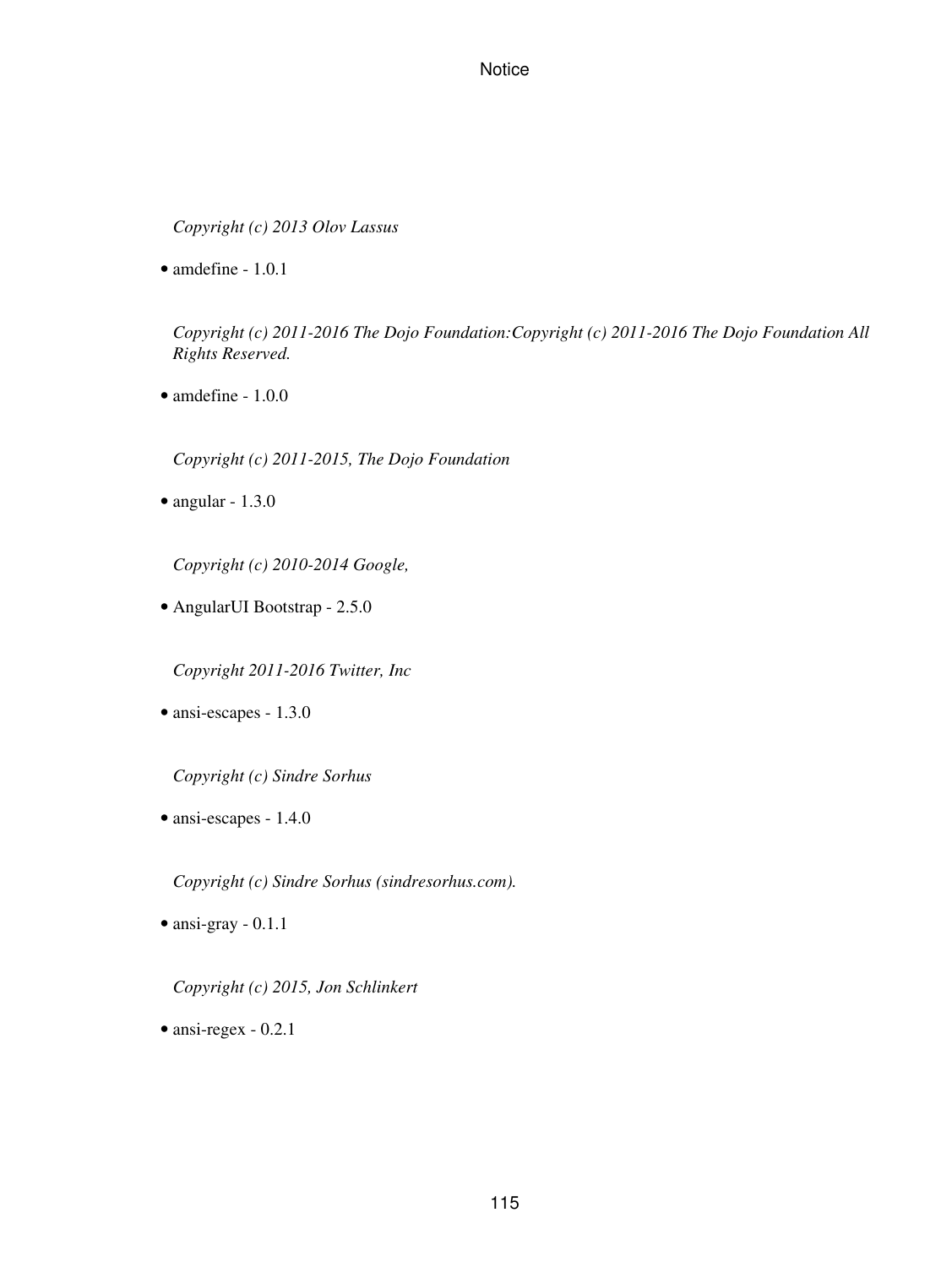*Copyright (c) Sindre Sorhus (sindresorhus.com).*

• ansi-regex - 2.1.1

*Copyright (c) Sindre Sorhus (sindresorhus.com).*

• ansi-regex - 3.0.0

*Copyright (c) Sindre Sorhus*

- ansi-styles 1.1.0
- ansi-styles 3.2.1

*Copyright (c) Sindre Sorhus*

• ansi-styles - 3.2.0

*Copyright (c) Sindre Sorhus*

• ansi-wrap - 0.1.0

*Copyright (c) 2015, Jon Schlinkert.*

• ansicolors - 0.2.1

*Copyright 2013 Thorsten Lorenz.*

• any-promise - 1.3.0

*Copyright (C) 2014-2016 Kevin Beaty.*

• Application Insights API for Web - Unspecified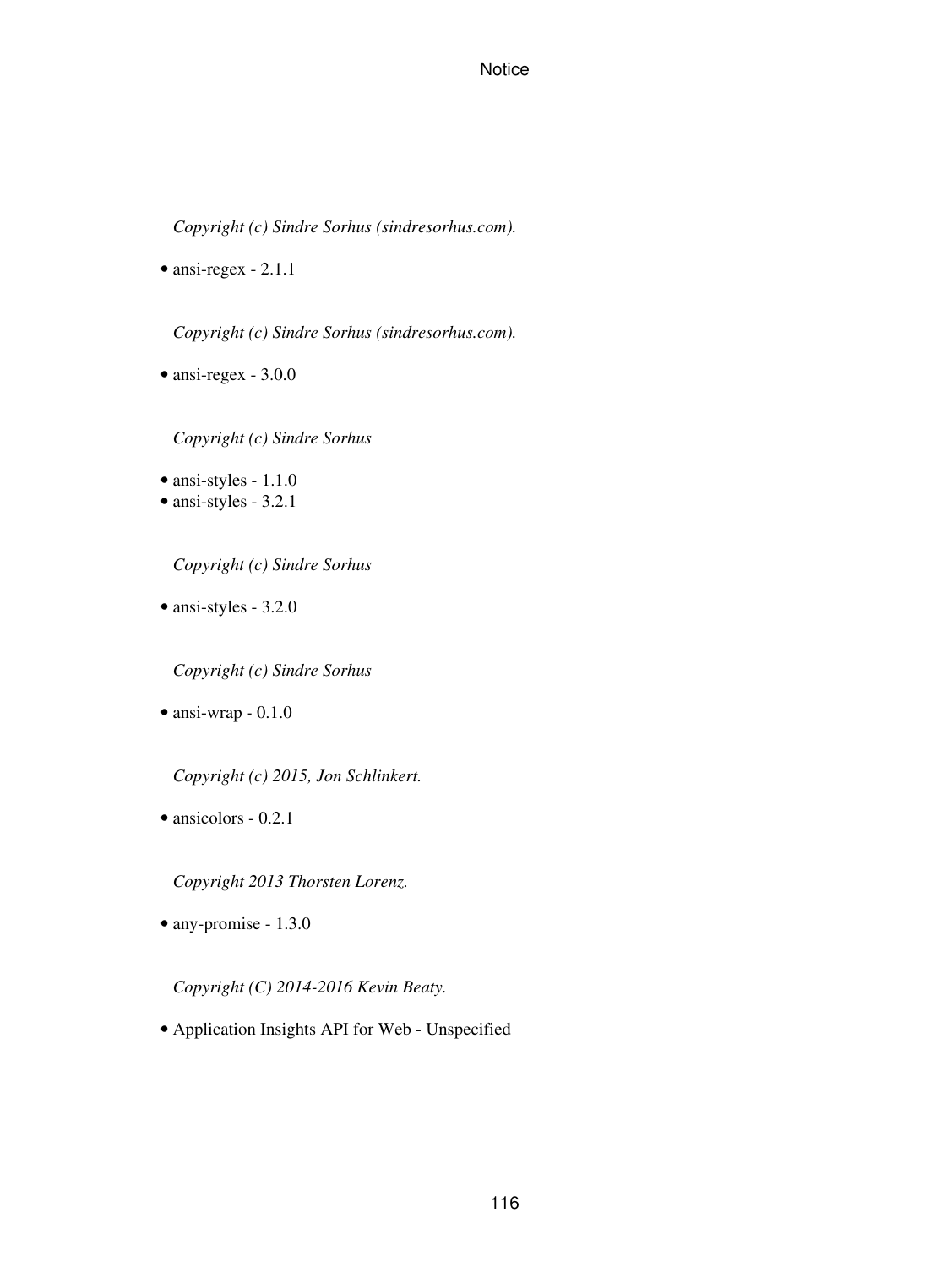*Copyright (C) Microsoft Corporation*

• archive-type - 3.2.0

Copyright (c) Kevin MÃ-«rtensson : Copyright (c) Sindre Sorhus (sindresorhus.com).

• archiver-utils - 1.3.0

*Copyright (c) 2015 Chris Talkington Copyright (c) 2012-2014 Chris Talkington, contributors*

• argparse - nodeca/argparse - 1.0.10

*Copyright (C) 2012 by Vitaly Puzrin.*

• arguments-extended - 0.0.3

*Copyright (c) 2013 Doug Martin*

• arr-diff  $-2.0.0$ 

*Copyright (c) 2014-2015, Jon Schlinkert.*

• arr-diff  $-4.0.0$ 

*Copyright (c) 2014-2017, Jon Schlinkert.*

• arr-flatten - 1.0.3

*Copyright (c) 2014-2015, Jon Schlinkert.*

• arr-flatten - 1.1.0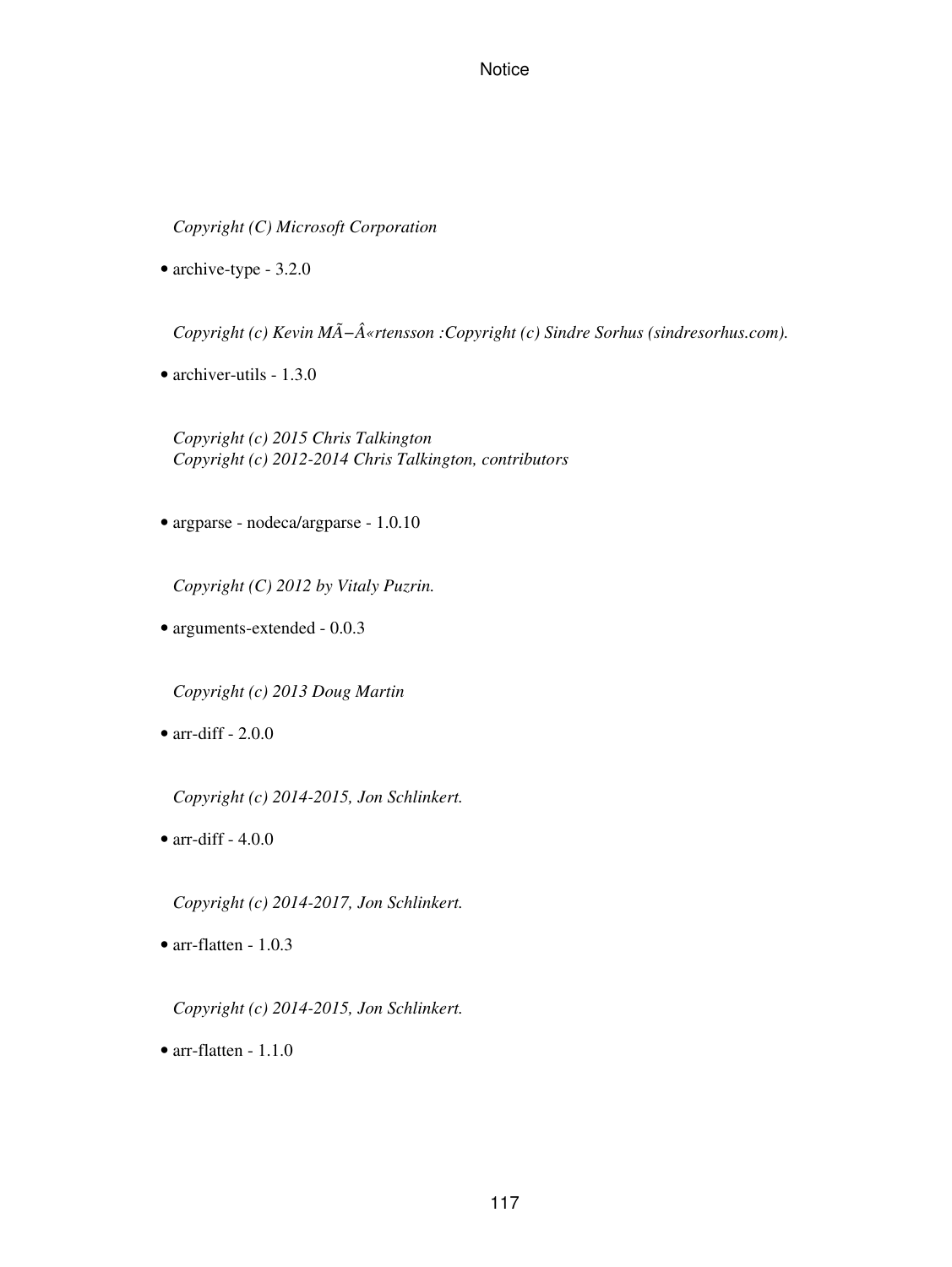*Copyright (c) 2014-2015, Jon Schlinkert.*

 $\bullet$  arr-union - 3.1.0

*Copyright © 2016 Jon Schlinkert*

• array-differ - 1.0.0

*Copyright (c) Sindre Sorhus (sindresorhus.com).*

• array-each - 1.0.1

*Copyright (c) 2015, 2017, Jon Schlinkert.*

• array-extended - 0.0.11

*Copyright (c) 2014 Doug Martin Copyright (c) 2011-2012 Pollenware*

• array-filter - 0.0.1

*Copyright (c) 2013 Julian Gruber*

• array-find-index - 1.0.1

*Copyright (c) Sindre Sorhus*

• array-find-index - 1.0.2

*Copyright (c) Sindre Sorhus*

• array-flatten - 1.1.1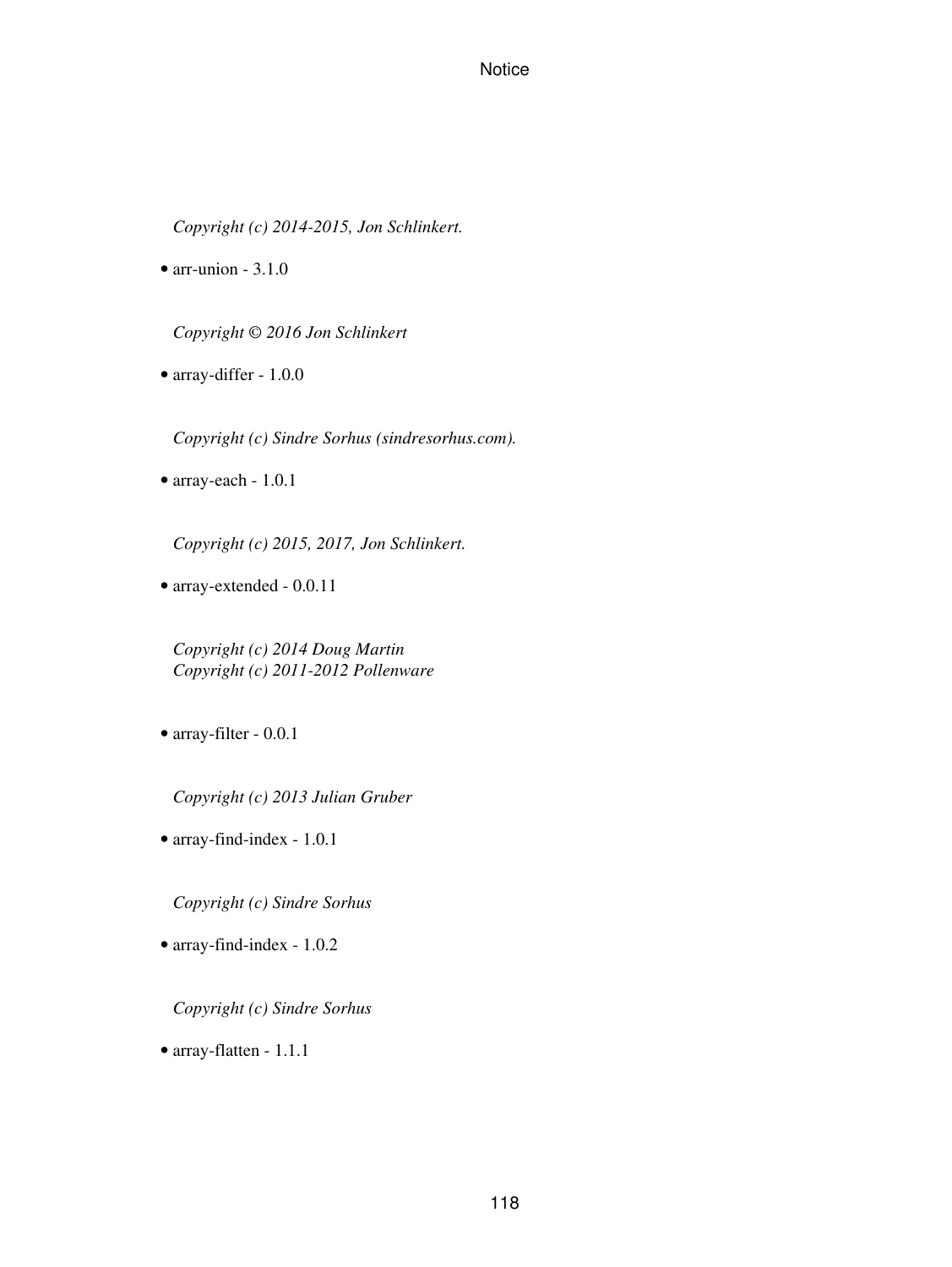*Copyright (c) 2014 Blake Embrey*

- $\bullet$  array-map 0.0.0
- array-reduce 0.0.0
- array-slice 1.1.0

*Copyright (c) 2014-2015, 2017, Jon Schlinkert*

• array-union - 1.0.2

*Copyright (c) Sindre Sorhus*

• array-uniq - 1.0.3

*Copyright (c) Sindre Sorhus*

• array-unique - 0.2.1

*Copyright (c) 2014-2015, Jon Schlinkert*

• array-unique - 0.3.2

*Copyright (c) 2014-2016, Jon Schlinkert.*

• arrify - 1.0.1

*Copyright (c) Sindre Sorhus*

• asap - NPM - 2.0.6

*Copyright 2009-2013 by Contributors*

• assert - xp-forge/assert - 1.4.1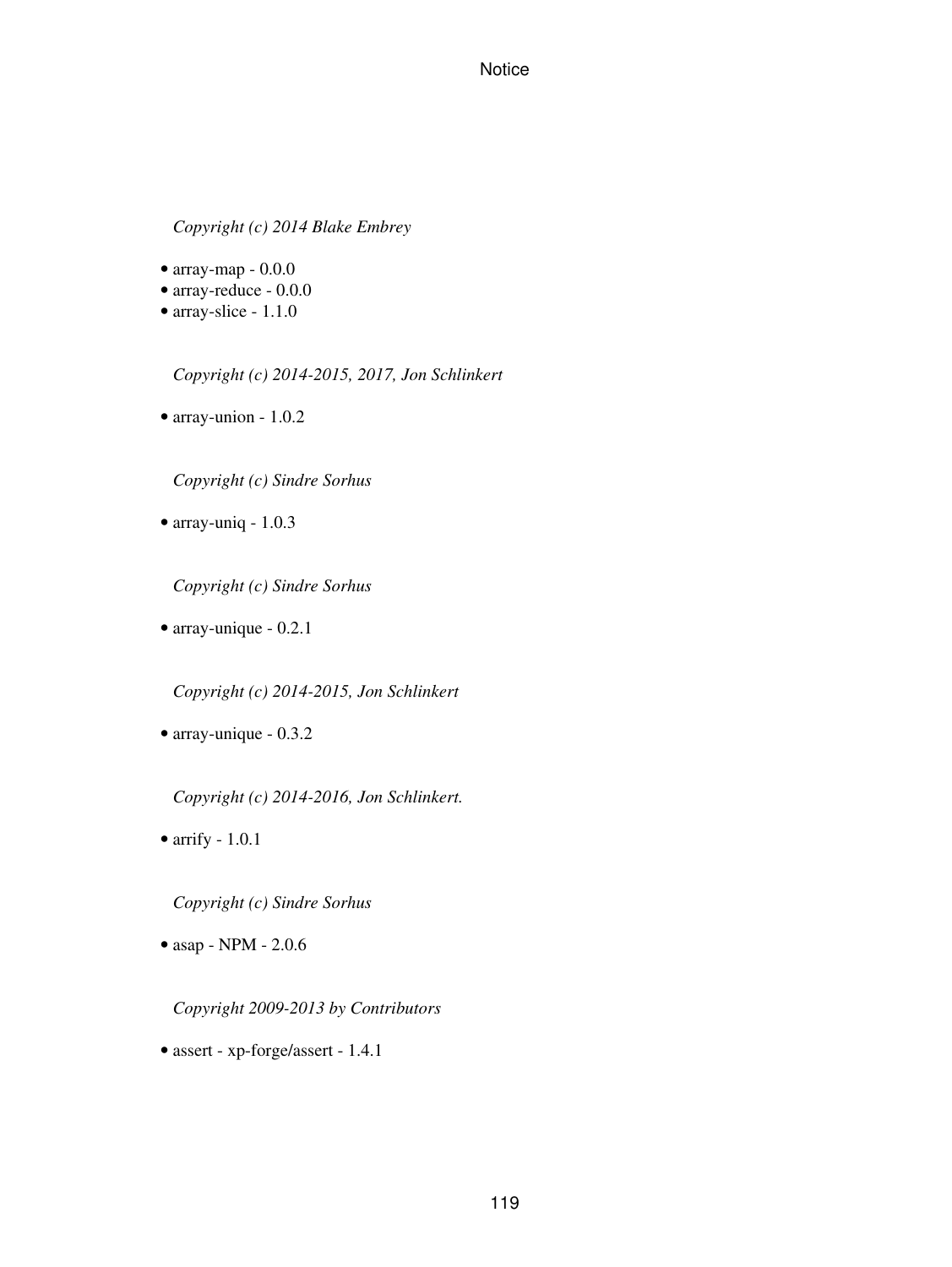*Copyright Joyent, Inc. and other Node contributors. All rights reserved.*

• assertion-error - 1.1.0

*Copyright (c) 2013 Jake Luer*

• assign-symbols - 1.0.0

*Copyright (c) 2015, Jon Schlinkert.*

• async - scala/async - 0.2.10

*Copyright (c) 2010 Caolan McMahon.*

• async-each - 1.0.2

*Copyright (c) 2016 Paul Miller*

• async-each-series - 1.1.0

*Copyright (c) 2014 William Casarin*

 $\bullet$  Async.js - 1.5.2

*Copyright (c) 2010 Caolan McMahon.*

• asynckit - v0.4.0

*Copyright (c) 2016 Alex Indigo*

 $\bullet$  atob  $-2.1.2$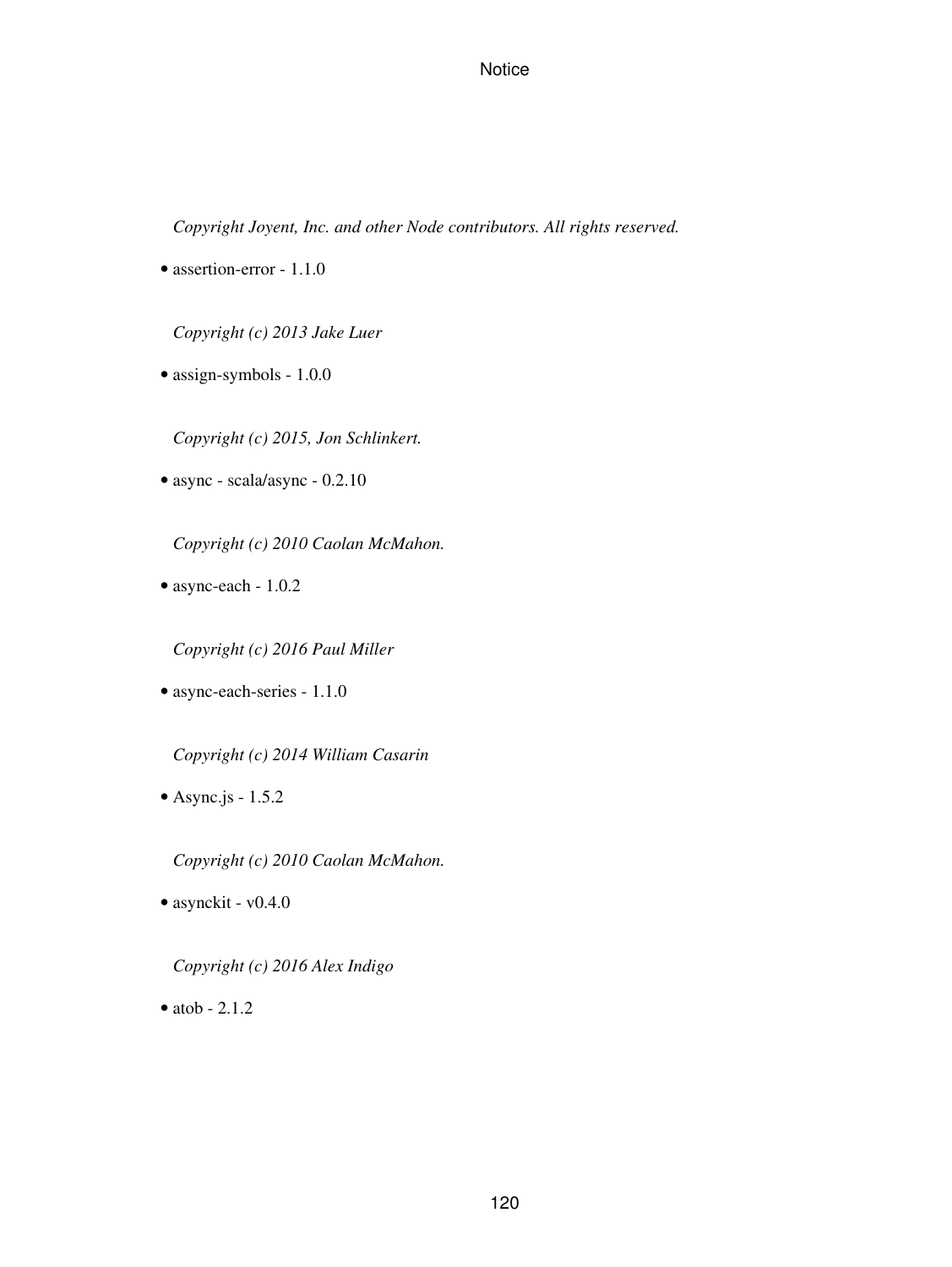*copyright 2012-2018 AJ ONeal*

 $\bullet$  Autofac - 4.1.1

*Copyright (c) 2007-2013 Autofac Contributors Copyright (c) 2004 Autofac Contributors*

 $\bullet$  Autofac - 3.3.1

*Copyright (c) 2007-2013 Autofac Contributors Copyright (c) 2004 Autofac Contributors*

• Autofac - 4.0.0

*Copyright (c) 2007-2013 Autofac Contributors Copyright (c) 2004 Autofac Contributors*

 $\bullet$  Autofac - 4.3.0

*Copyright (c) 2007-2013 Autofac Contributors Copyright (c) 2004 Autofac Contributors*

 $\bullet$  Autofac - 4.2.0

*Copyright (c) 2007-2013 Autofac Contributors Copyright (c) 2004 Autofac Contributors.*

• Autofac Extras: Castle Dynamic Proxy Support - Unspecified

*Copyright © 2014 Autofac Project.*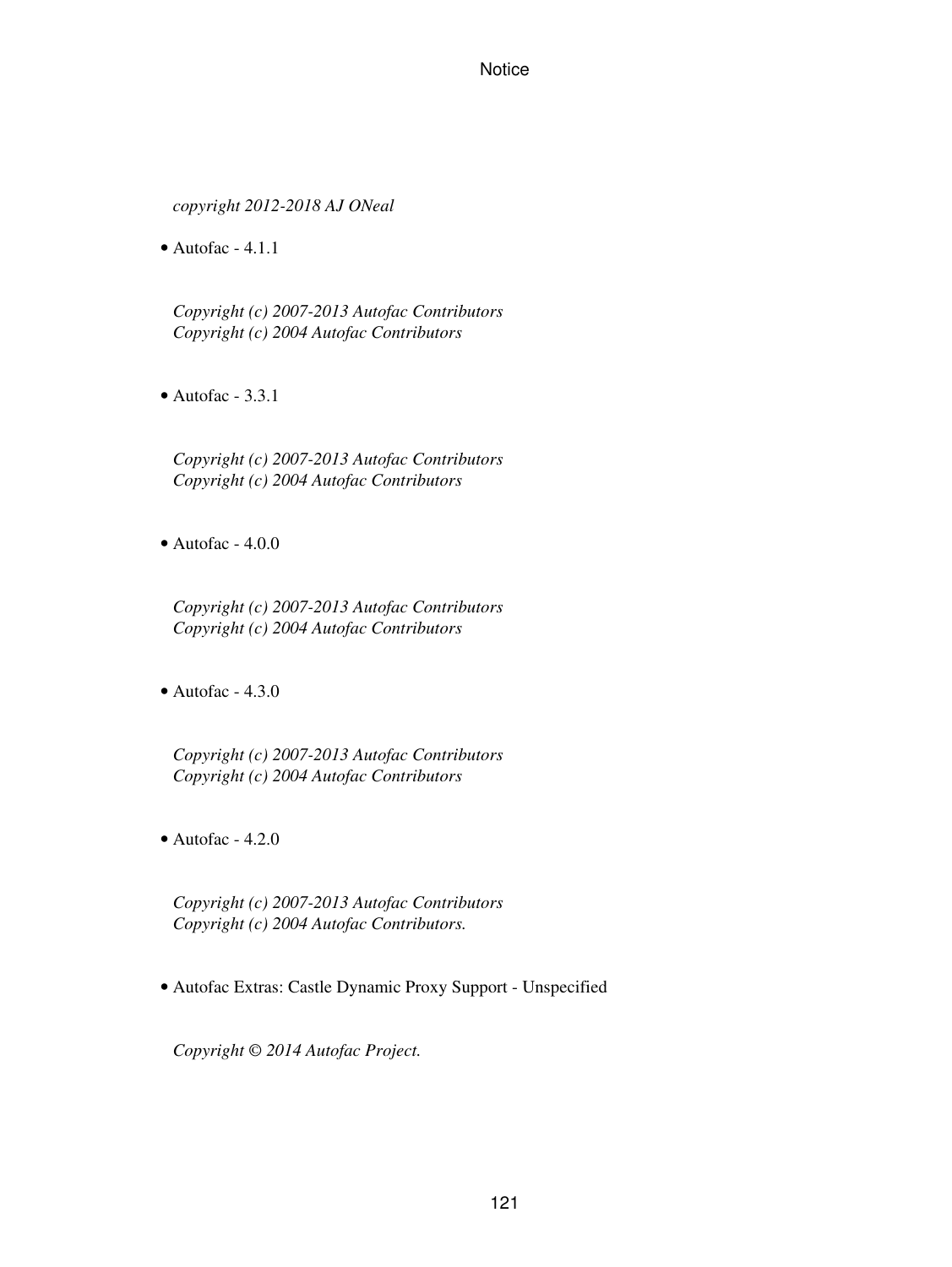• Autofac WCF Integration - 4.0.0

*Copyright (c) 2007-2013 Autofac Contributors Copyright (c) 2004 Autofac Contributors*

• aws4-browser - 1.8.0

*Copyright 2013 Michael Hart (michael.hart.au@gmail.com)*

• AWSSDK - Amazon Elastic Compute Cloud - 3.3.71.2

*Copyright 2009-2018 Amazon.com, Inc. or its affiliates. All Rights Reserved*

• azure-activedirectory-library-for-dotnet - 3.14.2

*Copyright (c) Microsoft Corporation*

• azure-blob-store - Unspecified

*Copyright (C) Microsoft Corporation.*

• babel - a compiler for writing next generation JavaScript - 6.26.0

*Copyright (c) 2014-2017 Sebastian McKenzie*

 $\bullet$  backoff - 2.5.0

*Copyright (C) 2012 Mathieu Turcotte:Copyright (c) 2012 Mathieu Turcotte.*

• balanced-match - v1.0.0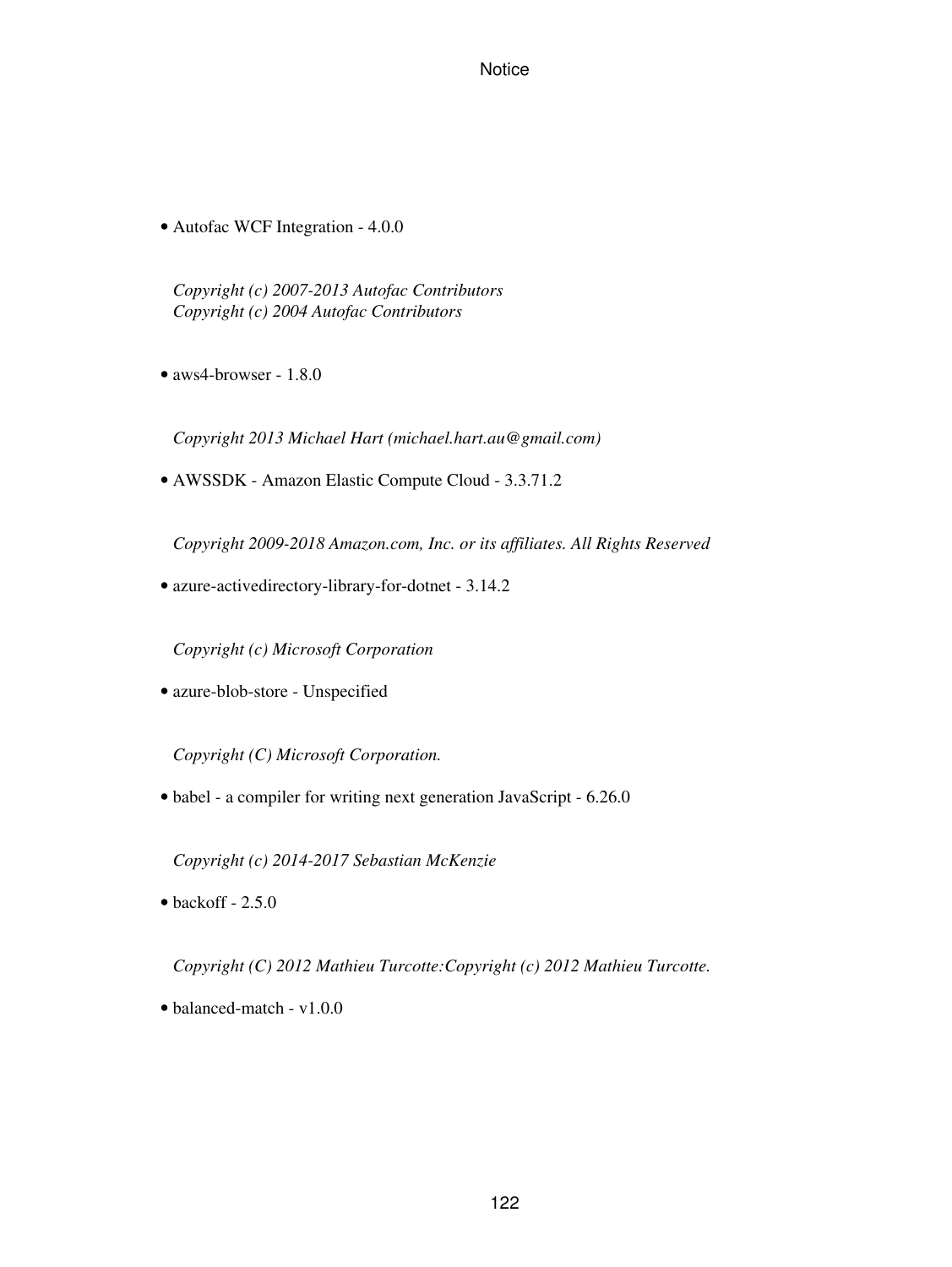*Copyright (c) 2013 Julian Gruber*

• balanced-match - 0.4.2

*Copyright (c) 2013 Julian Gruber*

• Base by node-base - 0.11.2

*Copyright (c) 2015-2017, Jon Schlinkert.*

• base64url - 3.0.1

*Copyright (c) 2013â2016 Brian J. Brennan*

 $\bullet$  batch - batch - 0.5.3

*Copyright (c) 2013 TJ Holowaychuk*

• beatgammit's base64-js - 1.3.0

*Copyright (c) Isaac Z. Schlueter ("Author")*

• beeper - v1.1.1

*Copyright (c) Sindre Sorhus*

 $\bullet$  bin-build - 2.2.0

*Copyright (c) Kevin MÃ¥rtensson*

• bin-check - org.webjars:bin-check - 2.0.0

*Copyright (c) Kevin MÃ−«rtensson*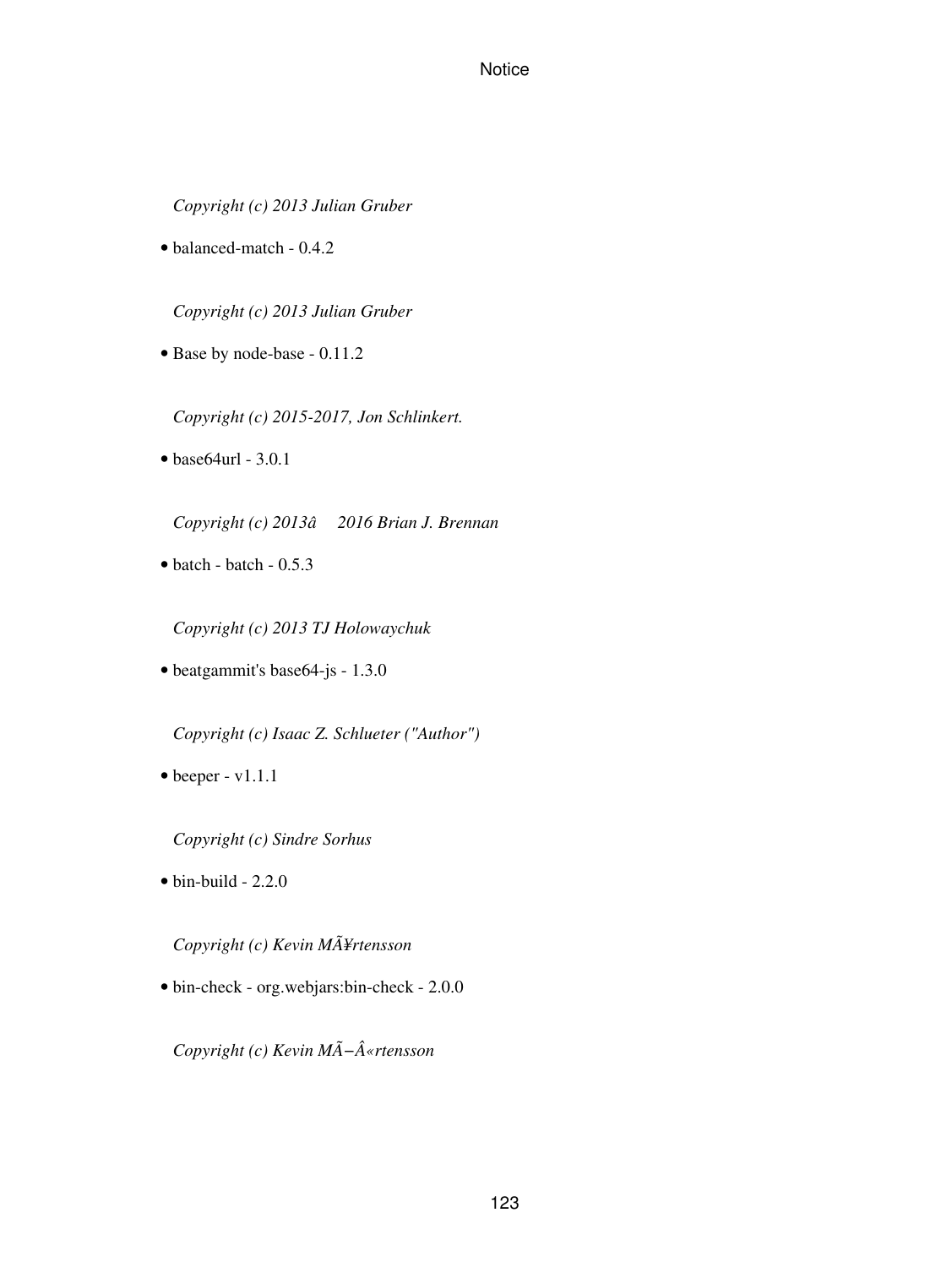• bin-version - 1.0.4

*Copyright (c) Sindre Sorhus*

• bin-version-check - 2.1.0

*Copyright (c) Sindre Sorhus*

• bin-wrapper - 3.0.2

*Copyright (c) Kevin MÃ−«rtensson.* 

• binary-extensions - 1.13.0

*Copyright (c) Sindre Sorhus.*

 $\bullet$  bl - rvagg/bl - 1.1.2

*Copyright (c) 2014 bl contributors*

 $\bullet$  bluebird - 2.10.2

*Copyright (c) 2013-2015 Petka Antonov*

• Bootstrap - 3.3.7

*Copyright 2011-2016 Twitter, Inc*

• bootstrap-sass - 3.3.7

*Copyright 2011-2016 Twitter, Inc*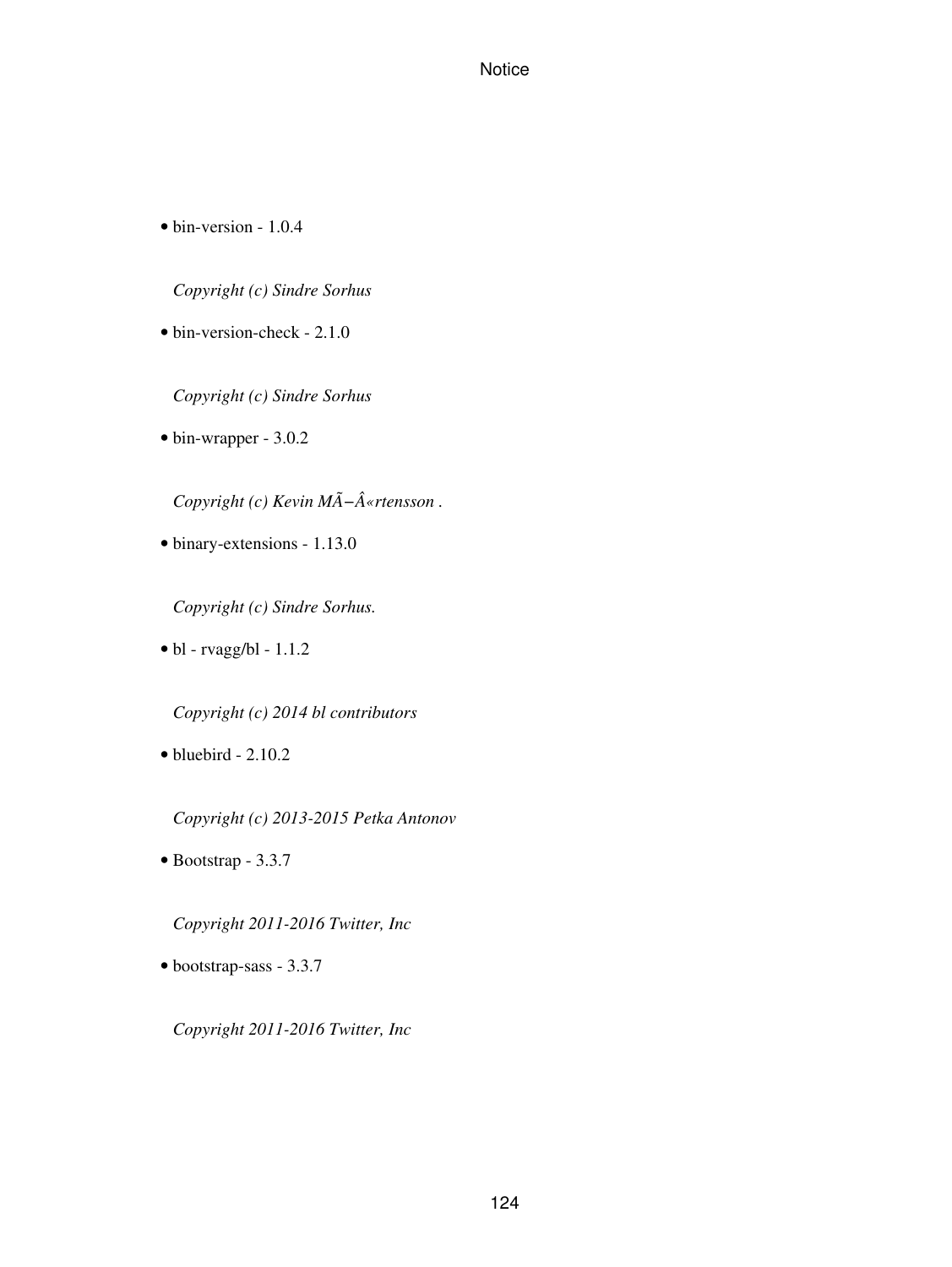• bower - 1.7.9

• bower-config - 1.3.1

*Copyright (c) 2012 Twitter and other contributors*

• bower-json - 0.8.1

*Copyright (c) 2012 Twitter and other contributors*

• bower-logger - 0.2.2

*Copyright (c) 2012 Twitter and other contributors*

• bower-registry-client - 1.0.0

*Copyright (c) 2012 Twitter and other contributors*

 $\bullet$  boxen - v1.3.0

*Copyright (c) Sindre Sorhus*

 $\bullet$  boxen - 0.3.1

*Copyright(c) Sindre Sorhus*

• brace-expansion - 1.1.11

*Copyright (c) 2013 Julian Gruber*

• brace-expansion - 1.1.3

*Copyright (c) 2013 Julian Gruber*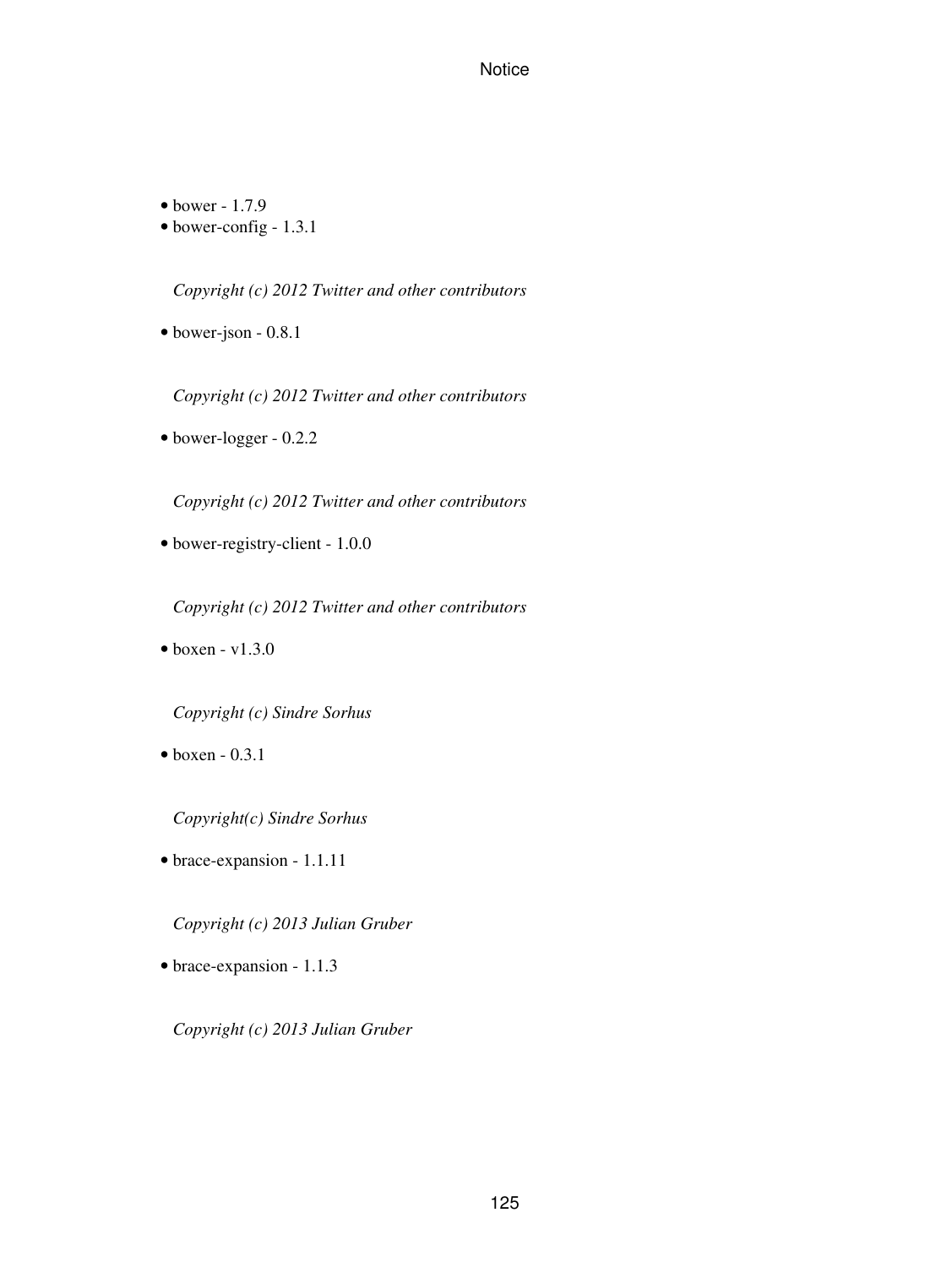• braces - jonschlinkert/braces - 2.3.2

*Copyright (c) 2014-2016, Jon Schlinkert.*

• braces - jonschlinkert/braces - 1.8.5

*Copyright (c) 2014-2016, Jon Schlinkert.*

• broadway - 0.3.6

*Copyright (c) 2013 Julian Gruber*

 $\bullet$  buffer - 4.9.1

*Copyright (c) Feross Aboukhadijeh*

- buffer-alloc 1.2.0
- buffer-alloc-unsafe 1.1.0
- $\bullet$  buffer-crc32 0.2.13

*Copyright (c) 2013 Brian J. Brennan*

- $\bullet$  buffer-fill 1.0.0
- buffer-from 1.1.1

*Copyright (c) 2016, 2018 Linus Unnebäck*

• buffer-shims - 1.0.0

*Copyright (c) 2016 Calvin Metcalf*

• buffer-to-vinyl - 1.1.0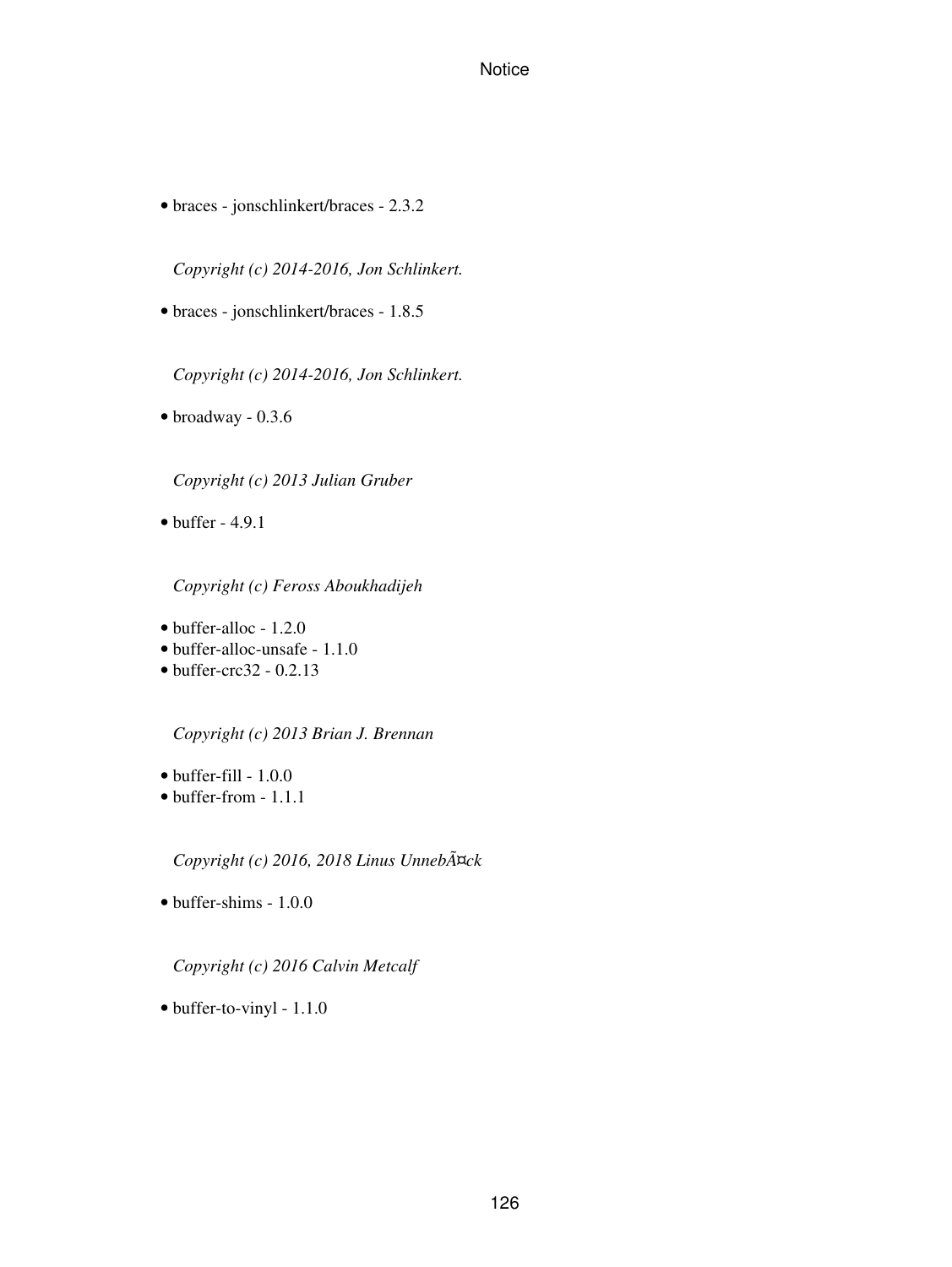*Copyright (c) Kevin MÃ¥rtensson*

- $\bullet$  buffers 0.1.1
- bufferstreams 1.1.3

*Copyright (c) 2013 Nicolas Froidure*

• bufferstreams - 1.0.1

*Copyright (c) 2013 Nicolas Froidure*

• buildmail - 4.0.1

*Copyright (c) 2014-2017 Andris Reinman*

• builtin-modules - 1.1.1

*Copyright (c) Sindre Sorhus*

• bunyan-logstash-tcp - 0.3.4

*Copyright © 2014 Christoph Hartmann*

- bunyan-prettystream 0.1.3
- $\bullet$  bytes 2.4.0

*Copyright (c) 2012-2014 TJ Holowaychuk Copyright (c) 2015 Jed Watson*

*Copyright(c) 2012-2014 TJ Holowaychuk*

*Copyright(c) 2015 Jed Watson.*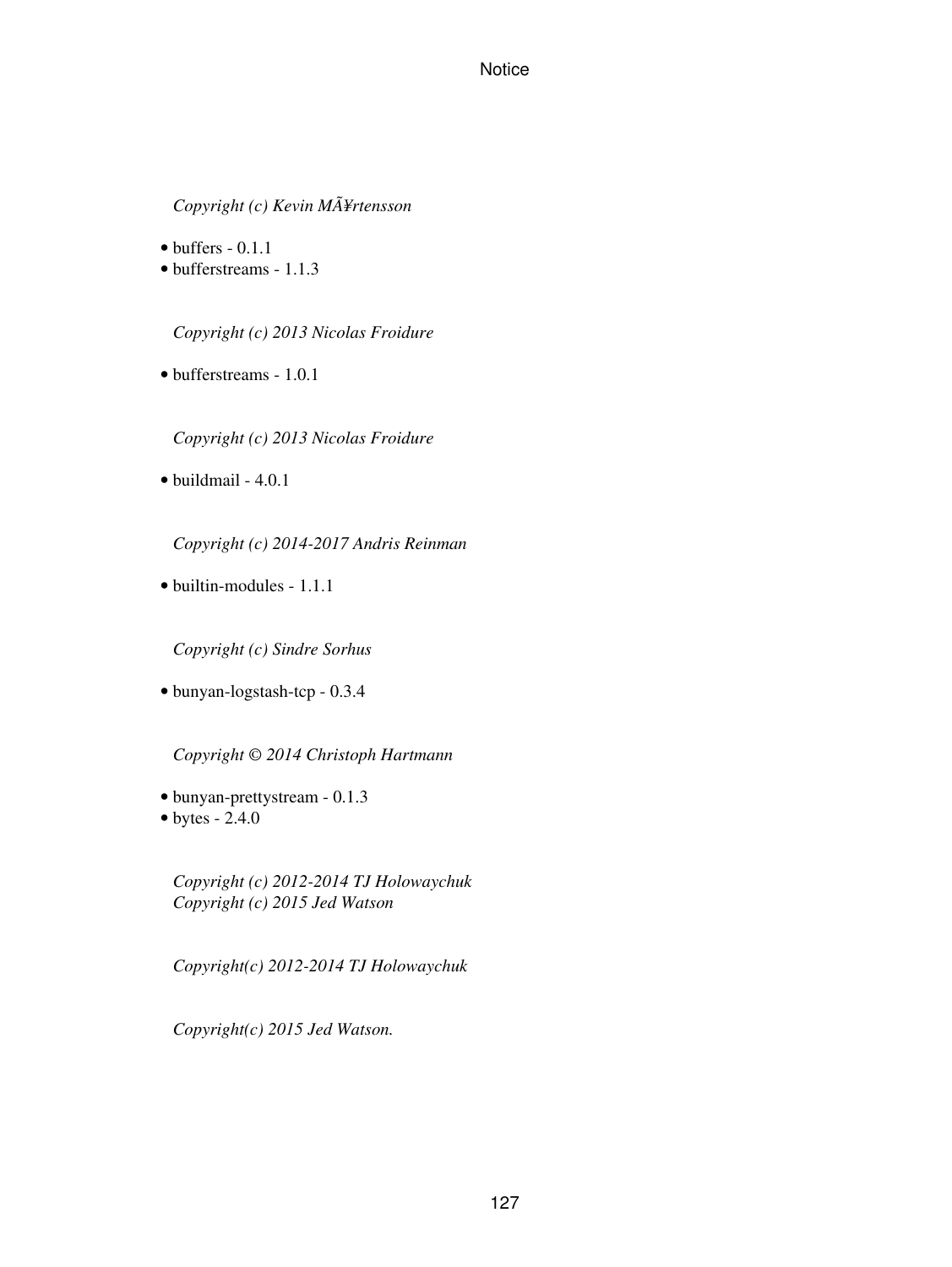• bytes.js - bytes - 2.4.0

*Copyright (c) 2012-2014 TJ Holowaychuk Copyright (c) 2015 Jed Watson*

• cache-base - 1.0.1

*Copyright (c) 2014-2017, Jon Schlinkert.*

 $\bullet$  caller - 0.0.1

• camel-case - 3.0.0

*Copyright (c) 2014 Blake Embrey (hello@blakeembrey.com).*

• camelcase - v4.1.0

*Copyright (c) Sindre Sorhus.*

• camelcase - 3.0.0

*Copyright (c) Sindre Sorhus.*

• camelcase - 1.2.1

*Copyright (c) Sindre Sorhus*

• camelcase - 2.1.1

#### *Copyright (c) Sindre Sorhus*

• camelcase-keys - 2.1.0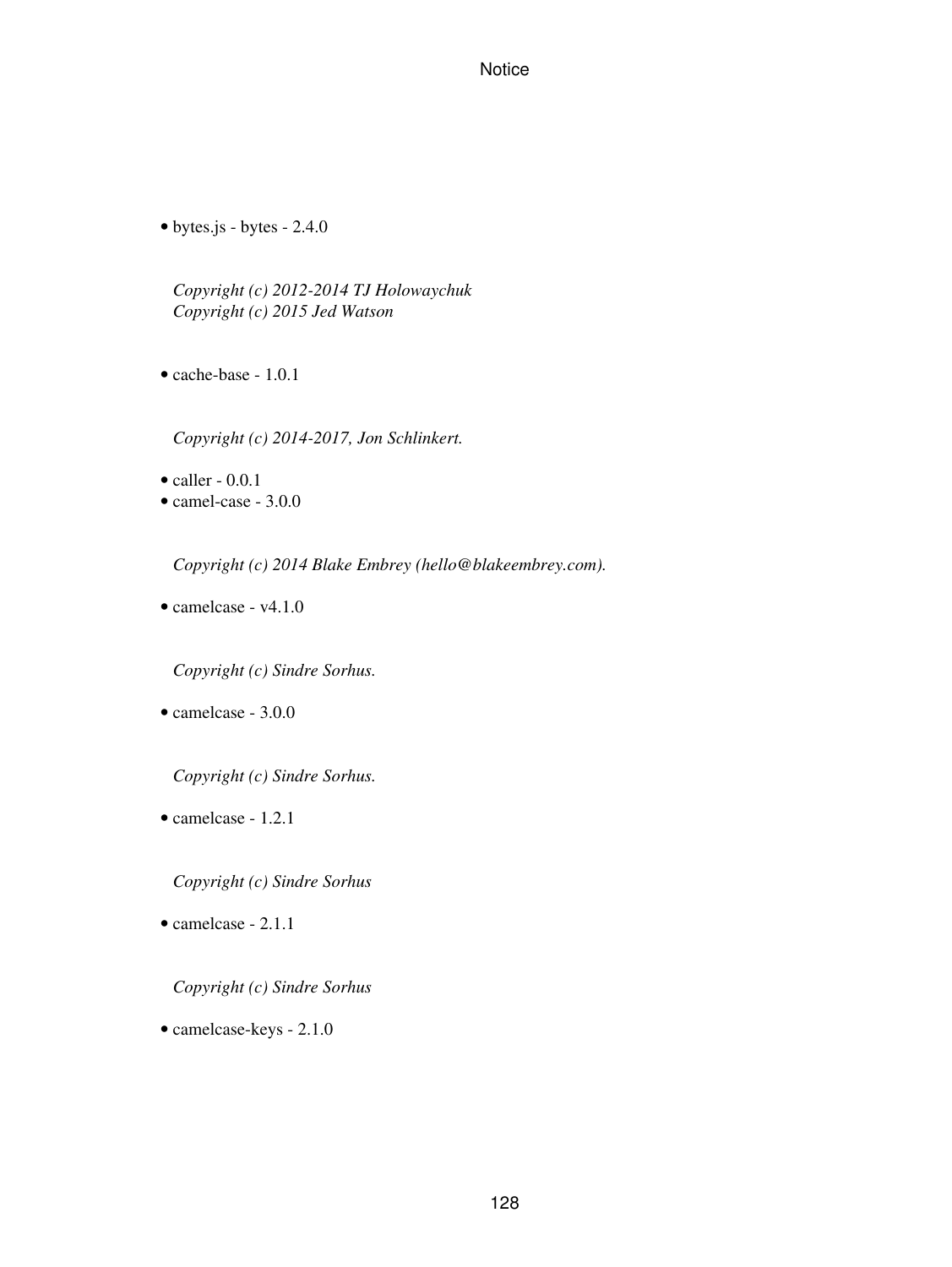*Copyright (c) Sindre Sorhus*

• camelcase-keys - 1.0.0

*Copyright (c) Sindre Sorhus*

- camelize 1.0.0
- capture-stack-trace 1.0.0

*Copyright (c) Vsevolod Strukchinsky*

• capture-stack-trace - 1.0.1

*Copyright (c) Vsevolod Strukchinsky*

• cardinal - thlorenz/cardinal - 0.4.4

*Copyright 2012 Thorsten Lorenz.*

• caw -  $1.2.0$ 

*Copyright (c) Kevin MÃ¥rtensson*

 $\bullet$  CBuffer - 0.1.5

*Copyright (c) 2013 Trevor Norris*

• center-align - 0.1.3

*Copyright (c) 2015, Jon Schlinkert.*

• chai - 4.2.0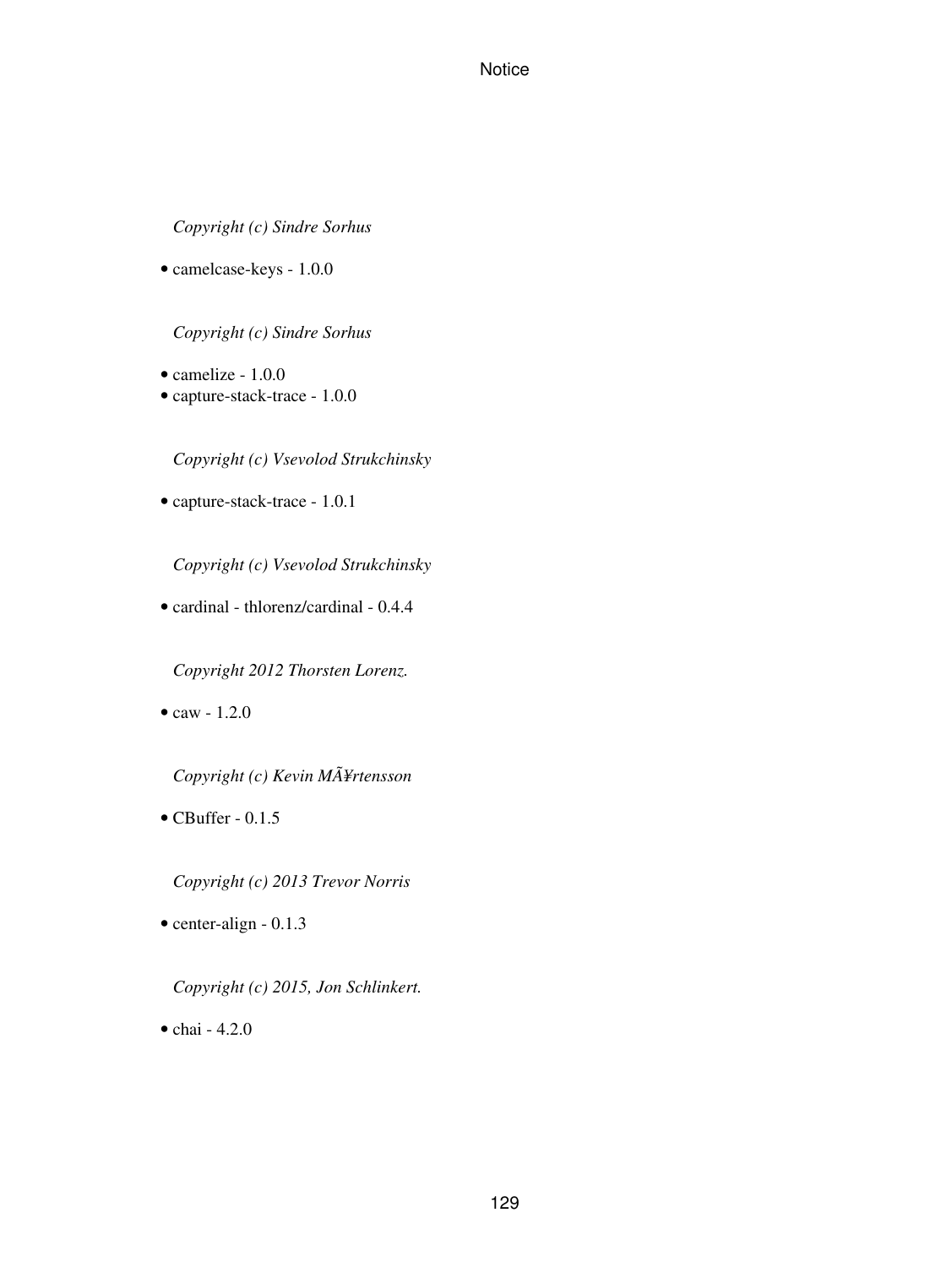*Copyright (c) 2011-2014 Jake Luer*

• change-case - 3.0.2

*Copyright (c) 2014 Blake Embrey*

• check-error - 1.0.2

*Copyright(c) 2012-2016 Jake Luer*

• cheeriojs - cheerio - 0.20.0 (1)

*Copyright (c) 2014 The cheeriojs contributors*

• cheeriojs' dom-serializer - 0.1.1

*Copyright (c) 2014 The cheeriojs contributors*

• chokidar - paulmillr/chokidar - 2.1.2

*Copyright (c) 2016 Paul Miller*

• chokidar - paulmillr/chokidar - 1.7.0

*Copyright (c) 2016 Paul Miller*

 $\bullet$  ci-info - 1.6.0

*Copyright (c) 2016-2018 Thomas Watson Steen*

• clap - lahmatiy/clap - 1.2.3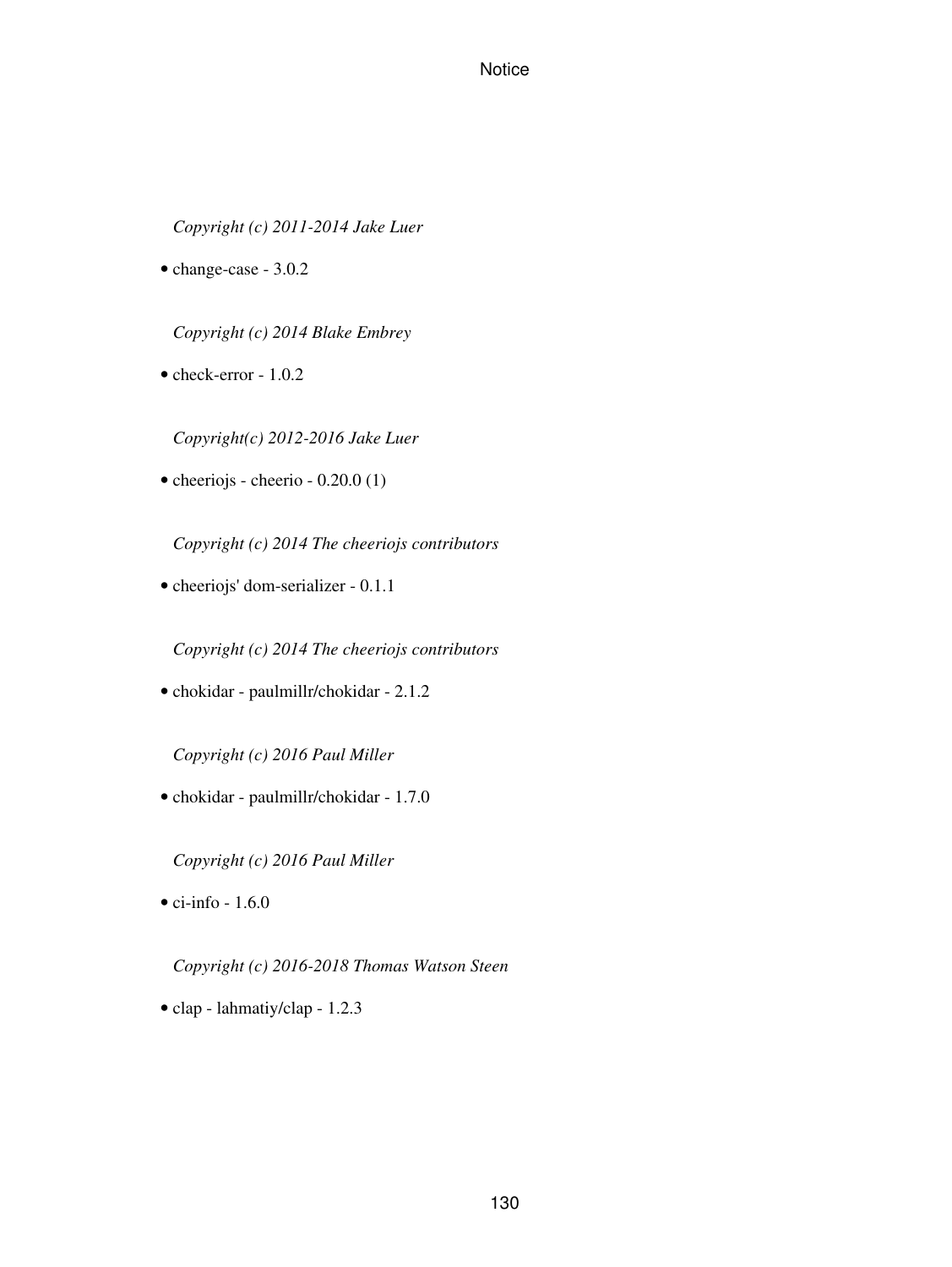*Copyright (C) 2014-2016 by Roman Dvornov*

• class-utils - 0.3.6

*Copyright (c) 2015, 2017-2018, Jon Schlinkert.*

• clean-css - 1.1.7

*Copyright (C) 2015 JakubPawlowicz.com*

• cli (github.com/cloudfoundry/cli) - 1.0.1

*Copyright (c) 2010 Chris O'Hara :Copyright (c) Isaac Z. Schlueter and Contributors.*

- cli chriso/cli 1.0.1
	- *Copyright (c) 2010 Chris O'Hara*
- $\bullet$  cli-boxes 1.0.0

*Copyright (c) Sindre Sorhus*

 $\bullet$  cli-color - 0.3.3

*Copyright (C) 2012 Mariusz Nowak*

• cli-cursor - 1.0.2

*Copyright (c) Sindre Sorhus*

 $\bullet$  cli-table - 0.3.1

*Copyright (c) 2010 Chris O'Hara*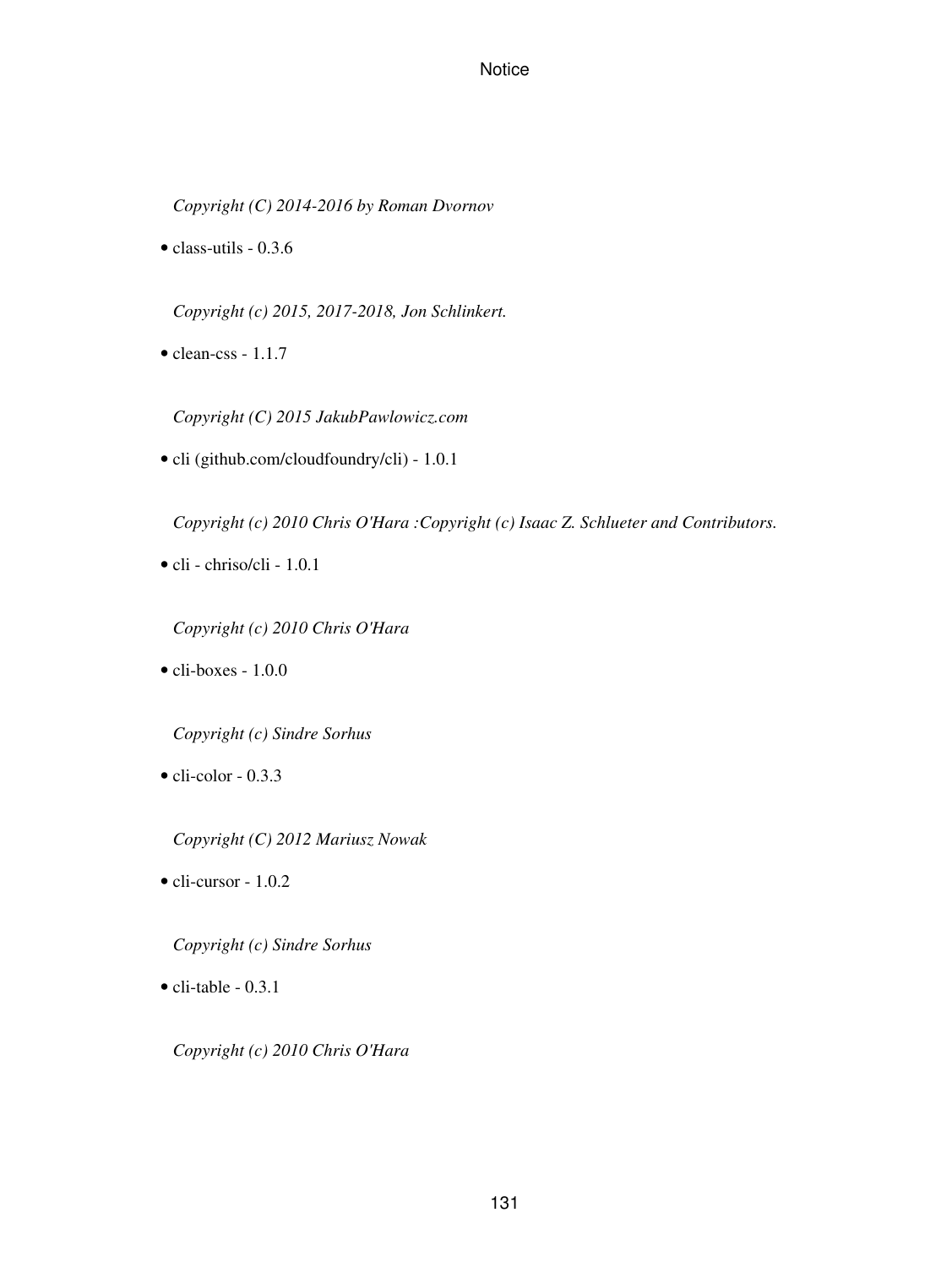$\bullet$  cliff - 0.1.10

*Copyright (c) 2010 Charlie Robbins & the Contributors.*

 $\bullet$  cliff - 0.1.9

*Copyright (c) 2010 Nodejitsu Inc.*

• clone-stats - 0.0.1

*Copyright (c) 2014 Hugh Kennedy*

- $co 3.1.0$
- $\cos -1.0.4$

*Copyright (c) 2015-present Sergey Berezhnoy*

• code-point-at - 1.1.0

*Copyright (c) Sindre Sorhus*

• code-point-at - 1.0.0

*Copyright (c) Sindre Sorhus*

• coffee-script - 1.11.1

*Copyright (c) 2009-2015 Jeremy Ashkenas*

• coffee-script - 1.12.7

*Copyright (c) 2009-2017 Jeremy Ashkenas*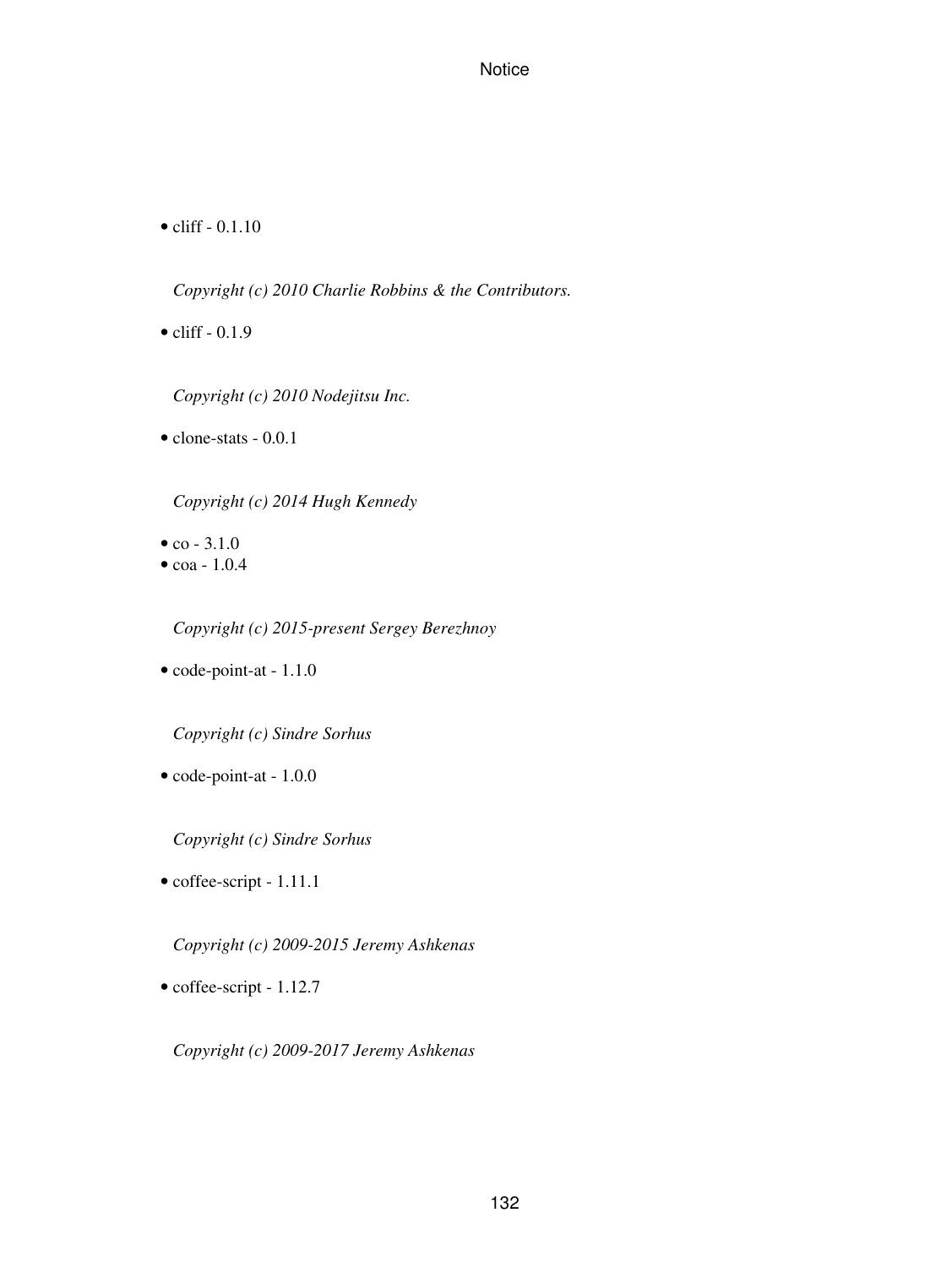• collection-visit - 1.0.0

*Copyright (c) 2015, 2017, Jon Schlinkert.*

• color-convert - 1.9.3

*Copyright (c) 2011-2016 Heather Arthur*

• color-name - v1.1.3

*Copyright (c) 2015 Dmitry Ivanov*

• colors.js - 1.1.2

*Copyright (c) Marak Squires Copyright (c) Sindre Sorhus*

 $\bullet$  colors.js - 1.3.3

 $\bullet$  colors.js - 1.0.3

*Copyright (c) Sindre Sorhus Copyright (c) Marak Squires*

• colors.js - 0.6.2

*Copyright (c) 2010*

• combined-stream - v1.0.7

*Copyright (c) 2011 Debuggable Limited*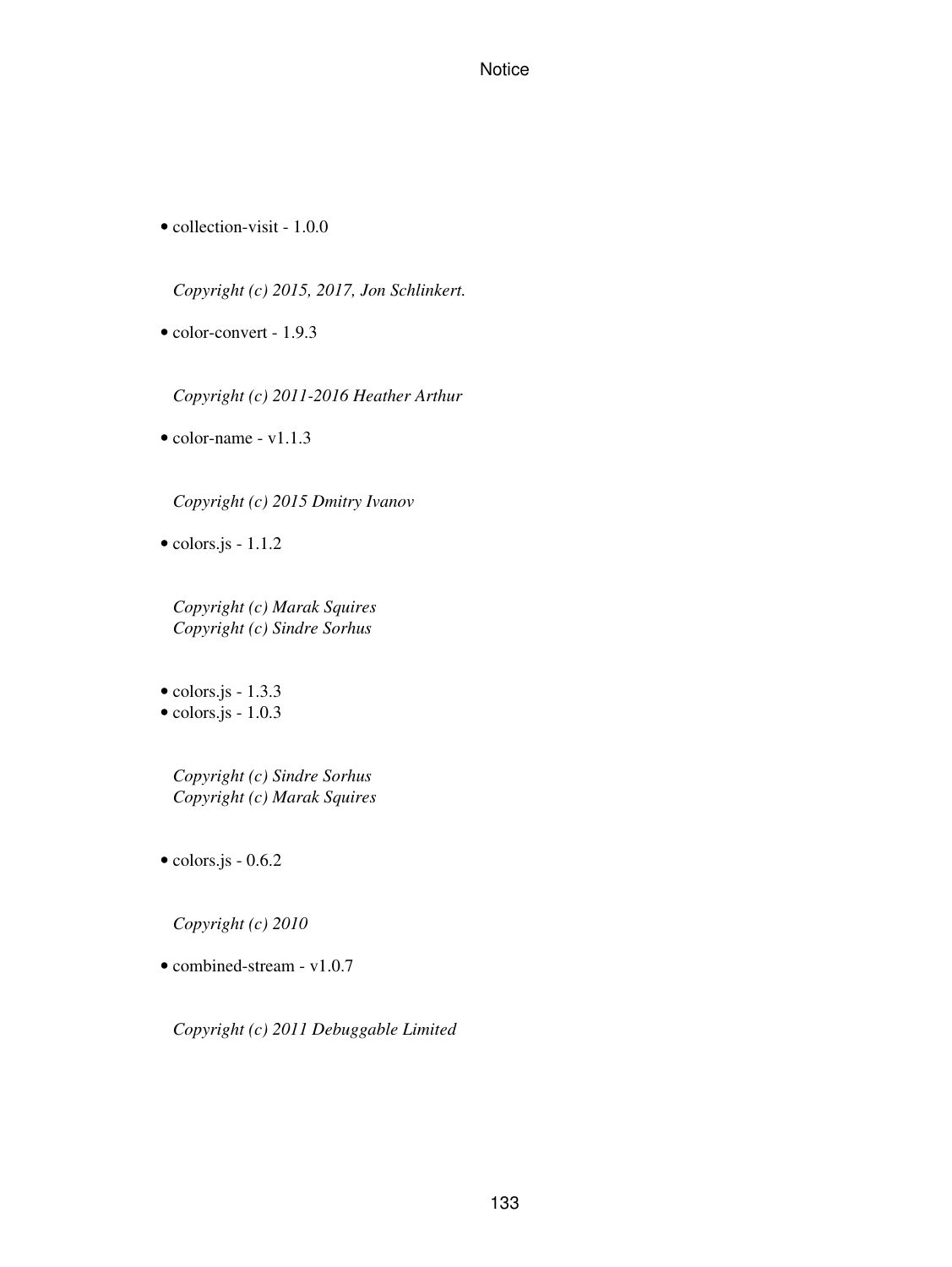• combined-stream - 1.0.5

*Copyright (c) 2011 Debuggable Limited*

• commander.js - tj/commander.js - 2.8.1

*Copyright (c) 2011 TJ Holowaychuk*

• commander.js - tj/commander.js - 2.0.0

*Copyright (c) 2011 TJ Holowaychuk*

• commander.js - tj/commander.js - 2.9.0

*Copyright (c) 2011 TJ Holowaychuk*

• component-emitter - 1.2.1

*Copyright (c) 2014 Component contributors*

- component-lru-cache 1.1.2
- compress-commons 1.2.2

*Copyright (c) 2014 Chris Talkington, contributors.*

• compressible - 2.0.16

*Copyright (c) 2013 Jonathan Ong Copyright (c) 2014 Jeremiah Senkpiel*

*Copyright (c) 2015 Douglas Christopher Wilson*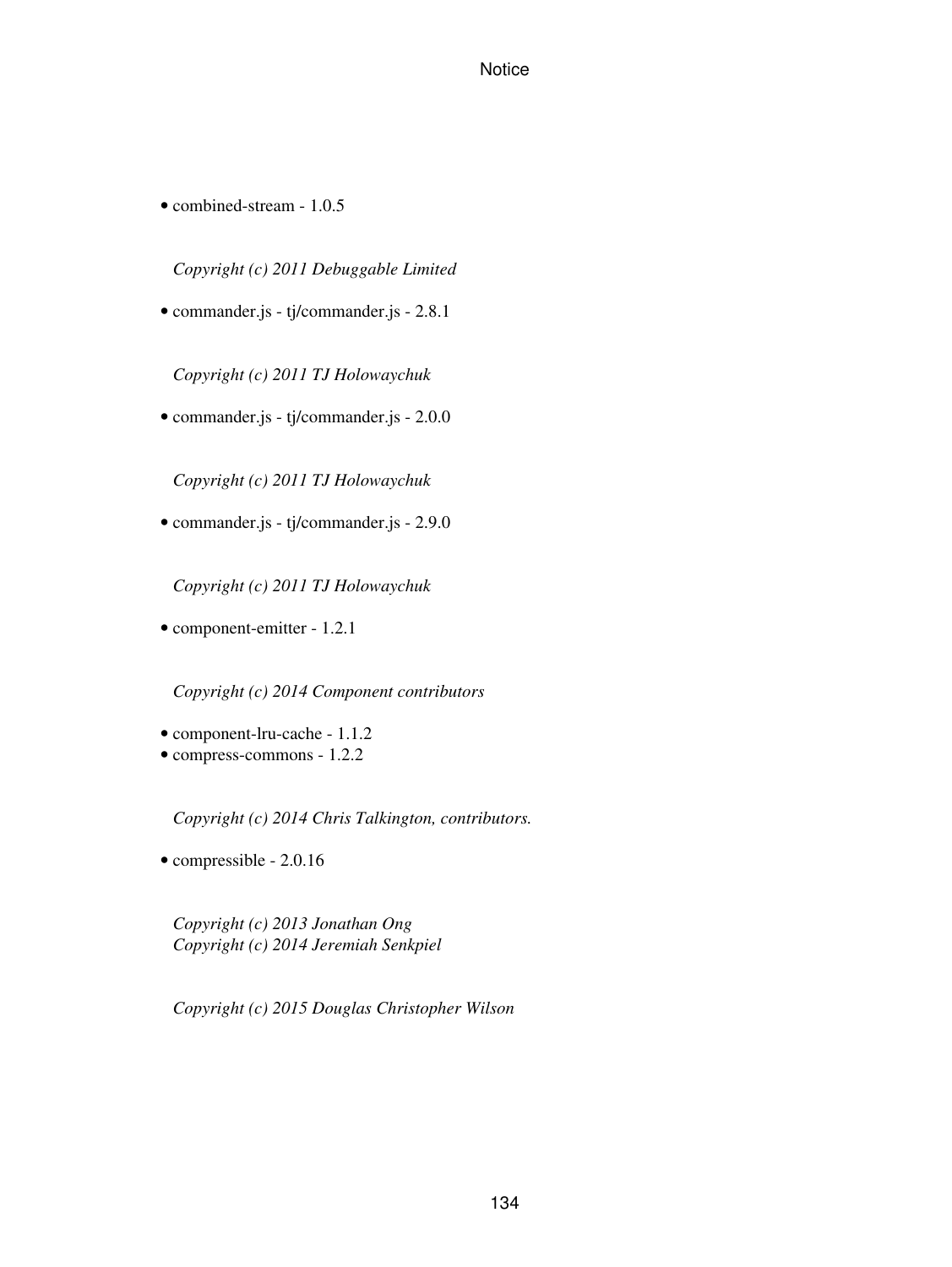• compression - 1.7.2

*Copyright(c) 2014 Jonathan Ong Copyright(c) 2014-2015 Douglas Christopher Wilson Copyright(c) 2011 TJ Holowaychuk*

*Copyright(c) 2010 Sencha Inc.*

 $\bullet$  connect - 3.4.1

*Copyright (c) 2010 Sencha Inc. Copyright (c) 2011 LearnBoost*

*Copyright (c) 2011-2014 TJ Holowaychuk*

*Copyright (c) 2015 Douglas Christopher Wilson*

• console-browserify - 1.1.0

*Copyright (c) 2012 Raynos.*

• console-stream - 0.1.1

*Copyright (c) 2012 Raynos.*

• consolidate-velocity - 0.14.5

*Copyright (c) 2011-2016 TJ Holowaychuk*

• constant-case - 2.0.0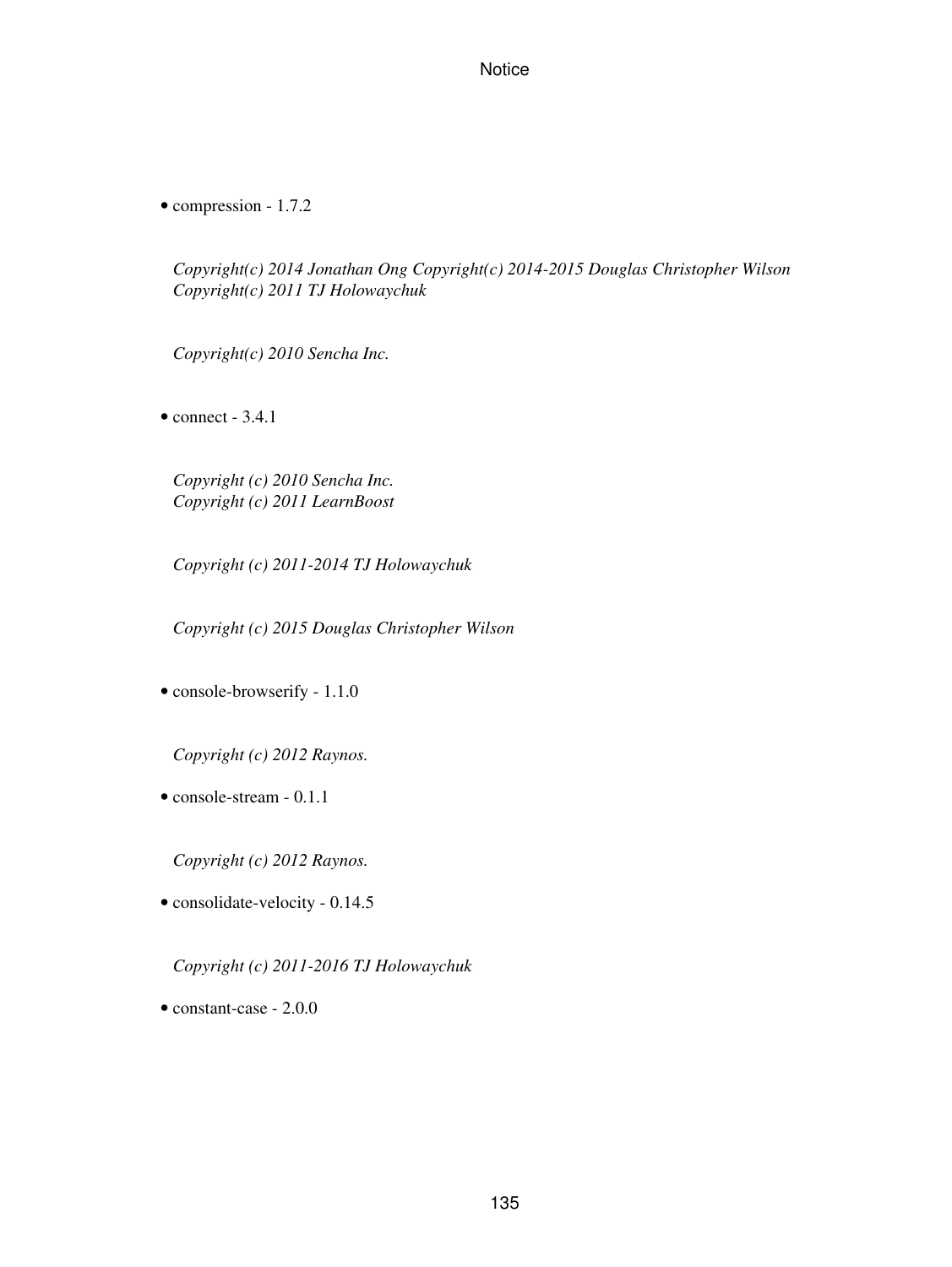*Copyright (c) 2014 Blake Embrey*

• content-disposition - 0.5.1

*Copyright (c) 2014 Douglas Christopher Wilson*

• content-security-policy-builder - 1.1.0

*Copyright (c) 2015-2016 Evan Hahn*

• content-type - v1.0.4

*Copyright (c) 2015 Douglas Christopher Wilson*

• convert-source-map - 1.1.3

*Copyright 2013 Thorsten Lorenz.*

• convert-source-map - 1.6.0

*Copyright 2013 Thorsten Lorenz.*

• cookie-parser - 1.4.3

*Copyright (c) 2014 TJ Holowaychuk Copyright (c) 2015 Douglas Christopher Wilson*

• cookie-signature - 1.0.6

*Copyright (c) 2012 LearnBoost*

• copy-descriptor - 0.1.1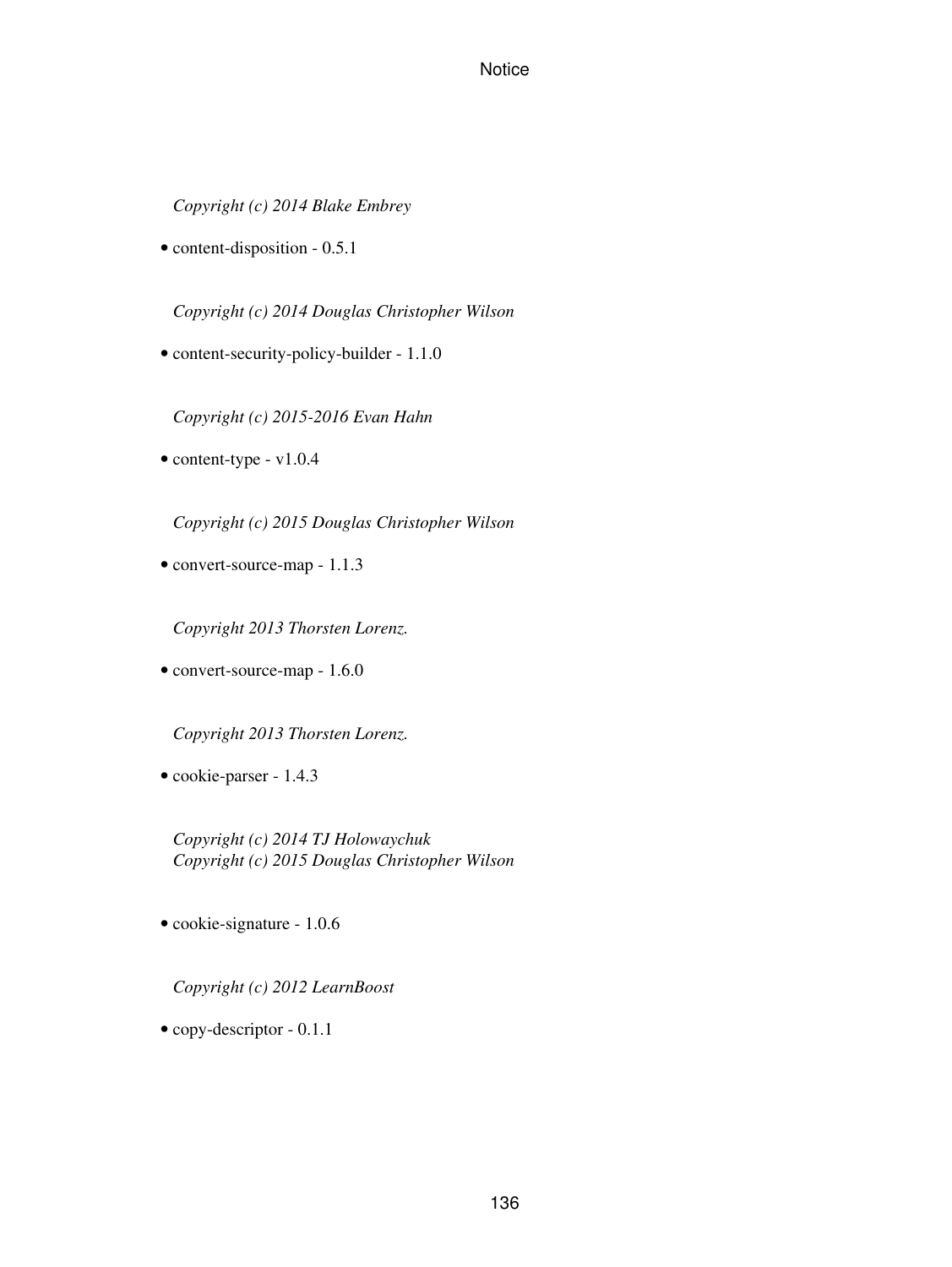*Copyright (c) 2015-2016, Jon Schlinkert.*

• core-js-builder - 2.3.0

*Copyright (c) 2014-2017 Denis Pushkarev*

 $\bullet$  core-js-ie8 - 2.6.5

*Copyright (c) 2014-2017 Denis Pushkarev copyright © 2019 Denis Pushkarev*

• core-util-is - 1.0.2

*Copyright Joyent, Inc. and other Node contributors. Copyright Node.js contributors.*

• cozy-forever-monitor - 1.7.1

*Copyright (C) 2010 Charlie Robbins & the Contributors*

•  $crc32-stream - 2.0.0$ 

*Copyright (c) 2014 Chris Talkington, contributors*

• create-error-class - 3.0.2

*Copyright (c) Vsevolod Strukchinsky*

- $\bullet$  cron  $-1.1.1$
- cross-spawn 3.0.1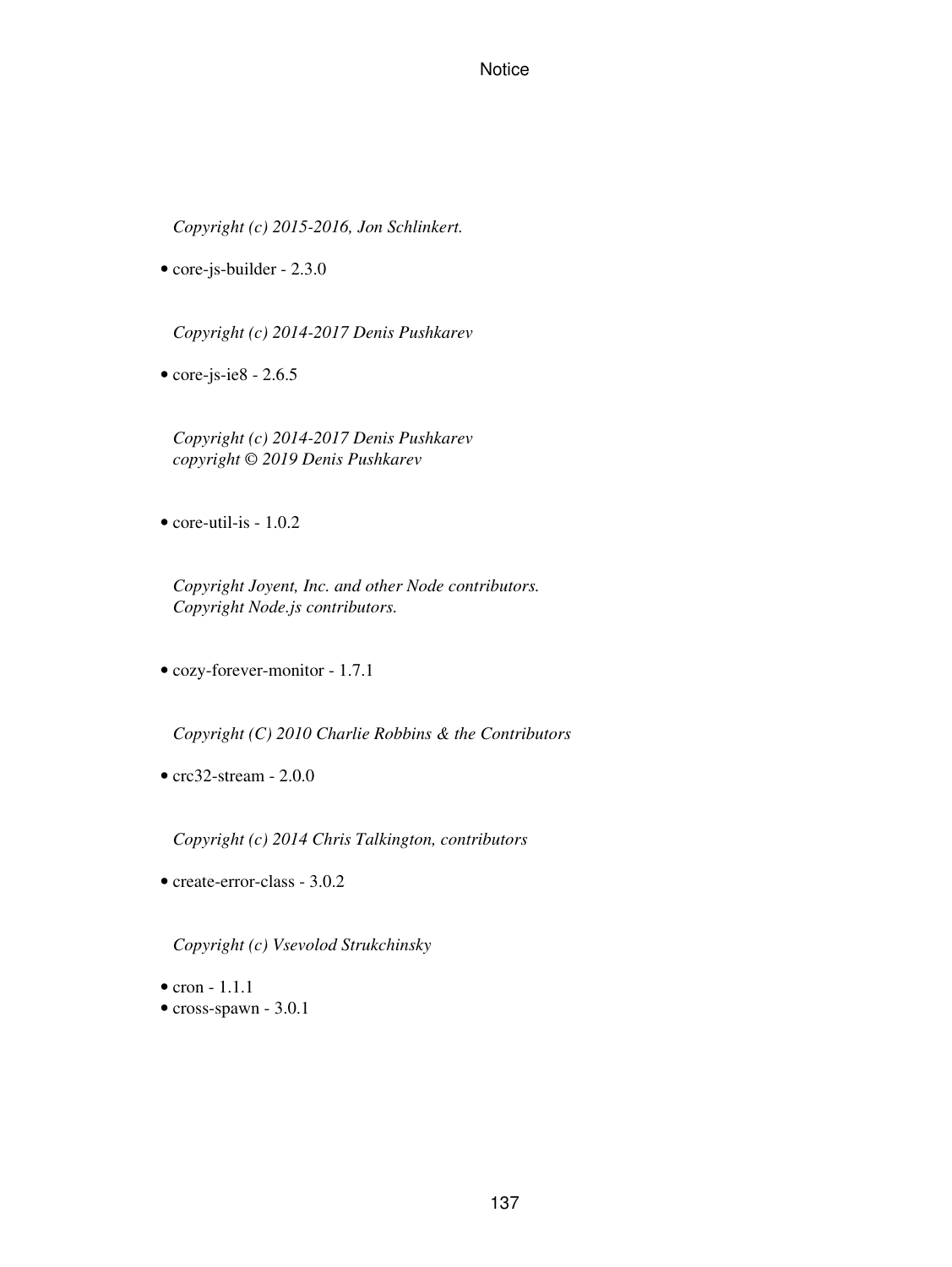*Copyright (c) 2014 IndigoUnited.*

 $\bullet$  cross-spawn - 5.1.0

*Copyright (c) 2015 IndigoUnited*

• cross-spawn-async - 2.2.5

*Copyright (c) 2015 IndigoUnited*

• crypto-browserify - 1.0.9

*Copyright (C) Paul Johnston 1999 - 2002.:Copyright (c) 2013 Dominic Tarr:Copyright Angel Marin Paul Johnston 2000 - 2009.:Copyright Paul Johnston 2000 - 2002.*

• crypto-js  $-3.1.9$ 

*Copyright (c) 2009-2013 Jeff Mott Copyright (c) 2013-2016 Evan Vosberg*

• crypto-random-string - 1.0.0

*Copyright (c) Sindre Sorhus*

•  $csp - 2.1.0$ 

*Copyright (c) 2014-2016 Evan Hahn, Adam Baldwin*

 $\bullet$  csso - 2.3.2

*Copyright (C) 2011-2015 by Sergey Kryzhanovsky:Copyright (c) 2009-2011 Mozilla Foundation and contributors:Copyright 2009-2011 Mozilla Foundation and contributors:Copyright 2009-2011 Mozilla Foundation and contributors :*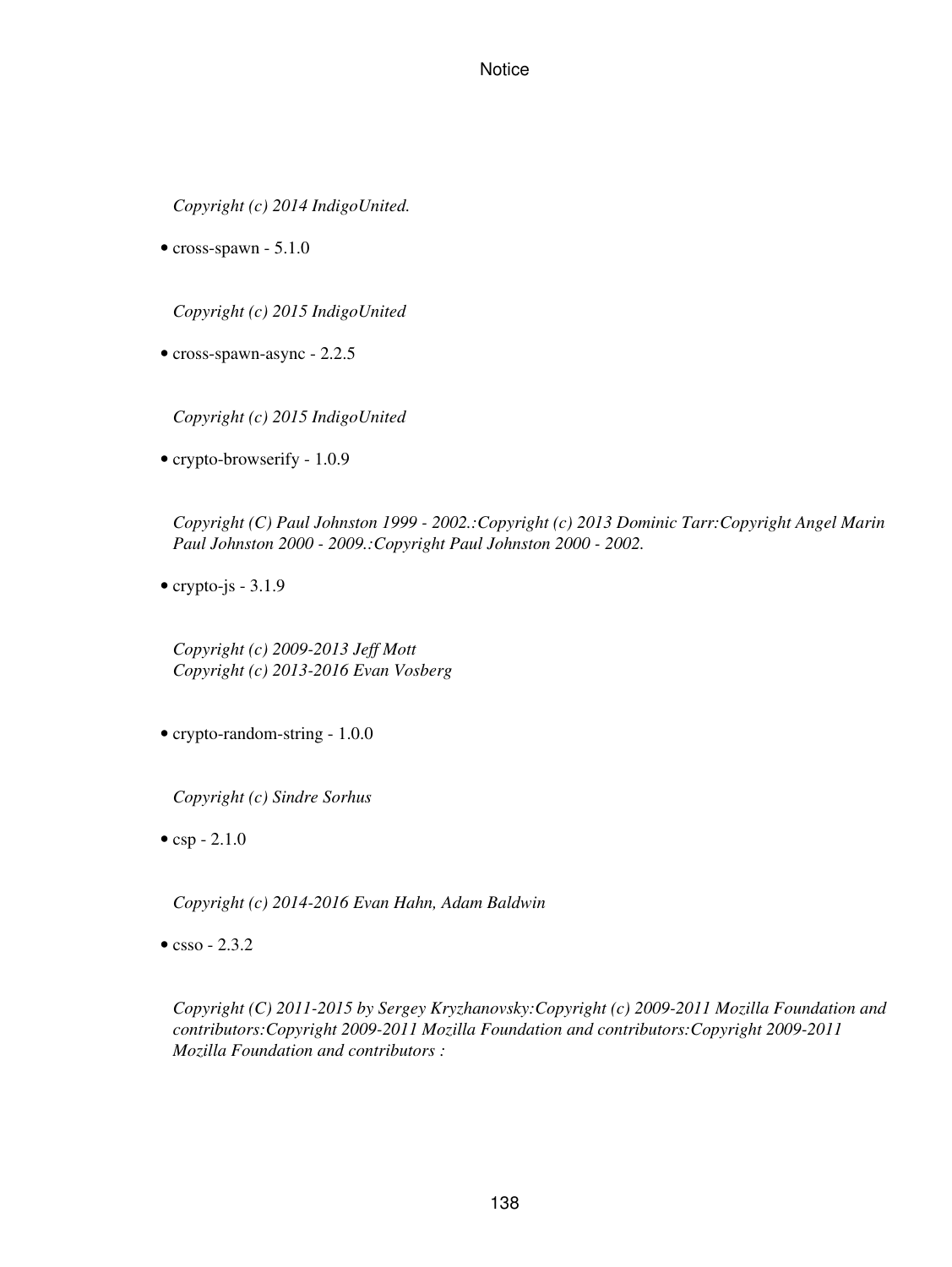*Copyright 2011 Mozilla Foundation and contributors:*

*Copyright 2011 The Closure Compiler Authors. All rights reserved.:*

*Copyright 2014 Mozilla Foundation and contributors.*

• CSSOM - 0.3.1

*Copyright (c) Nikita Vasilyev.*

• CSSStyleDeclaration - 0.2.37

*Copyright (c) Chad Walker.*

• csurf - discore/csurf - 1.9.0

*Copyright (c) 2014 Jonathan Ong Copyright (c) 2014-2016 Douglas Christopher Wilson*

- Cucumber-HTML 0.2.3
- Cucumber-JVM: Core 1.2.4
- Cucumber-JVM: Guice 1.2.4
- Cucumber-JVM: Java 1.2.4
- Cucumber-JVM: JUnit 1.2.4
- currently-unhandled 0.4.1

*Copyright (c) James Talmage*

- customized-generator 1.0.0
- D Property descriptor factory 0.1.1

*Copyright (C) 2013 Mariusz Nowak*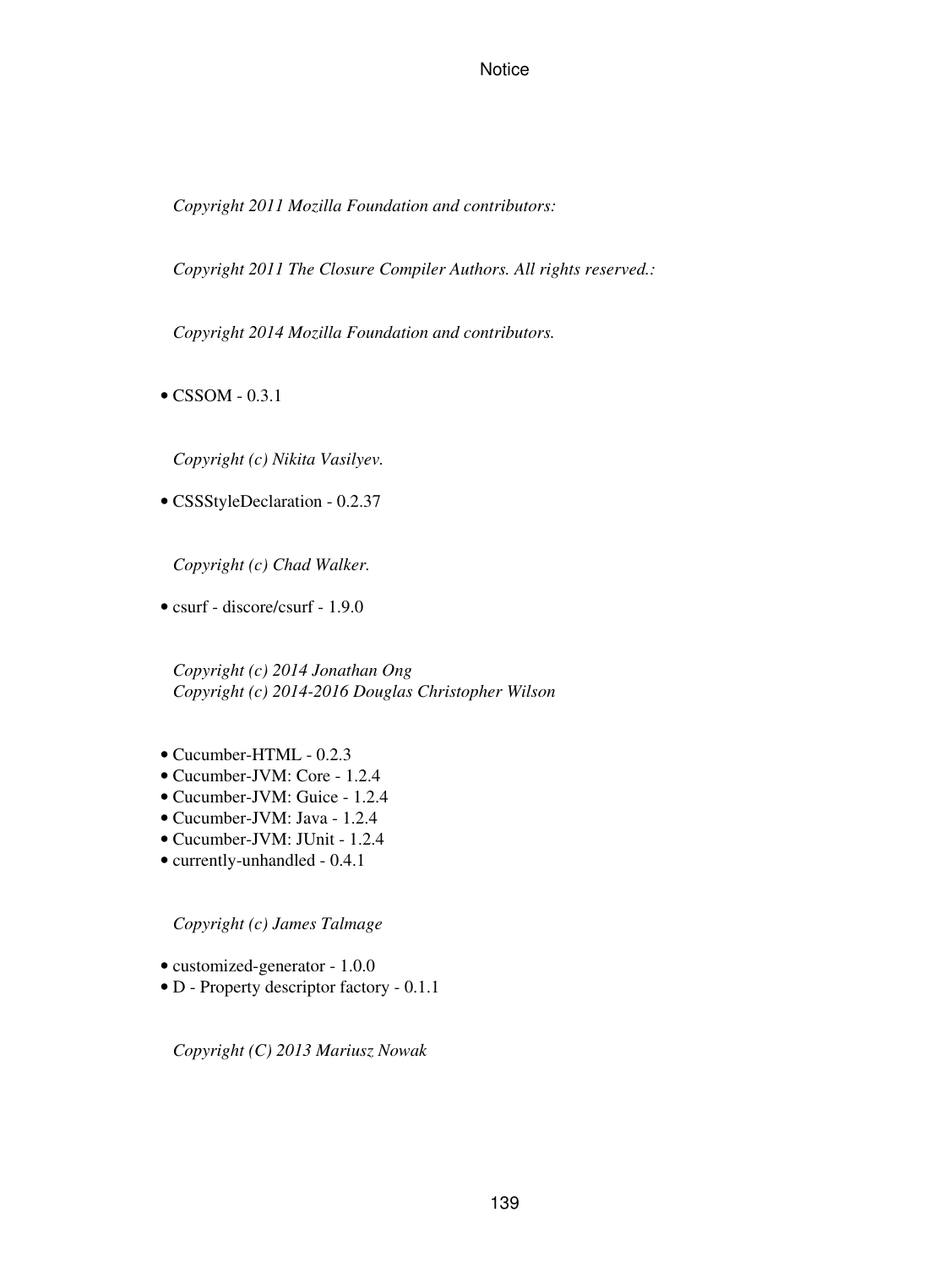- D Property descriptor factory 1.0.0
- dasherize 2.0.0
- $\bullet$  dashify 0.2.2

*Copyright (c) 2015-2016, Jon Schlinkert.*

 $\bullet$  datauri - 0.2.1

*Copyright 2012 Helder Santana and other contributors*

• date-extended - 0.0.6

*Copyright (c) 2014 Doug Martin Copyright (c) 2011-2012 Pollenware*

 $\bullet$  date-now  $-0.1.4$ 

*Copyright (c) 2012 Colingo.*

• date.js - 0.3.2

*Copyright (c) 2014-2017 Denis Pushkarev*

 $\bullet$  date.js - 0.3.3

*Copyright (c) 2013 Matt Mueller*

• deasync - 0.1.10

*Copyright 2014-2015 Abbr*

• decamelize - 1.2.0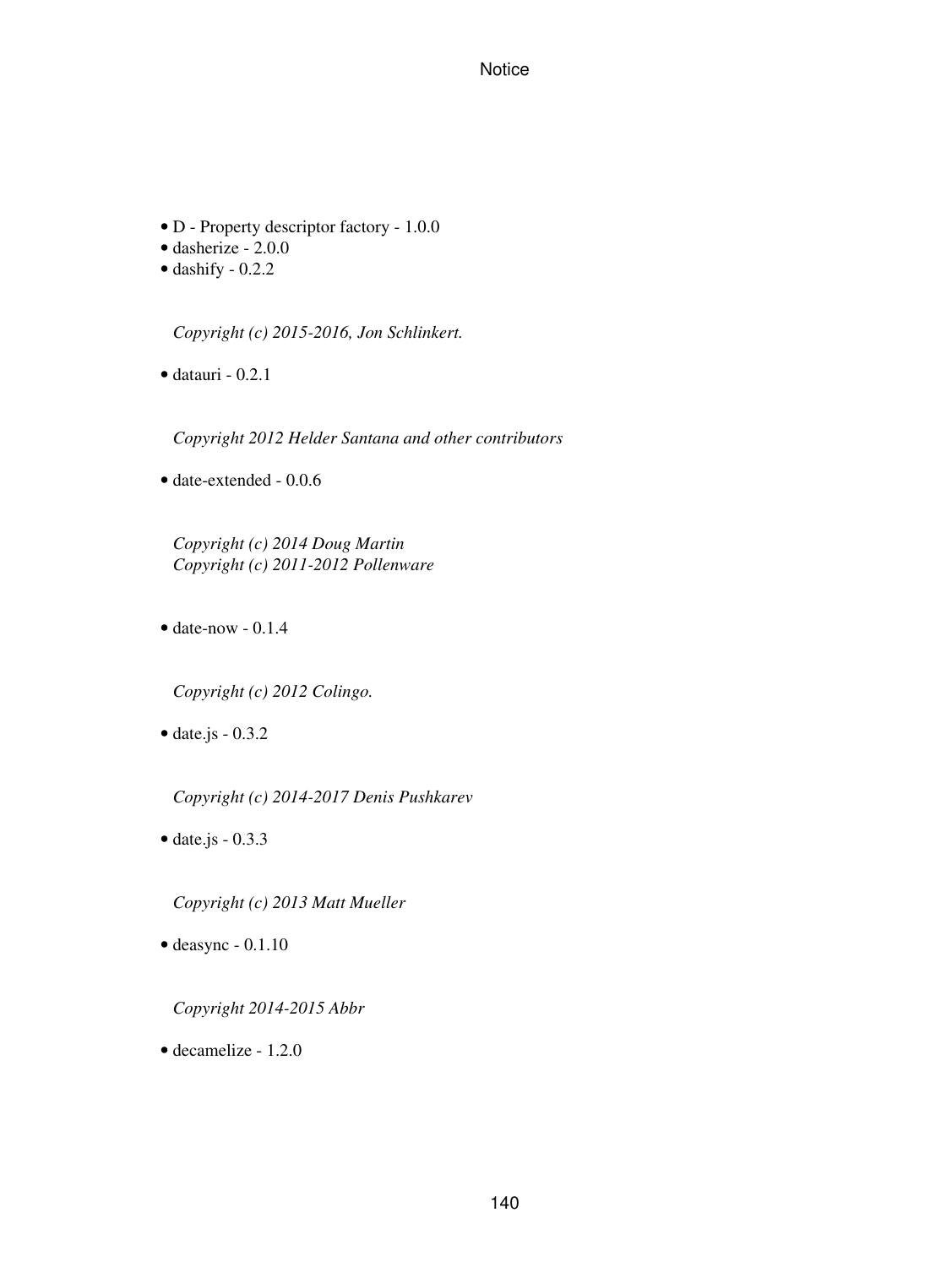*Copyright (c) Sindre Sorhus*

• declare.js - 0.0.8

*Copyright (c) 2014 Doug Martin (doug@dougamartin.com) Copyright (c) 2012-2013 Doug Martin*

• decode-uri-component - 0.2.0

*Copyright (c) Sam Verschueren*

• decompress - 3.0.0

*Copyright (c) 2013 Fractal :Copyright (c) 2013 Julian Gruber <julian@juliangruber.com>:Copyright (c) 2013 Rod Vagg [@rvagg](https://twitter.com/rvagg) and licenced under the MIT licence. All rights not explicitly granted in the MIT license are reserved. See the included LICENSE file for more details.:Copyright (c) 2013-2016 Fractal :Copyright (c) 2014 Artem Medeusheyev:Copyright (c) 2014-2016 Jon Schlinkert:Copyright (c) 2014-2016 Jon Schlinkert.:Copyright (c) 2015 Blaine Bublitz Eric Schoffstall and other contributors:Copyright (c) 2015 Elan Shanker:Copyright (c) Isaac Z. Schlueter and Contributors:Copyright (c) Isaac Z. Schlueter Ben Noordhuis and Contributors:Copyright (c) Kevin MÖ«rtensson :Copyright (c) Sindre Sorhus (sindresorhus.com):Copyright (c) Stephen Sugden (stephensugden.com):Copyright 2013 Rod Vagg (the "Original Author"):Copyright 2014 Eugene Ware:Copyright Joyent Inc. and other Node contributors.:Copyright Joyent Inc. and other Node contributors. All rights reserved.:Copyright Joyent Inc. and other Node contributors. See LICENCE file for details.:Copyright Node.js contributors. All rights reserved.:Copyright Å© 2016 [Jon Schlinkert](https://github.com/jonschlinkert).:.*

• decompress-tar - kevva/decompress-tar - v3.1.0

*Copyright (c) Kevin MÃ¥rtensson*

• decompress-tarbz2 - 3.1.0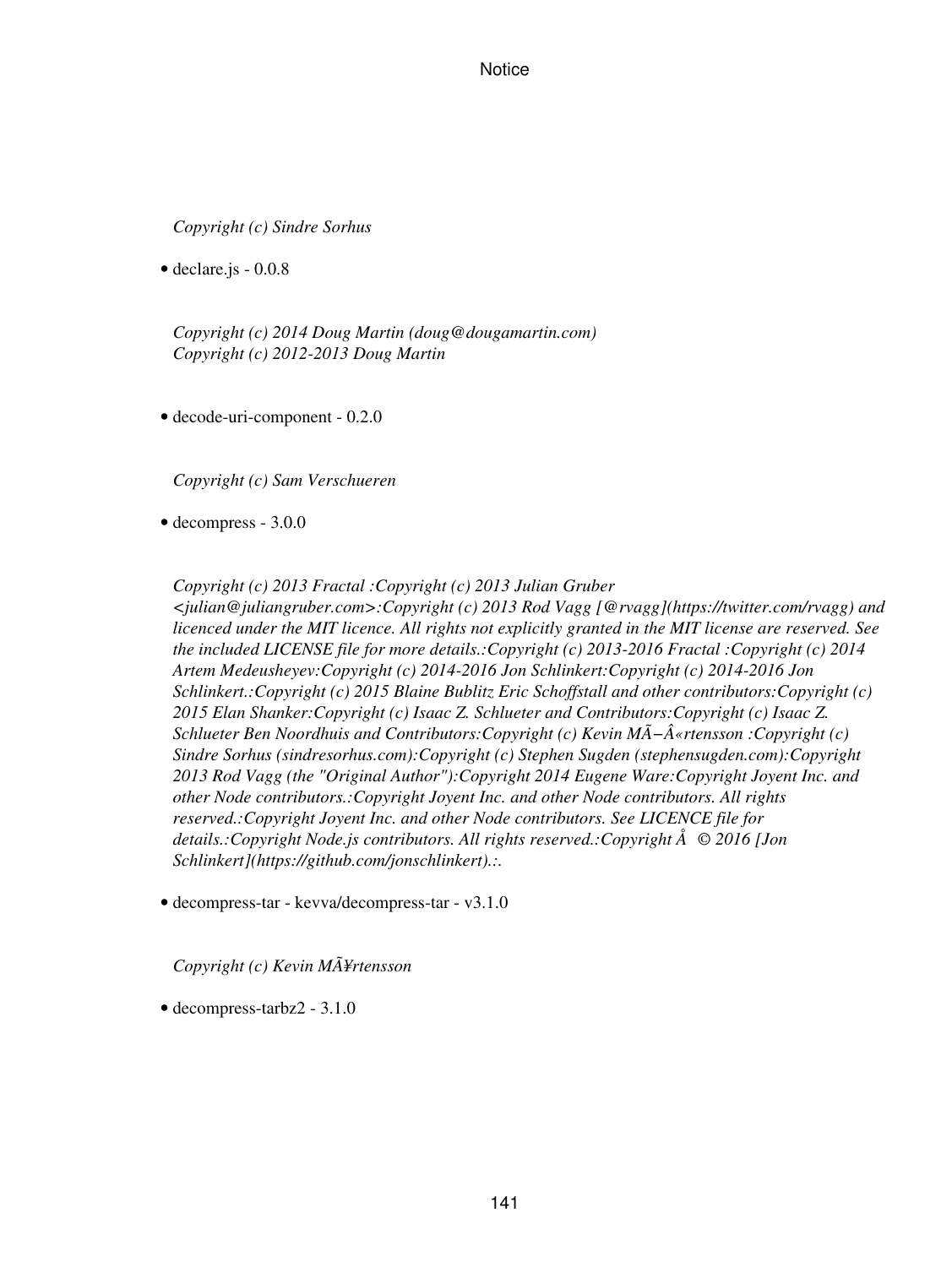*Copyright (c) Kevin MÃ¥rtensson*

• decompress-targz - kevva/decompress-targz - v3.1.0

*Copyright (c) Kevin MÃ¥rtensson*

• decompress-unzip - kevva/decompress-unzip - v3.4.0

*Copyright (c) Kevin MÃ¥rtensson*

• decompress-zip - 0.2.1

*Copyright © Bower team.*

- deep  $-1.2.3$
- deep-assign 1.0.0

*Copyright (c) Sindre Sorhus*

 $\bullet$  deep-eql - 0.1.3

*Copyright (c) 2013 Jake Luer*

• deep-extend - 0.4.2

*Copyright (c) 2013-2015, Viacheslav Lotsmanov*

• deep-extend - 0.6.0

*Copyright (c) 2013-2018 Viacheslav Lotsmanov.*

 $\bullet$  deep-is - 0.1.3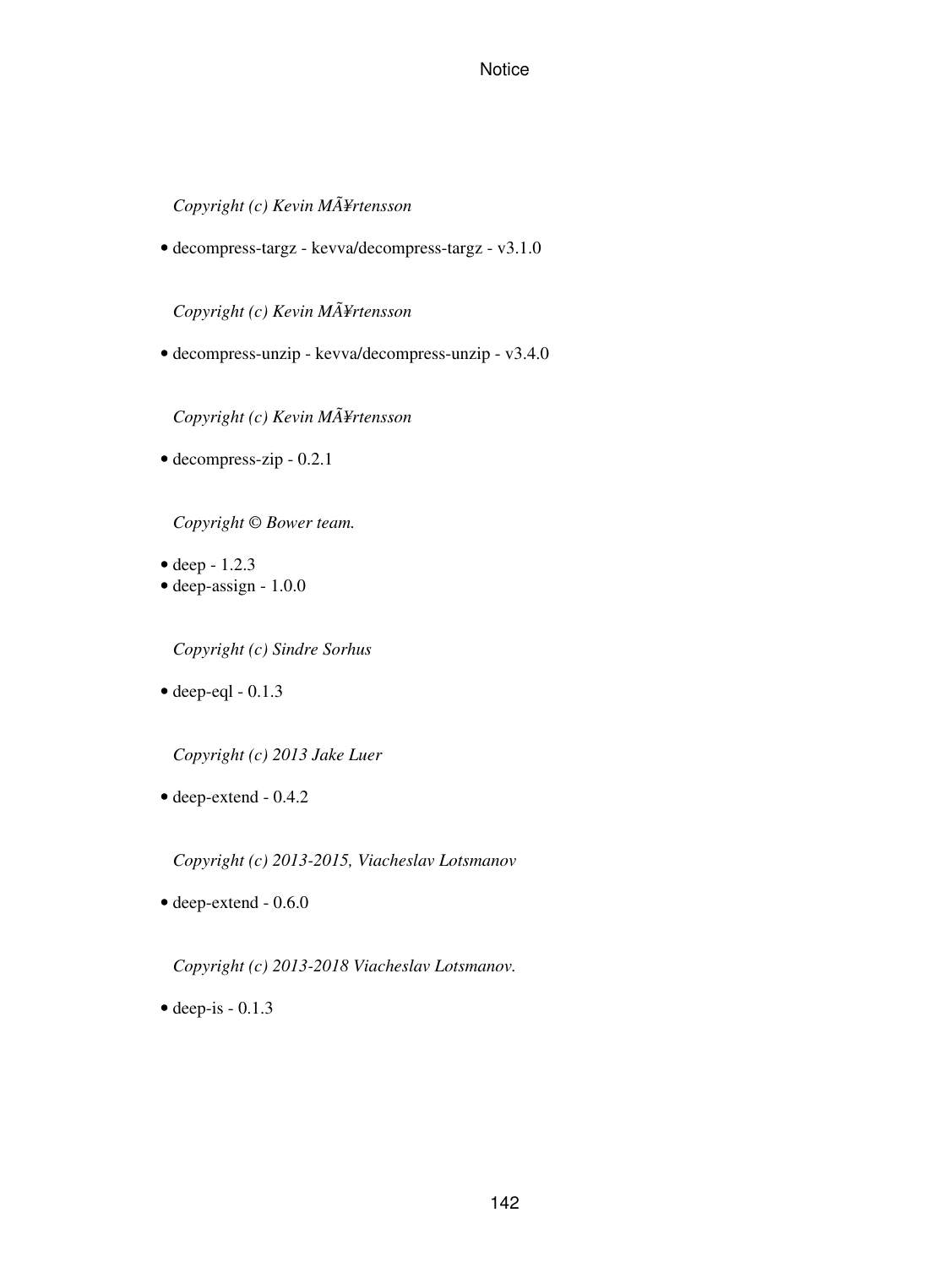*Copyright (c) 2012, 2013 Thorsten Lorenz Copyright (c) 2012 James Halliday*

*Copyright (c) 2009 Thomas Robinson*

- $\bullet$  defaults 1.0.3
	- *Copyright (c) 2015 Elijah Insua*
- define-property 2.0.2

*Copyright (c) 2015-2018, Jon Schlinkert*

• define-property - 0.2.5

*Copyright (c) 2015, Jon Schlinkert.*

• define-property - 1.0.0

*Copyright (c) 2015, 2017, Jon Schlinkert*

- $\bullet$  defined  $-0.0.0$
- del  $2.2.2$

*Copyright (c) Sindre Sorhus*

• delayed-stream - 1.0.0

*Copyright (c) 2011 Debuggable Limited*

• delegates - 1.0.0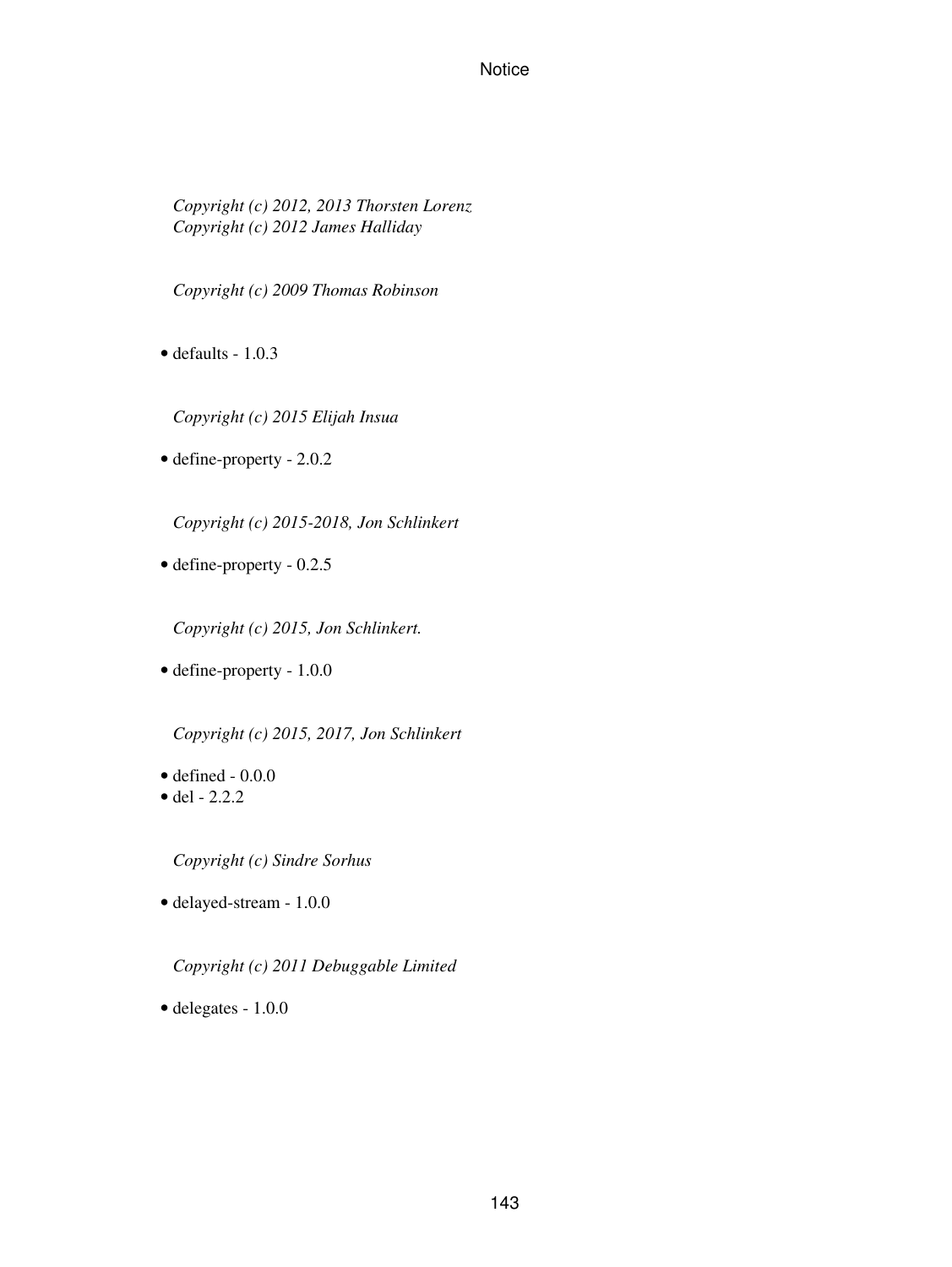*Copyright (c) 2015 TJ Holowaychuk*

• depd - 1.1.1

*Copyright (c) 2014-2015 Douglas Christopher Wilson*

• depd - 1.1.2

*Copyright (c) 2014-2017 Douglas Christopher Wilson*

• detect-file - 1.0.0

*Copyright (c) 2016-2017, Brian Woodward.*

 $\bullet$  director - 1.2.7

*Copyright (c) 2011 Charlie Robbins, Paolo Fragomeni, & the Contributors.*

• dns-prefetch-control - 0.1.0

*Copyright (c) 2016 Evan Hahn*

- docker-nodemon 1.18.10
- dont-sniff-mimetype 1.0.0

*Copyright (c) 2014, 2015 Evan Hahn, Adam Baldwin*

 $\bullet$  dot-case - 2.1.1

*Copyright (c) 2014 Blake Embrey*

 $\bullet$  dot-prop - 4.2.0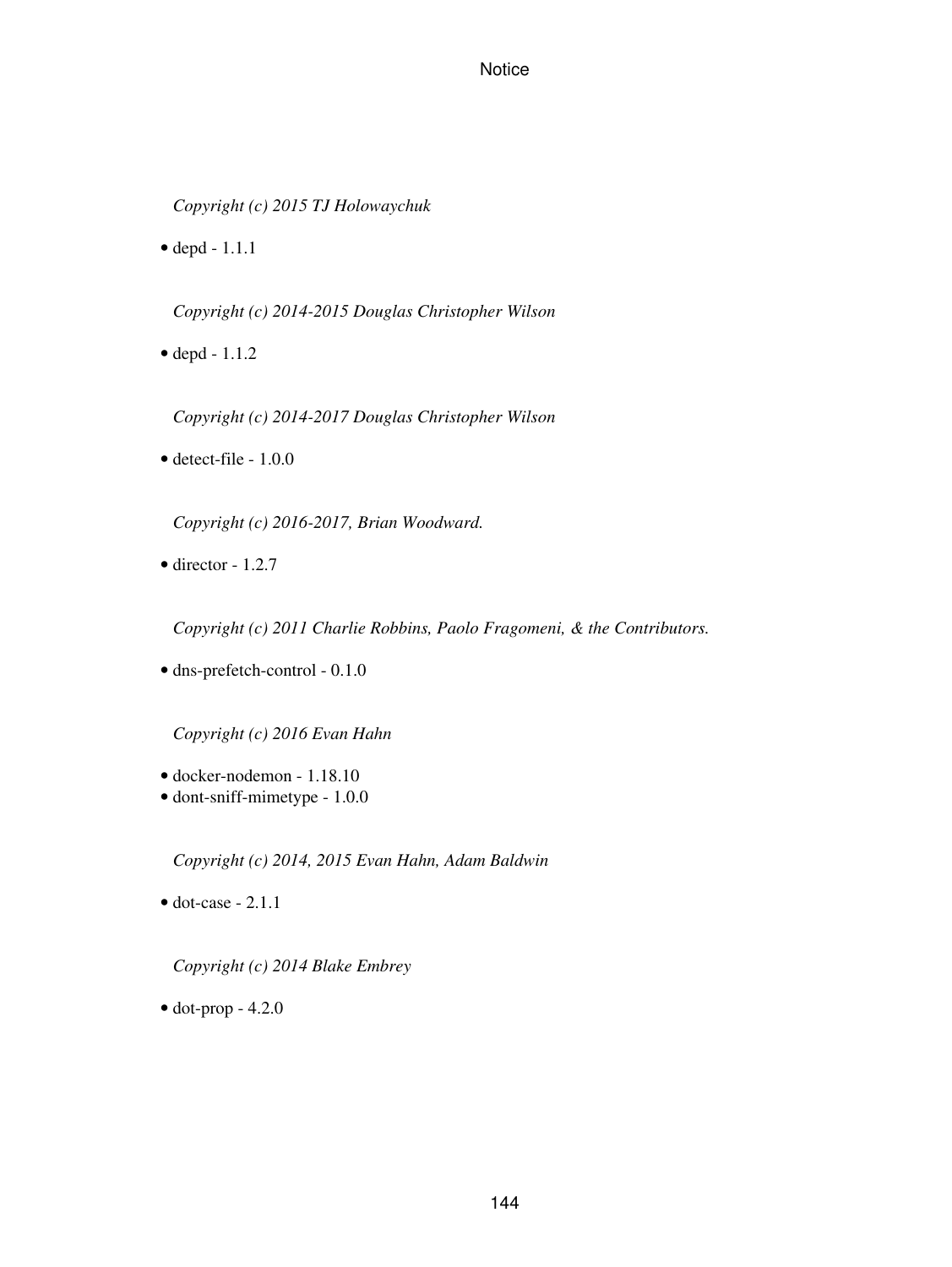*Copyright (c) Sindre Sorhus*

 $\bullet$  dot-prop - 2.4.0

*Copyright (c) Sindre Sorhus*

• download (github.com/kevva/download) - 4.4.3

*Copyright (c) 2014-2016 Jon Schlinkert. Copyright Joyent, Inc.*

• duplexer - 0.1.1

*Copyright (c) 2012 Raynos.*

• duplexify - 3.7.1

*Copyright (c) 2014 Mathias Buus*

• duplexify - 3.4.3

*Copyright (c) 2014 Mathias Buus*

• each-async - 1.1.1

*Copyright (c) Sindre Sorhus*

 $\bullet$  ecc-jsbn - 0.1.2

*Copyright (c) 2003-2005 Tom Wu. All Rights Reserved. Copyright (c) 2014 Jeremie Miller*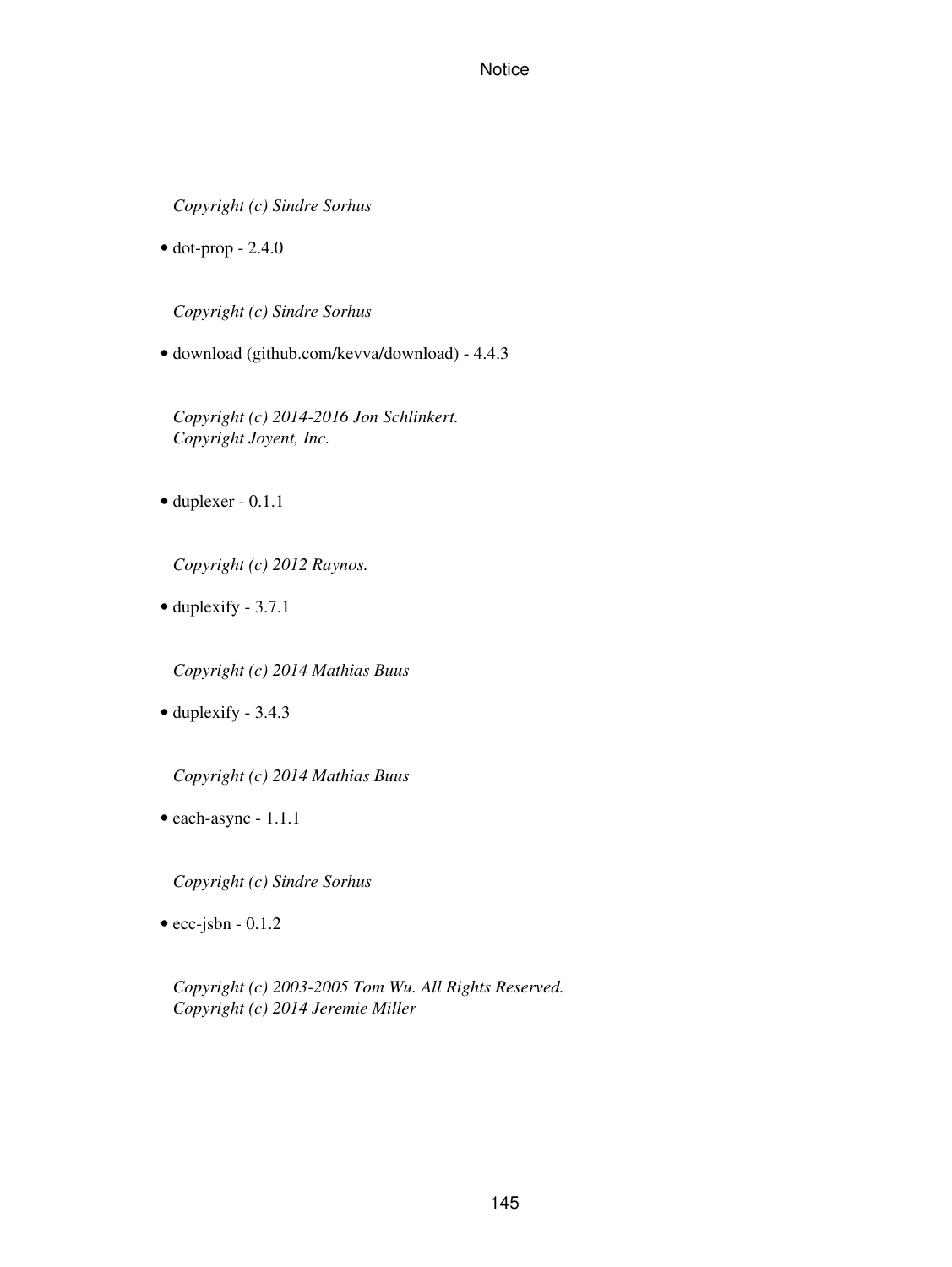$\bullet$  ecc-jsbn - 0.1.1

*Copyright (c) 2003-2005 Tom Wu. All Rights Reserved. Copyright (c) 2014 Jeremie Miller*

- ecs-deploy Unspecified
	- *Copyright (c) 2015 SIL International*
- ee-first  $-1.1.1$

*Copyright (c) 2014 Jonathan Ong*

 $\bullet$  encodeurl - 1.0.2

*Copyright (c) 2016 Douglas Christopher Wilson*

• end-of-stream - 1.1.0

*Copyright (c) 2014 Mathias Buus*

• end-of-stream - 1.4.1

*Copyright (c) 2014 Mathias Buus.*

- end-of-stream 1.0.0
- endpoint-parser 0.2.2

*Copyright (c) 2012 Twitter and other contributors*

 $\bullet$  ends-with  $-0.2.0$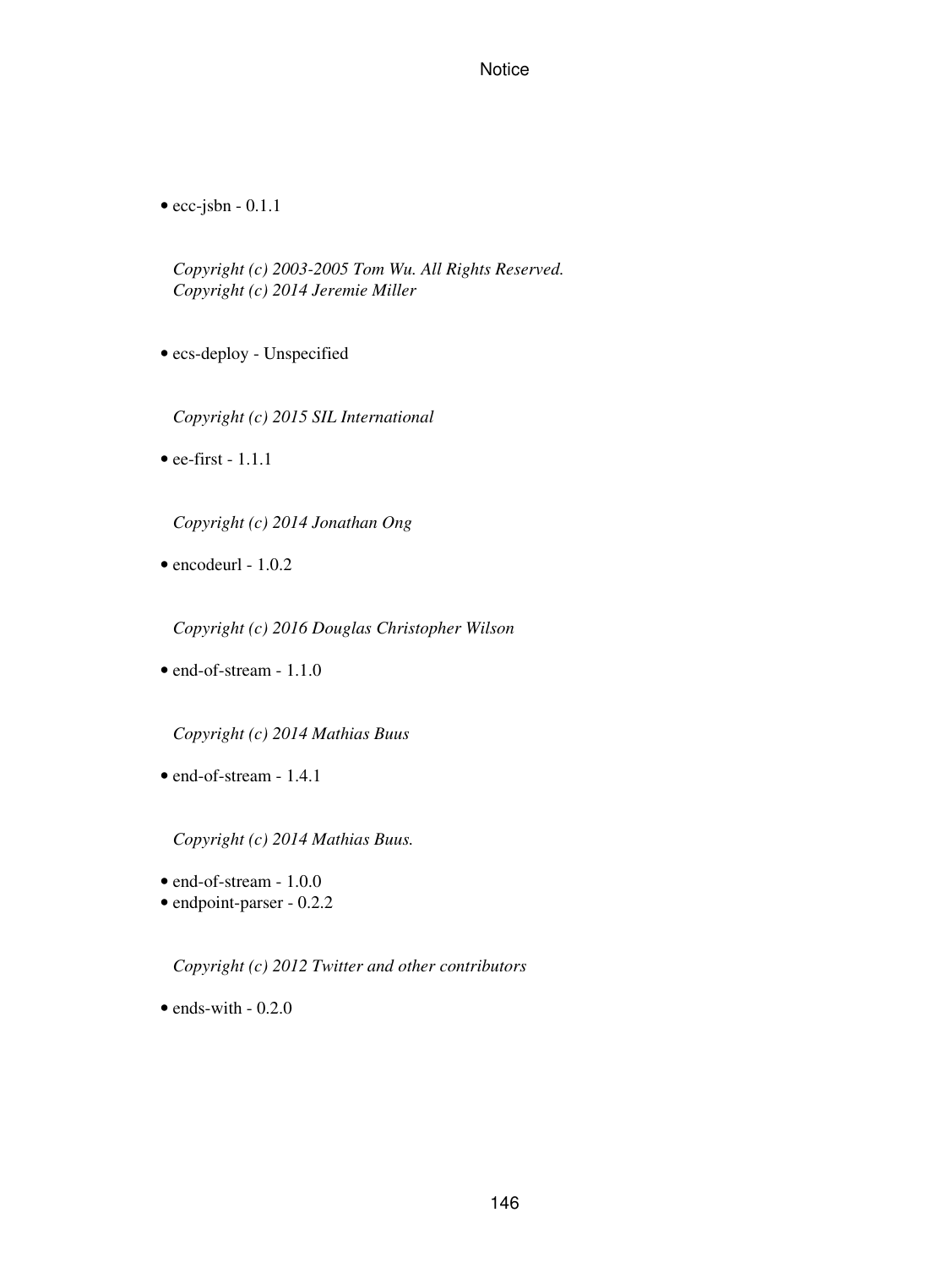*Copyright (c) 2014 Jon Schlinkert, contributors.*

•  $env$ -js - 1.2.13

*Copyright 2008-2010 John Resig,*

- $\bullet$  error-ex 1.3.0
	- *Copyright (c) 2015 JD Ballard*
- $\bullet$  error-ex 1.3.2
	- *Copyright (c) 2015 JD Ballard*
- es5-ext 0.10.49

*Copyright (C) 2011-2019 Mariusz Nowak (www.medikoo.com) Copyright (c) 2008 Matsuza.*

• es6-iterator - 0.1.3

*Copyright (C) 2013-2015 Mariusz Nowak (www.medikoo.com):*

• es6-iterator - 2.0.3

*Copyright (C) 2013-2015 Mariusz Nowak*

• es6-promise - 3.2.1

*Copyright (c) 2014 Yehuda Katz, Tom Dale, Stefan Penner and contributors*

• ES6-Promises - 3.0.2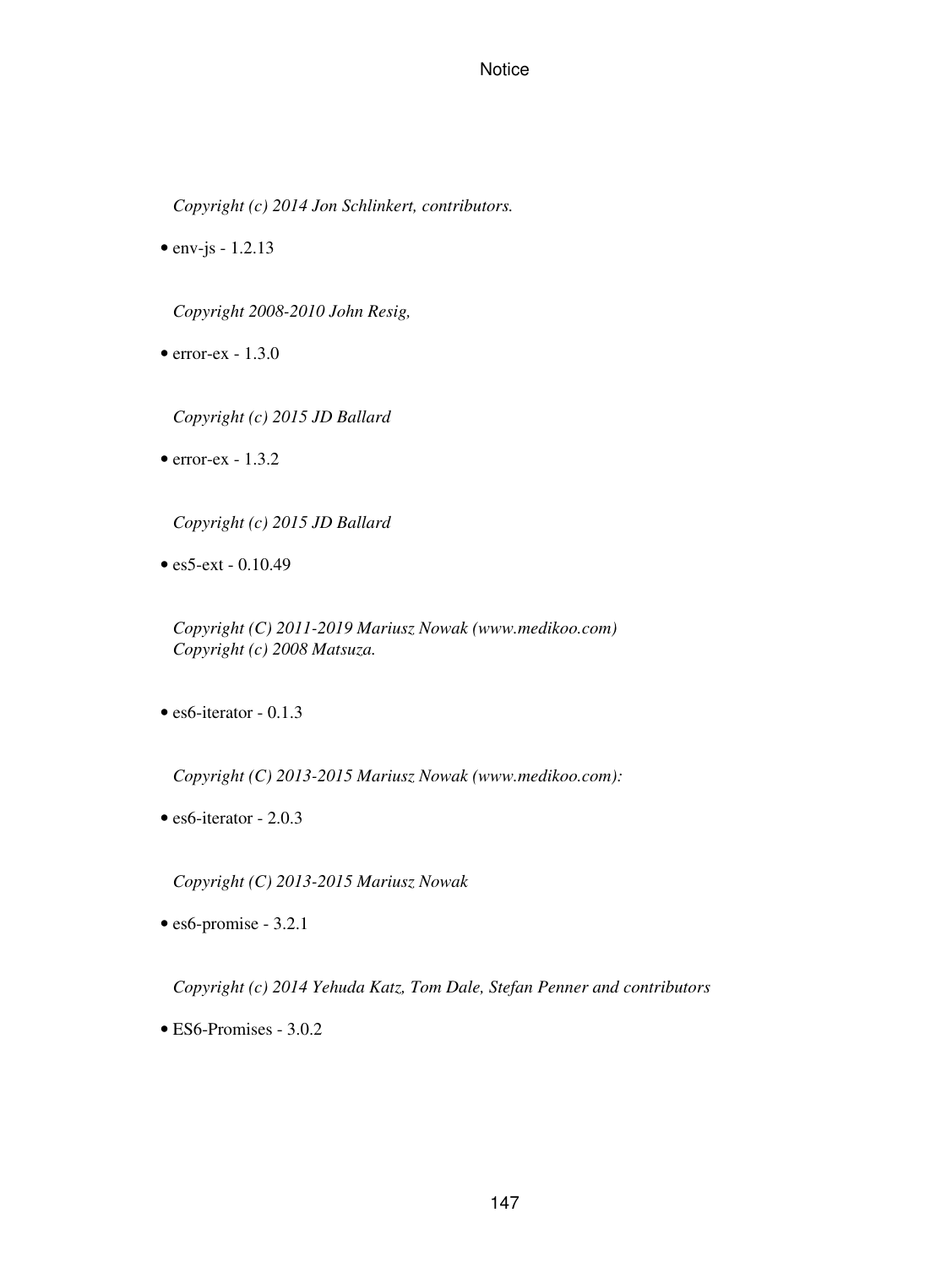*Copyright (c) 2014 Yehuda Katz, Tom Dale, Stefan Penner and contributors.*

• es6-shim - 0.27.1

*Copyright (c) 2013-2015 Paul Miller (http://paulmillr.com) and contributors*

 $\bullet$  es6-symbol - 3.1.1

*Copyright (C) 2013-2015 Mariusz Nowak*

 $\bullet$  es6-symbol - 2.0.1

*Copyright (C) 2013-2015 Mariusz Nowak (www.medikoo.com):*

• es6-weak-map - 0.1.4

*Copyright (C) 2013 Mariusz Nowak (www.medikoo.com)*

• escape-html - 1.0.3

*Copyright (c) 2012-2013 TJ Holowaychuk Copyright (c) 2015 Andreas Lubbe*

*Copyright (c) 2015 Tiancheng "Timothy" Gu*

• escape-string-regexp - 1.0.5

*Copyright (c) Sindre Sorhus*

• etag - kesla/etag - 1.7.0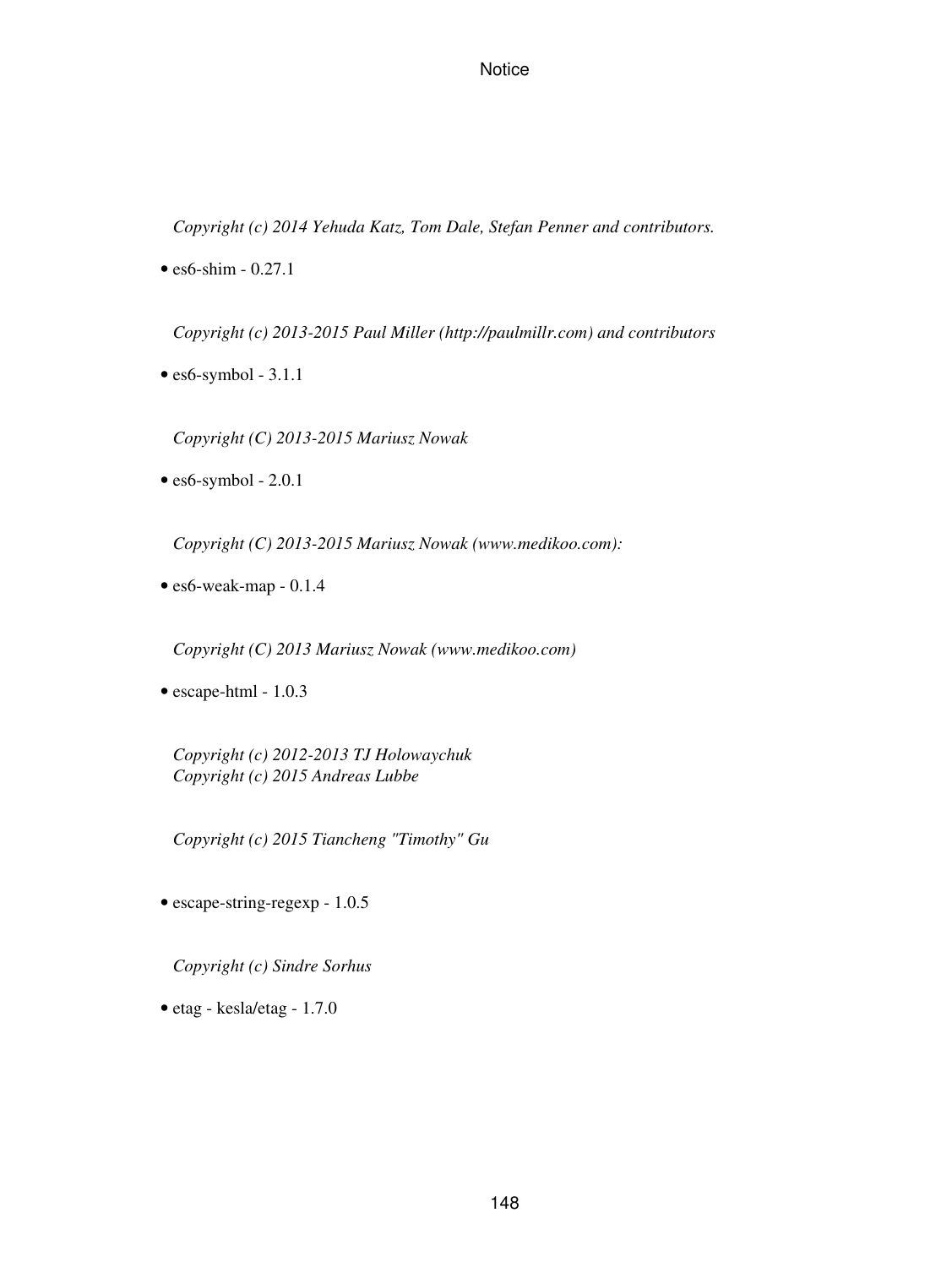*Copyright (c) 2014-2015 Douglas Christopher Wilson*

• event-emitter - 0.3.5

*Copyright (C) 2012-2015 Mariusz Nowak*

- event-stream 3.3.4
	- *Copyright (c) 2011 Dominic Tarr.*
- event-stream 0.5.3

*Copyright (c) 2011 Dominic Tarr*

- event-stream 3.3.2
	- *Copyright (c) 2011 Dominic Tarr.*
- event-stream 3.3.5

*Copyright (c) 2011 Dominic Tarr.*

• EventEmitter2 - 0.4.14

*Copyright (c) 2011 hij1nx*

 $\bullet$  exceljs - 5.1.1

*Copyright (c) 2015-2017 Guyon Roche.*

• exceljs - 0.8.0

*Copyright (c) 2015-2017 Guyon Roche*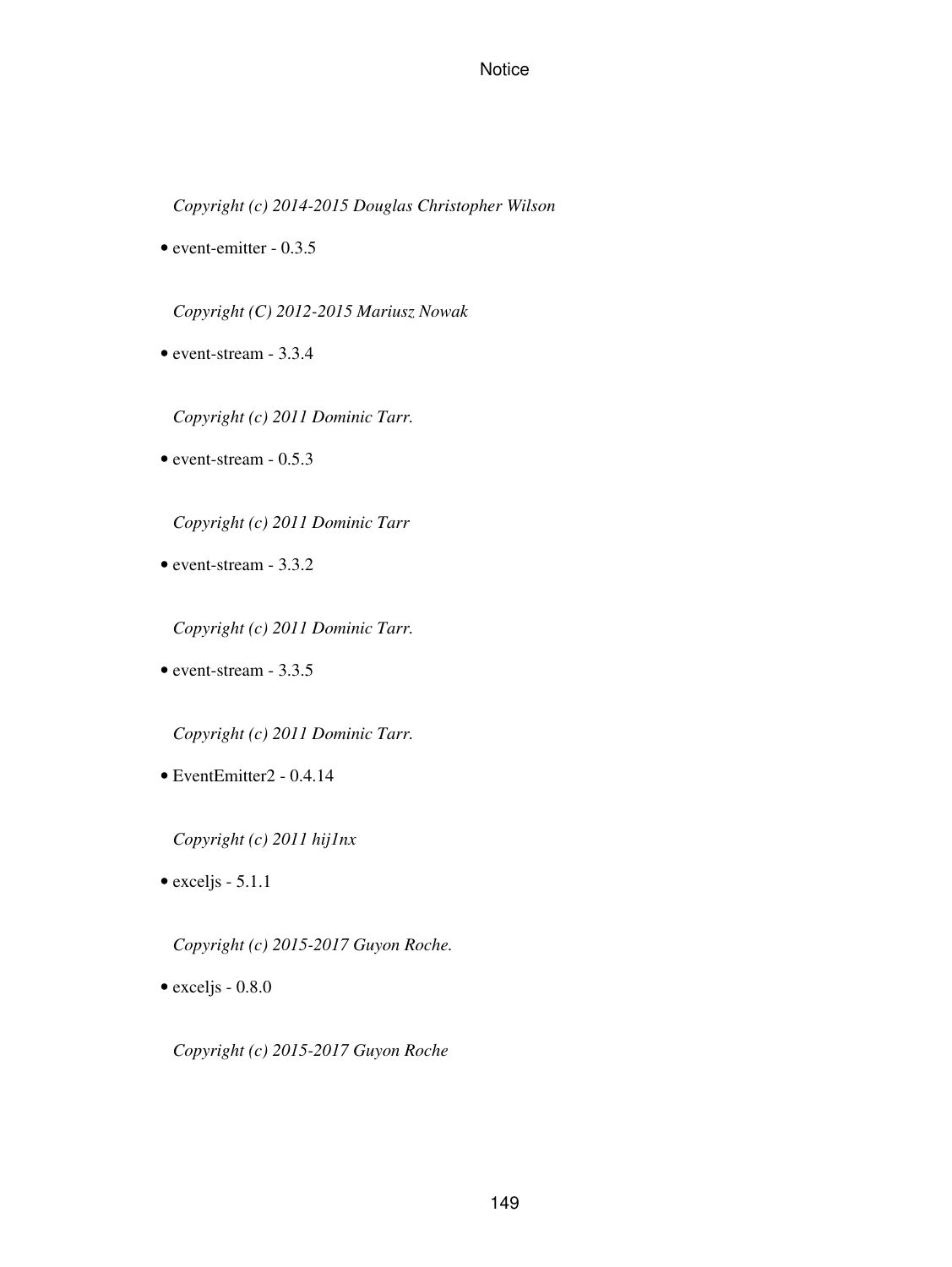• exec-buffer - 3.2.0

*Copyright (C) Kevin Martensson.*

• exec-series - 1.0.3

*Copyright (c) 2014 - 2016 Shinnosuke Watanabe*

• execa - 0.7.0

*Copyright (c) Sindre Sorhus.All rights reserved.*

• Executable - 1.1.0

*Copyright (c) Kevin MÃ¥rtensson*

 $\bullet$  exit - 0.1.2

*Copyright (c) 2013 "Cowboy" Ben Alman*

• exit-hook - 1.1.1

*Copyright (c) Sindre Sorhus*

• expand-brackets - 0.1.5

*Copyright (c) 2015-2016, Jon Schlinkert.*

• expand-brackets - 2.1.4

*Copyright (c) 2015-2016, Jon Schlinkert*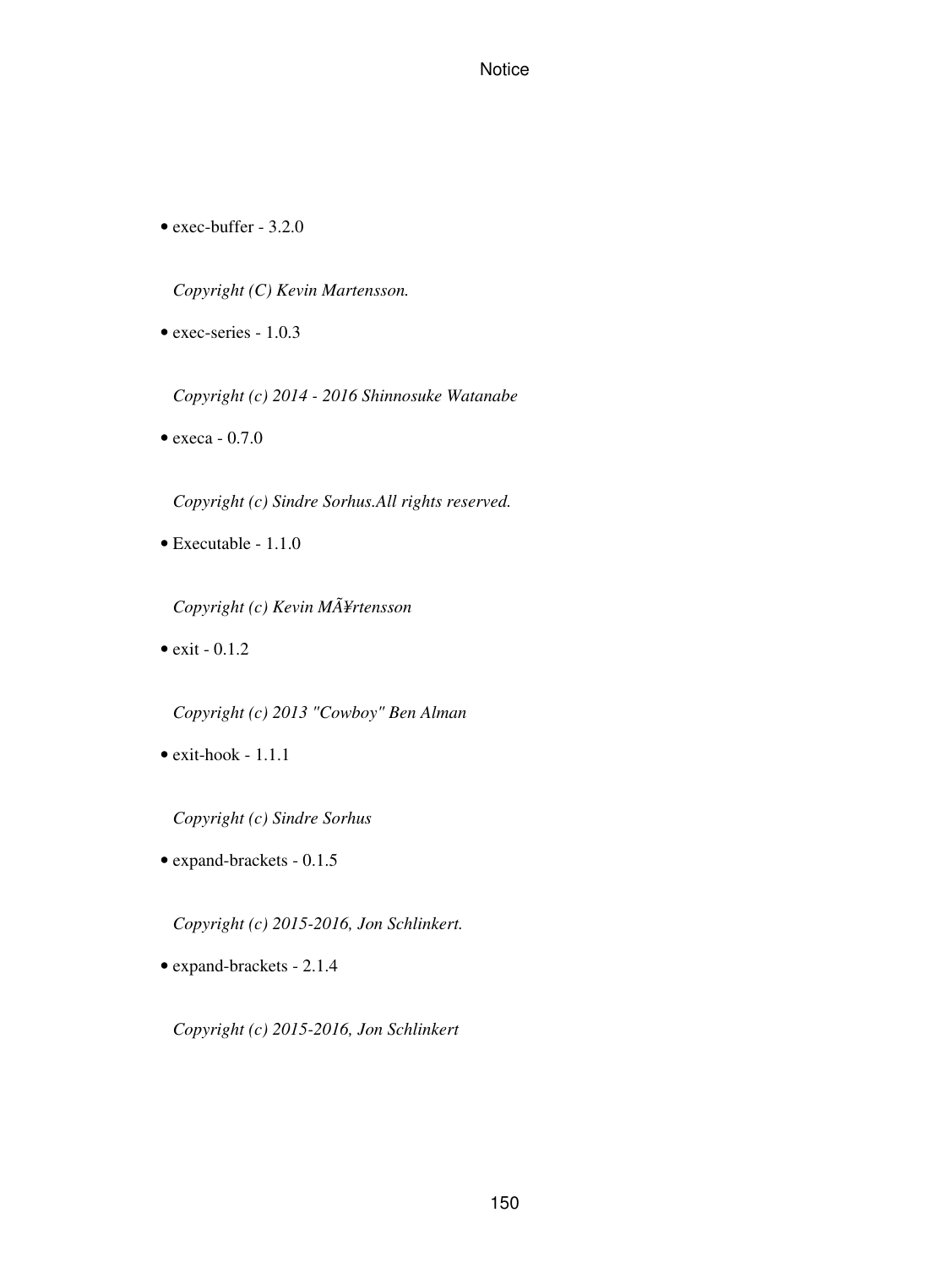• expand-range - 1.8.2

*Copyright (c) 2015-2016, Jon Schlinkert.*

• expand-tilde - 2.0.2

*Copyright (c) 2015 jon Schlinkert*

• express - strongloop/express - 4.14.0

*Copyright (c) 2009-2014 TJ Holowaychuk Copyright (c) 2013-2014 Roman Shtylman*

*Copyright (c) 2014-2015 Douglas Christopher Wilson*

• express-jwt - 3.4.0

*Copyright (c) 2015 Auth0, Inc*

• express-unless - 0.3.1

*Copyright (c) 2014 - Jose Romaniello*

 $\bullet$  ext-list - 2.2.0

*Copyright (c) Kevin MÃ¥rtensson*

 $\bullet$  ext-name - 3.0.0

*Copyright (c) Kevin MÃ¥rtensson*

• extend-shallow - 3.0.2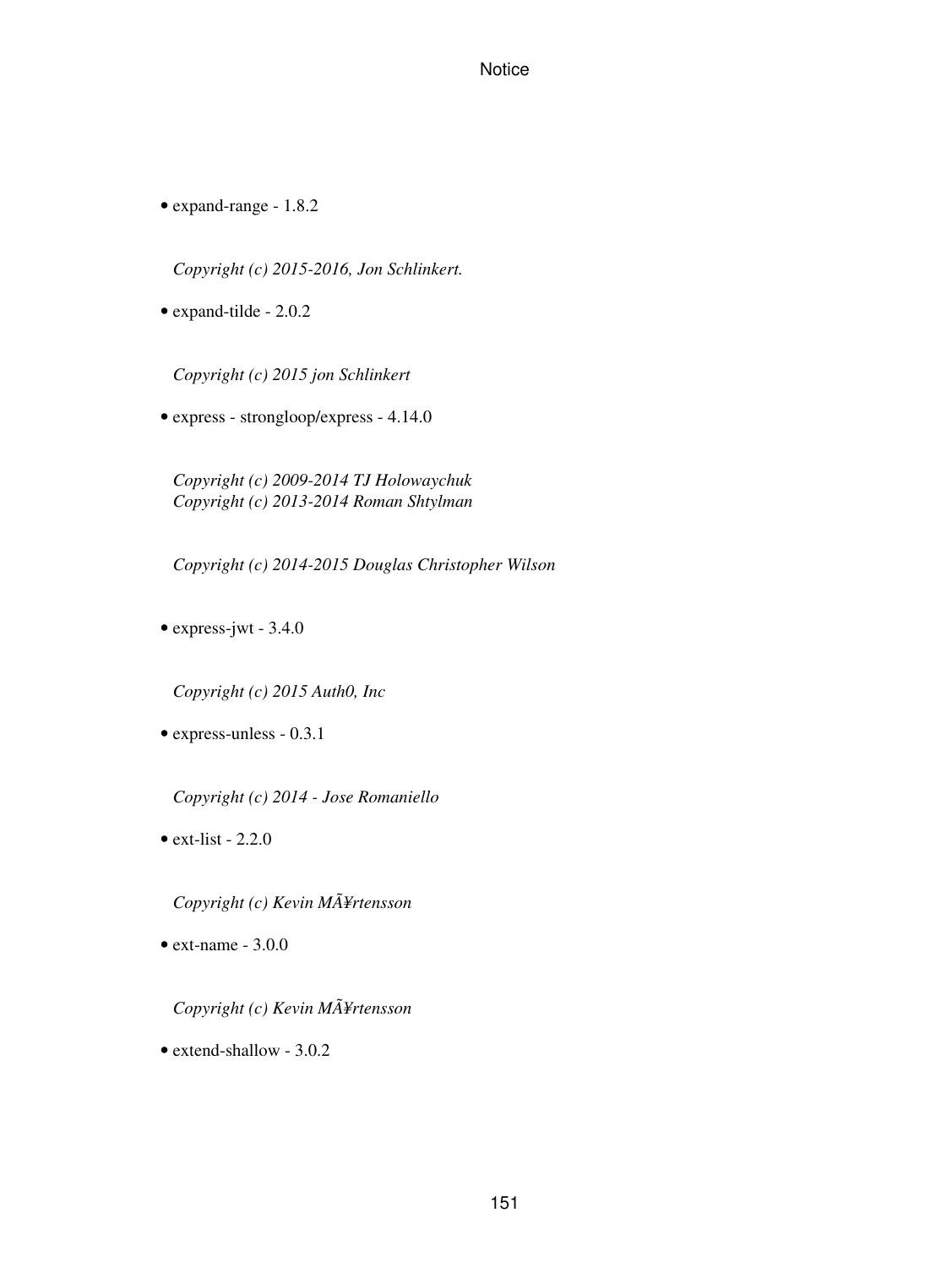*Copyright (c) 2014-2015, Jon Schlinkert.*

• extend-shallow - 2.0.1

*Copyright (c) 2014-2015, Jon Schlinkert. All rights reserved.*

• extended - 0.0.6

*Copyright (c) 2011-2012 Pollenware*

 $\bullet$  extender - 0.0.10

*Copyright (c) 2014 Doug Martin (blog.dougamartin.com)*

 $\bullet$  extglob - 2.0.4

*Copyright © 2017, Jon Schlinkert.*

• extglob - jonschlinkert/extglob - 0.3.2

*Copyright (c) 2015, Jon Schlinkert.*

• extglob - jonschlinkert/extglob - 2.0.4

*Copyright (c) 2015-2017, Jon Schlinkert.*

• extsprintf - 1.0.2

*Copyright (c) 2012, Joyent, Inc.*

• extsprintf - 1.2.0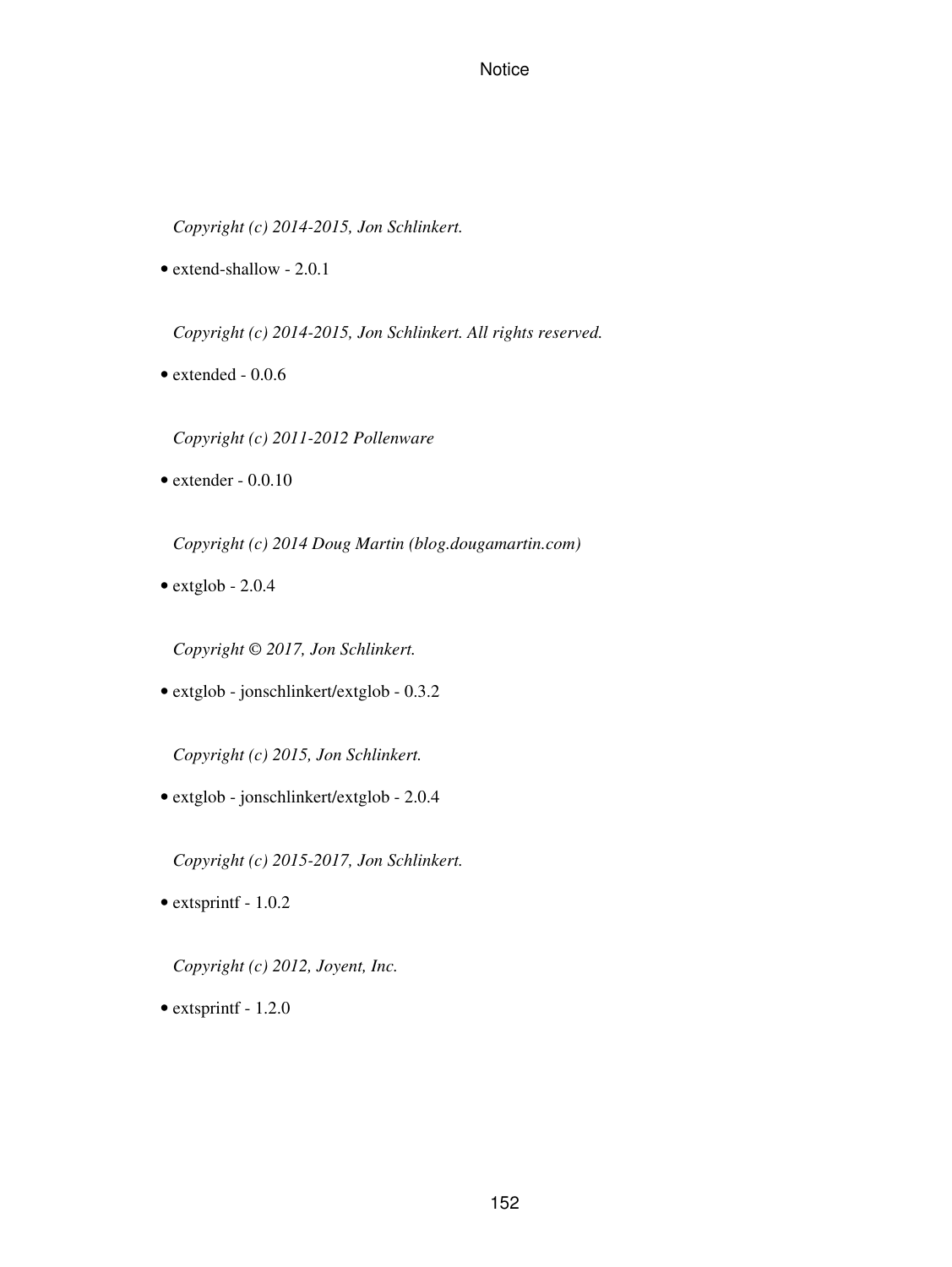*Copyright (c) 2012, Joyent, Inc.*

• extsprintf - 1.3.0

*Copyright (c) 2012, Joyent, Inc.*

 $\bullet$  eyes.js - 0.1.8

*Copyright (c) 2009 cloudhead*

 $\bullet$  fancy-log - 1.3.3

*Copyright (c) 2014, 2015, 2018 Blaine Bublitz and Eric Schoffstall*

• fast-csv  $-2.4.1$ 

*Copyright (c) 2011-2012 C2FO*

• fast-deep-equal - 2.0.1

*Copyright (c) 2017 Evgeny Poberezkin*

- fast-json-stable-stringify v2.0.0
- fast-levenshtein 2.0.6

*Copyright (c) 2013 Ramesh Nair*

• faye-websocket-node - 0.7.3

*Copyright (c) 2010-2013 James Coglan*

 $\bullet$  fd-slicer - 1.1.0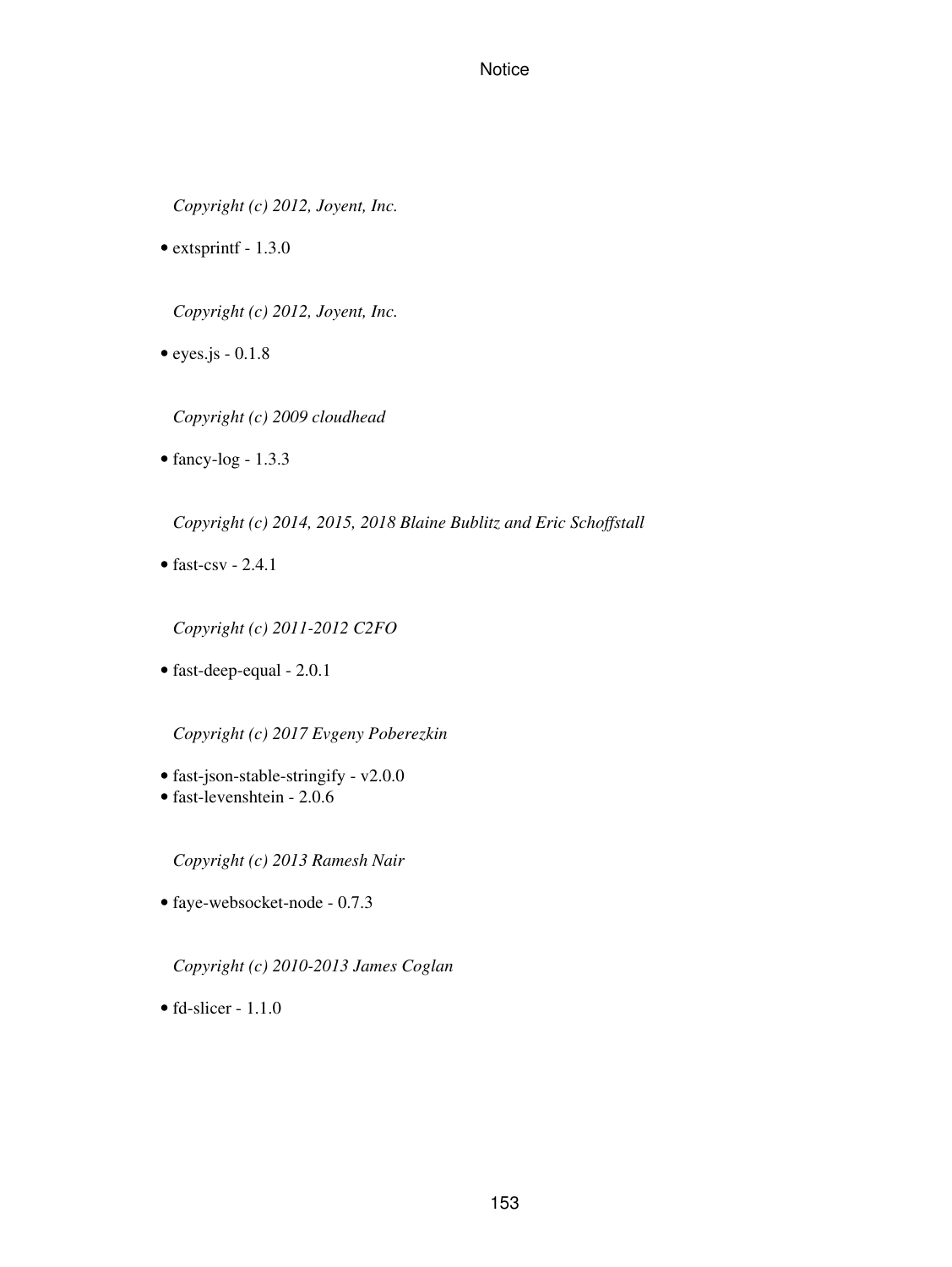*Copyright (c) 2014 Andrew Kelley*

• figures -  $1.7.0$ 

*Copyright (c) Sindre Sorhus*

• figures -  $1.5.0$ 

*Copyright (c) Sindre Sorhus*

• file-type-2 - 4.4.0

*Copyright (c) Sindre Sorhus*

• file-type-2 -  $v3.9.0$ 

*Copyright (c) Sindre Sorhus*

• filename-regex - 2.0.1

*Copyright (c) 2015 Jon Schlinkert*

• filename-reserved-regex - 1.0.0

*Copyright (c) Sindre Sorhus*

• filenamify - 1.2.1

*Copyright (c) Sindre Sorhus*

• fill-range - 4.0.0

*Copyright (c) 2014-2015, 2017, Jon Schlinkert.*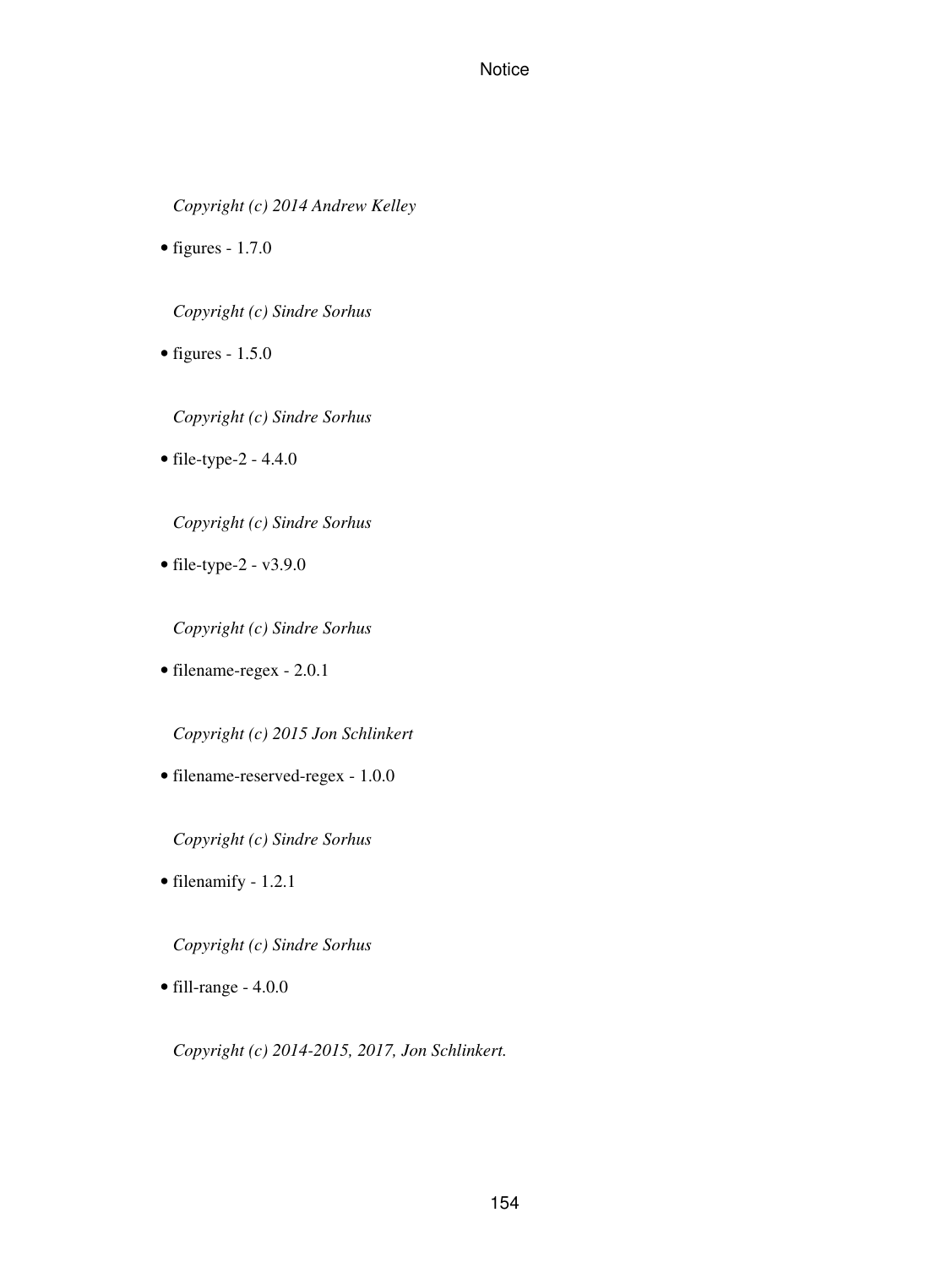• fill-range - 2.2.4

*Copyright (c) 2014-2018, Jon Schlinkert.*

• filled-array - 1.1.0

*Copyright (c) Sindre Sorhus*

• finalhandler - 0.4.1

*Copyright (c) 2014-2015 Douglas Christopher Wilson*

• finalhandler - 0.5.0

*Copyright (c) 2014-2015 Douglas Christopher Wilson*

- find-index 0.1.1
- $\bullet$  find-up 1.1.2

*Copyright (c) Sindre Sorhus*

• find-versions - 1.2.1

*Copyright (c) Sindre Sorhus*

• findup-sync - 0.3.0

*Copyright (c) 2013 "Cowboy" Ben Alman*

• findup-sync - 2.0.0

*Copyright (c) 2012-2016 "Cowboy" Ben Alman*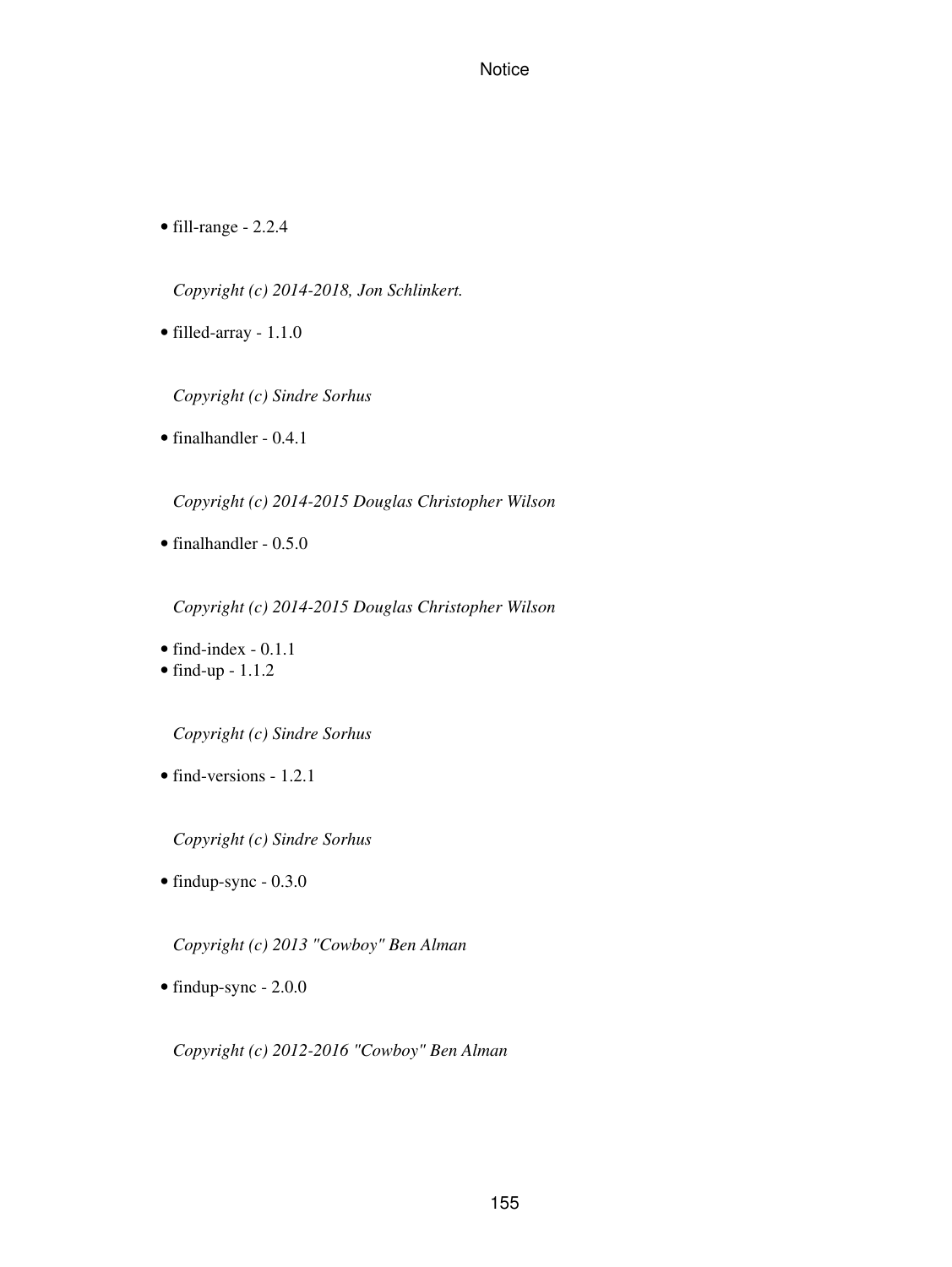• fined - 1.1.1

*Copyright (c) 2016,2017,2018 Blaine Bublitz Tyler Kellen and other contributors.*

• first-chunk-stream - 1.0.0

*Copyright (c) Sindre Sorhus*

• flagged-respawn - 1.0.1

*Copyright (c) 2014-2018 Tyler Kellen , Blaine Bublitz , and Eric Schoffstall*

 $\bullet$  flatiron - 0.4.3

*Copyright (c) 2011 Nodejitsu Inc.*

 $\bullet$  for-in - 1.0.2

*Copyright (c) 2014-2016, Jon Schlinkert. Copyright (c) 2014-2017, Jon Schlinkert*

*Copyright (c) 2017, Jon Schlinkert*

 $\bullet$  for-own -  $1.0.0$ 

*Copyright (c) 2014-2015, Jon Schlinkert.*

 $\bullet$  for-own - 0.1.5

*Copyright (c) 2014-2015, Jon Schlinkert. Copyright (c) 2014-2015, 2017, Jon Schlinkert*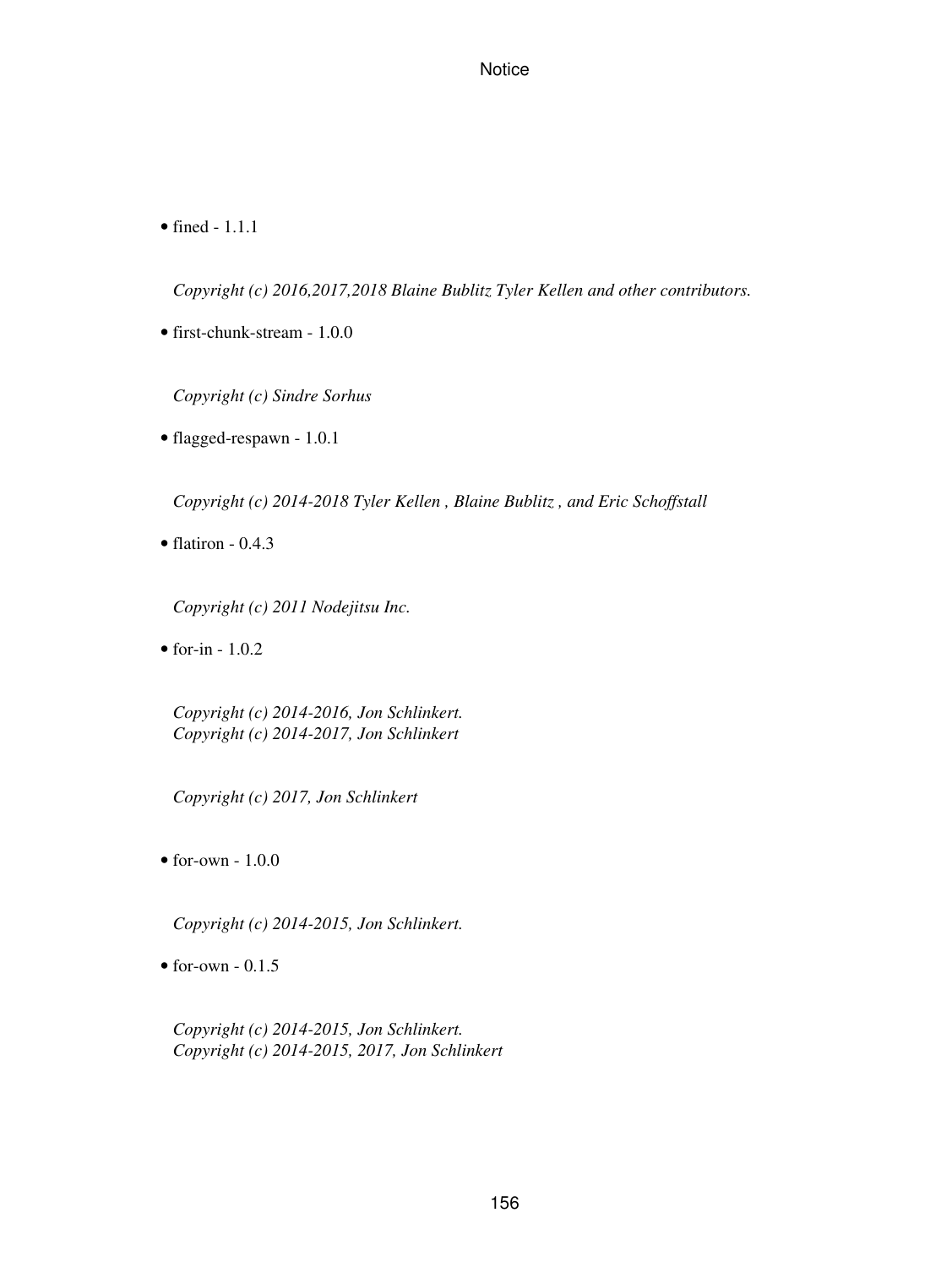• forever-timespan-patch - 0.15.3

*Copyright (C) 2010 Charlie Robbins & the Contributors*

• forwarded - jshttp/forwarded - v0.1.2

*Copyright (c) 2014 Douglas Christopher Wilson*

• fragment-cache - 0.2.1

*Copyright (c) 2016-2017, Jon Schlinkert*

• frameguard - 3.0.0

*Copyright (c) 2014-2016 Evan Hahn, Adam Baldwin*

• from  $-0.1.7$ 

*Copyright (c) 2011 Dominic Tarr*

- fs 0.0.1-security
- fs-constants 1.0.0

*Copyright (c) 2018 Mathias Buus*

• gaze - 1.1.3

*Copyright (c) 2018 Kyle Robinson Young*

• gaze - 1.1.2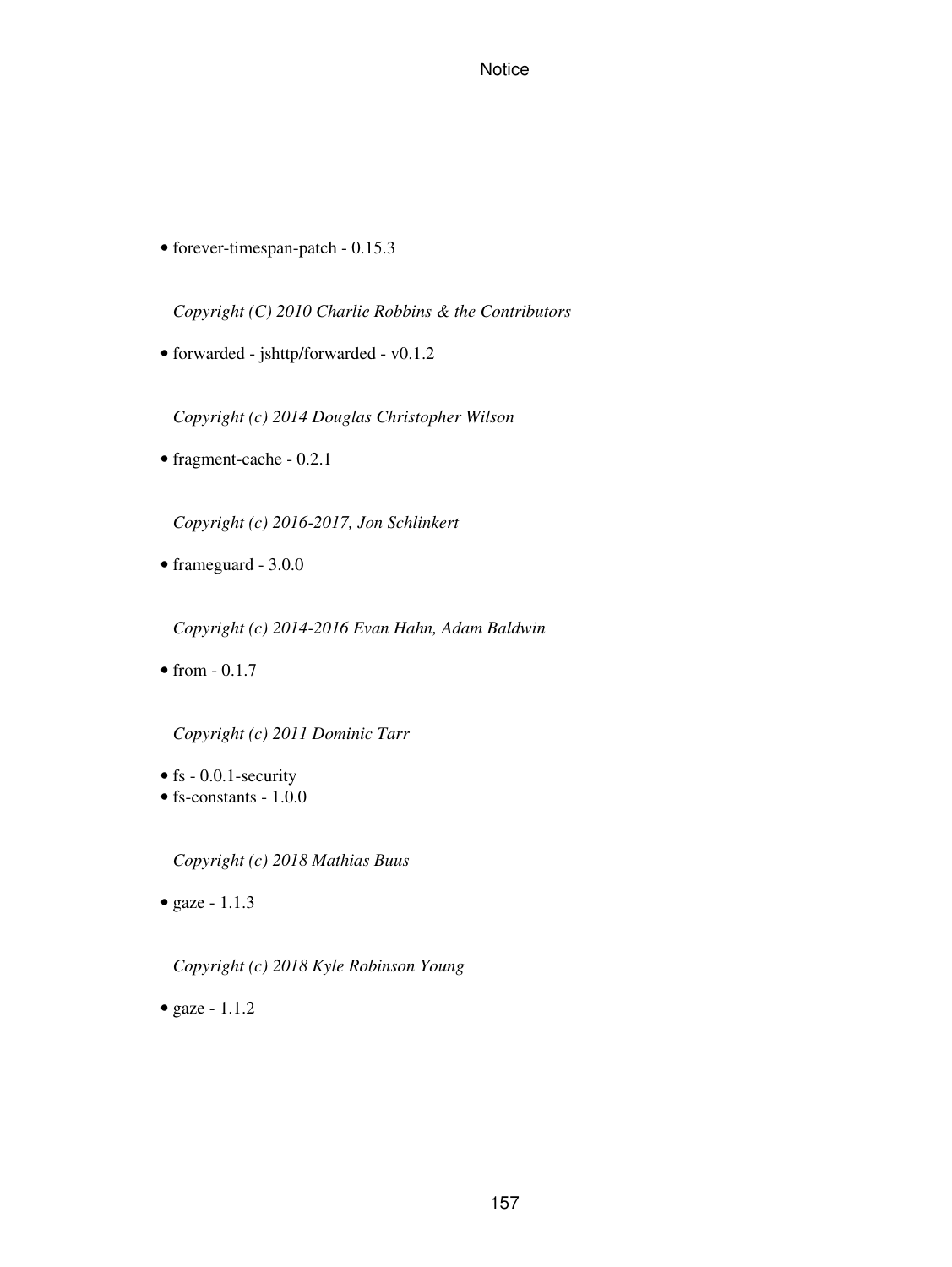*Copyright (c) 2016 Kyle Robinson Young*

• gaze  $-0.5.2$ 

*Copyright (c) 2013 Kyle Robinson Young*

• gaze - 0.3.4

*Copyright (c) 2013 Kyle Robinson Young*

• generate-function - 2.0.0

*Copyright (c) 2014 Mathias Buus*

• generate-function - 2.3.1

*Copyright (c) 2014 Mathias Buus*

• generate-object-property - 1.2.0

*Copyright (c) 2014 Mathias Buus*

- generate-password-browser 1.3.0
- generator-webfront 0.1.1
- get-func-name 2.0.0

*Copyright(c) 2012-2016 Jake Luer*

• get-proxy  $-1.1.0$ 

*Copyright (c) Kevin MÃ¥rtensson*

• get-stdin  $-4.0.1$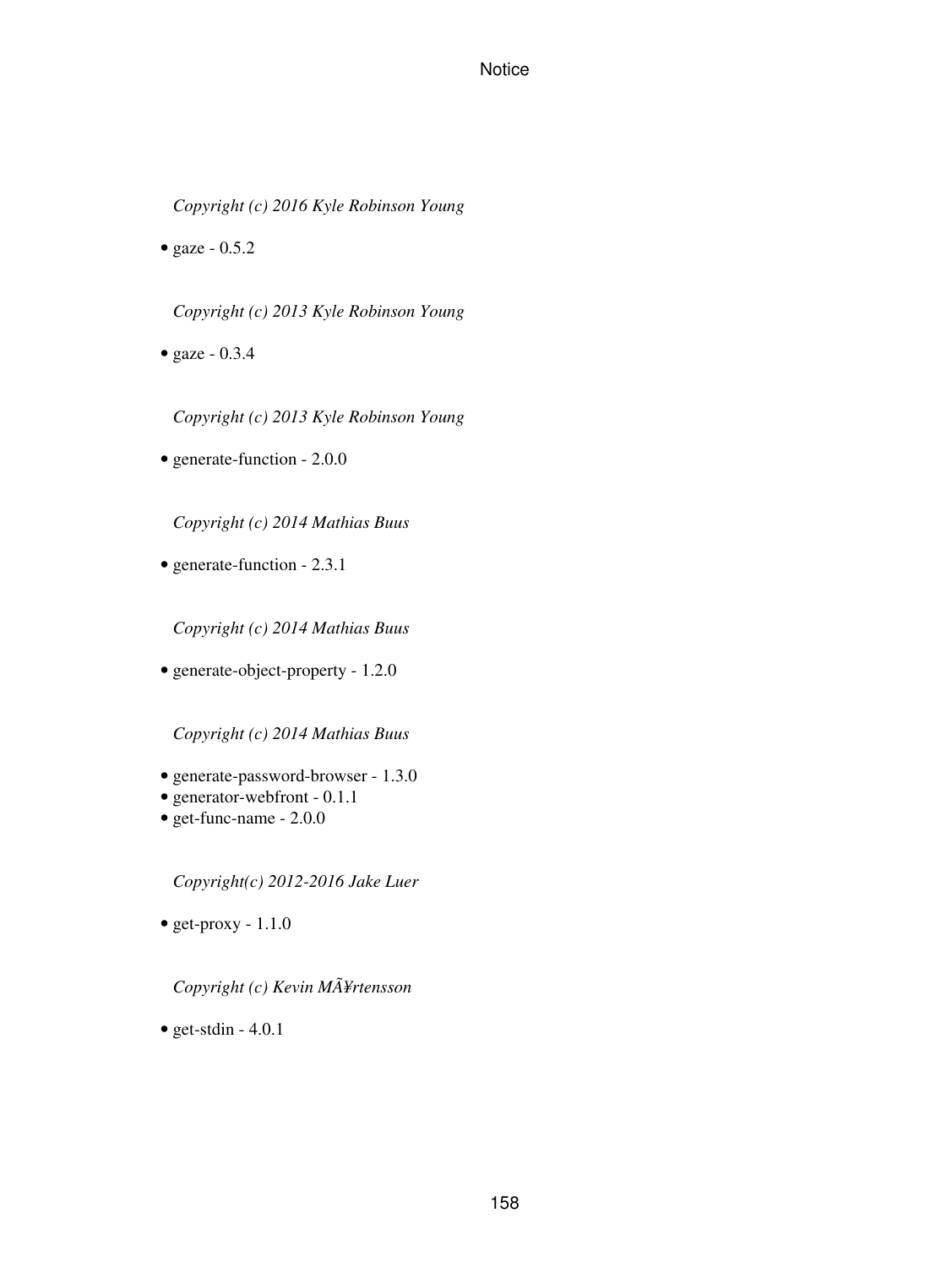*Copyright(c) Sindre Sorhus*

• get-stream -  $v3.0.0$ 

*Copyright (c) Sindre Sorhus. All rights reserved.*

• get-value -  $2.0.6$ 

*Copyright (c) 2014-2016, Jon Schlinkert.All rights reserved.*

• getgp  $-1.14.2$ 

*Copyright (c) 2014 Jonathan Ong :Copyright (c) 2014 Nathan LaFreniere and other contributors.:Copyright (c) 2014-2015 Douglas Christopher Wilson :Copyright(c) 2014 Jonathan Ong:Copyright(c) 2014-2015 Douglas Christopher Wilson.*

• getgp - 1.15.2

*Copyright (c) 2014 Jonathan Ong Copyright (c) 2014-2015 Douglas Christopher Wilson*

- Gherkin info.cukes:gherkin 2.12.2
- gifsicle 3.0.4

*Copyright (c) imagemin*

 $\bullet$  glob-base - 0.3.0

*Copyright (c) 2015, Jon Schlinkert.*

• glob-stream - 3.1.18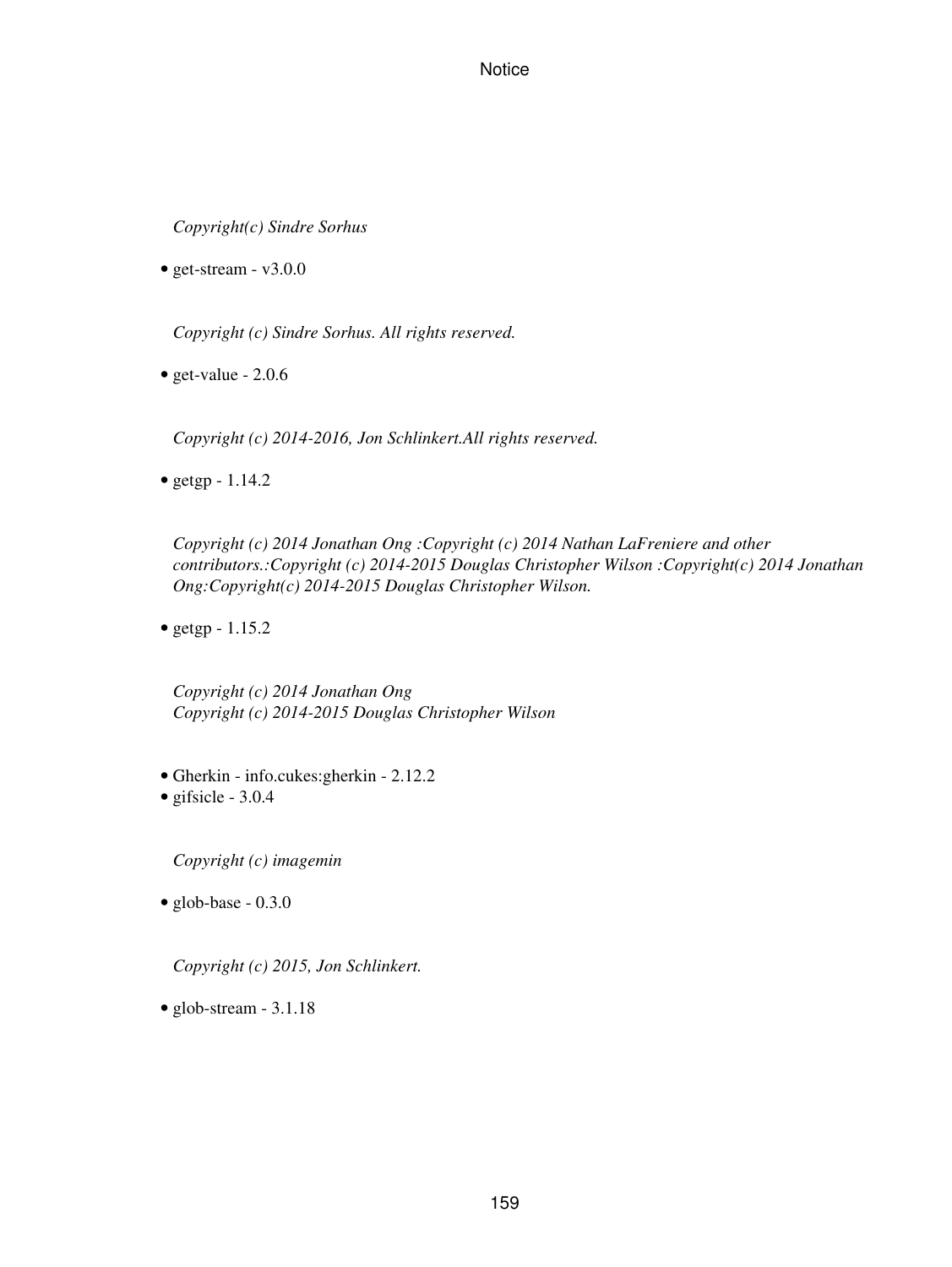*Copyright (c) 2013 Fractal*

• glob-stream - 5.3.5

*Copyright (c) 2013 Julian Gruber <julian@juliangruber.com> Copyright (c) 2013 Rod Vagg (https://twitter.com/rvagg).*

• glob-watcher - 0.0.6

*Copyright (c) 2013 Fractal*

• glob2base - 0.0.12

*Copyright (c) 2014 Fractal*

• global-dirs - 0.1.1

*Copyright (c) Sindre Sorhus*

• global-modules - 1.0.0

*Copyright (c) 2015-2017, Jon Schlinkert.*

• global-prefix - 1.0.2

*Copyright (c) 2015-2016, Jon Schlinkert*

• globby - sindresorhus/globby - 6.1.0

*Copyright (c) Sindre Sorhus (sindresorhus.com).*

• globby - sindresorhus/globby - 5.0.0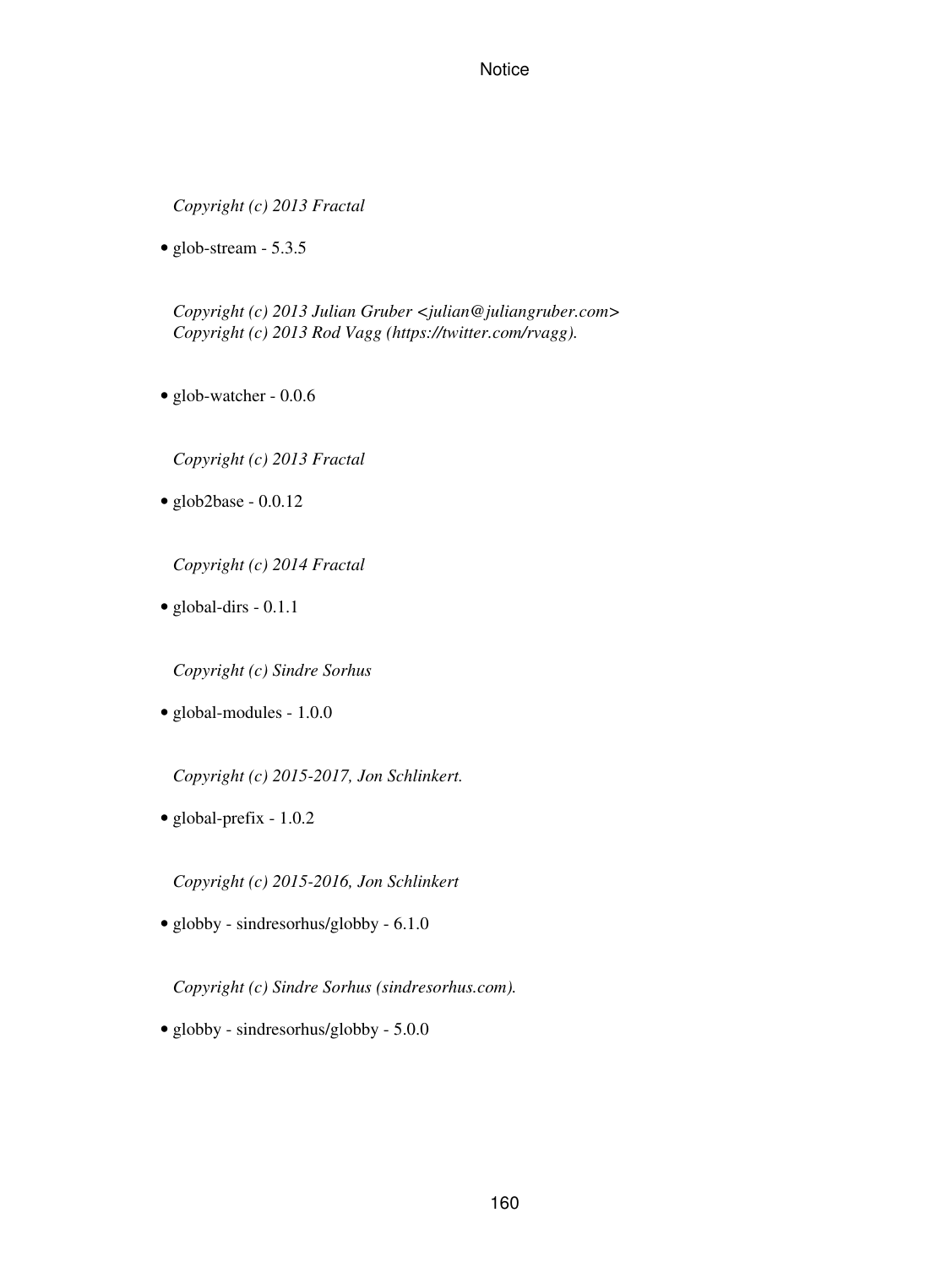*Copyright (c) Sindre Sorhus*

• glogg - js-cli/glogg - 1.0.2

*Copyright (c) 2014 Blaine Bublitz.*

• got  $-5.7.1$ 

*Copyright (c) Sindre Sorhus*

• got  $-2.7.2$ 

*Copyright (c) Sindre Sorhus*

• got  $-5.0.0$ 

*Copyright (c) Sindre Sorhus*

• got  $-6.7.1$ 

*Copyright (c) 2013 Julian Gruber <julian@juliangruber.com> Copyright (c) 2013 Deoxxa Development.*

*Copyright (c) Sindre Sorhus (sindresorhus.com).*

*Copyright Joyent Inc. and other Node contributors. All rights reserved.*

*Copyright Node.js contributors. All rights reserved.*

• graceful-readlink - 1.0.1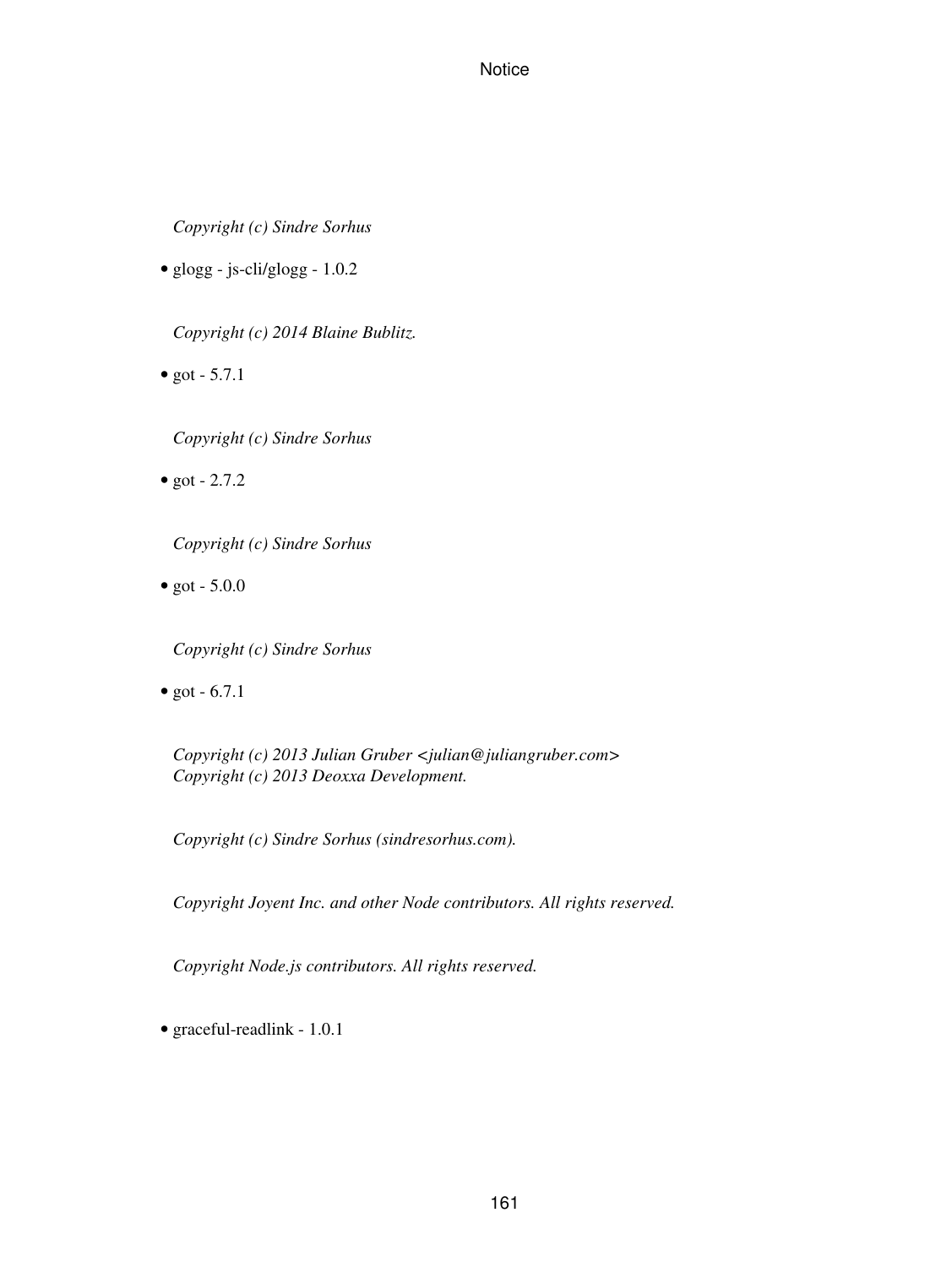*Copyright (c) 2015 Zhiye Li*

• group-array  $-0.3.3$ 

*Copyright (c) 2015, 2017, Brian Woodward*

• guid - 0.0.12

*Copyright 2009, 2010 Dan Dean*

• gulp - 3.9.1

*Copyright (c) 2013-2016 Fractal*

• gulp-angular-esmodules-filesort - 1.1.1

*Copyright 2014 Joakim Bengtson*

• gulp-angular-templatecache - 2.0.0

*Copyright (c) 2014 Mickel*

• gulp-bower - 0.0.13

*Copyright (c) 2014 Alexander Zonov*

• gulp-chmod - 1.3.0

*Copyright (c) Sindre Sorhus (sindresorhus.com):*

• gulp-chown - 1.1.0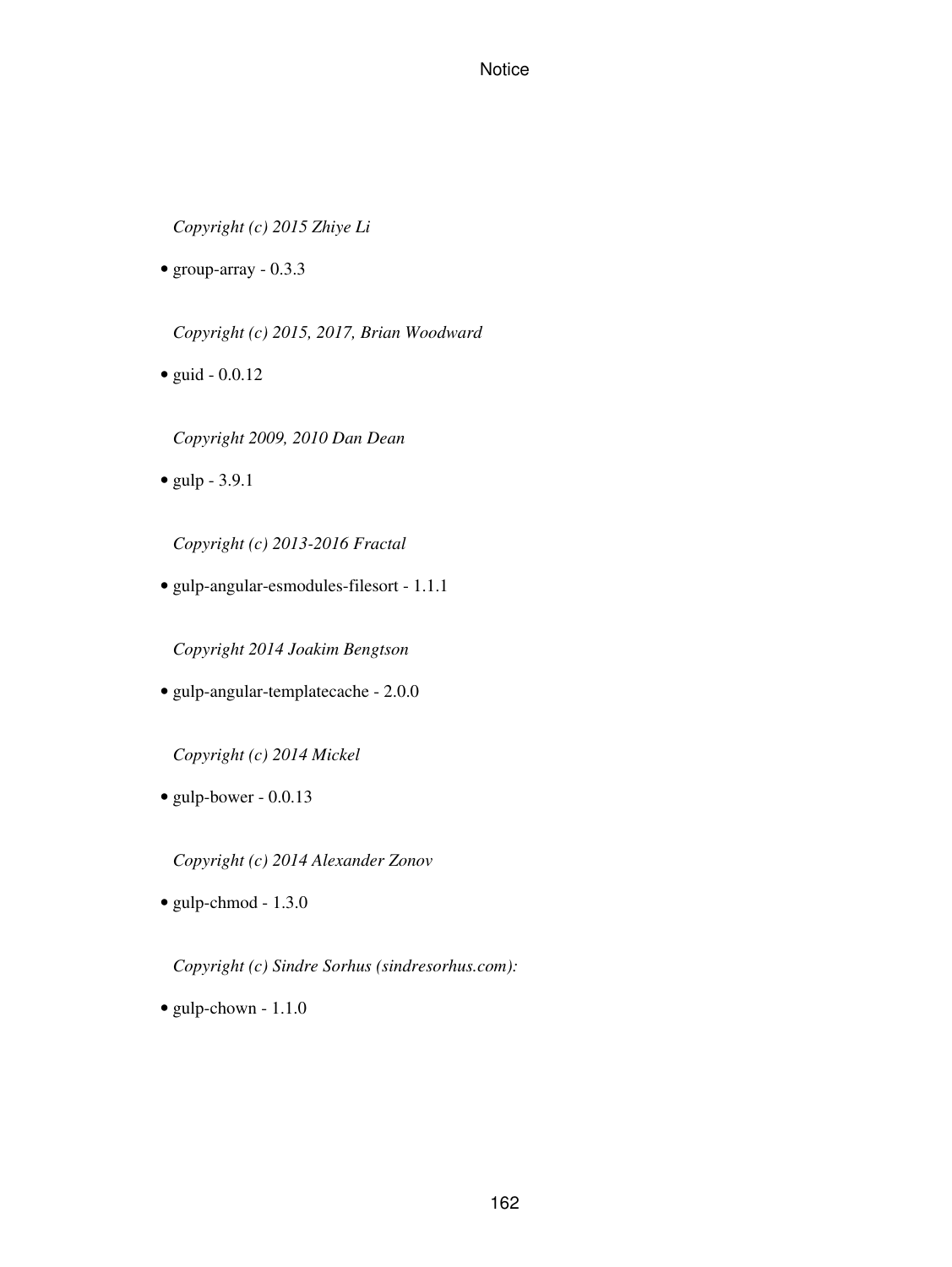*Copyright (c) Sindre Sorhus (sindresorhus.com):*

• gulp-clean - 0.3.2

*Copyright © Peter Vilja*

• gulp-clean-css - 2.0.12

*CopyrighCopyright (C) 2015 JakubPawlowicz.com. Copyright (c) 2011 TJ Holowaychuk .*

*Copyright (c) 2013 Julian Gruber <julian@juliangruber.com>*

*Copyright (c) 2016 scniro .*

*Copyright (c) Sindre Sorhus (sindresorhus.com).*

*Copyright 2009-2011 Mozilla Foundation and contributors.*

*Copyright 2011 Mozilla Foundation and contributors.*

*Copyright 2011 The Closure Compiler Authors. All rights reserved.*

*Copyright 2014 Mozilla Foundation and contributors:Copyright Joyent Inc. and other Node contributors. All rights reserved.*

*Copyright Node.js contributors. All rights reserved.t*

• gulp-concat - 2.6.0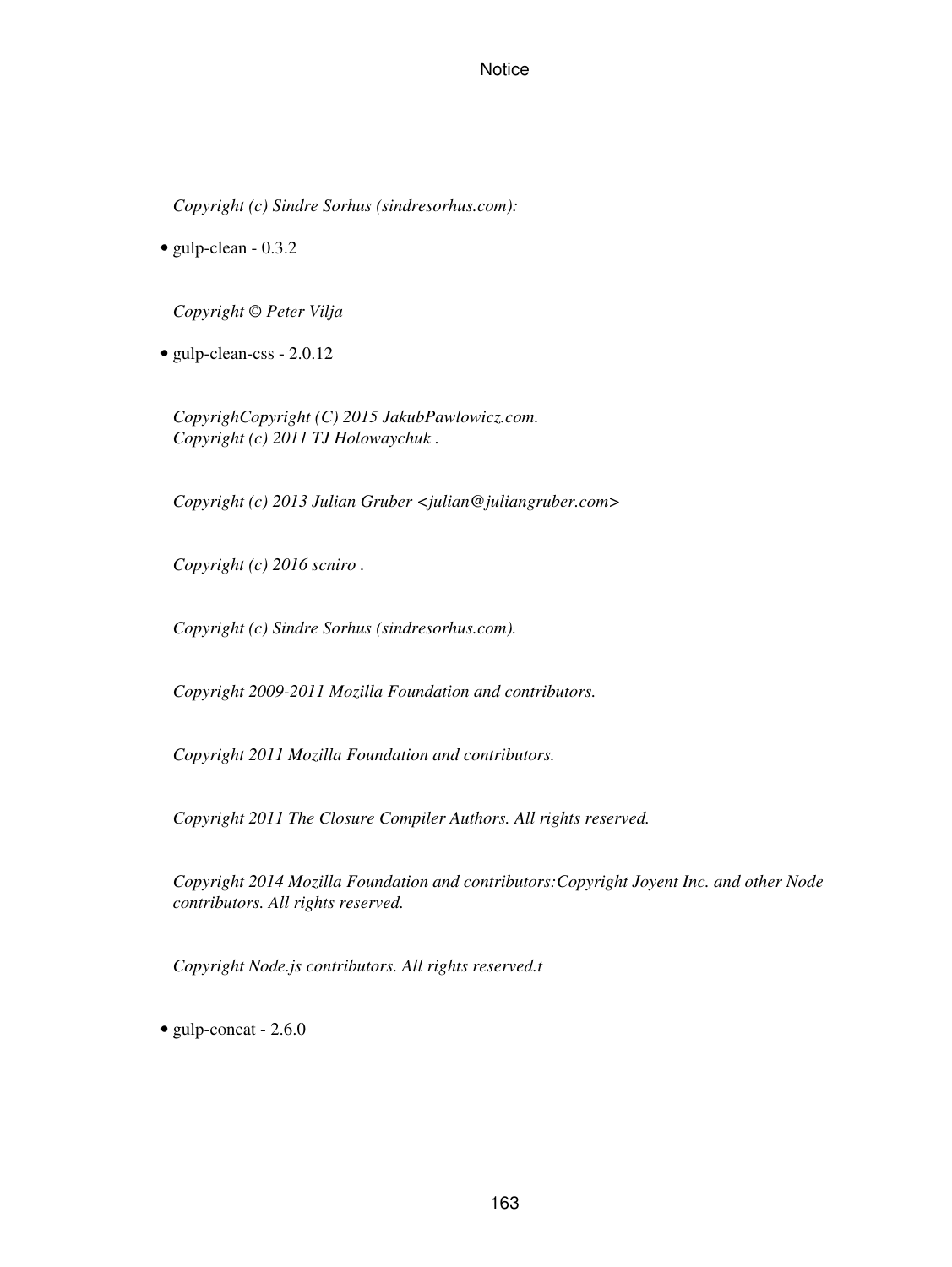*Copyright (c) 2013 Fractal*

• gulp-decompress - 1.2.0

*Copyright (c) Kevin MÃ−«rtensson*

• gulp-exec - 2.1.2

*Copyright (c) 2014 Richardson & Sons LLC*

• gulp-filter - 4.0.0

*Copyright (c) Sindre Sorhus*

• gulp-footer - 1.0.5

*Copyright (c) 2013 GoDaddy.com:*

• gulp-header - 1.8.2

*Copyright (c) 2013-2015 Michael J. Ryan and GoDaddy.com*

• gulp-htmlmin - 2.0.0

*Copyright (c) 2013 Nicolas Froidure*

• gulp-if  $-1.2.5$ 

*Copyright (c) 2014 Richardson & Sons LLC*

• gulp-imagemin - 3.0.3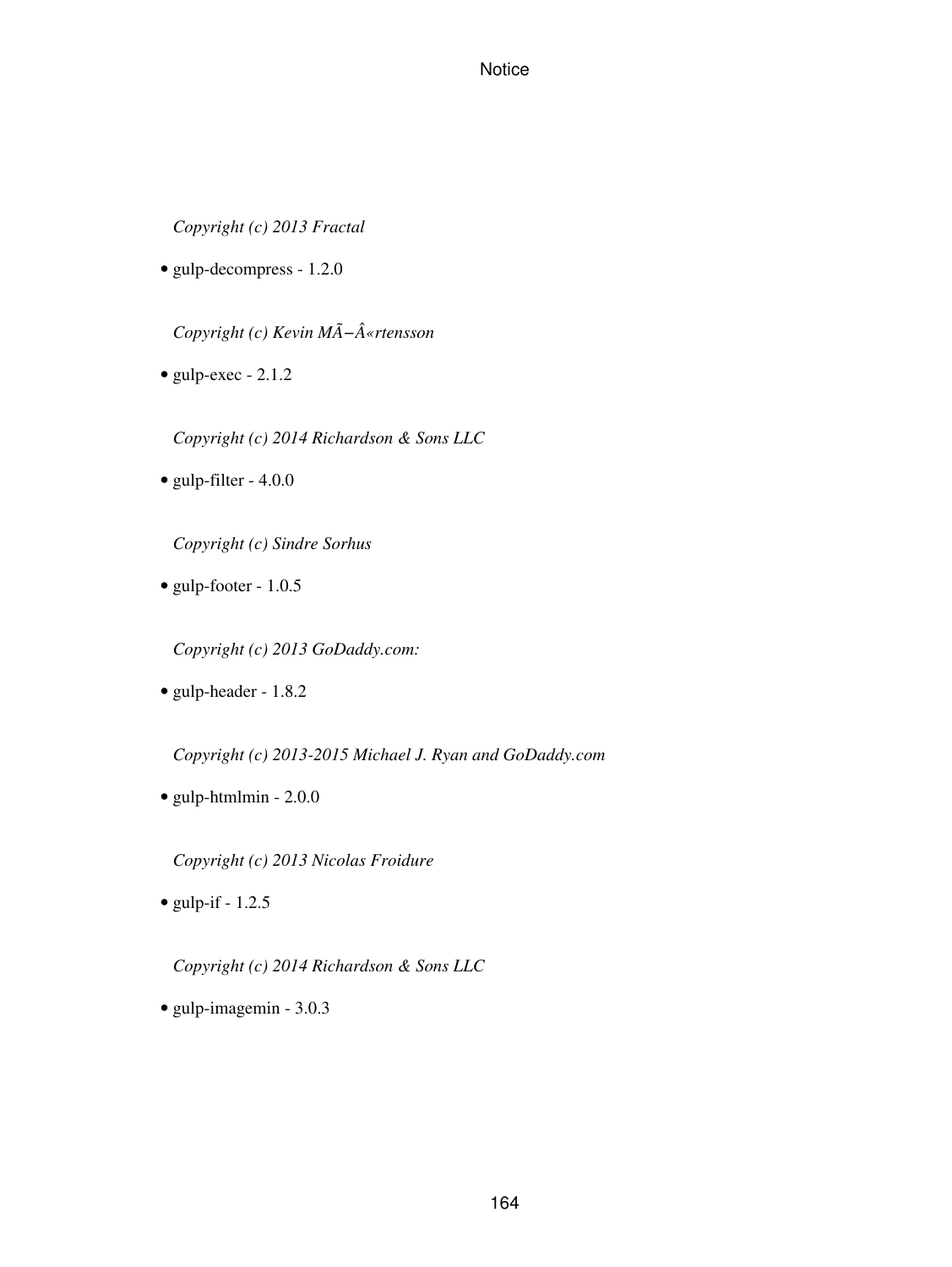*Copyright (c) Sindre Sorhus*

• gulp-inject - 4.1.0

*Copyright (c) 2011 Dominic Tarr*

• gulp-install - slushjs/gulp-install - 0.6.0

*Copyright 2014 Joakim Bengtson*

• gulp-jshint - 2.0.1

*Copyright (c) 2015 Spencer Alger*

• gulp-jshint-html-reporter - 0.1.3

*Copyright (c) 2014 Ivan Vesely*

• gulp-livereload - 3.8.1

*Copyright (c) 2014 Cyrus David*

• gulp-match - 0.2.1

*Copyright (c) 2014 Richardson & Sons LLC*

 $\bullet$  gulp-open - 2.0.0

*Copyright (c) 2015 Steve Lacy*

• gulp-plumber - 1.1.0

*Copyright 2014 Vsevolod Strukchinsky:*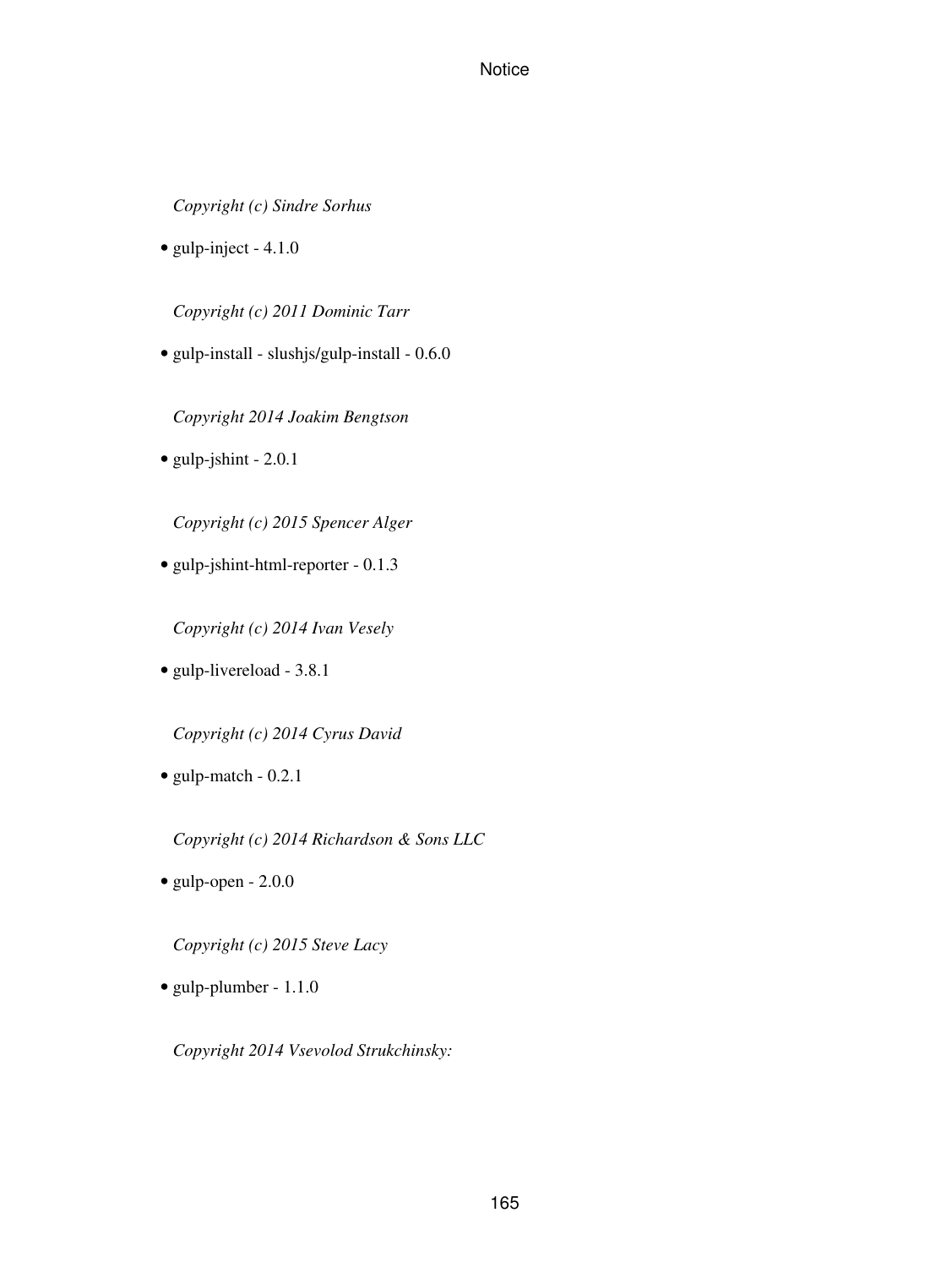• gulp-rename - 1.4.0

*Copyright 2013 Hector Guillermo Parra Alvarez*

• gulp-sass-china - 2.3.2

*Copyright (c) 2013 David Manning*

• gulp-size - 2.1.0

*Copyright (c) Sindre Sorhus*

• gulp-uglify - 2.0.0

*Copyright (c) 2009-2011 Mozilla Foundation and contributors*

• gulp-util - 3.0.7

*Copyright (c) 2014 Fractal*

 $\bullet$  gulp-util - 2.2.20

*Copyright (c) 2014 Fractal*

 $\bullet$  gulplog - 1.0.0

*Copyright (c) 2013-2016 Fractal*

• gzip-size - 3.0.0

*Copyright (c) Sindre Sorhus*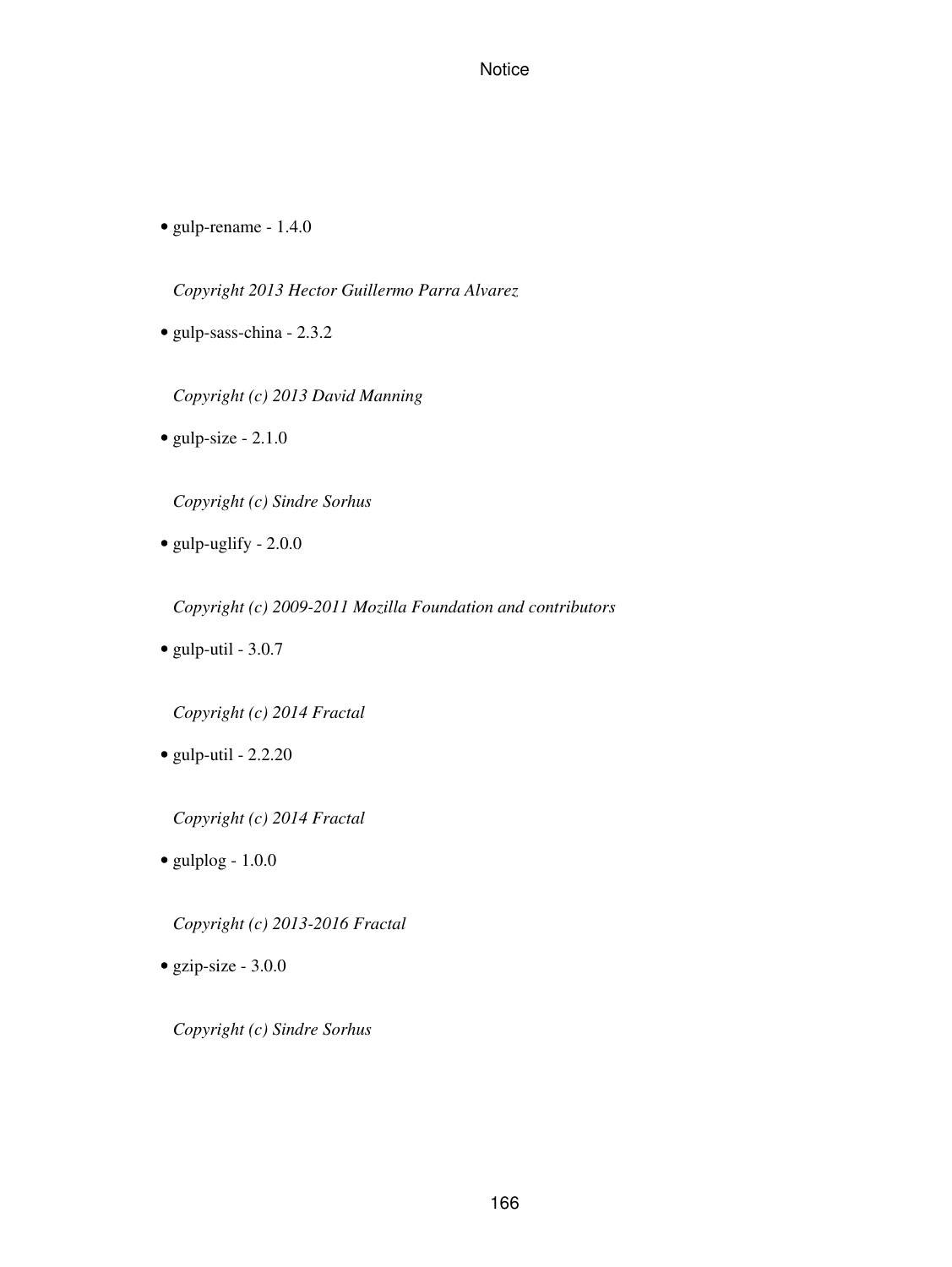• har-validator - 5.1.3

*Copyright (c) 2018 Ahmad Nassri*

• has-ansi - 0.1.0

*Copyright (c) Sindre Sorhus (sindresorhus.com):*

• has-ansi - 2.0.0

*Copyright(c) Sindre Sorhus*

• has-flag - 1.0.0

*Copyright(c) Sindre Sorhus*

• has-flag - 3.0.0

*Copyright(c) Sindre Sorhus*

• has-gulplog - 0.1.0

*Copyright (c) 2015 gulp:*

• has-value - 1.0.0

*Copyright (c) 2014-2017, Jon Schlinkert*

• has-value - 0.3.1

*Copyright (c) 2014-2016, Jon Schlinkert.*

• has-values - 0.1.4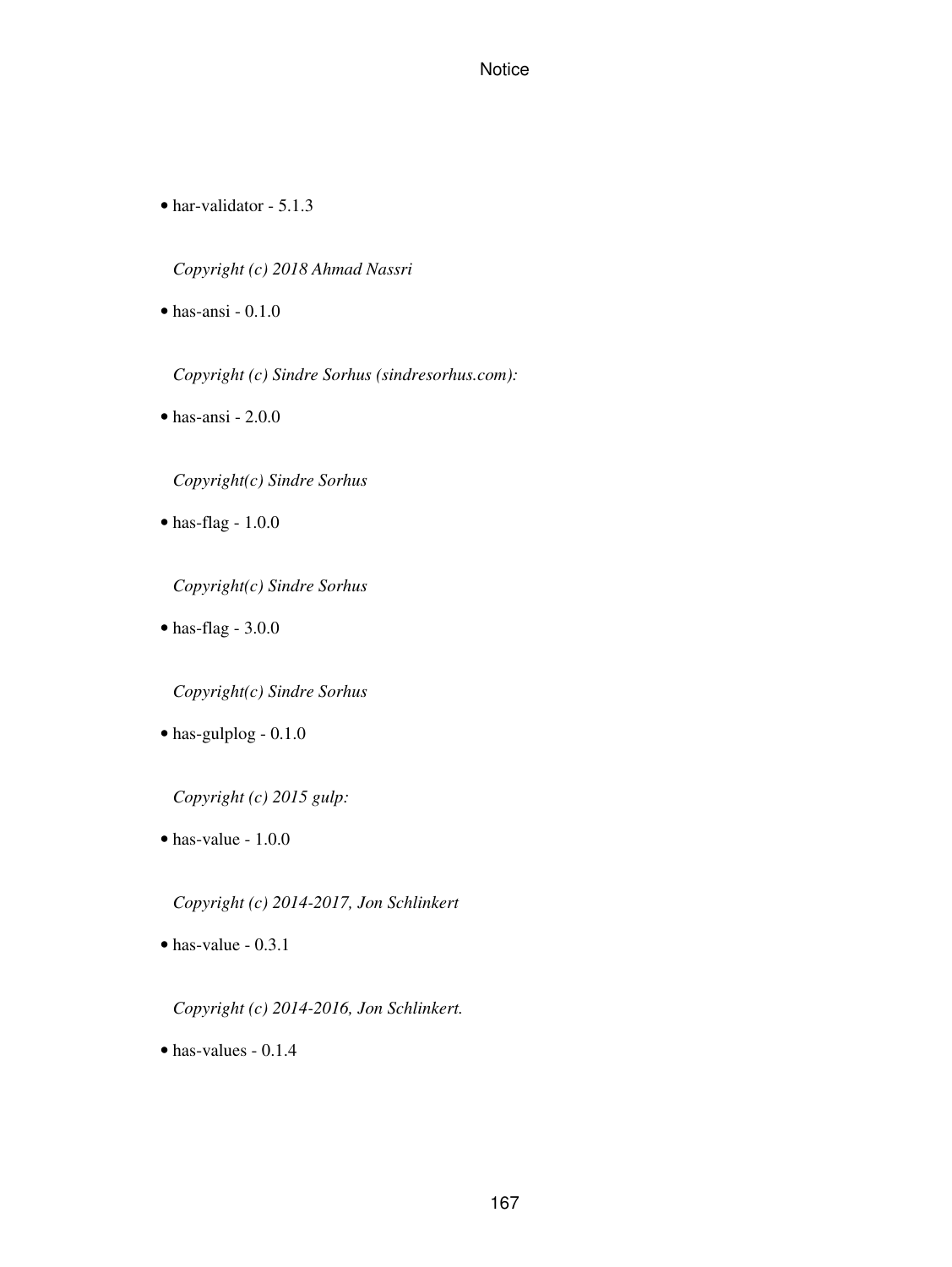*Copyright (c) Sindre Sorhus (sindresorhus.com).*

• has-values - 1.0.0

*Copyright (c) 2014-2016, Jon Schlinkert.*

• hash-base - 3.0.4

*Copyright (c) 2016 Kirill Fomichev*

 $\bullet$  he - 1.1.1

*Copyright Mathias Bynens*

• header-case - 1.0.1

*Copyright (c) 2014 Blake Embrey*

 $\bullet$  helmet - 3.1.0

*Copyright (c) 2012-2016 Evan Hahn Adam Baldwin:*

• hide-powered-by - 1.0.0

*Copyright (c) 2014-2015 Evan Hahn Adam Baldwin:*

• homedir-polyfill - 1.0.3

*Copyright (c) 2016 Brian Woodward*

- hooks-fixed 2.0.0
- hpkp 2.0.0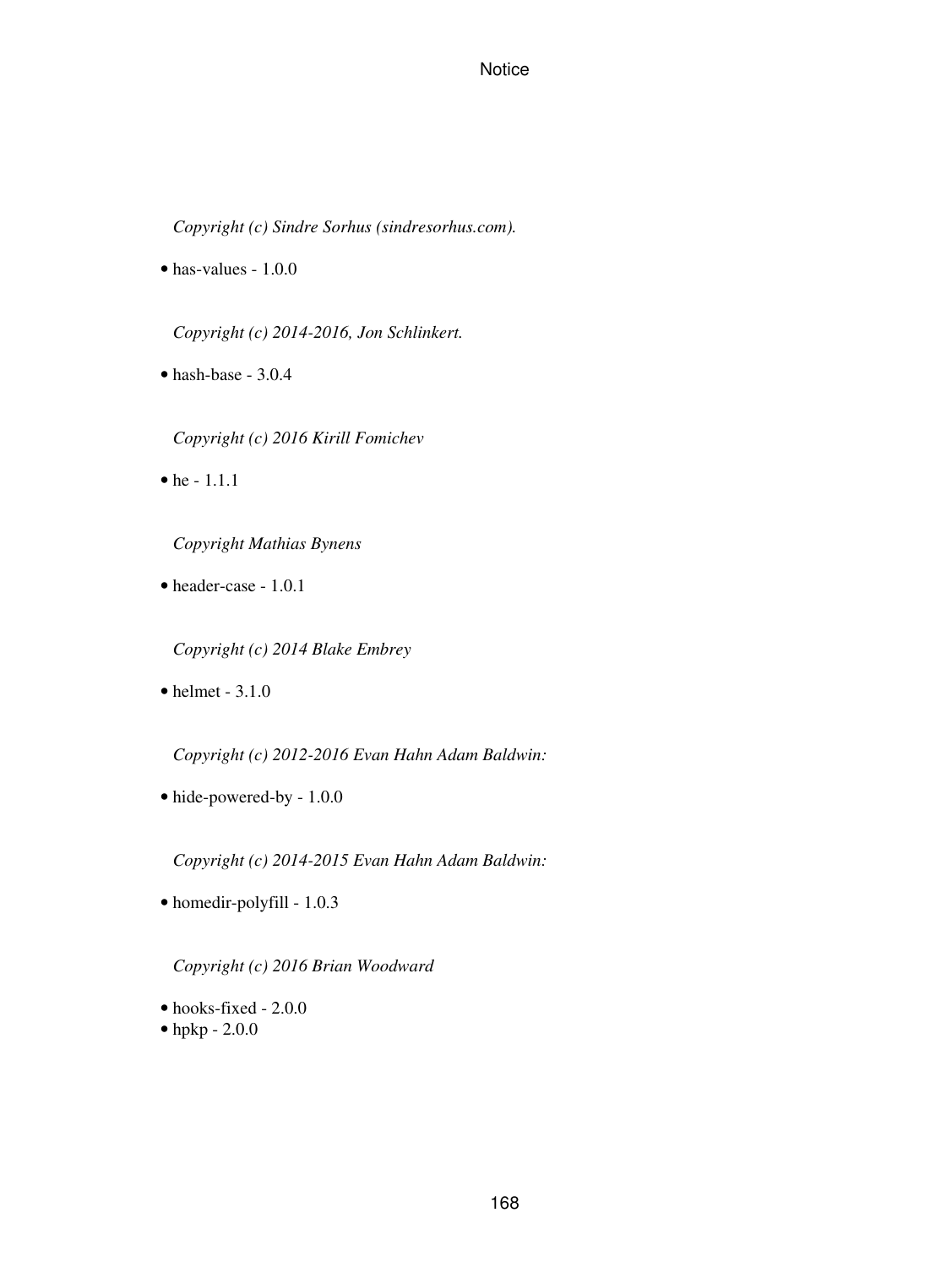*Copyright (c) 2015-2016 Evan Hahn Adam Baldwin*

• hsts  $-2.0.0$ 

*Copyright (c) 2014-2016 Evan Hahn Adam Baldwin*

- html-comment-regex 1.1.2
- html-minifier 2.1.7

*Copyright (C) 2015 JakubPawlowicz.com Copyright (c) 2009-2011 Mozilla Foundation and contributors*

*Copyright (c) 2010 Caolan McMahon*

*Copyright (c) 2010-2016 Juriy "kangax" Zaytsev*

*Copyright (c) 2011 TJ Holowaychuk*

*Copyright (c) 2014-2016 Zoltan Frombach*

*Copyright 2009-2011 Mozilla Foundation and contributors*

*Copyright 2010 James Halliday (mail@substack.net)*

*Copyright 2011 Mozilla Foundation and contributors*

*Copyright 2011 The Closure Compiler Authors. All rights reserved.*

*Copyright 2012 (c) Mihai Bazon*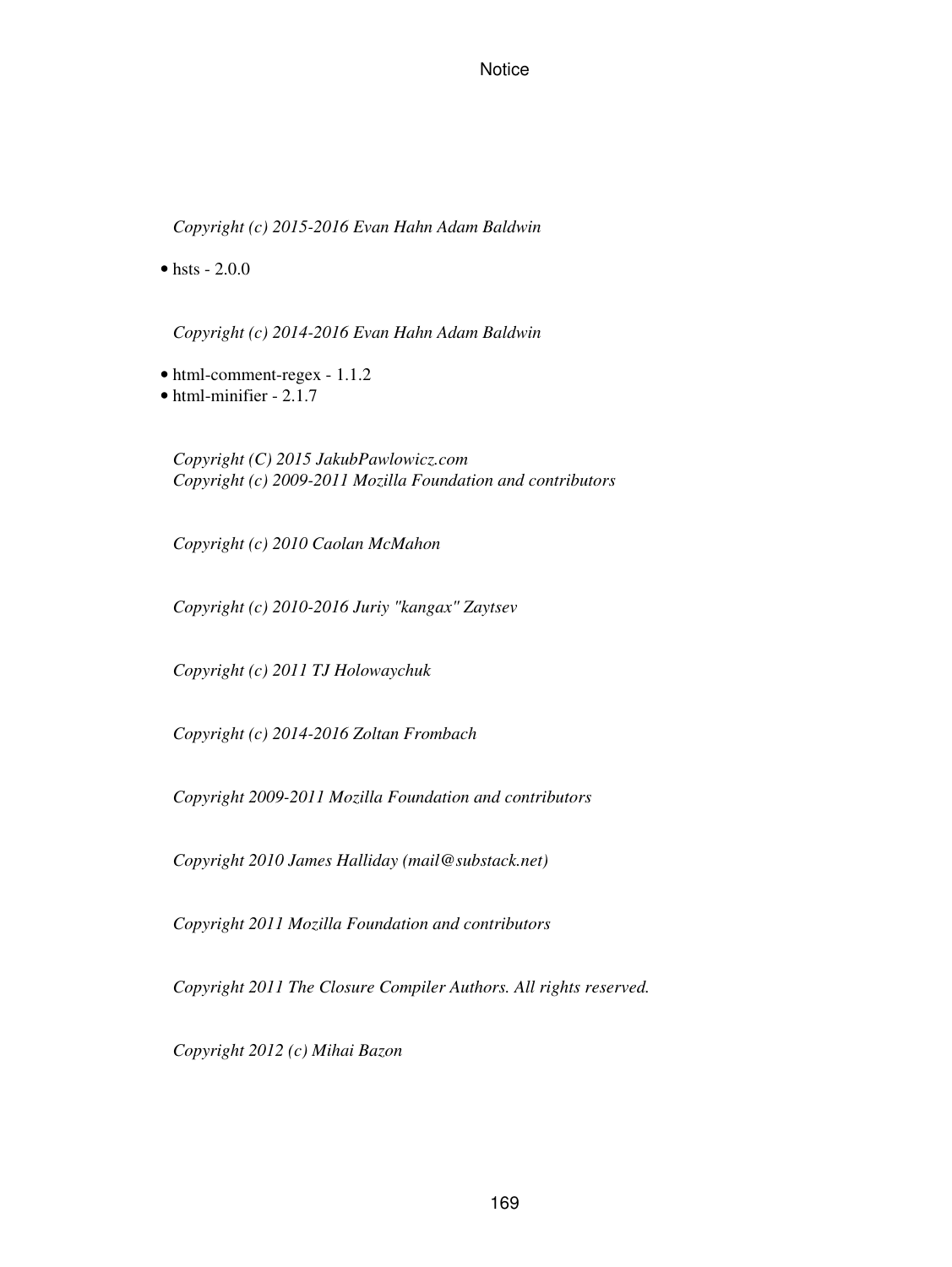*Copyright 2012-2013 (c) Mihai Bazon*

*Copyright 2014 Mozilla Foundation and contributors*

- HtmlAgilityPack 1.5.1
- htmlparser2 ArthurGerbelot/htmlparser2 3.8.3

*Copyright 2010, 2011, Chris Winberry*

• http-basic - 2.5.1

*Copyright (c) 2014 Forbes Lindesay:*

 $\bullet$  http-errors - 1.5.1 (1)

*Copyright (c) 2014 Jonathan Ong me@jongleberry.com Copyright (c) 2016 Douglas Christopher Wilson doug@somethingdoug.com*

• http-errors - 1.3.1

*Copyright (c) 2014 Jonathan Ong me@jongleberry.com:*

• http-parser-js - 0.4.11

*Copyright (c) 2015 Tim Caswell (https://github.com/creationix) and other contributors. All rights reserved Copyright Joyent, Inc. and other Node contributors. All rights reserved*

• http-parser-js - 0.4.9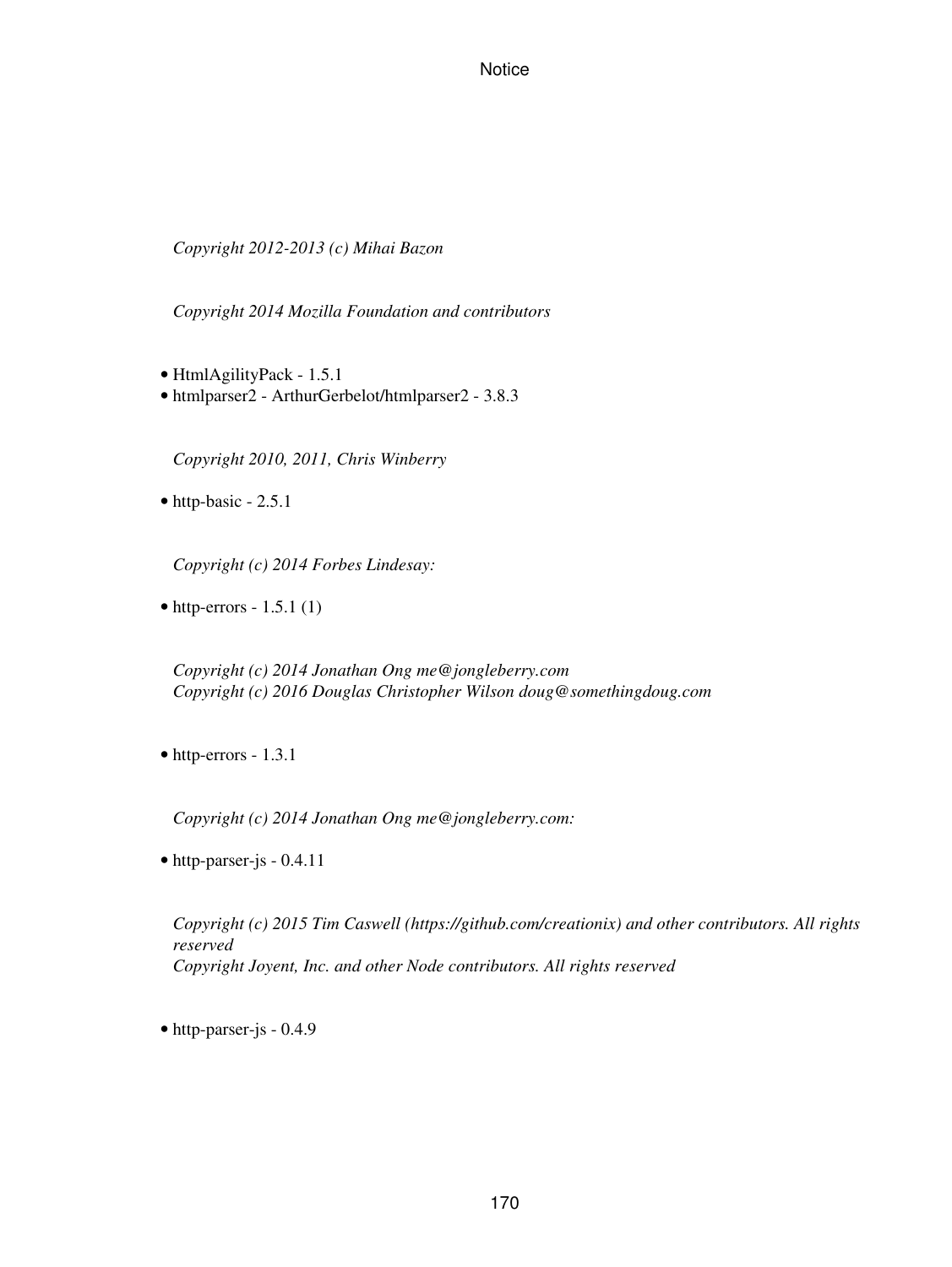*Copyright (c) 2015 Tim Caswell (https://github.com/creationix) and other contributors. All rights reserved Copyright Joyent, Inc. and other Node contributors. All rights reserved*

• http-response-object - 1.1.0

*Copyright (c) 2014 Forbes Lindesay*

• http-signature - 1.2.0

*Copyright (c) 2011 Joyent, Inc. Copyright 2015 Joyent, Inc*

*Copyright 2012 Joyent, Inc*

 $\bullet$  httpntlm - 1.6.1

*Copyright (c) 2009-2014 Jeremy Ashkenas DocumentCloud and Investigative:Copyright (c) 2013 Sam:Copyright (c) Sam Decrock <https://github.com/SamDecrock/>:*

 $\bullet$  httpreq - 0.4.24

*Copyright (c) 2013 Sam Decrock*

• human-interval - 0.1.6

• humanize-ms - 1.2.1

*Copyright(c) 2014 dead\_horse*

 $\bullet$  iconv-lite - 0.4.13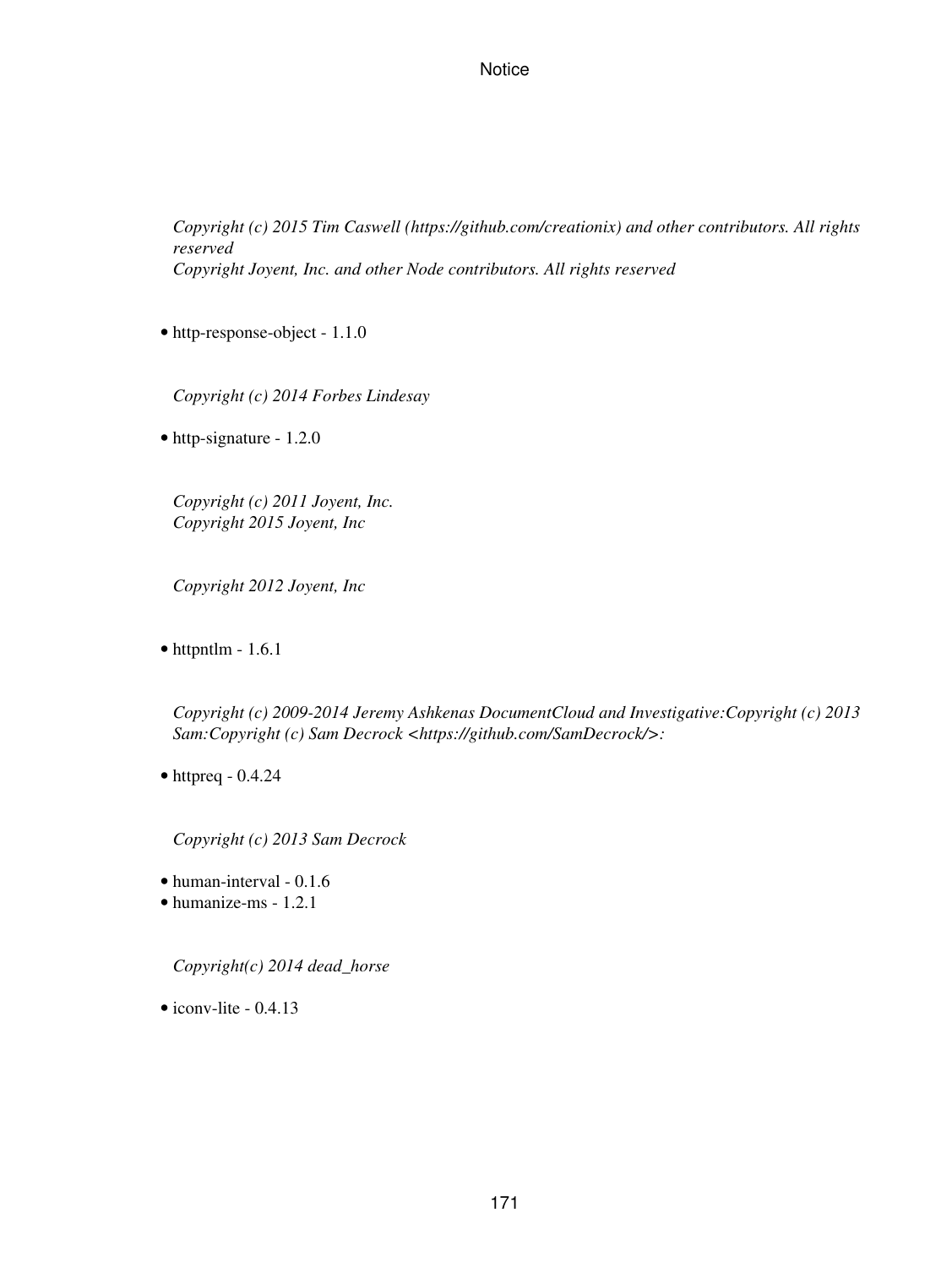*Copyright (c) 2011 Alexander Shtuchkin*

 $\bullet$  iconv-lite - 0.4.15

*Copyright (c) 2011 Alexander Shtuchkin:*

• ienoopen - 1.0.0

*Copyright (c) 2014 2015 Evan Hahn Adam Baldwin*

• iferr  $-0.1.5$ 

*Copyright (c) 2014 Nadav Ivgi*

 $\bullet$  image-min - 5.3.1

*Copyright (c) 2014 Blaine Bublitz*

• imagemin-gifsicle - v5.2.0

*Copyright (c) imagemin*

• imagemin-jpegtran - org.webjars:imagemin-jpegtran - 5.0.2

*Copyright (c) imagemin:*

• imagemin-optipng - org.webjars:imagemin-optipng - 5.2.1

*Copyright (c) imagemin:*

• imagemin-svgo - v5.2.4

*Copyright (c) imagemin:*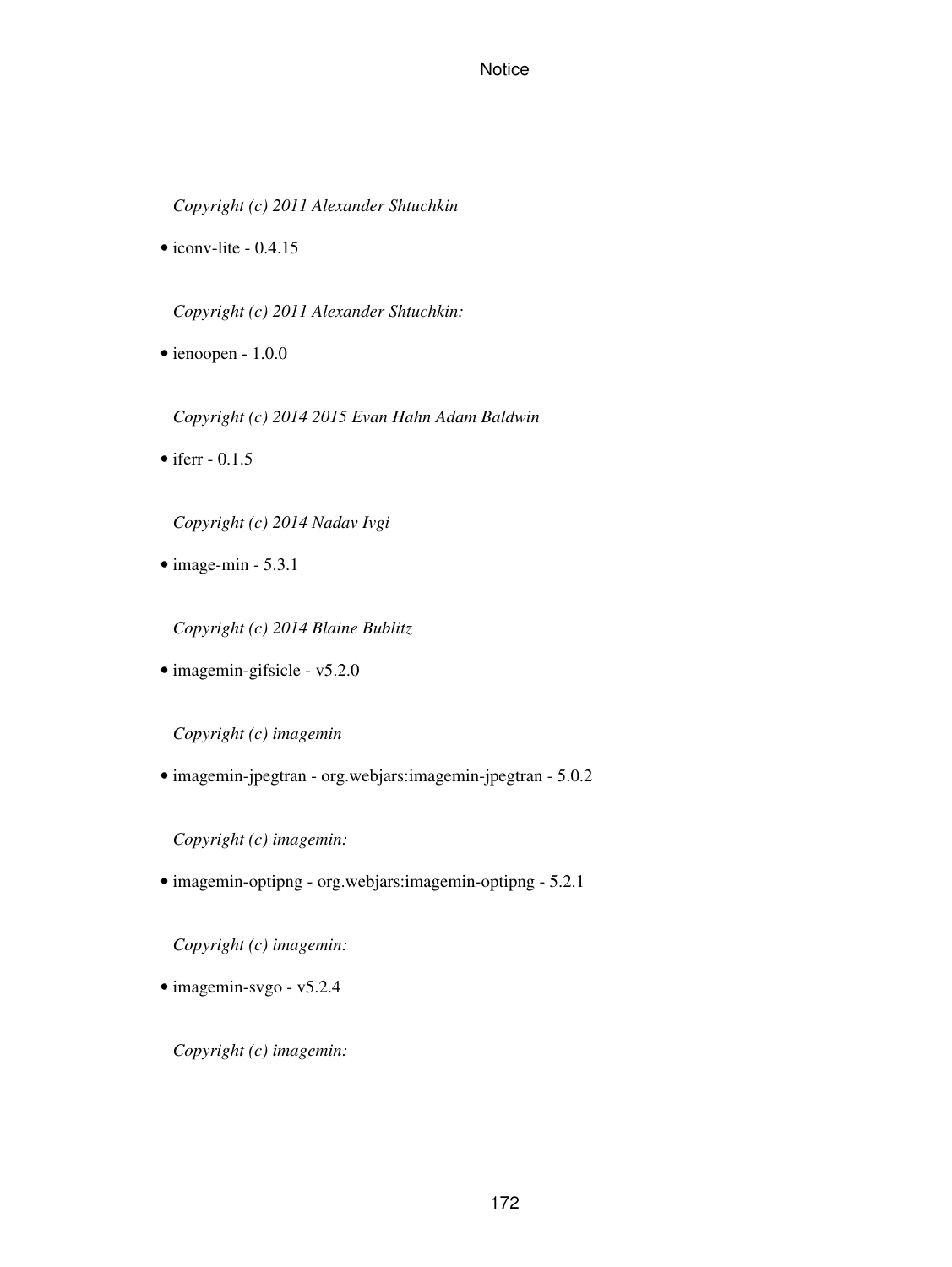• immediate - 3.0.6

*Copyright (c) 2012 Barnesandnoble.com, llc, Donavon West, Domenic Denicola, Brian Cavalier*

• import-lazy - 2.1.0

*Copyright (c) Sindre Sorhus*

• imurmurhash - 0.1.4

*Copyright (c) 2013 Gary Court Jens Taylor*

• imurmurhash-js - 0.1.4

*Copyright (c) 2013 Gary Court, Jens Taylor*

• indent-string - 2.1.0

*Copyright (c) Sindre Sorhus*

• infinity-agent - 2.0.3

*Copyright © Vsevolod Strukchinsky*

• inflect - pksunkara/inflect - 0.3.6

*Copyright (C) Pavan Kumar Sunkara*

• Inquirer.js - 0.11.4

*Copyright (c) 2015 Simon Boudrias*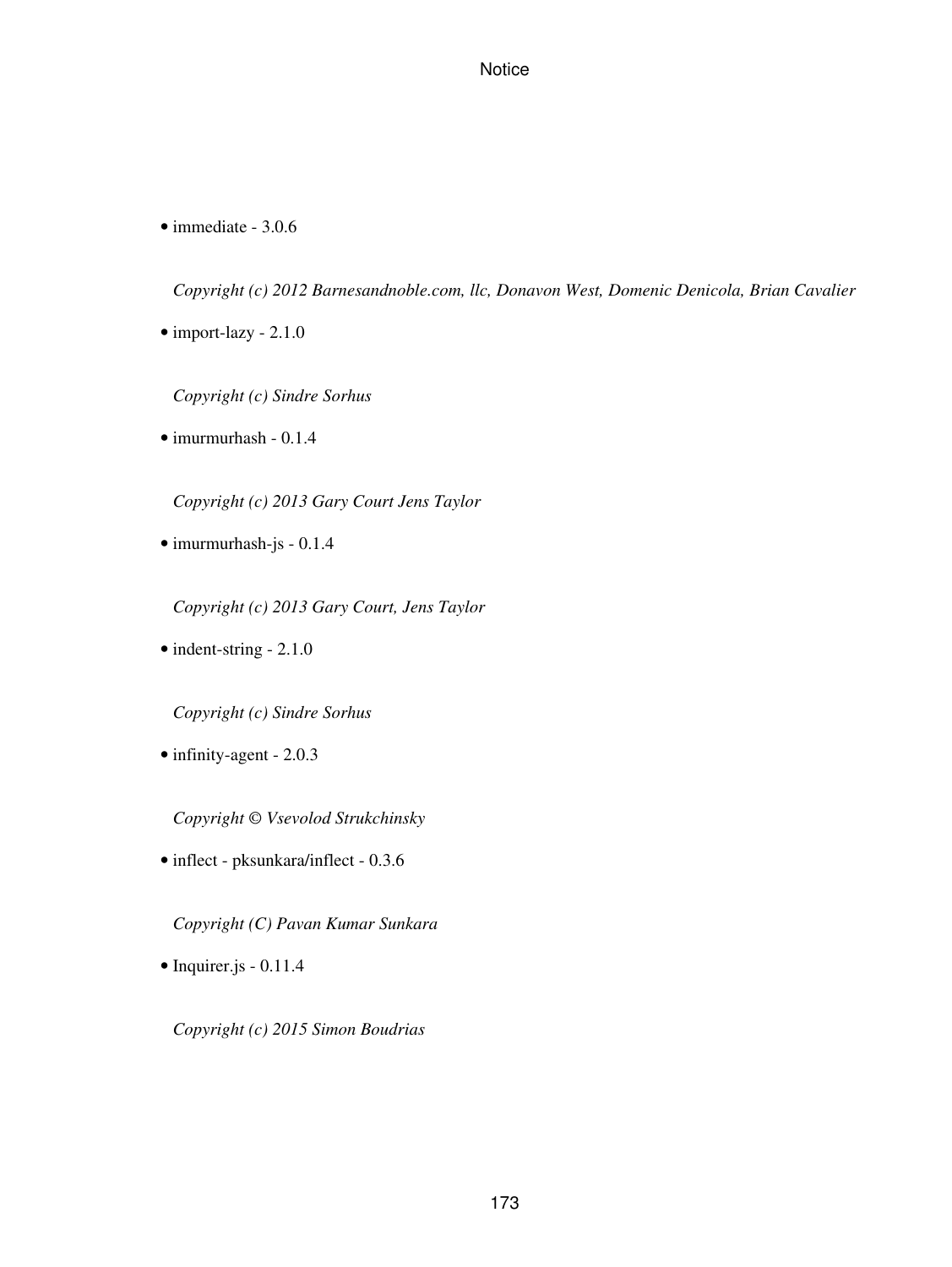• Inquirer.js - 0.10.0

*Copyright (c) 2012 Simon Boudrias*

• interpret - 1.2.0

• intersect - 0.1.0

*Copyright (c) 2013 Julian Gruber*

 $\bullet$  invert-kv - 1.0.0

*Copyright (c) Sindre Sorhus*

• ip-regex - 1.0.3

*Copyright (c) Sindre Sorhus*

• ipaddr.js - 1.4.0

*Copyright (C) 2011 Peter Zotov*

• irregular-plurals - 1.4.0

*Copyright (c) Sindre Sorhus*

• is-absolute - 0.1.7

*Copyright (c) 2014-2015, Jon Schlinkert. Copyright (c) 2009-2015, TJ Holowaychuk.*

• is-absolute - 1.0.0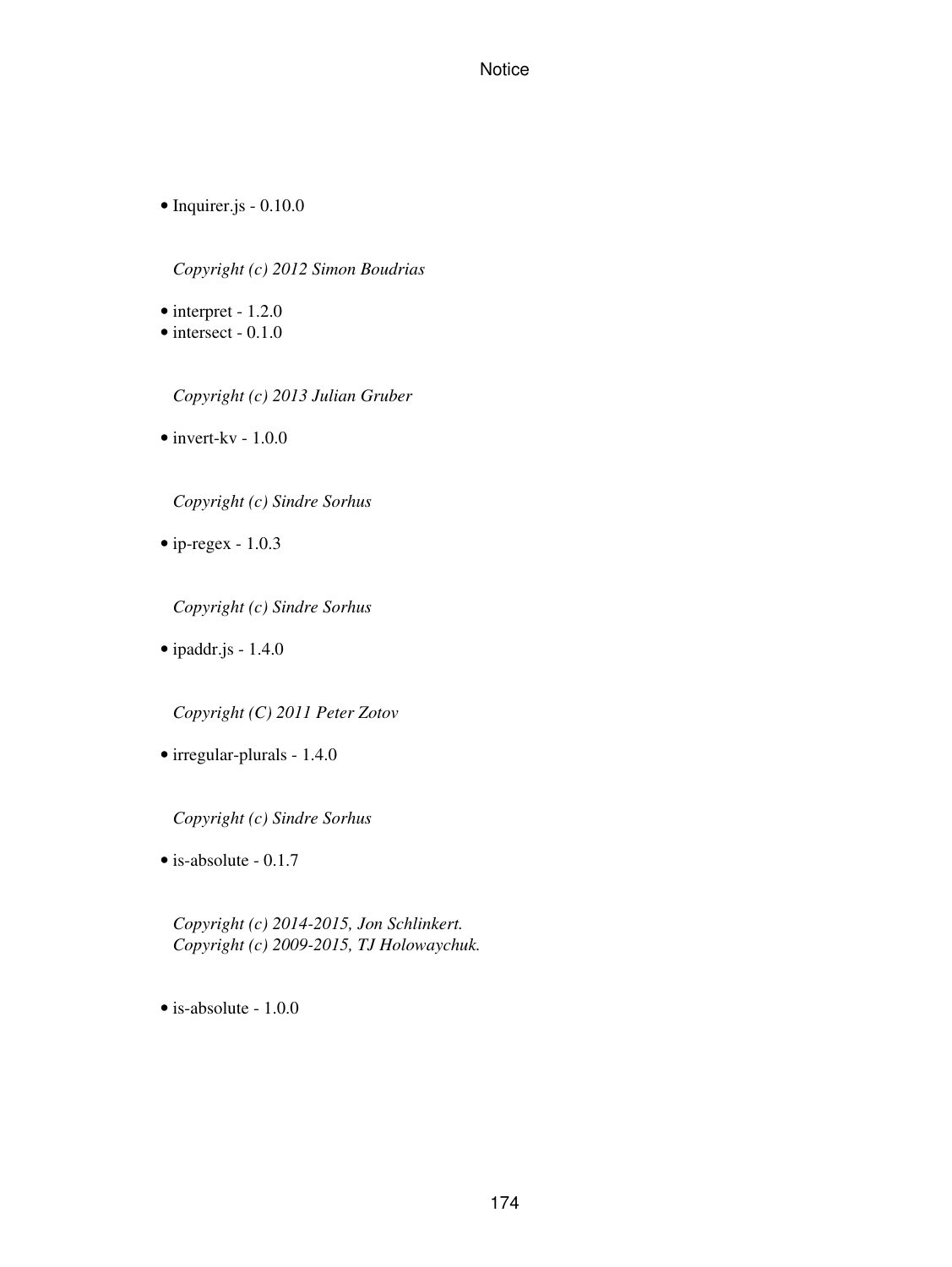*Copyright (c) 2014-2015 Jon Schlinkert*

• is-accessor-descriptor - 1.0.0

*Copyright (c) 2015-2017, Jon Schlinkert.*

• is-accessor-descriptor - 0.1.6

*Copyright (c) 2015, Jon Schlinkert.*

• is-arrayish - 0.2.1

*CCopyright (c) 2015 JD Ballard*

• is-binary-path - 1.0.1

*Copyright (c) Sindre Sorhus*

 $\bullet$  is-buffer - 1.1.6

*Copyright (c) Feross Aboukhadijeh*

 $\bullet$  is-buffer - 1.1.3

*Copyright (c) Feross Aboukhadijeh*

• is-builtin-module - 1.0.0

*Copyright (c) Sindre Sorhus*

• is-bzip2 - 1.0.0

*Copyright (c) Kevin MÃ¥rtensson*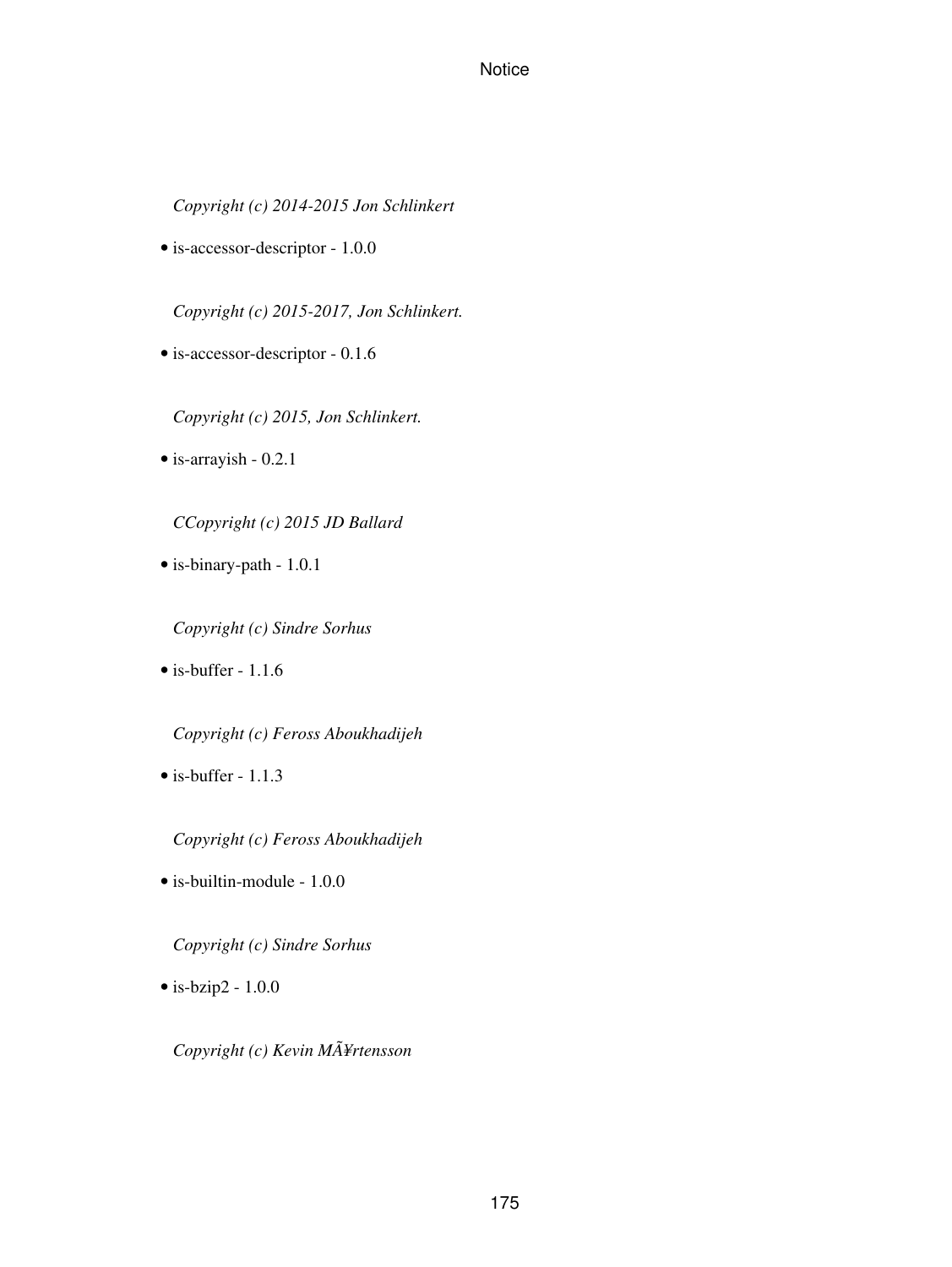• is-ci -  $1.2.1$ 

*Copyright (c) 2016-2018 Thomas Watson Steen*

• is-data-descriptor - 0.1.4

*Copyright (c) 2015, Jon Schlinkert.*

• is-data-descriptor - 1.0.0

*Copyright (c) 2015-2017, Jon Schlinkert.*

• is-descriptor - 1.0.2

*Copyright (c) 2015-2017, Jon Schlinkert.*

• is-descriptor - 0.1.6

*Copyright (c) 2015-2017, Jon Schlinkert.*

• is-dotfile - 1.0.3

*Copyright (c) 2015-2017 Jon Schlinkert*

• is-equal-shallow - 0.1.3

*Copyright (c) 2015 Jon Schlinkert*

• is-extendable - 1.0.1

*Copyright (c) 2015-2017, Jon Schlinkert*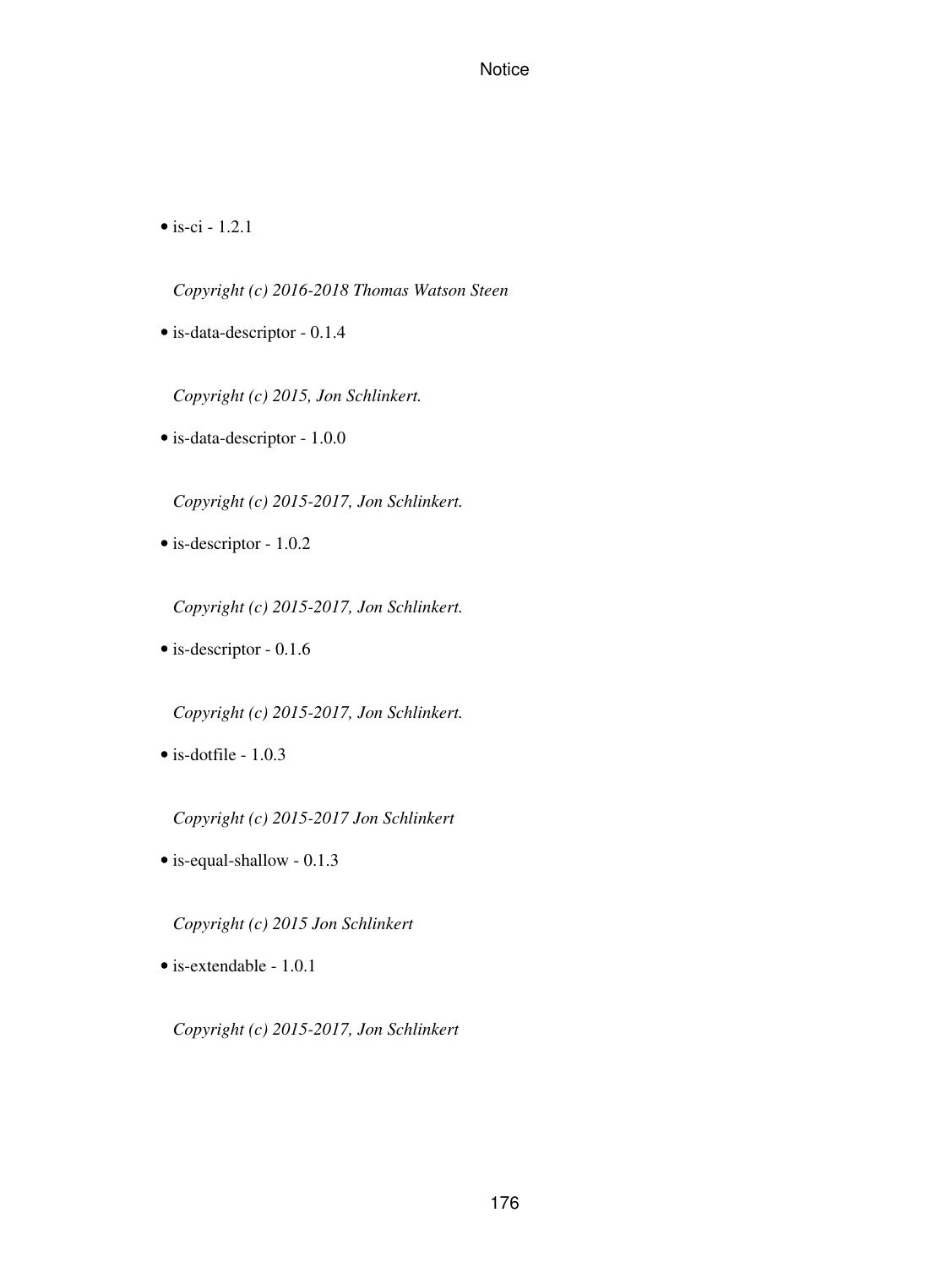• is-extendable - 0.1.1

*Copyright (c) 2015 Jon Schlinkert*

• is-extended - 0.0.10

*Copyright (c) 2013 Doug Martin*

• is-extglob - 1.0.0

*Copyright (c) 2014-2015, Jon Schlinkert.*

• is-extglob - 2.1.1

*Copyright (c) 2014-2016, Jon Schlinkert*

 $\bullet$  is-finite - 1.0.2

*Copyright (c) Sindre Sorhus*

• is-fullwidth-code-point - 1.0.0

*Copyright (c) Sindre Sorhus*

- is-fullwidth-code-point 2.0.0
- $\bullet$  is-gif 1.0.0
- $\bullet$  is-glob 2.0.1

*Copyright (c) 2014-2015, Jon Schlinkert.*

 $\bullet$  is-glob - 4.0.0

*Copyright (c) 2014-2017, Jon Schlinkert.*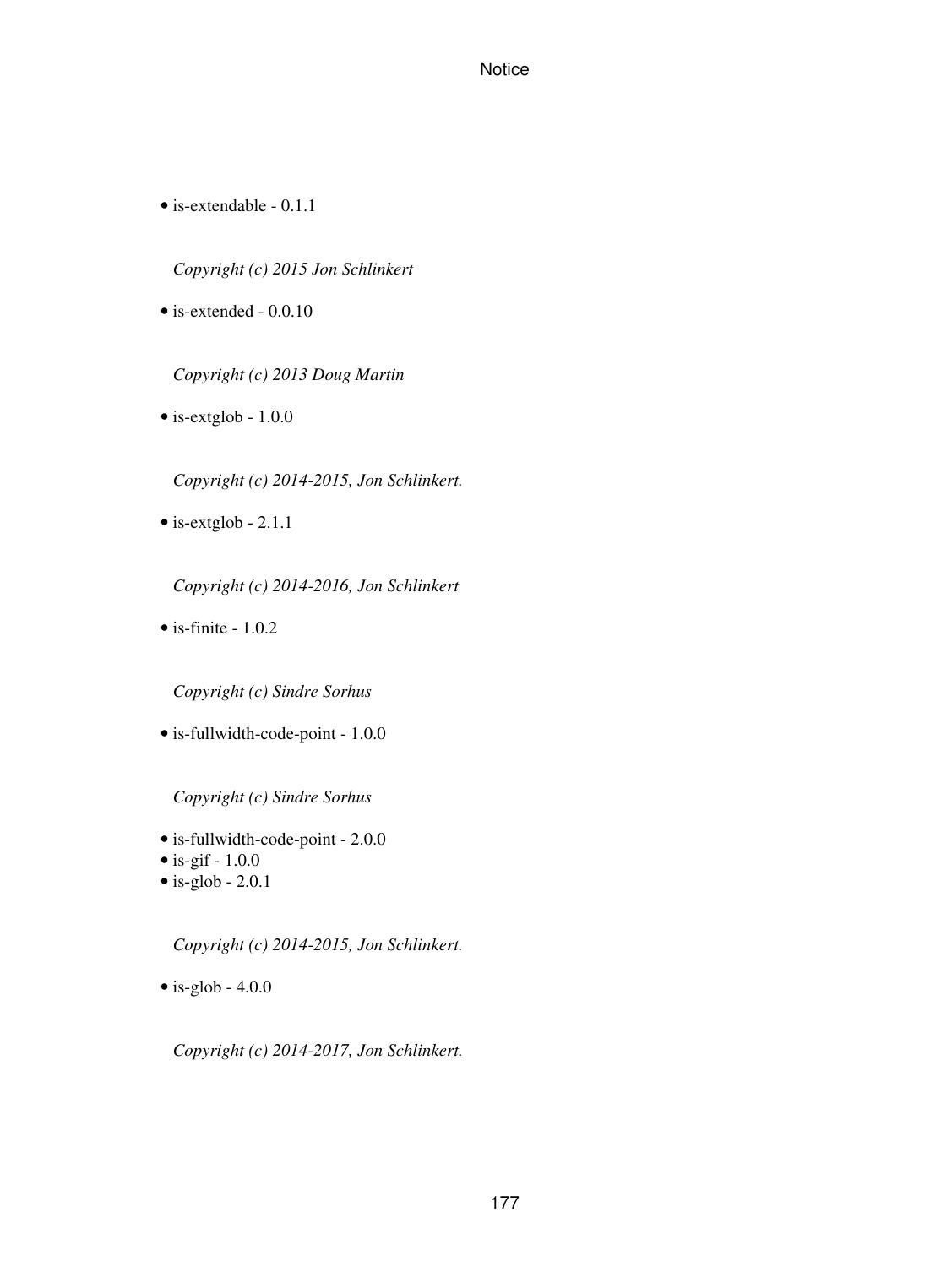$\bullet$  is-glob - 3.1.0

*Copyright (c) 2014-2016, Jon Schlinkert*

 $\bullet$  is-gzip -  $1.0.0$ 

*Copyright (c) Kevin MÃ¥rtensson*

• is-installed-globally - 0.1.0

*Copyright (c) Sindre Sorhus*

 $\bullet$  is-jpg - 1.0.1

*Copyright (c) Sindre Sorhus*

• is-lower-case - 1.1.3

*Copyright (c) 2014 Blake Embrey*

- is-my-ip-valid 1.0.0
- is-my-json-valid 2.19.0

*Copyright (c) 2014 Mathias Buus*

• is-my-json-valid - 2.13.1

*Copyright (c) 2014 Mathias Buus*

• is-natural-number.js - 2.1.1

*Copyright (c) 2014 - 2016 Shinnosuke Watanabe*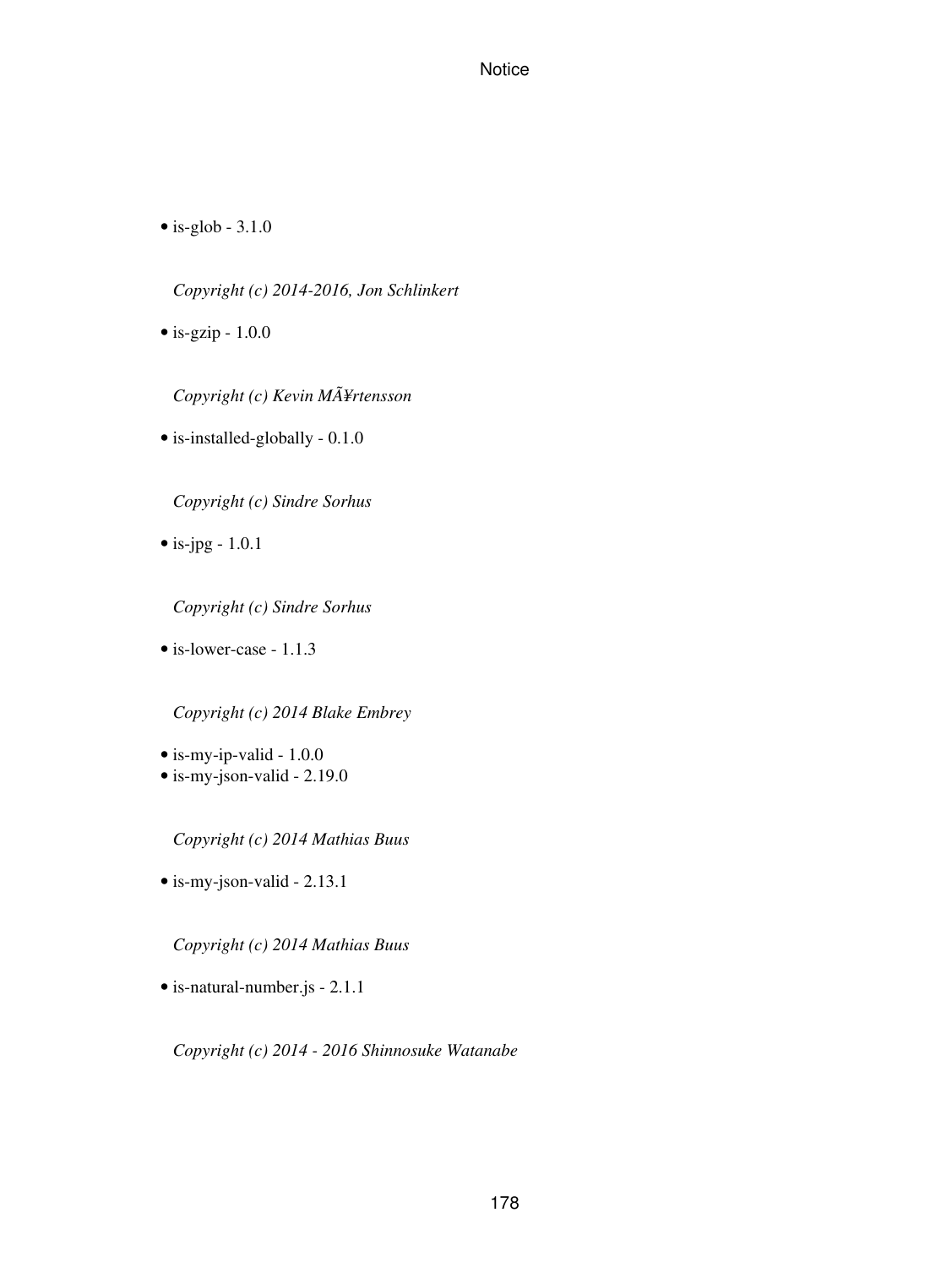• is-npm - 1.0.0

*Copyright (c) Sindre Sorhus.*

 $\bullet$  is-number - 2.1.0

*Copyright (c) 2014-2015, Jon Schlinkert.*

 $\bullet$  is-number - 3.0.0

*CopyrighCopyright (c) 2014-2015 Jon Schlinkert. Copyright (c) 2014-2016 Jon Schlinkert:*

*Copyright (c) 2014-2017 Jon Schlinkert:*

*Copyright Å© 2016 [Jon Schlinkert](https://github.com/jonschlinkert).*

*Copyright Å© 2017 [Jon Schlinkert](https://github.com/jonschlinkert).t*

 $\bullet$  is-obj - 1.0.1

*Copyright (c) Sindre Sorhus*

• is-path-cwd - 1.0.0

*Copyright (c) Sindre Sorhus*

• is-path-in-cwd - v1.0.1

*Copyright (c) Sindre Sorhus*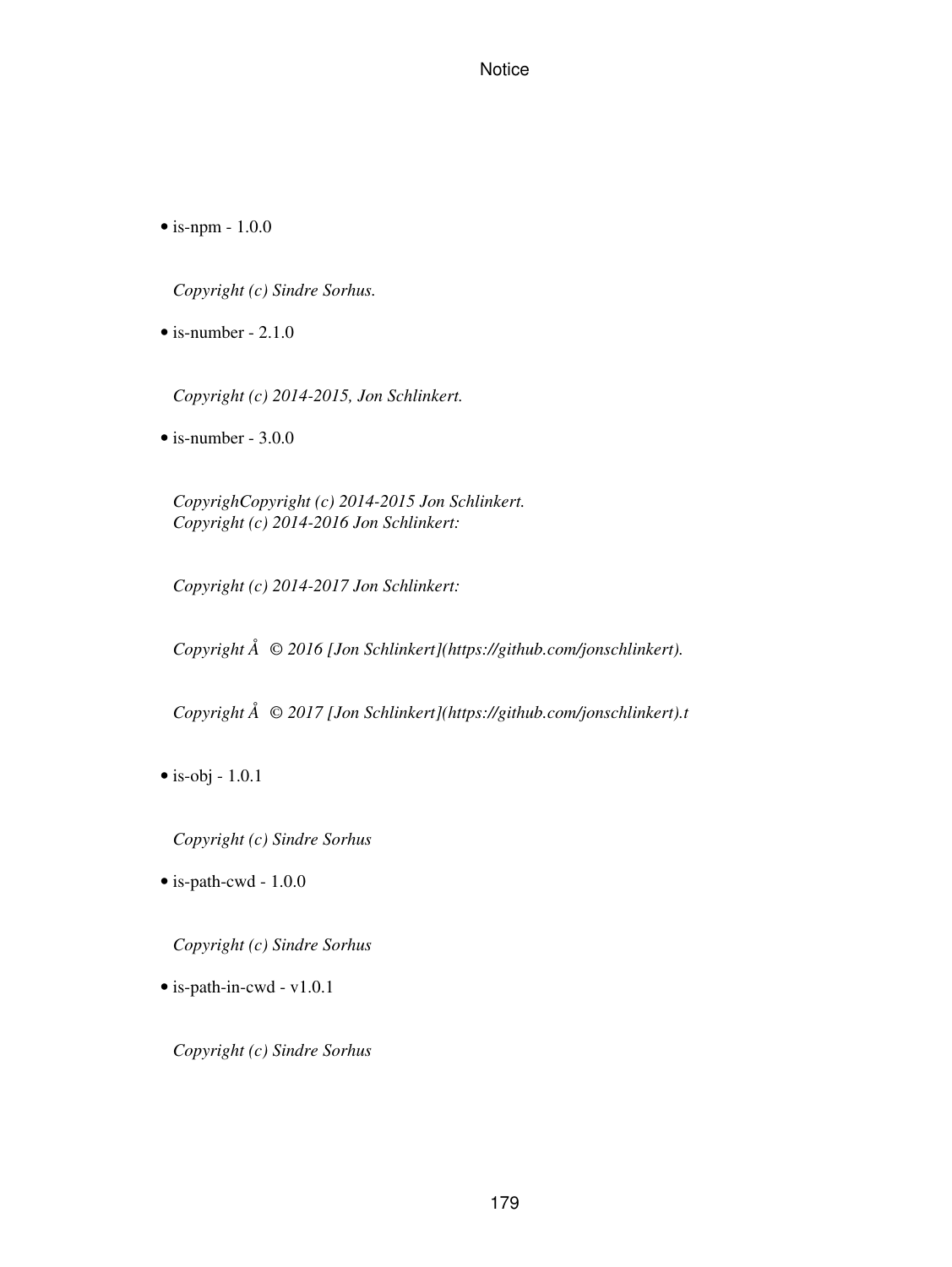• is-path-inside - 1.0.1

*Copyright (c) Sindre Sorhus.All rights reserved.*

• is-plain-obj - 1.0.0

*Copyright (c) Sindre Sorhus*

• is-plain-object - 2.0.4

*Copyright (c) 2014-2015, 2017, object Object. All rights reserved.*

 $\bullet$  is-png - 1.1.0

*Copyright (c) Sindre Sorhus.*

• is-posix-bracket - 0.1.1

*Copyright (c) 2015-2016, Jon Schlinkert.*

• is-primitive - 2.0.0

*Copyright (c) 2014-2015, Jon Schlinkert.*

• is-property - 1.0.2

*Copyright (c) 2013 Mikola Lysenko*

• is-redirect - 1.0.0

*Copyright (c) Sindre Sorhus*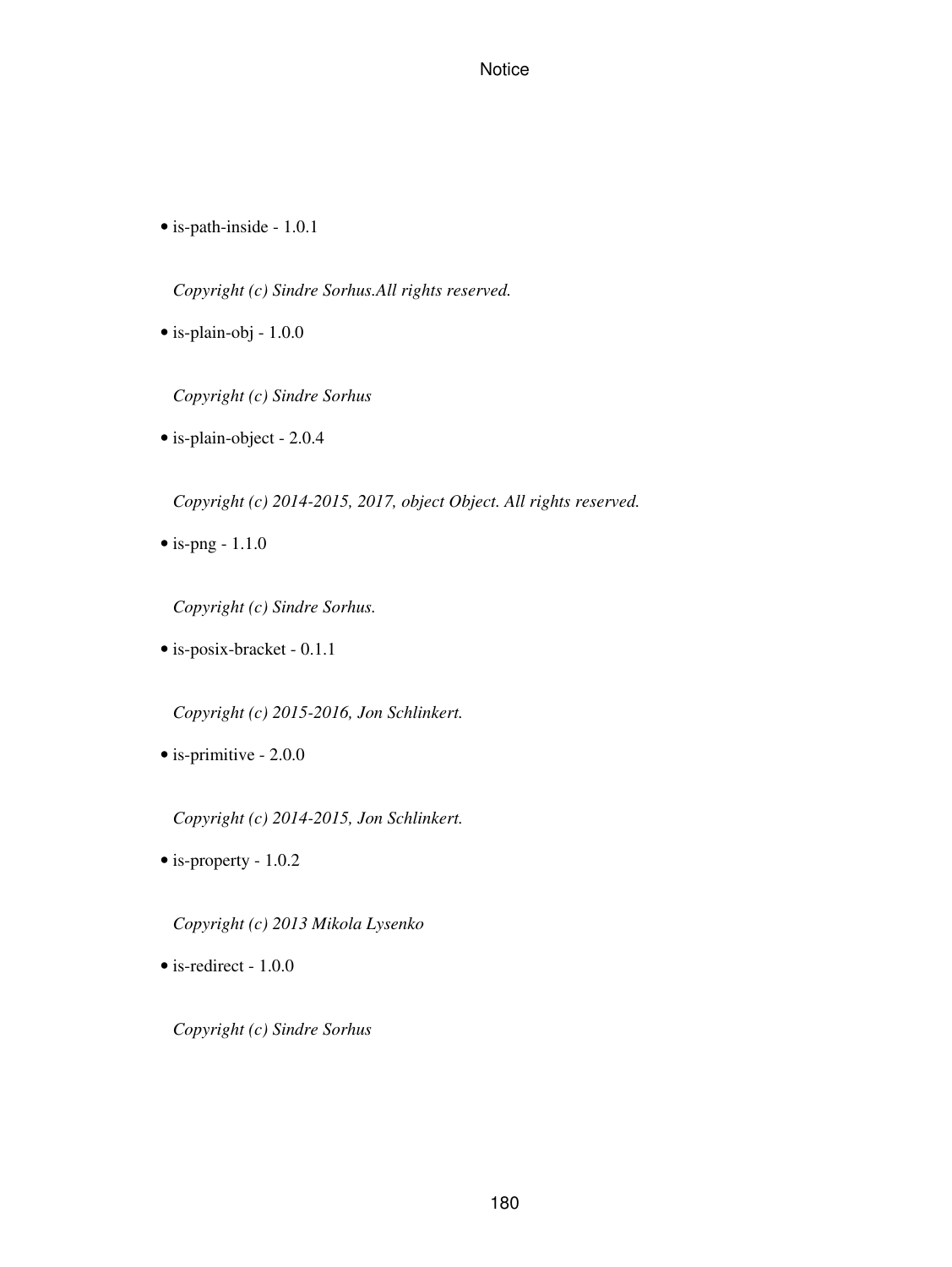• is-relative - 0.1.3

*Copyright (c) 2014 Jon Schlinkert*

• is-relative - 1.0.0

*Copyright (c) 2014, 2015 Jon Schlinkert*

• is-retry-allowed - 1.1.0

*Copyright (c) Vsevolod Strukchinsky*

• is-retry-allowed - 1.0.0

*Copyright (c) Vsevolod Strukchinsky*

 $\bullet$  is-root -  $1.0.0$ 

*Copyright (c) Sindre Sorhus*

• is-stream - 1.0.1

*Copyright (c) Sindre Sorhus*

 $\bullet$  is-stream - 1.1.0

*Copyright (c) Sindre Sorhus*

 $\bullet$  is-svg - v2.1.0

*Copyright (c) Sindre Sorhus*

 $\bullet$  is-tar - v1.0.0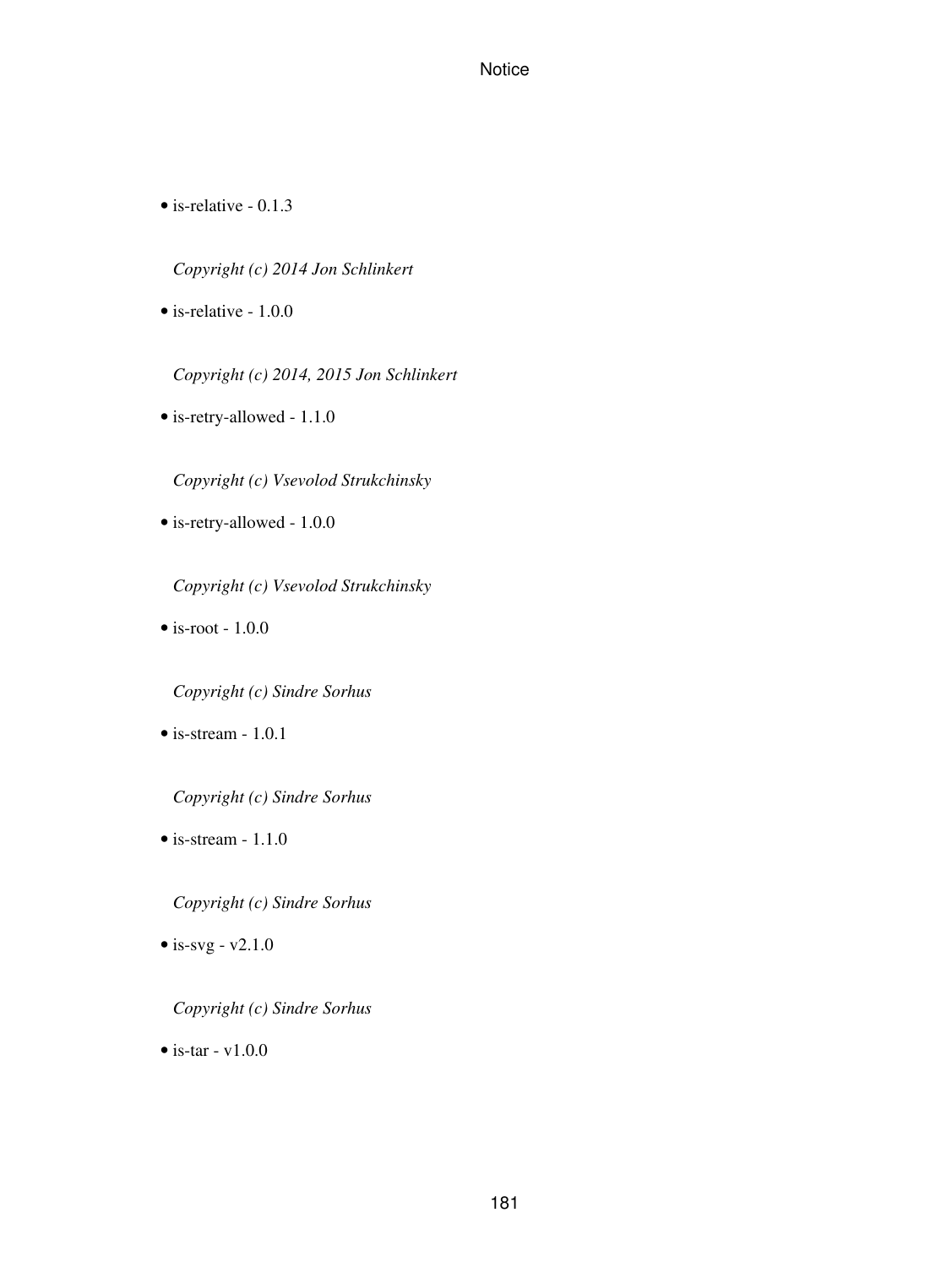# *Copyright (c) Kevin MÃ¥rtensson*

• is-typedarray - 1.0.0

• is-unc-path - 1.0.0

*Copyright (c) 2015-2016, Jon Schlinkert*

• is-upper-case - 1.1.2

*Copyright (c) 2014 Blake Embrey*

- $\bullet$  is-url is-url 1.2.4
- $\bullet$  is-utf8 0.2.1

*Copyright (C) 2014 Wei Fanzhe*

• is-valid-glob - 0.3.0

*Copyright (c) 2015 Jon Schlinkert.:Copyright Å© 2015 Jon Schlinkert:*

 $\bullet$  is-windows - 1.0.2

*Copyright (c) 2015, Jon Schlinkert.All rights reserved.*

• is-zip - 1.0.0

*Copyright (c) Kevin MÃ¥rtensson*

• isarray - 0.0.1

*Copyright (c) 2013 Julian Gruber*

• isarray - 1.0.0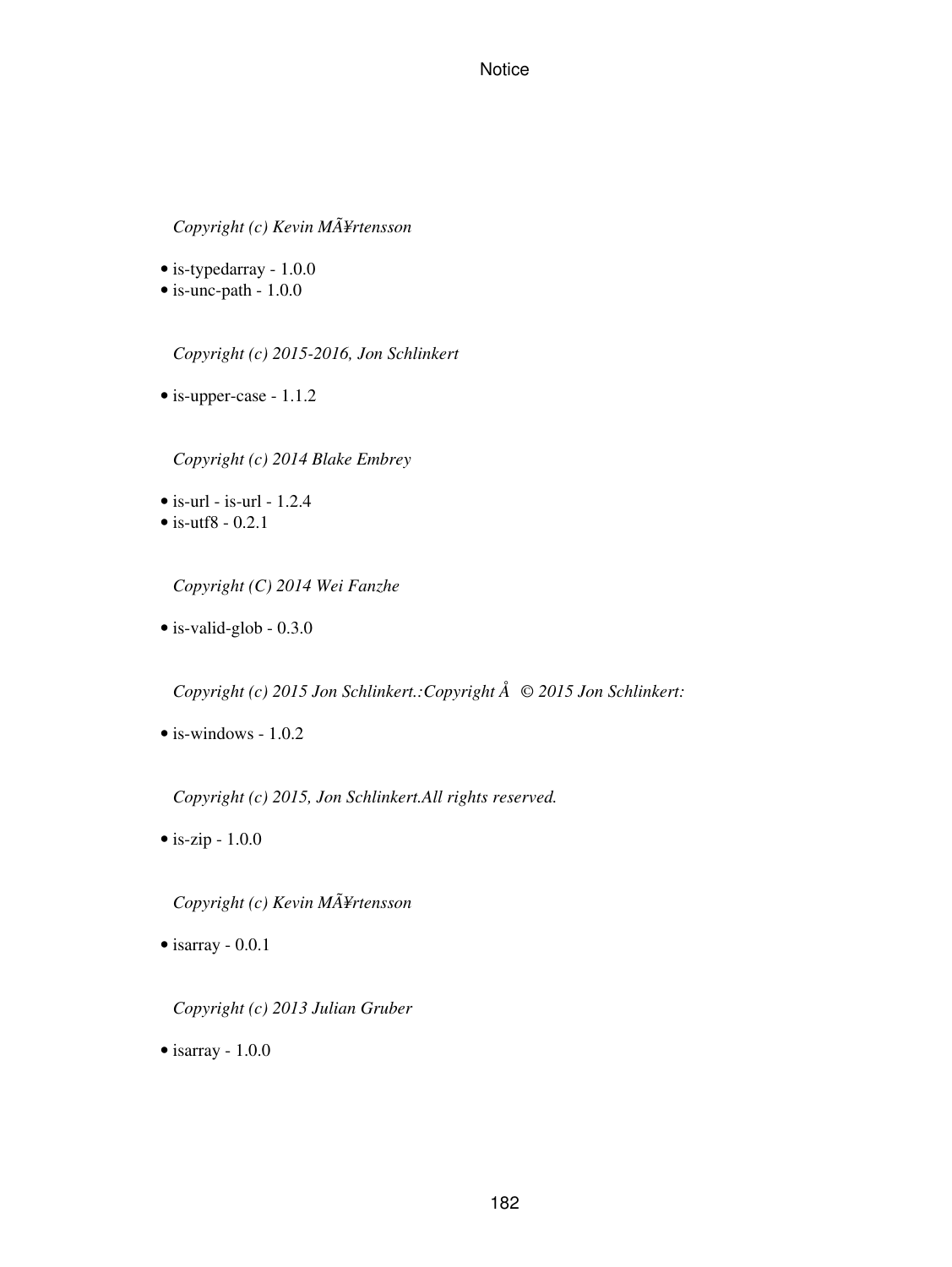*Copyright (c) 2013 Julian Gruber*

• isobject - 2.1.0

*Copyright (c) 2014-2016, Jon Schlinkert.*

• isobject - 3.0.1

*Copyright (c) 2014-2017, Jon Schlinkert.*

 $\bullet$  isstream - 0.1.2

*Copyright (c) 2015 Rod Vagg*

• jasmine-growl-reporter - 0.0.3

*Copyright (c) 2013 Simon Oulevay (Alpha Hydrae)*

• jasmine-node - 1.14.5

*Copyright (c) 2010 Adam Abrons and Misko Hevery*

• javascript-sync-async-foreach - 0.1.3

*Copyright (c) 2012 "Cowboy" Ben Alman*

 $\bullet$  jmespath - 0.15.0

*Copyright 2014 James Saryerwinnie*

• jodid25519 - 1.0.2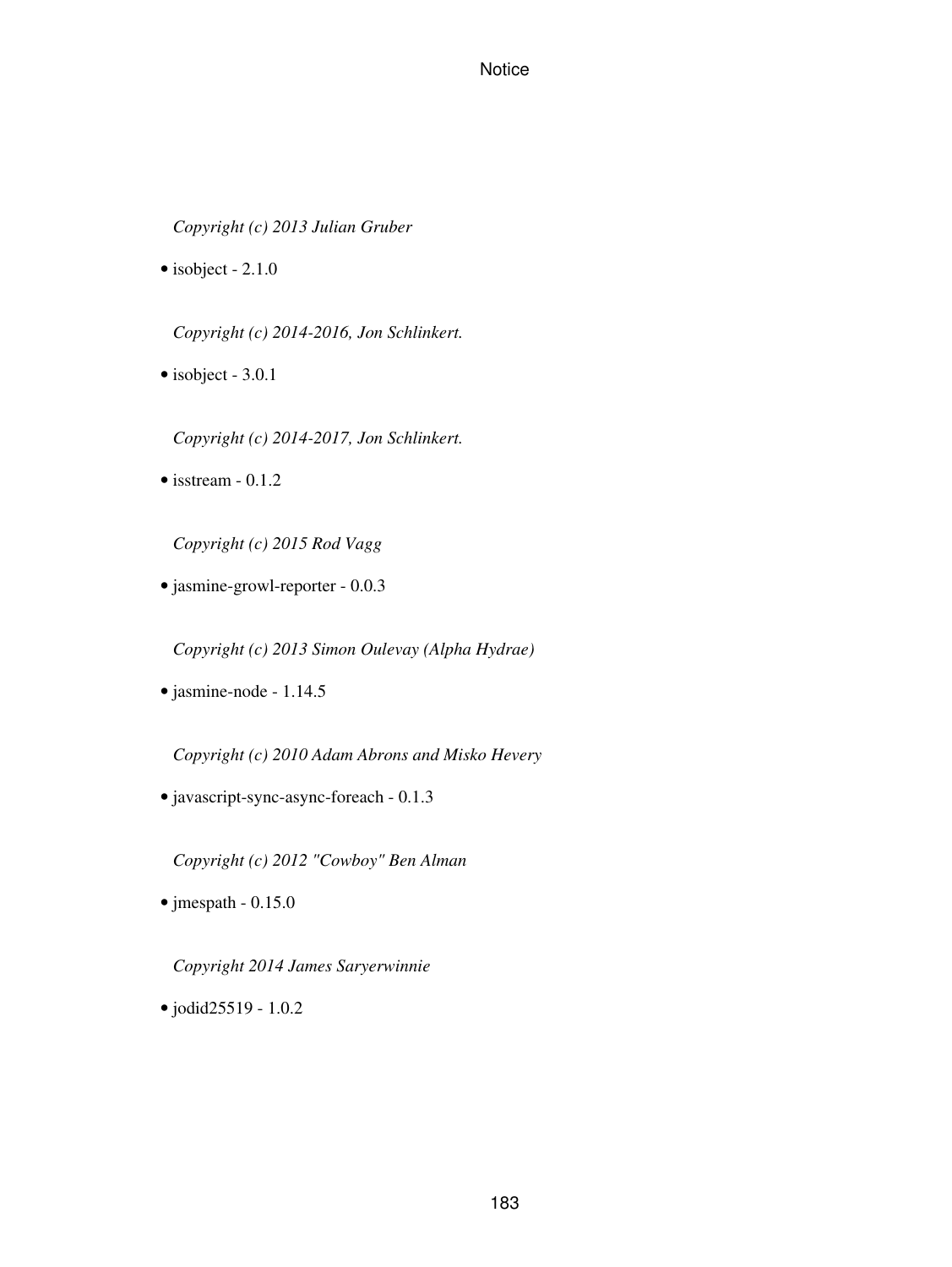*Copyright (c) 2012 Ron Garret Copyright (c) 2007, 2013, 2014 Michele Bini*

*Copyright (c) 2014 Mega Limited*

• jpegtran-bin - 3.2.0

*Copyright (c) imagemin*

- jquery jquery/jquery 1.8.2
- $\bullet$  jquery jquery/jquery 1.11.2

*Copyright (c) 2005, 2014 jQuery Foundation, Inc.*

• js-traverse - 0.3.9

*Copyright 2010 James Halliday*

 $\bullet$  js-yaml - 3.7.0

*Copyright (C) 2011-2015 by Vitaly Puzrin*

 $\bullet$  js.merge - 1.2.1

*Copyright 2014 Yeikos*

• jsbn - andyperlitch/jsbn - 0.1.1

*Copyright (c) 2003-2005 Tom Wu.*

• jsdom\_win64 - 7.2.2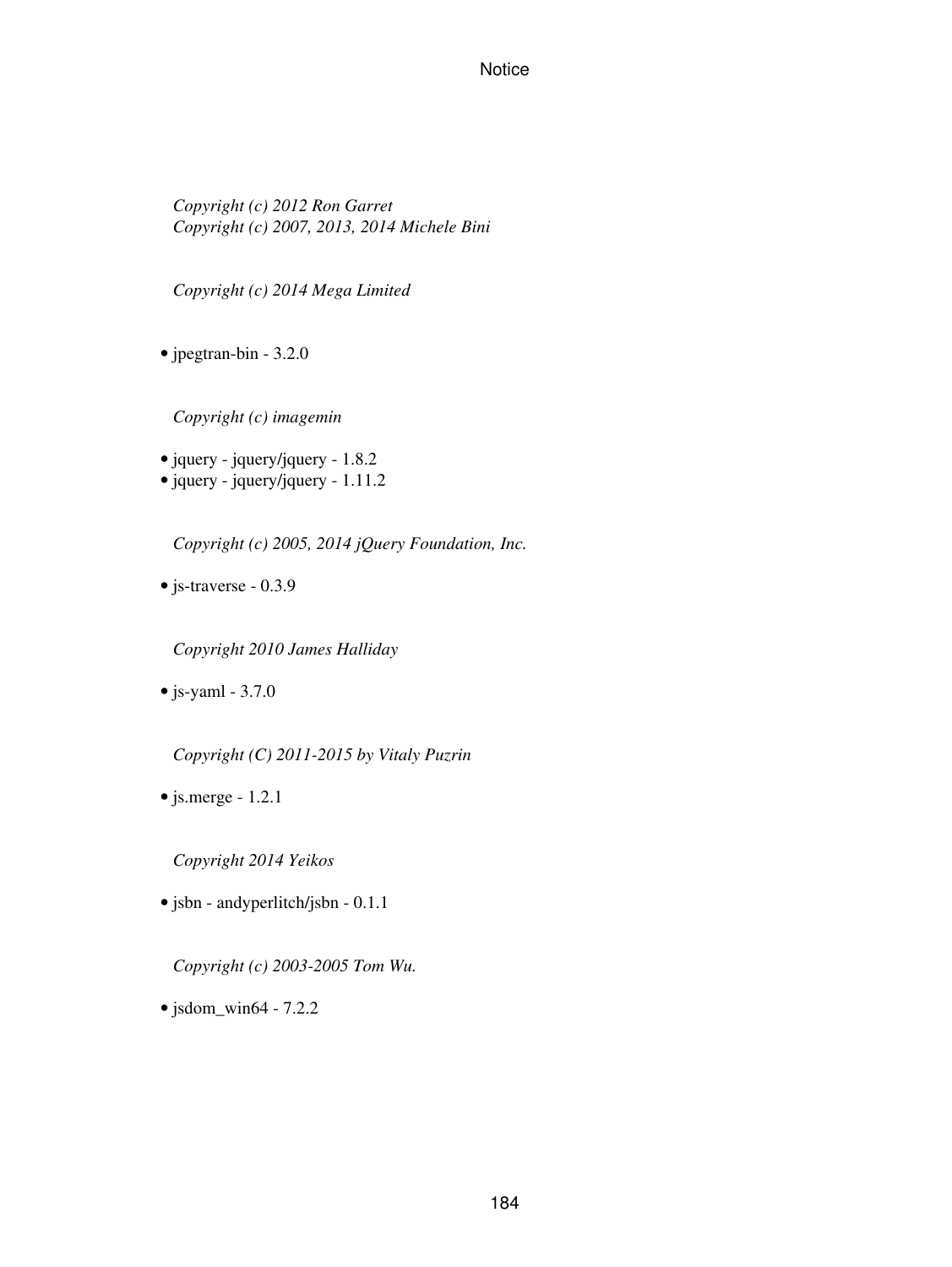*Copyright (c) 2010 Elijah Insua*

• jsesc -  $2.2.0$ 

*Copyright Mathias Bynens*

 $\bullet$  jshint - 2.9.3

*Copyright (c) 2002 Douglas Crockford*

• jshint-stylish - 2.2.1

*Copyright (c) Sindre Sorhus*

• json-edm-parser - 0.1.2

*Copyright (c) 2016 Yang Xia*

• json-query - 2.2.0

*Copyright (c) 2013 Matt McKegg*

• json-schema - kriszyp/json-schema - 0.2.3

*Copyright (c) 2007 Kris Zyp SitePen*

• json-schema-traverse - 0.4.1

*Copyright (c) 2017 Evgeny Poberezkin*

- json-stable-stringify-without-jsonify 1.0.1
- Json.NET Unspecified
- Json.NET 10.0.3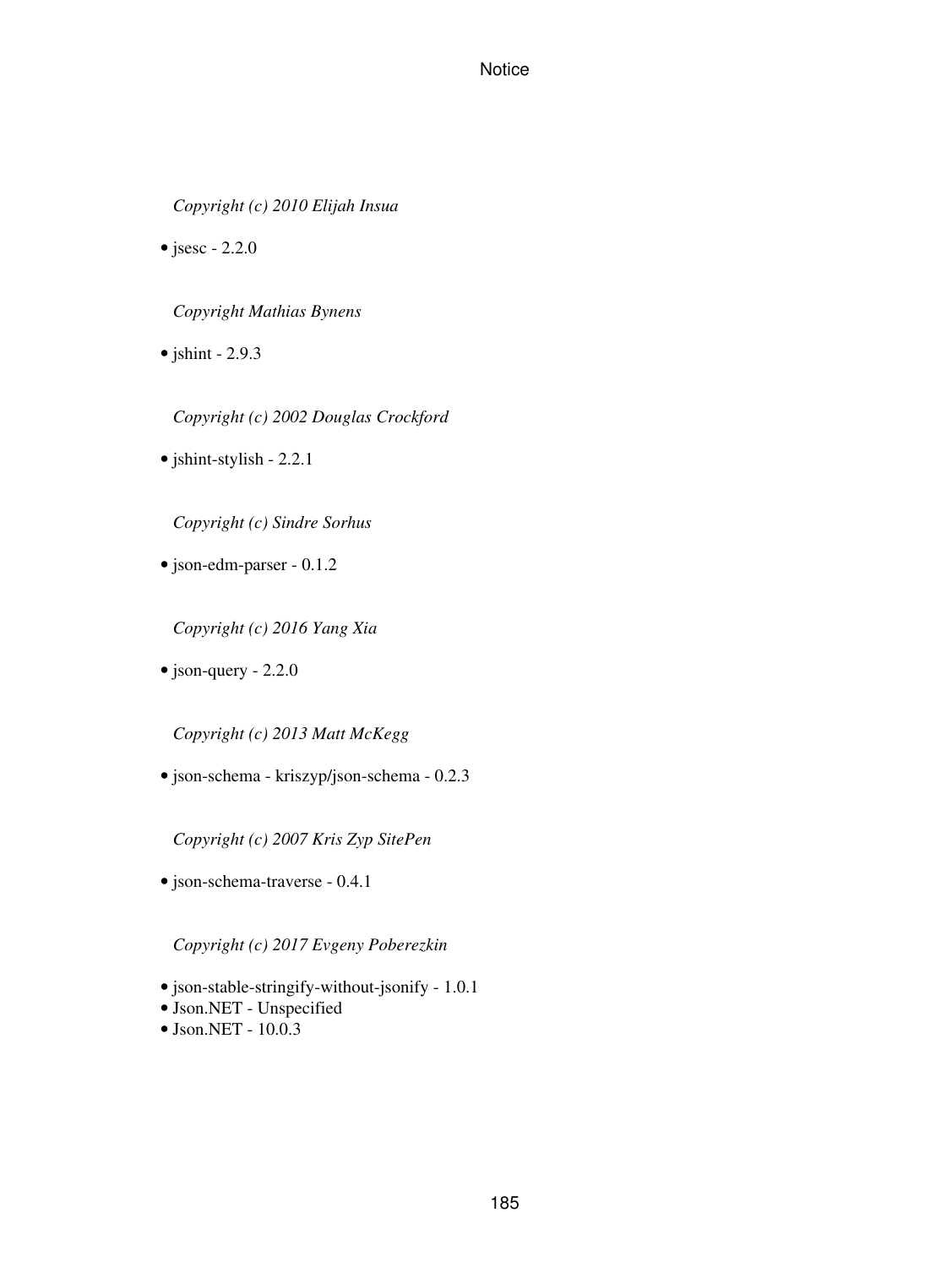*Copyright (c) 2007 James Newton-King*

• Json.NET - 10.0.2

*Copyright (c) 2007 James Newton-King*

• Json.NET - 7.0.1

*Copyright (c) 2007 James Newton-King*

• Json.NET - 9.0.1

*Copyright (c) 2007 James Newton-King*

 $\bullet$  json2csv - 3.9.0

*Copyright (C) 2012 [Mirco Zeiss](mailto: mirco.zeiss@gmail.com)*

• jsonparse - 1.2.0

*Copyright (c) 2012 Tim Caswell Copyright (c) 2011 - 2012 Tim Caswell*

• jsprim - 1.4.1

*Copyright (c) 2012, Joyent, Inc.*

 $\bullet$  jszip - 3.1.3

*Copyright (c) 2009-2016 Stuart Knightley, David Duponchel, Franz Buchinger, AntÃ<sup>3</sup>nio Afonso. Copyright (C) 2007 Free Software Foundation, Inc.*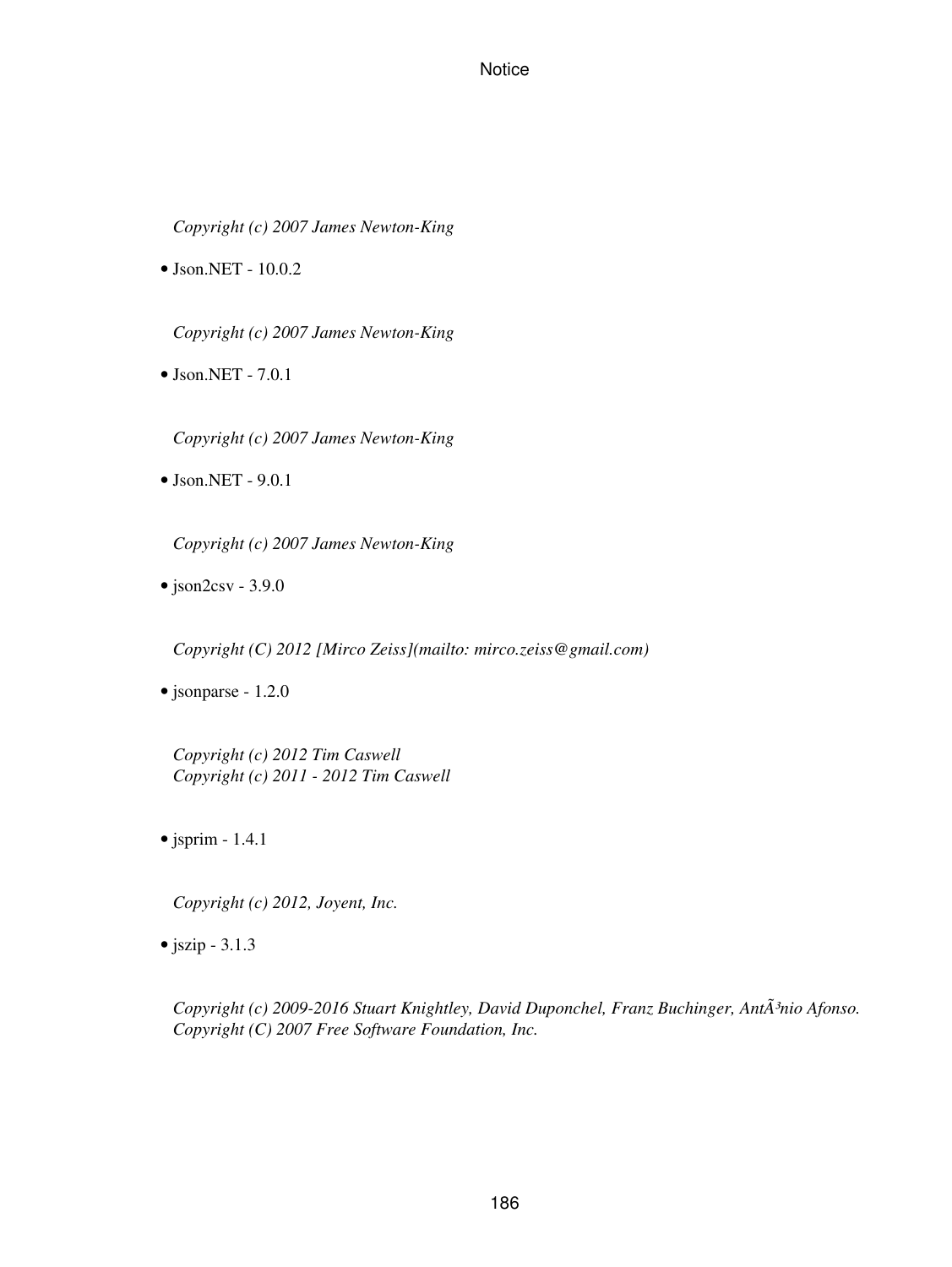• juice - LearnBoost/juice - 2.0.0

*Copyright (c) 2015 Guillermo Rauch*

• JUL to SLF4J bridge - 1.7.25

*Copyright (c) 2004-2011 QOS.ch.All rights reserved.*

• junk - 1.0.2

*Copyright (c) Sindre Sorhus*

• jwt-simple - 0.5.0

*Copyright (c) 2011 Kazuhito Hokamura*

 $\bullet$  kind-of - 3.0.2

*Copyright (c) 2014-2015, Jon Schlinkert.*

 $\bullet$  kind-of - 3.2.2

*Copyright (c) 2014-2017, Jon Schlinkert.*

 $\bullet$  kind-of - 4.0.0

*Copyright (c) 2014-2015 Jon Schlinkert. Copyright Å© 2014-2015 [Jon Schlinkert](https://github.com/jonschlinkert).*

*Copyright (c) 2014-2017, Jon Schlinkert*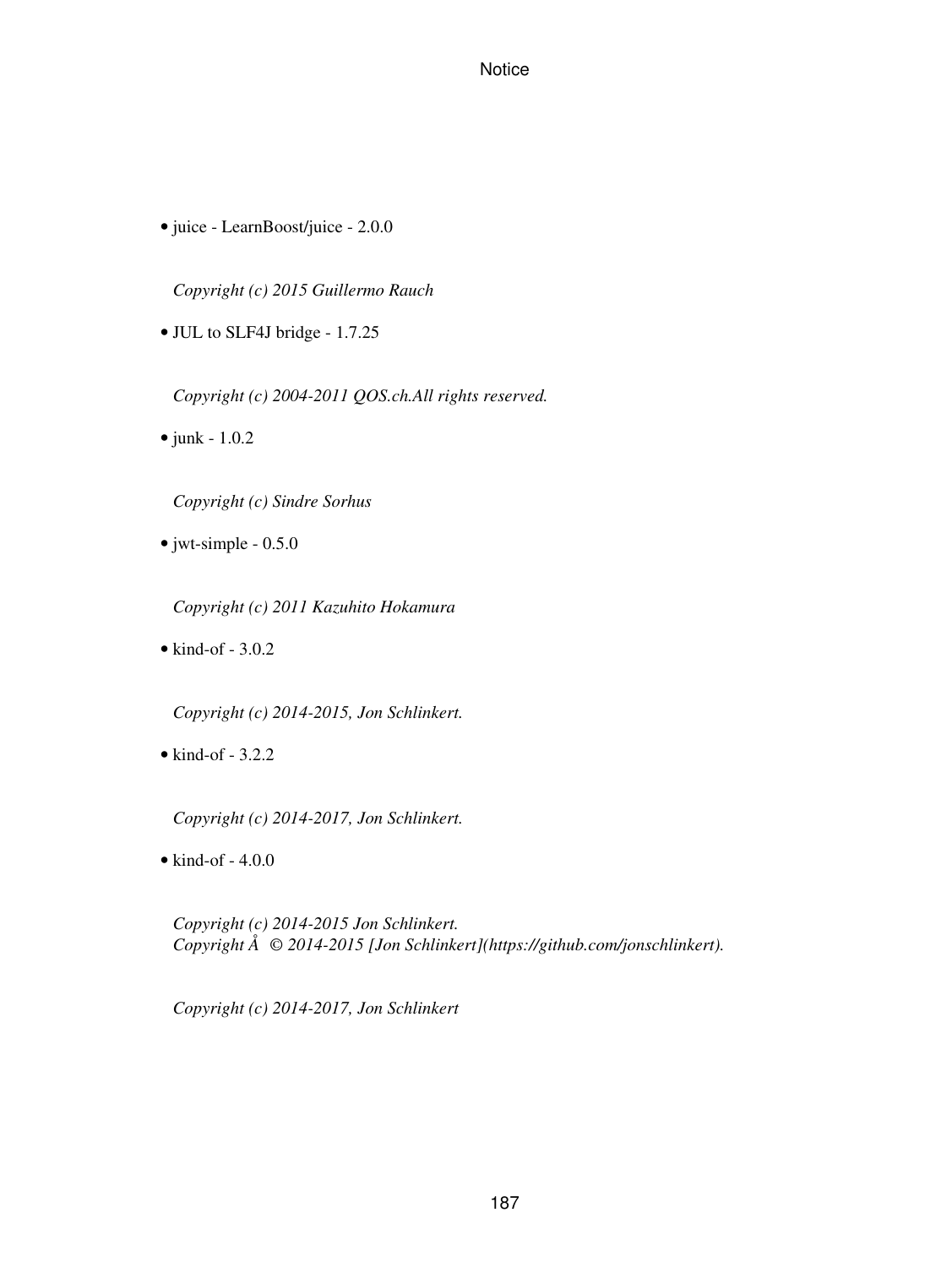• kind-of - 5.1.0

*Copyright (c) 2014-2017, Jon Schlinkert.*

 $\bullet$  kind-of - 6.0.2

*Copyright (c) 2014-2017, Jon Schlinkert.*

• kwchax-jsonschema-donotuse - 1.0.0

*Copyright (C) 2012-2014 Tom de Grunt*

• latest-version - 3.1.0

*Copyright (c) Sindre Sorhus*

• latest-version - 2.0.0

*Copyright (c) Sindre Sorhus*

• lazy-cache - 1.0.3

*Copyright (c) 2014-2016, Jon Schlinkert.*

• lazy-cache - 1.0.4

*Copyright (c) 2014-2016, Jon Schlinkert.*

• lazy-req - 1.1.0

*Copyright (c) Sindre Sorhus*

• lazystream - 1.0.0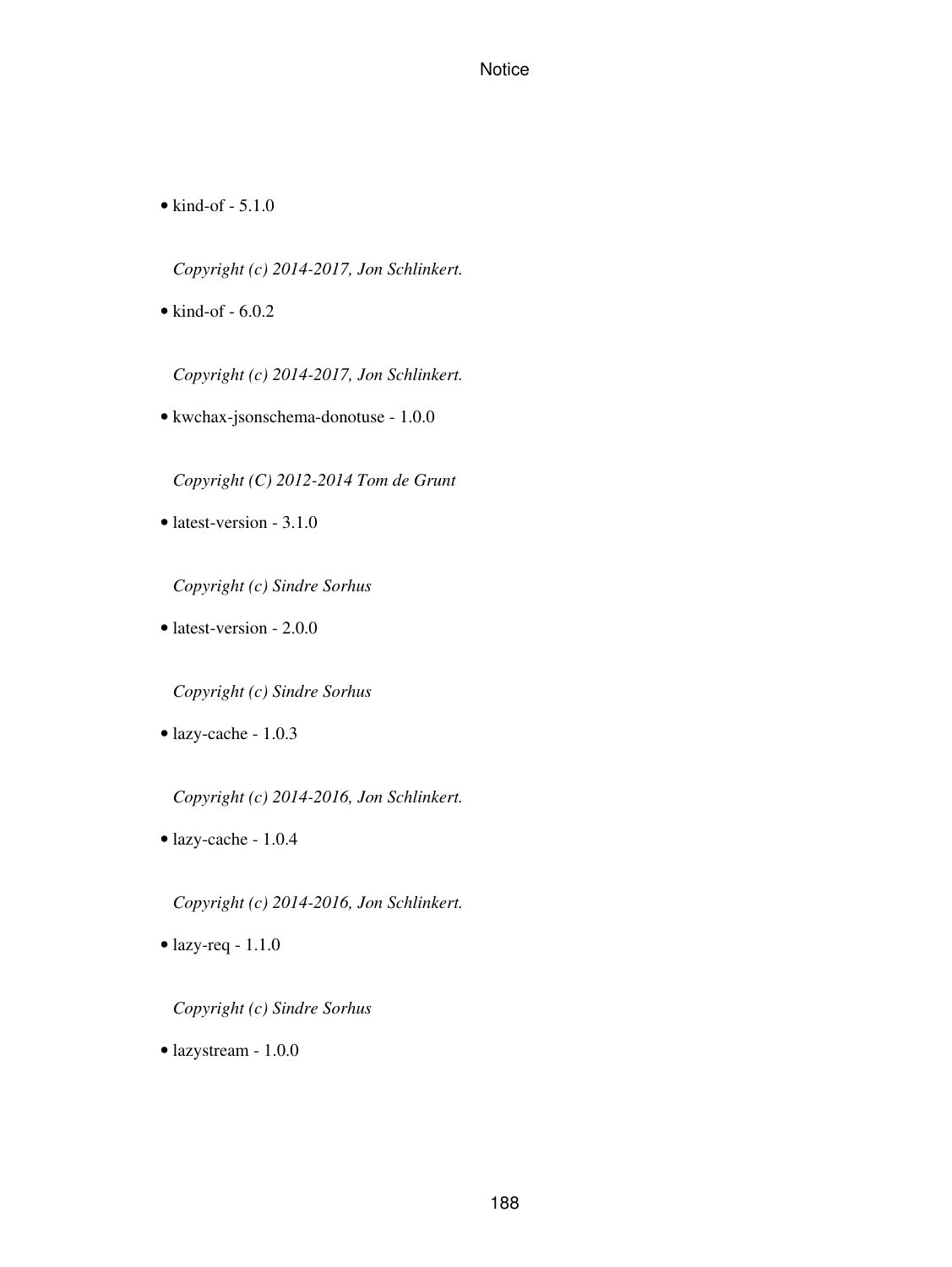*Copyright (c) 2013 J. Pommerening, contributors.*

• lcid -  $1.0.0$ 

*Copyright (c) Sindre Sorhus*

• ldap-filter - 0.2.2

*Copyright (c) 2012 Mark Cavage*

 $\bullet$  ldapjs - 0.7.1

*Copyright 2011 Mark Cavage.*

• ldapjs-dtrace-fix - 1.0.2

*Copyright 2011 Mark Cavage. All rights reserved. Copyright 2014-2015 Joyent, Inc. All rights reserved.*

• levn - 0.3.0

*Copyright (c) George Zahariev*

• libbase64 - 0.1.0

*Copyright (c) 2014 Andris Reinman*

 $\bullet$  libmime - 3.0.0

*Copyright (c) 2011 Alexander Shtuchkin:Copyright (c) 2014-2016 Andris Reinman:*

• libphonenumber-js - 0.2.2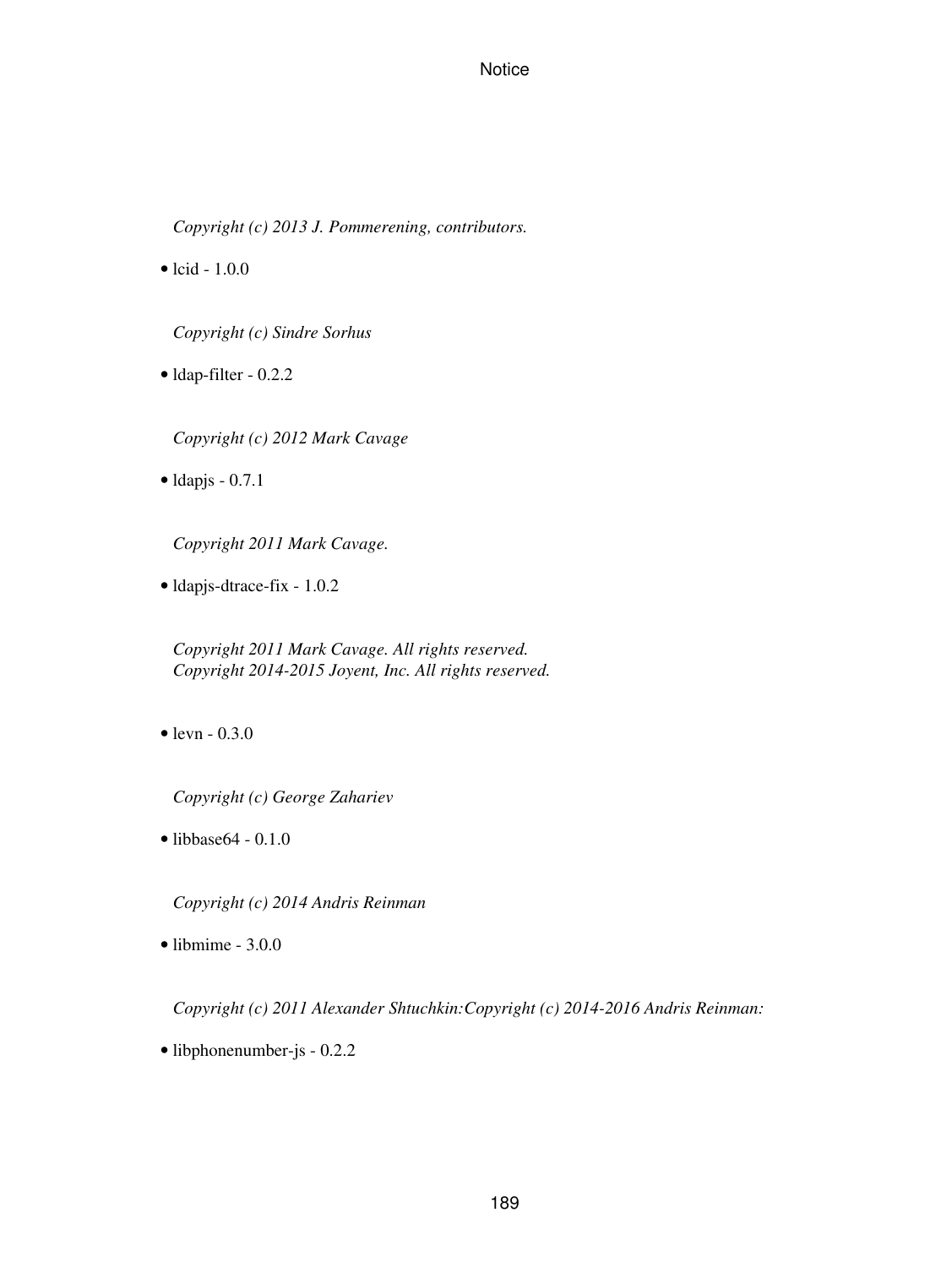*Copyright (c) 2016 @halt-hammerzeit*

• libqp - 1.1.0

*Copyright (c) 2014 Andris Reinman*

• libsass - Unspecified

*Copyright (C) 2012-2016 by the Sass Open Source Foundation Copyright (C) 2012 by Hampton Catlin*

*Copyright (c) Marcel Greter*

*Copyright (C) 2011 Joseph A. Adams*

*Copyright 2006 Nemanja Trifunovic*

• lie - 3.1.1

*Copyright (c) 2014 Calvin Metcalf.*

 $\bullet$  liftoff - 2.5.0

*Copyright (c) 2014 Tyler Kellen*

 $\bullet$  liftoff - 2.3.0

*Copyright (c) 2014 Tyler Kellen*

• livereload-js - 2.4.0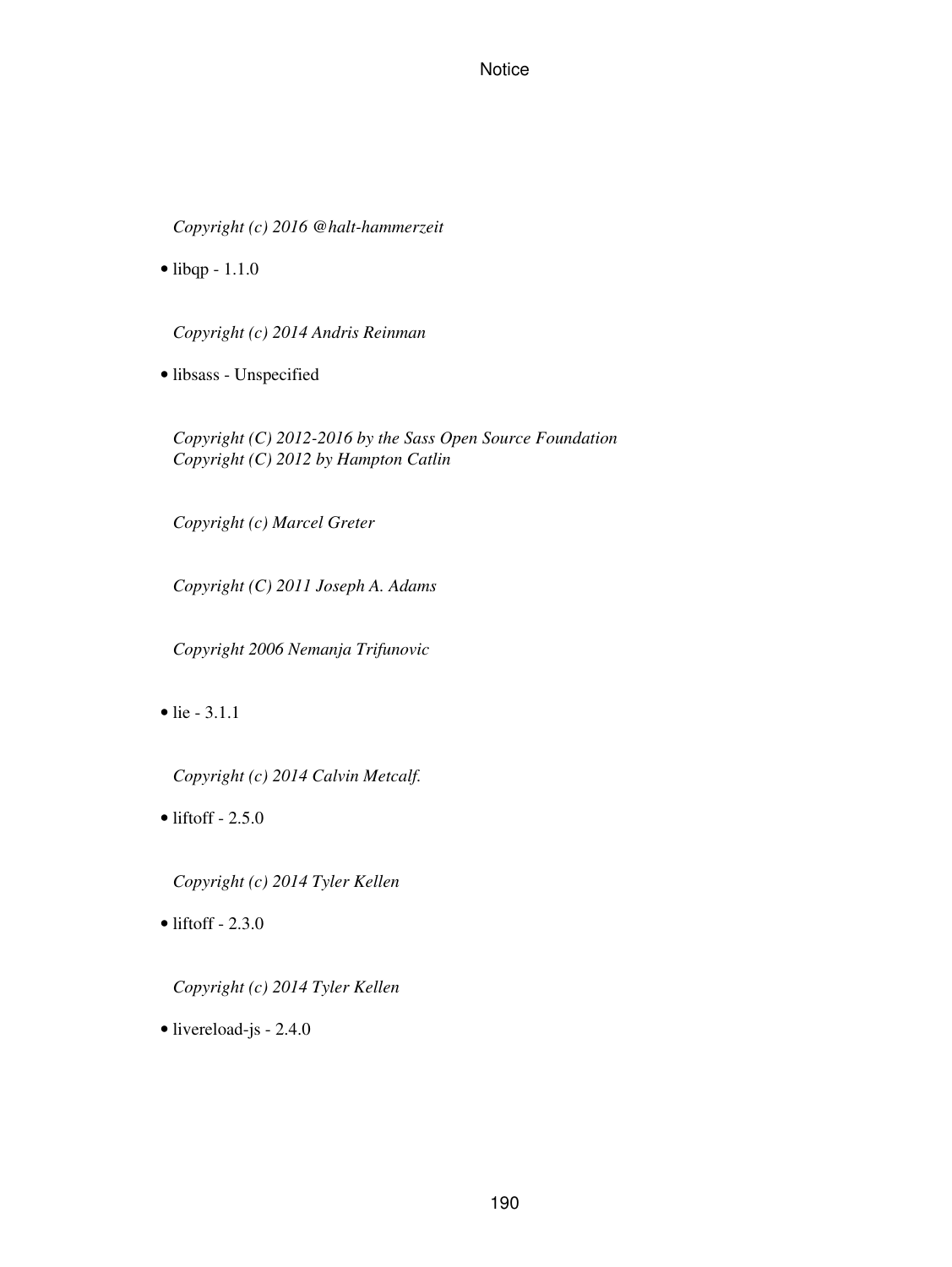*Copyright (c) 2010-2012 Andrey Tarantsov*

• livereload-js - 2.2.2

*Copyright (c) 2010-2012 Andrey Tarantsov*

• load-json-file - 1.1.0

*Copyright (c) Sindre Sorhus*

 $\bullet$  lodash - 2.4.1

*Copyright 2012-2013 The Dojo Foundation copyright 2009-2013 Jeremy Ashkenas,*

• lodash - 4.17.4

*Copyright (c)jQuery Foundation and other contributors Copyright (c)Jeremy Ashkenas*

 $\bullet$  lodash - 3.10.1

*Copyright (c)jQuery Foundation and other contributors Copyright (c)Jeremy Ashkenas*

*Copyright 2012-2015 The Dojo Foundation*

*copyright 2009-2015 Jeremy Ashkenas,*

• lodash - 3.5.0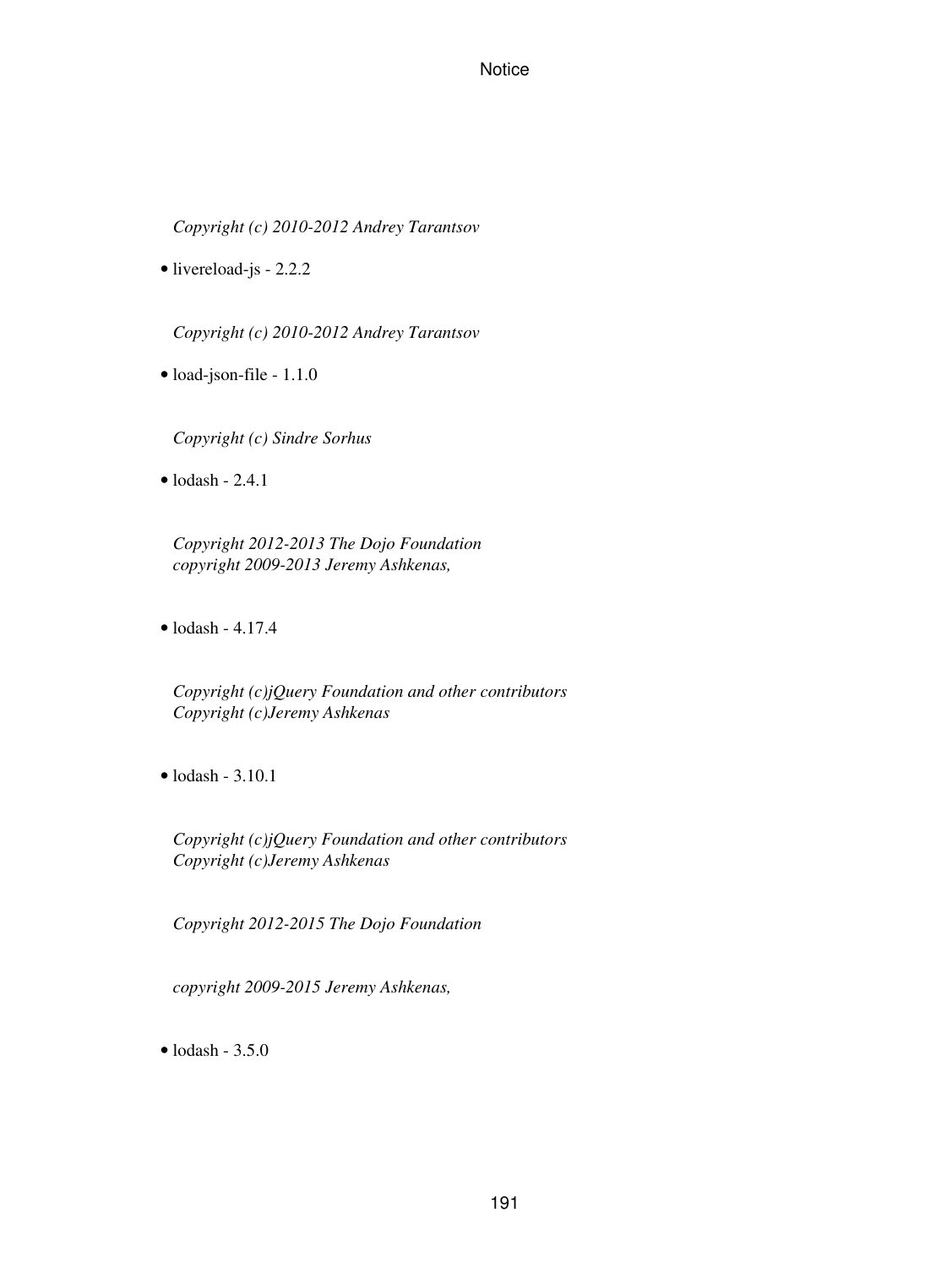*Copyright (c)jQuery Foundation and other contributors Copyright (c)Jeremy Ashkenas*

• lodash - 1.0.1

*Copyright 2012-2013 The Dojo Foundation Copyright 2009-2013 Jeremy Ashkenas, DocumentCloud Inc.*

 $\bullet$  lodash - 2.4.2

*Copyright 2009-2013 Jeremy Ashkenas DocumentCloud and Investigative Reporters & Editors: Copyright 2012-2013 The Dojo Foundation <http://dojofoundation.org/>:*

• lodash - 1.0.2

*Copyright 2009-2015 Jeremy Ashkenas DocumentCloud and Investigative Reporters & Editors:Copyright 2012-2015 The Dojo Foundation <http://dojofoundation.org/>:*

• lodash - 4.17.11

*Copyright (c)jQuery Foundation and other contributors Copyright (c)Jeremy Ashkenas*

 $\bullet$  lodash - 3.7.0

*Copyright 2009-2015 Jeremy Ashkenas DocumentCloud and Investigative Reporters & Editors: Copyright 2012-2015 The Dojo Foundation <http://dojofoundation.org/>:*

• lodash-assign - 3.2.0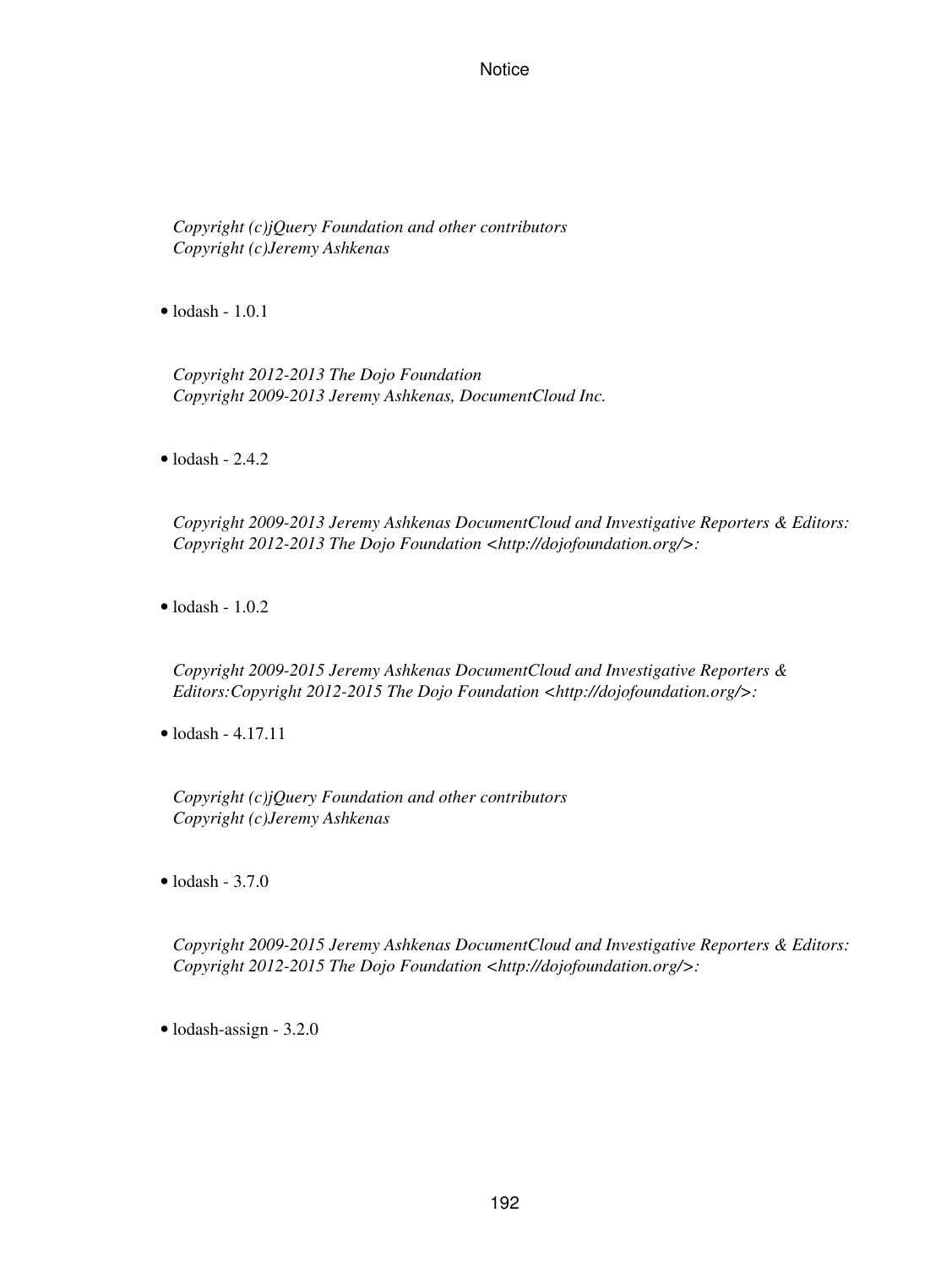*Copyright 2009-2015 Jeremy Ashkenas DocumentCloud and Investigative Reporters & Editors:Copyright 2012-2015 The Dojo Foundation <http://dojofoundation.org/>:*

• lodash-assign - 4.2.0

*Copyright 2009-2013 Jeremy Ashkenas DocumentCloud and Investigative Reporters & Editors: Copyright 2012-2013 The Dojo Foundation <http://dojofoundation.org/>:*

• lodash-cli - 2.4.1

*Copyright 2009-2013 Jeremy Ashkenas DocumentCloud and Investigative Reporters & Editors: Copyright 2012-2013 The Dojo Foundation <http://dojofoundation.org/>:*

• lodash.\_baseassign - 3.2.0

*Copyright 2009-2015 Jeremy Ashkenas DocumentCloud and Investigative Reporters & Editors:Copyright 2012-2015 The Dojo Foundation <http://dojofoundation.org/>:*

• lodash.\_basecopy - 3.0.1

*Copyright 2009-2015 Jeremy Ashkenas DocumentCloud and Investigative Reporters & Editors:Copyright 2012-2015 The Dojo Foundation <http://dojofoundation.org/>:*

• lodash.\_basetostring - 3.0.1

*Copyright 2009-2015 Jeremy Ashkenas DocumentCloud and Investigative Reporters & Editors:Copyright 2012-2015 The Dojo Foundation <http://dojofoundation.org/>:*

• lodash.\_basevalues - 3.0.1

*Copyright 2009-2015 Jeremy Ashkenas DocumentCloud and Investigative Reporters & Editors:Copyright 2012-2015 The Dojo Foundation <http://dojofoundation.org/>:*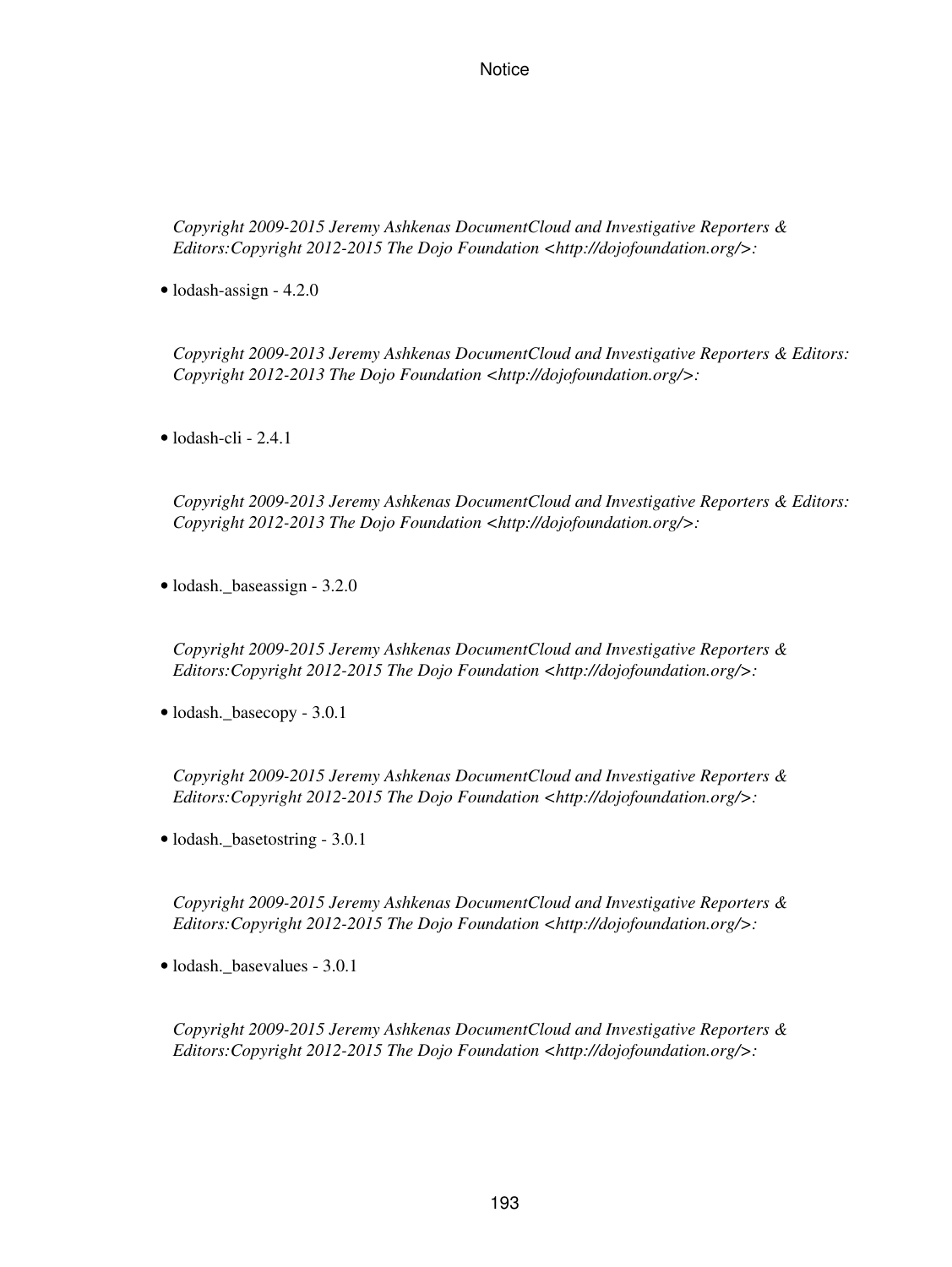• lodash.\_bindcallback - 3.0.1

*Copyright 2009-2015 Jeremy Ashkenas DocumentCloud and Investigative Reporters & Editors:Copyright 2012-2015 The Dojo Foundation <http://dojofoundation.org/>:*

• lodash. createassigner - 3.1.1

*Copyright 2009-2015 Jeremy Ashkenas DocumentCloud and Investigative Reporters & Editors:Copyright 2012-2015 The Dojo Foundation <http://dojofoundation.org/>:*

• lodash.\_escapehtmlchar - 2.4.1

*Copyright 2009-2013 Jeremy Ashkenas DocumentCloud and Investigative Reporters & Editors:Copyright 2012-2013 The Dojo Foundation <http://dojofoundation.org/>:*

• lodash.\_escapestringchar - 2.4.1

*Copyright 2009-2013 Jeremy Ashkenas DocumentCloud and Investigative Reporters & Editors:Copyright 2012-2013 The Dojo Foundation <http://dojofoundation.org/>:*

• lodash.\_getnative - 3.9.1

*Copyright 2009-2015 Jeremy Ashkenas DocumentCloud and Investigative Reporters & Editors:Copyright 2012-2015 The Dojo Foundation <http://dojofoundation.org/>:*

• lodash.\_htmlescapes - 2.4.1

*Copyright 2009-2013 Jeremy Ashkenas DocumentCloud and Investigative Reporters & Editors:Copyright 2012-2013 The Dojo Foundation <http://dojofoundation.org/>:*

• lodash. isiterateecall - 3.0.9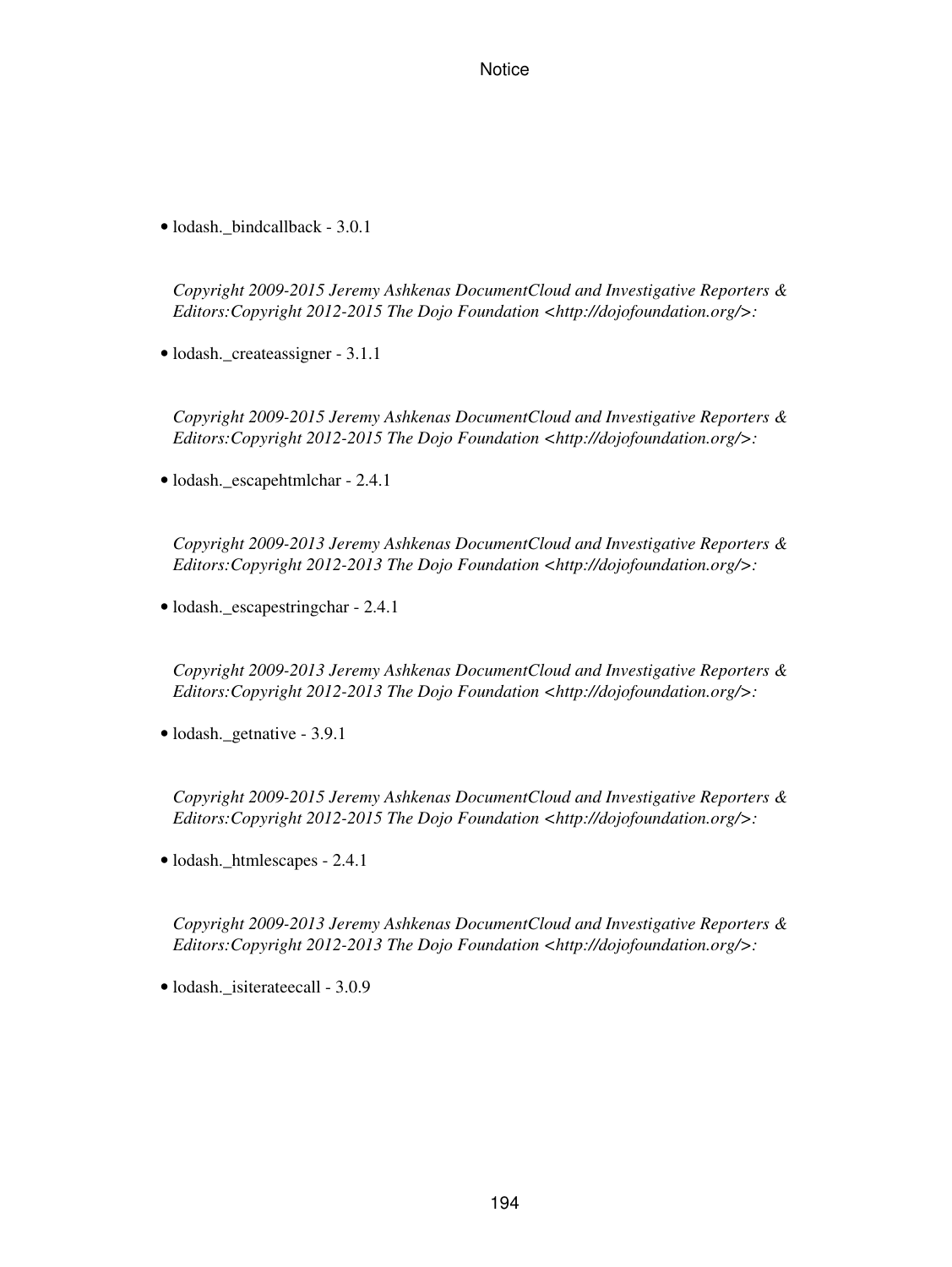*Copyright 2009-2015 Jeremy Ashkenas DocumentCloud and Investigative Reporters & Editors:Copyright 2012-2015 The Dojo Foundation <http://dojofoundation.org/>:*

• lodash. isnative - 2.4.1

*Copyright 2009-2013 Jeremy Ashkenas DocumentCloud and Investigative Reporters & Editors:Copyright 2012-2013 The Dojo Foundation <http://dojofoundation.org/>:*

• lodash.\_objecttypes - 2.4.1

*Copyright 2009-2013 Jeremy Ashkenas DocumentCloud and Investigative Reporters & Editors:Copyright 2012-2013 The Dojo Foundation <http://dojofoundation.org/>:*

• lodash.\_reescape - 3.0.0

*Copyright 2009-2015 Jeremy Ashkenas DocumentCloud and Investigative Reporters & Editors:Copyright 2012-2015 The Dojo Foundation <http://dojofoundation.org/>:*

• lodash. reevaluate - 3.0.0

*Copyright 2009-2015 Jeremy Ashkenas DocumentCloud and Investigative Reporters & Editors:Copyright 2012-2015 The Dojo Foundation <http://dojofoundation.org/>:*

• lodash. reinterpolate - 3.0.0

*Copyright 2009-2015 Jeremy Ashkenas DocumentCloud and Investigative Reporters & Editors:Copyright 2012-2015 The Dojo Foundation <http://dojofoundation.org/>:*

• lodash.\_reinterpolate - 2.4.1

*Copyright 2009-2013 Jeremy Ashkenas DocumentCloud and Investigative Reporters & Editors: Copyright 2012-2013 The Dojo Foundation <http://dojofoundation.org/>:*

• lodash.\_reunescapedhtml - 2.4.1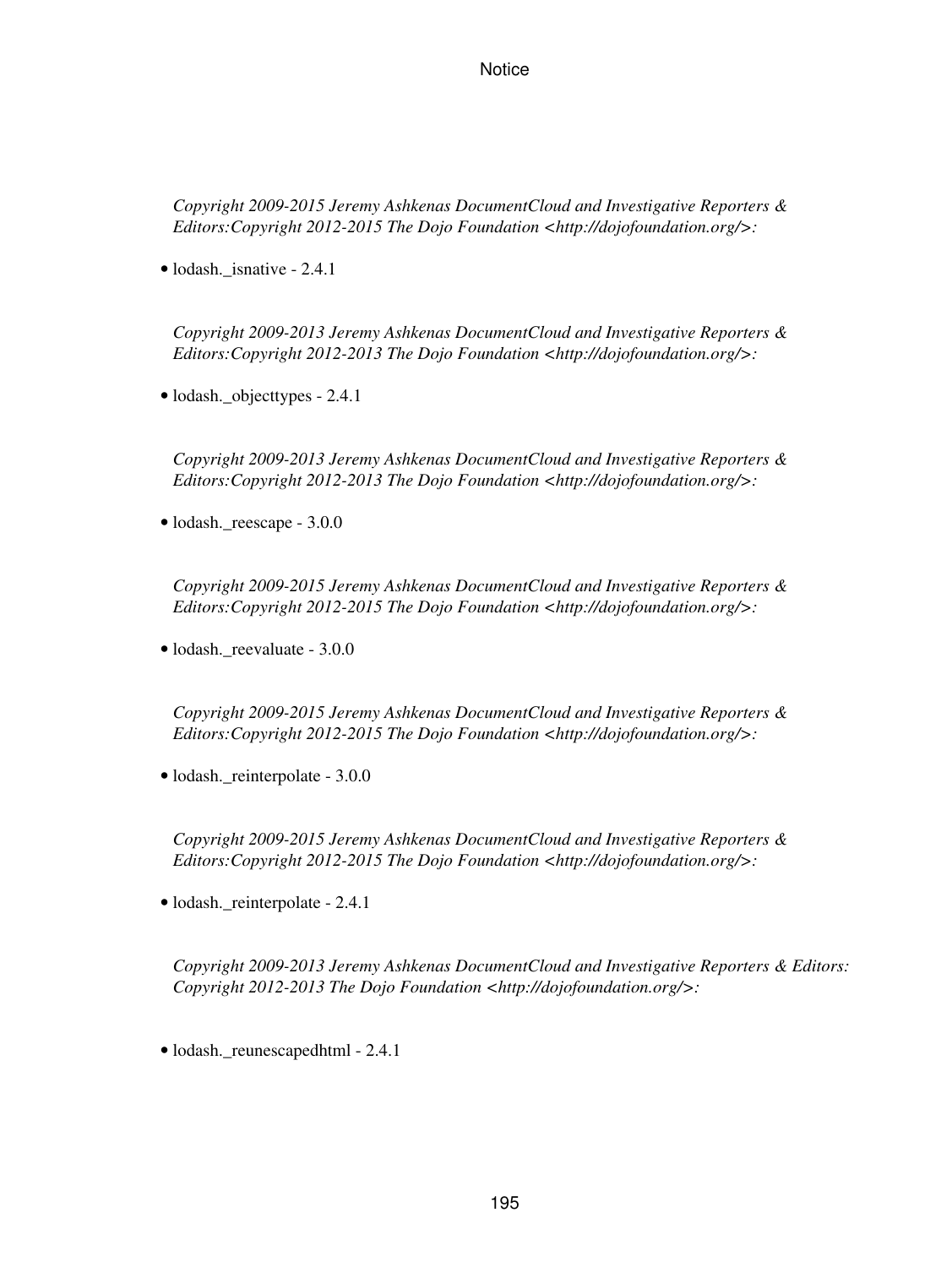*Copyright 2009-2013 Jeremy Ashkenas DocumentCloud and Investigative Reporters & Editors:Copyright 2012-2013 The Dojo Foundation <http://dojofoundation.org/>:*

• lodash.\_root - 3.0.1

*Copyright 2009-2016 Jeremy Ashkenas DocumentCloud and Investigative Reporters & Editors:Copyright 2012-2016 The Dojo Foundation <http://dojofoundation.org/>:*

• lodash.\_shimkeys - 2.4.1

*Copyright 2009-2013 Jeremy Ashkenas DocumentCloud and Investigative Reporters & Editors:Copyright 2012-2013 The Dojo Foundation <http://dojofoundation.org/>:*

• lodash.clonedeep - 4.5.0

*Copyright Jeremy Ashkenas DocumentCloud and Investigative Reporters & Editors:Copyright and related rights for sample code are waived via CC0. Sample:Copyright jQuery Foundation and other contributors <https://jquery.org/>:*

• lodash.defaults - 2.4.1

*Copyright 2009-2013 Jeremy Ashkenas DocumentCloud and Investigative Reporters & Editors:Copyright 2012-2013 The Dojo Foundation <http://dojofoundation.org/>:*

• lodash.escape - 2.4.1

*Copyright 2009-2013 Jeremy Ashkenas DocumentCloud and Investigative Reporters & Editors: Copyright 2012-2013 The Dojo Foundation <http://dojofoundation.org/>:*

• lodash.escape - 3.2.0

*Copyright 2009-2013 Jeremy Ashkenas DocumentCloud and Investigative Reporters & Editors:Copyright 2012-2013 The Dojo Foundation <http://dojofoundation.org/>:*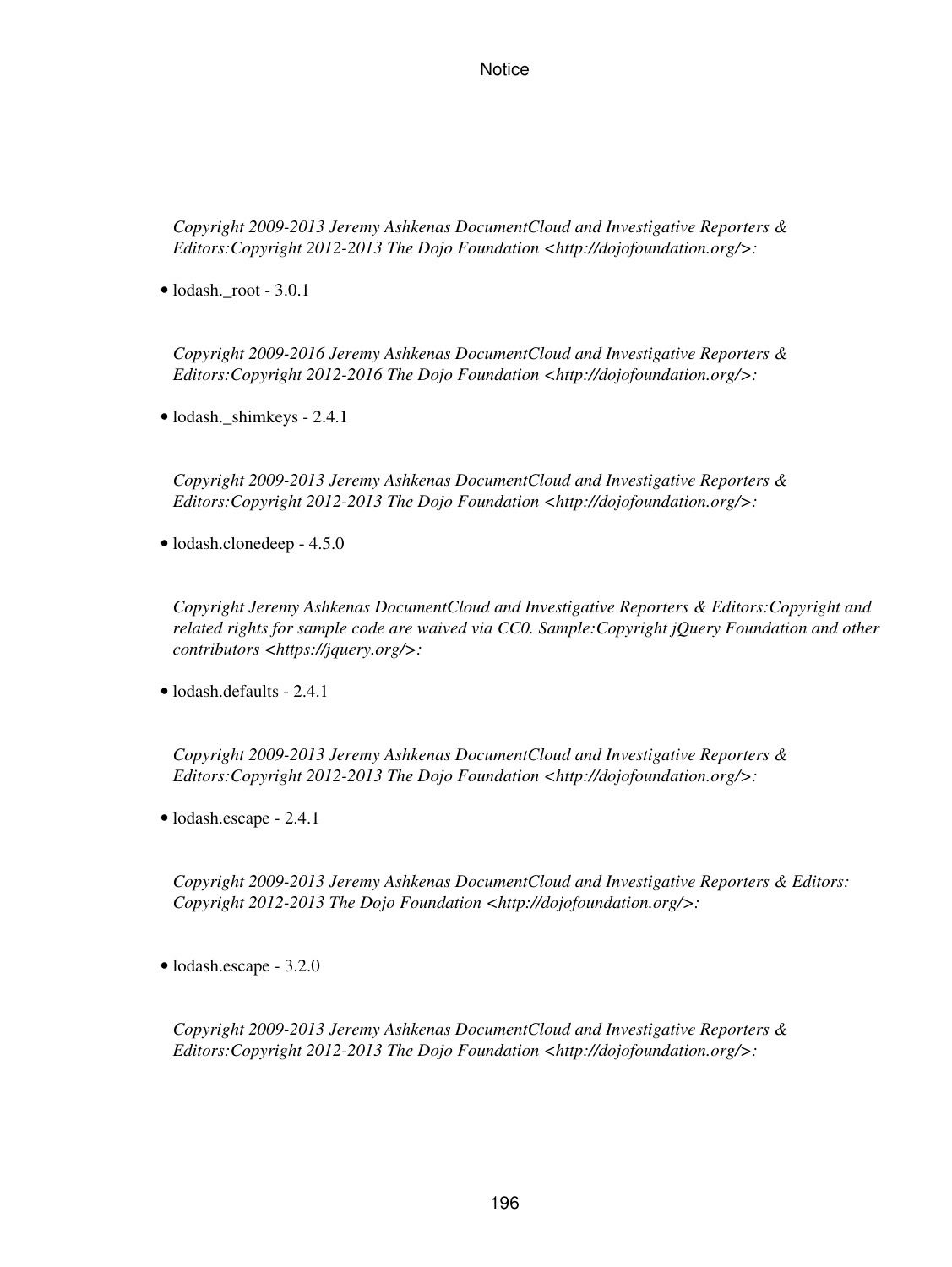• lodash.flatten - 4.4.0

*Copyright 2009-2015 Jeremy Ashkenas DocumentCloud and Investigative Reporters & Editors:Copyright 2012-2015 The Dojo Foundation <http://dojofoundation.org/>:*

• lodash.get - 4.4.2

*Copyright jQuery Foundation and other contributors*

• lodash.isarguments - 3.1.0

*Copyright 2009-2013 Jeremy Ashkenas DocumentCloud and Investigative Reporters & Editors: Copyright 2012-2013 The Dojo Foundation <http://dojofoundation.org/>:*

• lodash.isarray - 3.0.4

*Copyright 2009-2015 Jeremy Ashkenas DocumentCloud and Investigative Reporters & Editors:Copyright 2012-2015 The Dojo Foundation <http://dojofoundation.org/>:*

• lodash.isequal - 4.5.0

*Copyright 2009-2013 Jeremy Ashkenas DocumentCloud and Investigative Reporters & Editors: Copyright 2012-2013 The Dojo Foundation <http://dojofoundation.org/>:*

• lodash.isobject - 2.4.1

*Copyright 2009-2015 Jeremy Ashkenas DocumentCloud and Investigative Reporters & Editors:Copyright 2012-2015 The Dojo Foundation <http://dojofoundation.org/>:*

• lodash.keys - 2.4.1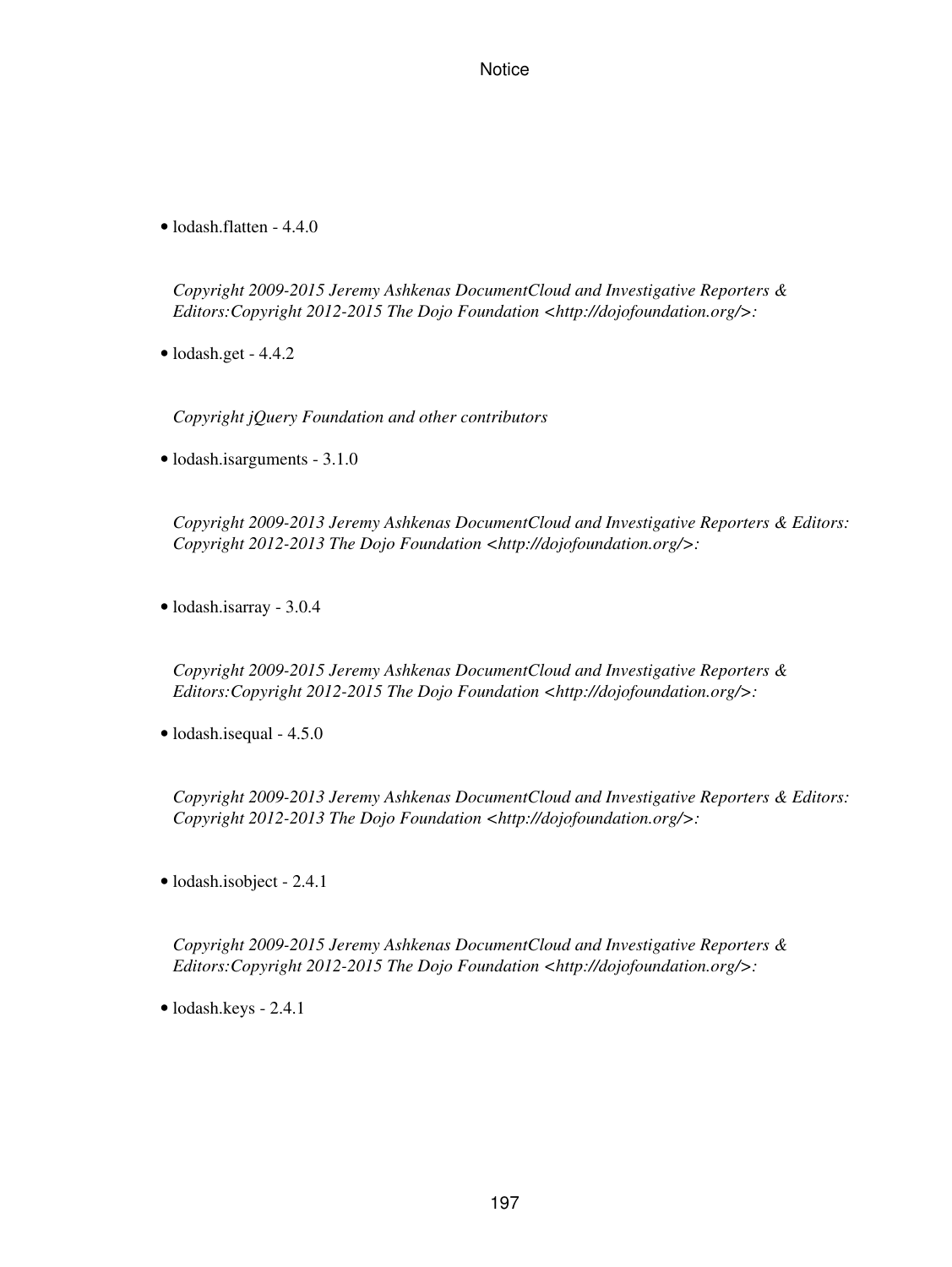*Copyright 2009-2013 Jeremy Ashkenas DocumentCloud and Investigative Reporters & Editors: Copyright 2012-2013 The Dojo Foundation <http://dojofoundation.org/>:*

• lodash.keys - 3.1.2

*Copyright 2009-2013 Jeremy Ashkenas DocumentCloud and Investigative Reporters & Editors: Copyright 2012-2013 The Dojo Foundation <http://dojofoundation.org/>:*

• lodash.reduce - 4.6.0

*Copyright Jeremy Ashkenas DocumentCloud and Investigative Reporters & Editors:Copyright and related rights for sample code are waived via CC0. Sample:Copyright jQuery Foundation and other contributors <https://jquery.org/>:*

• lodash.restparam - 3.6.1

*Copyright 2009-2015 Jeremy Ashkenas DocumentCloud and Investigative Reporters & Editors:Copyright 2012-2015 The Dojo Foundation <http://dojofoundation.org/>:*

• lodash.set - 4.3.2

*Copyright jQuery Foundation and other contributors <https://jquery.org/>*

• lodash.template - 3.6.2

*Copyright 2009-2015 Jeremy Ashkenas DocumentCloud and Investigative Reporters & Editors:Copyright 2012-2015 The Dojo Foundation <http://dojofoundation.org/>:*

• lodash.templatesettings - 3.1.1

*Copyright 2009-2016 Jeremy Ashkenas DocumentCloud and Investigative Reporters & Editors:Copyright 2012-2016 The Dojo Foundation <http://dojofoundation.org/>:*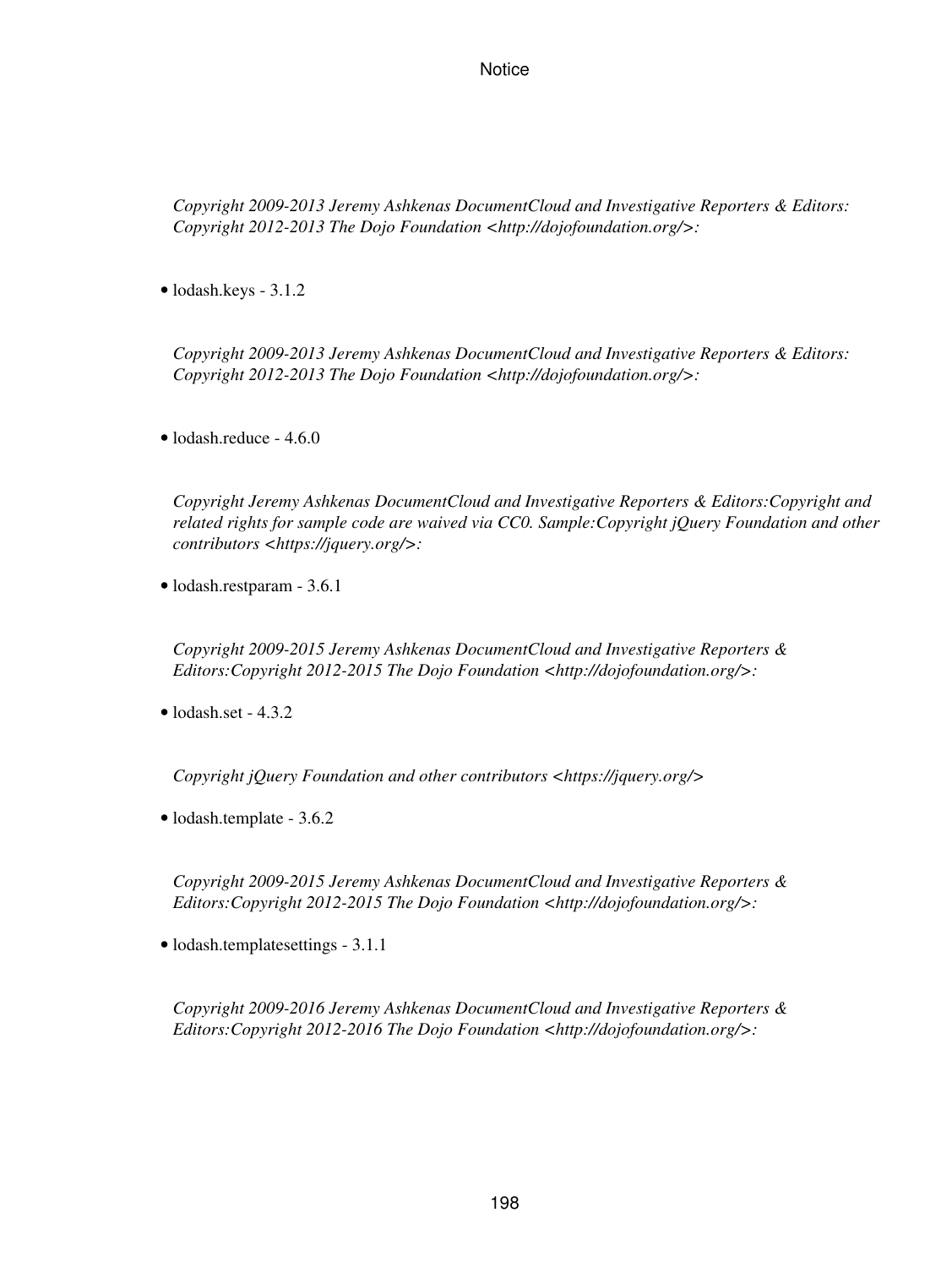• lodash.templatesettings - 2.4.1

*Copyright 2009-2013 Jeremy Ashkenas DocumentCloud and Investigative Reporters & Editors: Copyright 2012-2013 The Dojo Foundation <http://dojofoundation.org/>:*

• lodash.uniq - 4.5.0

*Copyright 2009-2015 Jeremy Ashkenas DocumentCloud and Investigative Reporters & Editors:Copyright 2012-2015 The Dojo Foundation <http://dojofoundation.org/>:*

• lodash.values - 2.4.1

*Copyright 2009-2013 Jeremy Ashkenas DocumentCloud and Investigative Reporters & Editors:Copyright 2012-2013 The Dojo Foundation <http://dojofoundation.org/>:*

• log-symbols - 1.0.2

*Copyright (c) Sindre Sorhus*

 $\bullet$  logalot - 2.1.0

*Copyright (c) Kevin MÃ−«rtensson*

 $\bullet$  longest - 1.0.1

*Copyright (c) 2014-2015, Jon Schlinkert*

• loud-rejection - 1.3.0

*Copyright (c) Sindre Sorhus*

• loud-rejection - 1.6.0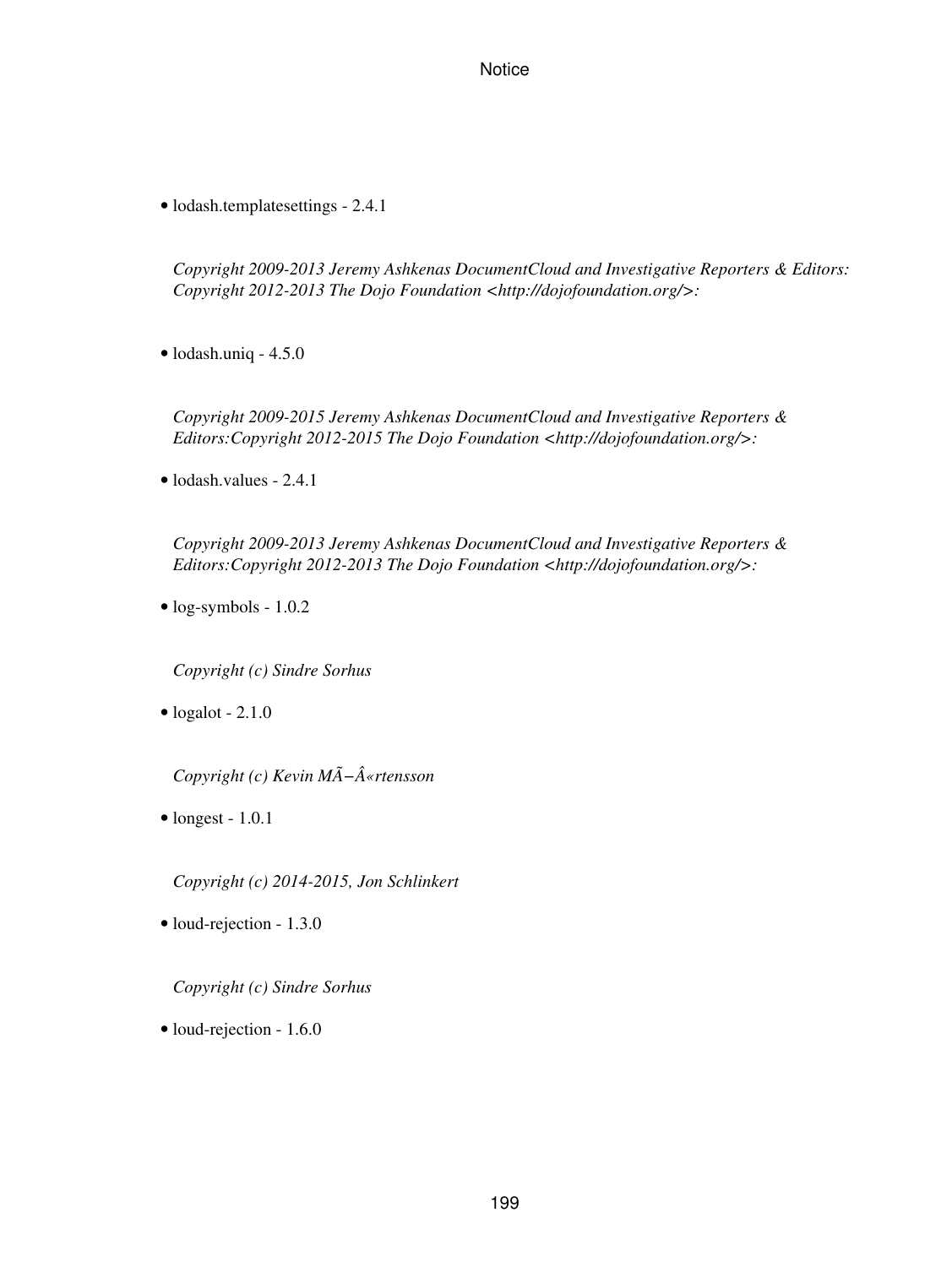*Copyright (c) Sindre Sorhus*

• lower-case - 1.1.4

*Copyright (c) 2014 Blake Embrey*

• lower-case-first - 1.0.2

*Copyright (c) 2014 Blake Embrey*

• lowercase-keys - 1.0.0

*Copyright (c) Sindre Sorhus*

• lowercase-keys - 1.0.1

*Copyright (c) Sindre Sorhus*

• lpad-align - 1.1.2

*Copyright (c) Kevin MÃ−«rtensson*

• lru-queue - 0.1.0

*Copyright (C) 2014 Mariusz Nowak*

• mailcomposer - 4.0.1

*Copyright (c) 2012-2017 Andris Reinman*

• make-dir -  $v1.3.0$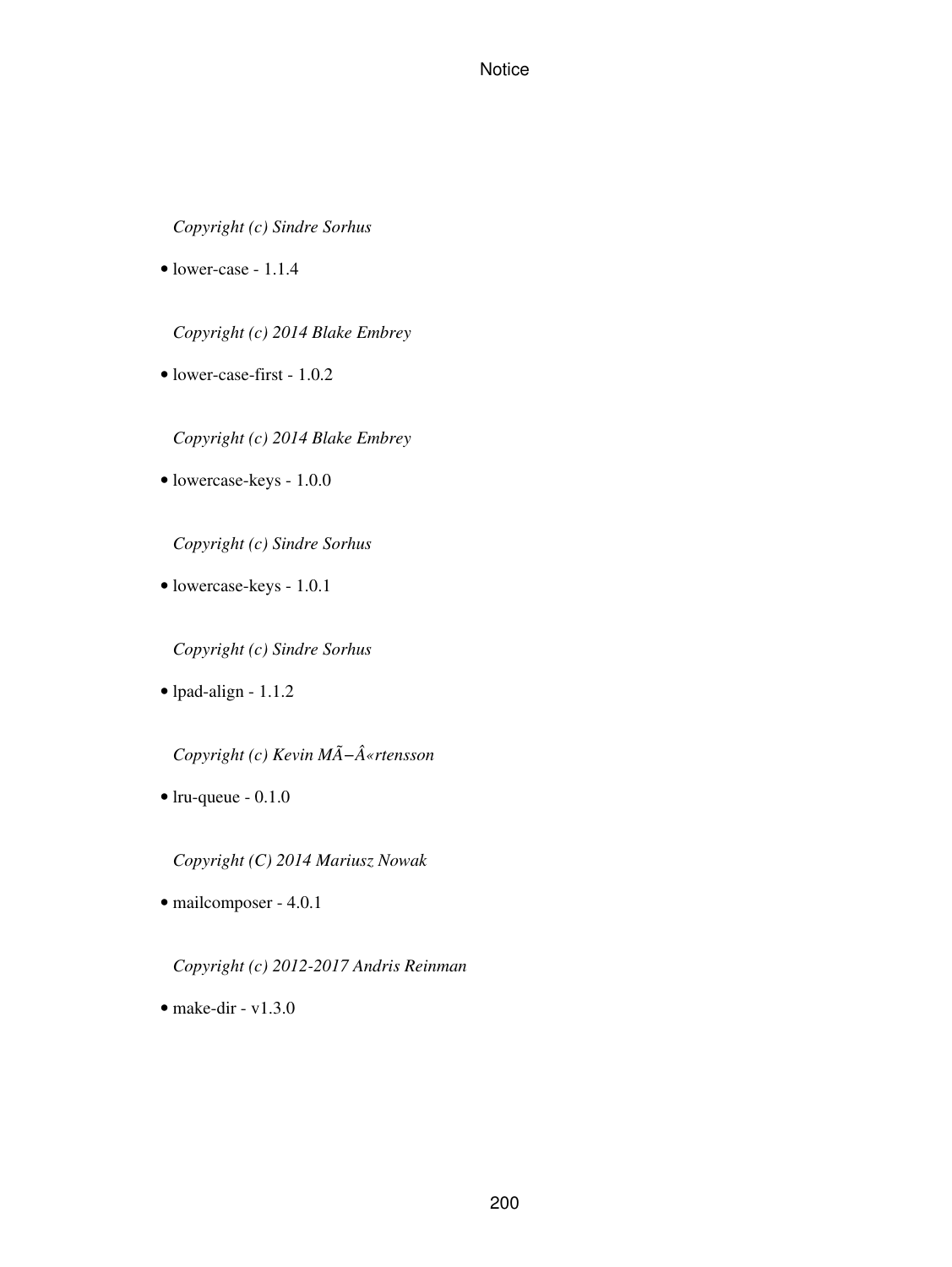*Copyright (C) Sindre Sorhus.*

• make-iterator - 1.0.1

*Copyright (c) Cameron McCormack. Copyright (c) 2014-2018, Jon Schlinkert*

• map-cache - 0.2.2

*Copyright (c) 2015 Jon Schlinkert. Copyright (c) 2015-2016 Jon Schlinkert*

• map-obj - 1.0.1

*Copyright(c) Sindre Sorhus*

• map-stream - 0.1.0

*Copyright (c) 2011 Dominic Tarr*

• map-stream - 0.0.7

*Copyright (c) 2011 Dominic Tarr*

• map-visit - 1.0.0

*Copyright (c) 2015-2017, Jon Schlinkert.*

• match-stream - 0.0.2

*Copyright (c) 2013 Evan Oxfeld.*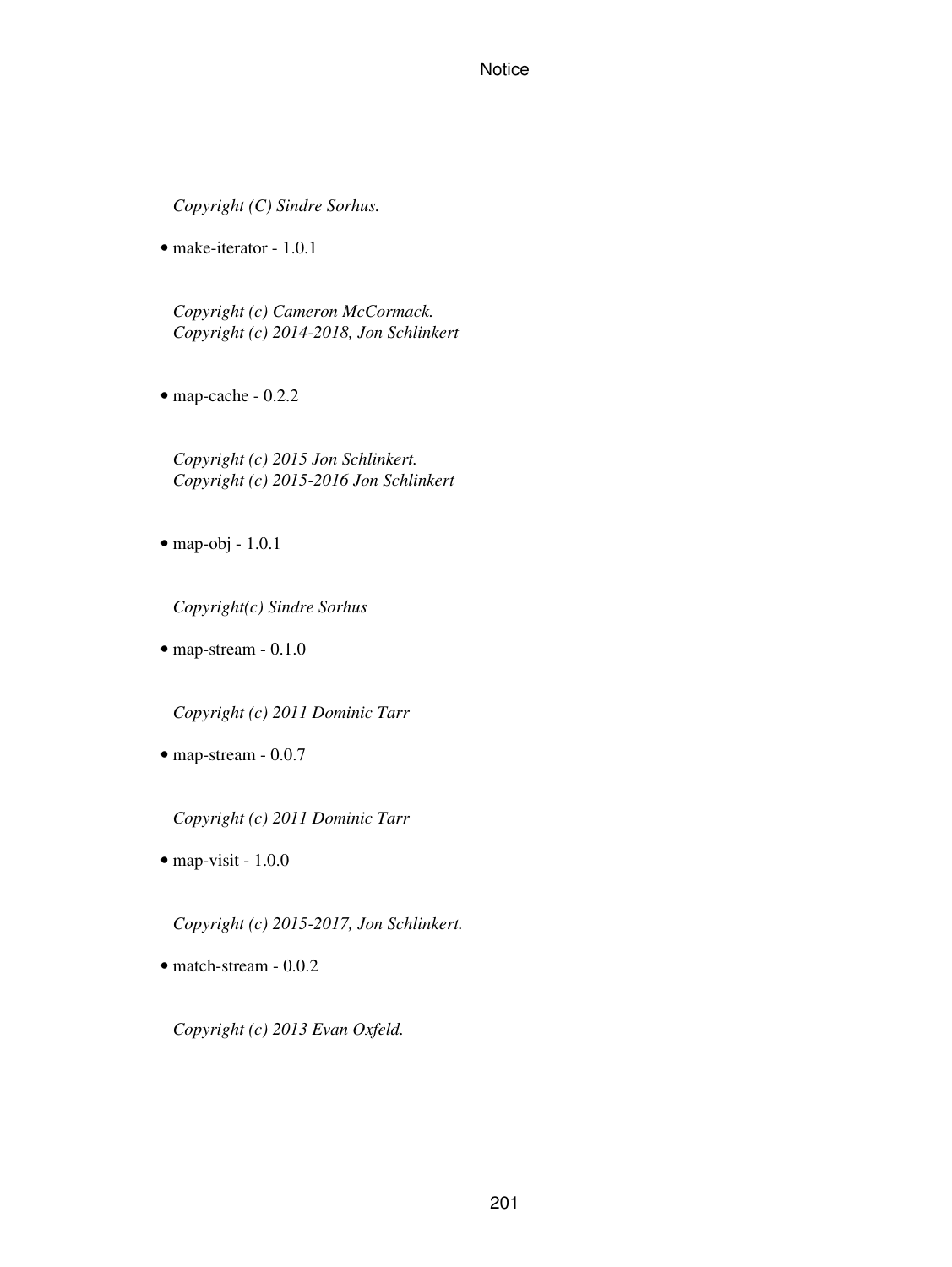• matchMedia.js - paulirish/matchMedia.js - Unspecified

*copyright (c) 2012: Scott Jehl, Paul Irish, Nicholas Zakas, David Knight*

- math-random 1.0.4
- md5-hex sindresorhus/md5-hex 1.2.1

*Copyright (c) Sindre Sorhus*

• md5-o-matic - 0.1.1

*Copyright (c) 2014 Trent Millar*

• md5.js - v1.3.4

*Copyright (c) 2016 Kirill Fomichev*

• media-typer - 0.3.0

*Copyright (c) 2014 Douglas Christopher Wilson*

• memoizee - 0.3.10

*Copyright (C) 2012 Mariusz Nowak.*

• meow - 3.7.0

*Copyright (c) Sindre Sorhus*

 $\bullet$  meow - meow - 3.7.0

*Copyright (c) Sindre Sorhus*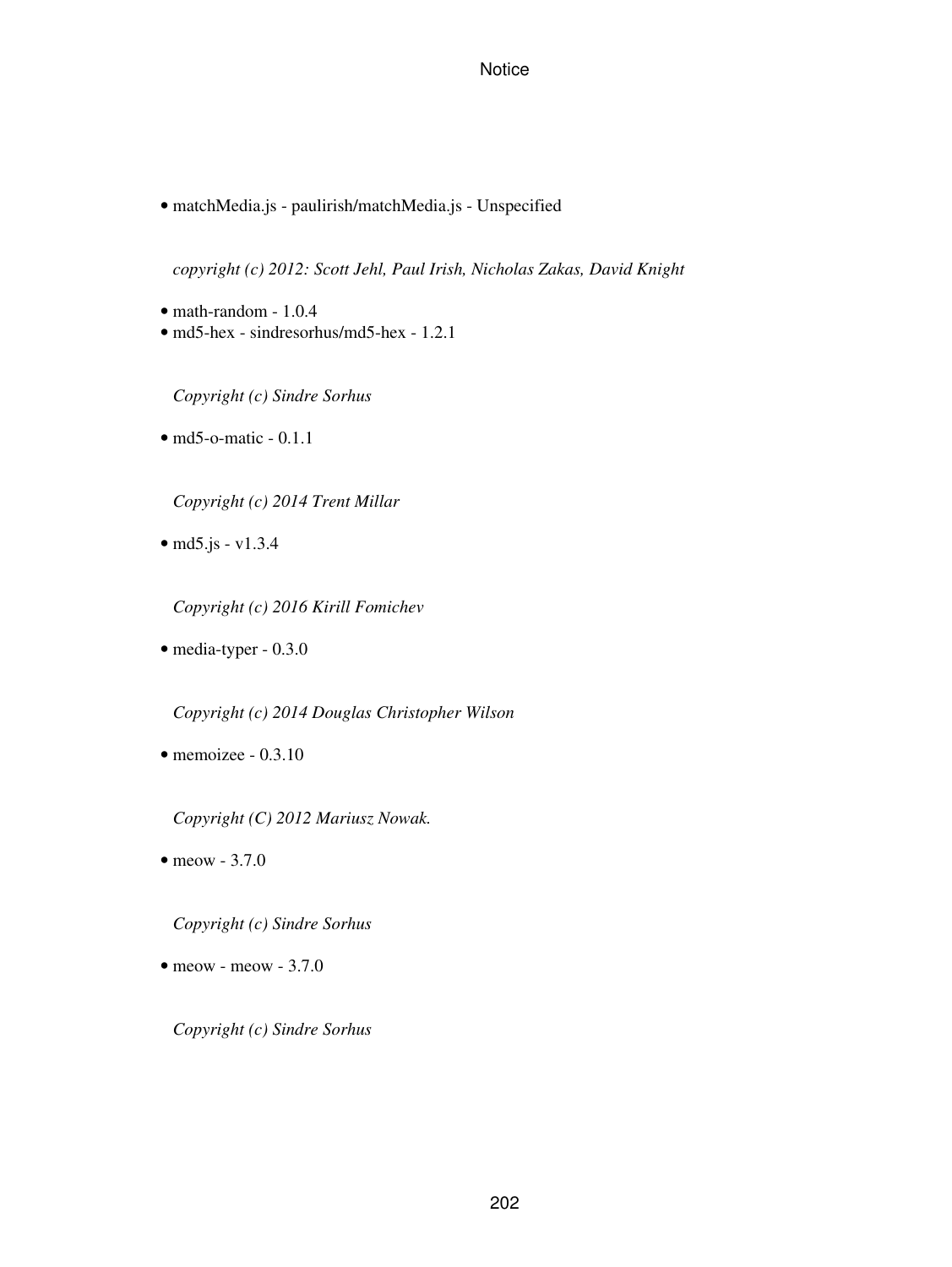• merge-descriptors - 1.0.1

*Copyright (c) 2013 Jonathan Ong Copyright (c) 2015 Douglas Christopher Wilson*

- merge-stream 0.1.8
	- *Copyright (c) 2013 Rod Vagg*
- merge-stream 1.0.1

*Copyright (c) Stephen Sugden (stephensugden.com):*

• micromatch - 3.1.10

*Copyright (c) 2014-2018, Jon Schlinkert.*

• micromatch - 2.3.11

*Copyright (c) 2014-2015, Jon Schlinkert.*

• Microsoft Azure Storage Data Movement Library - 0.8.0

*Copyright (c) 2015 Microsoft Corporation*

• Microsoft Exchange Web Services (EWS) Java API - 2.3

*Copyright (c) Microsoft Corporation. All rights reserved.*

• Microsoft Exchange WebServices 1.2 - 2.2.0

*Copyright (c) Microsoft Corporation*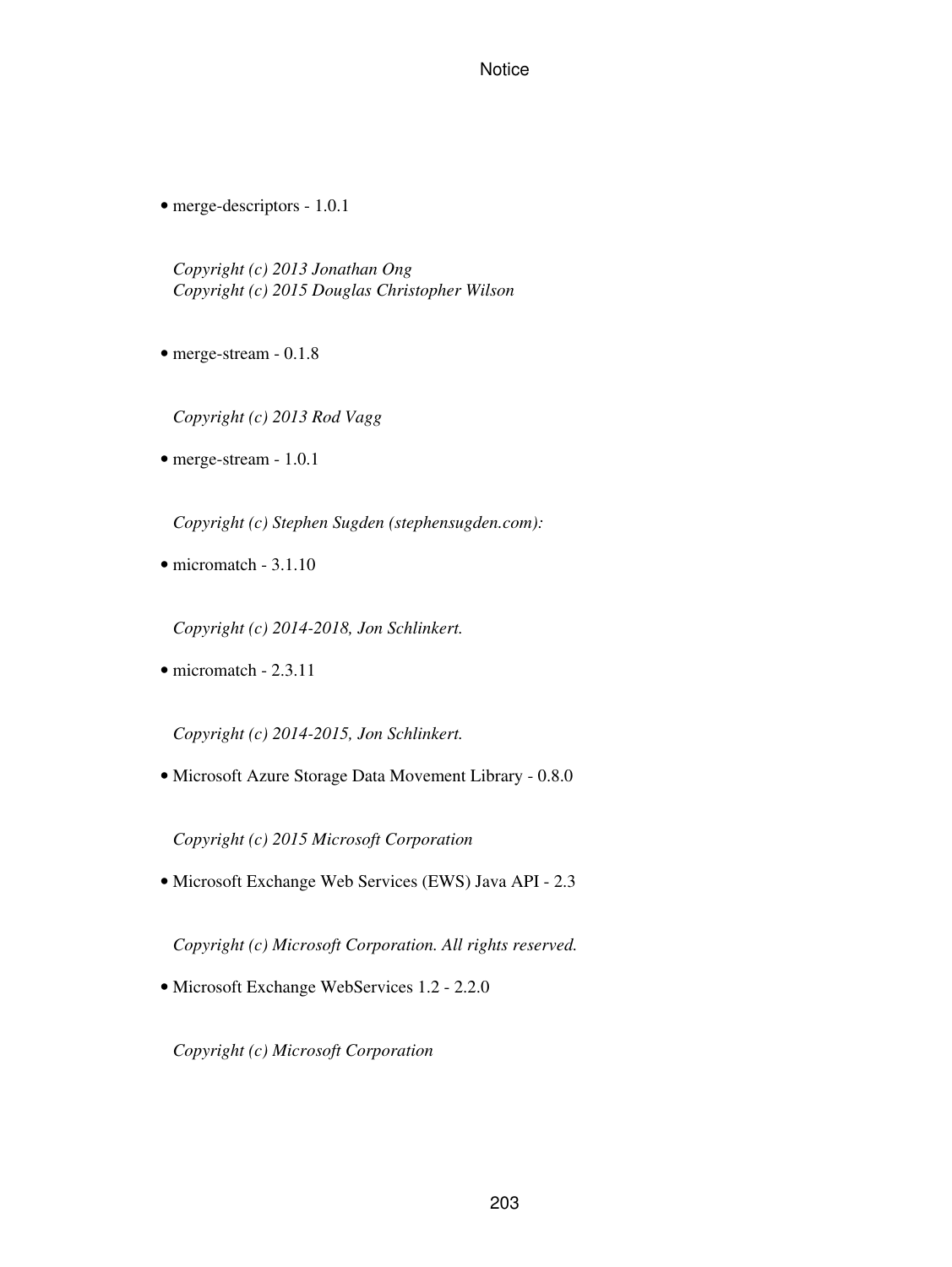• Microsoft.Azure.Services.AppAuthentication - 1.0.3

*Copyright (c) 2018 Microsoft*

• mime-db - 1.38.0

*Copyright (c) 2014 Jonathan Ong me@jongleberry.com*

• mime-types - 2.1.10

*Copyright (c) 2014 Jonathan Ong*

• mime-types - expressjs/mime-types - 2.1.15

*Copyright (c) 2014 Jonathan Ong Copyright (c) 2015 Douglas Christopher Wilson*

• MimeKit: (S/)MIME creation and parser library - 1.18.1

*Copyright (C) 2012-2016 Xamarin Inc*

• mimer - 0.3.2

*Copyright (c) 2013 Helder Santana Copyright 2012 Helder Santana and other contributors*

*Copyright Joyent Inc. and other Node contributors.*

 $\bullet$  mini-lr - 0.1.9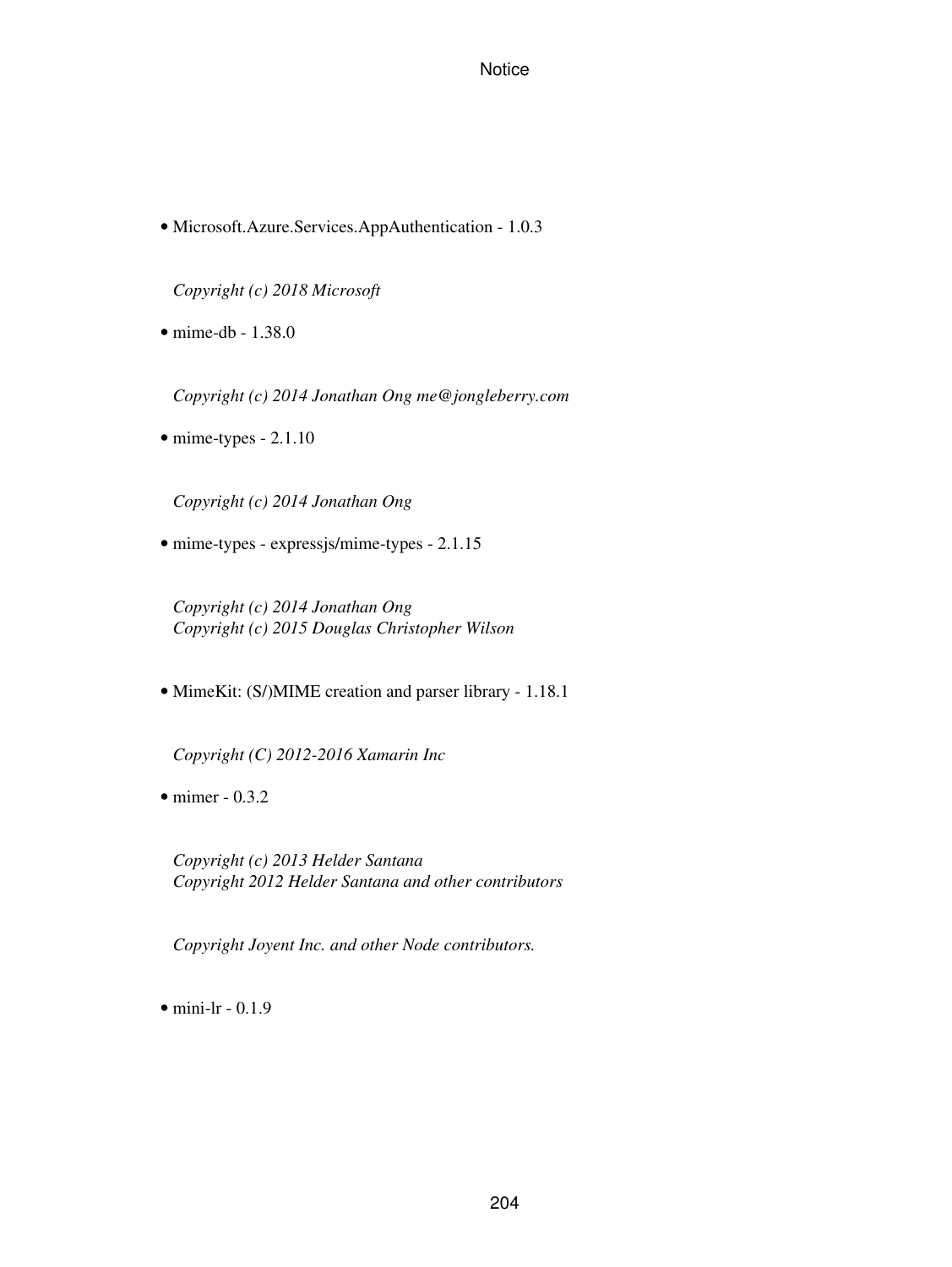*Copyright (C) 2012-2013 Mickael Daniel Copyright (C) 2009-2014 TJ Holowaychuk*

• minimatch - 1.0.0

*Copyright 2009 2010 2011 Isaac Z. Schlueter.:*

• minimatch - 0.4.0

*Copyright 2009, 2010, 2011 Isaac Z. Schlueter*

 $\bullet$  minimatch - 0.2.14

*Copyright 2009, 2010, 2011 Isaac Z. Schlueter.*

• minimatch - 0.3.0

*Copyright 2009, 2010, 2011 Isaac Z. Schlueter*

- $\bullet$  minimist 1.1.2
- $\bullet$  minimist 1.2.0
- $\bullet$  minimist 0.2.0
- $\bullet$  minimist 0.0.8
- minimum-tls-version 0.0.3
- MIT contribution to mongodb-core Unspecified

*Copyright (c) 2016 NAN contributors.*

• MIT contribution to netty common - Unspecified

*Copyright (c) 2004-2011 QOS.ch. All rights reserved.*

• Mit contributions to ejs - Unspecified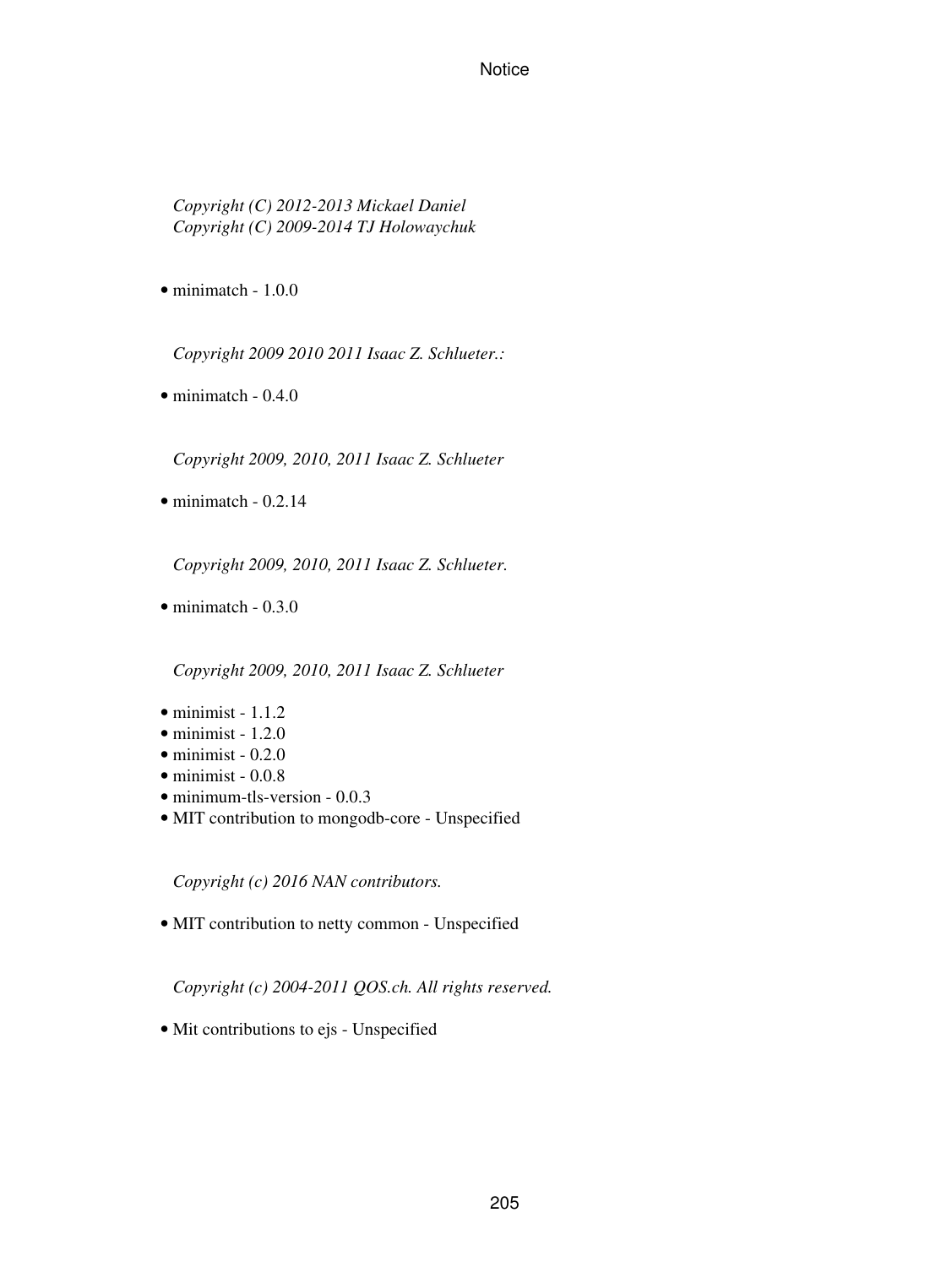*Copyright Joyent, Inc. and other Node contributors.*

• MIT contributions to sax-js - Unspecified

*Copyright Mathias Bynens <https://mathiasbynens.be/>*

• mixin-deep - 1.3.1

*Copyright (c) 2014-2015, 2017, Jon Schlinkert.*

 $\bullet$  mkdirp - 0.5.1

*Copyright 2010 James Halliday*

 $\bullet$  mkdirp - 0.5.0

*Copyright 2010 James Halliday*

 $\bullet$  mkpath - 0.1.0

*Copyright (C) 2012 Jonathan Rajavuori*

• mock-request - 0.1.2

*Copyright (c) 2010, Nodejitsu Inc"*

• moment - 2.20.1

*Copyright (c) 2011-2016 Tim Wood, Iskren Chernev, Moment.js contributors*

 $\bullet$  moment - 2.14.1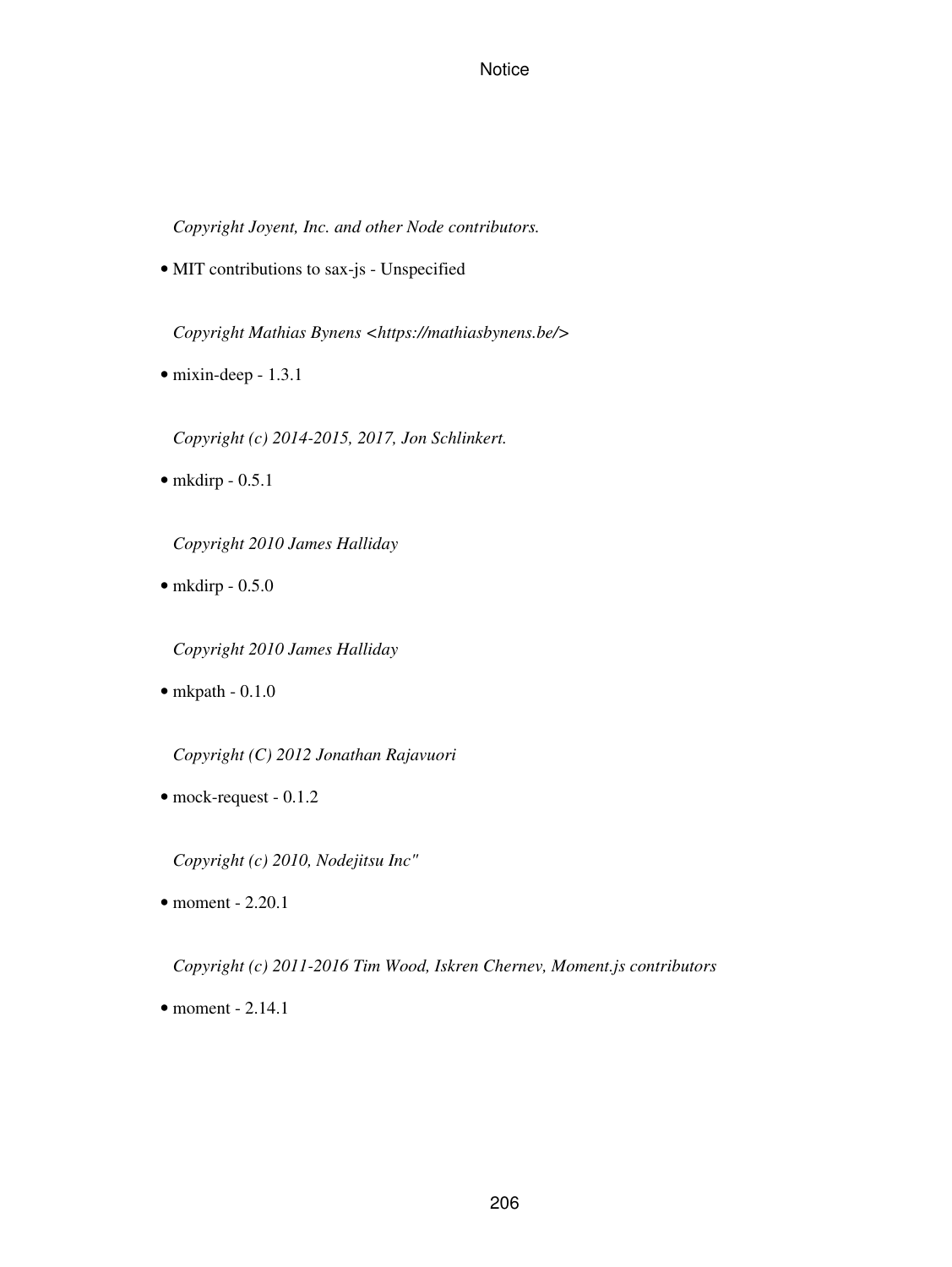*Copyright (c) 2011-2016 Tim Wood, Iskren Chernev, Moment.js contributors*

 $\bullet$  moment - 2.19.3

*Copyright (c) JS Foundation and other contributors*

• moment-timezone - 0.5.23

*Copyright (c) JS Foundation and other contributors*

 $\bullet$  mongoose - 4.10.8

*Copyright (c) 2010 LearnBoost*

• mongoose - cesanta/mongoose - 4.9.4

*Copyright (c) 2010 LearnBoost*

• mongoose-long - 0.1.1

*Copyright (c) 2012 Aaron Heckmann*

- Mono.Cecil Unspecified
- $\bullet$  mout  $-0.11.1$

*Copyright (c) 2012, 2013 moutjs team and contributors*

• mout - 1.0.0

*Copyright (c) 2012, 2013 moutjs team and contributors*

• mpath - 0.3.0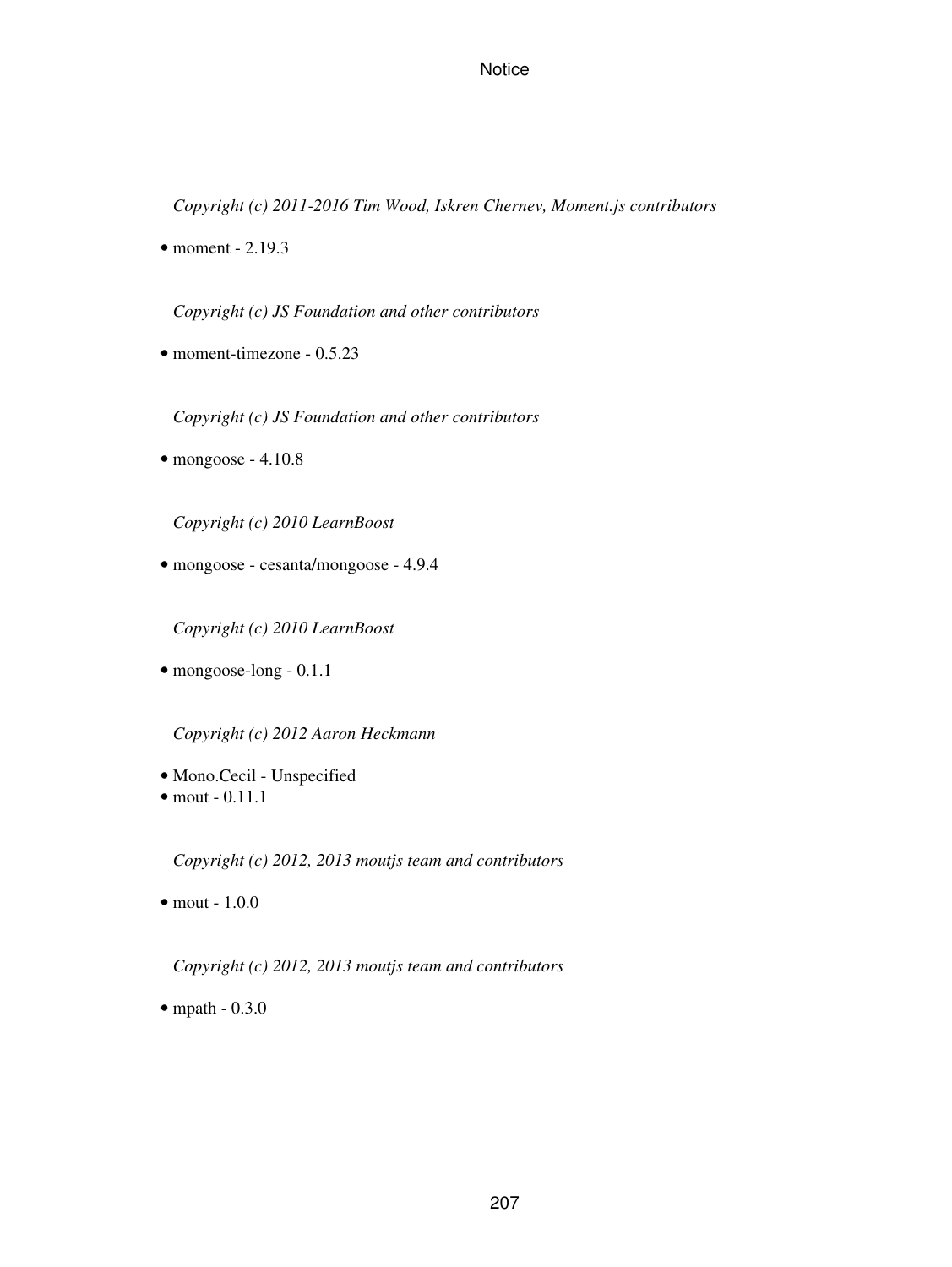*Copyright (c) 2012 Aaron Heckmann*

• mpromise -  $0.5.5$ 

*Copyright (c) 2012 Aaron Heckmann*

• mquery  $-2.3.1$ 

*Copyright (c) 2012 [Aaron Heckmann](aaron.heckmann+github@gmail.com) Copyright (c) 2013-2015 Petka Antonov*

*Copyright (c) 2014 Petka Antonov*

• ms  $- 2.1.1$ 

*Copyright (c) 2016 Zeit Inc.*

• ms  $-0.7.1$ 

*Copyright (c) 2016 Zeit Inc.*

 $\bullet$  ms.js - 0.7.3

*Copyright (c) 2016 Zeit Inc.:*

 $\bullet$  ms.js - 0.7.1

*Copyright (c) 2014 Guillermo*

 $\bullet$  ms.js - 2.0.0

*Copyright (c) 2016 Zeit Inc.:*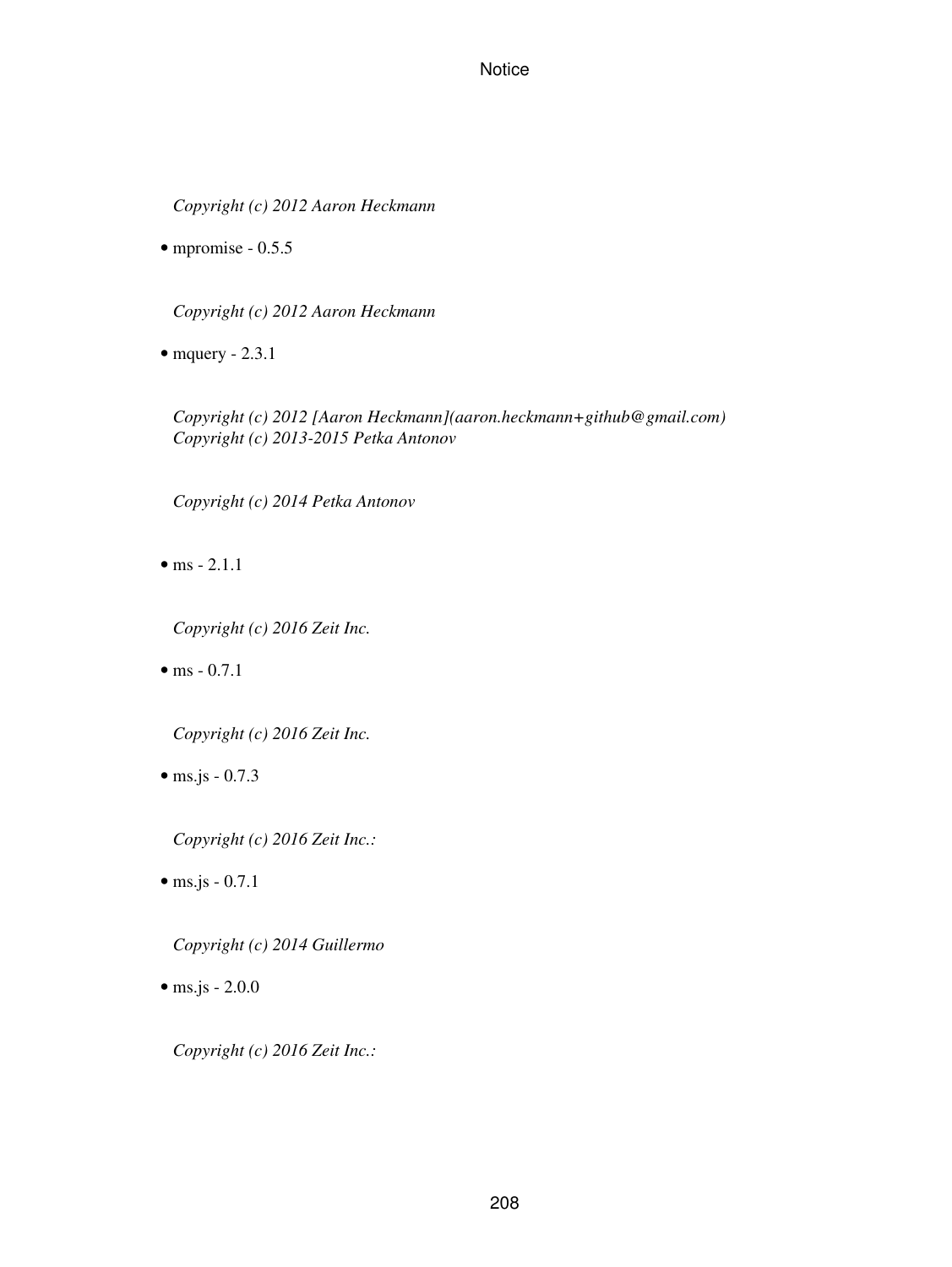• multimatch - 2.1.0

*Copyright (C) Sindre Sorhus, Jon Schlinkert, Contributors.*

• multipipe - 0.1.2

*Copyright (C) Julian Gruber.*

• muri - 1.2.1

*Copyright (c) 2012 Aaron Heckmann*

• nan - 2.13.1

*Copyright (c) 2018 NAN contributors*

• nanomatch - jonschlinkert/nanomatch - 1.2.13

*Copyright (c) 2016-2018, Jon Schlinkert.*

- ncname 1.0.0
- nconf indexzero/nconf 0.6.9

*Copyright (c) 2011 Nodejitsu Inc.*

 $\bullet$  ncp - 2.0.0

*Copyright (C) 2011 by Charlie McConnell*

• ncp - 0.4.2

*Copyright (C) 2011 by Charlie McConnell*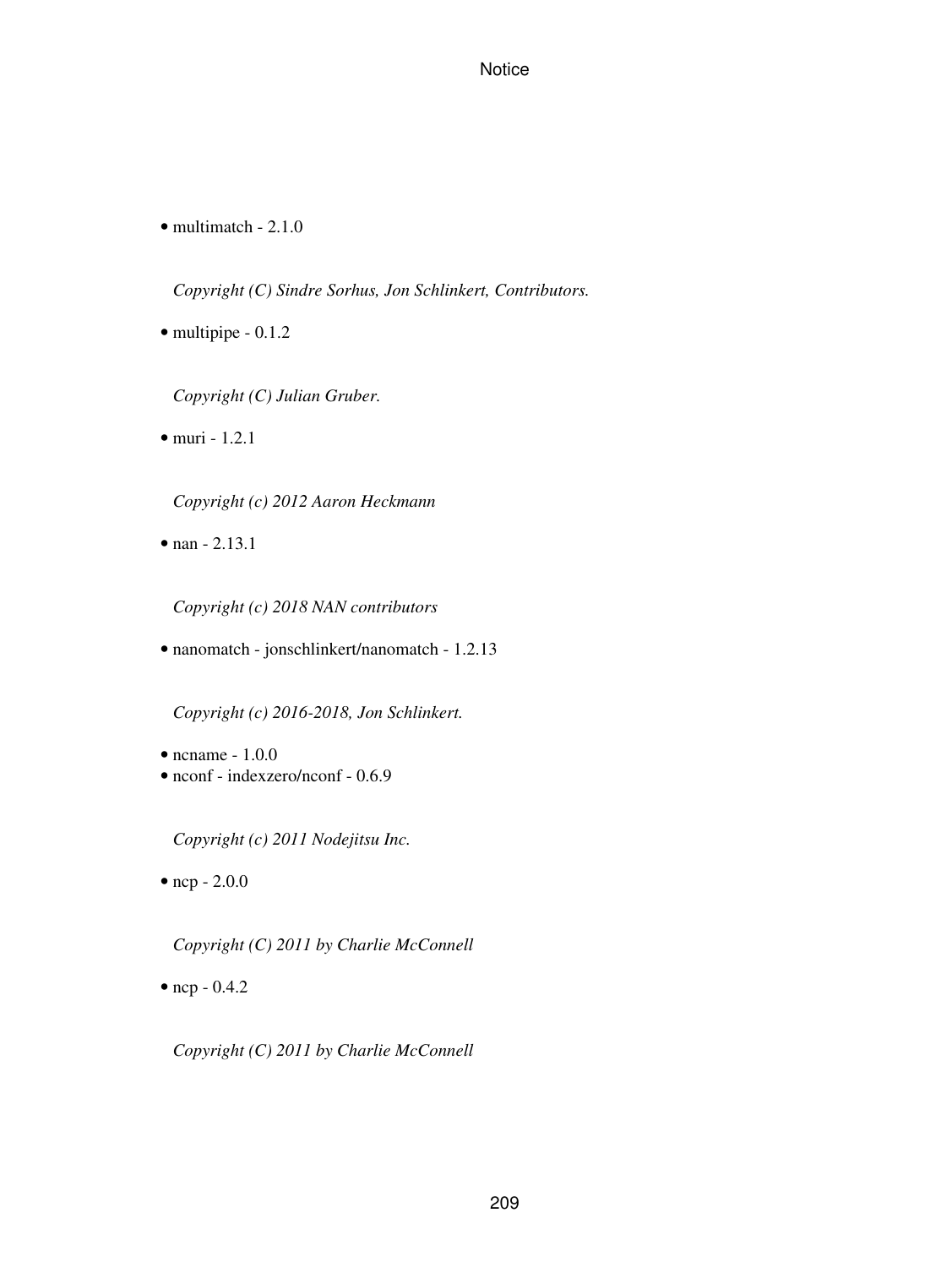• nested-error-stacks - 1.0.2

# *Copyright (c) 2014 Matt Lavin*

- $\bullet$  next-tick 1.0.0
- next-tick  $-0.2.2$

*Copyright (C) 2012 Mariusz Nowak.*

• ng-annotate - 1.2.2

*Copyright (C) 2013-2016 Olov Lassuv.*

• ng-dependencies - klei/ng-dependencies - 0.2.0

*Copyright (C) 2011 Ariya Hidayat : Copyright (C) 2011 Arpad Borsos :*

*Copyright (C) 2011 Yusuke Suzuki :*

*Copyright (C) 2012 Ariya Hidayat :*

*Copyright (C) 2012 Arpad Borsos :*

*Copyright (C) 2012 Joost-Wim Boekesteijn :*

*Copyright (C) 2012 Kris Kowal :*

*Copyright (C) 2012 Mathias Bynens :*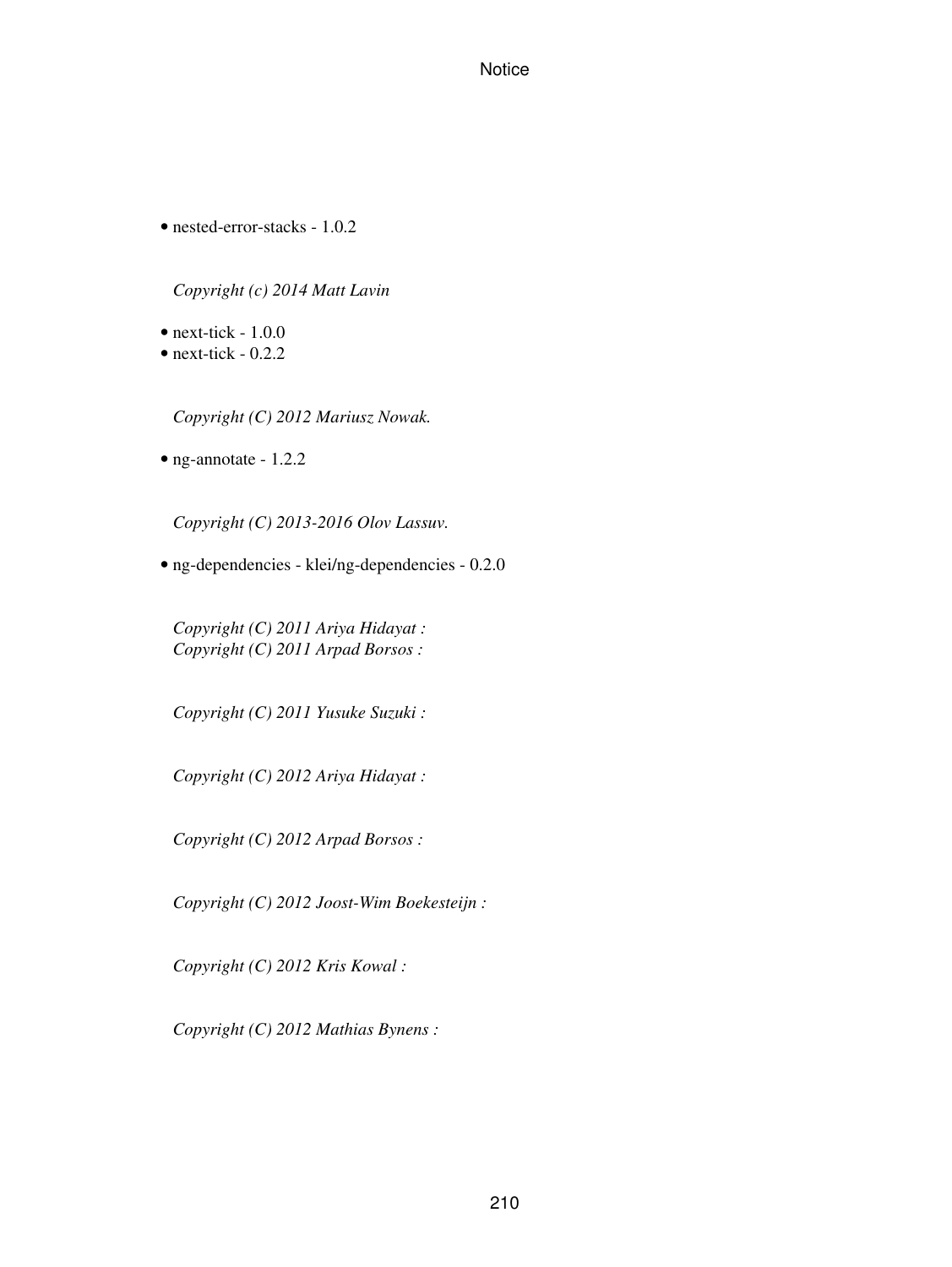*Copyright (C) 2012 Yusuke Suzuki :*

*Copyright (C) 2013 Ariya Hidayat :*

*Copyright (C) 2013 Mathias Bynens :*

*Copyright (C) 2013 Thaddee Tyl :*

*Copyright 2009-2015 Jeremy Ashkenas DocumentCloud and Investigative Reporters & Editors:*

*Copyright 2012-2015 The Dojo Foundation <http://dojofoundation.org/>:*

 $\bullet$  no-case - v2.3.2

*Copyright (c) 2014 Blake Embrey (hello@blakeembrey.com).*

 $\bullet$  no-case - v2.3.1

*Copyright (c) 2014 Blake Embrey (hello@blakeembrey.com)*

 $\bullet$  nocache - v2.0.0

*Copyright (c) 2014-2016 Evan Hahn Adam Baldwin:*

• nock - pgte/nock - 9.0.13

*Copyright (c) 2011-2015 Pedro Teixeira. http://about.me/pedroteixeira: Copyright JS Foundation and other contributors <https://js.foundation/>:*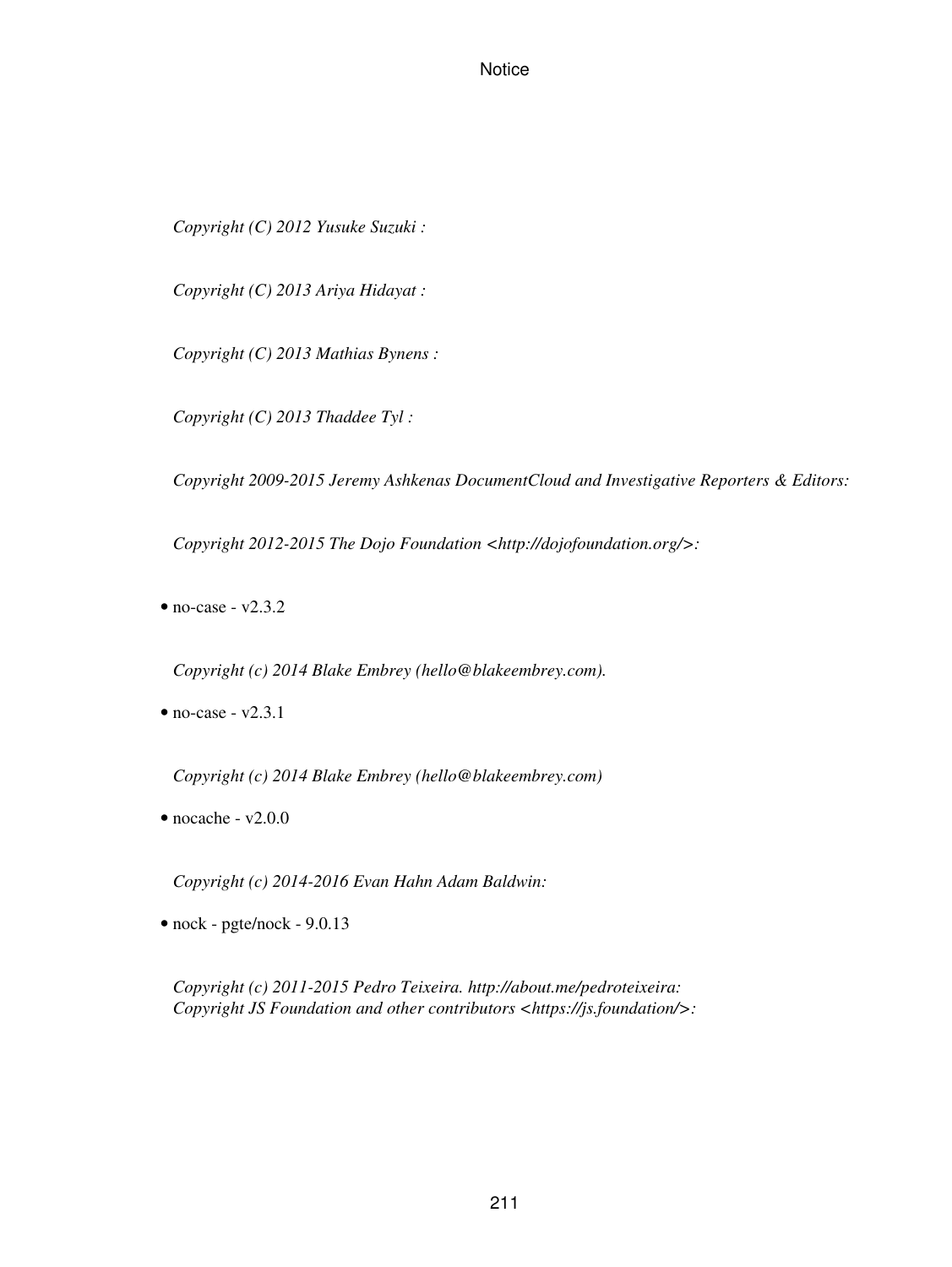*Copyright Jeremy Ashkenas DocumentCloud and Investigative Reporters & Editors:*

• node negotiator - 0.6.1

*Copyright (c) 2012-2014 Federico Romero Copyright (c) 2012-2014 Isaac Z. Schlueter*

*Copyright (c) 2014-2015 Douglas Christopher Wilson*

 $\bullet$  node path  $-0.12.7$ 

*Copyright Joyent, Inc. and other Node contributors.*

• node querystring - 0.2.0

*Copyright Joyent, Inc. and other Node contributors*

- node xmldom 0.1.27
- node xmldom 0.1.19
- node-activedirectory 0.7.2
- node-archy 1.0.0
- $\bullet$  node-asn1 0.2.3

*Copyright (c) 2011 Mark Cavage*

• node-assert-plus - 1.0.0

*Copyright (c) 2012 Mark Cavage*

• node-assert-plus - 0.1.5

*Copyright (c) 2012 Mark Cavage.*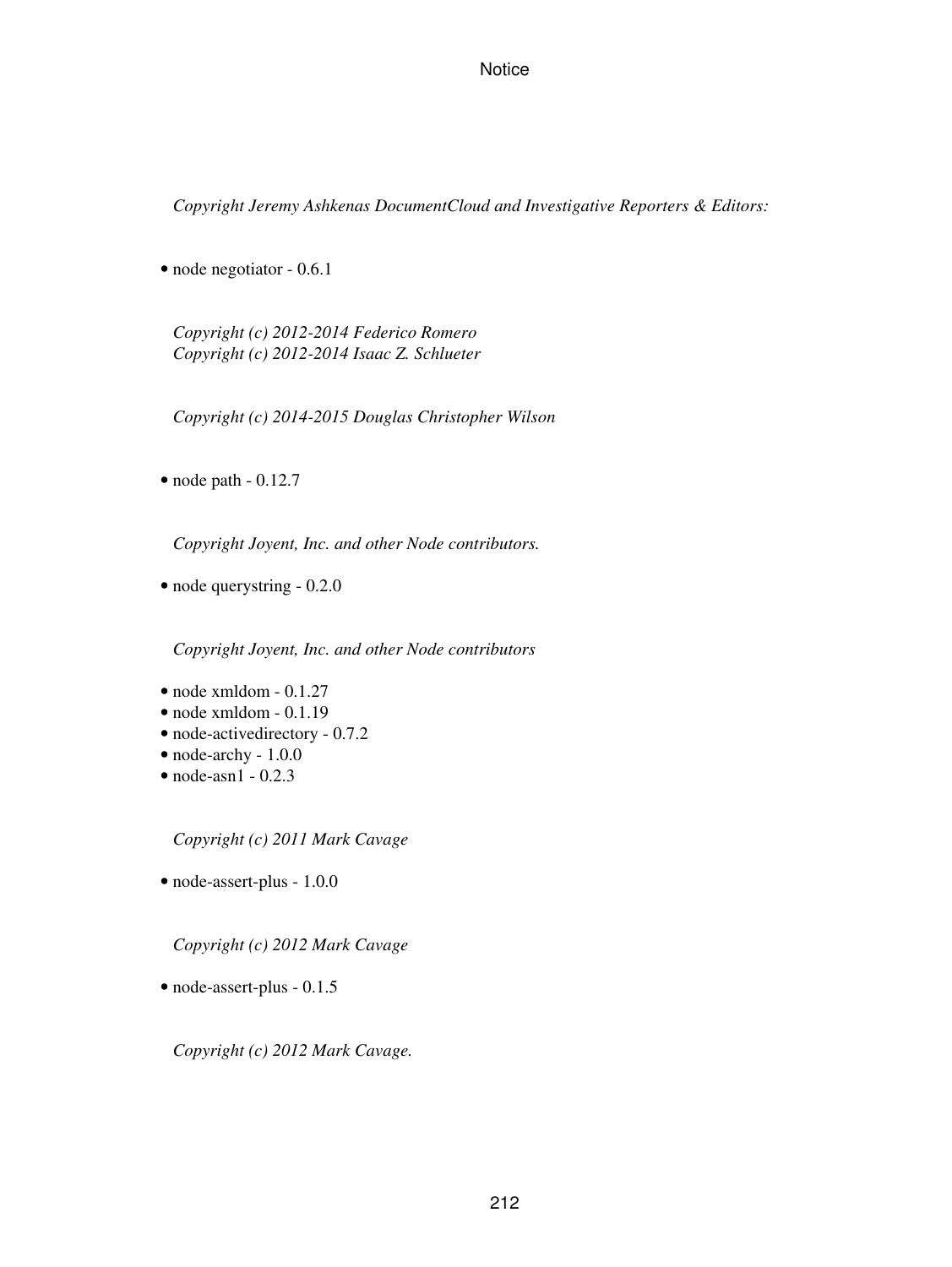• node-assert-plus - 0.2.0

*Copyright (c) 2012 Mark Cavage*

• node-backoff - 2.5.0

*Copyright (c) 2012 Mathieu Turcotte*

- node-binary substack/node-binary 0.3.0
- node-bindings 1.2.1

*Copyright (c) 2012 Nathan Rajlich <nathan@tootallnate.net&gt* 

• node-bytes - 3.0.0

*Copyright (c) 2012-2014 TJ Holowaychuk Copyright (c) 2015 Jed Watson*

- node-chainsaw 0.1.0
- node-clone 0.2.0

*Copyright © 2011-2014 Paul Vorbach*

• node-clone - 1.0.4

*Copyright (c) 2016 Paul Miller Copyright © 2011-2015 Paul Vorbach*

• node-concat-map - 0.0.1 • node-concat-stream - 1.6.2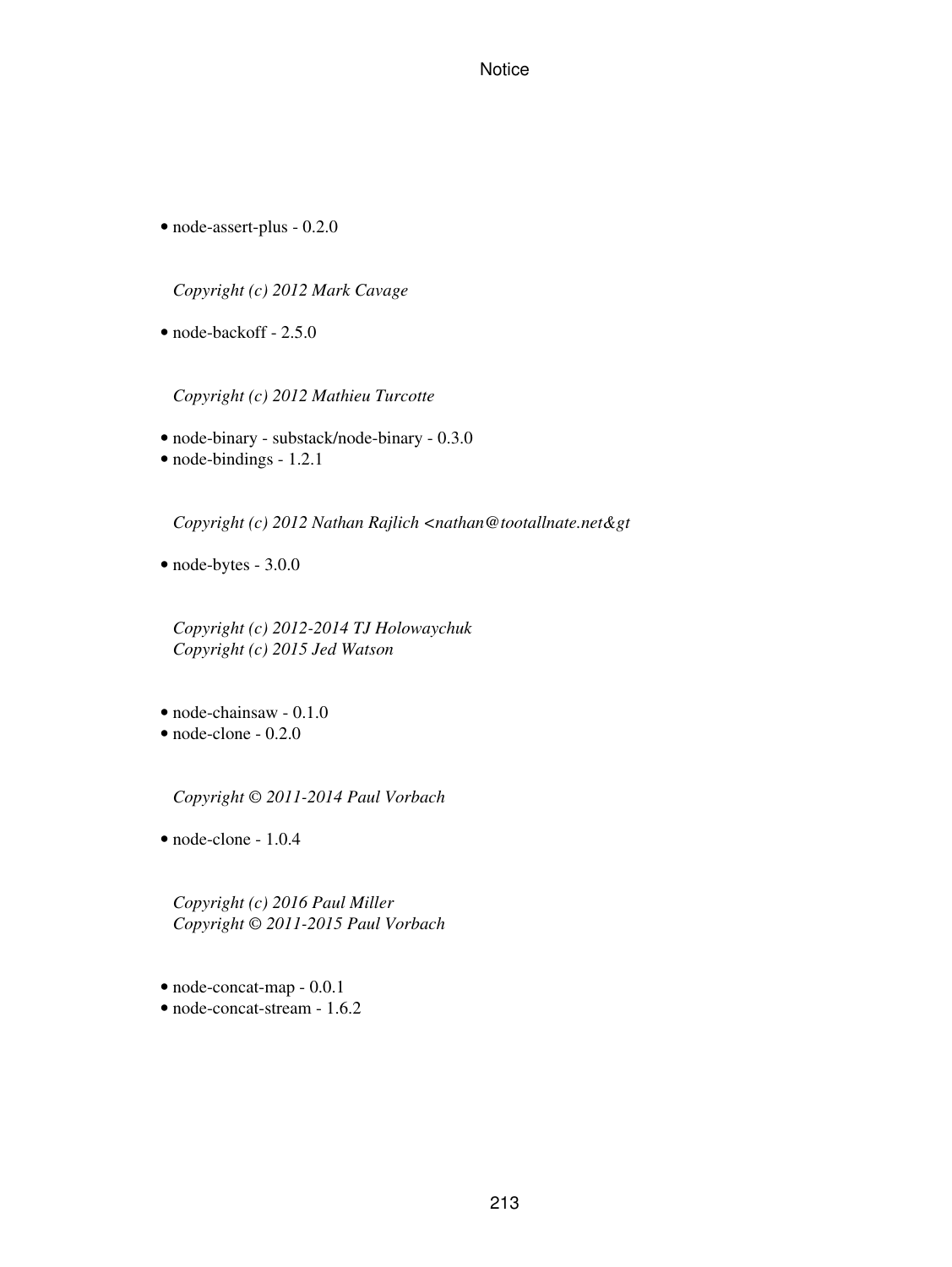*Copyright (c) 2013 Max Ogden*

• node-cookie - 0.3.1

*Copyright (c) 2012-2014 Roman Shtylman Copyright (c) 2015 Douglas Christopher*

 $\bullet$  node-crc - 3.8.0

*Copyright 2014 Alex Gorbatchev*

- node-dashdash 1.13.0
- node-dashdash 1.14.1

*Copyright (c) 2013 Trent Mick. All rights reserved. Copyright (c) 2013 Joyent Inc*

• node-dateformat - 2.0.0

*Copyright (c) 2007-2009 Steven Levithan*

• node-dateformat - 1.0.12

*Copyright (c) 2007-2009 Steven Levithan Copyright (c) 2014 Charlike Mike Reagent*

• node-datetime - 0.4.0

*Copyright (c) 2015 KNOWLEDGECODE.*

- node-deep-equal 1.0.1
- node-deep-equal 0.1.2
- node-deep-extend 0.4.2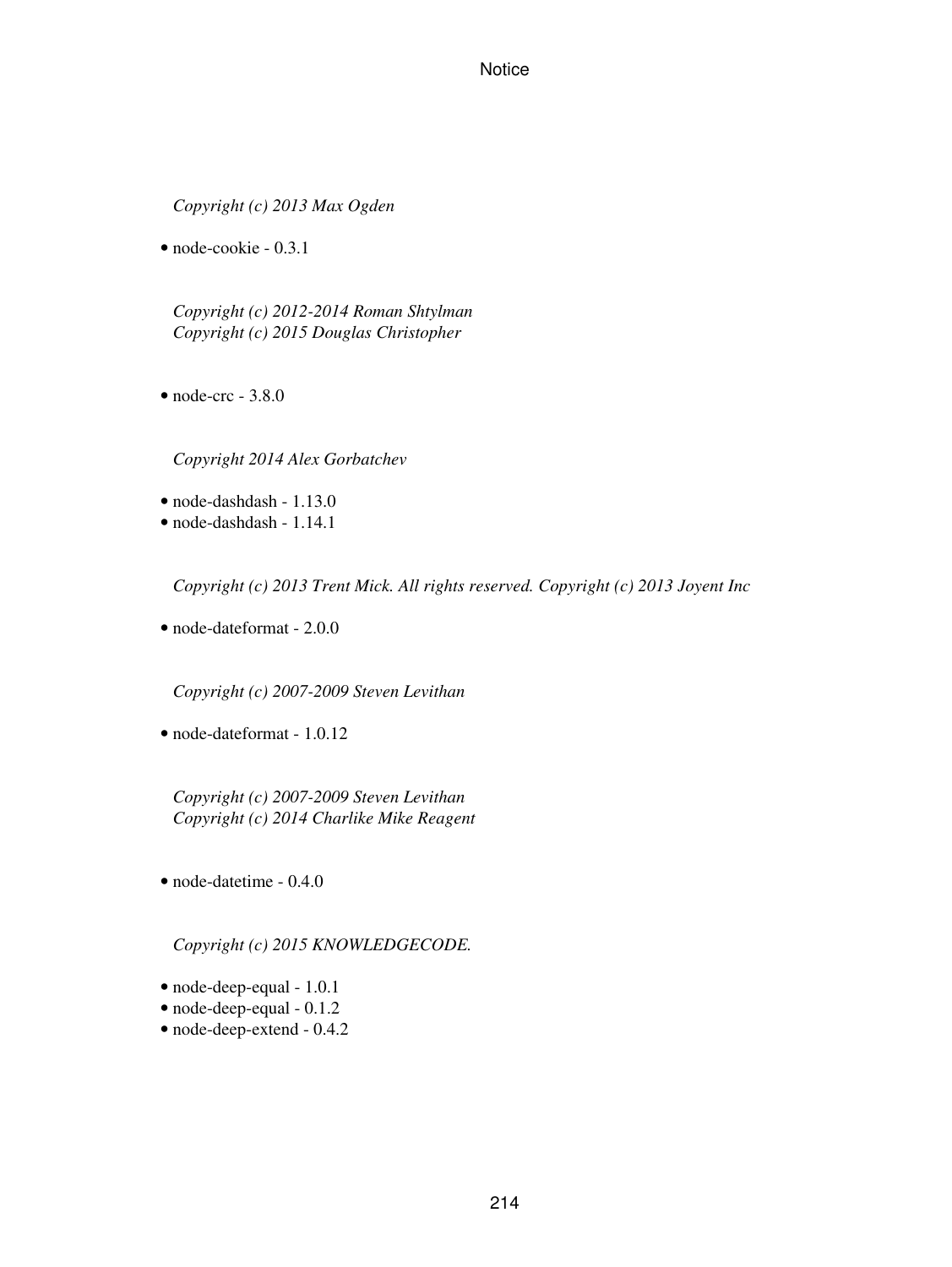*Copyright (c) 2013-2015, Viacheslav Lotsmanov*

• node-deep-extend - 0.4.1

*Copyright (c) 2013-2015, Viacheslav Lotsmanov*

• node-deep-extend - 0.2.11

*Copyright (c) 2013 Viacheslav Lotsmanov*

• node-email-templates - 2.5.4

*Copyright (c) 2012- Nick Baugh*

• node-extend - Unspecified

*Copyright (c) 2014 Stefan Thomas*

• node-extend - 1.2.1

*Copyright (c) 2014 Stefan Thomas*

• node-extend - 3.0.0

*Copyright (c) 2014 Stefan Thomas*

• node-extend - 3.0.1

#### *Copyright (c) 2014 Stefan Thomas*

• node-extend - justmoon/node-extend - v3.0.2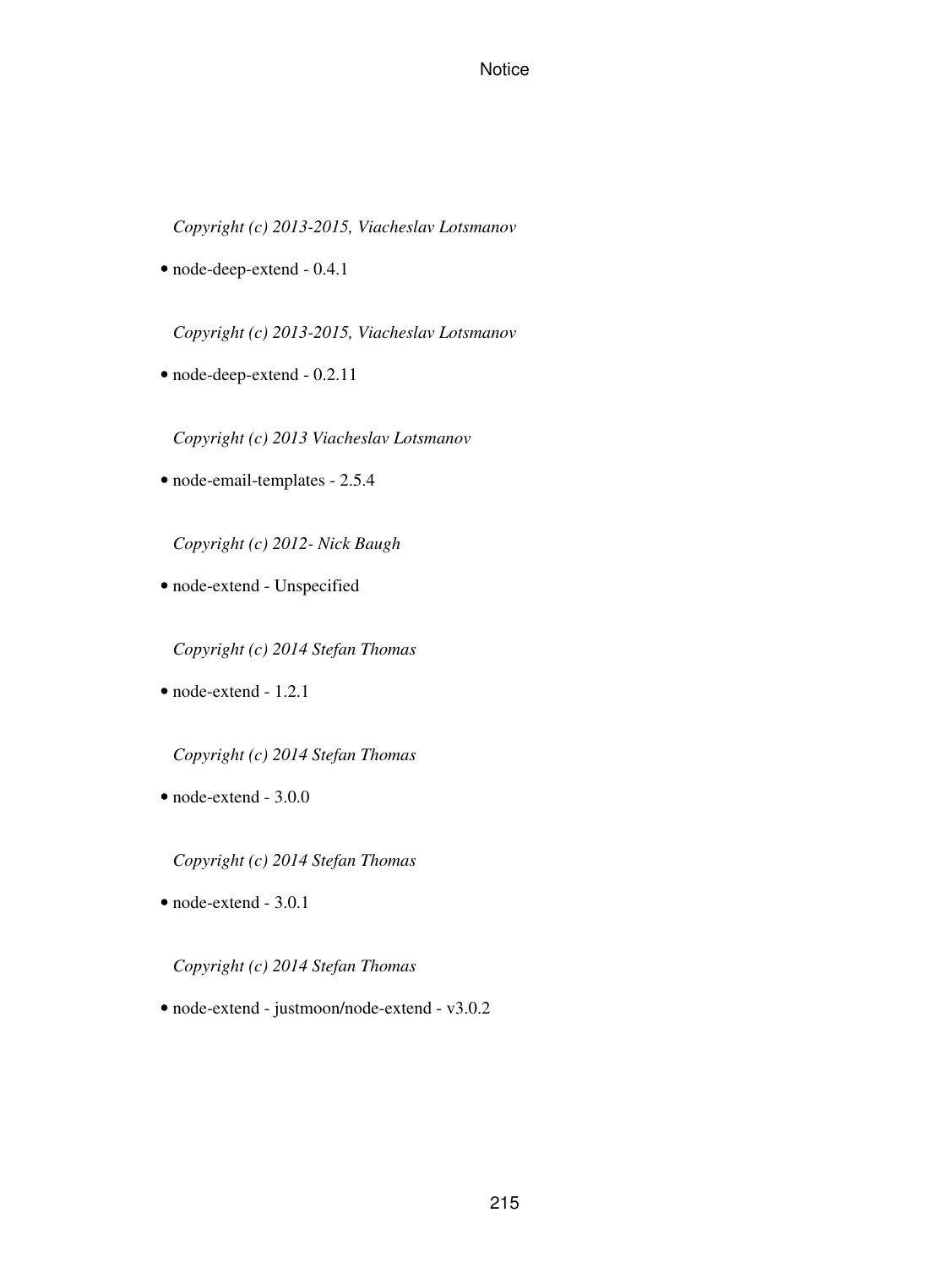*Copyright (c) 2014 Stefan Thomas*

• node-fileset - 0.1.8

*Copyright (c) 2012 Mickael Daniel*

• node-form-data - 2.1.4

*Copyright (c) 2012 Felix Geisend* $\tilde{A}$  *[rfer (felix@debuggable.com) and contributors* 

• node-form-data - 1.0.1

*Copyright (c) 2012 Felix Geisend* $\tilde{A}$  *¶rfer (felix@debuggable.com) and contributors* 

• node-form-data - 2.3.3

*Copyright (c) 2012 Felix Geisend* $\tilde{A}$  *[rfer (felix@debuggable.com) and contributors.* 

 $\bullet$  node-fresh - 0.3.0

*Copyright (c) 2012 TJ Holowaychuk*

• node-getpass - v0.1.7

*Copyright Joyent, Inc. Copyright 2016, Joyent, Inc. All rights reserved.*

• node-github - 0.2.4

*Copyright (c) 2012 Cloud9 IDE, Inc. (Mike de Boer)*

• node-globule - 0.1.0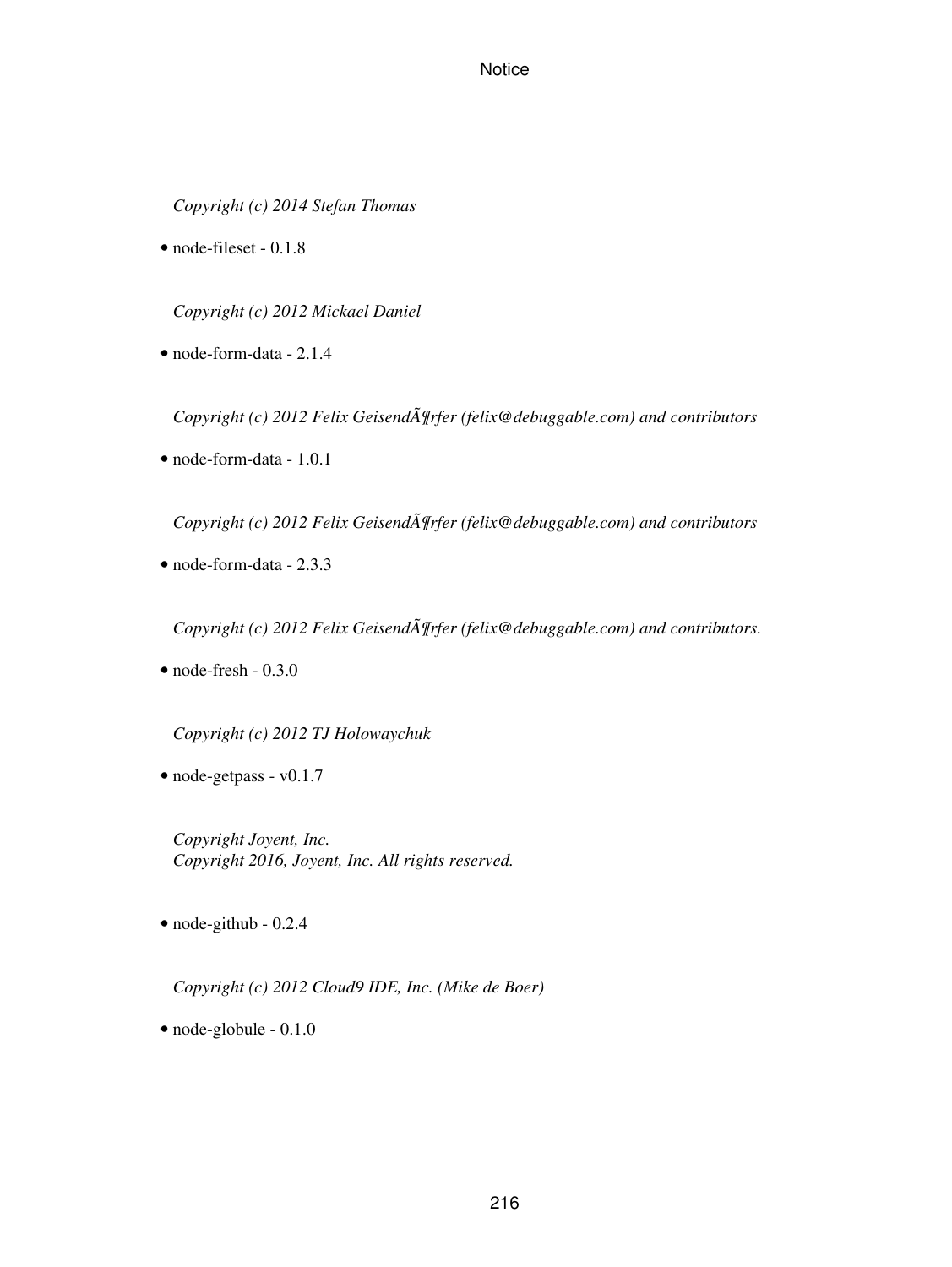*Copyright (c) 2013 "Cowboy" Ben Alman*

• node-globule - 1.2.1

*Copyright (c) 2018 "Cowboy" Ben Alman*

• node-growl - 1.7.0

*Copyright (c) 2009 TJ Holowaychuk*

 $\bullet$  node-gyp - 3.6.2

*Copyright 2017 Refael Ackermann.*

 $\bullet$  node-gyp - 3.8.0

*Copyright 2017 Refael Ackermann. Copyright (c) 2016 Ben Noordhuis . All rights reserved*

• node-http-signature - 1.1.1

*Copyright 2012 Joyent, Inc. Copyright 2015 Joyent, Inc.*

 $\bullet$  node-ip - 1.1.3

*Copyright Fedor Indutny, 2012.*

• node-jsonpointer - 4.0.1

*Copyright (c) 2011-2015 Jan Lehnardt & Marc Bachmann*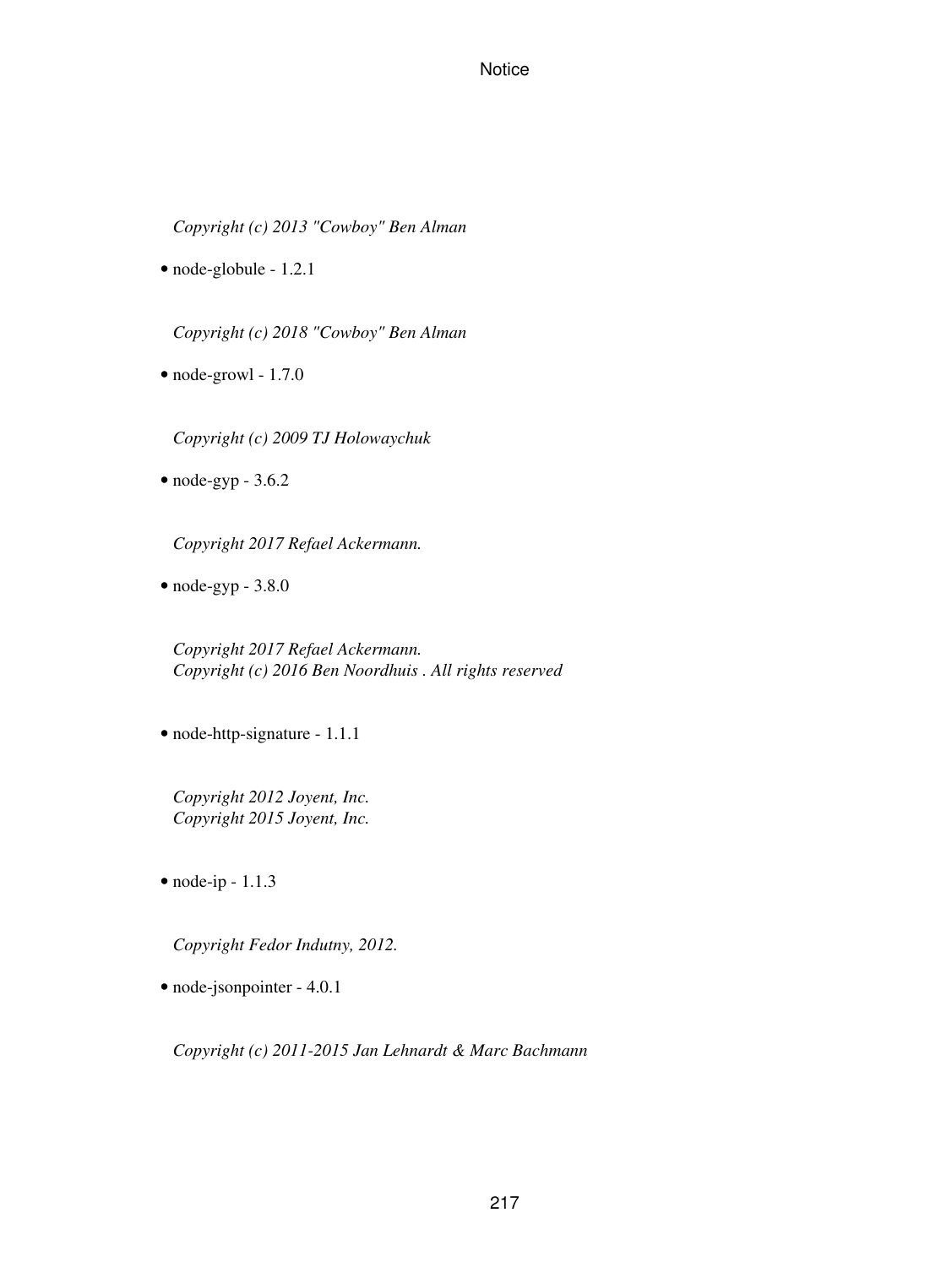• node-jsonpointer - 4.0.0

*Copyright (c) 2011-2015 Jan Lehnardt & Marc Bachmann*

• node-jsonwebtoken - 7.0.1

*Copyright (c) 2015 Auth0, Inc.*

• node-jsonwebtoken - 5.7.0

*Copyright (c) 2015 Auth0, Inc.*

• node-jsprim - 1.2.2

*Copyright (c) 2012, Joyent, Inc.*

• node-jwa - 1.4.1

*Copyright (c) 2013 Brian J. Brennan*

• node-jws - 3.2.2

*Copyright (c) 2013 Brian J. Brennan*

- node-lazy 1.0.11
- node-methods 1.1.2

*Copyright (c) 2013-2014 TJ Holowaychuk Copyright (c) 2015-2016 Douglas Christopher Wilson*

 $\bullet$  node-mime - 1.2.9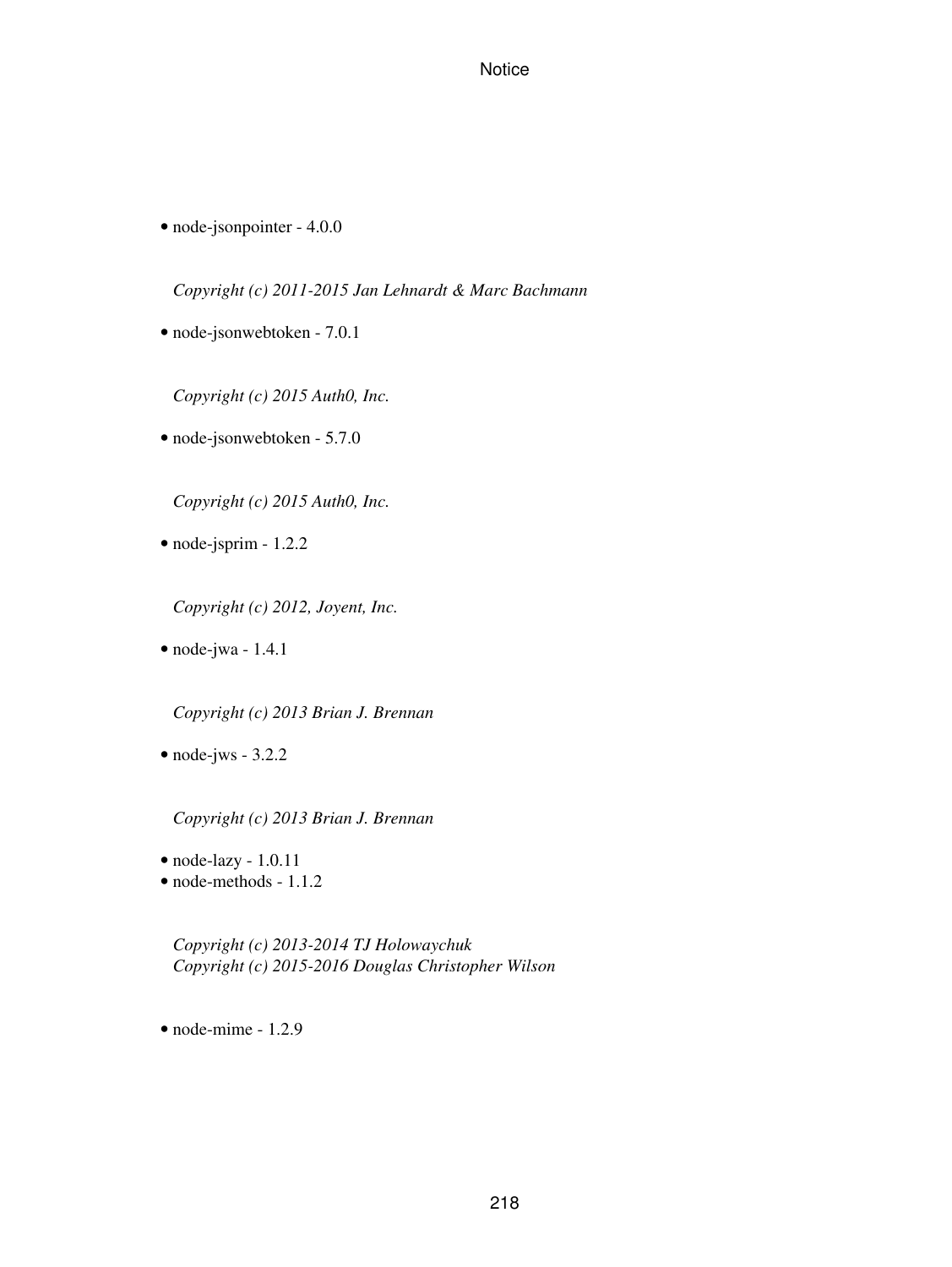*Copyright (c) 2010 Benjamin Thomas, Robert Kieffer*

 $\bullet$  node-mime - 1.3.4

*Copyright (c) 2010 Benjamin Thomas, Robert Kieffer*

• node-mkdirp - 0.3.5

*Copyright 2010 James Halliday*

 $\bullet$  node-mv - 2.1.1

*Copyright (c) 2014 Andrew Kelley*

• node-oauth - 0.8.2

*Copyright (c) 2010-2012 Ciaran Jessup*

• node-open - 0.0.5

*Copyright (c) 2012 Jay Jordan*

• node-optimist - 0.6.0

*Copyright 2010 James Halliday*

• node-optimist - 0.6.1

#### *Copyright 2010 James Halliday*

• node-optimist - 0.2.8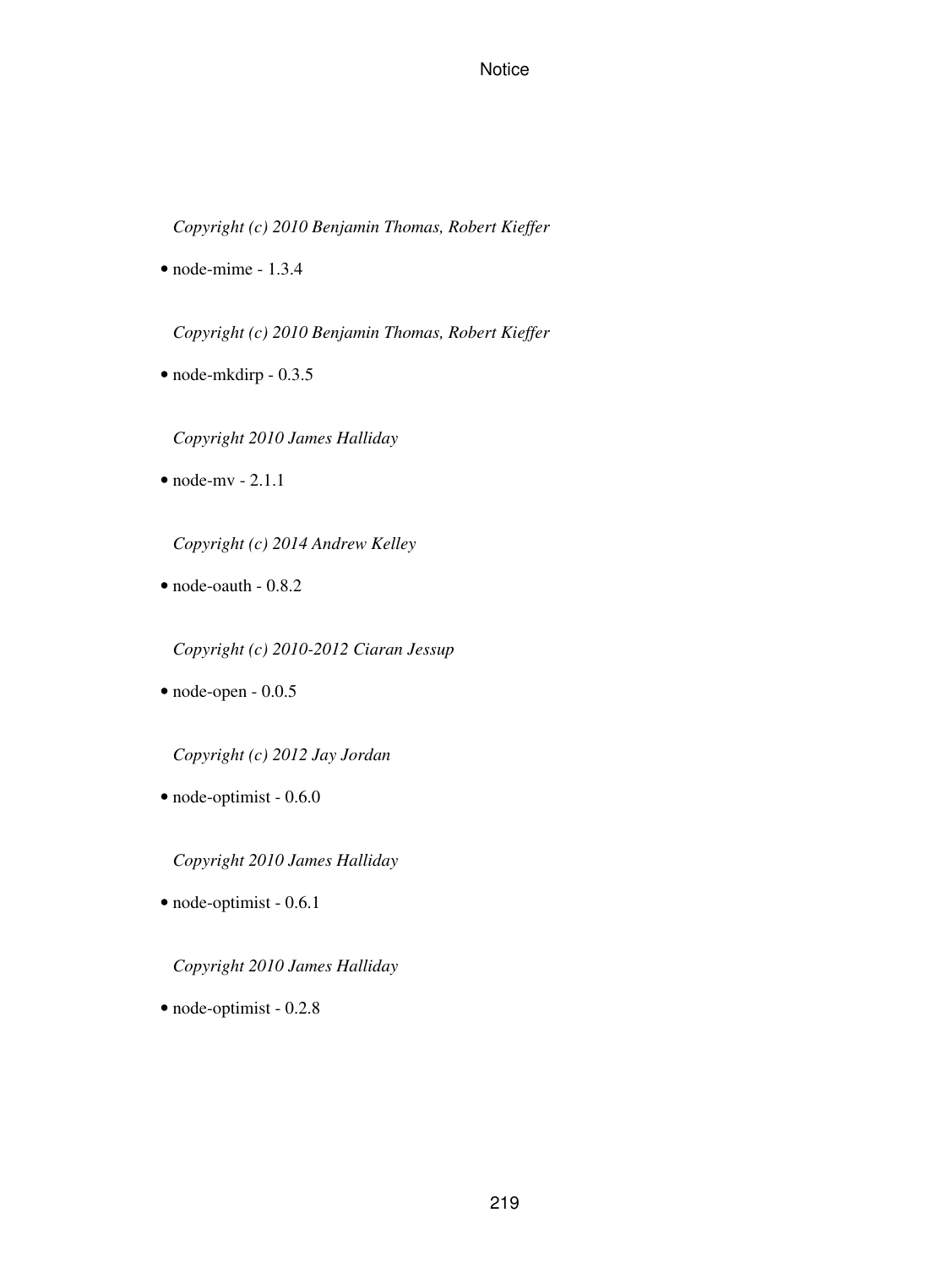*Copyright 2010 James Halliday*

• node-optipng-bin - 3.1.4

*Copyright (c) imagemin*

- node-pause 0.0.1
	- *Copyright (c) 2012 TJ Holowaychuk*
- node-pend 1.2.0

*Copyright (c) 2014 Andrew Kelley*

• node-phone - 1.0.7

*Copyright (c) 2013 AfterShip*

• node-pkginfo - 0.3.1

*Copyright (c) 2010 Charlie Robbins.*

• node-precond - 0.2.3

*Copyright (c) 2012 Mathieu Turcotte.*

• node-promptly - 0.2.0

*Copyright (c) 2012 IndigoUnited*

• node-pullstream - 0.4.1

*Copyright (c) 2012 - 2013 Near Infinity Corporation.*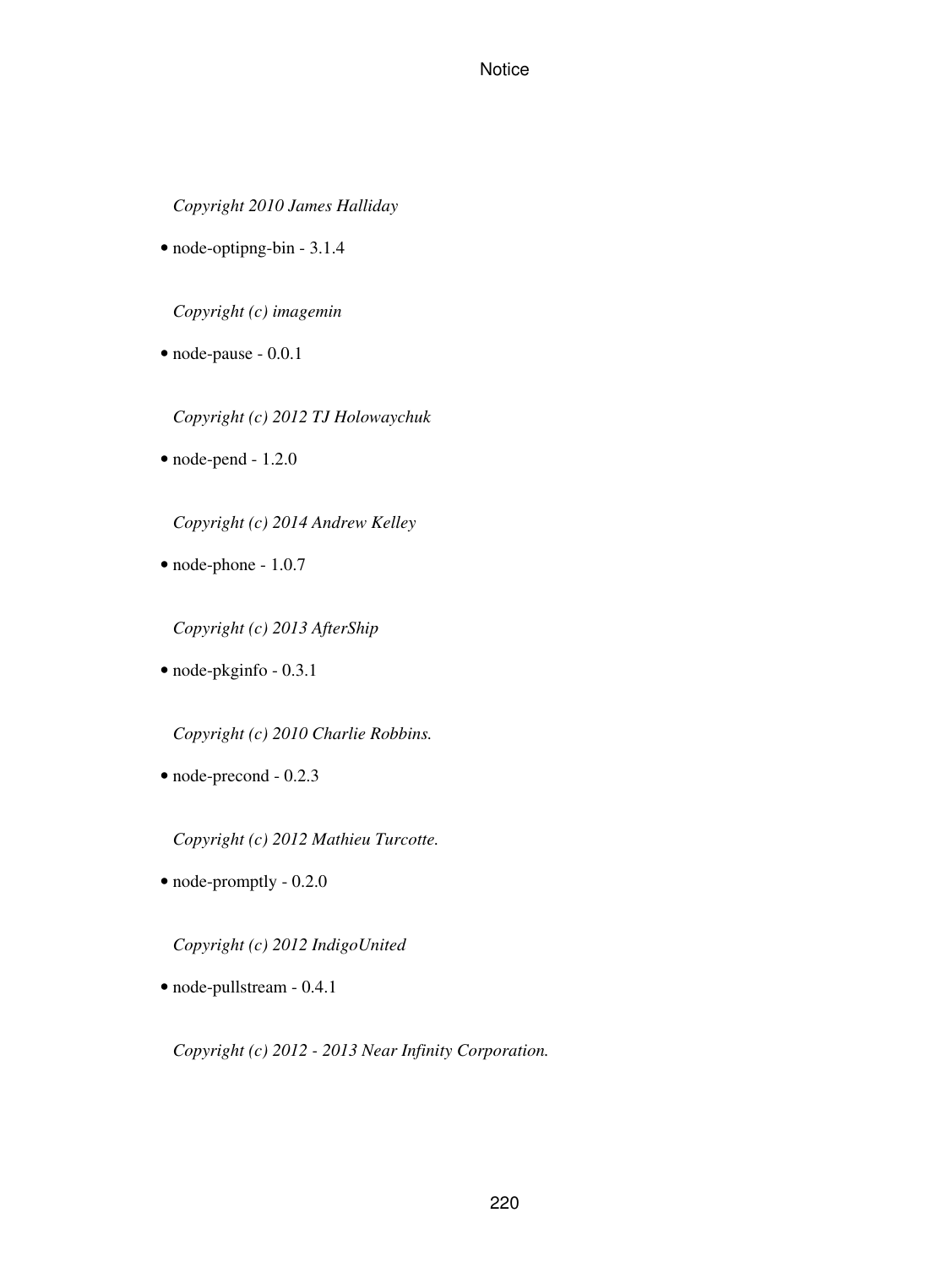• node-querystring - 0.2.0

*Copyright Joyent, Inc. and other Node contributors*

• node-range-parser - 1.2.0

*Copyright (c) 2012-2014 TJ Holowaychuk Copyright (c) 2015-2016 Douglas Christopher Wilson*

• node-request-replay - 0.2.0

*Copyright (c) 2012 IndigoUnited*

- node-resolve 0.6.3
- node-resolve 1.10.0
- node-retry 0.6.1

*Copyright (c) 2011:*

• node-sass-x64 - 3.13.1

*Copyright (c) 2013-2016 Andrew Nesbitt*

• node-stack-trace - 0.0.10

Copyright (c) 2011 Felix GeisendĶrfer (felix@debuggable.com)

• node-status-codes - 1.0.0

*Copyright (c) Sindre Sorhus*

- node-tape 2.3.3
- node-tmp 0.0.33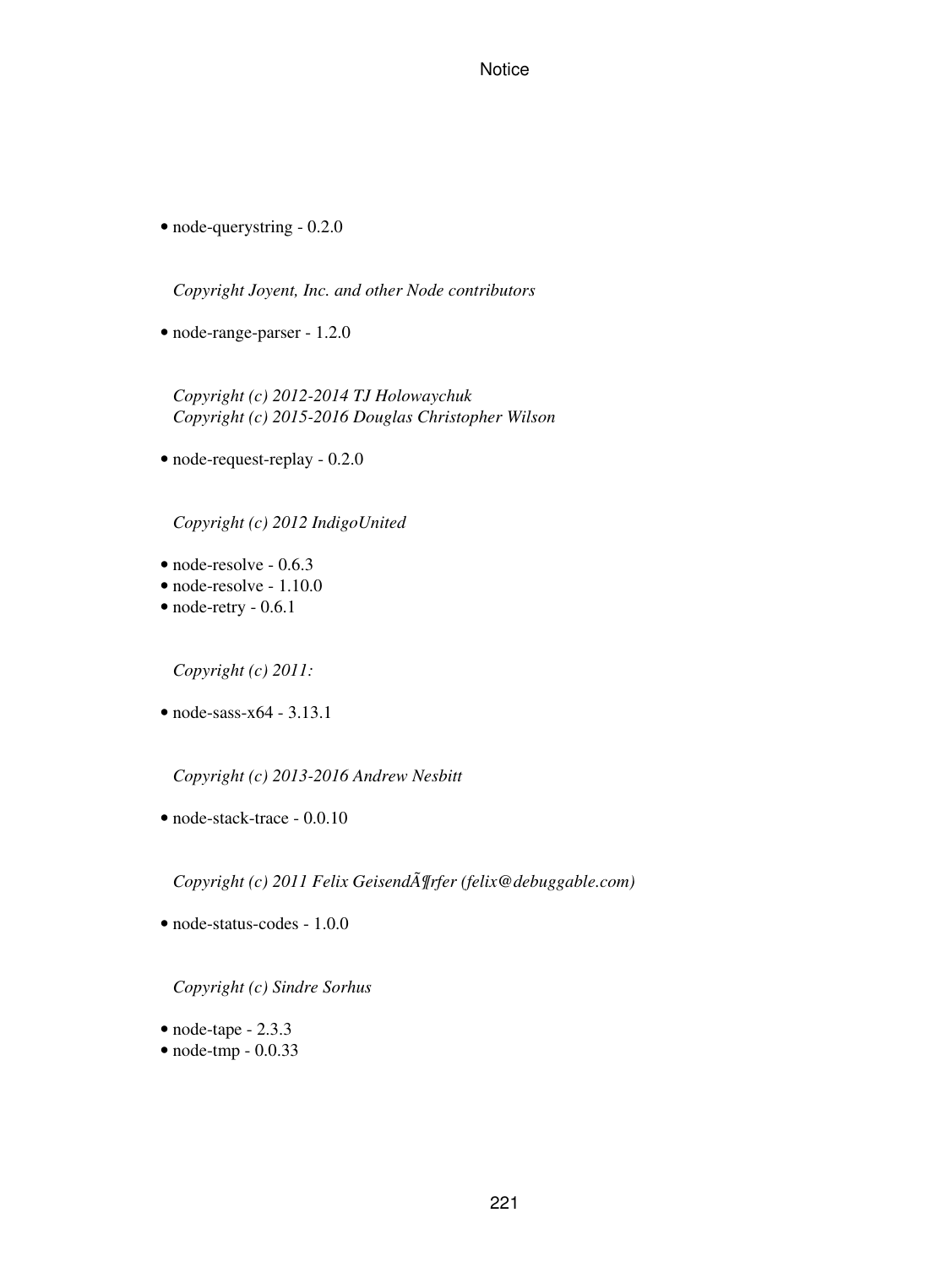*Copyright (c) 2014 KARASZI István*

 $\bullet$  node-tmp - 0.0.8

*Copyright (c) 2014 KARASZI István*

• node-toposort - 0.2.12

*Copyright (c) 2012 by Marcel Klehr*

 $\bullet$  node-touch - 3.1.0

*Copyright (c) Isaac Z. Schlueter*

• node-util - jsnext/node-util - 0.10.3

*Copyright Joyent, Inc. and other Node contributors.*

• node-uuid - 3.0.0

*Copyright (C) 1986-1993 1998 2004 2007-2010: Copyright (c) 2010-2012 Robert Kieffer:*

*Copyright (c) 2010-2012 Robert Kieffer:*

• node-uuid - 1.4.7

*Copyright (c) 2010-2012 Robert Kieffer*

 $\bullet$  node-uuid - v3.3.2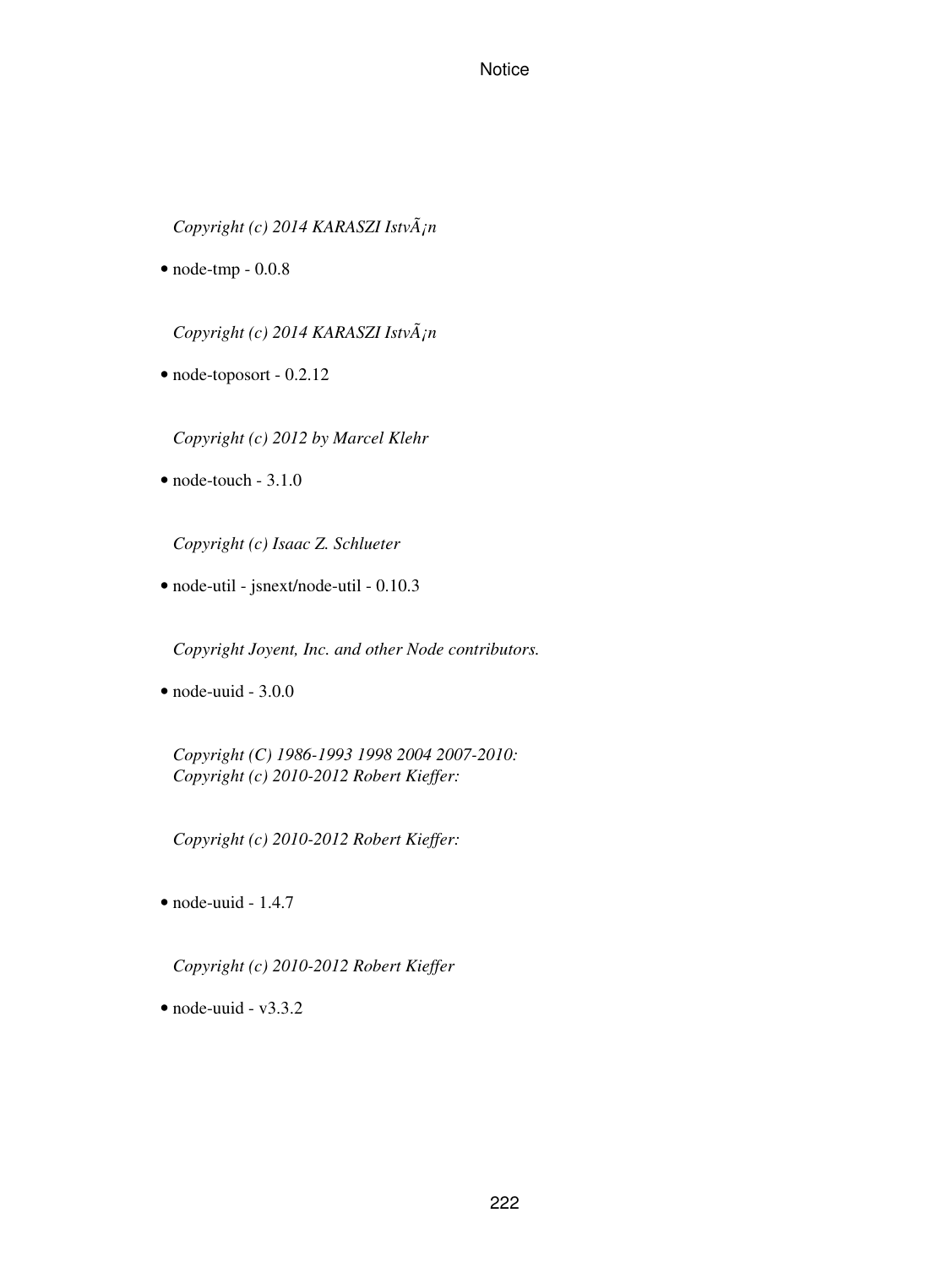*Copyright (C) 1986-1993 1998 2004 2007-2010: Copyright (c) 2010-2012 Robert Kieffer:*

*Copyright (c) 2010-2012 Robert Kieffer:*

 $\bullet$  node-uuid - 2.0.1

*Copyright (C) 1986-1993 1998 2004 2007-2010: Copyright (c) 2010-2012 Robert Kieffer:*

*Copyright (c) 2010-2012 Robert Kieffer:*

• node-validator - 3.35.0

*Copyright (c) 2015 Chris O'Hara*

• node-verror - 1.10.0

*Copyright Joyent, Inc. and other Node contributors.*

• node-walkdir - 0.0.11

*Copyright (c) 2012 Ryan Day*

- node-wordwrap 0.0.2
- node-wordwrap 1.0.0

*Copyright (c) 2014 Jon Schlinkert*

- node-wordwrap 0.0.3
- $\bullet$  node-xml2js 0.4.15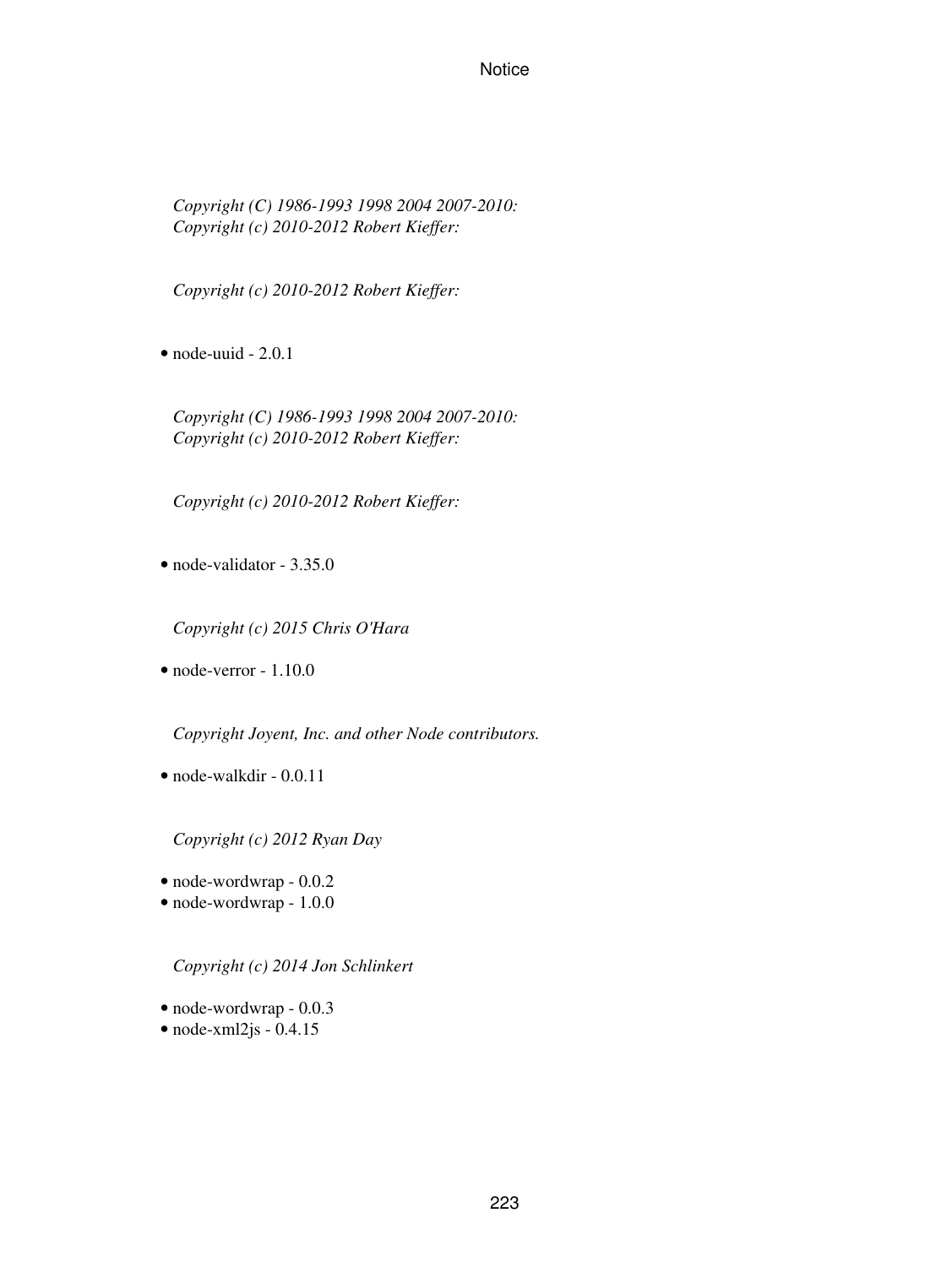*Copyright 2010,2011,2012,2013*

 $\bullet$  node-xml2js - 0.2.7

*Copyright 2010,2011,2012,2013*

• node-zip-stream - 1.2.0

*Copyright (c) 2014 Chris Talkington, contributors.*

- Nodemailer 2.7.2
- nodemailer-direct-transport 3.3.2

*Copyright (c) 2014-2016 Andris Reinman:*

• nodemailer-fetch - 1.6.0

*Copyright (c) 2015-2016 Andris Reinman*

- nodemailer-shared 1.1.0
- nodemailer-smtp-pool 2.8.2
- nodemailer-smtp-transport 2.7.2
- nodemailer-wellknown 0.1.10
- nopt 1.0.10

*Copyright 2009, 2010, 2011 Isaac Z. Schlueter.*

• normalize-path - 3.0.0

*Copyright (c) 2014-2018, Jon Schlinkert.*

• normalize-path - 2.1.1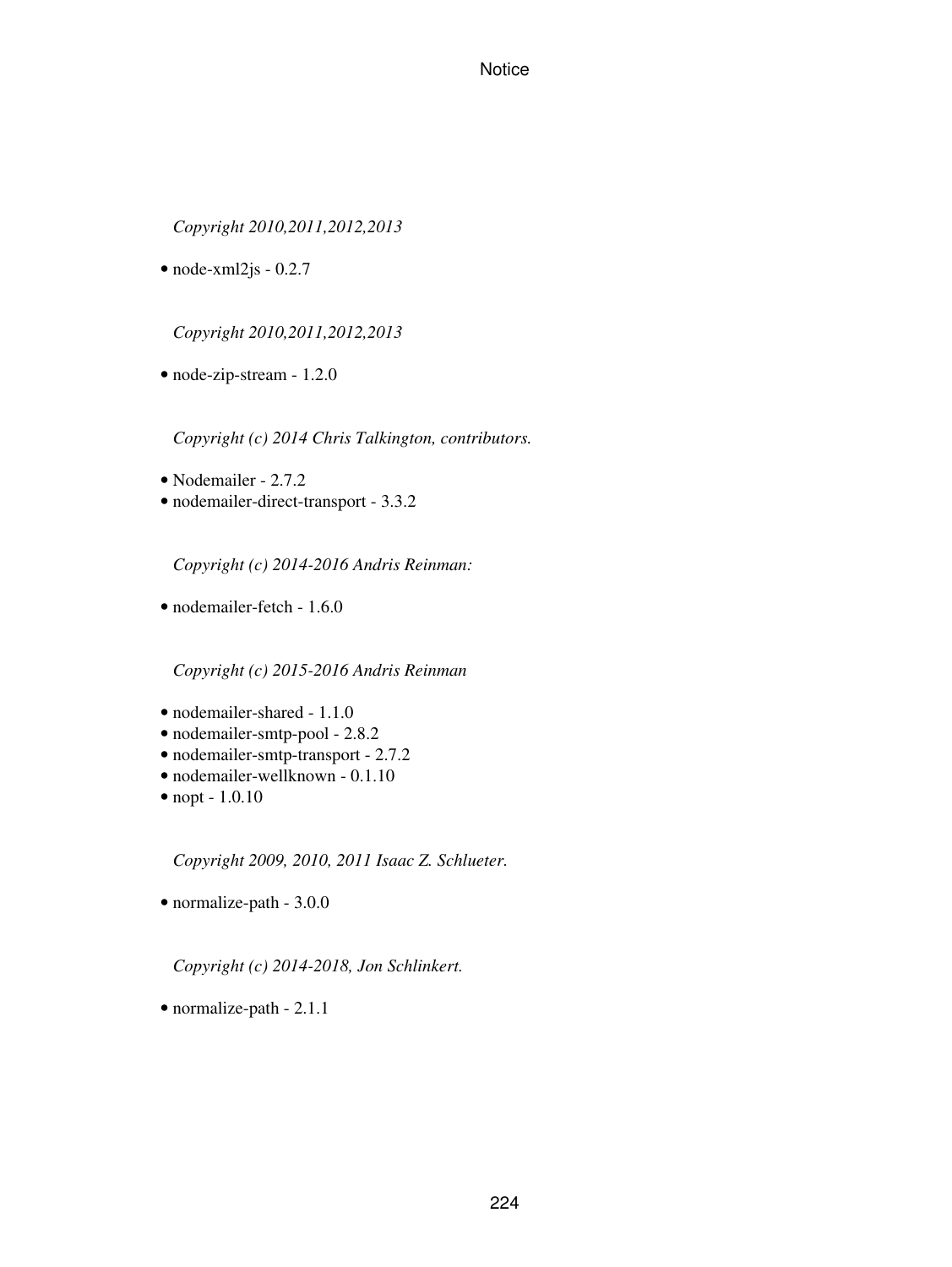*Copyright (c) 2014-2017, Jon Schlinkert.*

• normalize.css - 8.0.0

*Copyright © Nicolas Gallagher and Jonathan Neal*

• npm-run-path - 2.0.2

*Copyright (c) Sindre Sorhus (sindresorhus.com)*

 $\bullet$  nssocket - 0.5.3

*Copyright (C) 2011 Charlie Robbins, Paolo Fragomeni, & the Contributors.*

• number-is-nan - 1.0.1

*Copyright (c) Sindre Sorhus*

• nwmatcher - 1.4.4

*Copyright (C) 2007-2017 Diego Perini \* All rights reserved.*

• oakfire - cli-table - 0.3.1

Copyright (c) 2010 LearnBoost <dev@learnboost.com&gt

• object-assign - 3.0.0

*Copyright(c) Sindre Sorhus*

• object-assign - 4.1.1

*Copyright (c) Sindre Sorhus*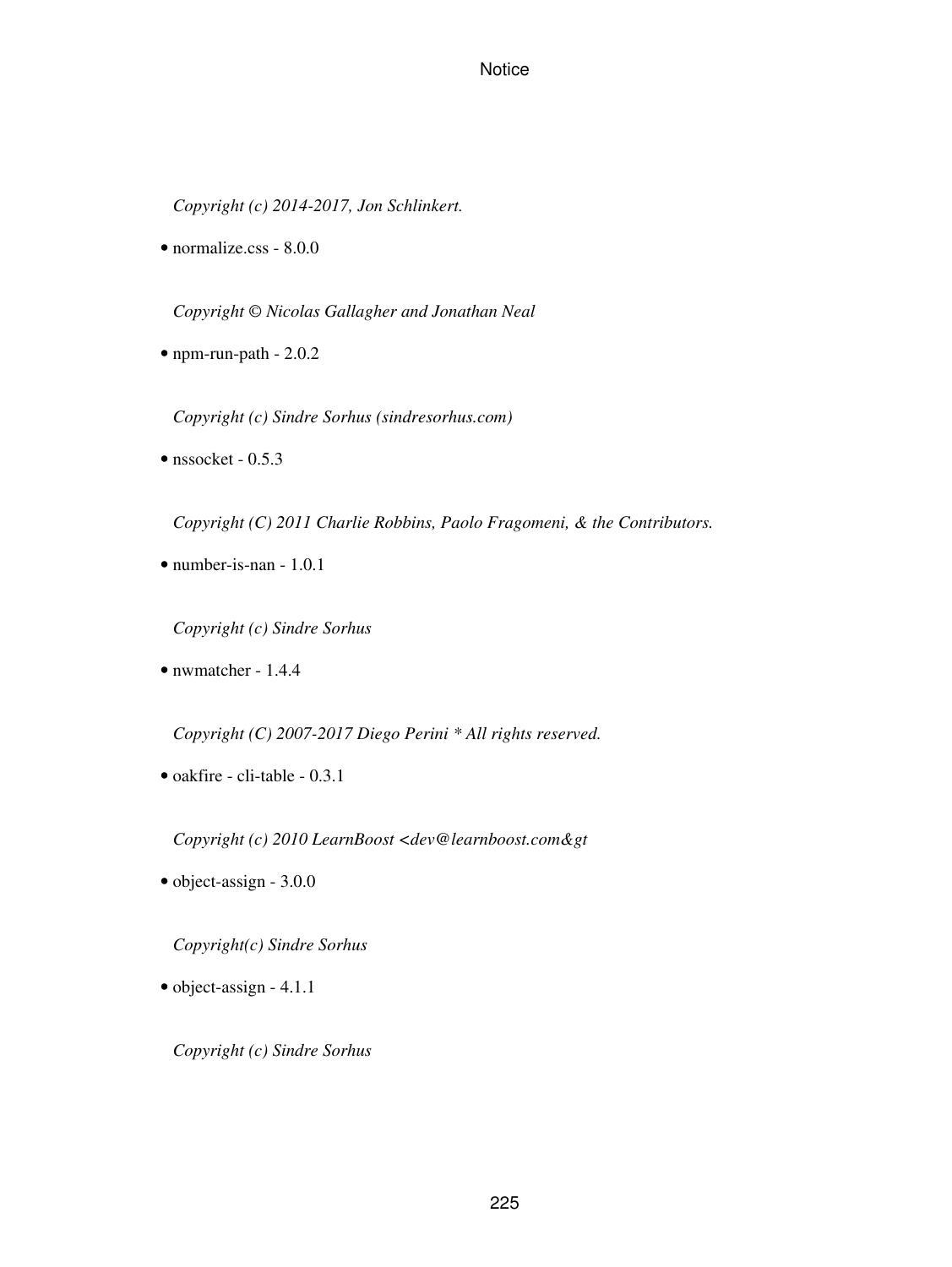• object-assign - 4.0.1

*Copyright (c) Sindre Sorhus*

• object-assign - 2.1.1

*Copyright (c) Sindre Sorhus*

• object-copy - 0.1.0

• object-extended - 0.0.7

*Copyright (c) 2011-2012 Pollenware. Copyright (c) 2013 Doug Martin.*

- object-keys 0.4.0
- object-visit 1.0.1

*Copyright (c) 2015, 2017, Jon Schlinkert.*

• object.defaults - 1.1.0

*Copyright (c) 2014-2015, 2017, Jon Schlinkert*

• object.omit - 2.0.1

*Copyright (c) 2014-2016, Jon Schlinkert*

• object.pick - 1.3.0

*Copyright (c) 2014-2016, Jon Schlinkert*

• on-finished - 2.3.0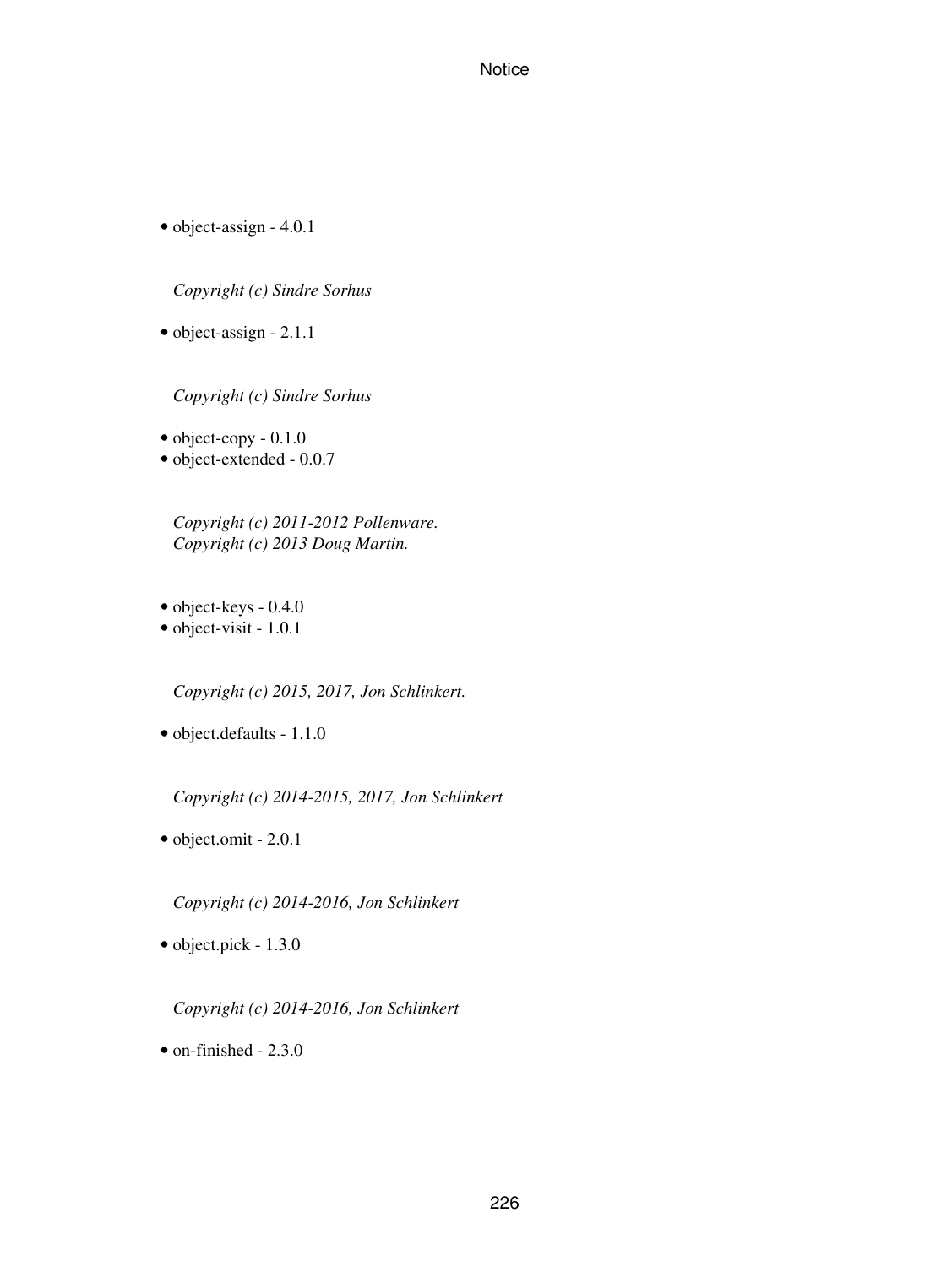*Copyright (c) 2013 Jonathan Ong Copyright (c) 2014 Douglas Christopher Wilson*

• on-headers - 1.0.2

*Copyright(c) 2014 Douglas Christopher Wilson*

 $\bullet$  onetime - 1.1.0

*Copyright (c) Sindre Sorhus*

• opn - 4.0.1

*Copyright (c) Sindre Sorhus*

• optionator - 0.8.2

*Copyright (c) George Zahariev.*

• orchestrator - 0.3.8

*Copyright (c) 2013 [Richardson & Sons, LLC](http://richardsonandsons.com/)*

• ordered-ast-traverse - 1.1.1

*Copyright (c) 2014-2015 Olov Lassus*

• ordered-esprima-props - 1.1.0

*Copyright (c) 2014 Olov Lassus*

• ordered-read-streams - 0.1.0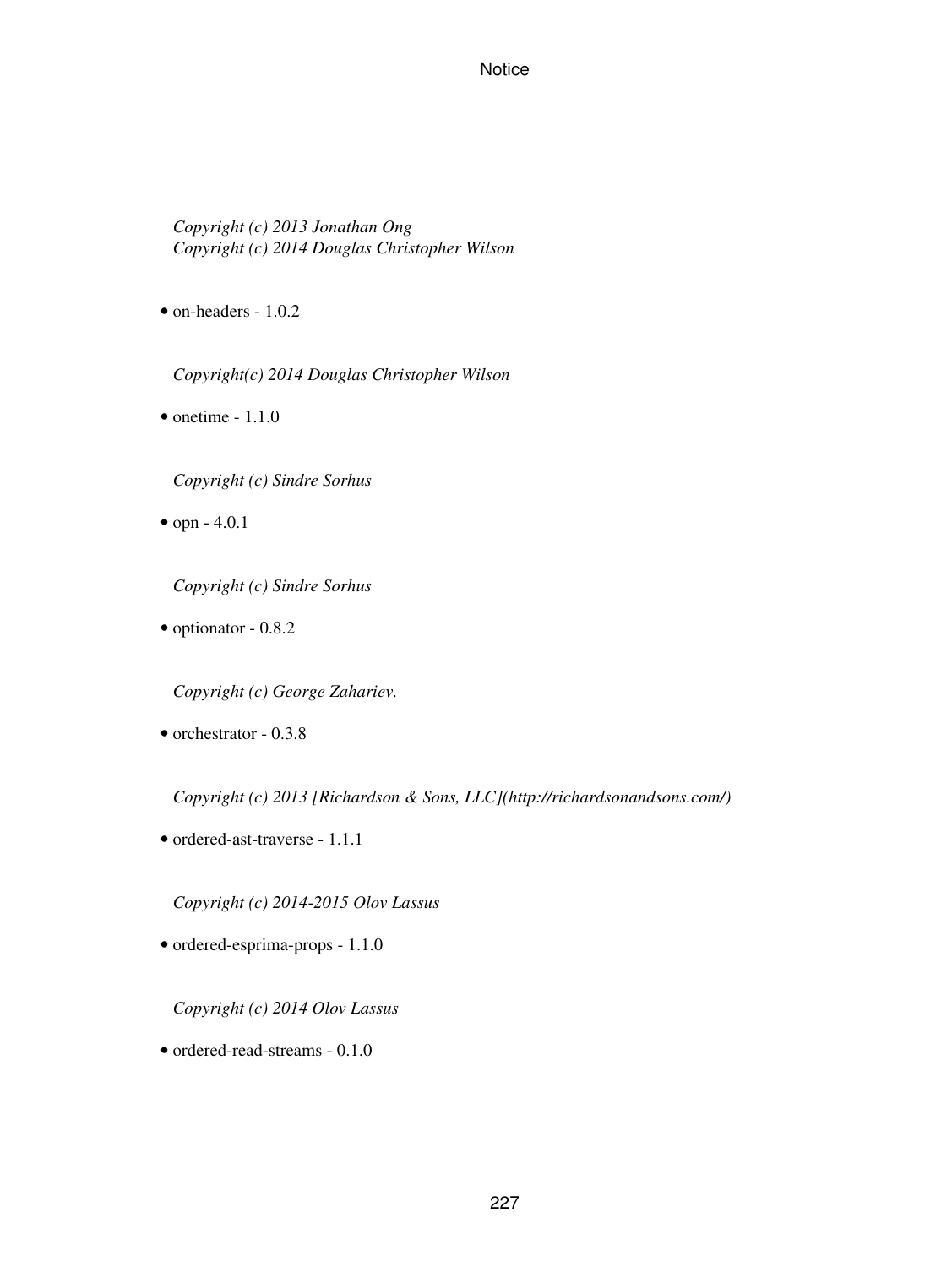*Copyright (c) 2014 Artem Medeusheyev*

• ordered-read-streams - 0.3.0

*Copyright (c) 2014 Artem Medeusheyev*

• os-filter-obj - 1.0.3

*Copyright (c) Kevin MÃ¥rtensson*

• os-homedir - 1.0.2

*Copyright (c) Sindre Sorhus (sindresorhus.com)*

 $\bullet$  os-locale - 1.4.0

*Copyright (c) Sindre Sorhus (sindresorhus.com)*

• os-tmpdir - 1.0.2

*Copyright (c) Sindre Sorhus*

• os-tmpdir - 1.0.1

*Copyright (c) Sindre Sorhus*

• over  $-0.0.5$ 

*Copyright (c) 2012 Near Infinity Corporation.*

• p-finally - 1.0.0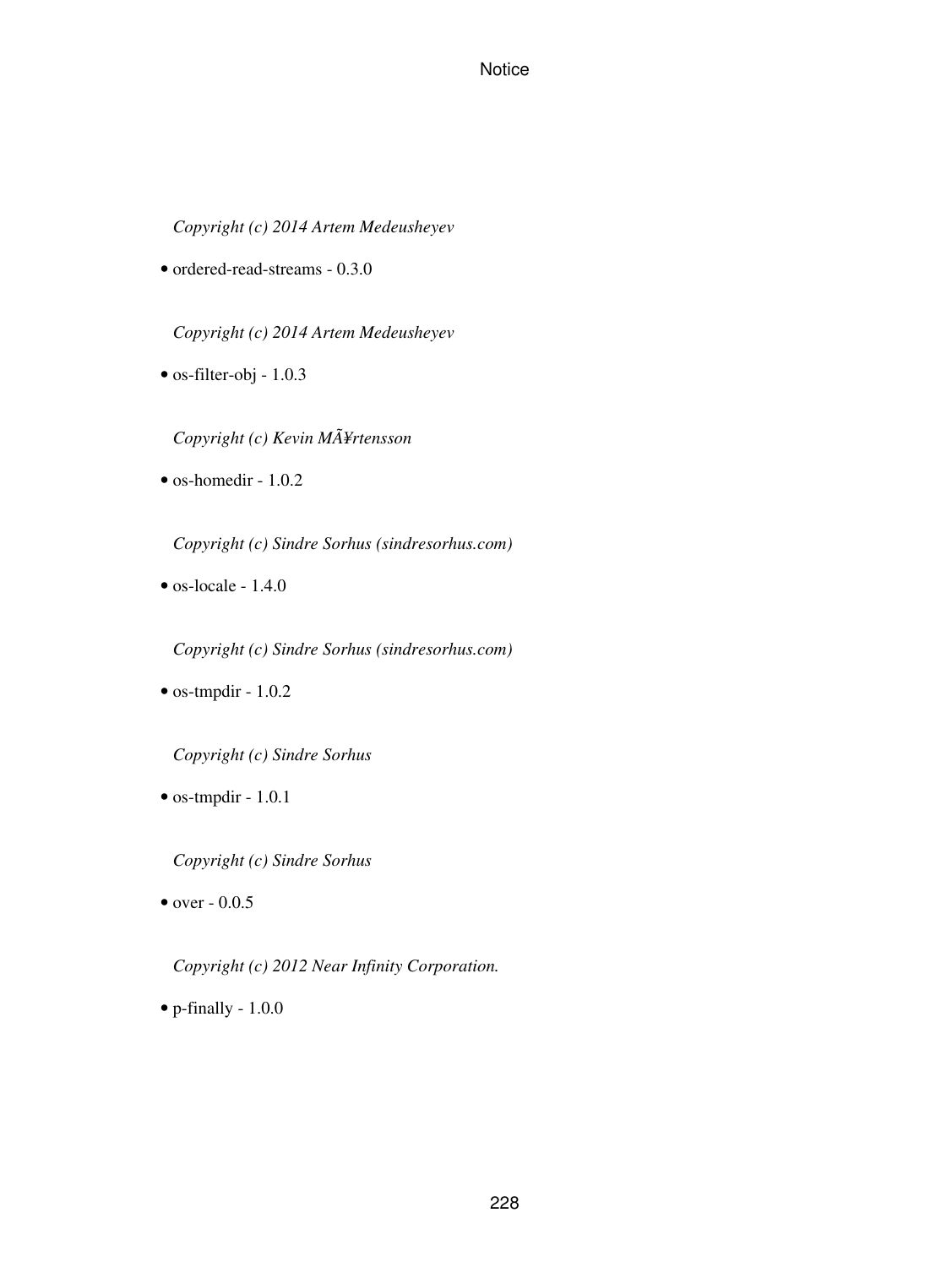*Copyright (c) Sindre Sorhus (sindresorhus.com)*

 $\bullet$  p-pipe - v1.2.0

*Copyright (c) Sindre Sorhus (sindresorhus.com)*

• p-throttler - 0.1.1

*Copyright (c) 2012 IndigoUnited*

• package-json - 2.3.2

*Copyright (c) Sindre Sorhus*

• package-json - 4.0.1

*Copyright (c) Sindre Sorhus*

• pako - 1.0.10

*Copyright (C) 2014-2017 by Vitaly Puzrin and Andrei Tuputcyn*

• param-case - 2.1.1

*Copyright (c) 2014 Blake Embrey (hello@blakeembrey.com).*

• parse-filepath - 1.0.2

*Copyright (c) 2014-2016, Jon Schlinkert.*

• parse-glob - 3.0.4

*Copyright (c) 2015, Jon Schlinkert.*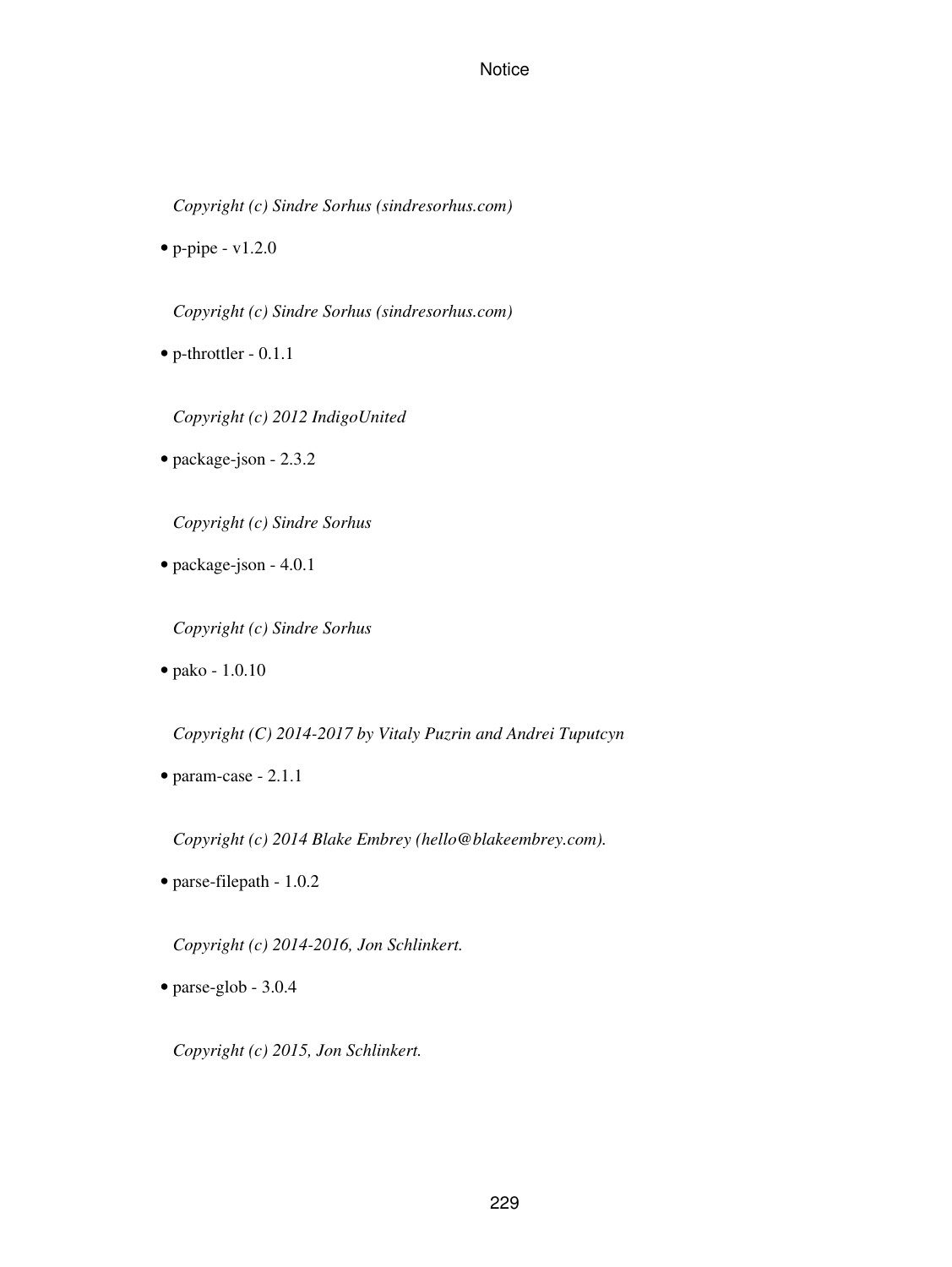• parse-json - 2.2.0

*Copyright (c) Sindre Sorhus*

• parse-node-version - 1.0.1

*Copyright (c) 2018 Blaine Bublitz and Eric Schoffstall .*

• parse-passwd - 1.0.0

*Copyright (c) 2016 Brian Woodward*

• parse5 - 0.5.1

*Copyright (c) 2013-2015 Ivan Nikulin*

• parseurl - expressjs/parseurl - 1.3.2

*Copyright (c) 2014 Jonathan Ong Copyright (c) 2014 Douglas Christopher Wilson*

• pascal-case - 2.0.1

*Copyright (c) 2014 Blake Embrey (hello@blakeembrey.com).*

• pascalcase - 0.1.1

*Copyright (c) 2015, Jon Schlinkert.*

• passport - 0.3.2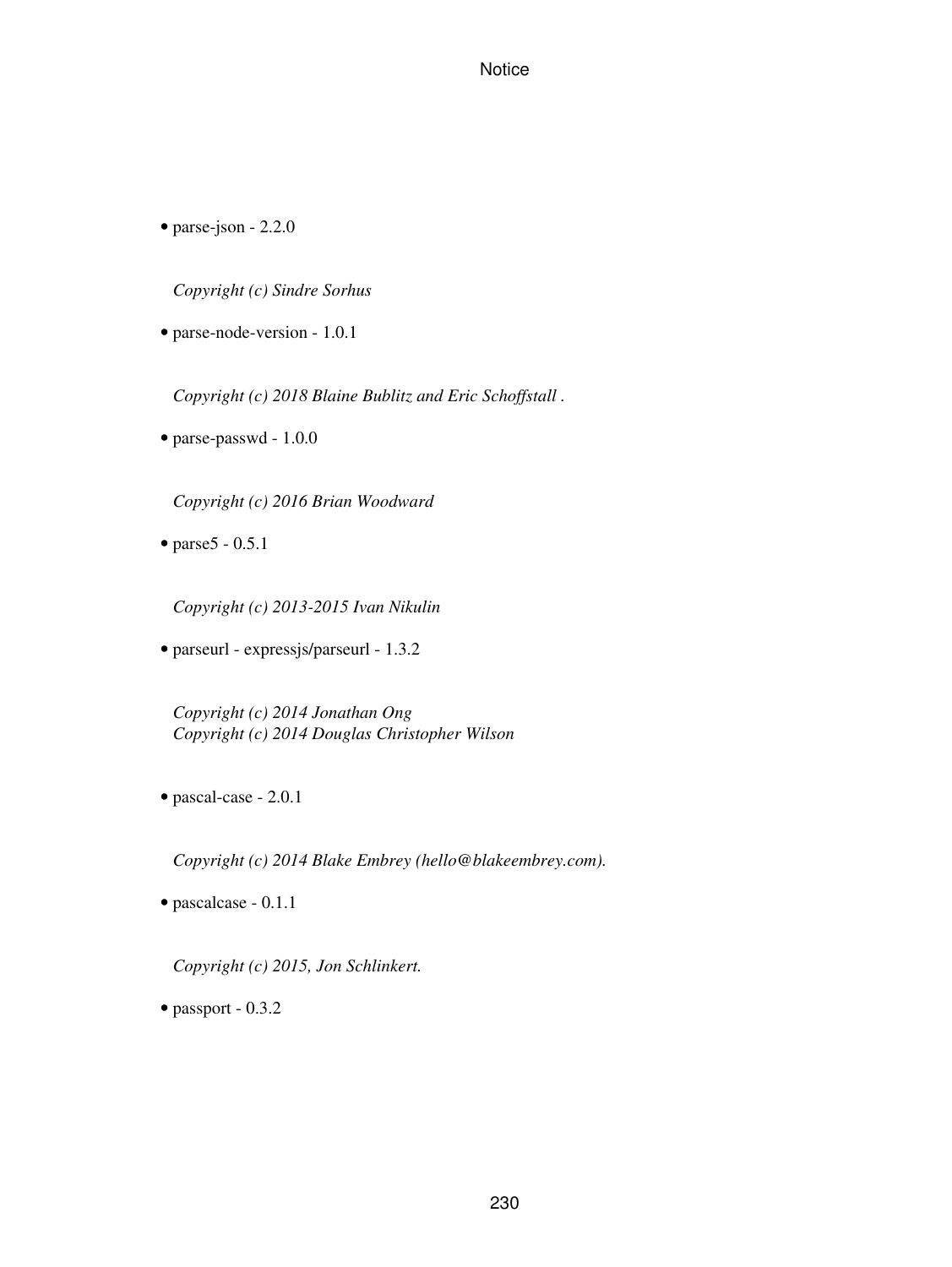*Copyright (c) 2011-2015 Jared Hanson*

• passport-azure-oauth2 - 0.1.0

*Copyright (c) 2014 Andrew Keig:*

• passport-http - 0.3.0

*Copyright (c) 2011-2013 Jared Hanson*

• passport-local - 1.0.0

*Copyright (c) 2011-2014 Jared Hanson*

• passport-oauth - 1.0.0

*Copyright (c) 2011-2013 Jared Hanson*

• passport-oauth1 - 1.1.0

*Copyright (c) 2011-2016 Jared Hanson*

• passport-oauth2 - 1.5.0

*Copyright (c) 2011-2016 Jared Hanson.*

• passport-salesforce - 0.0.2

*Copyright (c) 2011-2015 Jared Hanson*

• passport-saml-restify - 0.15.0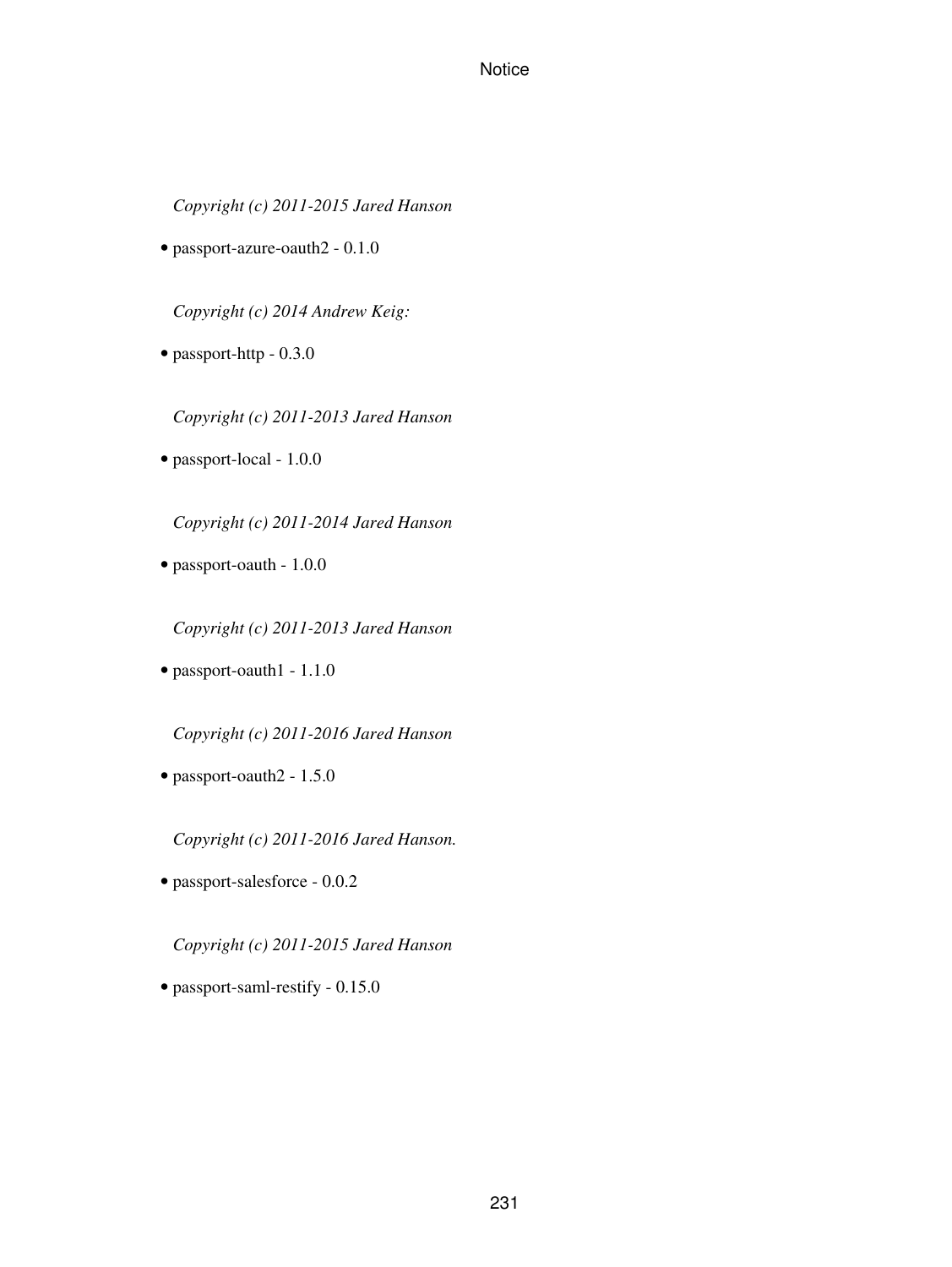*Copyright (C) 2012 Henri Bergius. Copyright (C) 2011 Michael Bosworth.*

• passport-saml-with-xml-encryption-upgrade - 0.31.0

*Copyright (C) 2012 Henri Bergius. Copyright (C) 2011 Michael Bosworth.*

• passport-strategy - 1.0.0

*Copyright (c) 2011-2013 Jared Hanson*

• path-case - 2.1.1

*Copyright (c) 2014 Blake Embrey (hello@blakeembrey.com).*

• path-dirname - 1.0.2

*Copyright (c) Elan Shanker and Node.js contributors. All rights reserved*

• path-exists - 2.1.0

*Copyright (c) Sindre Sorhus*

• path-is-absolute - 1.0.1

*Copyright(c) Sindre Sorhus.*

- path-parse 1.0.6
- path-root 0.1.1

*Copyright © 2016, [Jon Schlinkert](https://github.com/jonschlinkert)*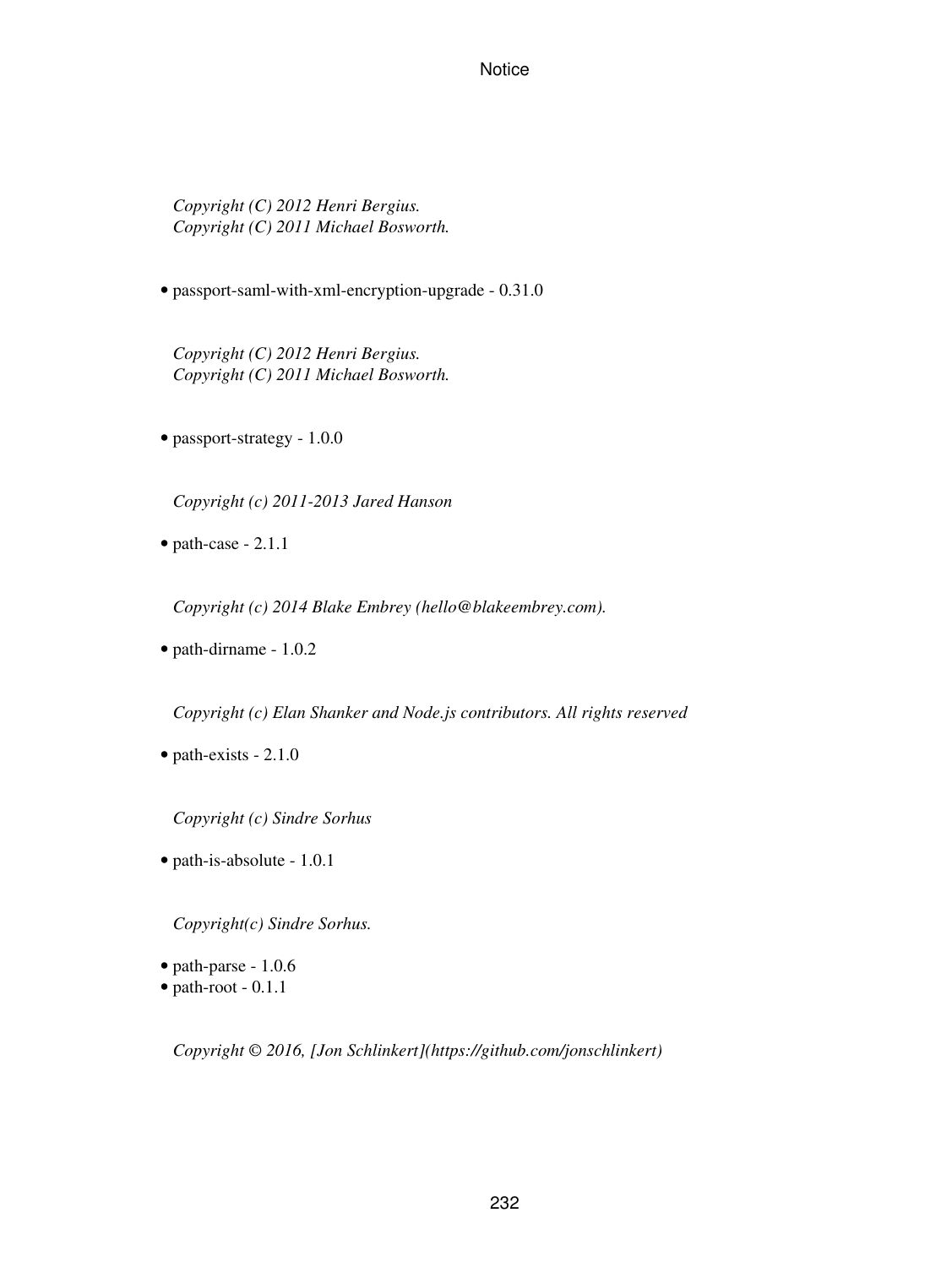• path-root-regex - 0.1.2

*Copyright (c) 2016, Jon Schlinkert.*

• path-to-regexp - component/path-to-regexp - 0.1.7

*Copyright (c) 2014 Blake Embrey*

• path-type - 1.1.0

*Copyright (c) Sindre Sorhus*

• path-type - 1.0.0

*Copyright (c) Sindre Sorhus (sindresorhus.com):*

• pathkey - 2.0.1

*Copyright (C) Sindre Sorhus.*

 $\bullet$  pathval - 1.1.0

*Copyright(c) 2012-2014 Jake Luer .*

• performance-now - 2.1.0

*Copyright (c) 2013 Braveg1rl.*

• pify - 3.0.0

*Copyright (c) Sindre Sorhus*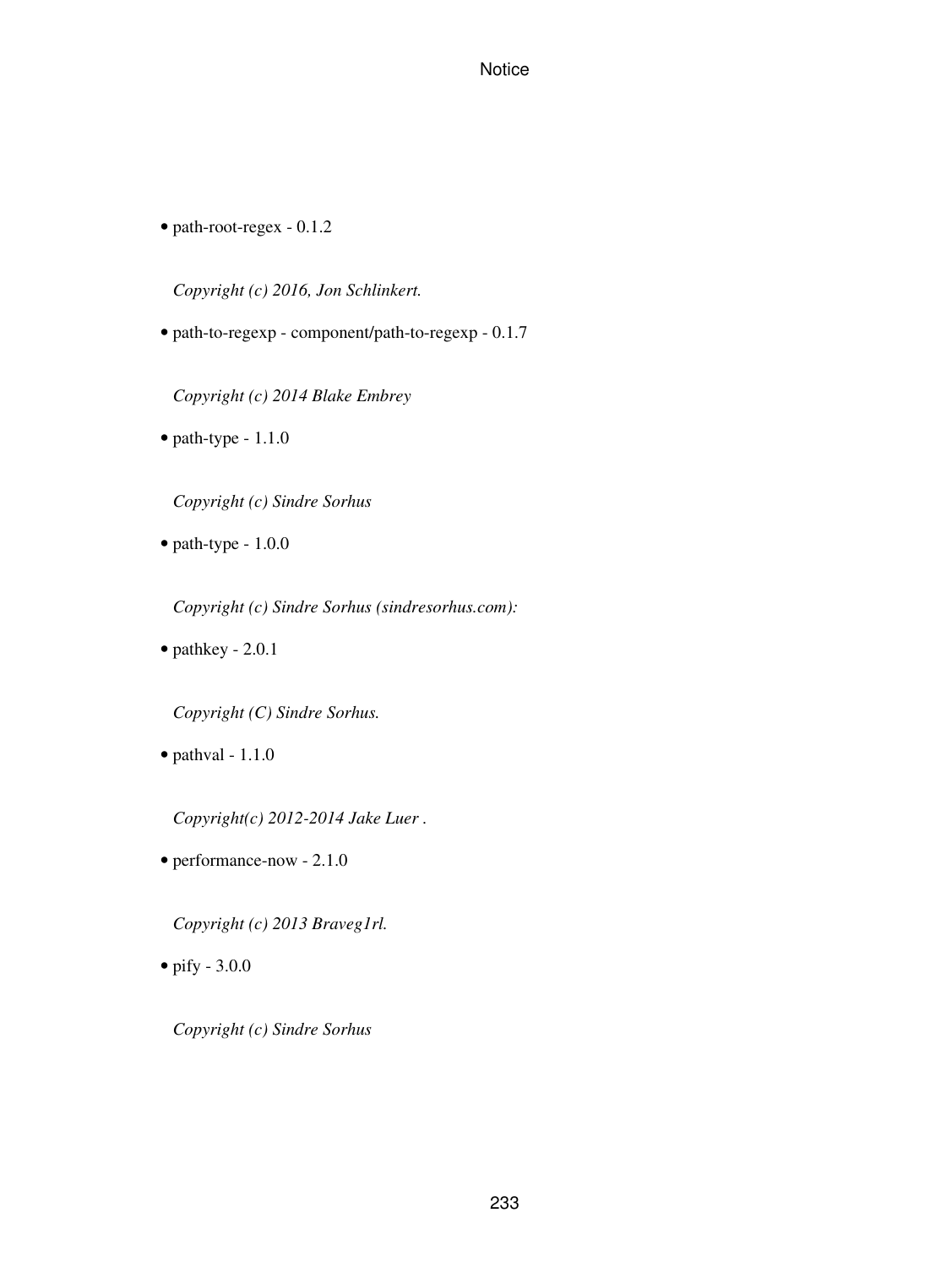• pify - 2.3.0

*Copyright (c) Sindre Sorhus*

• pillarjs's csrf - 3.0.6

*Copyright (c) 2014 Jonathan Ong Copyright (c) 2015 Douglas Christopher Wilson*

 $\bullet$  pinkie - 2.0.4

*Copyright (c) Vsevolod Strukchinsky*

• pinkie-promise - 2.0.0

*Copyright (c) Vsevolod Strukchinsky (github.com/floatdrop):*

• pinkie-promise - 2.0.1

*Copyright (c) Vsevolod Strukchinsky*

• platform (www.npmjs.org/package/platform) - 1.3.1 • plur - 2.1.2

*Copyright (c) Sindre Sorhus (sindresorhus.com).*

• posix-character-classes - 0.1.1

*Copyright (c) 2016-2017, Jon Schlinkert.*

• prelude-ls - 1.1.2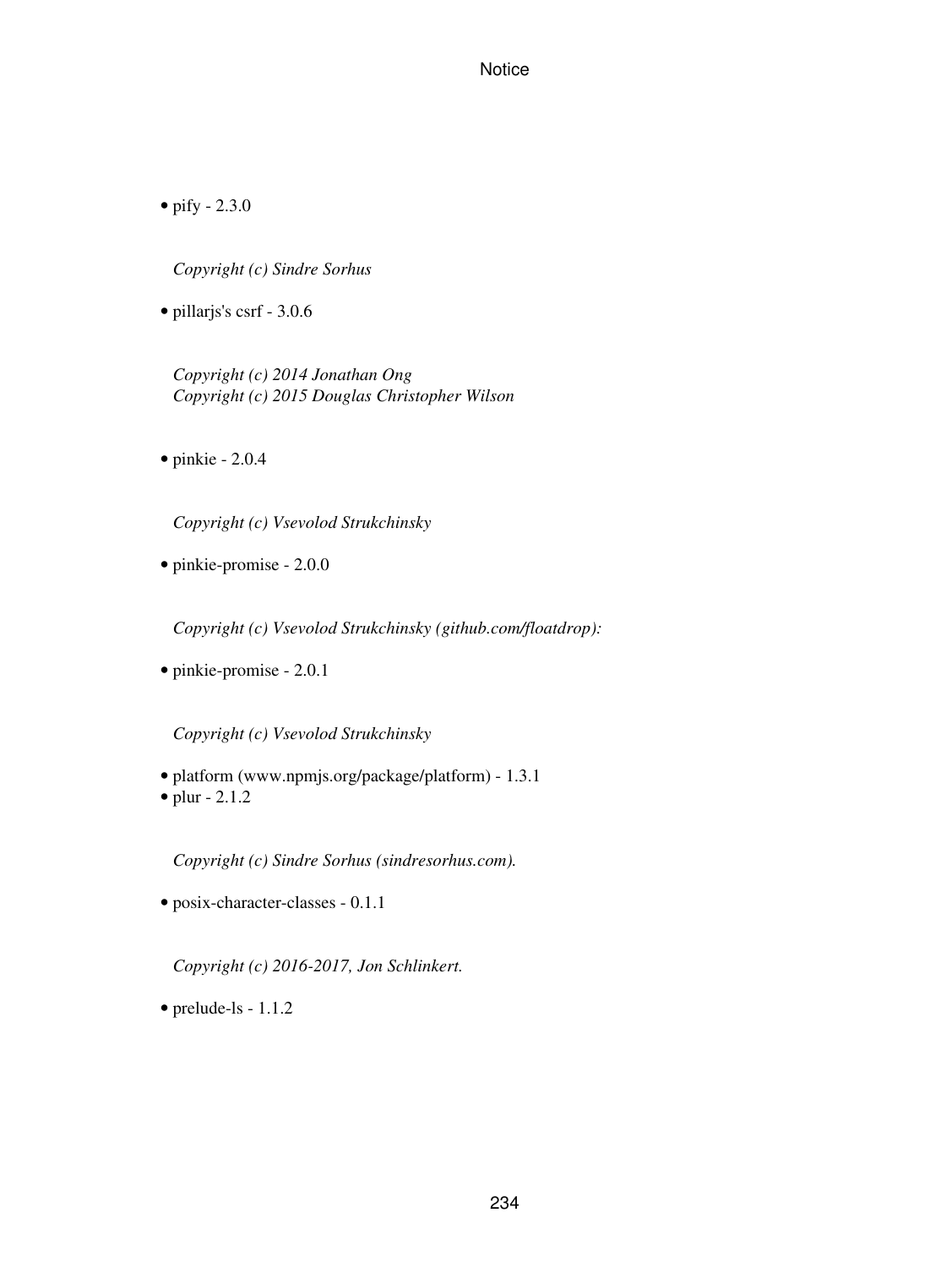*Copyright (c) George Zahariev*

• prepend-http - 1.0.4

*Copyright (c) Sindre Sorhus (sindresorhus.com).*

- prepend-http 1.0.3
	- *Copyright (c) Sindre Sorhus*
- $\bullet$  preserve 0.2.0

*Copyright (c) 2014-2015, Jon Schlinkert.*

• pretty-bytes - sindresorhus/pretty-bytes - 2.0.1

*Copyright (c) Sindre Sorhus (sindresorhus.com)*

• pretty-bytes - sindresorhus/pretty-bytes - 3.0.1

*Copyright (c) Sindre Sorhus (sindresorhus.com):*

• pretty-hrtime - 1.0.3

*Copyright (c) 2013 [Richardson & Sons, LLC](http://richardsonandsons.com/).*

• prettyjson - 1.2.1

*Copyright (c) 2011 Rafael de Oleza.*

• process (www.npmjs.org/package/process) - 0.11.10

*Copyright (c) 2013 Roman Shtylman*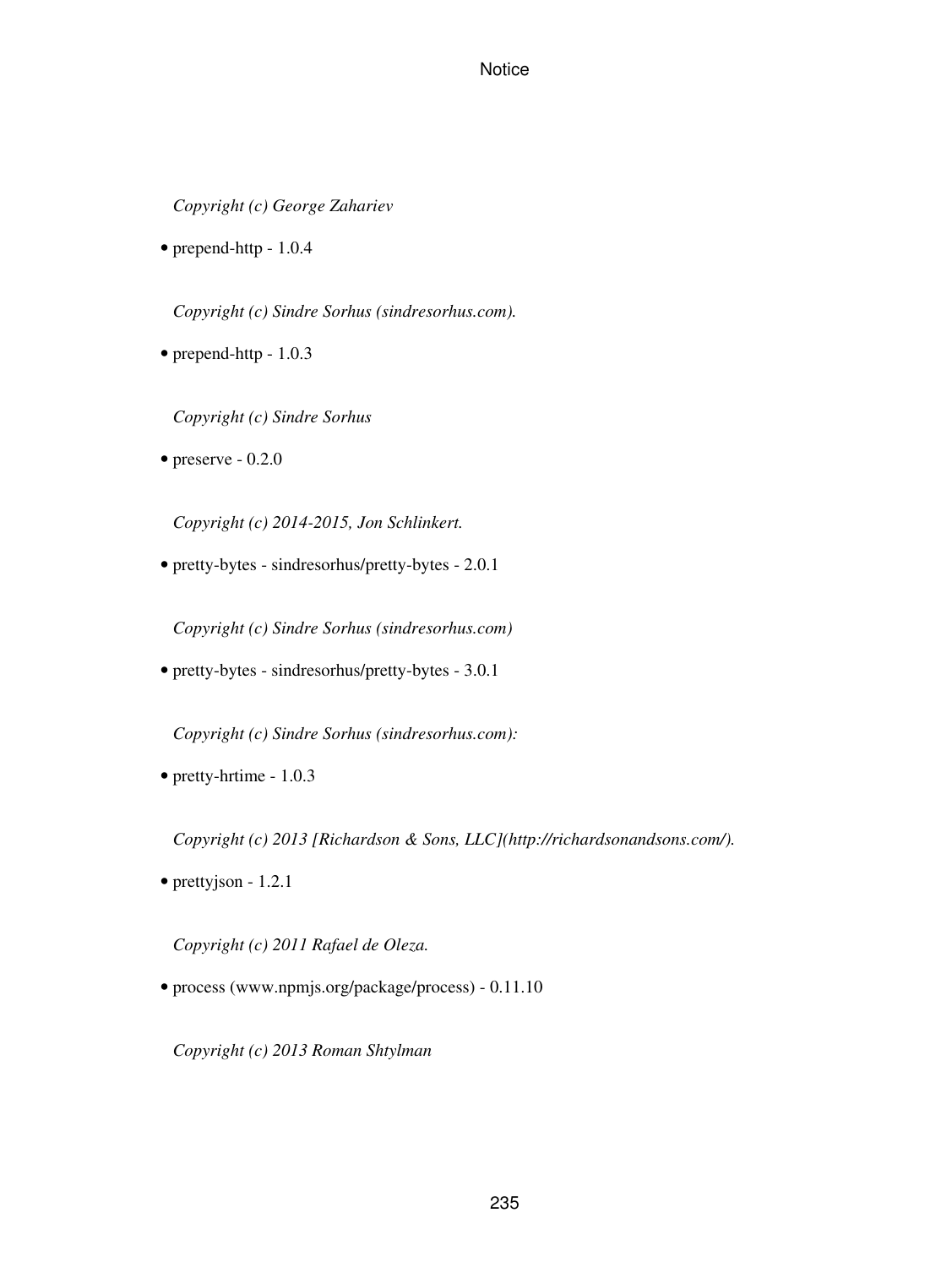• process-nextick-args - 2.0.0

*Copyright (c) 2015 Calvin Metcalf.*

• process-nextick-args - 1.0.7

*Copyright (c) 2015 Calvin Metcalf*

• promise - then/promise - 6.1.0

*Copyright (c) 2014 Forbes Lindesay*

• promise - then/promise - 7.3.1

*Copyright (c) 2014 Forbes Lindesay*

• prompt - 0.2.14

*Copyright (c) 2010 Nodejitsu Inc.*

• propagate - 1.0.0

*Copyright (c) 2015 Pedro Teixeira.*

• proxy-addr - 1.1.5

*Copyright (c) 2014-2016 Douglas Christopher Wilson.*

- ps-tree indexzero/ps-tree 0.0.3
- psake 4.4.2

*Copyright (c) 2012 James Kovacs*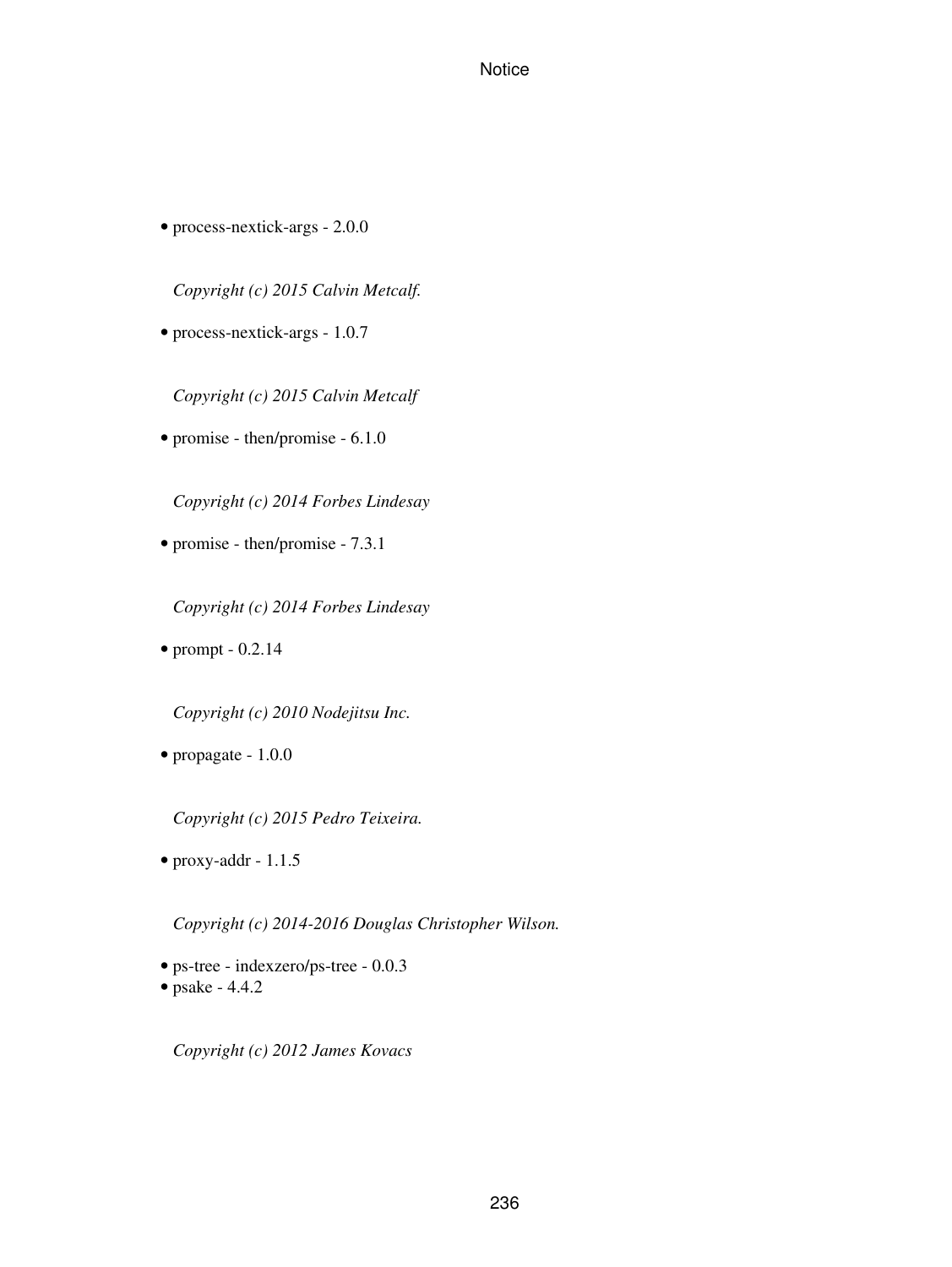• psake - Unspecified

*Copyright (c) 2012 James Kovacs*

• psl - 1.1.31

*Copyright (c) 2017 Lupo Montero .*

• pstree.remy - 1.1.6

• pump - 1.0.1

*Copyright (c) 2014 Mathias Buus*

• punycode.js - v2.1.1

*Copyright Mathias Bynens <https://mathiasbynens.be/>*

• punycode.js - 2.1.0

*Copyright Mathias Bynens <https://mathiasbynens.be/>.*

• punycode.js - 1.4.1

*Copyright Mathias Bynens <https://mathiasbynens.be/>:*

• Q in javascript - 1.5.1

*Copyright (C) 2011 Google Inc Copyright 2007-2009 Tyler Close*

*Copyright 2009-2017 Kris Kowal*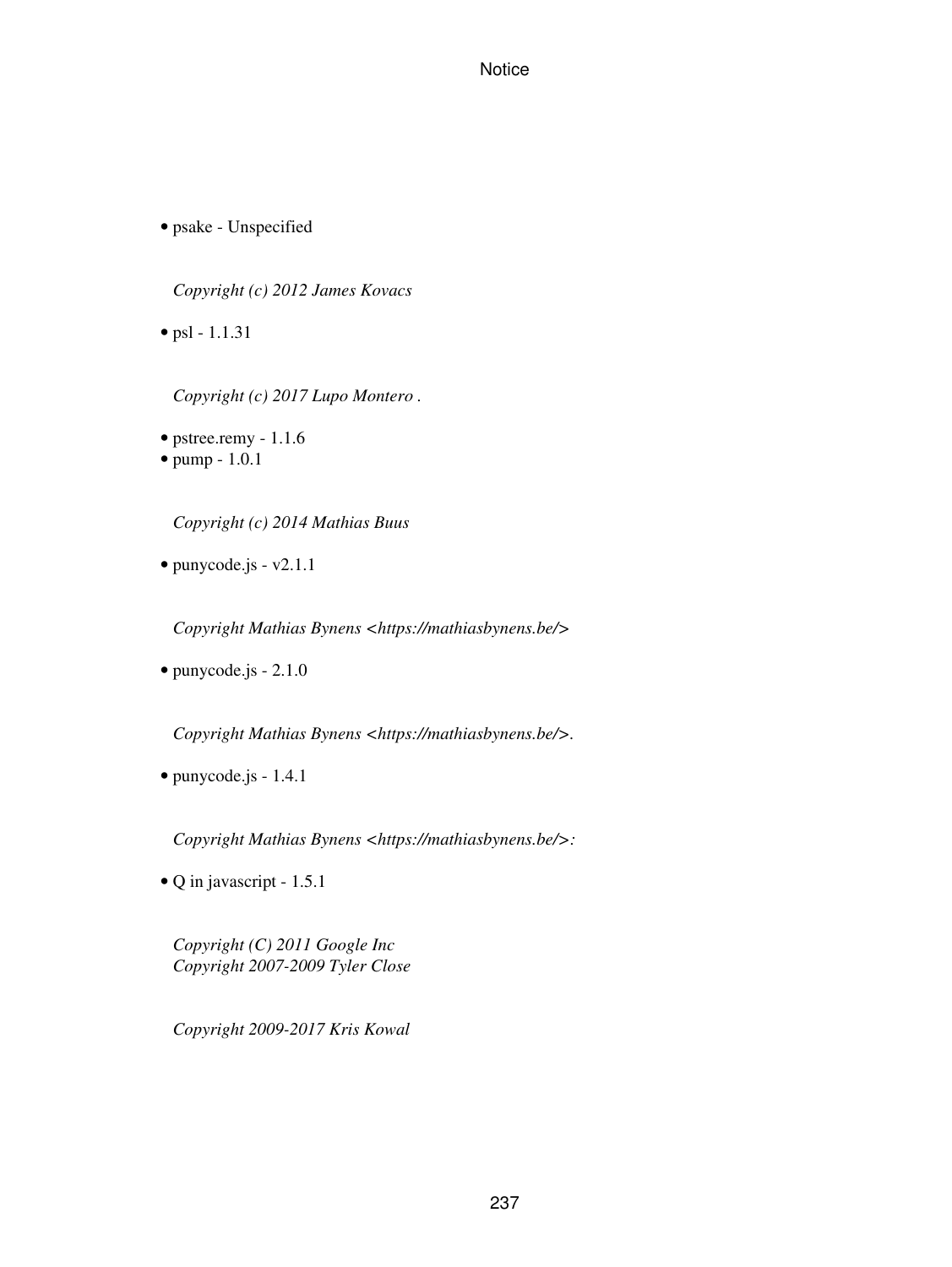*Copyright 2009â2017 Kristopher Michael Kowal and contributors.*

• Q in javascript - 0.9.7

*Copyright 2009â2012 Kristopher Michael Kowal.*

• Q in javascript - 1.4.1

*Copyright 2009â2014 Kristopher Michael Kowal.*

• query-string - sindresorhus/query-string - 4.3.1

*Copyright (C) Sindre Sorhus.*

• qunit - Unspecified

*Copyright (c) 2009 John Resig, Jörn Zaefferer.*

• random-bytes - 1.0.0

*Copyright(c) 2016 Douglas Christopher Wilson*

• randomatic - 1.1.5

*Copyright (c) 2013-2015, Jon Schlinkert.*

• randomatic - 3.1.1

*Copyright (c) 2013-2015, Jon Schlinkert.*

 $\bullet$  raw-body - 2.1.7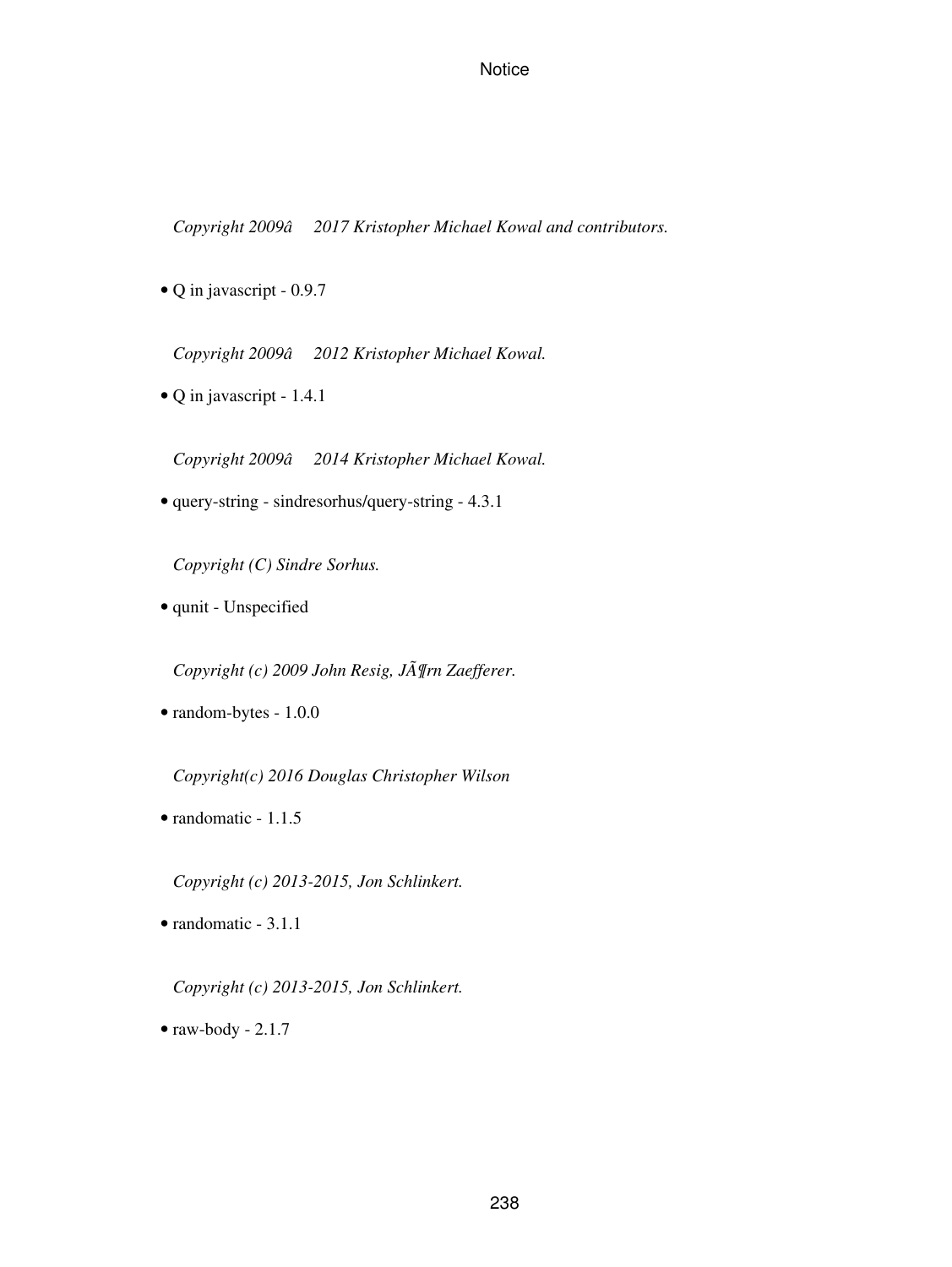*Copyright (c) 2013-2014 Jonathan Ong Copyright (c) 2014-2015 Douglas Christopher Wilson*

•  $rc - 1.1.6$ 

*Copyright (c) 2011 Dominic Tarr*

•  $rc - 1.0.3$ 

*Copyright (c) 2011 Dominic Tarr*

 $\bullet$  rcfinder - 0.1.9

- rcloader 0.1.2
- read-all-stream 3.1.0

*Copyright (c) Vsevolod Strukchinsky*

• read-all-stream - 2.2.0

*Copyright (c) Vsevolod Strukchinsky*

• read-pkg - 1.1.0

*Copyright (c) Sindre Sorhus*

• read-pkg - 1.0.0

*Copyright (c) Sindre Sorhus (sindresorhus.com)*

• read-pkg-up - 1.0.1

*Copyright (c) Sindre Sorhus*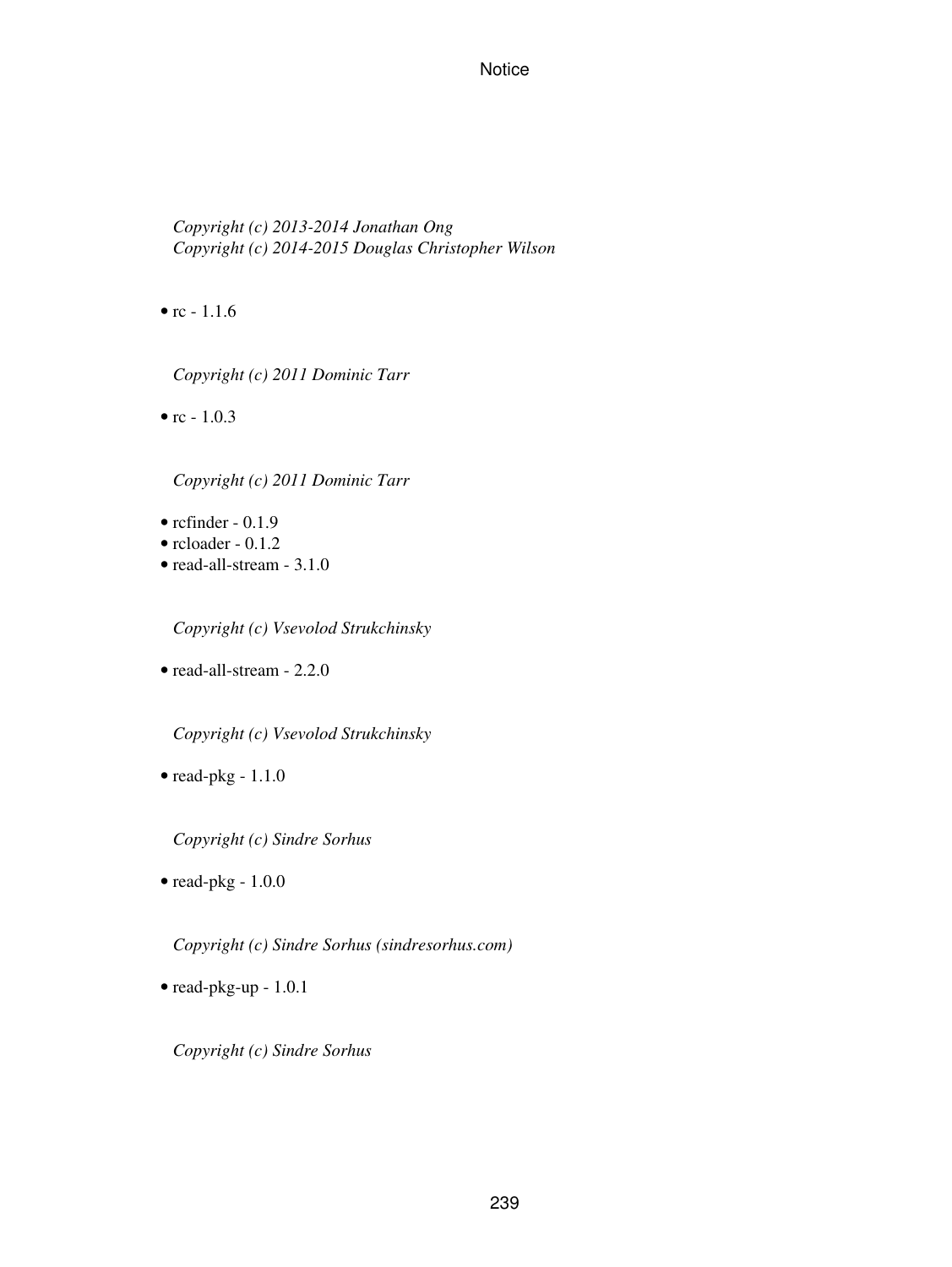• readable-stream - 1.1.14

*Copyright Joyent, Inc. and other Node contributors.*

• readable-stream - v2.2.7

*Copyright Joyent, Inc. and other Node contributors.*

• readable-stream - 2.2.11

*Copyright Joyent, Inc. and other Node contributors.*

• readable-stream - 2.0.6

*Copyright Joyent, Inc. and other Node contributors*

• readable-stream - 1.1.13

*Copyright Joyent, Inc. and other Node contributors.*

• readdirp - 2.2.1

*Copyright (c) 2012-2015 Thorsten Lorenz.*

• readline2 - 1.0.1

*Copyright (c) 2012 Simon Boudrias*

 $\bullet$  rechoir - 0.6.2

*Copyright (c) 2015 Tyler Kellen*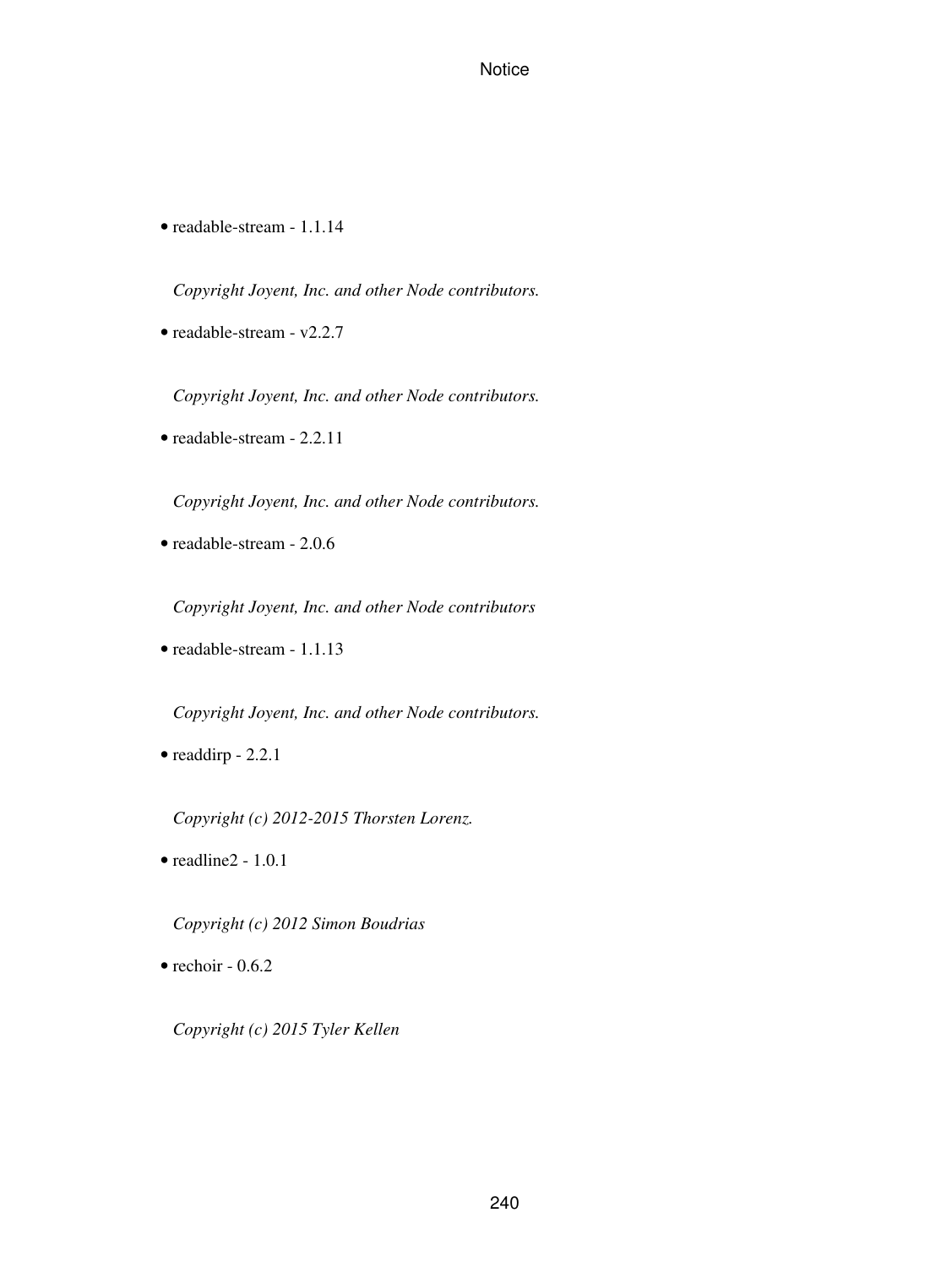• redent - 1.0.0

*Copyright (c) Sindre Sorhus*

• redeyed - 0.4.4

*Copyright 2012 Thorsten Lorenz.*

• referrer-policy - 1.0.0

*Copyright (c) 2016 Evan Hahn*

• regenerator-runtime - 0.11.1

*Copyright (c) 2014, Facebook, Inc. All righrs reserved.*

• regex-cache - 0.4.4

*Copyright (c) 2015-2016, Jon Schlinkert.*

• regex-not - 1.0.2

*Copyright (c) 2016, 2018, Jon Schlinkert.*

• regexp-clone - 0.0.1

*Copyright (c) Aaron Heckmann*

• registry-auth-token - 3.3.2

*Copyright (c) 2016 Espen Hovlandsdal.*

• registry-url - 3.0.0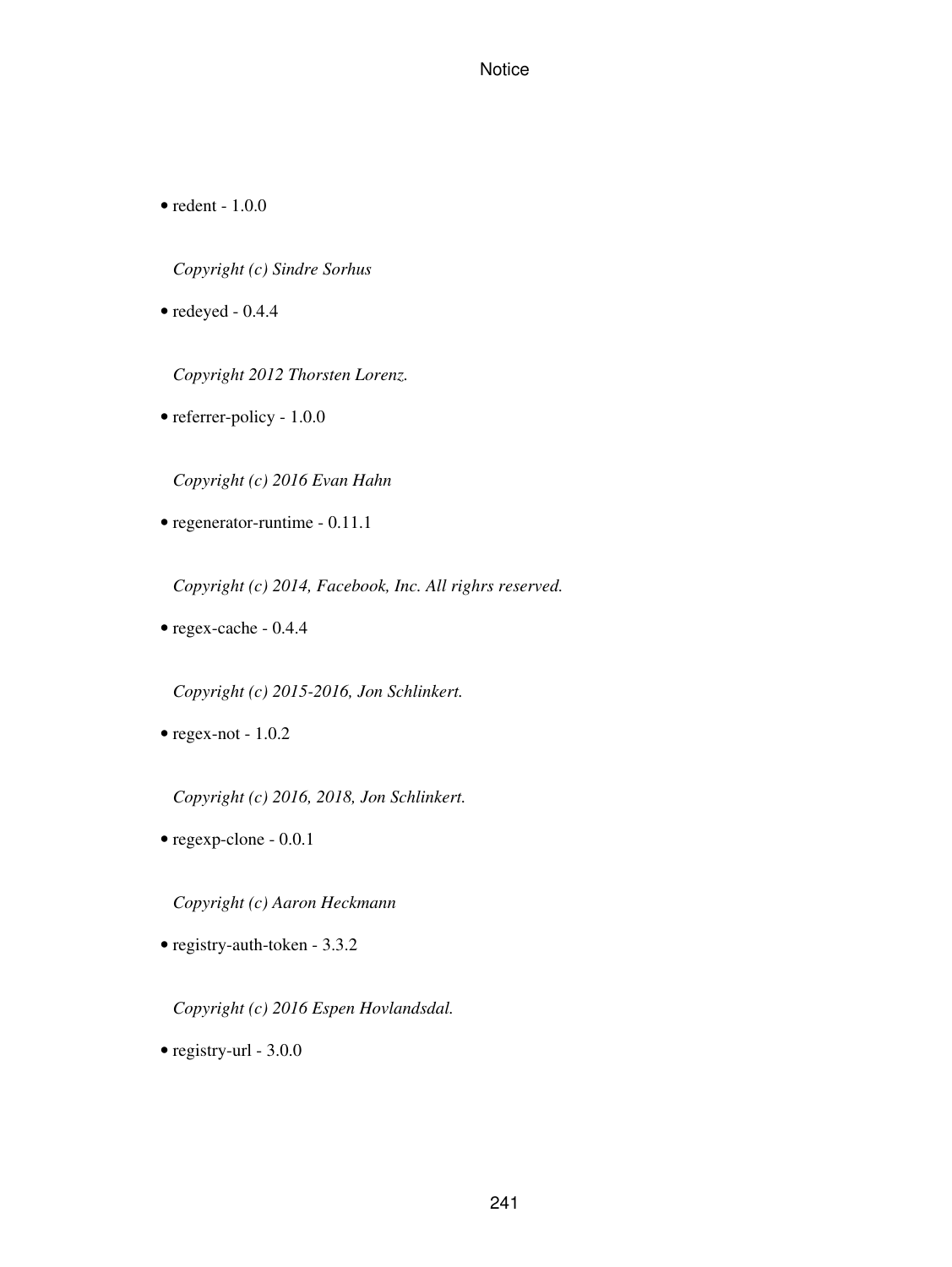*Copyright (c) Sindre Sorhus (sindresorhus.com)*

• registry-url - 3.1.0

*Copyright (c) Sindre Sorhus*

 $\bullet$  relateurl - 0.2.7

*Copyright (c) Steven Vachon*

• repeat-element - 1.1.2

*Copyright (c) 2015 Jon Schlinkert*

• repeat-element - 1.1.3

*Copyright (c) 2015-present, Jon Schlinkert.*

• repeat-string - 1.6.1

*Copyright (c) 2014-2016, Jon Schlinkert.*

• repeat-string - 1.5.4

*Copyright (c) 2015 Jon Schlinkert.*

• repeating - 2.0.1

*Copyright (c) Sindre Sorhus.*

• replace-ext - 0.0.1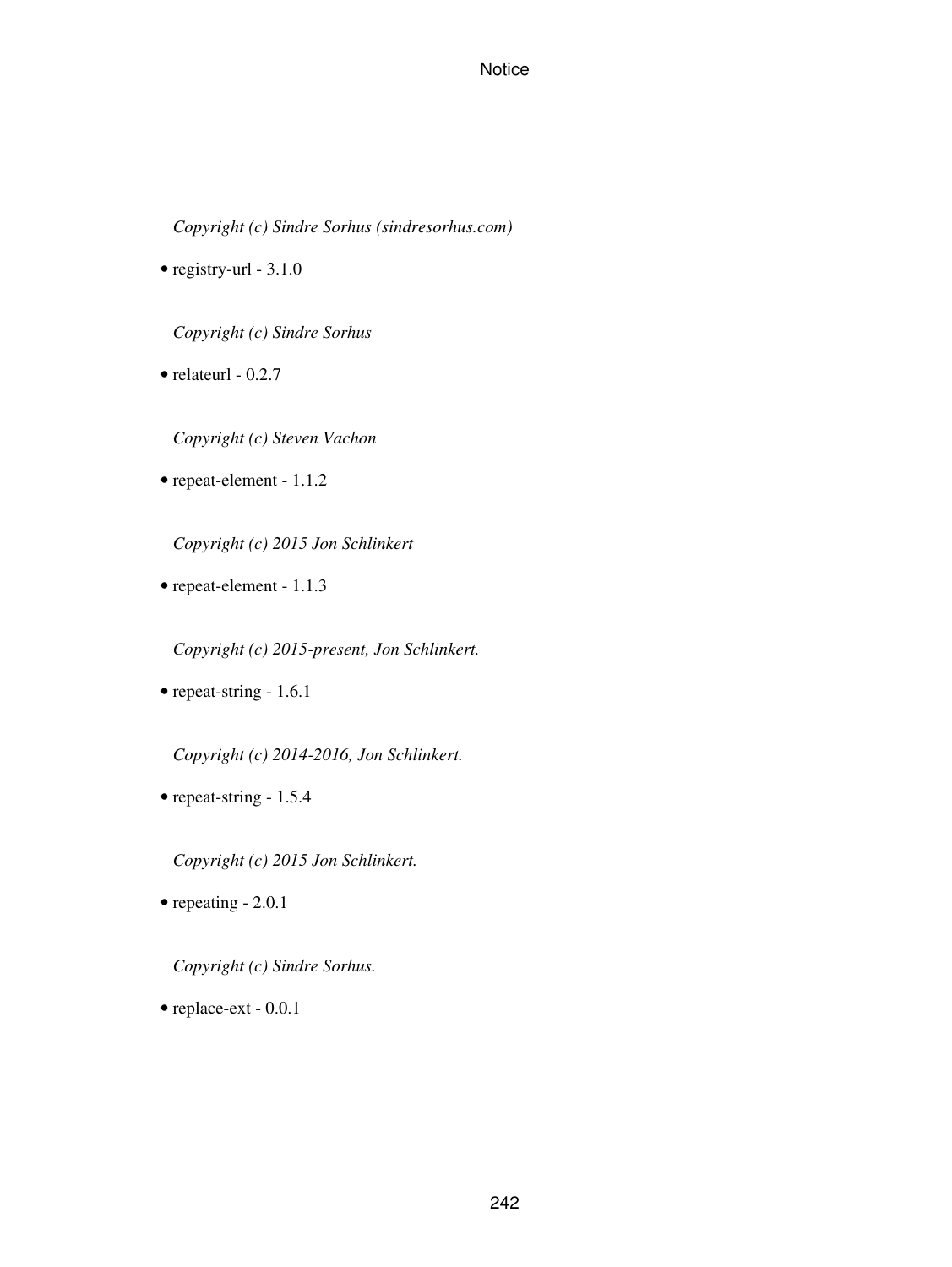*Copyright (c) 2014 Fractal*

• replace-ext - 1.0.0

*Copyright (c) 2014 Fractal*

• request-ip - 1.2.3

*Copyright (c) 2016 Petar Bojinov - petarbojinov@gmail.com*

• request-ip-examples - 1.0.0

*Copyright (c) 2016 Petar Bojinov*

• request-progress - 0.3.1

*Copyright (c) 2012 IndigoUnited*

• require-dir - 0.3.2

*Copyright (c) 2012-2015 Aseem Kishore.*

• require-directory - 2.1.1

*Copyright (c) 2011 Troy Goode*

- require\_optional V1.0.1
- requireg 0.1.5

*Copyright 2013 Tomas Aparicio*

• requirejs - 2.3.6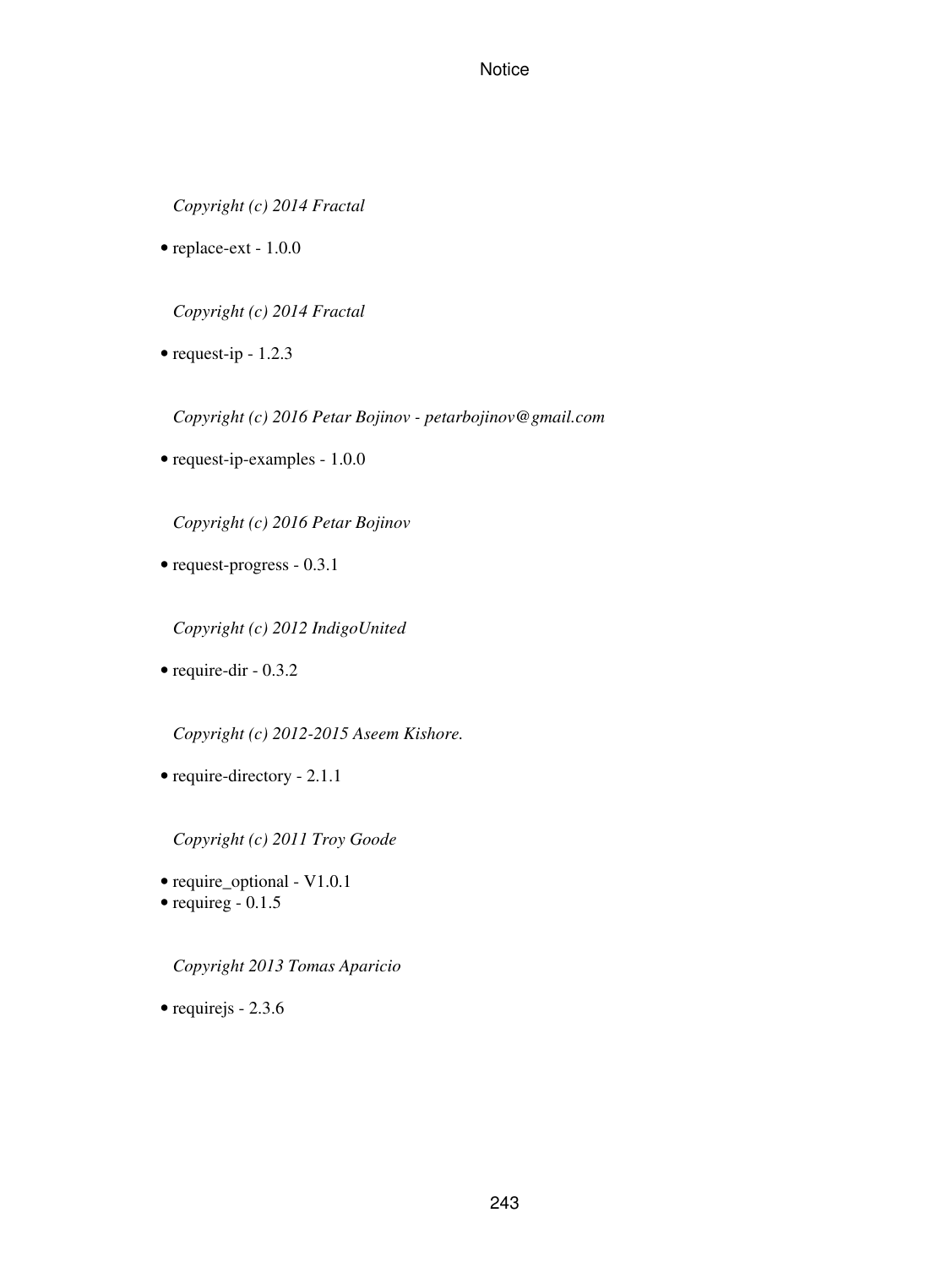*Copyright jQuery Foundation and other contributors.*

• resolve-dir - 1.0.1

*Copyright (c) 2015, Jon Schlinkert.*

• resolve-from - 2.0.0

*Copyright (c) Sindre Sorhus*

 $\bullet$  resolve-url - 0.2.1

*Copyright 2014 Simon Lydell.*

• restore-cursor - 1.0.1

*Copyright (c) Sindre Sorhus*

• resumer  $-0.0.0$ 

• ret  $-0.1.15$ 

*Copyright (C) 2011 by Roly Fentanes.*

• right-align - 0.1.3

*Copyright (c) 2015, Jon Schlinkert.*

 $\bullet$  rndm - 1.2.0

*Copyright (c) 2014 Jonathan Ong me@jongleberry.com*

• run-async - 0.1.0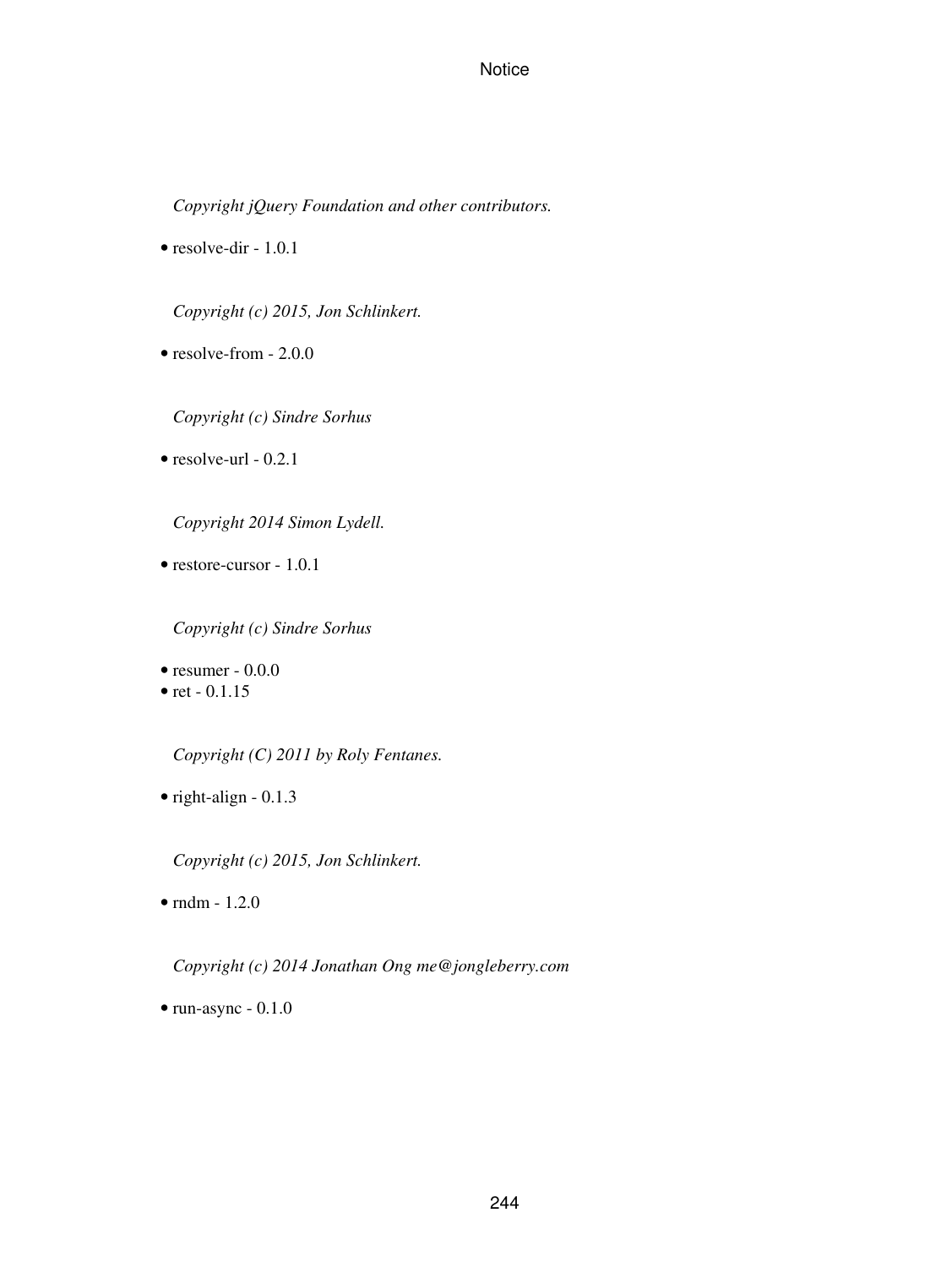*Copyright (c) 2014 Simon Boudrias*

• run-sequence - 1.2.2

*Copyright (c) 2014 [Phil DeJarnett](http://overzealous.com)*

• safe-buffer - 5.1.1

*Copyright (C) Feross Aboukhadijeh*

• safe-buffer - 5.1.2

*Copyright (C) [Feross Aboukhadijeh](http://feross.org).*

• safe-json-stringify - 1.2.0

*Copyright (c) 2014 E-conomic*

- safe-regex 1.1.0
- safer-buffer 2.1.2

*Copyright (c) 2018 Nikita Skovoroda .*

- sails-elastic 0.12.0
- sass-graph lox/sass-graph 2.2.4

*Copyright (c) 2011 Andrei Mackenzie Copyright (c) 2015 Contributors:*

*Copyright (c) Isaac Z. Schlueter and Contributors:*

*Copyright (c) Sindre Sorhus*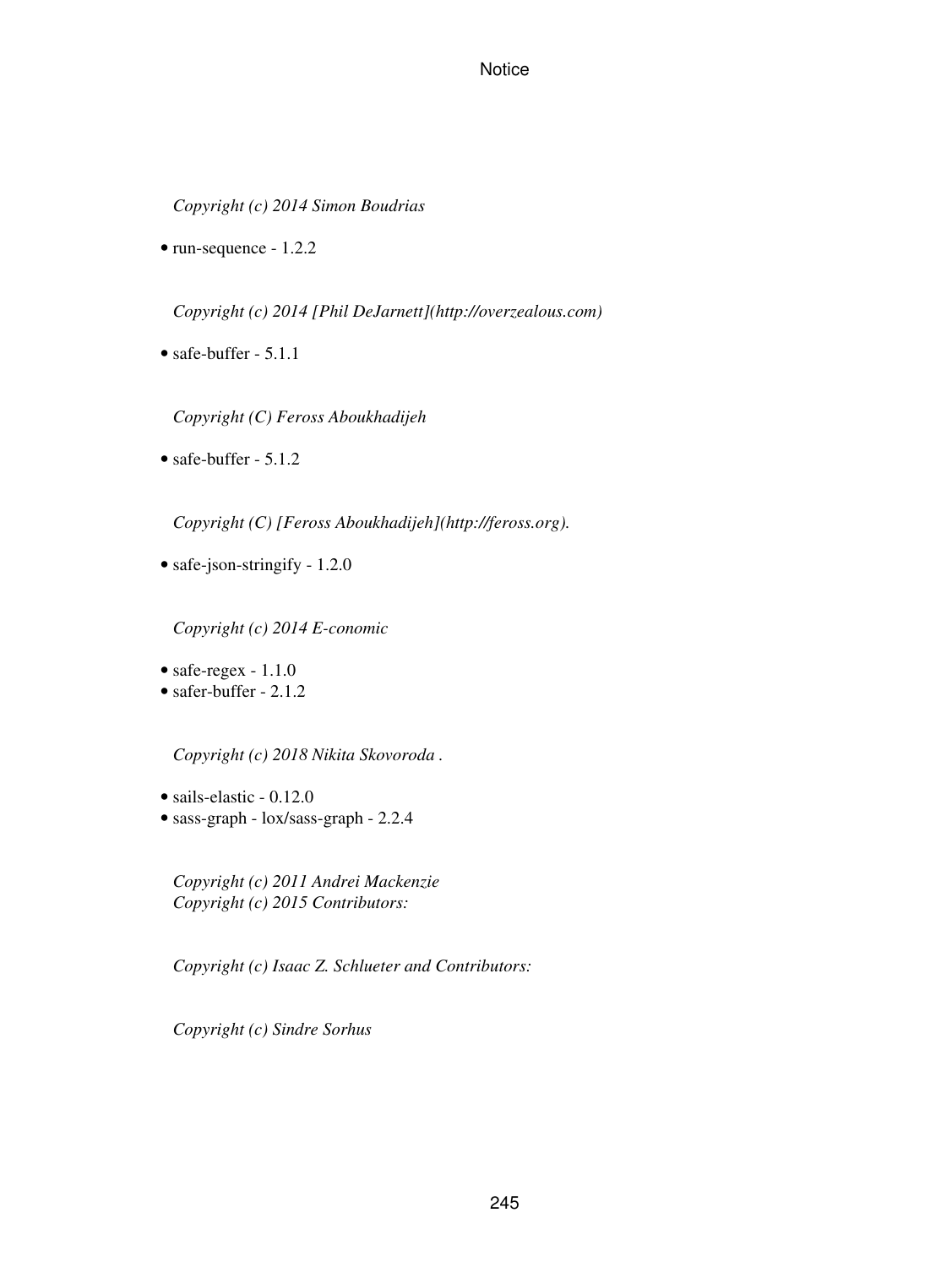• scss-tokenizer - 0.2.3

• seek-bzip - 1.0.5

*Copyright (c) 2012 Eli Skeggs. Copyright (C) 2013 C. Scott Ananian*

*Copyright (C) 2011 Matthew Francis*

*Copyright (C) 2011 antimatter15*

• semver-diff  $-2.1.0$ 

*Copyright (c) Sindre Sorhus*

- semver-regex 1.0.0
- semver-truncate 1.1.2

*Copyright (c) Sindre Sorhus.*

• send - 0.14.1

*Copyright (c) 2012 TJ Holowaychuk Copyright (c) 2014-2016 Douglas Christopher Wilson*

• send  $-0.14.2$ 

*Copyright (c) 2012 TJ Holowaychuk: Copyright (c) 2014-2016 Douglas Christopher Wilson*

• sentence-case - 2.1.1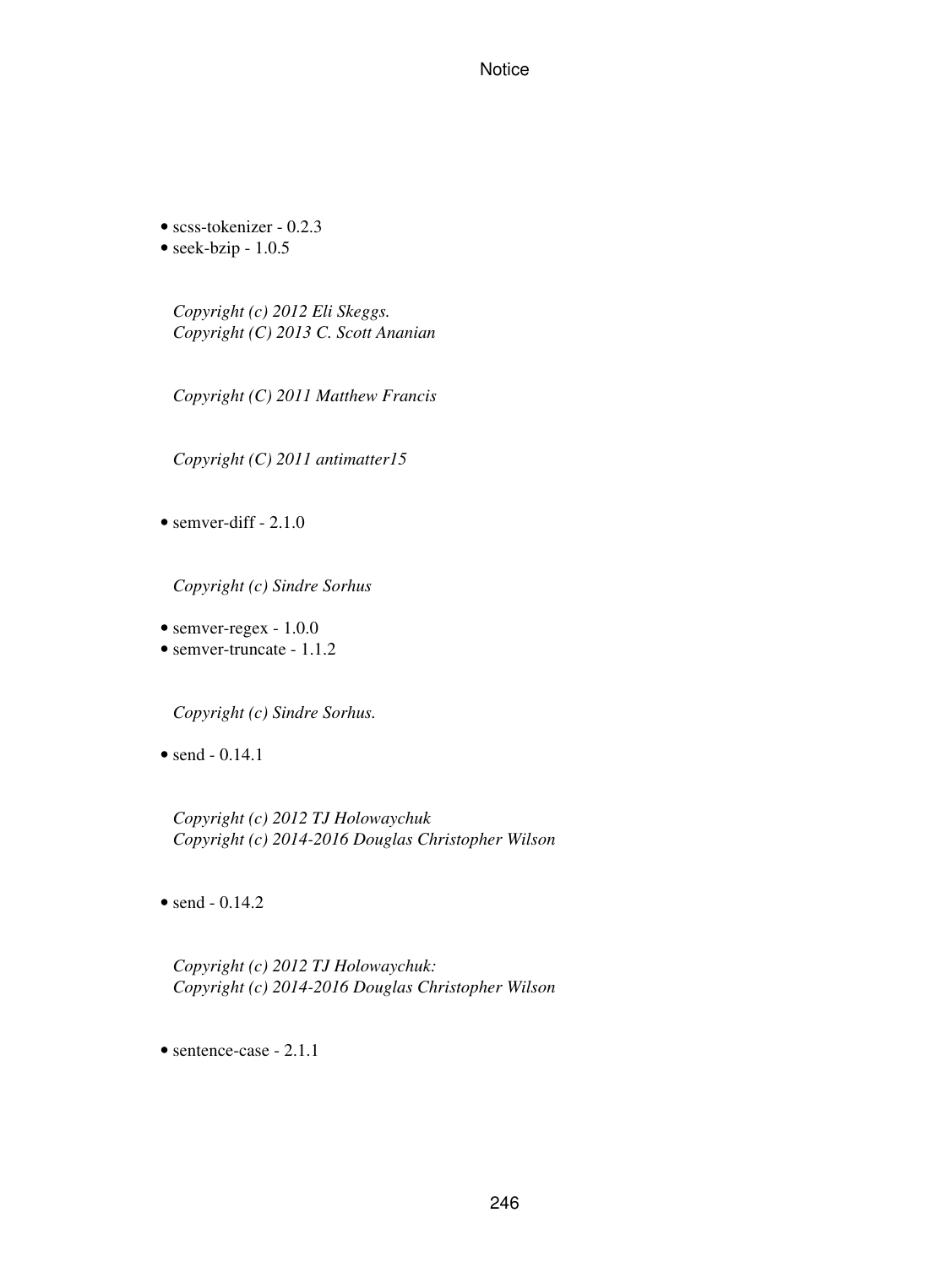*Copyright (c) 2016 Blake Embrey (hello@blakeembrey.com)*

• sequencify  $-0.0.7$ 

*Copyright (c) 2013 [Richardson & Sons, LLC](http://richardsonandsons.com/)*

• serve-static - 1.11.2

*Copyright (c) 2010 Sencha Inc. Copyright (c) 2011 LearnBoost*

*Copyright (c) 2011 TJ Holowaychuk*

*Copyright (c) 2014-2016 Douglas Christopher Wilson*

• set-immediate-shim - 1.0.1

*Copyright (c) Sindre Sorhus*

• set-value - 2.0.0

*Copyright (c) 2014-2015, 2017, Jon Schlinkert Copyright © 2017, [Jon Schlinkert](https://github.com/jonschlinkert)*

• setImmediate - 1.0.5

*Copyright (c) 2012 Barnesandnoble.com, llc, Donavon West, and Domenic Denicola.*

• SharpZipLib - 0.86.0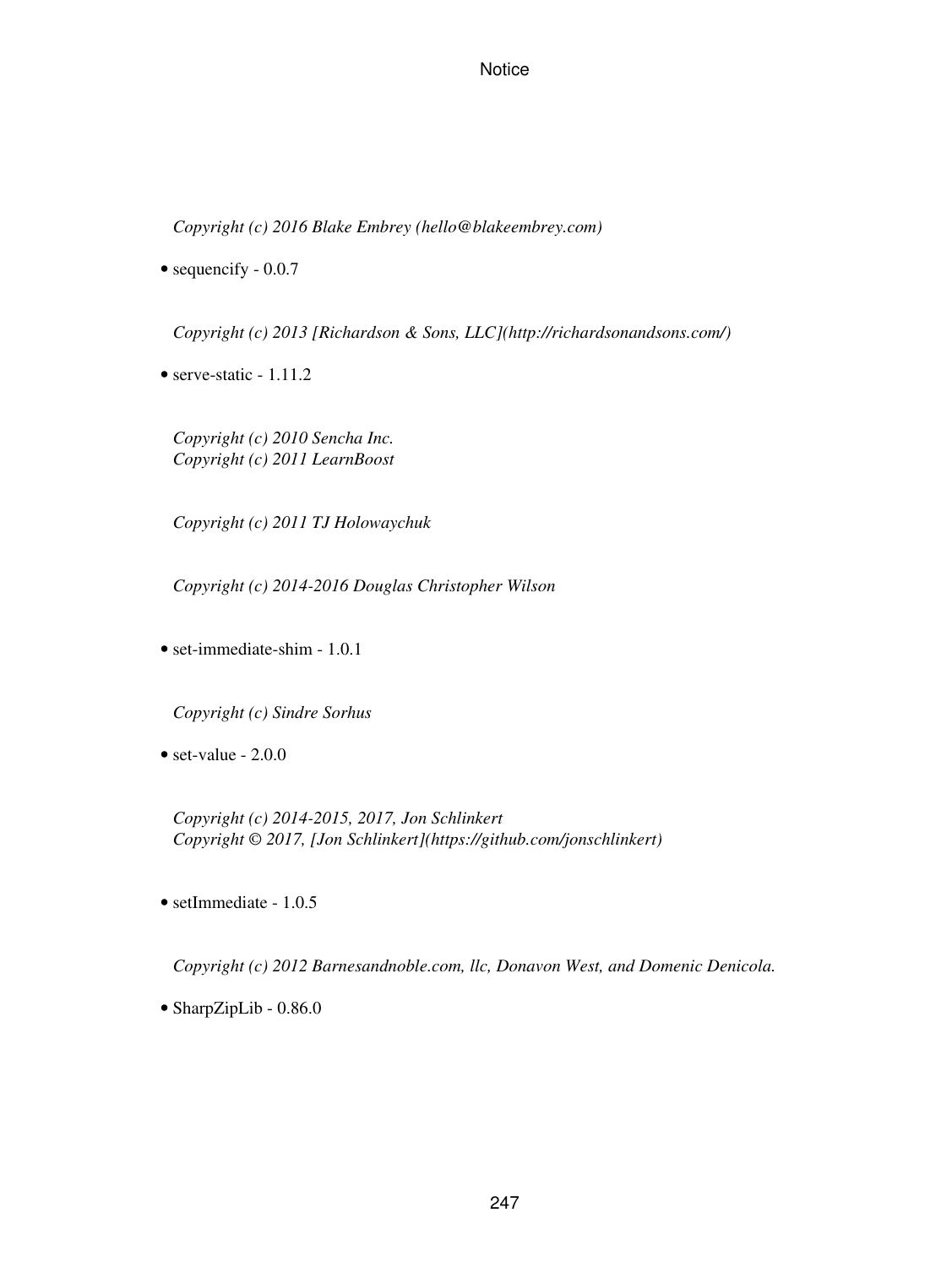*Copyright © 2000-2016 SharpZipLib Contributors*

• shebang-command - 1.2.0

*Copyright (c) Kevin Martensson*

• shebang-regex - 1.0.0

*Copyright (c) Sindre Sorhus*

• shell-quote - 1.5.0

*Copyright (c) 2013 James Halliday*

- $\bullet$  shush  $1.0.0$
- simple-encryptor Unspecified
- $\bullet$  simple-fmt 0.1.0

*Copyright (c) 2013 Olov Lassus*

 $\bullet$  simple-is - 0.2.0

*Copyright (c) 2013 Olov Lassus*

• simple-user-action - 2.1.2

*Copyright (c) 2010-2016 Caolan McMahon*

• simple-user-action - 1.5.2

*Copyright (c) 2010-2014 Caolan McMahon*

• simple-user-action - 0.2.10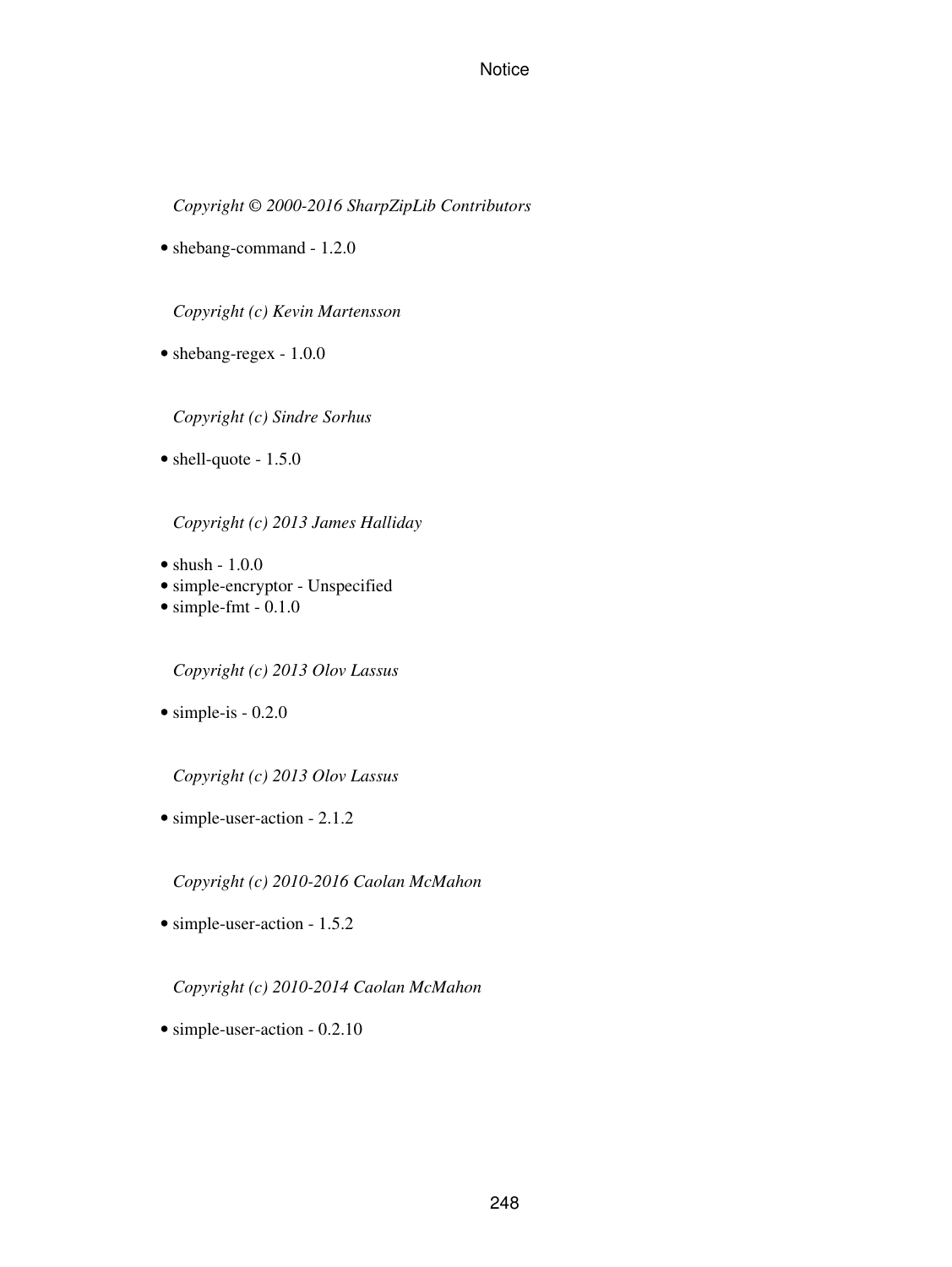# *Copyright (c) 2010 Caolan McMahon*

• simple-user-action - 0.2.9

*Copyright (c) 2010 Caolan McMahon*

• simple-user-action - 2.0.1

*Copyright (c) 2010-2016 Caolan McMahon*

• sindresorhus - ansi-regex - 2.0.0

*Copyright (c) Sindre Sorhus*

• sindresorhus - ansi-styles - 2.2.1

*Copyright (c) Sindre Sorhus*

• sindresorhus's chalk - 0.5.1

*Copyright (c) Sindre Sorhus*

• sindresorhus's chalk - 2.4.2

*Copyright (c) Sindre Sorhus*

• sindresorhus's chalk - 1.1.3

*Copyright (c) Sindre Sorhus*

• SLF4J API Module - 1.7.25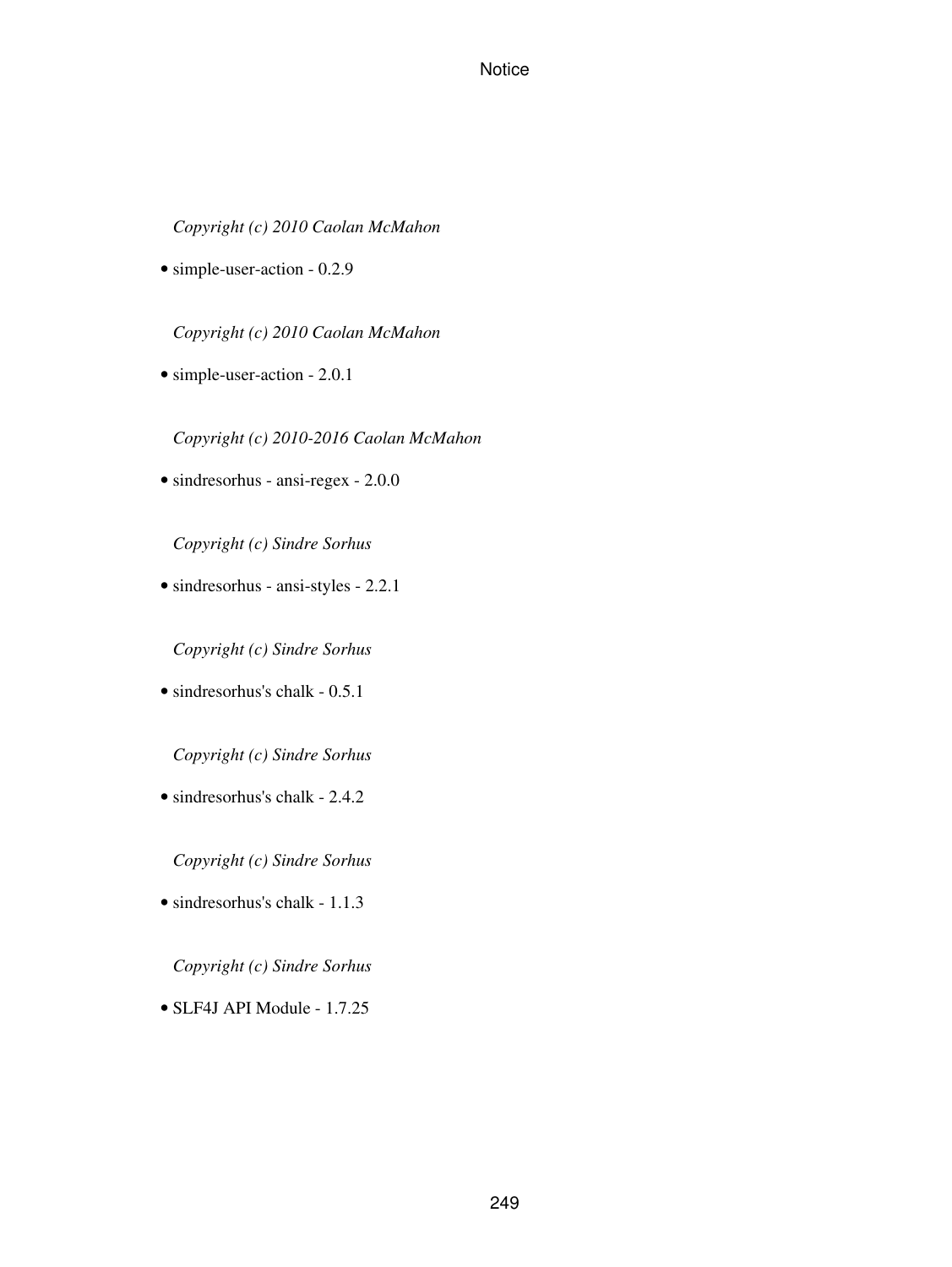*Copyright (c) 2004-2011 QOS.ch. All rights reserved.*

• slice-stream - 1.0.0

*Copyright (c) 2013 Evan Oxfeld.*

 $\bullet$  sliced - 1.0.1

*Copyright (c) 2012 Aaron Heckmann*

 $\bullet$  sliced - 0.0.5

*Copyright (c) 2012 Aaron Heckmann*

• slick - kamicane/slick - 1.12.2 • slide - 1.1.6

*Copyright (c) Isaac Z. Schlueter*

- smtp-connection 2.12.0
- snake-case 2.1.0

*Copyright (c) 2014 Blake Embrey (hello@blakeembrey.com)*

• snapdragon-node - 0.8.2

*Copyright (c) 2012 TJ Holowaychuk .*

• snapdragon-node - 2.1.1

*Copyright (c) 2017, Jon Schlinkert.*

• snapdragon-util - 3.0.1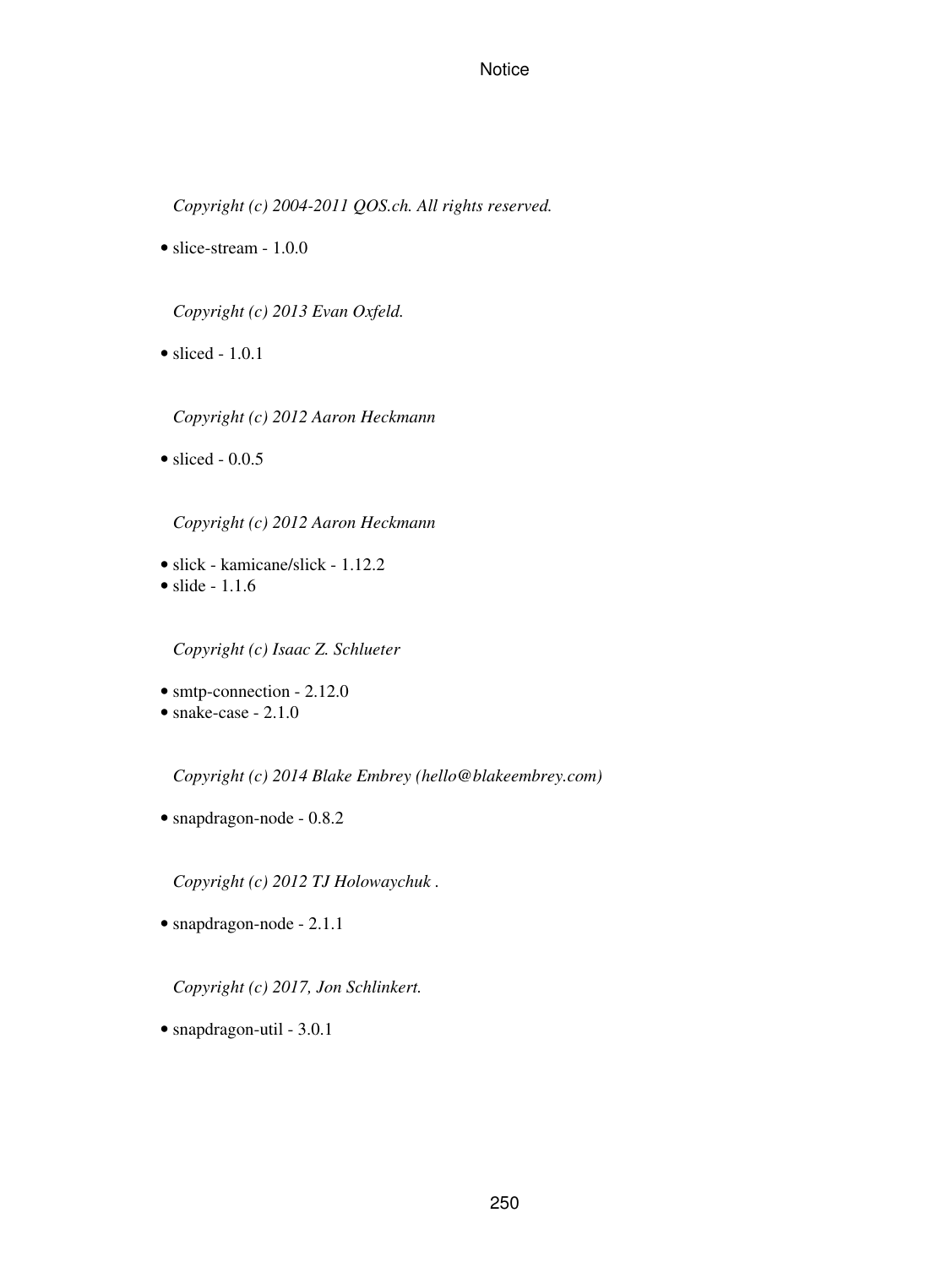*Copyright (c) 2017, Jon Schlinkert*

• socks-client - 1.1.9

*Copyright (c) 2013 Josh Glazebrook.*

• sort-keys - 1.1.1

*Copyright (c) Sindre Sorhus*

• sort-keys-length - 1.0.1

*Copyright (c) Kevin MÃ¥rtensson*

• source-map-resolve - 0.5.2

*Copyright 2014, 2017 Simon Lydell.*

• source-map-url - 0.4.0

*Copyright (c) 2014 Simon Lydell.*

- sparkles 1.0.1
- spdx-expression-parse 1.0.2

*Copyright (c) 2015 Kyle E. Mitchell and other contributors*

- spdx-expression-parse 3.0.0
- $\bullet$  split 0.3.3

*Copyright (c) 2011 Dominic Tarr*

• split -  $1.0.1$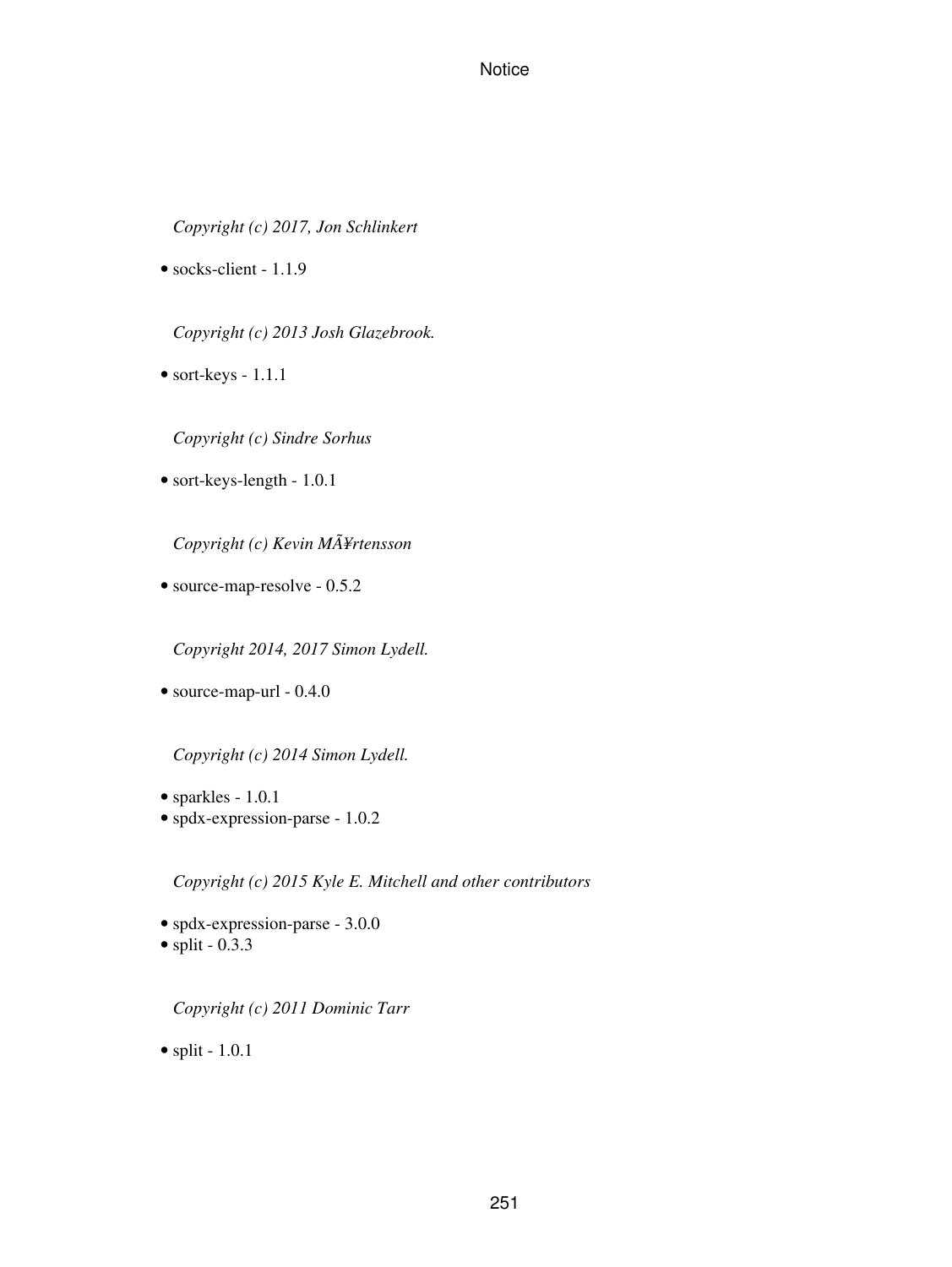• split-string - 1.0.1

*Copyright (c) 2015, 2017, Jon Schlinkert*

• spm-handlebars - 4.0.5

*Copyright (c) Yehuda Kats*

• spm-handlebars - 4.0.6

*Copyright (c) Yehuda Kats*

•  $\text{ssh2 - 0.5.1}$ 

*Copyright Brian White. All rights reserved.*

• ssh2-streams - 0.1.20

*Copyright (c) 2005 Tom Wu All Rights Reserved. Copyright (c) 2005-2009 Tom Wu All Rights Reserved.*

• sshpk - 1.16.1

*Copyright 2015 Joyent, Inc.*

• stable  $-0.1.8$ 

*Copyright (C) 2017 Angry Bytes and contributors.*

- $\bullet$  stat-mode 0.2.2
- static-extend 0.1.2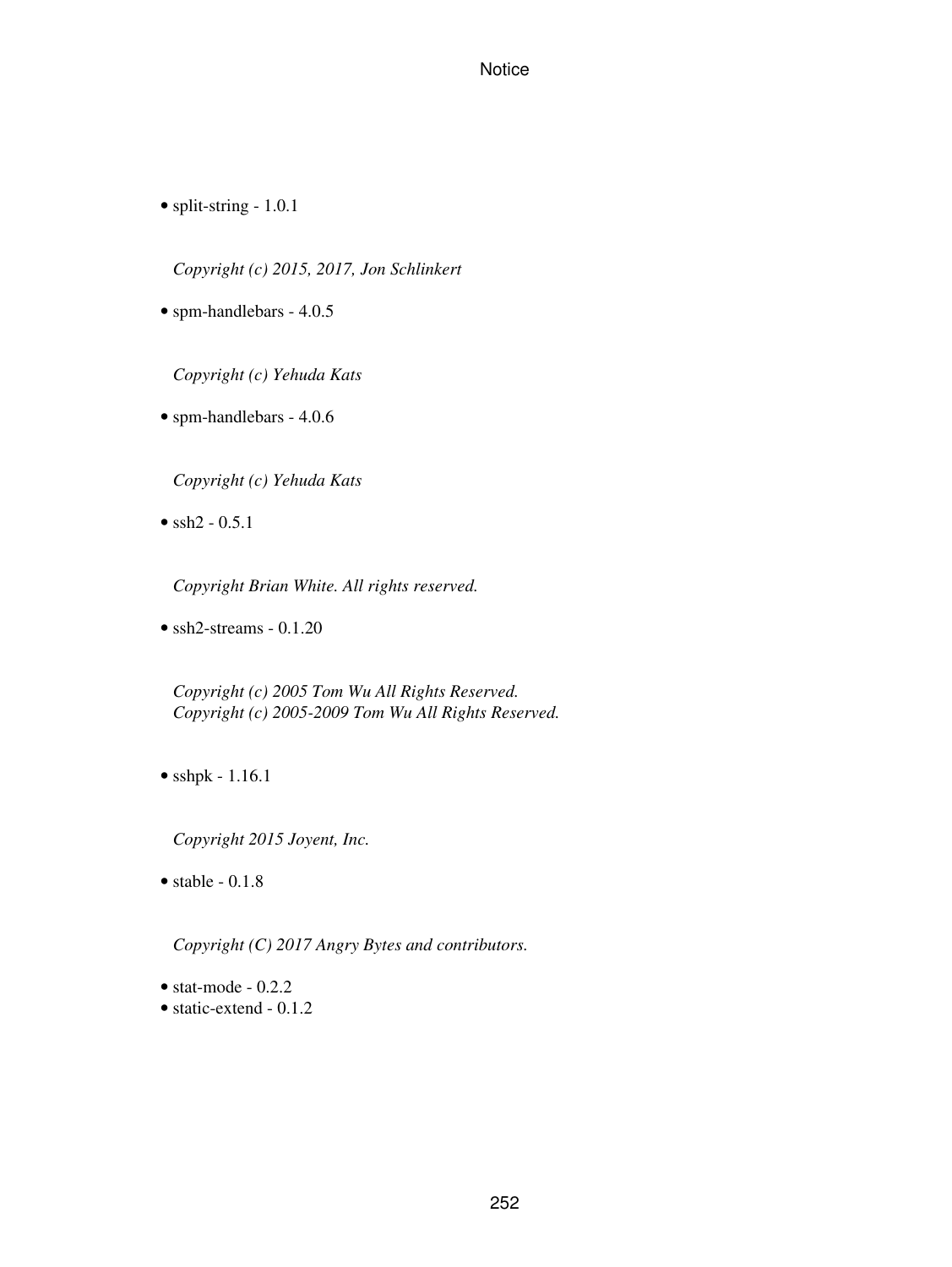*Copyright (c) 2016, Jon Schlinkert.*

• statuses  $-1.3.1$ 

*Copyright (c) 2014 Jonathan Ong Copyright (c) 2016 Douglas Christopher Wilson*

 $\bullet$  statuses - v1.5.0

*Copyright (c) 2014 Jonathan Ong me@jongleberry.com Copyright (c) 2016 Douglas Christopher Wilson doug@somethingdoug.com*

 $\bullet$  statuses - 1.3.0

*Copyright (c) 2014 Jonathan Ong me@jongleberry.com Copyright (c) 2016 Douglas Christopher Wilson doug@somethingdoug.com*

• stream-combiner - 0.2.2

*Copyright (c) 2012 'Dominic Tarr.*

- stream-combiner2 1.1.1
- stream-consume 0.1.1

*Copyright (c) 2014 Aron Nopanen.*

• stream-counter - 1.0.0

*Copyright (c) 2013 Andrew Kelley*

• stream-shift - 1.0.0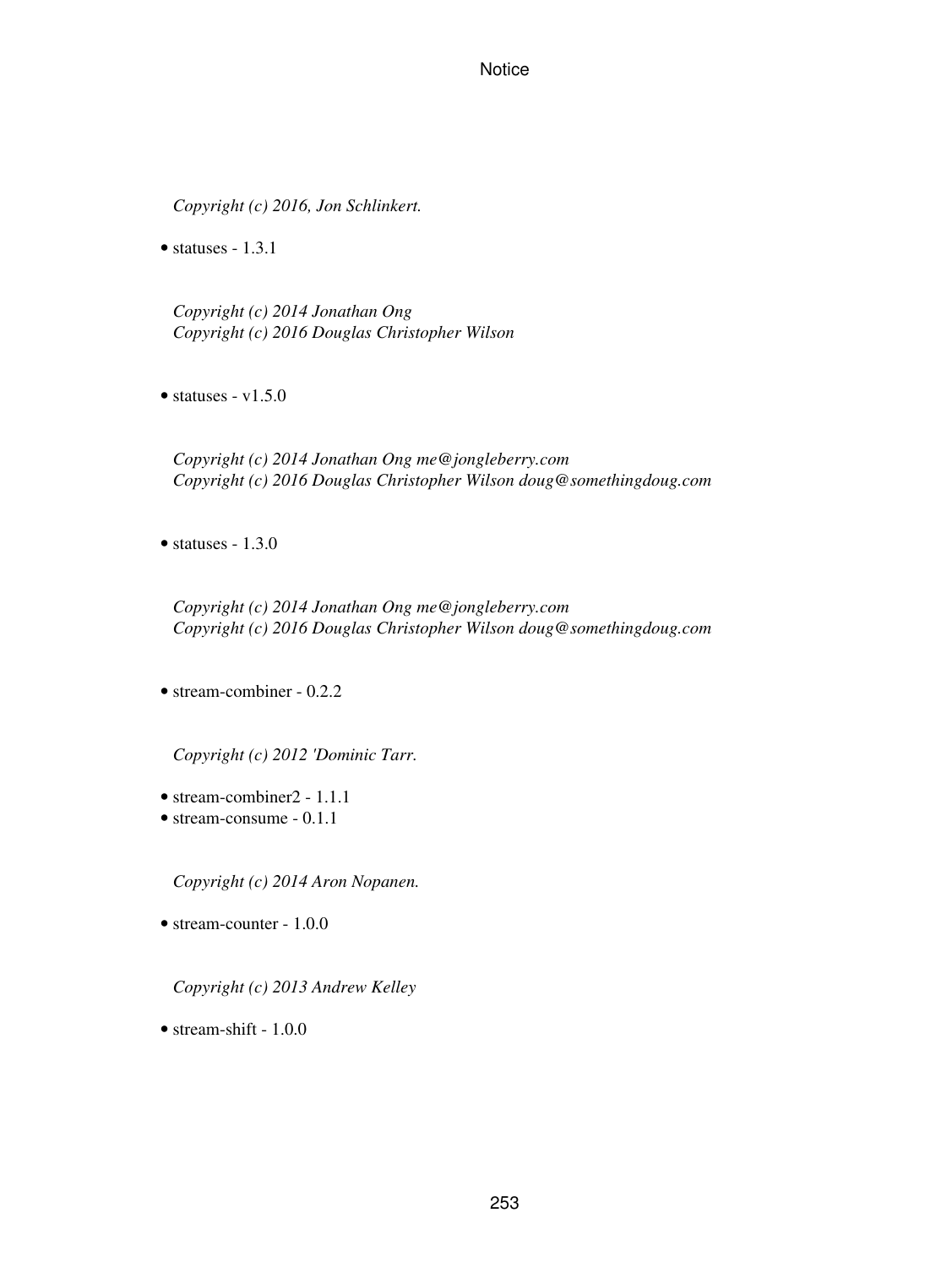*Copyright (c) 2016 Mathias Buus*

- stream-to-array 2.3.0
- stream-utils' destroy 1.0.4

*Copyright (c) 2014 Jonathan Ong*

• streamfilter - 1.0.7

*Copyright (c) 2013-2014 Nicolas Froidure, <http://insertafter.com/>.*

• streamsearch - 0.1.2

*Copyright Brian White. All rights reserved*

• strict-uri-encode - 1.1.0

*Copyright (c) Kevin MÃ¥rtensson .*

• string-extended - 0.0.8

*Copyright (c) 2011-2012 Pollenware.*

• string-length - 1.0.1

*Copyright (c) Sindre Sorhus (sindresorhus.com).*

 $\bullet$  string-width - v2.1.1

#### *Copyright (c) Sindre Sorhus*

• string-width - 2.1.1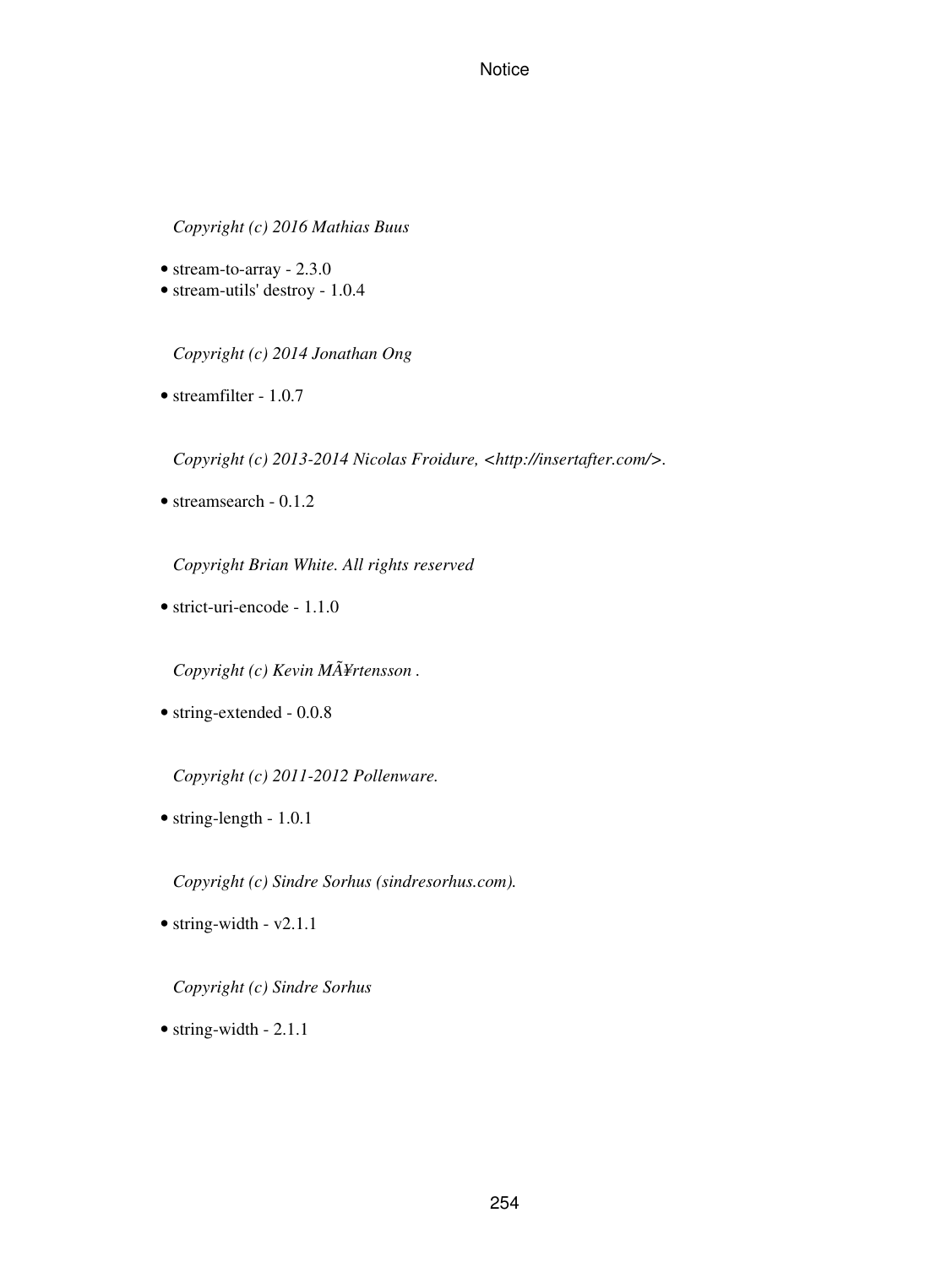*Copyright (c) Sindre Sorhus*

• string-width - 1.0.2

*Copyright (c) Sindre Sorhus.*

• string\_decoder - rvagg/string\_decoder - 1.0.3

*Copyright Joyent, Inc. and other Node contributors.*

• stringencoders - Unspecified

*Copyright (c) 2010 Nick Galbreath*

• stringmap - 0.2.2

*Copyright (c) 2013 Olov Lassus*

• stringset - 0.2.1

*Copyright (c) 2013 Olov Lassus*

• StringStream - 0.0.6

*Copyright (c) 2012 Michael Hart.*

• strip-ansi - 4.0.0

*Copyright (c) Sindre Sorhus*

• strip-ansi - 0.3.0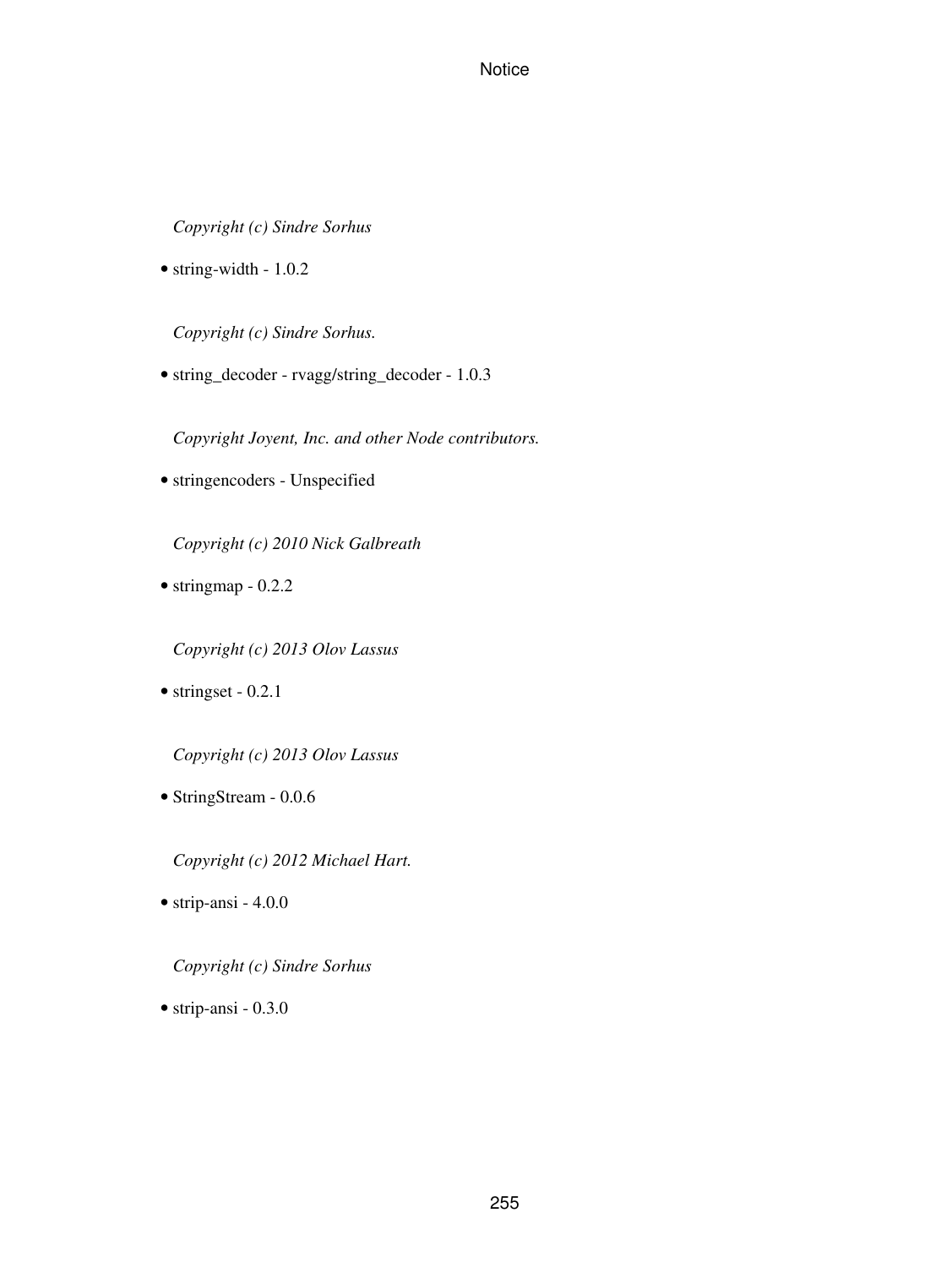*Copyright (c) Sindre Sorhus*

• strip-ansi - 3.0.1

*Copyright (c) Sindre Sorhus*

• strip-bom - 2.0.0

*Copyright (c) Sindre Sorhus*

- $\bullet$  strip-bom 1.0.0
- strip-dirs 1.1.1
- $\bullet$  strip-eof 1.0.0
- strip-indent 1.0.1

*Copyright (c) Sindre Sorhus*

• strip-json-comments - 1.0.4

*Copyright (c) Sindre Sorhus*

• strip-json-comments - 2.0.1

*Copyright (c) Sindre Sorhus*

• strip-json-comments - 0.1.3

*Copyright (c) Sindre Sorhus.*

- strip-outer 1.0.1
- sum-up 1.0.3
- supports-color 0.2.0

*Copyright (c) Sindre Sorhus*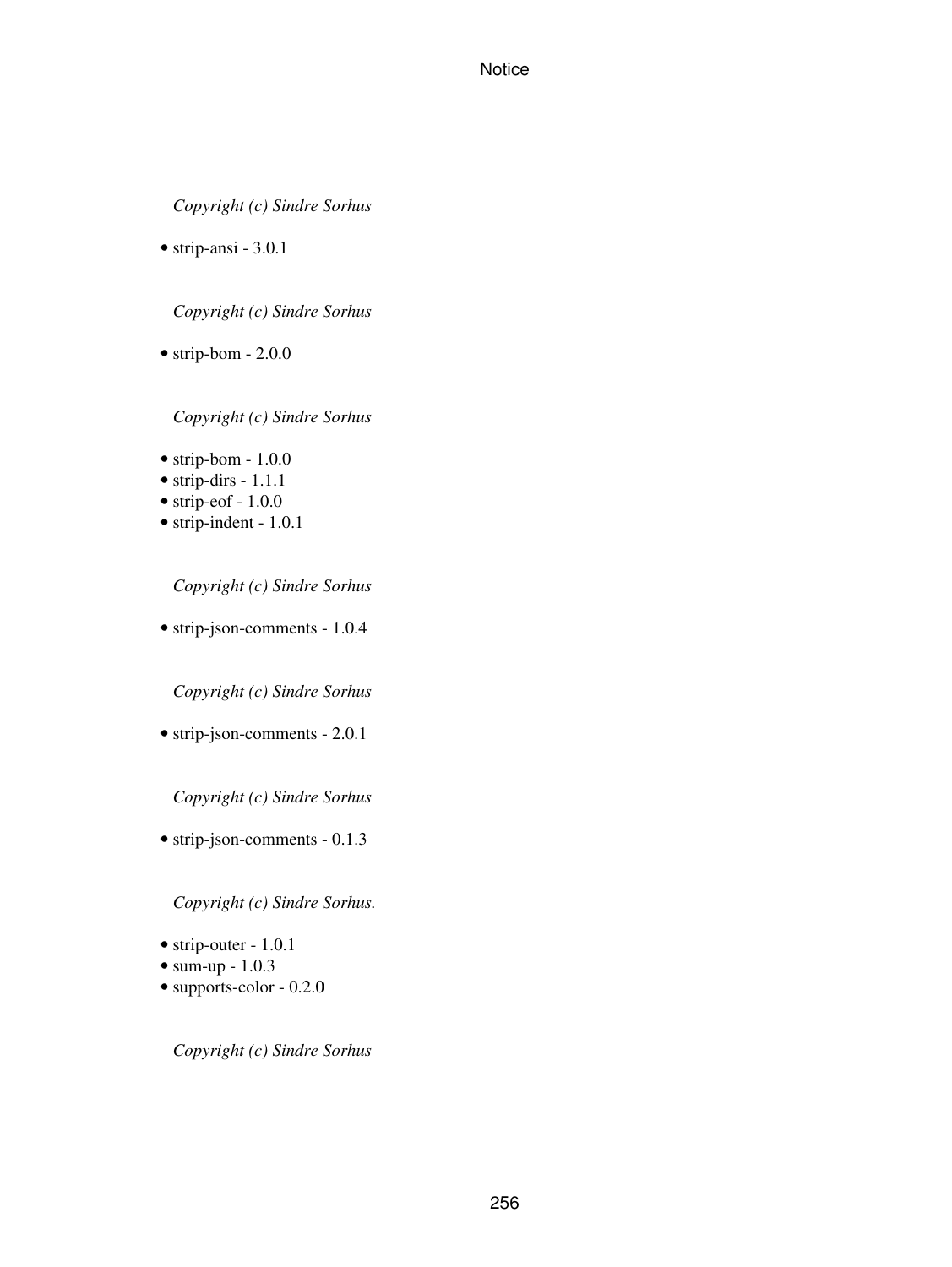• supports-color - 5.5.0

*Copyright (c) Sindre Sorhus*

• supports-color - 4.5.0

*Copyright (c) Sindre Sorhus*

• supports-color - 3.2.3

*Copyright (c) Sindre Sorhu*

• supports-color - 2.0.0

*Copyright (c) Sindre Sorhus*

• svgo-icons - 0.7.2

*copyright © 2012 Kir Belevich.*

- swap-case 1.1.2
- symbol-tree 3.2.2

*Copyright (c) 2015 Joris van der Wel.*

- sync-request 3.0.1
- tar-fs  $1.12.0$

*Copyright (c) 2014 Mathias Buus*

 $\bullet$  tar-stream - 1.4.0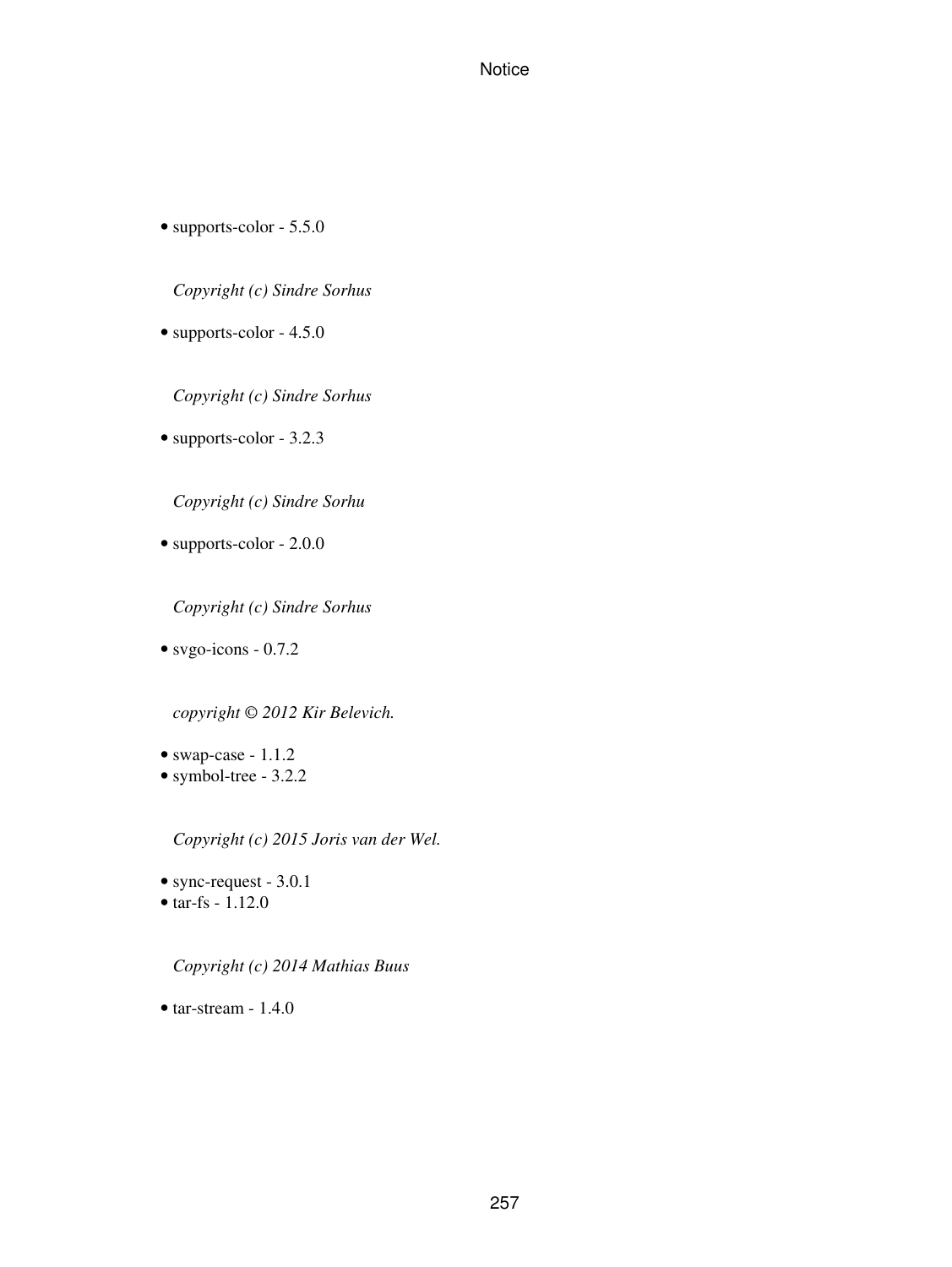*Copyright (c) 2014 Mathias Buus*

• tar-stream  $-1.6.2$ 

*Copyright (c) 2014 Mathias Buus.*

- $\bullet$  temp-dir 1.0.0
	- *Copyright (c) Sindre Sorhus*
- tempfile 1.0.0

*Copyright (c) Sindre Sorhus (sindresorhus.com)*

• tempfile - 2.0.0

*Copyright (c) Sindre Sorhus (sindresorhus.com)*

• tempfile - 1.1.1

*Copyright (c) Sindre Sorhus*

- templayed 0.2.3
- $\bullet$  term-size v1.2.0

*Copyright (c) Sindre Sorhus.*

• ternary-stream - 1.2.3

#### *Copyright (c) 2013 Rod Vagg*

- $\bullet$  text-table 0.2.0
- The Legion of the Bouncy Castle Unspecified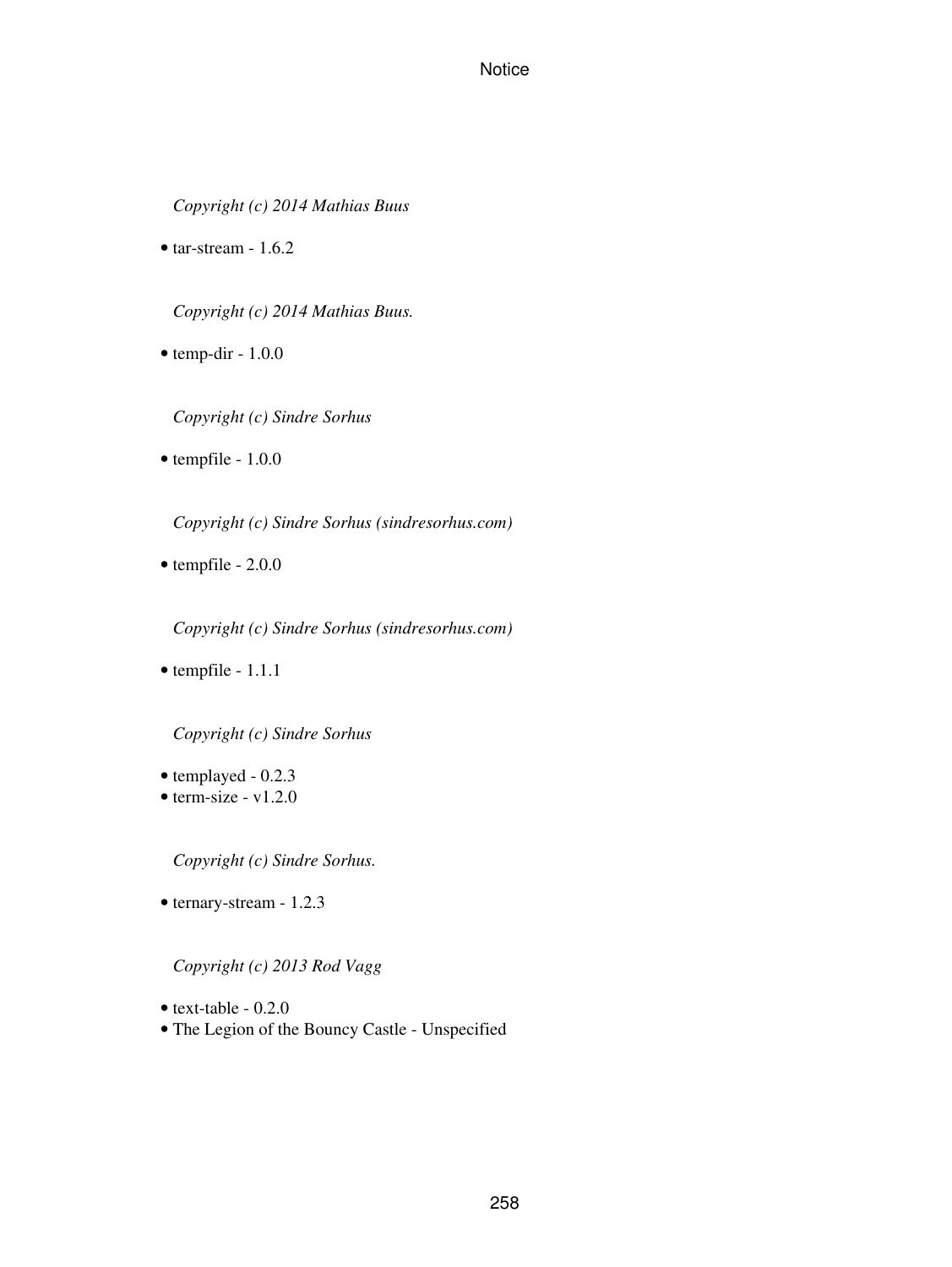*Copyright (c) 2000 - 2011 The Legion Of The Bouncy Castle*

• The Legion of the Bouncy Castle - C # Port - 1.8.1

*Copyright (c) 2000-2015 The Legion of the Bouncy Castle Inc.*

• then-request - 2.2.0

*Copyright (c) 2014 Forbes Lindesay*

• throttleit - 0.0.2

 $\bullet$  through  $-2.3.8$ 

*Copyright (c) 2011 Dominic Tarr*

 $\bullet$  through  $2 - 0.5.1$ 

*Copyright (c) 2013 Rod Vagg*

 $\bullet$  through  $2 - 2.0.5$ 

*Copyright (c) 2013 Rod Vagg*

 $\bullet$  through  $2 - 0.6.5$ 

*Copyright 2013, Rod Vagg*

 $\bullet$  through  $2 - 0.4.2$ 

*Copyright (c) 2012 Raynos.:Copyright (c) 2013 Rod Vagg*

 $\bullet$  through  $2 - 0.6.2$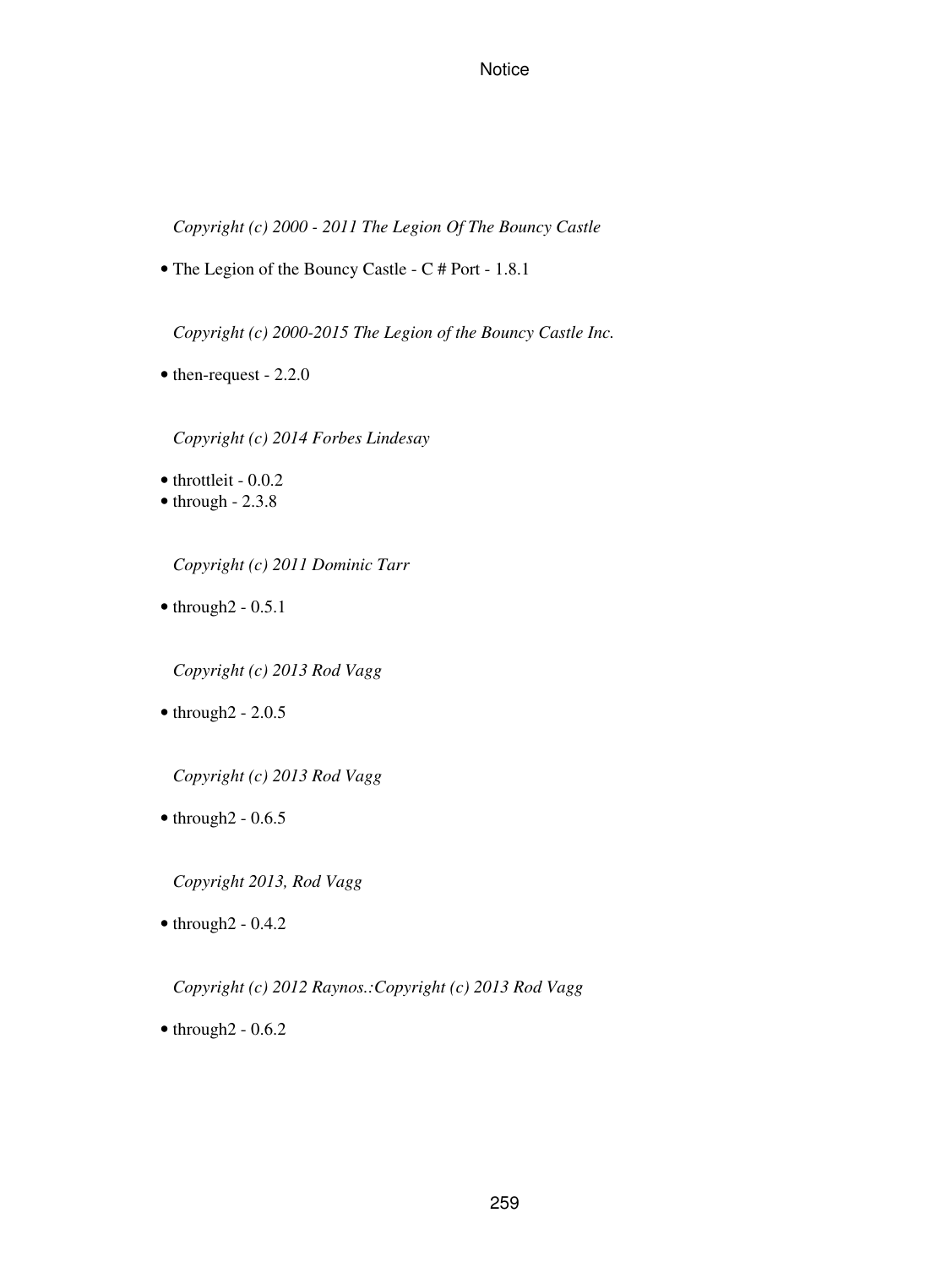*Copyright (c) 2013 Rod Vagg*

• through2-concurrent - 1.1.1

*Copyright (c) 2014 Thomas Parslow. All rights reserved.*

• through2-filter - 3.0.0

*Copyright (c) Bryce B. Baril*

- through2-filter 2.0.0
- $\bullet$  tildify 1.0.2

*Copyright (c) Sindre Sorhus*

• time-stamp - 1.1.0

*Copyright (c) 2015-2017, Jon Schlinkert*

 $\bullet$  timed-out - 3.1.3

*Copyright (c) Vsevolod Strukchinsky*

 $\bullet$  timed-out - 2.0.0

*Copyright (c) Vsevolod Strukchinsky*

• timers-ext - 0.1.7

*Copyright (c) 2013-2018, Mariusz Nowak, @medikoo, medikoo.com*

 $\bullet$  timespan - 2.3.0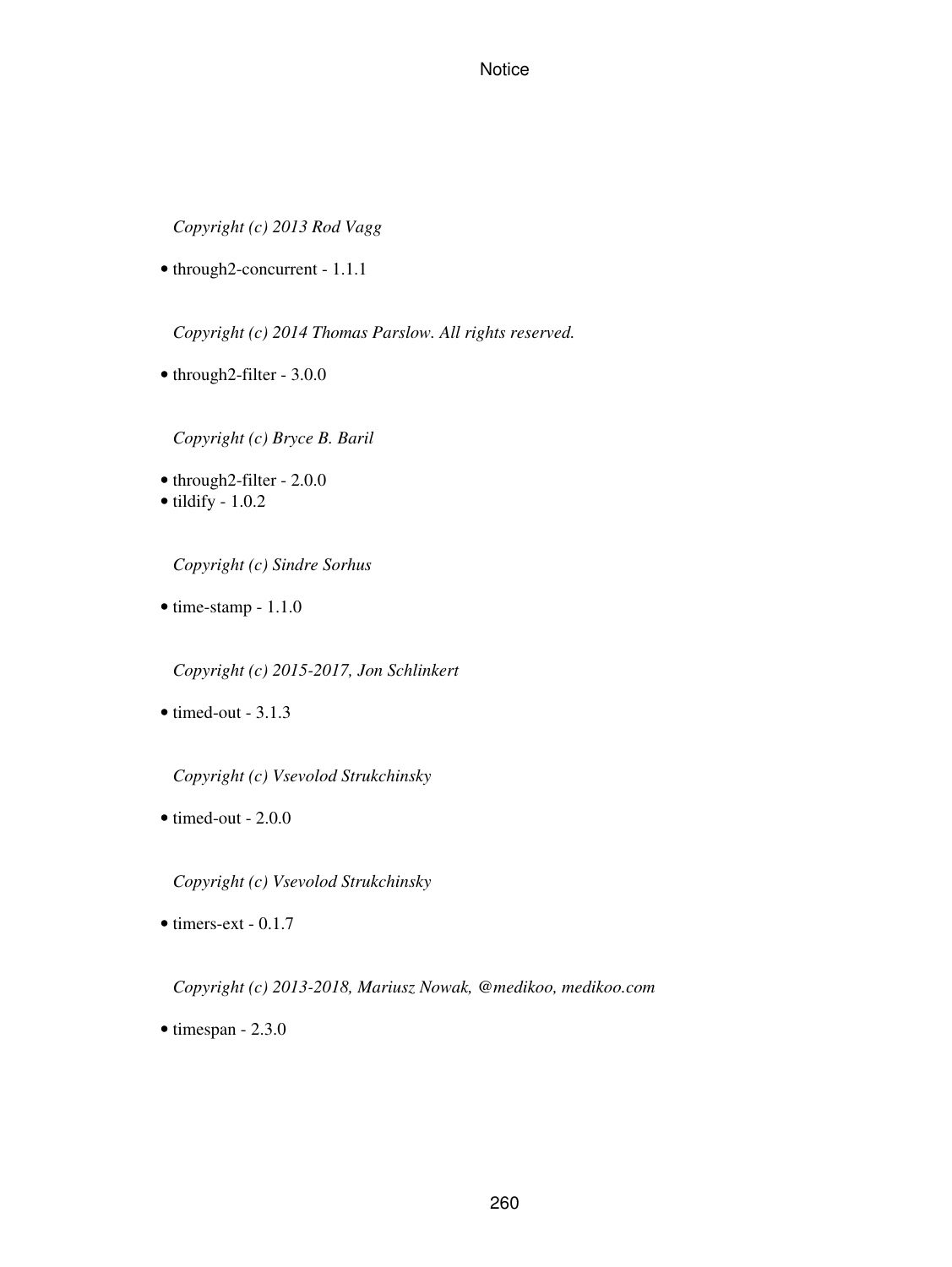*Copyright (c) 2010 Michael Stum, Charlie Robbins*

• title-case - v2.1.1

*Copyright (c) 2014 Blake Embrey (hello@blakeembrey.com)*

- to-absolute-glob 0.1.1
- to-buffer 1.1.1

*Copyright (c) 2016 Mathias Buus.*

- to-object-path 0.3.0
- $\bullet$  to-regex 3.0.2

*Copyright (c) 2016-2018, Jon Schlinkert.*

• to-regex-range - 2.1.1

*Copyright (c) 2015, 2017, Jon Schlinkert.*

- $tr46 0.0.3$
- trim-newlines 1.0.0

*Copyright (c) Sindre Sorhus*

- trim-repeated 1.0.0
- tryit  $-1.0.3$
- $\bullet$  tryor 0.1.2

*Copyright (c) 2013 Olov Lassus*

- $\bullet$  tsscmp 1.0.5
- type-check 0.3.2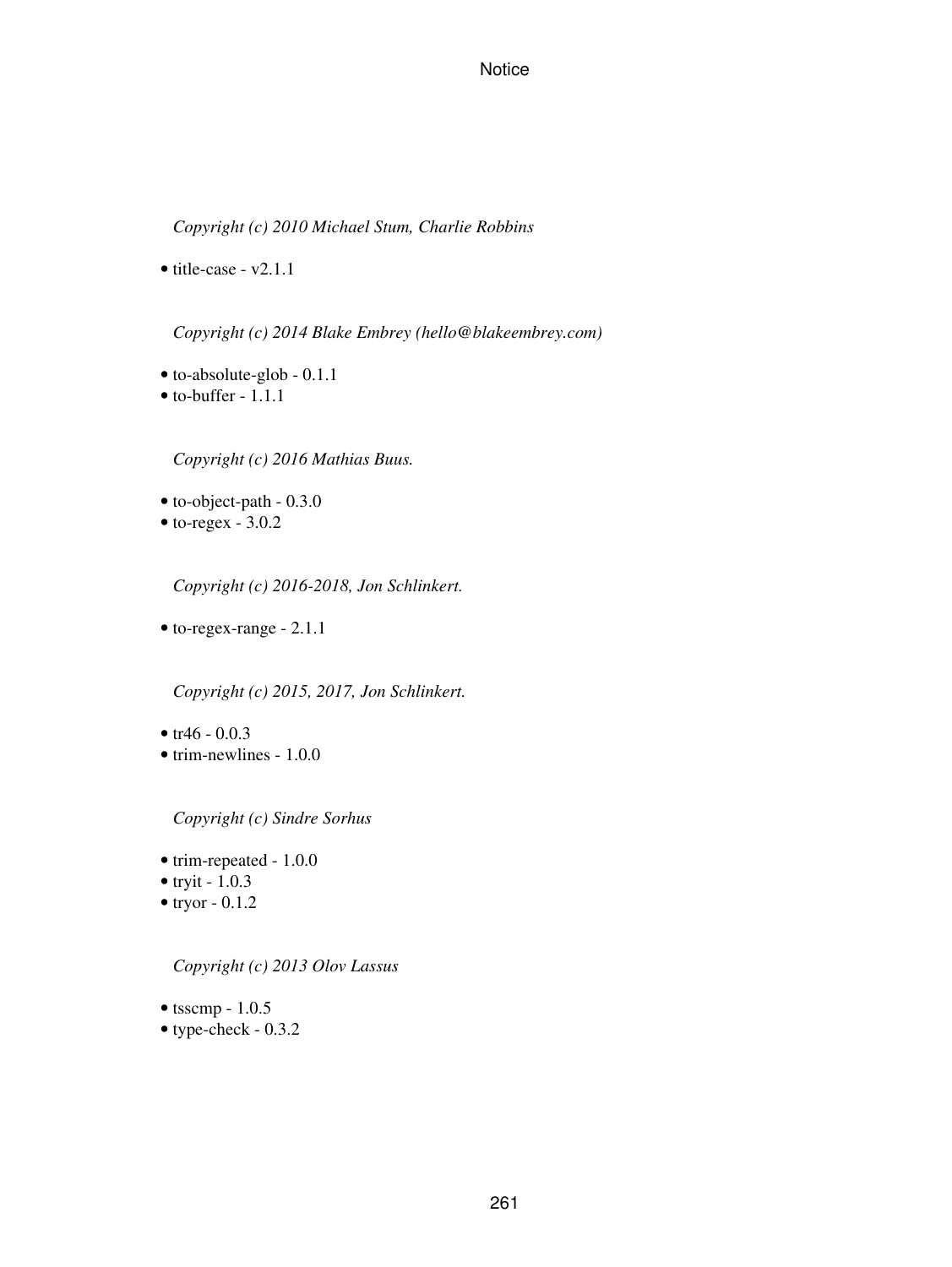*Copyright (c) George Zahariev*

• type-detect - 1.0.0

*Copyright (c) 2013 Jake Luer*

• type-detect - 4.0.8

*Copyright (c) 2013 Jake Luer.*

• type-is - 1.6.16

*Copyright (c) 2014 Jonathan Ong Copyright (c) 2014-2015 Douglas Christopher Wilson*

• typedarray - 0.0.6

*Copyright (c) 2010, Linden Research, Inc. Copyright (c) 2012, Joshua Bell*

• uglify-save-license - 0.4.1

*Copyright (c) 2013 - 2014 Shinnosuke Watanabe:*

• uglify-to-browserify - 1.0.2

*Copyright (c) 2013 Forbes Lindesay*

 $\bullet$  uid-safe - 2.1.4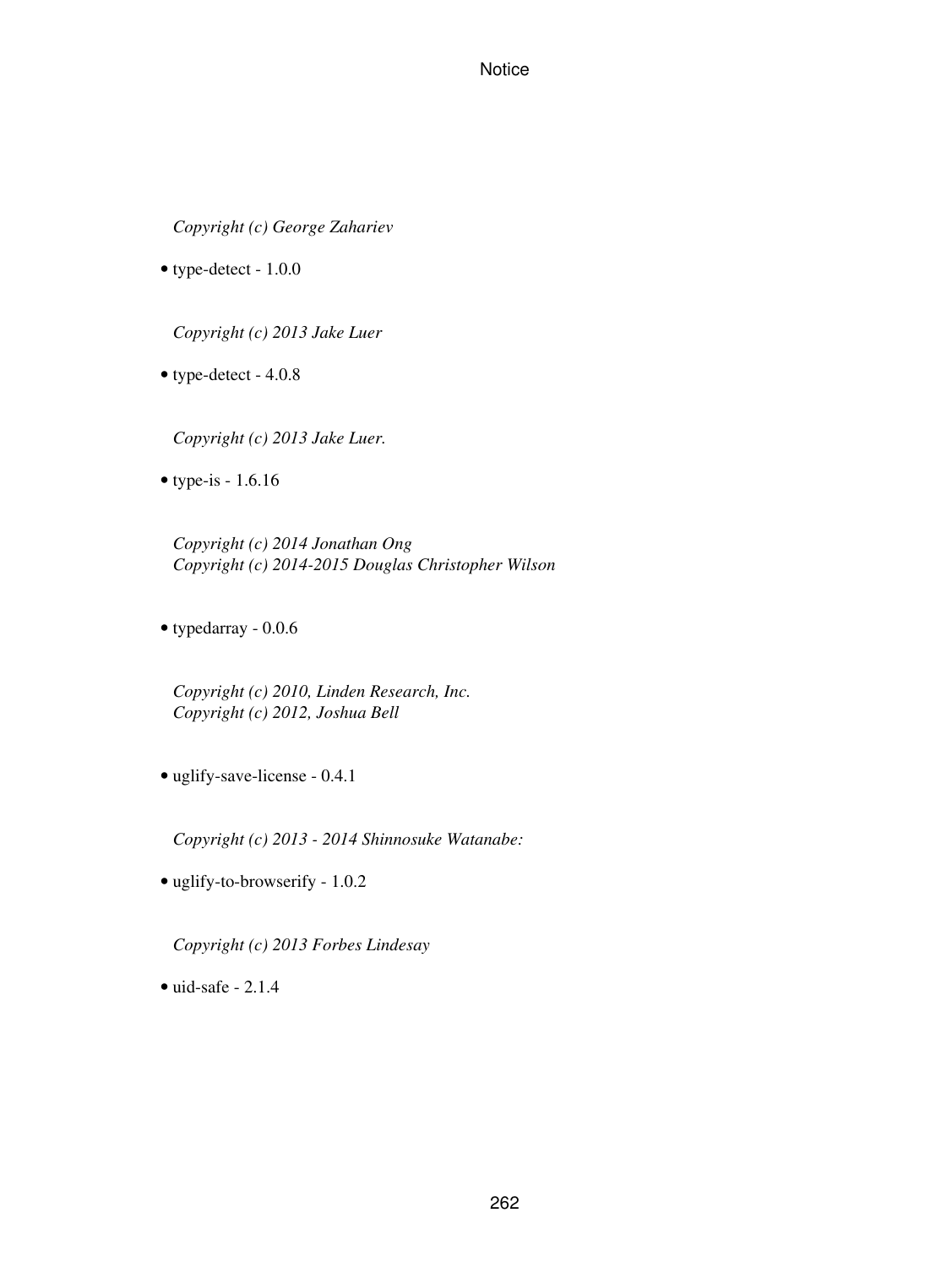*Copyright (c) 2015-2017 Douglas Christopher Wilson Copyright (c) 2014 Jonathan Ong*

• uid2 - uid2 - 0.0.3

*Copyright (c) 2013 Marco Aurelio*

• unc-path-regex - 0.1.2

*Copyright (c) 2015, Jon Schlinkert.*

• undefsafe - 2.0.2

*Copyright © 2016 Remy Sharp, http://remysharp.com*

• underscore - 1.8.3

*Copyright (c) 2009-2015 Jeremy Ashkenas, DocumentCloud and Investigative*

• underscore - 1.7.0

*Copyright (c) 2009-2014 Jeremy Ashkenas, DocumentCloud and Investigative*

• underscore-stay - 1.9.1

*Copyright (c) 2009-2018 Jeremy Ashkenas, DocumentCloud and Investigative Reporters & Editors*

• unexpected-bluebird - 3.5.1-1

*Copyright (c) 2013-2015 Petka Antonov*

• union-value - 1.0.0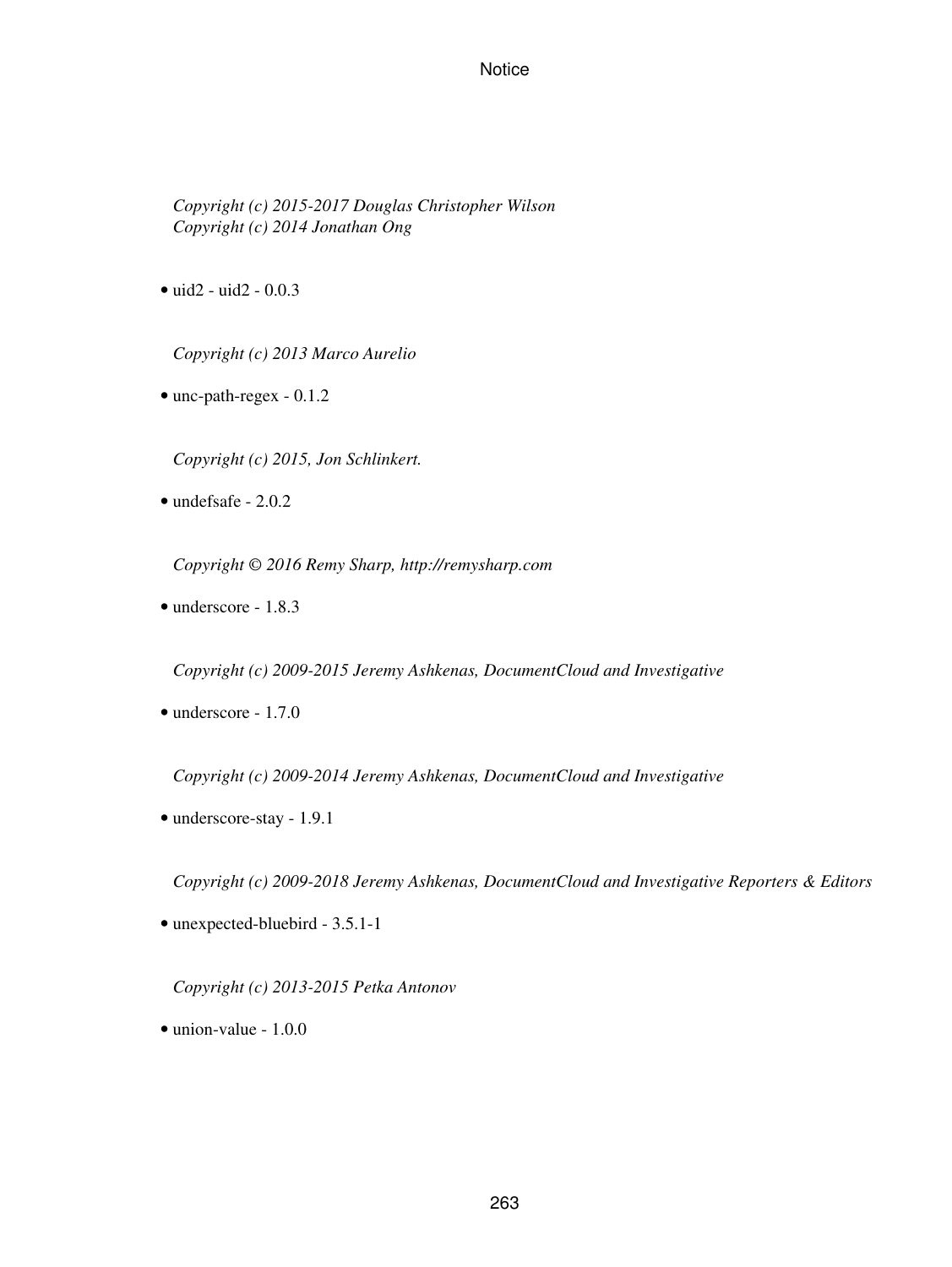*Copyright (c) 2015-2017, Jon Schlinkert*

• union-value - 0.2.4

*Copyright (c) 2015-2017, Jon Schlinkert*

• unique-stream - 2.3.1

*Copyright 2014 Eugene Ware*

• unique-stream - 1.0.0

*Copyright 2014 Eugene Ware*

• unique-string - v1.0.0

*Copyright (c) Sindre Sorhus.*

• unpipe - 1.0.0

*Copyright (c) 2015 Douglas Christopher Wilson*

• unset-value - 1.0.0

*Copyright (c) 2015, 2017, Jon Schlinkert.*

 $\bullet$  untildify - 2.1.0

*Copyright (c) Sindre Sorhus*

- unzip-response 1.0.2
- unzip-response 2.0.1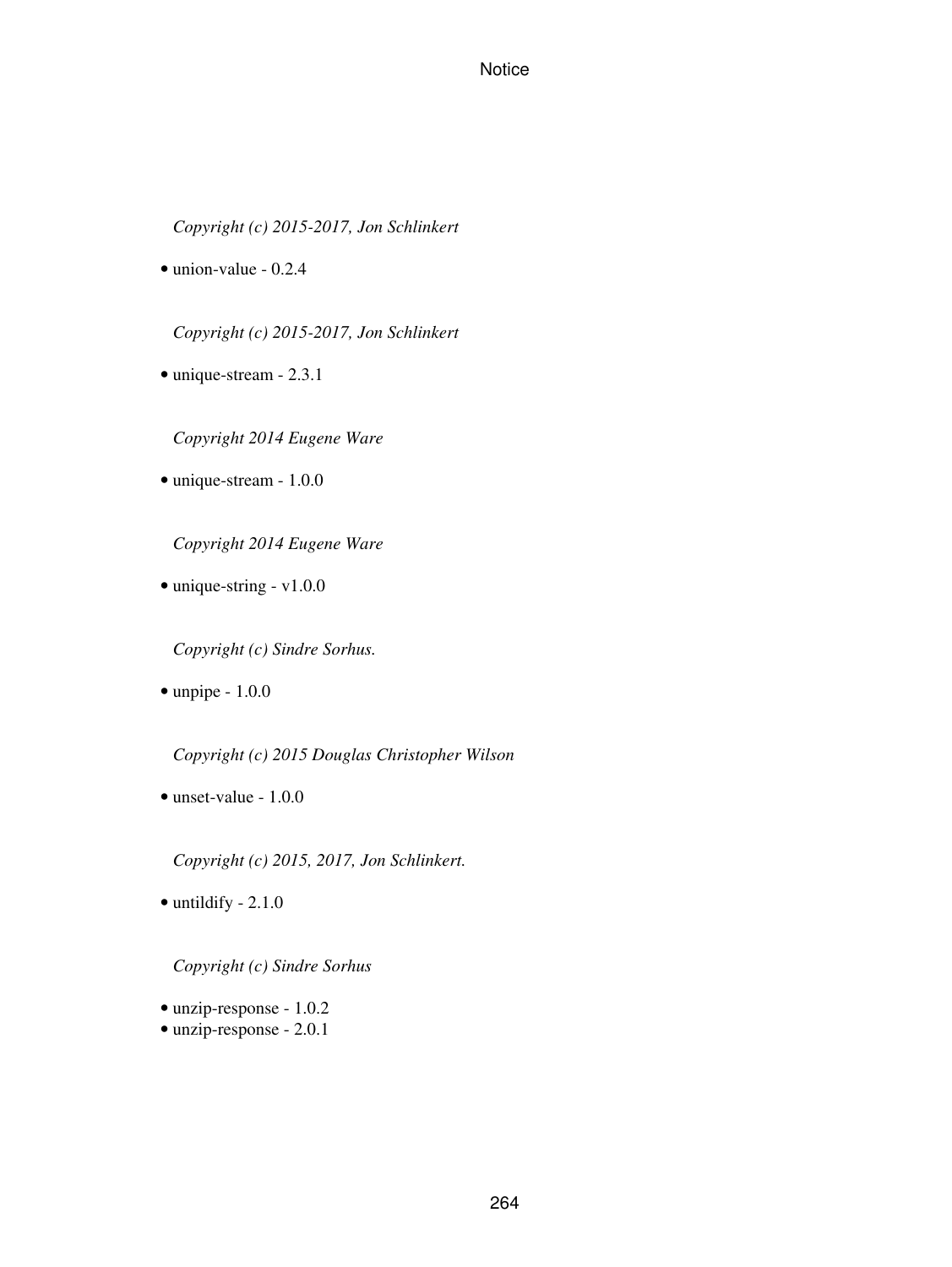*Copyright (c) Sindre Sorhus*

• unzip-response - 1.0.0

*Copyright (c) Sindre Sorhus*

• unzip2 - 0.2.5

*Copyright (c) 2012 - 2013 Near Infinity.*

• upath - 1.1.2

*Copyright(c) 2014-2018 Angelos Pikoulas .*

• upper-case - 1.1.3

*Copyright (c) 2014 Blake Embrey (hello@blakeembrey.com)*

• upper-case-first - 1.1.2

*Copyright (c) 2014 Blake Embrey (hello@blakeembrey.com)*

 $\bullet$  urix - 0.1.0

*Copyright 2014 Simon Lydell.*

- url-es3 0.10.3
- url-parse-lax 1.0.0

*Copyright (c) Sindre Sorhus*

 $\bullet$  url-regex - v3.2.0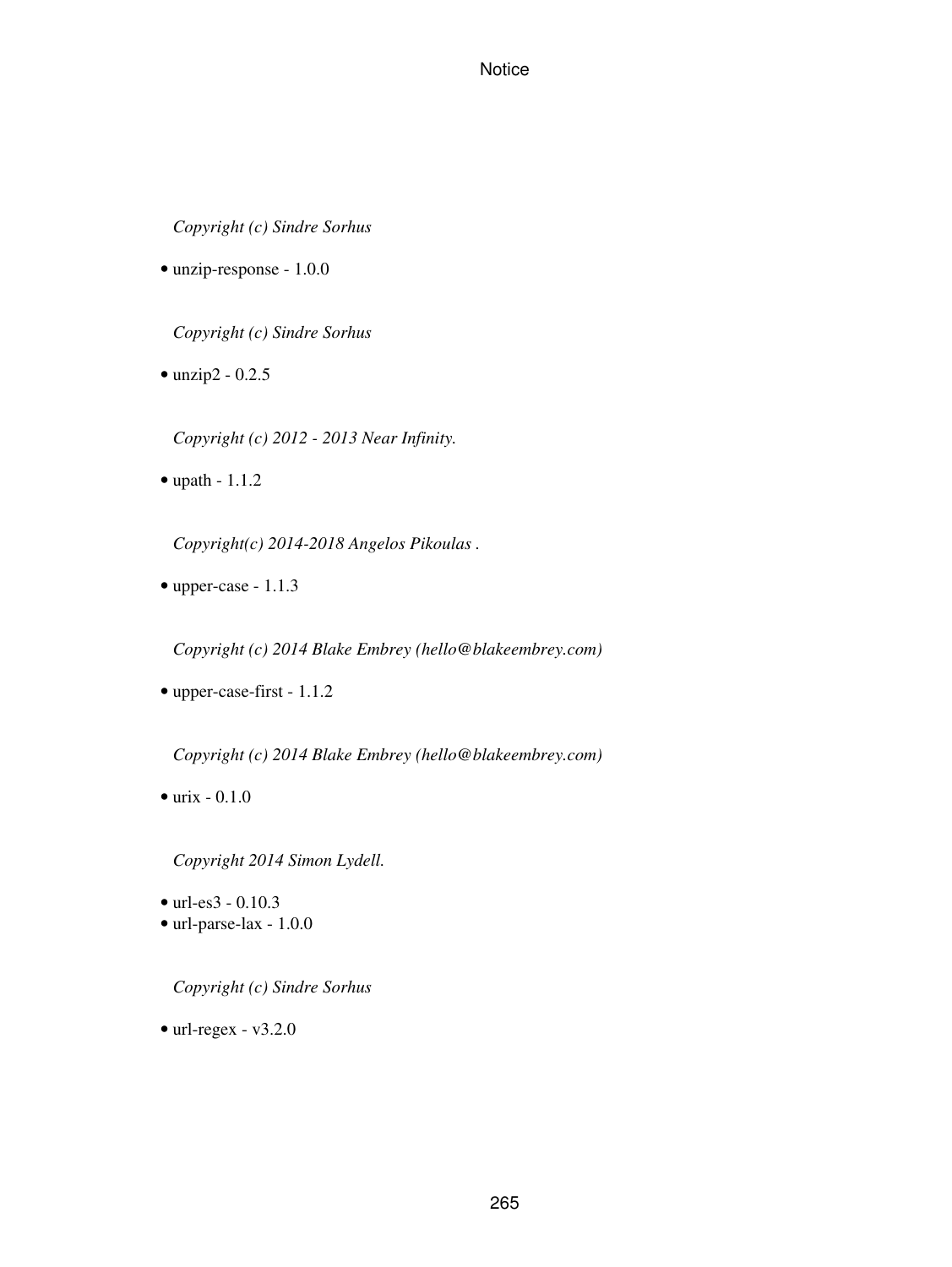*Copyright (c) Kevin MÃ¥rtensson and Diego Perini*

• use - 3.1.1

*Copyright (c) 2015, 2017, Jon Schlinkert.*

• user-home - 1.1.1

*Copyright (c) Sindre Sorhus*

• useragent - 2.1.13

*Copyright (c) 2013 Arnout Kazemier (http://3rd-Eden.com)*

• util-deprecate - 1.0.2

*Copyright (c) 2014 Nathan Rajlich*

 $\bullet$  utile  $-0.2.1$ 

*Copyright (c) 2010 Nodejitsu Inc.*

• utils-merge - 1.0.0

*Copyright (c) 2013 Jared Hanson*

• uuid.js - 2.0.3

*Copyright (c) 2010-2012 Robert Kieffer*

• uuid.js - 3.1.0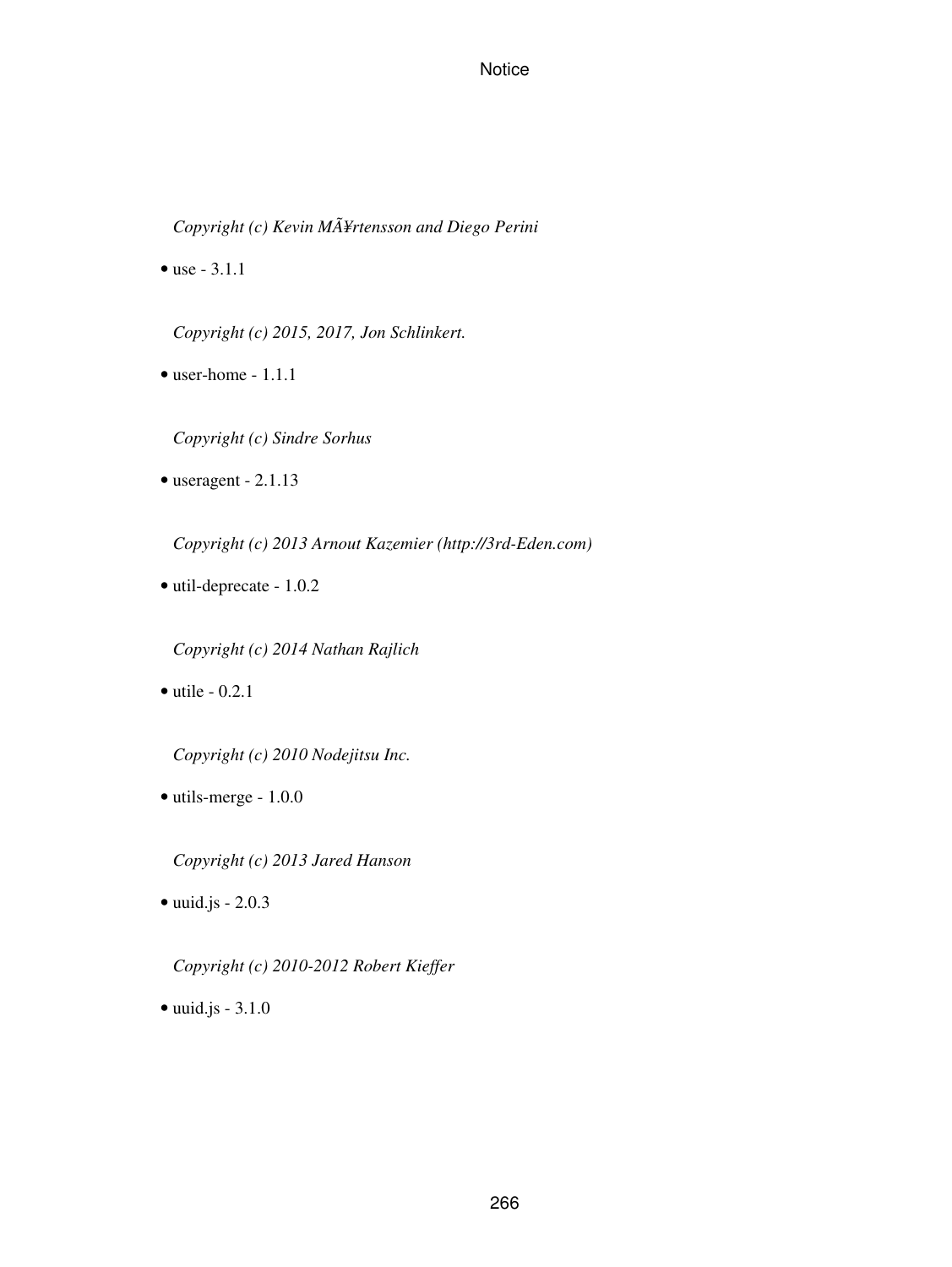*Copyright (c) 2010-2016 Robert Kieffer and other contributors*

 $\bullet$  uuid.js - 3.3.2

*Copyright (c) 2010-2012 Robert Kieffer*

- v8flags 2.1.1
	- *Copyright (c) 2014 Tyler Kellen*
- vali-date  $v1.0.0$

*Copyright (c) Sam Verschueren*

• vary - 1.1.2

*Copyright (c) 2014-2017 Douglas Christopher Wilson*

• vasync - 1.6.4

*Copyright (c) 2014, Joyent, Inc. All rights reserved. Compatibility tests copyright (c) 2010-2014 Caolan McMahon.*

 $\bullet$  verror - 1.6.0

*Copyright (c) 2012 Joyent Inc. All rights reserved*

• vineti-jasmine-reporters - 1.0.2

*Copyright (c) 2010 Larry Myers*

 $\bullet$  vinyl - 0.4.6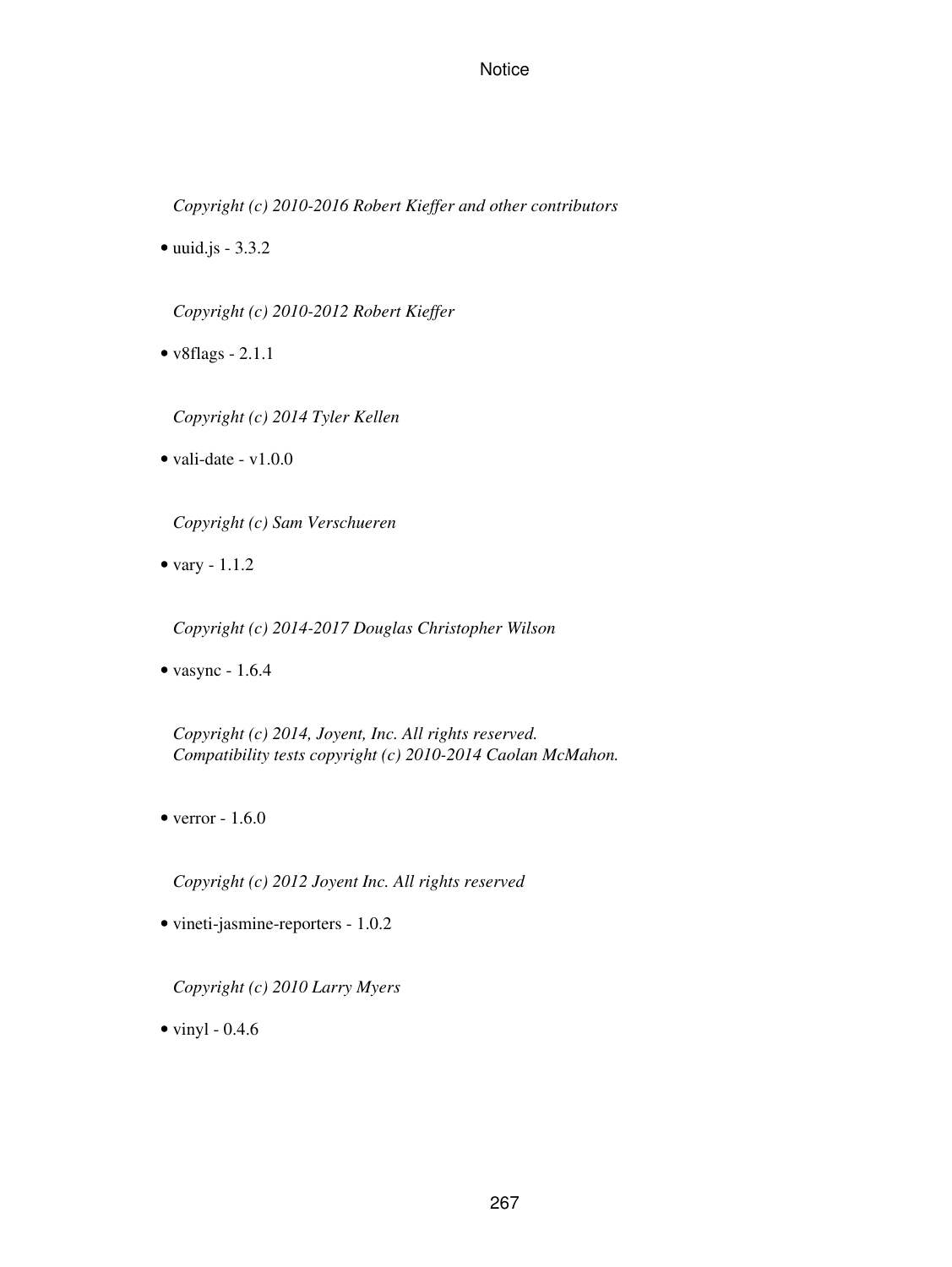*Copyright (c) 2013 Fractal*

 $\bullet$  vinyl - 0.5.3

*Copyright (c) 2013 Fractal*

 $\bullet$  vinyl - 1.2.0

*Copyright (c) 2013 Fractal*

 $\bullet$  vinyl - 0.2.3

*Copyright (c) 2013 Fractal*

• vinyl-assign - 1.2.1

*Copyright (c) Kevin MÃ¥rtensson*

• vinyl-bufferstream - 1.0.1

*Copyright (c) 2014 - 2015 Shinnosuke Watanabe*

 $\bullet$  vinyl-fs - 2.4.4

*Copyright (c) 2013 -2016 Fractal*

 $\bullet$  vinyl-fs - 0.3.14

*Copyright (c) 2014 Fractal*

• vinyl-paths - 2.1.0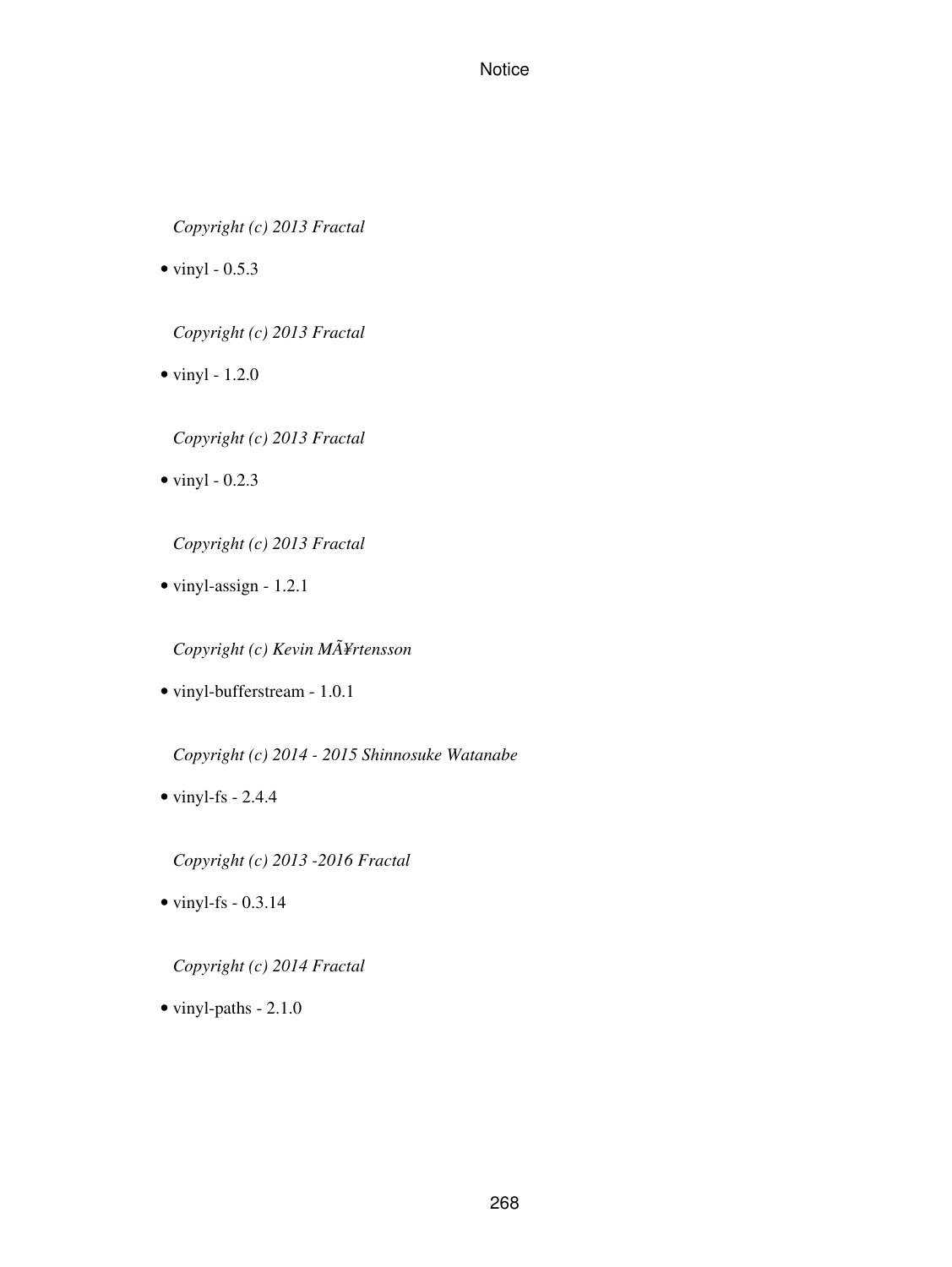*Copyright (c) Sindre Sorhus*

• visionmedia-debug - 4.1.1

*Copyright (c) 2011 TJ Holowaychuk*

• visionmedia-debug - 2.2.0

*Copyright (c) 2014 TJ Holowaychuk*

• visionmedia-debug - 2.6.9

*Copyright (c) 2014 TJ Holowaychuk*

• visionmedia-debug - 2.6.8

*Copyright (c) 2014 TJ Holowaychuk .*

• visionmedia-debug - v3.1.0

*Copyright (c) 2014 TJ Holowaychuk*

• ware - 1.3.0

*Copyright (c) 2013 Segment.io*

• wearefractal's deprecated - 0.0.1

*Copyright (c) 2014 Fractal*

• web-resource-inliner - 2.0.0

*Copyright (c) 2014 Jarrett Widman, contributors*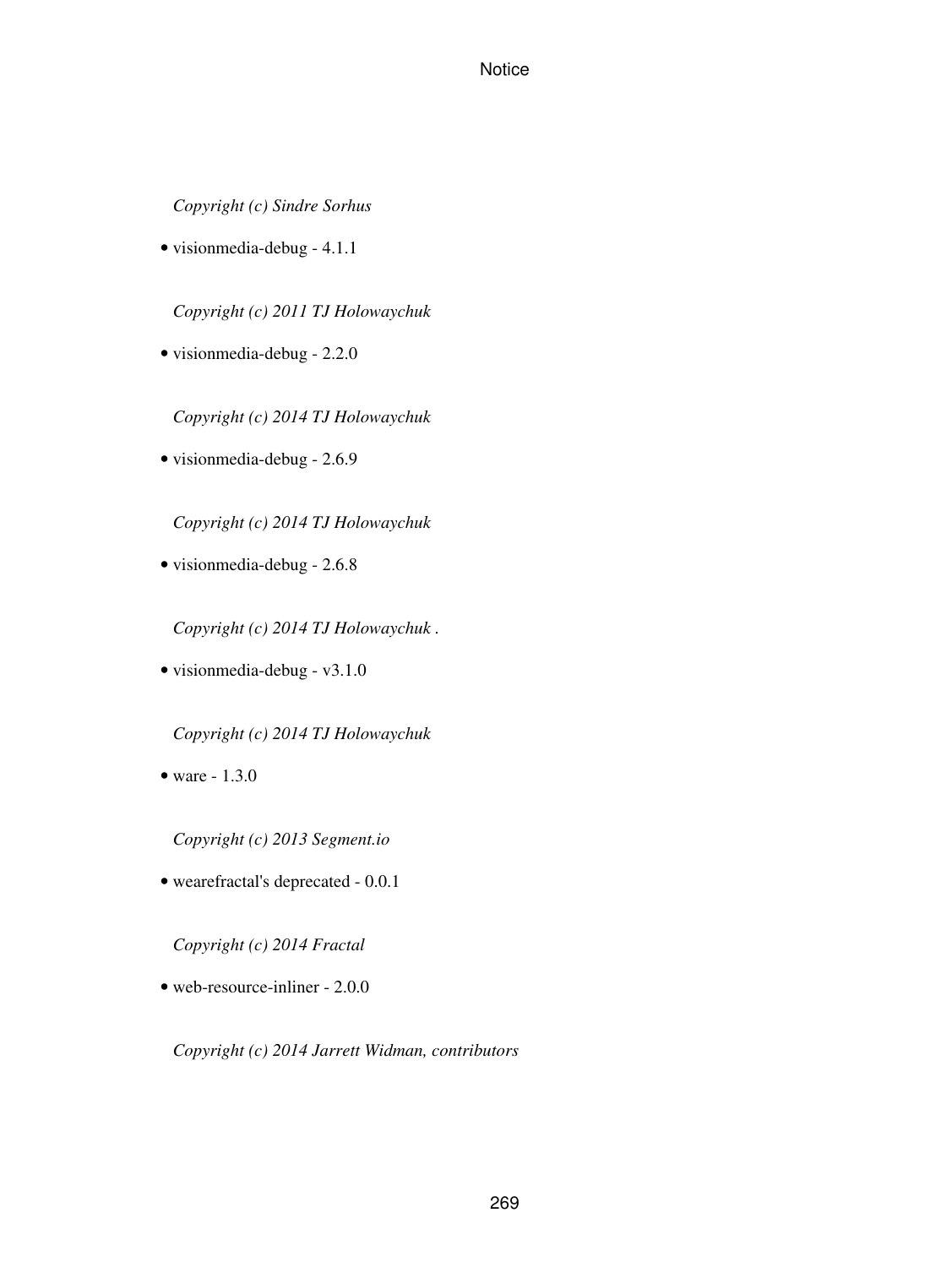• websocket-driver - 0.7.0

*Copyright (c) 2010-2017 James Coglan*

• websocket-extensions - 0.1.3

*Copyright (c) 2010-2017 James Coglan*

• whatwg-url-compat - 0.6.5

*Copyright (c) 2015 Sebastian Mayr*

• whet.extend - 0.9.9

*Copyright (c) 2012 Dmitrii Karpich*

• widest-line - 2.0.1

*Copyright (c) Sindre Sorhus (sindresorhus.com)*

• window-size - 0.2.0

*Copyright (c) 2015, Jon Schlinkert.*

• window-size - 0.1.0

*Copyright (c) 2014 Jon Schlinkert*

 $\bullet$  winston - 0.8.0

*Copyright (c) 2010 Charlie Robbins Copyright (C) 2011 Daniel Aristizabal*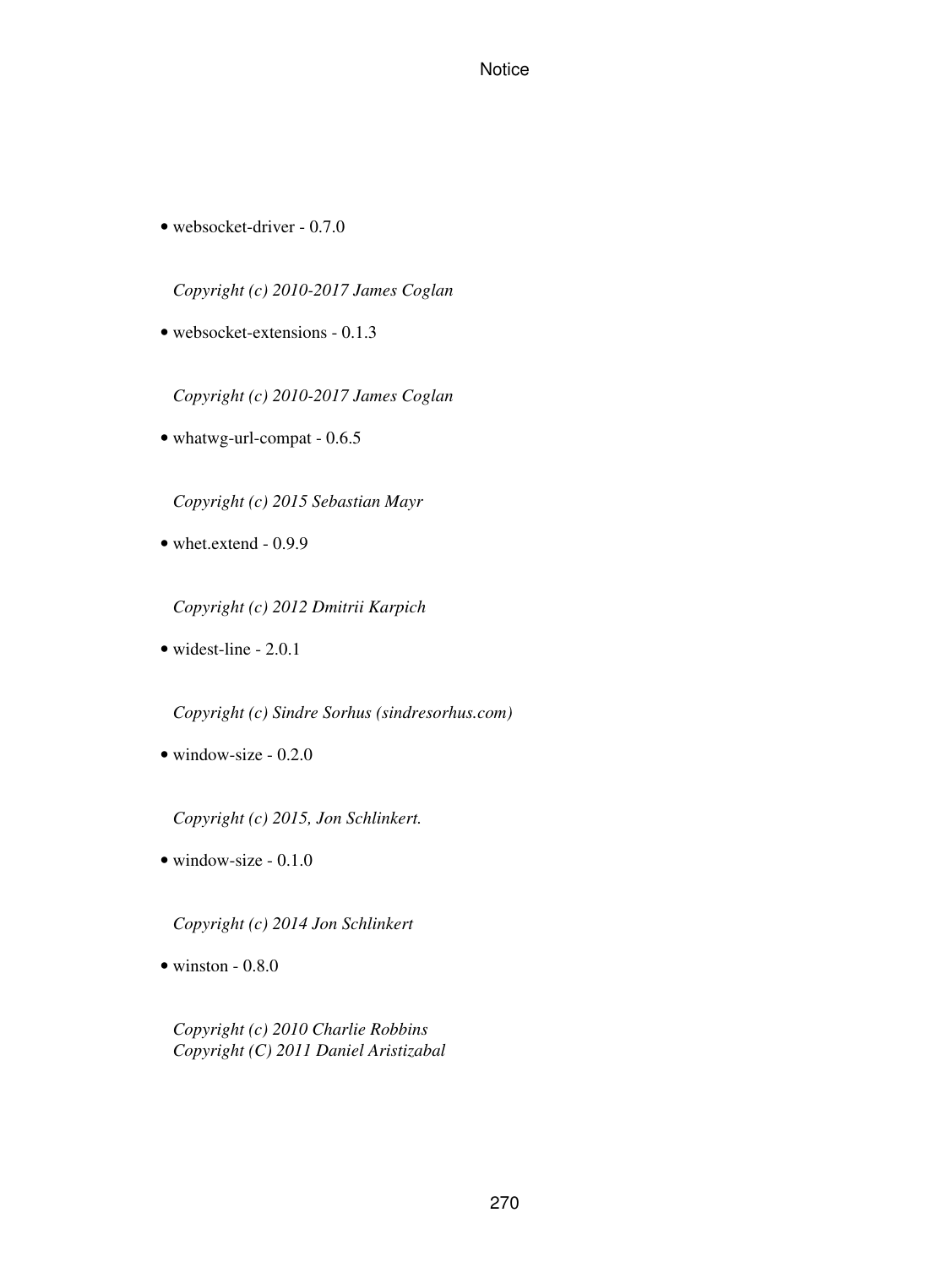*Copyright (C) 2011 Marak Squires*

*Copyright (C) 2014 William Wong*

 $\bullet$  winston - 0.8.3

*Copyright (c) 2010 Charlie Robbins*

• wrap-ansi - 2.1.0

*Copyright (c) Sindre Sorhus*

• wrap-fn - 0.1.5

*Copyright (c) 2014 Matthew Mueller*

• x-xss-protection - 1.0.0

*Copyright (c) 2014-2015 Evan Hahn, Adam Baldwin*

• xdg-basedir - v3.0.0

*Copyright (c) Sindre Sorhus (sindresorhus.com)*

• xml-char-classes - 1.0.0

*Copyright (c) Sindre Sorhus*

• xml-crypto - 0.10.1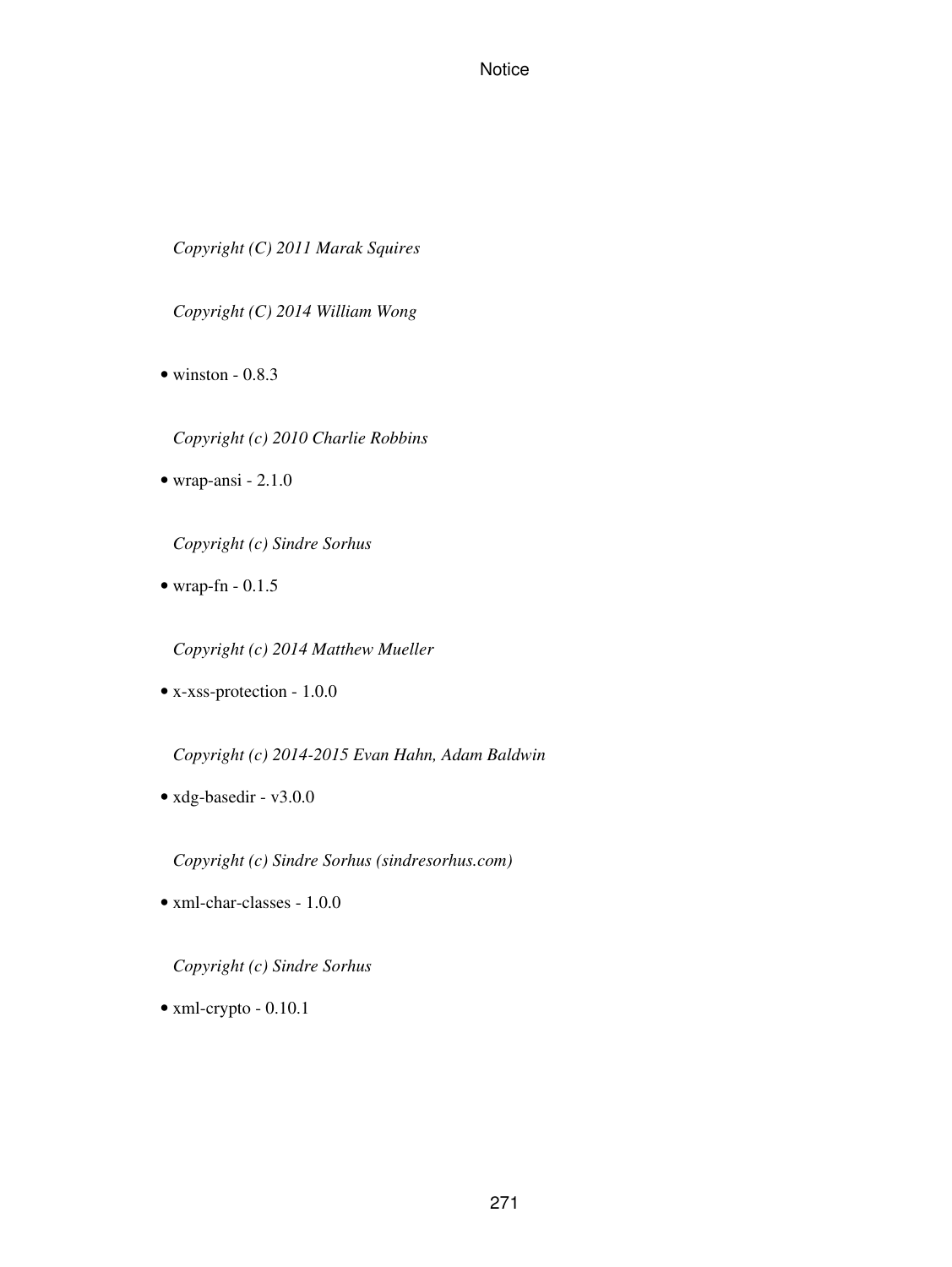*Copyright (c) Yaron Naveh*

• xml-encryption - 0.11.2

*Copyright (c) 2015 Auth0, Inc. (http://auth0.com)*

• xmlbuilder-js - 2.6.2

*Copyright (c) 2013 Ozgur Ozcitak*

• xmlbuilder-js - 0.4.3

*Copyright (c) 2013 Ozgur Ozcitak*

- xmlbuilder-js 9.0.7
	- *Copyright (c) 2013 Ozgur Ozcitak*
- $\bullet$  xpath.js 1.1.0

*Copyright (c) Cameron McCormack*

- $\bullet$  xtend 2.1.2
	- *Copyright (c) 2012-2014 Raynos*
- $\bullet$  xtend 4.0.1

*Copyright (c) 2012-2014 Raynos.*

 $\bullet$  xtend - 3.0.0

*Copyright (c) 2012-2014 Raynos*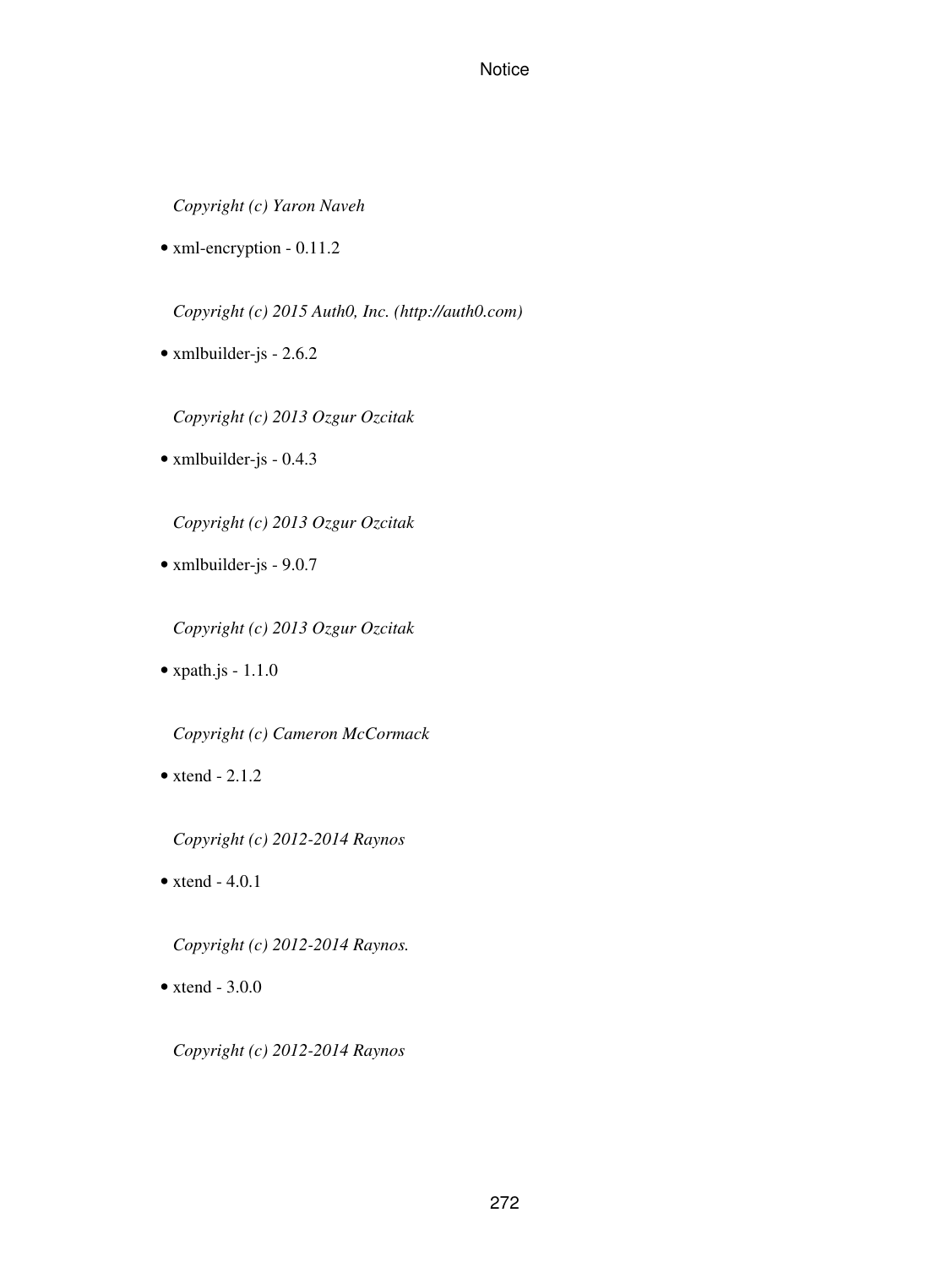• yargs - chevex/yargs - 3.10.0

*Copyright 2010 James Halliday (mail@substack.net) Modified work Copyright 2014 Contributors (ben@npmjs.com)*

• yargs - chevex/yargs - 5.0.0

*Copyright 2010 James Halliday (mail@substack.net) Modified work Copyright 2014 Contributors (ben@npmjs.com)*

• yargs - chevex/yargs - 7.1.0

*Copyright (c) Sindre Sorhus Copyright (c) 2011 Andrei Mackenzie*

• yauzl - 2.10.0

*Copyright (c) 2014 Josh Wolfe.*

• yqg-bunyan - 1.8.1

*Copyright 2016 Trent Mick Copyright 2016 Joyent Inc.*

• yqg-bunyan - 1.8.4

*Copyright 2016 Trent Mick. Copyright 2016 Joyent Inc.*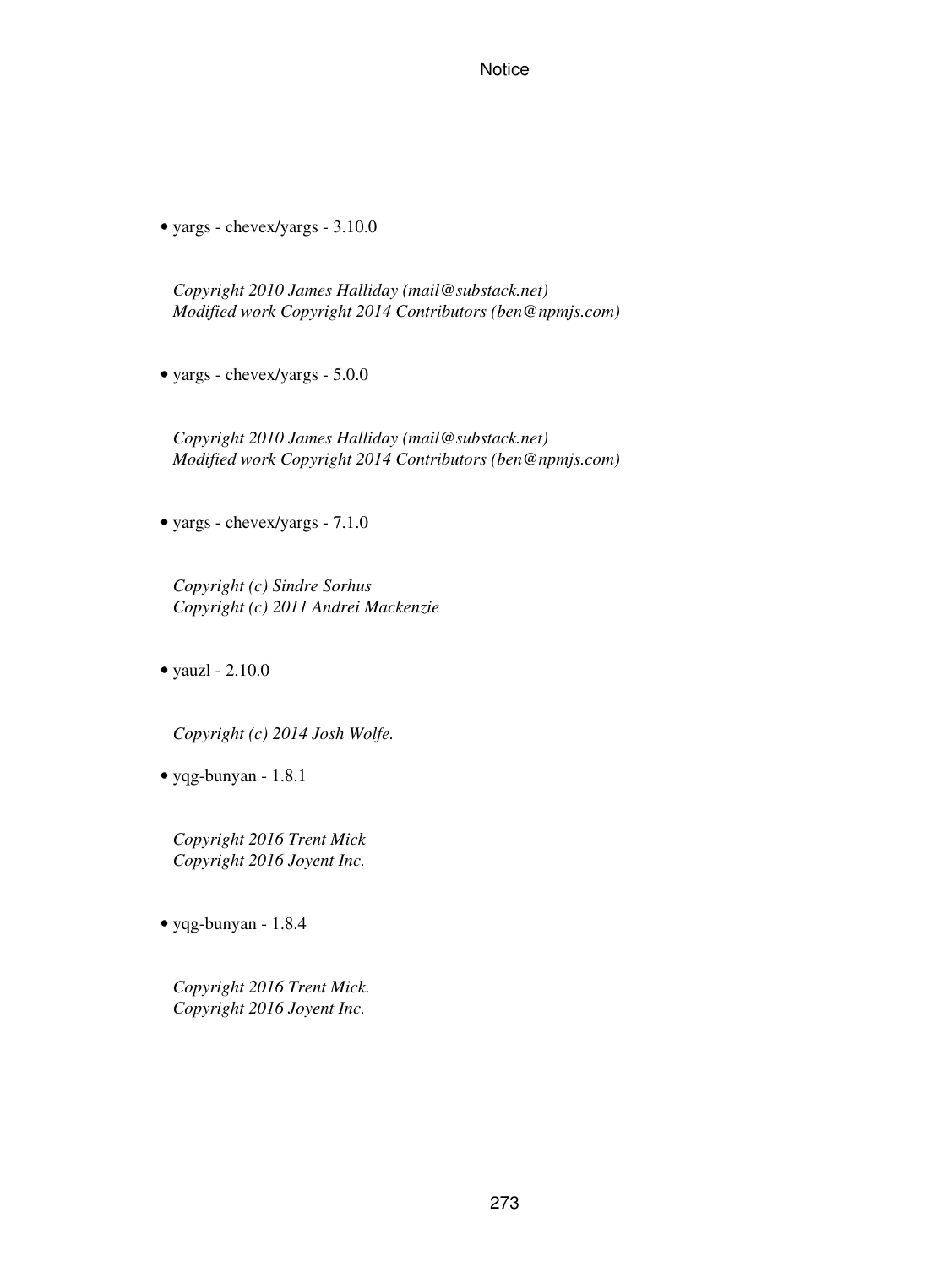• yqg-bunyan - 1.8.12

*Copyright 2016 Trent Mick Copyright 2016 Joyent Inc.*

# **The MIT License**

Copyright (c) <year> <copyright holders>

Permission is hereby granted, free of charge, to any person obtaining a copy of this software and associated documentation files (the "Software"), to deal in the Software without restriction, including without limitation the rights to use, copy, modify, merge, publish, distribute, sublicense, and/or sell copies of the Software, and to permit persons to whom the Software is furnished to do so, subject to the following conditions:

The above copyright notice and this permission notice shall be included in all copies or substantial portions of the Software.

THE SOFTWARE IS PROVIDED "AS IS", WITHOUT WARRANTY OF ANY KIND, EXPRESS OR IMPLIED, INCLUDING BUT NOT LIMITED TO THE WARRANTIES OF MERCHANTABILITY, FITNESS FOR A PARTICULAR PURPOSE AND NONINFRINGEMENT. IN NO EVENT SHALL THE AUTHORS OR COPYRIGHT HOLDERS BE LIABLE FOR ANY CLAIM, DAMAGES OR OTHER LIABILITY, WHETHER IN AN ACTION OF CONTRACT, TORT OR OTHERWISE, ARISING FROM, OUT OF OR IN CONNECTION WITH THE SOFTWARE OR THE USE OR OTHER DEALINGS IN THE **SOFTWARE**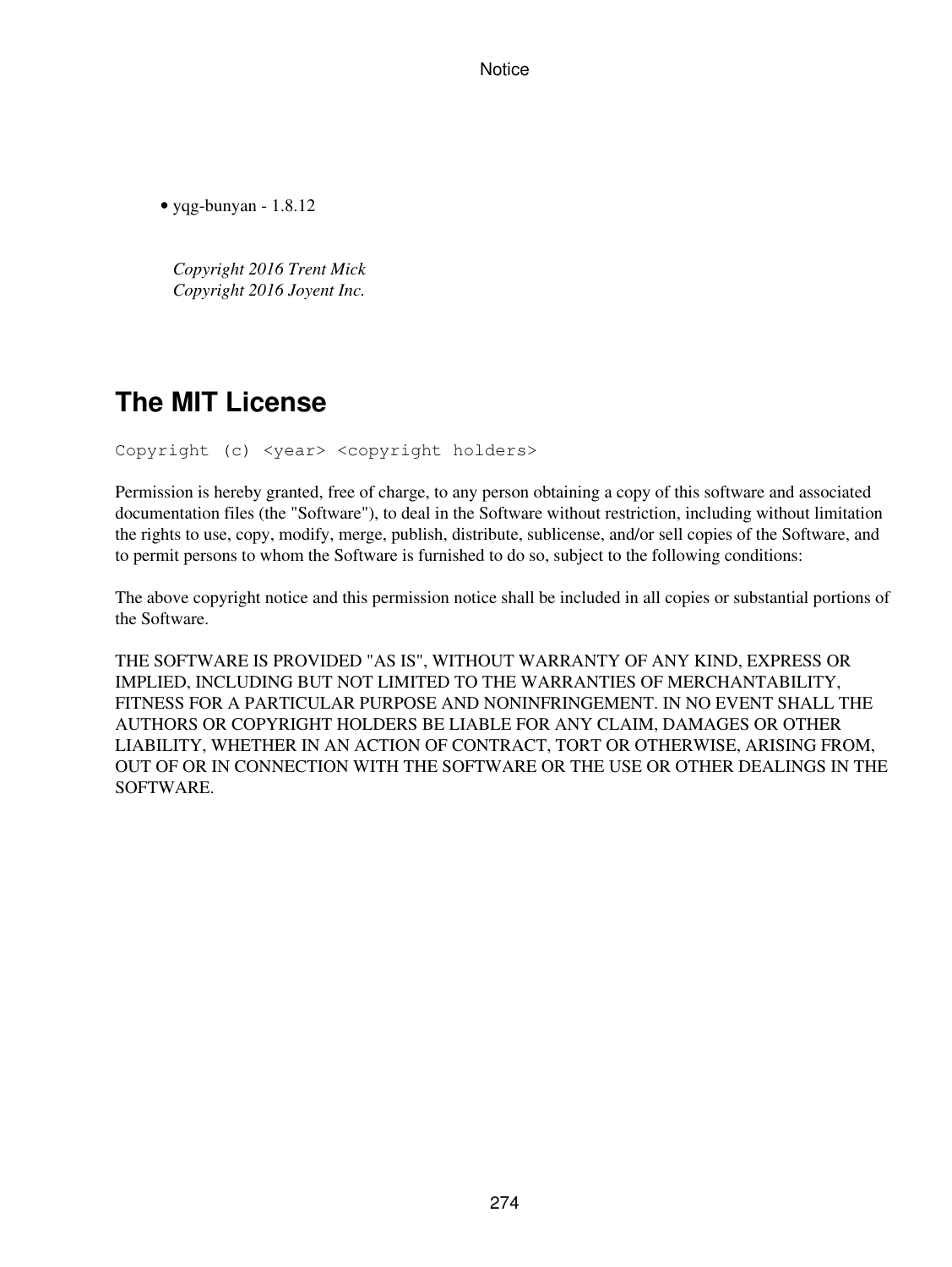# **The following component(s) is(are) subject to the Microsoft Limited Public License (Ms-LPL) v1.1**

• CSO365ImportVCardFiles - Unspecified

*Copyright (c) 2013 Deoxxa Development.*

# **MICROSOFT LIMITED PUBLIC LICENSE version 1.1**

This license governs use of code marked as "sample" or "example" available on this web site without a license agreement, as provided under the section above titled "NOTICE SPECIFIC TO SOFTWARE AVAILABLE ON THIS WEB SITE." If you use such code (the "software"), you accept this license. If you do not accept the license, do not use the software.

1. Definitions

The terms "reproduce," "reproduction," "derivative works," and "distribution" have the same meaning here as under U.S. copyright law. A "contribution" is the original software, or any additions or changes to the software. A "contributor" is any person that distributes its contribution under this license. "Licensed patents" are a contributor's patent claims that read directly on its contribution.

#### 2. Grant of Rights

(A) Copyright Grant- Subject to the terms of this license, including the license conditions and limitations in section 3, each contributor grants you a non-exclusive, worldwide, royalty-free copyright license to reproduce its contribution, prepare derivative works of its contribution, and distribute its contribution or any derivative works that you create.

(B) Patent Grant- Subject to the terms of this license, including the license conditions and limitations in section 3, each contributor grants you a non-exclusive, worldwide, royalty-free license under its licensed patents to make, have made, use, sell, offer for sale, import, and/or otherwise dispose of its contribution in the software or derivative works of the contribution in the software.

3. Conditions and Limitations

(A) No Trademark License- This license does not grant you rights to use any contributors' name, logo, or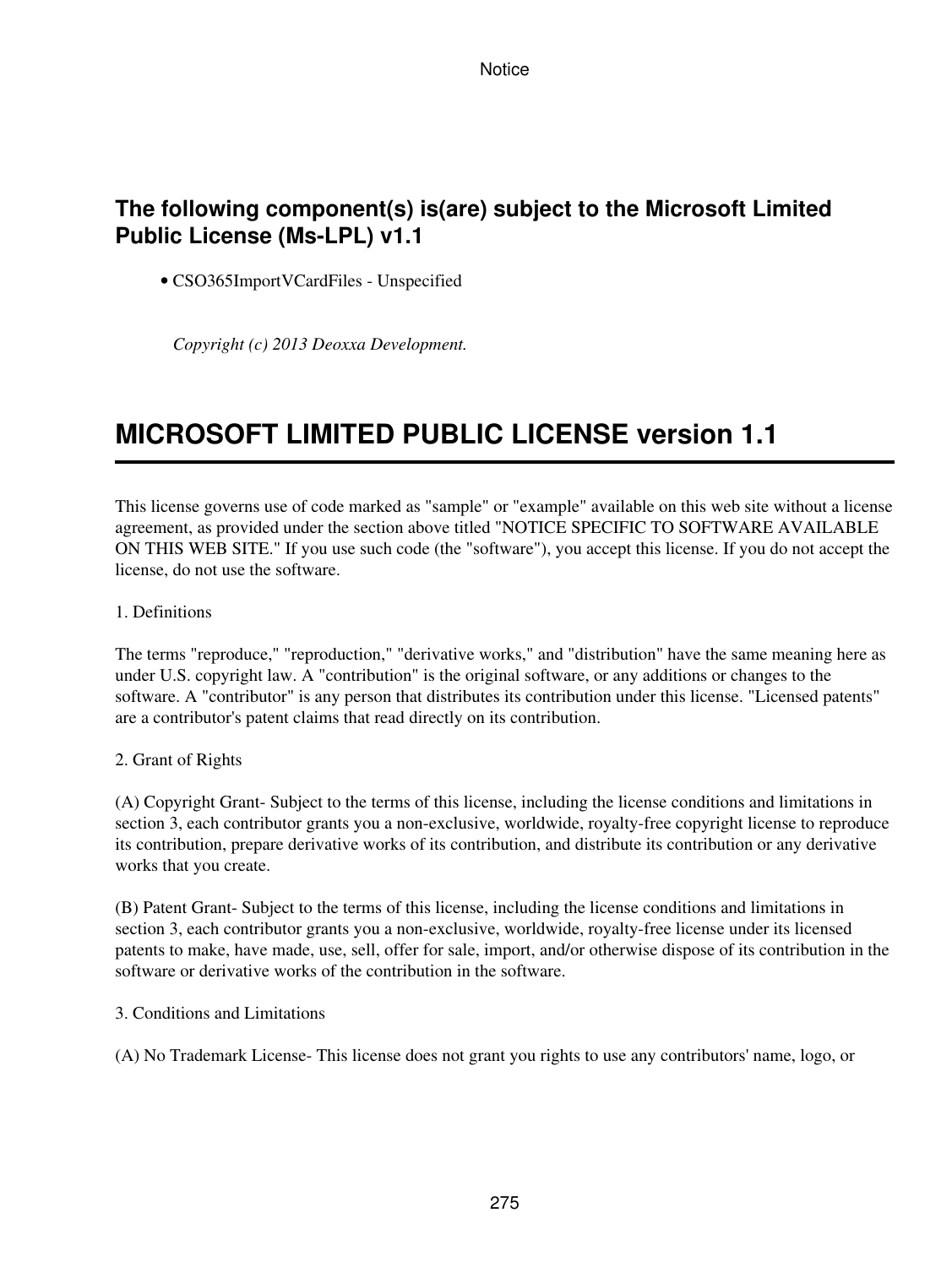# trademarks.

(B) If you bring a patent claim against any contributor over patents that you claim are infringed by the software, your patent license from such contributor to the software ends automatically.

(C) If you distribute any portion of the software, you must retain all copyright, patent, trademark, and attribution notices that are present in the software.

(D) If you distribute any portion of the software in source code form, you may do so only under this license by including a complete copy of this license with your distribution. If you distribute any portion of the software in compiled or object code form, you may only do so under a license that complies with this license.

(E) The software is licensed "as-is." You bear the risk of using it. The contributors give no express warranties, guarantees, or conditions. You may have additional consumer rights under your local laws which this license cannot change. To the extent permitted under your local laws, the contributors exclude the implied warranties of merchantability, fitness for a particular purpose and non-infringement.

(F) Platform Limitation- The licenses granted in sections  $2(A) \& 2(B)$  extend only to the software or derivative works that you create that run on a Microsoft Windows operating system product, Microsoft run-time technology (such as the .NET Framework or Silverlight), or Microsoft application platform (such as Microsoft Office or Microsoft Dynamics).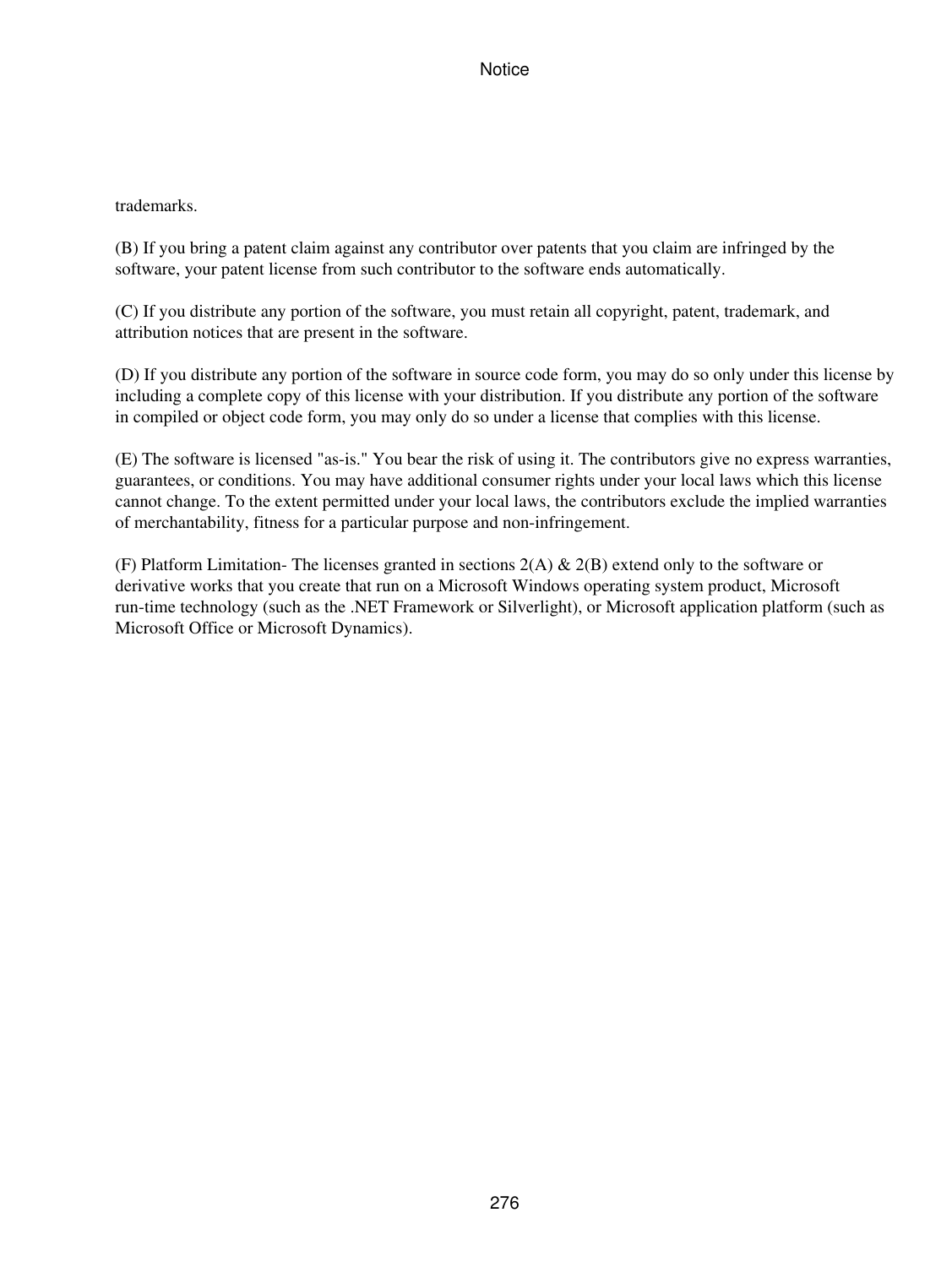# **The following component(s) is(are) subject to the Microsoft Permissive License (Ms-PL)**

• MD5 hash algorithm - Microsoft Corporation - Unspecified

*Copyright (c) Microsoft Corporation. All rights reserved*

# **Microsoft Permissive License (Ms-PL)**

#### Published: October 18, 2005

**This license governs use of the accompanying software. If you use the software, you accept this license. If you do not accept the license, do not use the software.**

- Definitions 1.
	- The terms "reproduce," "reproduction" and "distribution" have the same meaning here as ♦ under U.S. copyright law.
	- ♦ "You" means the licensee of the software.
	- "Licensed patents" means any Microsoft patent claims which read directly on the software as ♦ distributed by Microsoft under this license.
- 2. Grant of Rights
	- a. Copyright Grant-Subject to the terms of this license, including the license conditions and limitations in section 3, Microsoft grants you a non-exclusive, worldwide, royalty-free copyright license to reproduce the software, prepare derivative works of the software and distribute the software or any derivative works that you create.
	- b. Patent Grant- Subject to the terms of this license, including the license conditions and limitations in section 3, Microsoft grants you a non-exclusive, worldwide, royalty-free patent license under licensed patents to make, have made, use, practice, sell, and offer for sale, and/or otherwise dispose of the software or derivative works of the software.
- 3. Conditions and Limitations
	- a. No Trademark License- This license does not grant you any rights to use Microsoft's name, logo, or trademarks.
	- b. If you begin patent litigation against Microsoft over patents that you think may apply to the software (including a cross-claim or counterclaim in a lawsuit), your license to the software ends automatically.
	- c. If you distribute copies of the software or derivative works, you must retain all copyright, patent, trademark, and attribution notices that are present in the software.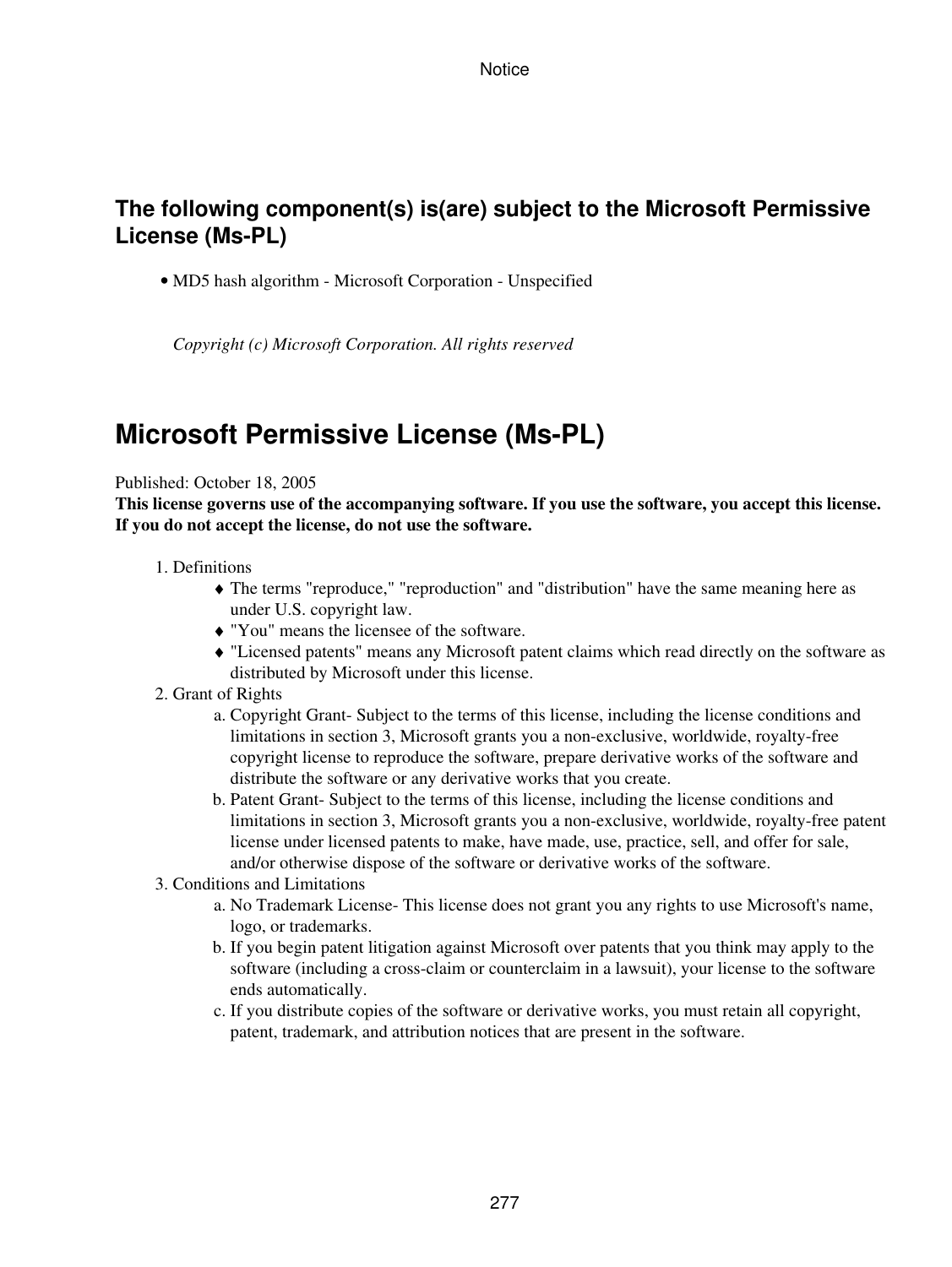- d. If you distribute the software or derivative works in source code form you may do so only under this license (i.e., you must include a complete copy of this license with your distribution), and if you distribute the software or derivative works in compiled or object code form you may only do so under a license that complies with this license.
- The software is licensed "as-is." You bear the risk of using it. Microsoft gives no express e. warranties, guarantees or conditions. You may have additional consumer rights under your local laws which this license cannot change. To the extent permitted under your local laws, Microsoft excludes the implied warranties of merchantability, fitness for a particular purpose and non-infringement.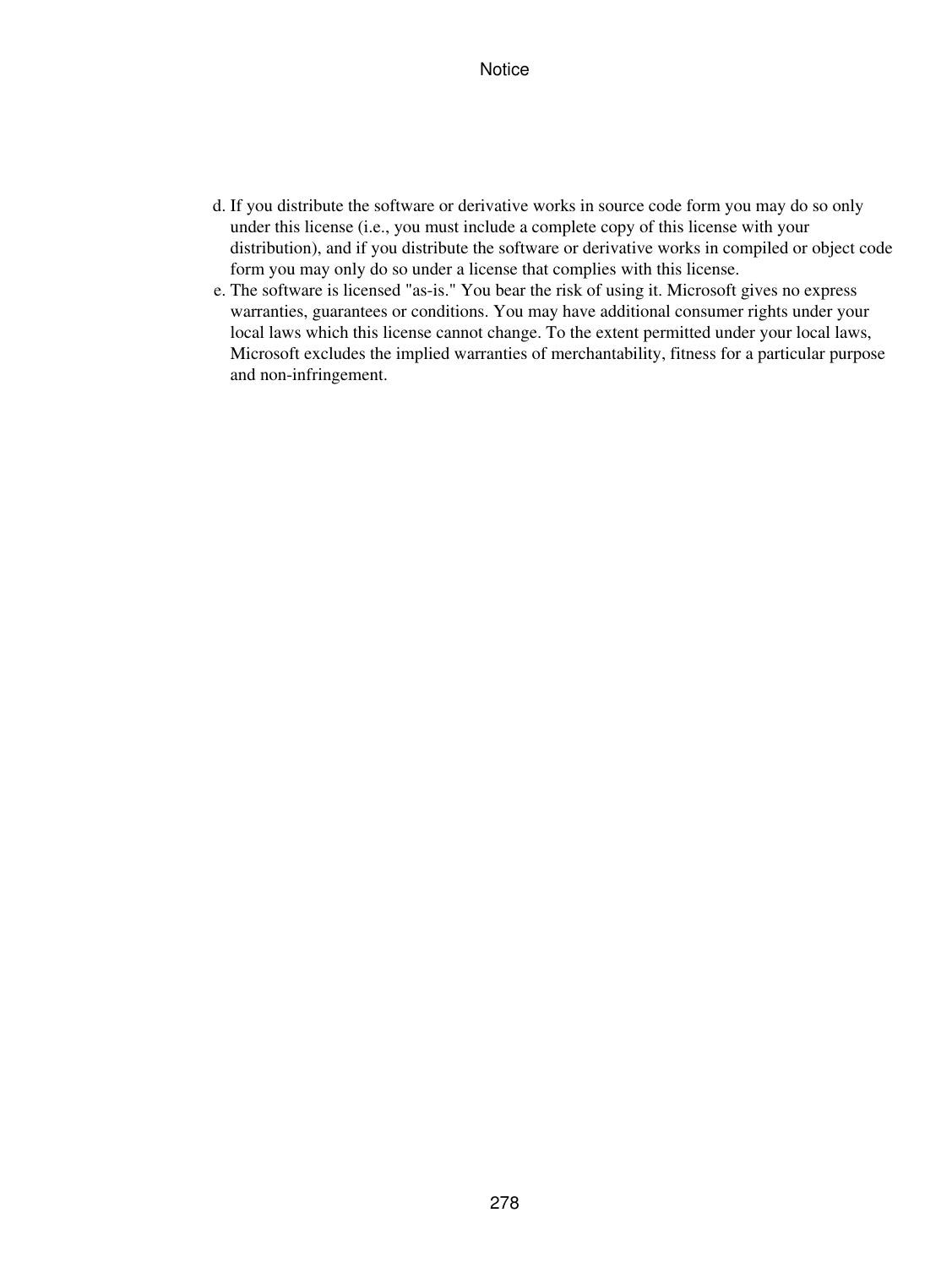# **The following component(s) is(are) subject to the Sun GPL With Classpath Exception (GPL+)**

• CDDL 1.1/Sun GPL With Classpath Exception license contibution for tomcat-embed-core -Unspecified

*Copyright 2003-2009 Sun Microsystems, Inc. All rights reserved.*

# **Sun GPL with Classpath Exception**

# **The GNU General Public License (GPL)**

# **Version 2, June 1991**

Copyright (C) 1989, 1991 Free Software Foundation, Inc. 59 Temple Place, Suite 330, Boston, MA 02111-1307 USA

Everyone is permitted to copy and distribute verbatim copies of this license document, but changing it is not allowed.

Preamble

The licenses for most software are designed to take away your freedom to share and change it. By contrast, the GNU General Public License is intended to guarantee your freedom to share and change free software--to make sure the software is free for all its users. This General Public License applies to most of the Free Software Foundation's software and to any other program whose authors commit to using it. (Some other Free Software Foundation software is covered by the GNU Library General Public License instead.) You can apply it to your programs, too.

When we speak of free software, we are referring to freedom, not price. Our General Public Licenses are designed to make sure that you have the freedom to distribute copies of free software (and charge for this service if you wish), that you receive source code or can get it if you want it, that you can change the software or use pieces of it in new free programs; and that you know you can do these things.

To protect your rights, we need to make restrictions that forbid anyone to deny you these rights or to ask you to surrender the rights. These restrictions translate to certain responsibilities for you if you distribute copies of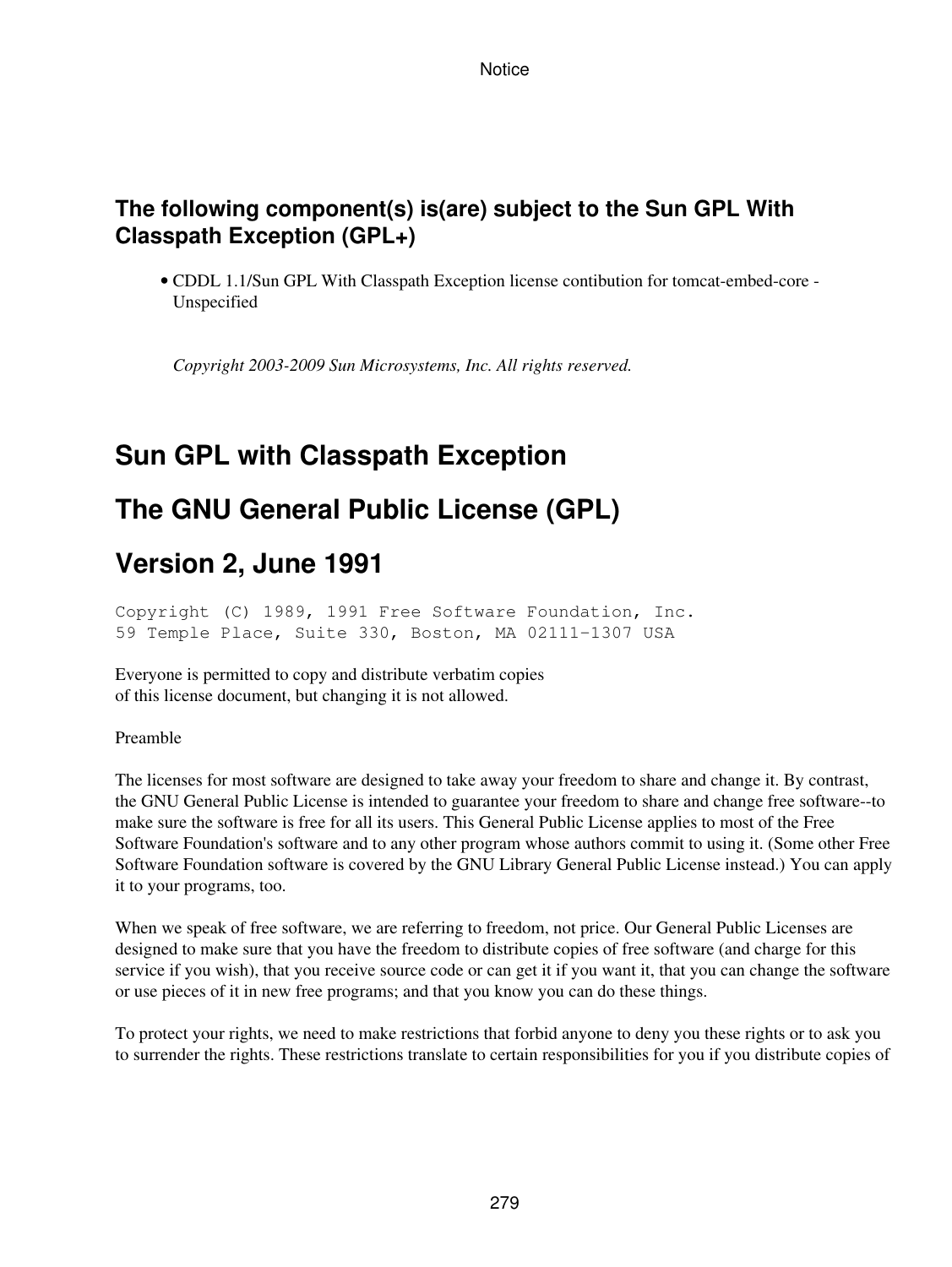the software, or if you modify it.

For example, if you distribute copies of such a program, whether gratis or for a fee, you must give the recipients all the rights that you have. You must make sure that they, too, receive or can get the source code. And you must show them these terms so they know their rights.

We protect your rights with two steps: (1) copyright the software, and (2) offer you this license which gives you legal permission to copy, distribute and/or modify the software.

Also, for each author's protection and ours, we want to make certain that everyone understands that there is no warranty for this free software. If the software is modified by someone else and passed on, we want its recipients to know that what they have is not the original, so that any problems introduced by others will not reflect on the original authors' reputations.

Finally, any free program is threatened constantly by software patents. We wish to avoid the danger that redistributors of a free program will individually obtain patent licenses, in effect making the program proprietary. To prevent this, we have made it clear that any patent must be licensed for everyone's free use or not licensed at all.

The precise terms and conditions for copying, distribution and modification follow.

# TERMS AND CONDITIONS FOR COPYING, DISTRIBUTION AND MODIFICATION

0. This License applies to any program or other work which contains a notice placed by the copyright holder saying it may be distributed under the terms of this General Public License. The "Program", below, refers to any such program or work, and a "work based on the Program" means either the Program or any derivative work under copyright law: that is to say, a work containing the Program or a portion of it, either verbatim or with modifications and/or translated into another language. (Hereinafter, translation is included without limitation in the term "modification".) Each licensee is addressed as "you".

Activities other than copying, distribution and modification are not covered by this License; they are outside its scope. The act of running the Program is not restricted, and the output from the Program is covered only if its contents constitute a work based on the Program (independent of having been made by running the Program). Whether that is true depends on what the Program does.

1. You may copy and distribute verbatim copies of the Program's source code as you receive it, in any medium, provided that you conspicuously and appropriately publish on each copy an appropriate copyright notice and disclaimer of warranty; keep intact all the notices that refer to this License and to the absence of any warranty; and give any other recipients of the Program a copy of this License along with the Program.

You may charge a fee for the physical act of transferring a copy, and you may at your option offer warranty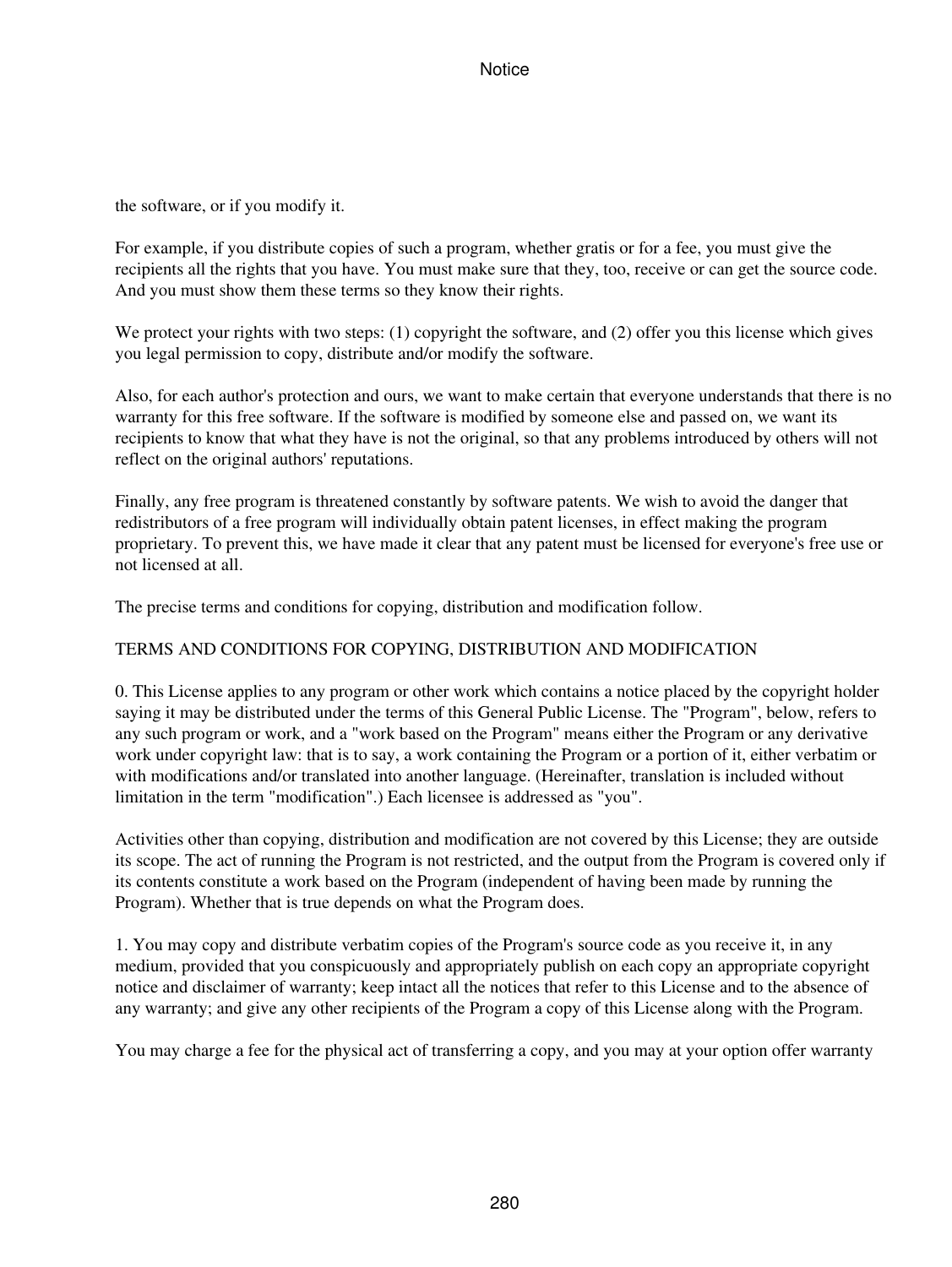protection in exchange for a fee.

2. You may modify your copy or copies of the Program or any portion of it, thus forming a work based on the Program, and copy and distribute such modifications or work under the terms of Section 1 above, provided that you also meet all of these conditions:

a) You must cause the modified files to carry prominent notices stating that you changed the files and the date of any change.

b) You must cause any work that you distribute or publish, that in whole or in part contains or is derived from the Program or any part thereof, to be licensed as a whole at no charge to all third parties under the terms of this License.

c) If the modified program normally reads commands interactively when run, you must cause it, when started running for such interactive use in the most ordinary way, to print or display an announcement including an appropriate copyright notice and a notice that there is no warranty (or else, saying that you provide a warranty) and that users may redistribute the program under these conditions, and telling the user how to view a copy of this License. (Exception: if the Program itself is interactive but does not normally print such an announcement, your work based on the Program is not required to print an announcement.)

These requirements apply to the modified work as a whole. If identifiable sections of that work are not derived from the Program, and can be reasonably considered independent and separate works in themselves, then this License, and its terms, do not apply to those sections when you distribute them as separate works. But when you distribute the same sections as part of a whole which is a work based on the Program, the distribution of the whole must be on the terms of this License, whose permissions for other licensees extend to the entire whole, and thus to each and every part regardless of who wrote it.

Thus, it is not the intent of this section to claim rights or contest your rights to work written entirely by you; rather, the intent is to exercise the right to control the distribution of derivative or collective works based on the Program.

In addition, mere aggregation of another work not based on the Program with the Program (or with a work based on the Program) on a volume of a storage or distribution medium does not bring the other work under the scope of this License.

**3**. You may copy and distribute the Program (or a work based on it, under Section 2) in object code or executable form under the terms of Sections 1 and 2 above provided that you also do one of the following: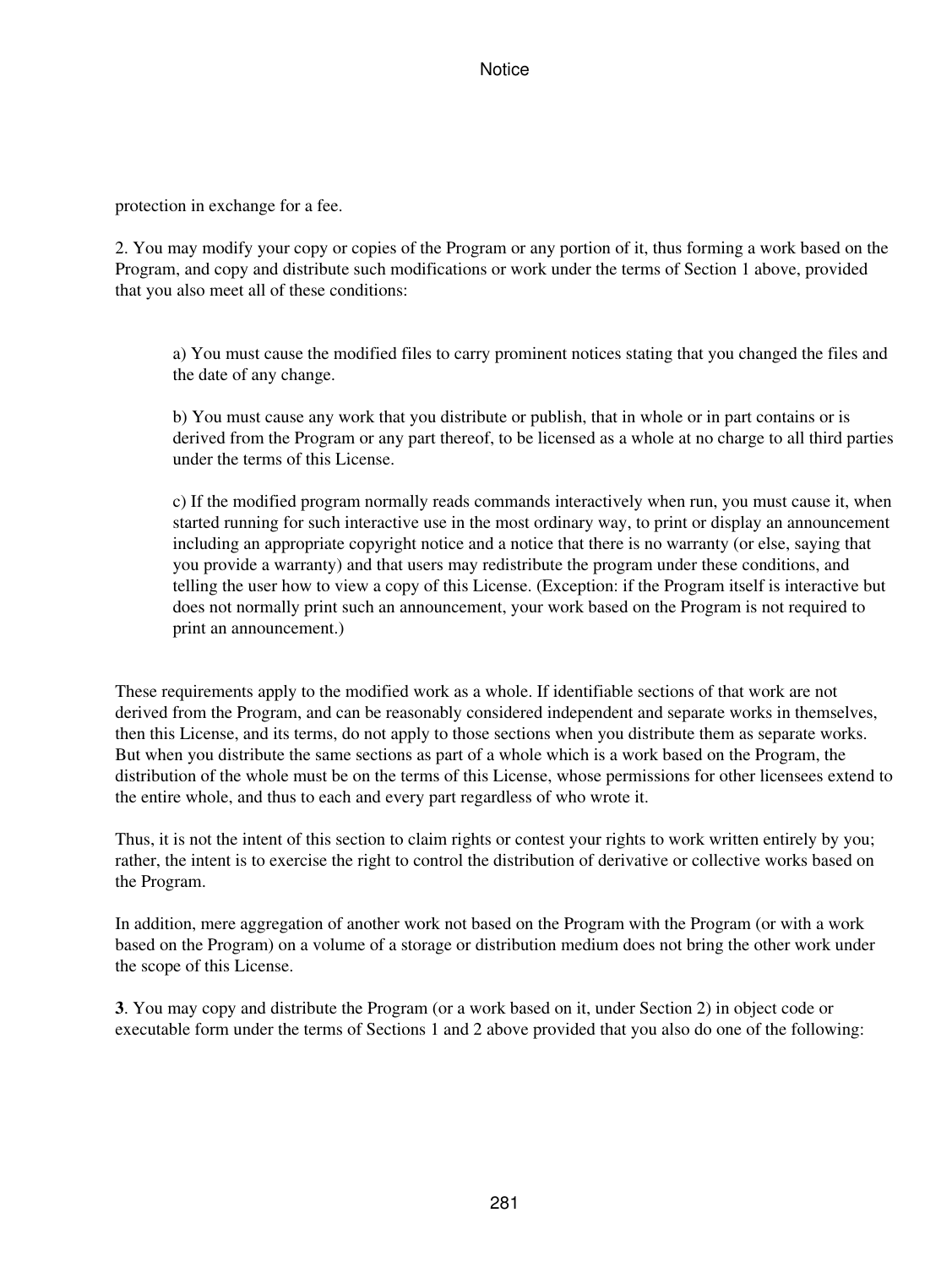a) Accompany it with the complete corresponding machine-readable source code, which must be distributed under the terms of Sections 1 and 2 above on a medium customarily used for software interchange; or,

b) Accompany it with a written offer, valid for at least three years, to give any third party, for a charge no more than your cost of physically performing source distribution, a complete machine-readable copy of the corresponding source code, to be distributed under the terms of Sections 1 and 2 above on a medium customarily used for software interchange; or,

c) Accompany it with the information you received as to the offer to distribute corresponding source code. (This alternative is allowed only for noncommercial distribution

and only if you received the program in object code or executable form with such an offer, in accord with Subsection b above.)

The source code for a work means the preferred form of the work for making modifications to it. For an executable work, complete source code means all the source code for all modules it contains, plus any associated interface definition files, plus the scripts used to control compilation and installation of the executable. However, as a special exception, the source code distributed need not include anything that is normally distributed (in either source or binary form) with the major components (compiler, kernel, and so on) of the operating system on which the executable runs, unless that component itself accompanies the executable.

If distribution of executable or object code is made by offering access to copy from a designated place, then offering equivalent access to copy the source code from the same place counts as distribution of the source code, even though third parties are not compelled to copy the source along with the object code.

4. You may not copy, modify, sublicense, or distribute the Program except as expressly provided under this License. Any attempt otherwise to copy, modify, sublicense or distribute the Program is void, and will automatically terminate your rights under this License. However, parties who have received copies, or rights, from you under this License will not have their licenses terminated so long as such parties remain in full compliance.

5. You are not required to accept this License, since you have not signed it. However, nothing else grants you permission to modify or distribute the Program or its derivative works. These actions are prohibited by law if you do not accept this License. Therefore, by modifying or distributing the Program (or any work based on the Program), you indicate your acceptance of this License to do so, and all its terms and conditions for copying, distributing or modifying the Program or works based on it.

6. Each time you redistribute the Program (or any work based on the Program), the recipient automatically receives a license from the original licensor to copy, distribute or modify the Program subject to these terms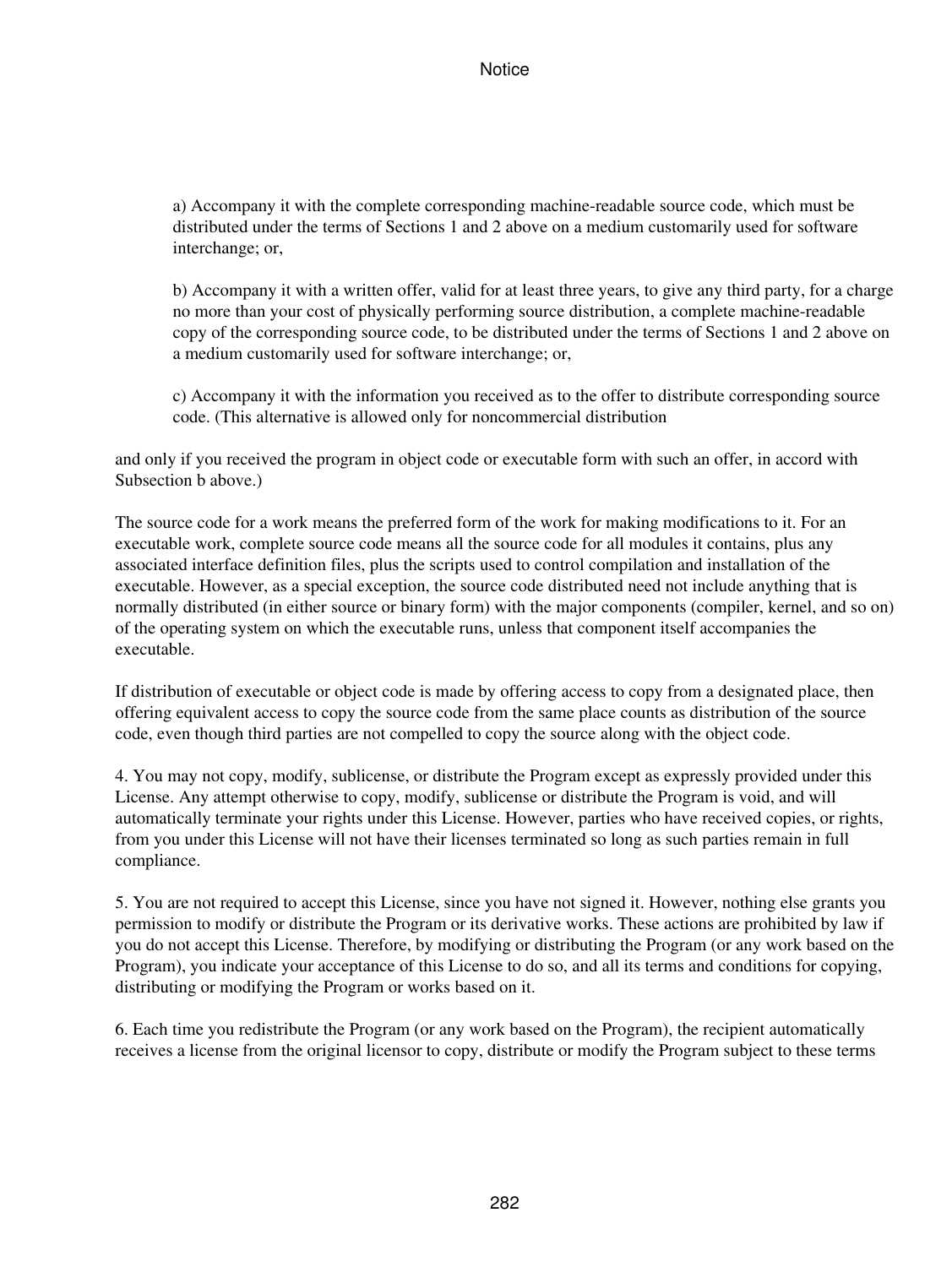and conditions. You may not impose any further restrictions on the recipients' exercise of the rights granted herein. You are not responsible for enforcing compliance by third parties to this License.

7. If, as a consequence of a court judgment or allegation of patent infringement or for any other reason (not limited to patent issues), conditions are imposed on you (whether by court order, agreement or otherwise) that contradict the conditions of this License, they do not excuse you from the conditions of this License. If you cannot distribute so as to satisfy simultaneously your obligations under this License and any other pertinent obligations, then as a consequence you may not distribute the Program at all. For example, if a patent license would not permit royalty-free redistribution of the Program by all those who receive copies directly or indirectly through you, then the only way you could satisfy both it and this License would be to refrain entirely from distribution of the Program.

If any portion of this section is held invalid or unenforceable under any particular circumstance, the balance of the section is intended to apply and the section as a whole is intended to apply in other circumstances.

It is not the purpose of this section to induce you to infringe any patents or other property right claims or to contest validity of any such claims; this section has the sole purpose of protecting the integrity of the free software distribution system, which is implemented by public license practices. Many people have made generous contributions to the wide range of software distributed through that system in reliance on consistent application of that system; it is up to the author/donor to decide if he or she is willing to distribute software through any other system and a licensee cannot impose that choice.

This section is intended to make thoroughly clear what is believed to be a consequence of the rest of this License.

8. If the distribution and/or use of the Program is restricted in certain countries either by patents or by copyrighted interfaces, the original copyright holder who places the Program under this License may add an explicit geographical distribution limitation excluding those countries, so that distribution is permitted only in or among countries not thus excluded. In such case, this License incorporates the limitation as if written in the body of this License.

9. The Free Software Foundation may publish revised and/or new versions of the General Public License from time to time. Such new versions will be similar in spirit to the present version, but may differ in detail to address new problems or concerns.

Each version is given a distinguishing version number. If the Program specifies a version number of this License which applies to it and "any later version", you have the option of following the terms and conditions either of that version or of any later version published by the Free Software Foundation. If the Program does not specify a version number of this License, you may choose any version ever published by the Free Software Foundation.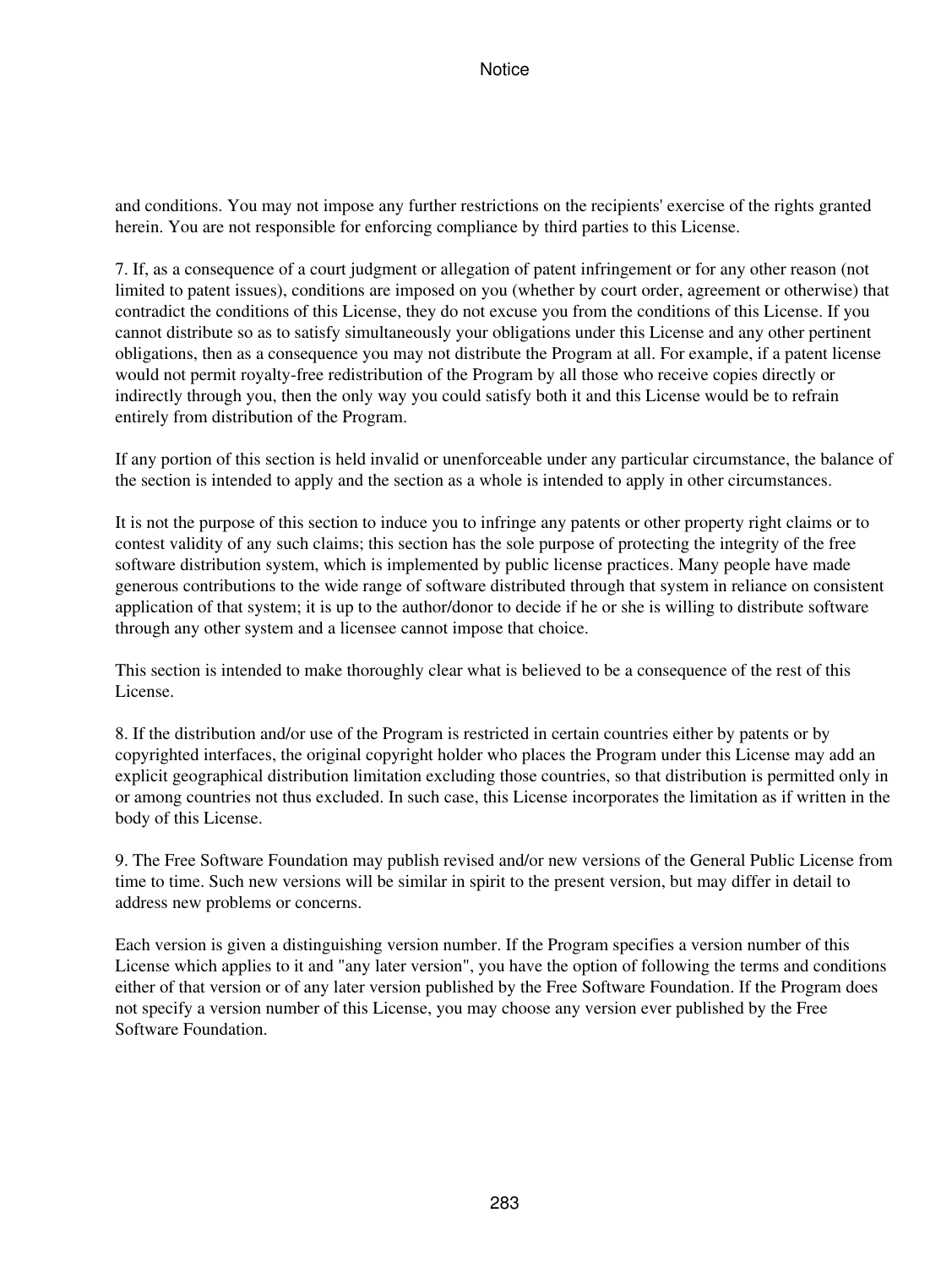10. If you wish to incorporate parts of the Program into other free programs whose distribution conditions are different, write to the author to ask for permission. For software which is copyrighted by the Free Software Foundation, write to the Free Software Foundation; we sometimes make exceptions for this. Our decision will be guided by the two goals of preserving the free status of all derivatives of our free software and of promoting the sharing and reuse of software generally.

### NO WARRANTY

11. BECAUSE THE PROGRAM IS LICENSED FREE OF CHARGE, THERE IS NO WARRANTY FOR THE PROGRAM, TO THE EXTENT PERMITTED BY APPLICABLE LAW. EXCEPT WHEN OTHERWISE STATED IN WRITING THE COPYRIGHT HOLDERS AND/OR OTHER PARTIES PROVIDE THE PROGRAM "AS IS" WITHOUT WARRANTY OF ANY KIND, EITHER EXPRESSED OR IMPLIED, INCLUDING, BUT NOT LIMITED TO, THE IMPLIED WARRANTIES OF MERCHANTABILITY AND FITNESS FOR A PARTICULAR PURPOSE. THE ENTIRE RISK AS TO THE QUALITY AND PERFORMANCE OF THE PROGRAM IS WITH YOU. SHOULD THE PROGRAM PROVE DEFECTIVE, YOU ASSUME THE COST OF ALL NECESSARY SERVICING, REPAIR OR CORRECTION.

12. IN NO EVENT UNLESS REQUIRED BY APPLICABLE LAW OR AGREED TO IN WRITING WILL ANY COPYRIGHT HOLDER, OR ANY OTHER PARTY WHO MAY MODIFY AND/OR REDISTRIBUTE THE PROGRAM AS PERMITTED ABOVE, BE LIABLE TO YOU FOR DAMAGES, INCLUDING ANY GENERAL, SPECIAL, INCIDENTAL OR CONSEQUENTIAL DAMAGES ARISING OUT OF THE USE OR INABILITY TO USE THE PROGRAM (INCLUDING BUT NOT LIMITED TO LOSS OF DATA OR DATA BEING RENDERED INACCURATE OR LOSSES SUSTAINED BY YOU OR THIRD PARTIES OR A FAILURE OF THE PROGRAM TO OPERATE WITH ANY OTHER PROGRAMS), EVEN IF SUCH HOLDER OR OTHER PARTY HAS BEEN ADVISED OF THE POSSIBILITY OF SUCH DAMAGES.

# END OF TERMS AND CONDITIONS

How to Apply These Terms to Your New Programs

If you develop a new program, and you want it to be of the greatest possible use to the public, the best way to achieve this is to make it free software which everyone can redistribute and change under these terms.

To do so, attach the following notices to the program. It is safest to attach them to the start of each source file to most effectively convey the exclusion of warranty; and each file should have at least the "copyright" line and a pointer to where the full notice is found.

one line to give the program's name and a brief idea of what it does.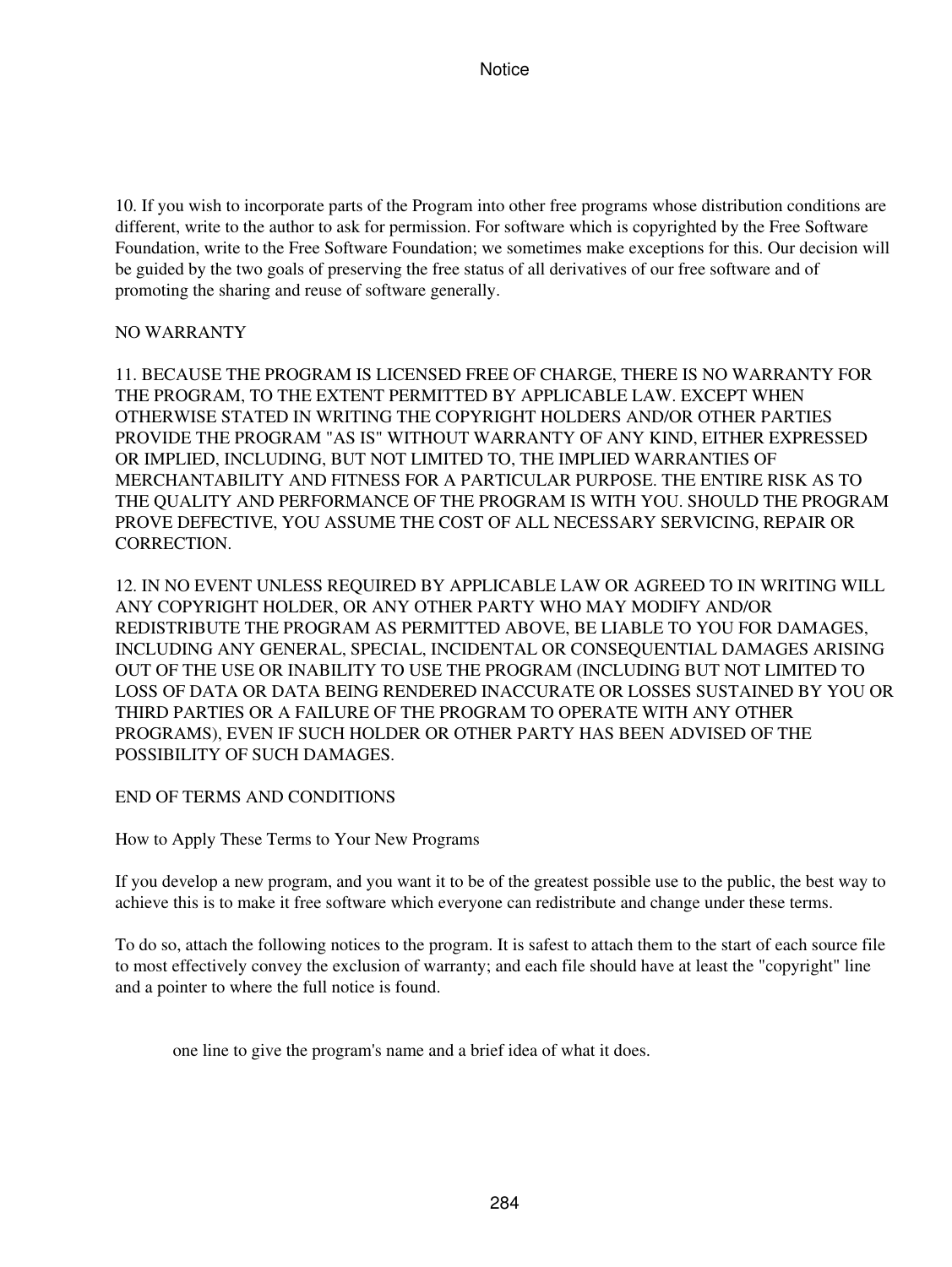Copyright (C)

This program is free software; you can redistribute it and/or modify it under the terms of the GNU General Public License as published by the Free Software Foundation; either version 2 of the License, or (at your option) any later version.

This program is distributed in the hope that it will be useful, but WITHOUT ANY WARRANTY; without even the implied warranty of MERCHANTABILITY or FITNESS FOR A PARTICULAR PURPOSE. See the GNU General Public License for more details.

You should have received a copy of the GNU General Public License along with this program; if not, write to the Free Software Foundation, Inc., 59 Temple Place, Suite 330, Boston, MA 02111-1307 USA

Also add information on how to contact you by electronic and paper mail.

If the program is interactive, make it output a short notice like this when it starts in an interactive mode:

Gnomovision version 69, Copyright (C) year name of author Gnomovision comes with ABSOLUTELY NO WARRANTY; for details type `show w'. This is free software, and you are welcome to redistribute it under certain conditions; type `show c' for details.

The hypothetical commands `show w' and `show c' should show the appropriate parts of the General Public License. Of course, the commands you use may be called something other than `show w' and `show c'; they could even be mouse-clicks or menu items--whatever suits your program.

You should also get your employer (if you work as a programmer) or your school, if any, to sign a "copyright disclaimer" for the program, if necessary. Here is a sample; alter the names:

Yoyodyne, Inc., hereby disclaims all copyright interest in the program `Gnomovision' (which makes passes at compilers) written by James Hacker.

signature of Ty Coon, 1 April 1989 Ty Coon, President of Vice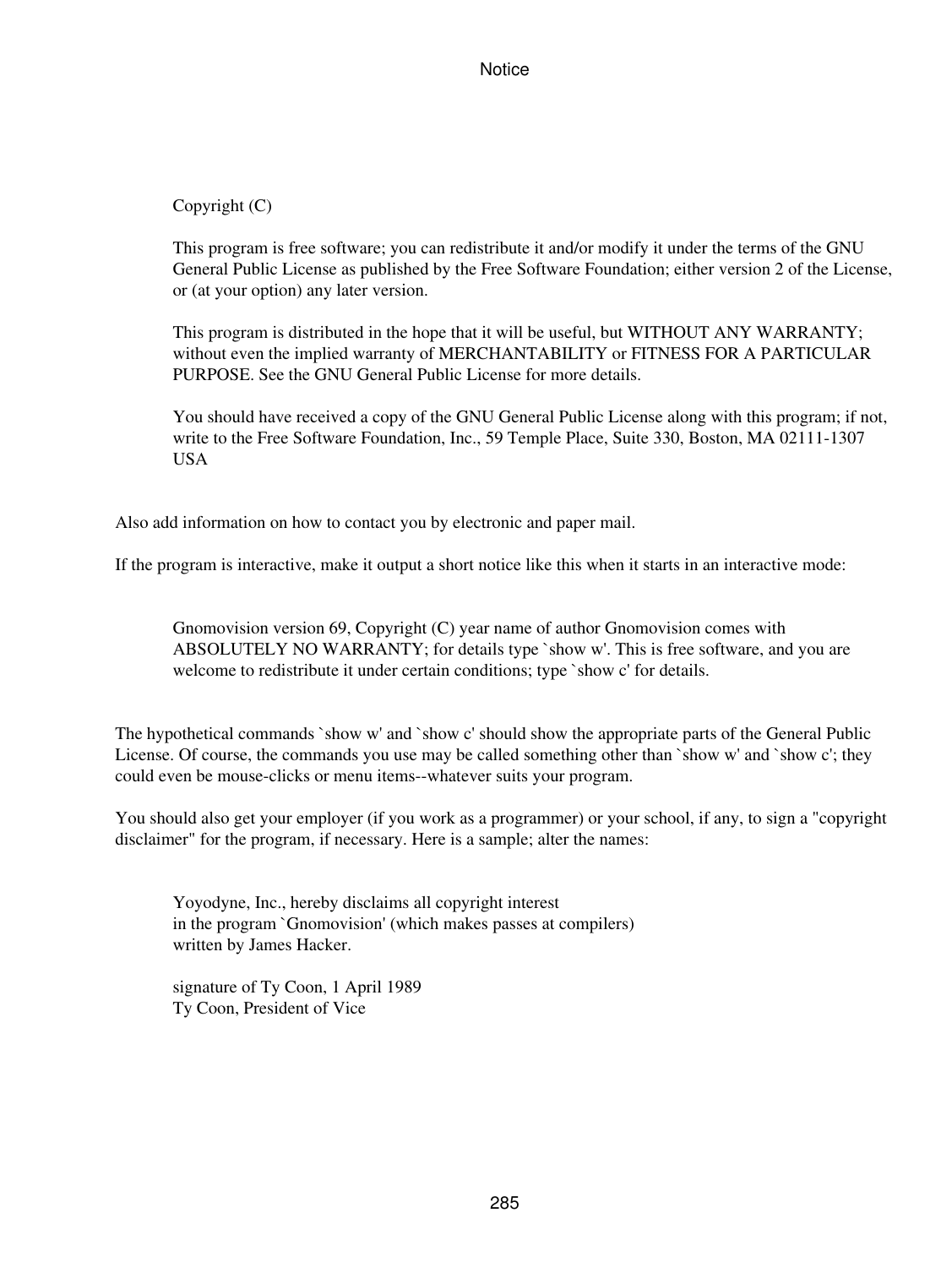This General Public License does not permit incorporating your program into proprietary programs. If your program is a subroutine library, you may consider it more useful to permit linking proprietary applications with the library. If this is what you want to do, use the GNU Library General Public License instead of this License.

#### "CLASSPATH" EXCEPTION TO THE GPL

Certain source files distributed by Sun Microsystems, Inc. are subject to the following clarification and special exception to the GPL, but only where Sun has expressly included in the particular source file's header the words "Sun designates this particular file as subject to the "Classpath" exception as provided by Sun in the LICENSE file that accompanied this code."

Linking this library statically or dynamically with other modules is making a combined work based on this library. Thus, the terms and conditions of the GNU General Public License cover the whole combination.

As a special exception, the copyright holders of this library give you permission to link this library with independent modules to produce an executable, regardless of the license terms of these independent modules, and to copy and distribute the resulting executable under terms of your choice, provided that you also meet, for each linked independent module, the terms and conditions of the license of that module. An independent module is a module which is not derived from or based on this library. If you modify this library, you may extend this exception to your version of the library, but you are not obligated to do so. If you do not wish to do so, delete this exception statement from your version.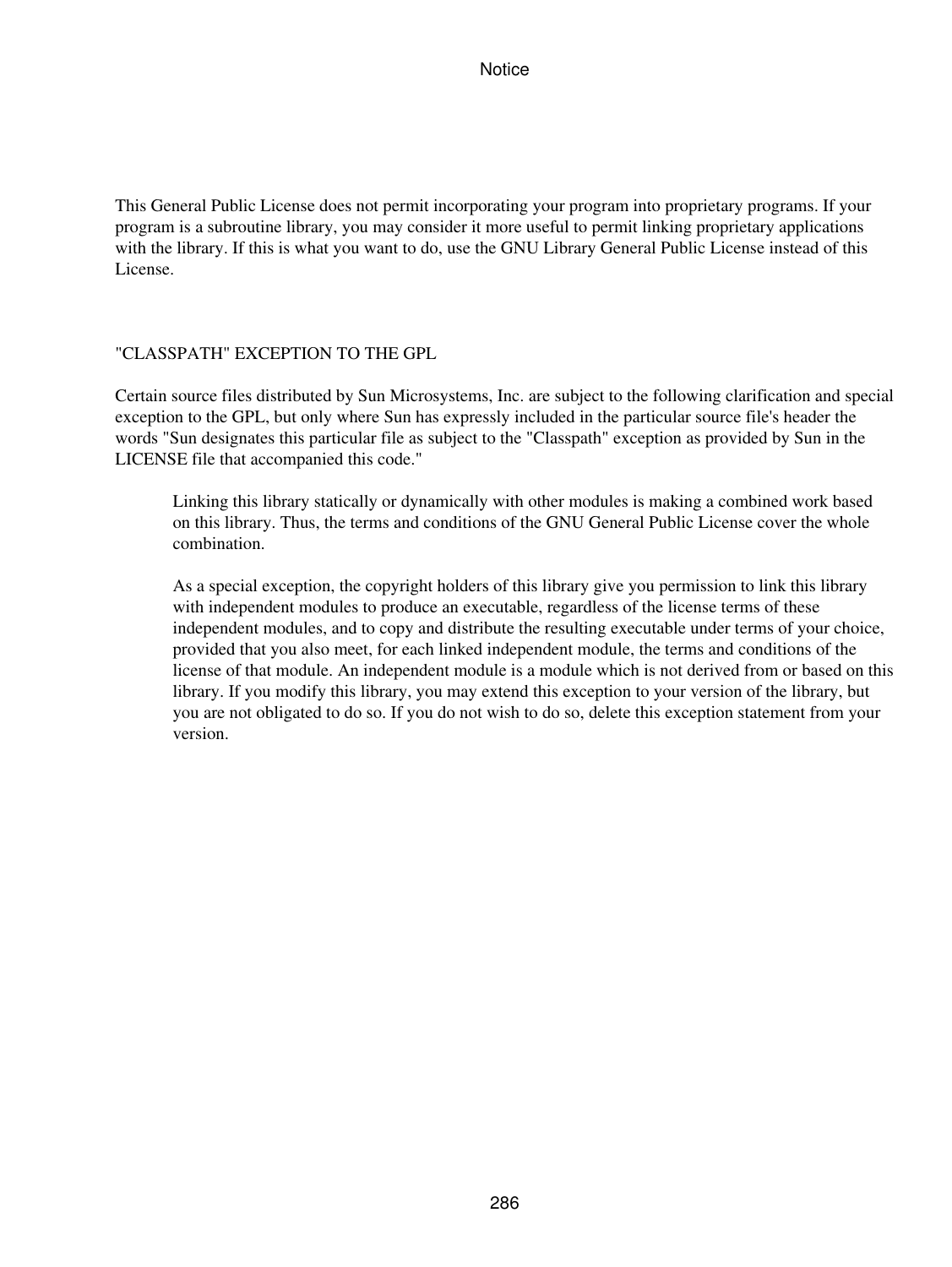# **The following component(s) is(are) subject to the W3C Software Notice and License (2002-12-31)**

• HTML 4.01 Strict DTD - 4.01

# **W3C® SOFTWARE NOTICE AND LICENSE**

Copyright © 1994-2001 World Wide Web Consortium, (Massachusetts Institute of Technology, Institut National de Recherche en Informatique et en Automatique, Keio University). All Rights Reserved. <http://www.w3.org/Consortium/Legal/>

This W3C work (including software, documents, or other related items) is being provided by the copyright holders under the following license. By obtaining, using and/or copying this work, you (the licensee) agree that you have read, understood, and will comply with the following terms and conditions:

Permission to use, copy, modify, and distribute this software and its documentation, with or without modification, for any purpose and without fee or royalty is hereby granted, provided that you include the following on ALL copies of the software and documentation or portions thereof, including modifications, that you make:

1. The full text of this NOTICE in a location viewable to users of the redistributed or derivative work.<

# br>

2. Any pre-existing intellectual property disclaimers, notices, or terms and conditions. If none exist, a short notice of the following form (hypertext is preferred, text is permitted) should be used within the body of any redistributed or derivative code: "Copyright © [\$date-of-software] World Wide Web Consortium, (Massachusetts Institute of Technology, Institut National de Recherche en Informatique et en Automatique, Keio University). All Rights Reserved.<http://www.w3.org/Consortium/Legal/>"

3. Notice of any changes or modifications to the W3C files, including the date changes were made. (We recommend you provide URIs to the location from which the code is derived.)

THIS SOFTWARE AND DOCUMENTATION IS PROVIDED "AS IS," AND COPYRIGHT HOLDERS MAKE NO REPRESENTATIONS OR WARRANTIES, EXPRESS OR IMPLIED, INCLUDING BUT NOT LIMITED TO, WARRANTIES OF MERCHANTABILITY OR FITNESS FOR ANY PARTICULAR PURPOSE OR THAT THE USE OF THE SOFTWARE OR DOCUMENTATION WILL NOT INFRINGE ANY THIRD PARTY PATENTS, COPYRIGHTS, TRADEMARKS OR OTHER RIGHTS.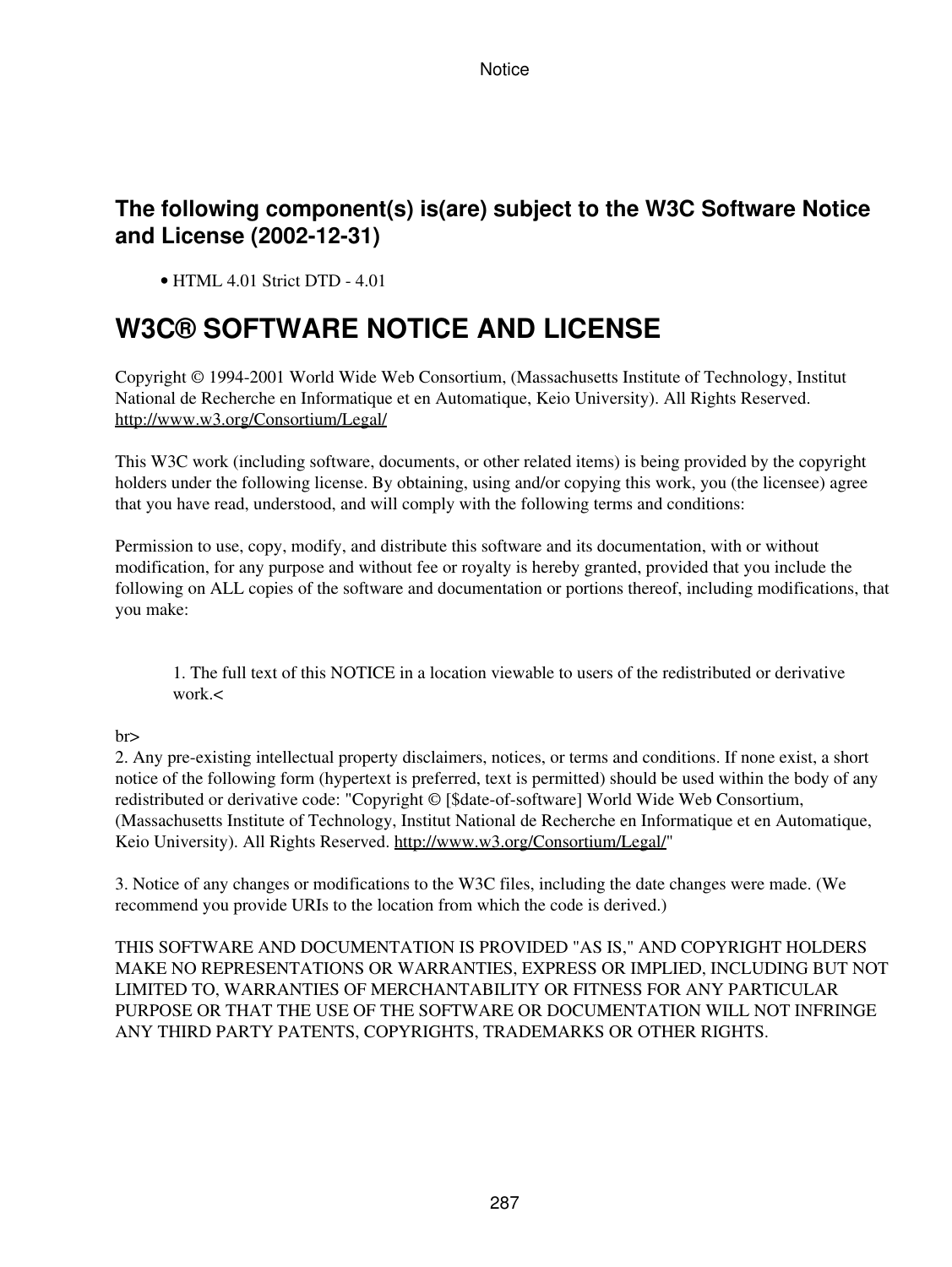# COPYRIGHT HOLDERS WILL NOT BE LIABLE FOR ANY DIRECT, INDIRECT, SPECIAL OR CONSEQUENTIAL DAMAGES ARISING OUT OF ANY USE OF THE SOFTWARE OR DOCUMENTATION.

The name and trademarks of copyright holders may NOT be used in advertising or publicity pertaining to the software without specific, written prior permission. Title to copyright in this software and any associated documentation will at all times remain with copyright holders.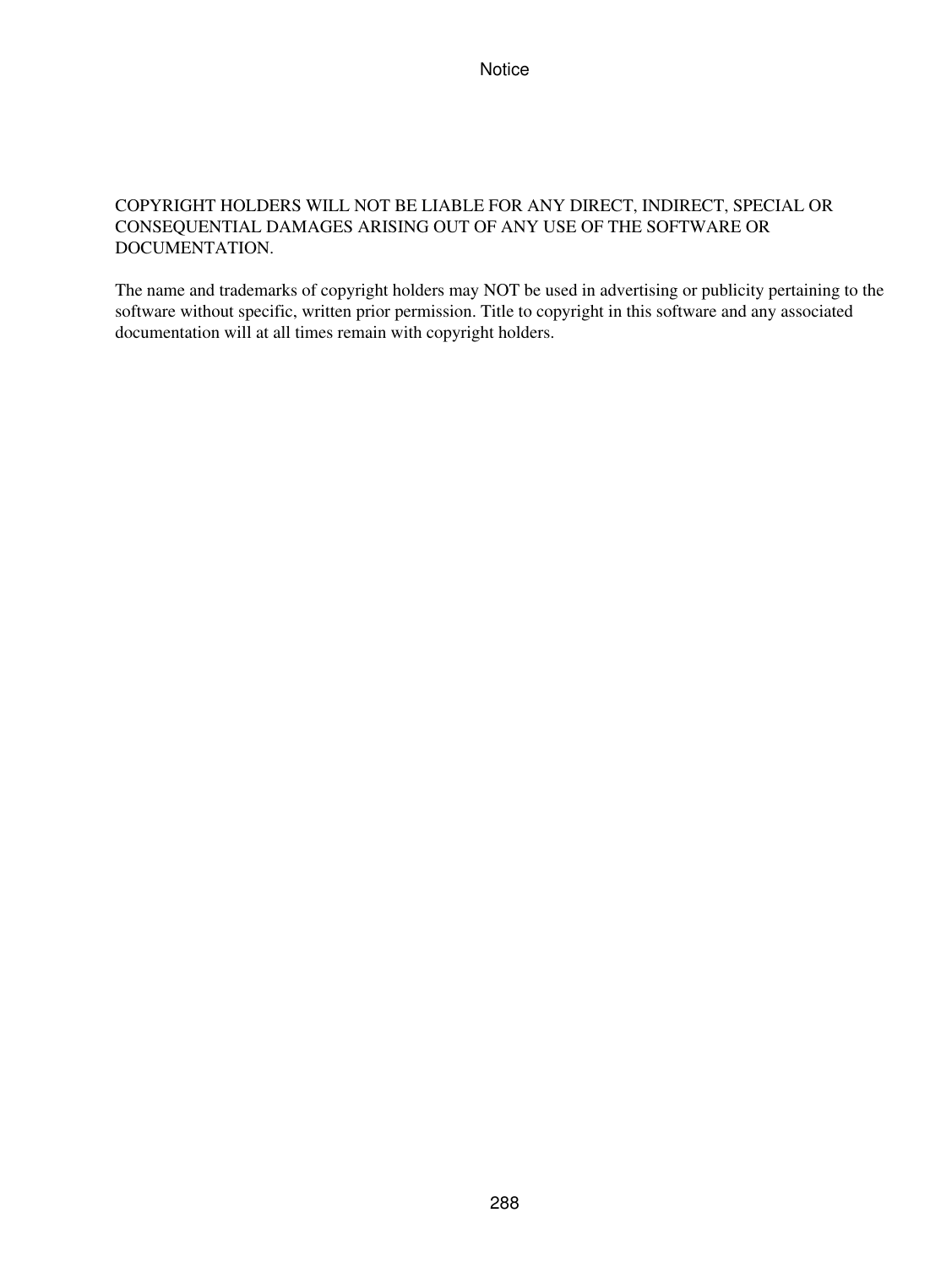**Notice** 

## **The following component(s) is(are) subject to the zlib/libpng License**

♦ zlib contributions to exceljs - Unspecified

*Copyright (C) 1995-2013 Jean-loup Gailly and Mark Adler Copyright (C) 2014-2017 Vitaly Puzrin and Andrey Tupitsin*

## **The zlib/libpng License**

Copyright (c) <year> <copyright holders>

This software is provided 'as-is', without any express or implied warranty. In no event will the authors be held liable for any damages arising from the use of this software.

Permission is granted to anyone to use this software for any purpose, including commercial applications, and to alter it and redistribute it freely, subject to the following restrictions:

- 1. The origin of this software must not be misrepresented; you must not claim that you wrote the original software. If you use this software in a product, an acknowledgment in the product documentation would be appreciated but is not required.
- 2. Altered source versions must be plainly marked as such, and must not be misrepresented as being the original software.
- 3. This notice may not be removed or altered from any source distribution.